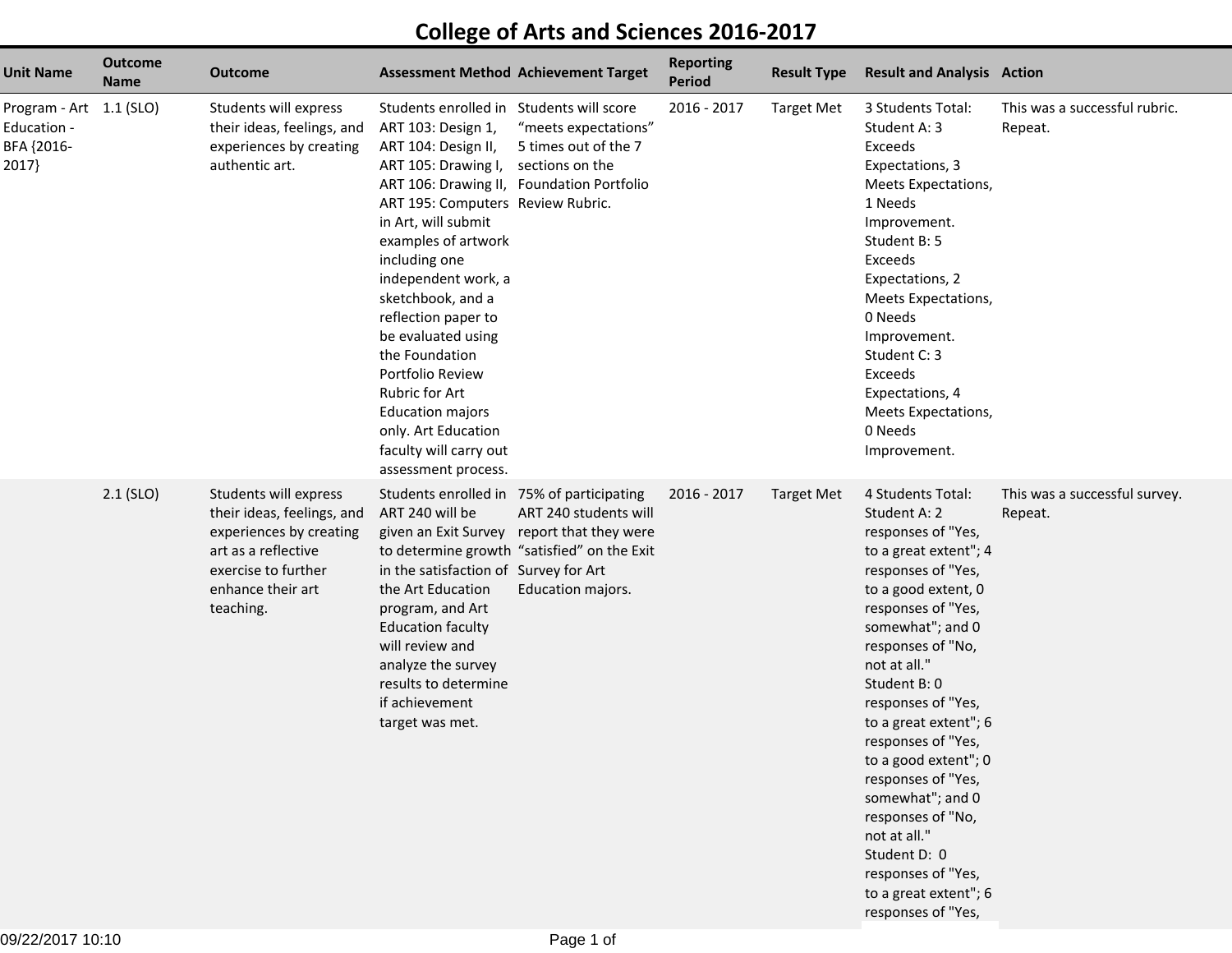| <b>Unit Name</b> | <b>Outcome</b><br><b>Name</b> | <b>Outcome</b>                                                                                                                                                                                                                                             | <b>Assessment Method Achievement Target</b>                                                                                                                                                                                                                                                 |                                                                                                                                                                                                  | <b>Reporting</b><br><b>Period</b> | <b>Result Type</b> | <b>Result and Analysis Action</b>                                                                                                                                                                                                                                                          |                                                                                                                                                                                                                                                                              |
|------------------|-------------------------------|------------------------------------------------------------------------------------------------------------------------------------------------------------------------------------------------------------------------------------------------------------|---------------------------------------------------------------------------------------------------------------------------------------------------------------------------------------------------------------------------------------------------------------------------------------------|--------------------------------------------------------------------------------------------------------------------------------------------------------------------------------------------------|-----------------------------------|--------------------|--------------------------------------------------------------------------------------------------------------------------------------------------------------------------------------------------------------------------------------------------------------------------------------------|------------------------------------------------------------------------------------------------------------------------------------------------------------------------------------------------------------------------------------------------------------------------------|
|                  | $2.1$ (SLO)                   | Students will express<br>their ideas, feelings, and<br>experiences by creating<br>art as a reflective<br>exercise to further<br>enhance their art<br>teaching.                                                                                             | Students enrolled in 75% of participating<br>ART 240 will be<br>in the satisfaction of Survey for Art<br>the Art Education<br>program, and Art<br><b>Education faculty</b><br>will review and<br>analyze the survey<br>results to determine<br>if achievement<br>target was met.            | ART 240 students will<br>given an Exit Survey report that they were<br>to determine growth "satisfied" on the Exit<br>Education majors.                                                          | 2016 - 2017                       | <b>Target Met</b>  | responses of "Yes,<br>somewhat"; and 0<br>responses of "No,<br>not at all."<br>Student E: 6<br>responses of "Yes,<br>to a great extent"; 0<br>responses of "Yes,<br>to a good extent"; 0<br>responses of "Yes,<br>somewhat"; and 0<br>responses of "No,<br>not at all."                    | to a good extent"; 0 This was a successful survey.<br>Repeat.                                                                                                                                                                                                                |
|                  |                               |                                                                                                                                                                                                                                                            | Students<br>participating in ART<br>Art Education will be 0-4 scale on the<br>given a Written Art<br>Lesson Assignment,<br>and Art Education<br>faculty will assess<br>the assignment<br>using the Written<br>Art Lesson Rubric.                                                            | Students will have an<br>average score of at<br>240: Introduction to least a 2 or higher on a<br>Written Art Lesson<br>Rubric.                                                                   | 2016 - 2017                       | <b>Target Met</b>  | 4 Students Total (<br><b>Art Education</b><br>Majors: Student A<br>and Student B):<br>Student A: Score 4<br>on Written Art<br>Lesson<br>Student B: Score 4<br>on Written Art<br>Lesson<br>Student D: Score 4<br>on Written Art<br>Lesson<br>Student E: Score 4<br>on Written Art<br>Lesson | This was very successful. The<br>Note: 2 Students are written art lesson was designed<br>well as a group assignment, and for<br>the first time since I taught this<br>course it was implemented as an<br>art lesson taught to children at a<br>non-profit arts organization. |
|                  | 3.1 (GEO 1.c.)                | Students will develop<br>divergent thinking skills<br>such as problem solving,<br>critical thinking, and risk<br>taking when engaging in<br>the process of art<br>making, dialoguing about My Life?<br>works of art, and writing<br>about the visual arts. | Students<br>participating in ART<br>Art Education will be 0-4 scale on the<br>given What Do the<br>Visual Arts Mean In<br>Assignment, and Art "What Do the Visual<br><b>Education faculty</b><br>will assess the<br>assingment using<br>the AAC&U Written<br>Communication<br>Value Rubric. | Students will have an<br>average score of at<br>240: Introduction to least a 2 or higher on a<br>AAC&U Written<br>Communication<br>VALUE Rubric for the<br>Arts Mean In My<br>Life?" assignment. | 2016 - 2017                       | <b>Target Met</b>  | 4 Students Total:<br>Student A scored 4.<br>Student B scored 4.<br>Student D scored 3.<br>Student E scored 4.                                                                                                                                                                              | This was a successful assignment.<br>Repeat.                                                                                                                                                                                                                                 |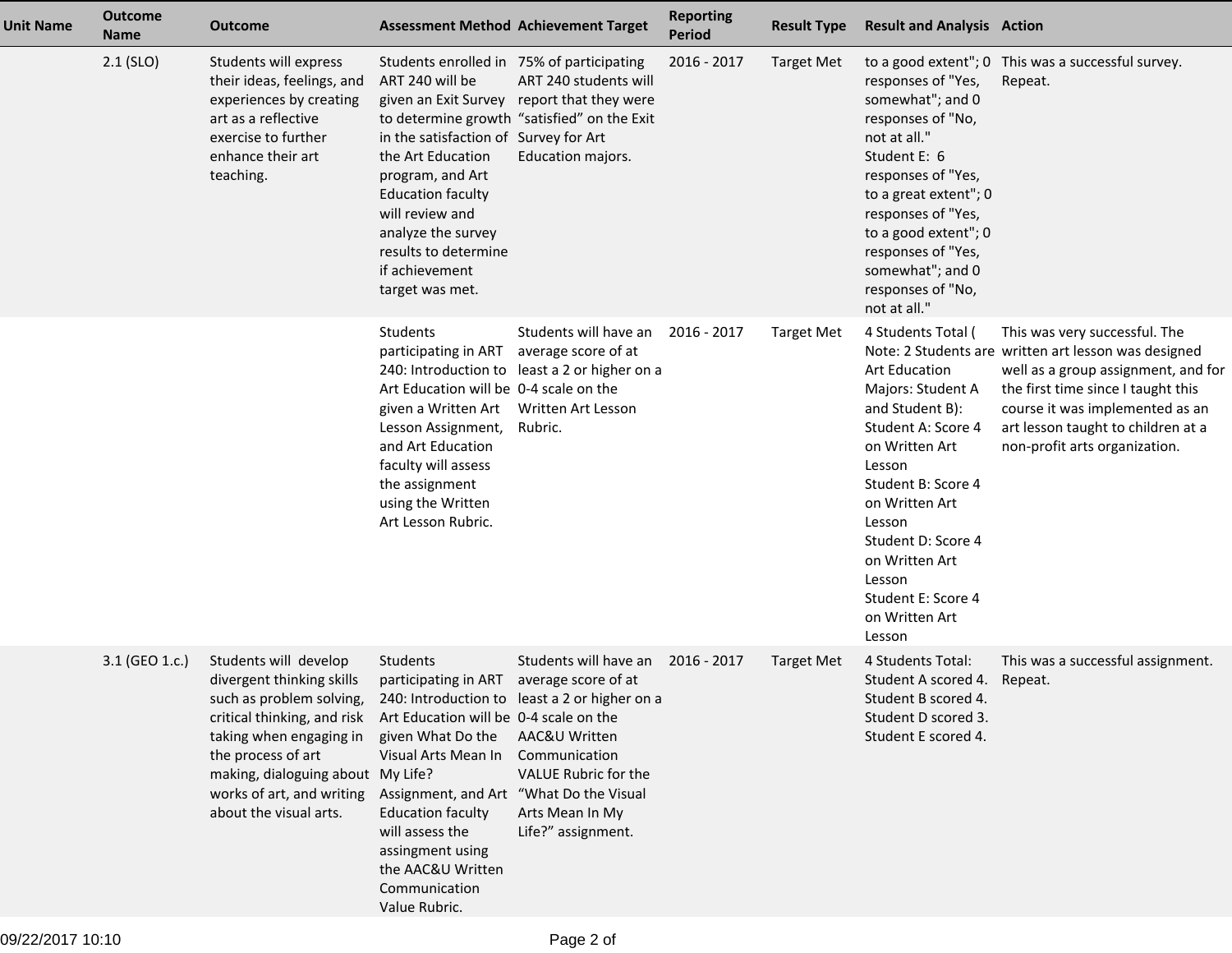| <b>Unit Name</b> | <b>Outcome</b><br><b>Name</b> | <b>Outcome</b>                                                                                                                                                                                                                                                     |                                                                                                                                                                                                                                            | <b>Assessment Method Achievement Target</b>                                                                                                                  | <b>Reporting</b><br><b>Period</b> | <b>Result Type</b> | <b>Result and Analysis Action</b>                                                                                                                                                                                                                                                                                                                                                |                                                                                                          |
|------------------|-------------------------------|--------------------------------------------------------------------------------------------------------------------------------------------------------------------------------------------------------------------------------------------------------------------|--------------------------------------------------------------------------------------------------------------------------------------------------------------------------------------------------------------------------------------------|--------------------------------------------------------------------------------------------------------------------------------------------------------------|-----------------------------------|--------------------|----------------------------------------------------------------------------------------------------------------------------------------------------------------------------------------------------------------------------------------------------------------------------------------------------------------------------------------------------------------------------------|----------------------------------------------------------------------------------------------------------|
|                  | 4.1 (SLO)                     | Students will gain<br>knowledge and<br>understanding of the<br>scholarship that support<br>contemporary Art<br>Education issues.                                                                                                                                   | ART 240:<br>Introduction to Art<br>Education will be<br>given Critique Paper<br>Assignment, and Art<br><b>Education faculty</b><br>will assess the<br>assignment using<br>the Critique Paper<br>Rubric.                                    | Students enrolled in Students will have an<br>average score of at<br>least a 2 or higher on a<br>0-4 scale on the<br>Critique Paper Rubric.                  | 2016 - 2017                       | <b>Target Met</b>  | 4 Students Total:<br>Student A scored 4.<br>Student B scored 4.<br>Student D scored 3.<br>Student E scored 3.                                                                                                                                                                                                                                                                    | This was a successful assignment in<br>evaluating the reported necessary<br>skills acquisitions. Repeat. |
|                  | 5.1 (SLO)                     | Students will develop<br>future art education<br>leadership qualities such<br>as respect diversity<br>including gender, culture, in the satisfaction of Survey for Art<br>race, and disability at the the Art Education<br>school and community<br>service levels. | Students enrolled in 75% of participating<br>ART 340 will be<br>given an Exit Survey<br>program, and Art<br><b>Education faculty</b><br>will review and<br>analyze the survey<br>results to determine<br>if achievement<br>target was met. | ART 340 students will<br>report that they were<br>to determine growth "satisfied" on the Exit<br>Education majors.                                           | 2016 - 2017                       | Target Met         | 2 Students Total:<br>Student F: 4<br>responses "Yes, to a<br>great extent," 2<br>responses "Yes, to a<br>good extent," 0<br>responses "Yes,<br>somewhat," and 0<br>responses "No, not<br>at all."<br>Student G: 5<br>responses "Yes, to a<br>great extent," 1<br>response "Yes, to a<br>good extent," 0<br>responses "Yes,<br>somewhat," and 0<br>responses "No, not<br>at all." | This was a successful survey.<br>Repeat.                                                                 |
|                  |                               |                                                                                                                                                                                                                                                                    | ART 340: Art<br>and Materials will be 0-4 scale on the<br>given Contextual<br>Factor Paper, and<br><b>Art Education</b><br>faculty assess the<br>assignment using<br>the Contextual<br>Factor Paper Rubric.                                | Students enrolled in Students will have an<br>average score of at<br>Education Methods least a 2 or higher on a<br><b>Contextual Factor</b><br>Paper Rubric. | 2016 - 2017                       | <b>Target Met</b>  | 2 Students:<br>Student F scored 4.<br>Student G scored 4.                                                                                                                                                                                                                                                                                                                        | This was a successful assignment.<br>Repeat.                                                             |
|                  | 6.1 (SLO)                     | Students will achieve<br>competence in teaching<br>art using a student-<br>centered approach to a                                                                                                                                                                  | Students enrolled in<br>ED 407 (03):<br>Internship will be<br>given the Art                                                                                                                                                                | Students will have an<br>average score of at<br>least a 2 or higher on a<br>0-4 scale on the Art                                                             | 2016 - 2017                       | Inconclusive       | I have not taught<br>this course yet. I<br>plan to do so in Fall<br>2017 semester.                                                                                                                                                                                                                                                                                               | Will assess Fall 2017.                                                                                   |
|                  |                               |                                                                                                                                                                                                                                                                    |                                                                                                                                                                                                                                            |                                                                                                                                                              |                                   |                    |                                                                                                                                                                                                                                                                                                                                                                                  |                                                                                                          |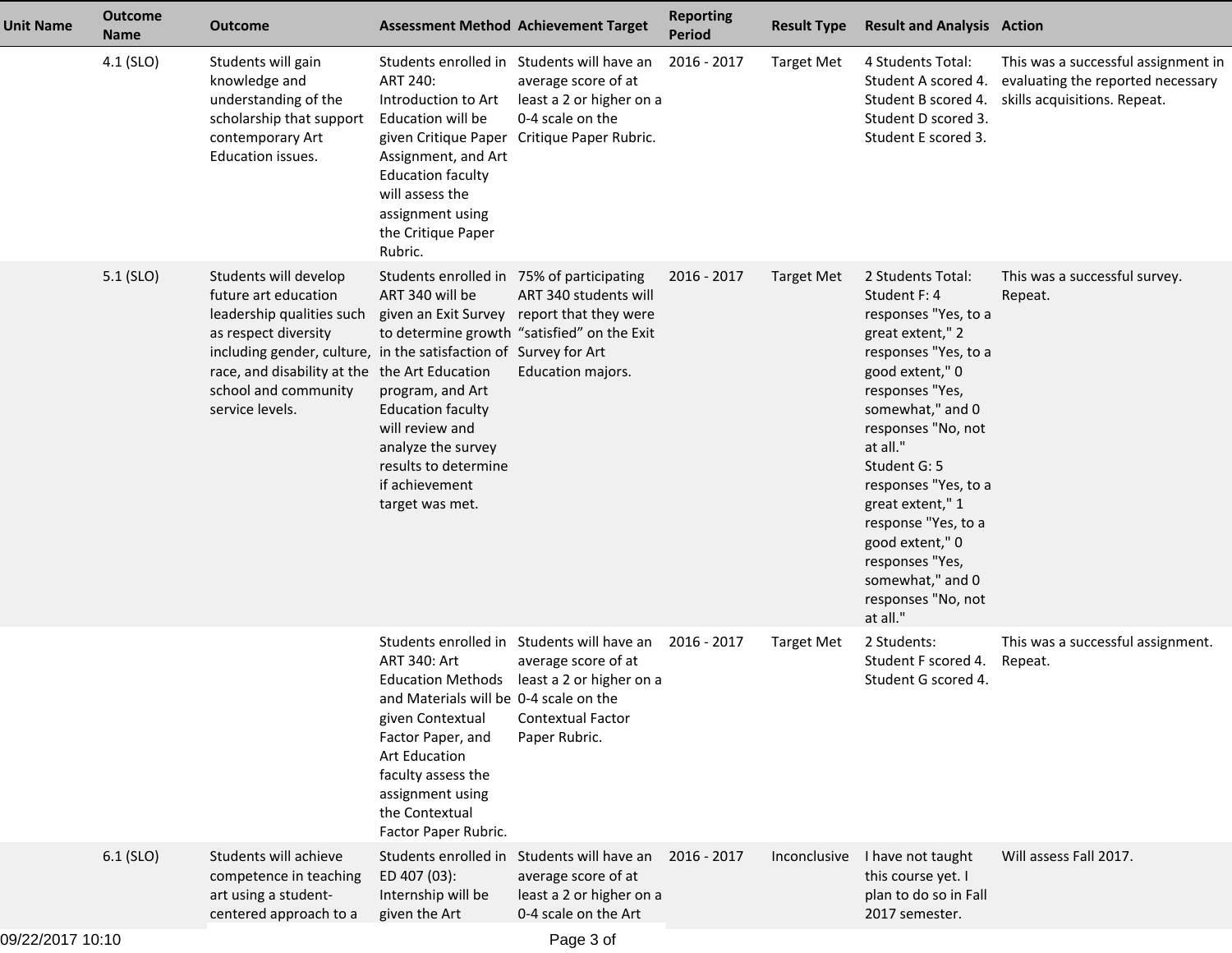| <b>Unit Name</b>                                                                                                    | <b>Outcome</b><br><b>Name</b> | <b>Outcome</b>                                                                                                                                                                                             |                                                                                                                                                                                                          | <b>Assessment Method Achievement Target</b>                                                                                                                                                                                                                                              | <b>Reporting</b><br><b>Period</b> | <b>Result Type</b>       | <b>Result and Analysis Action</b>                                                                                                                                                             |                                                                                                                                                                                                                                                                                                                                                                                                   |
|---------------------------------------------------------------------------------------------------------------------|-------------------------------|------------------------------------------------------------------------------------------------------------------------------------------------------------------------------------------------------------|----------------------------------------------------------------------------------------------------------------------------------------------------------------------------------------------------------|------------------------------------------------------------------------------------------------------------------------------------------------------------------------------------------------------------------------------------------------------------------------------------------|-----------------------------------|--------------------------|-----------------------------------------------------------------------------------------------------------------------------------------------------------------------------------------------|---------------------------------------------------------------------------------------------------------------------------------------------------------------------------------------------------------------------------------------------------------------------------------------------------------------------------------------------------------------------------------------------------|
|                                                                                                                     | 6.1 (SLO)                     | range of populations<br>including toddlers, youth, assignment, and Art Rubric.<br>adolescents, adults, older<br>persons, and those with<br>disabilities.                                                   | <b>Teacher Portfolio</b><br><b>Education faculty</b><br>will assess the<br>assignment using<br>the Art Teacher<br>Portfolio Rubric.                                                                      | <b>Teacher Portfolio</b>                                                                                                                                                                                                                                                                 | 2016 - 2017                       | Inconclusive             | I have not taught<br>this course yet. I<br>plan to do so in Fall<br>2017 semester.                                                                                                            | Will assess Fall 2017.                                                                                                                                                                                                                                                                                                                                                                            |
|                                                                                                                     |                               |                                                                                                                                                                                                            | Students will take<br>the Praxis Subject<br>Test for Art to assess passing score on<br>content knowledge<br>of in the field of art<br>education.                                                         | 75% of participating<br>students will earn a<br>Praxis Subject Test for<br>Art.                                                                                                                                                                                                          | 2016 - 2017                       | Inconclusive             | No students have<br>taken this test yet.                                                                                                                                                      | At least one student will study for<br>this test over the summer 2017.                                                                                                                                                                                                                                                                                                                            |
|                                                                                                                     | 7.1 (SAO & PO<br>2.c.         | Students will prepare for<br>a position as an art<br>educator at a public<br>school or private school,<br>art museum, or<br>community organization.                                                        | Student<br>participating in ED<br>407 (03): Internship<br>will be given the<br>assignment Resume Resume Rubric.<br>with Rubric. Art<br><b>Education faculty</b><br>will carry out<br>assessment process. | Students will have an<br>average score of at<br>least a 2 or higher on a<br>0-3 scale on the                                                                                                                                                                                             | $2016 - 2017$                     | Inconclusive             | I have not taught<br>this course yet. I<br>plan to do so in Fall<br>2017 semester.                                                                                                            | Will assess Fall 2017.                                                                                                                                                                                                                                                                                                                                                                            |
| Program -<br>Biology<br>(including<br>Minor and<br>Secondary<br>Education<br>Certification) -<br>BS {2016-<br>2017} | $1.1$ (SLO)                   | The student will<br>accurately interpret and<br>draw conclusions from<br>data presented in tables<br>and graphs in scientific<br>articles to show they can<br>"critically evaluate<br>existing knowledge." | Work done by<br>students in this<br>junior-level class<br>(BSB 310) will be<br>assessed by faculty<br>using departmental<br>rubrics created for<br>this learning<br>outcome.                             | More than 75% of the 2016 - 2017<br>students in BSB 310<br>General Ecology will<br>score satisfactory or<br>better (as measured<br>by the departmental<br>assessment rubric) on<br>assignments requiring<br>graph interpretation<br>and concept mapping<br>of a scientific article.      |                                   | Inconclusive             | assessed this year.                                                                                                                                                                           | This activity was not Even though we neglected to<br>assess this activity this year, the<br>biology unit will continue to<br>incorporate exercises into their<br>courses that analyse and interpret<br>figures from the scientific<br>literature. The more students are<br>exposed to these kinds of exercises,<br>the better they get at them.                                                   |
|                                                                                                                     |                               |                                                                                                                                                                                                            | Work done by<br>students in this<br>sophomore-level<br>class (BSB 230) will<br>be assessed by<br>faculty using<br>departmental<br>rubrics created for<br>this learning<br>outcome.                       | More than 75% of the 2016 - 2017<br>students in BSB 230<br><b>General Genetics will</b><br>score satisfactory or<br>better (as measured<br>by the departmental<br>assessment rubric) in<br>an assignment<br>question interpreting<br>a single table or figure<br>taken from a scientific |                                   | <b>Target Not</b><br>Met | Target was NOT<br>met. Only 71%<br>$(20/28)$ of the Fall<br>2016 BSB 230<br>students scored<br>satisfactory or<br>18% (5/28) of the<br>students scored<br>proficient; 54%<br>$(15/28)$ scored | The achievement in this assessed<br>activity has been trending<br>consistently upwards over the past<br>four years. The biology unit will<br>continue to incorporate exercises<br>into their courses that analyse and<br>better on the rubric. interpret figures from the scientific<br>literature. The more students are<br>exposed to these kinds of exercises,<br>the better they get at them. |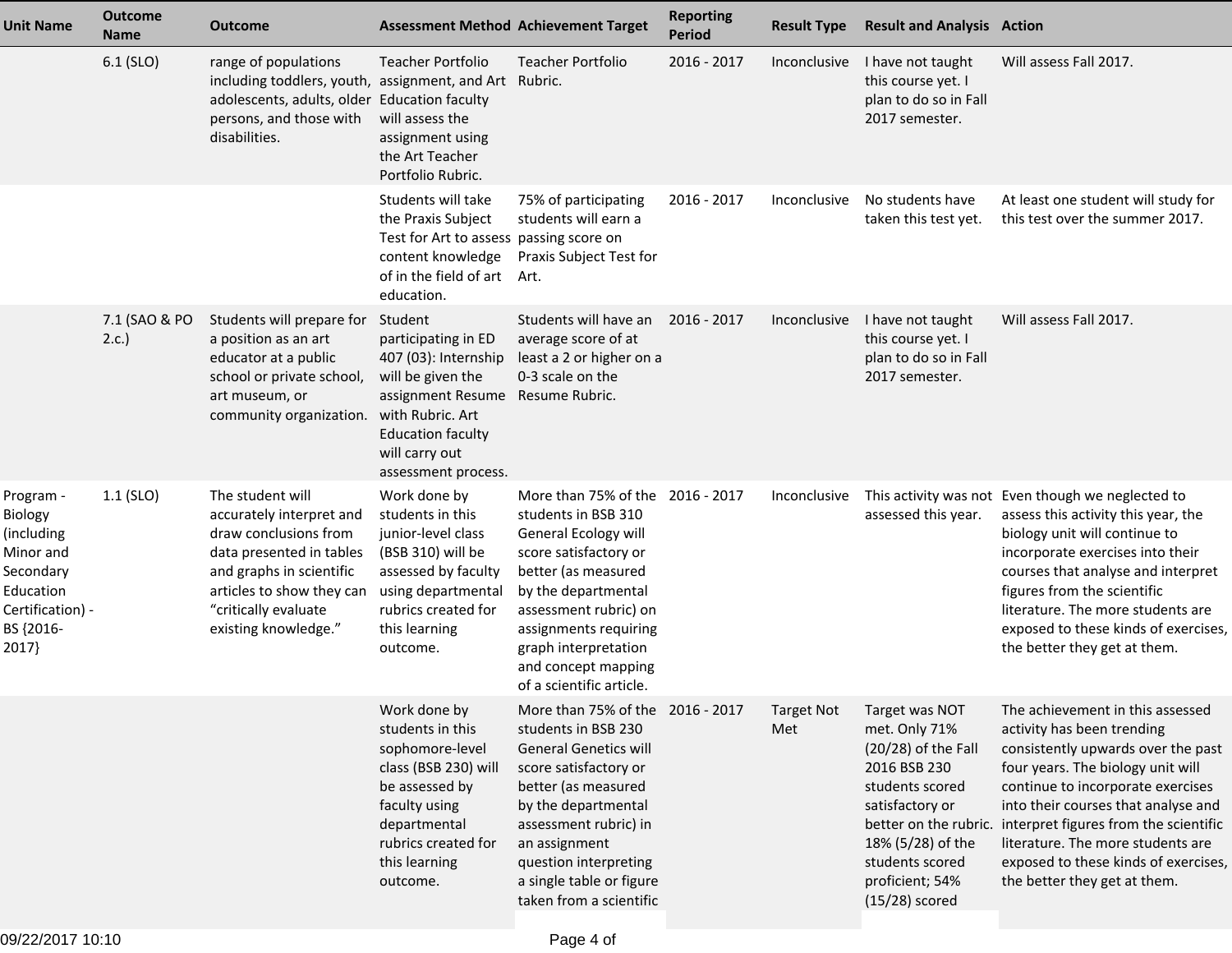| <b>Unit Name</b> | <b>Outcome</b><br><b>Name</b> | <b>Outcome</b>                                                                                                                                                                                                                                                                                                                                                                                                                                                                                                                                    |                                                                                                                                                                                                                                                     | <b>Assessment Method Achievement Target</b>                                                                                                                                                                                                                                                                                         | <b>Reporting</b><br><b>Period</b> | <b>Result Type</b> | <b>Result and Analysis Action</b>                                                                                                                                 |                                                                                                                                                                                                                                                                                                                                                                                                                                                                                                                                                                                                                           |
|------------------|-------------------------------|---------------------------------------------------------------------------------------------------------------------------------------------------------------------------------------------------------------------------------------------------------------------------------------------------------------------------------------------------------------------------------------------------------------------------------------------------------------------------------------------------------------------------------------------------|-----------------------------------------------------------------------------------------------------------------------------------------------------------------------------------------------------------------------------------------------------|-------------------------------------------------------------------------------------------------------------------------------------------------------------------------------------------------------------------------------------------------------------------------------------------------------------------------------------|-----------------------------------|--------------------|-------------------------------------------------------------------------------------------------------------------------------------------------------------------|---------------------------------------------------------------------------------------------------------------------------------------------------------------------------------------------------------------------------------------------------------------------------------------------------------------------------------------------------------------------------------------------------------------------------------------------------------------------------------------------------------------------------------------------------------------------------------------------------------------------------|
|                  |                               |                                                                                                                                                                                                                                                                                                                                                                                                                                                                                                                                                   | Work done by<br>students in this<br>sophomore-level<br>class (BSB 230) will<br>be assessed by<br>faculty using<br>departmental<br>rubrics created for<br>this learning<br>outcome.                                                                  | paper.                                                                                                                                                                                                                                                                                                                              | 2016 - 2017                       | Target Not<br>Met  | satisfactory; 28%<br>$(8/28)$ scored<br>unsatisfactory.                                                                                                           | The achievement in this assessed<br>activity has been trending<br>consistently upwards over the past<br>four years. The biology unit will<br>continue to incorporate exercises<br>into their courses that analyse and<br>interpret figures from the scientific<br>literature. The more students are<br>exposed to these kinds of exercises,<br>the better they get at them.                                                                                                                                                                                                                                               |
|                  | 1.2 (GEO 4.c.)                | The student will apply<br>the scientific method to a students in the<br>research question. This<br>reflects the General<br><b>Education Goal 4.c "To</b><br>demonstrate<br>understanding of self,<br>society, and the natural<br>world, students will<br>demonstrate the ability<br>to apply the scientific<br>method to solve<br>problems." It also reflects<br>the Biology program's<br>mission to develop<br>students with "the ability<br>to apply the process of<br>science", as stated in the<br><b>Biology Mission</b><br>Statement above. | Work done by<br>biology capstone<br>course will be<br>assessed by faculty<br>using the AAC&U<br>VALUE Inquiry &<br>Analysis rubric.                                                                                                                 | Students in BS 400<br>Senior Seminar will<br>average "2.5" or<br>higher on the 0-4 scale<br>of the VALUE Inquiry<br>& Assessment rubric<br>used to evaluate a<br>capstone project in<br>which each students<br>selects a published<br>journal article and<br>writes a research<br>proposal based on the<br>research in the article. | 2016 - 2017                       | <b>Target Met</b>  | average on the<br><b>VALUE Inquiry &amp;</b><br>Assessment rubric<br>was 2.8/4. Eleven<br>out of 16 students<br>scored 3 or higher.                               | Target met. Student This is the first year we are<br>assessing this goal. We met the<br>target, but we don't know yet how<br>consistent this will type of result<br>will be.<br>The biology unit has been<br>incorporating more exercises into<br>their courses that involve analyzing<br>and interpreting figures and graphs<br>from the scientific literature. The<br>next step in these types of<br>exercises is to have the students<br>work on the bigger picture of<br>understanding design and<br>rationales behind the experiments.<br>We will start to incorporate those<br>types of exercises into our courses. |
|                  | $2.1$ (SLO)                   | The student will apply<br>concepts from previous<br>courses to current<br>courses.                                                                                                                                                                                                                                                                                                                                                                                                                                                                | Work done by<br>students in BSB 310, students in BSB 310<br>typically taken in the General Ecology will<br>4th year, will be score satisfactory or<br>assessed by faculty<br>using departmental<br>rubrics created for<br>this learning<br>outcome. | More than 75% of the 2016 - 2017<br>better (as measured<br>by the departmental<br>assessment rubric) on<br>activities requiring the<br>application of<br>knowledge gained in<br>first-year general<br>biology and<br>quantitative chemistry<br>courses.                                                                             |                                   | <b>Target Met</b>  | students (19/19)<br>scored satisfactory<br>or better on the<br>assessed activity.<br>21% were scored<br>proficient (4/19);<br>89% were scored<br>unstatisfactory. | Target met. 100% of The Biology unit will continue to<br>spend time, in as many classes as<br>possible, making connections<br>between new material and material<br>previously learned in other courses.<br>When we make explicit<br>connections, students seem to<br>understand those connections. We<br>satisfactory (15/19); do need to work on developing in<br>and 0% were scored the students the ability to make<br>those connections on their own<br>without having it pointed out<br>before hand that they are there to<br>be found.                                                                              |
|                  |                               |                                                                                                                                                                                                                                                                                                                                                                                                                                                                                                                                                   | Work done by                                                                                                                                                                                                                                        | More than 75% of the 2016 - 2017                                                                                                                                                                                                                                                                                                    |                                   | <b>Target Met</b>  | Target was met.                                                                                                                                                   | The Biology unit will continue to                                                                                                                                                                                                                                                                                                                                                                                                                                                                                                                                                                                         |

Page 5 of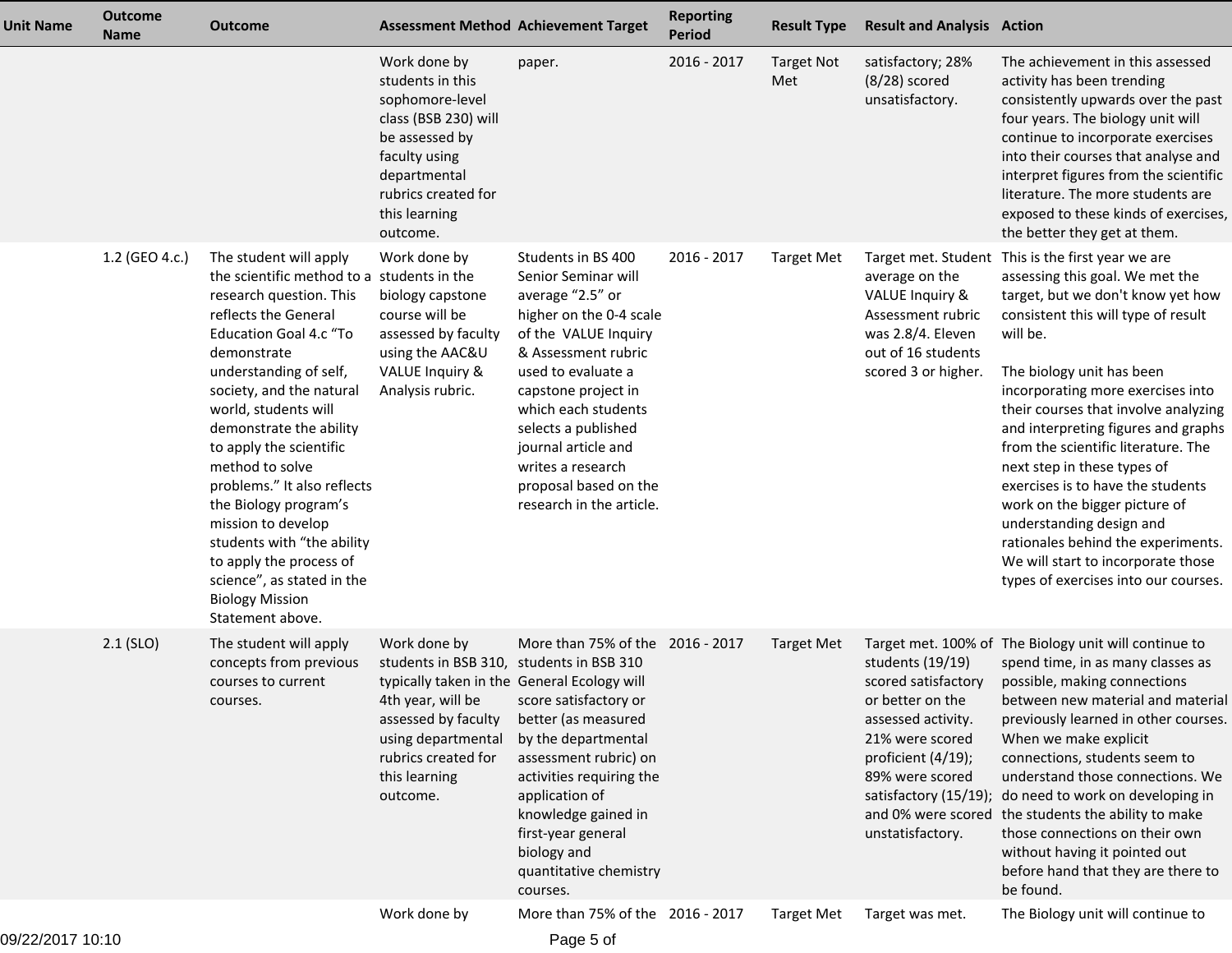| <b>Unit Name</b> | <b>Outcome</b><br><b>Name</b> | <b>Outcome</b>                                                                                                                                                                                                                                                                                                                                                                                                                             |                                                                                                                                                                                                                                                                                                                                                                                                                  | <b>Assessment Method Achievement Target</b>                                                                                                                                                                                                                                                                | <b>Reporting</b><br><b>Period</b> | <b>Result Type</b>       | <b>Result and Analysis Action</b>                                                                                                                                                                           |                                                                                                                                                                                                                                                                                                                                                                                                                                                                                                                                                                                                                                                                                                                                                                                                                                                               |
|------------------|-------------------------------|--------------------------------------------------------------------------------------------------------------------------------------------------------------------------------------------------------------------------------------------------------------------------------------------------------------------------------------------------------------------------------------------------------------------------------------------|------------------------------------------------------------------------------------------------------------------------------------------------------------------------------------------------------------------------------------------------------------------------------------------------------------------------------------------------------------------------------------------------------------------|------------------------------------------------------------------------------------------------------------------------------------------------------------------------------------------------------------------------------------------------------------------------------------------------------------|-----------------------------------|--------------------------|-------------------------------------------------------------------------------------------------------------------------------------------------------------------------------------------------------------|---------------------------------------------------------------------------------------------------------------------------------------------------------------------------------------------------------------------------------------------------------------------------------------------------------------------------------------------------------------------------------------------------------------------------------------------------------------------------------------------------------------------------------------------------------------------------------------------------------------------------------------------------------------------------------------------------------------------------------------------------------------------------------------------------------------------------------------------------------------|
|                  |                               |                                                                                                                                                                                                                                                                                                                                                                                                                                            | students in BSB 346, students in BSB 346<br>typically taken in the Evolutionary Biology<br>be assessed by<br>faculty using<br>departmental<br>rubrics created for<br>this learning<br>outcome.                                                                                                                                                                                                                   | 2nd or 3rd year, will will score satisfactory<br>or better (as<br>measured by the<br>departmental<br>assessment rubric) on<br>an exam question that<br>relates DNA sequence<br>changes to<br>evolutionary<br>relationships between<br>organisms.                                                           | 2016 - 2017                       | <b>Target Met</b>        | $(21/28)$ in BSB 346<br>scored satisfactory<br>or better on the<br>assessed<br>activity.29% (7/24)<br>scored Proficient,<br>58% (14/24) scored<br>Satisfactory, and<br>13% (3/24) scored<br>Unsatisfactory. | 87% of the students spend time, in as many classes as<br>possible, making connections<br>Evolutionary Biology between new material and material<br>previously learned in other courses.<br>When we make explicit<br>connections, students seem to<br>understand those connections. We<br>do need to work on developing in<br>the students the ability to make<br>those connections on their own<br>without having it pointed out<br>before hand that they are there to<br>be found.                                                                                                                                                                                                                                                                                                                                                                           |
|                  | 2.2 (SAO)                     | In keeping with the<br>University Mission to<br>provide "a high-quality<br>undergraduate<br>education" and in<br>keeping with the Biology<br>program goal of having<br>students understand<br>"material across<br>disciplines," the student<br>will learn the concepts<br>covered by a commercial, will be graded by<br>nationally-administered<br>Major Fields Test in<br>biology, taken in their<br>final semester before<br>graduation. | All Biology majors<br>will, as a<br>requirement for<br>graduation, take a<br>nationally-<br>from ETS in<br>Princeton, NJ, in<br>their last semester<br>of study. The tests<br>ETS and returned<br>along with<br>information<br>comparing scores to<br>test-takers at other<br>4-year institutions<br>nation-wide. ETS will<br>provide information<br>about each<br>student's percentile<br>ranking for the test. | More than 50% of the 2016 - 2017<br>students taking the<br>Major Fields Test will<br>score above the 50th<br>percentile ranking<br>administered Major when comparing their<br>Fields Test in biology performance to those<br>of students across the<br>nation taking the<br>same test in the same<br>year. |                                   | <b>Target Not</b><br>Met | Target not met.<br>Only 12% of the<br>students (2/17)<br>scored above the<br>50th percentile<br>ranking in the<br>assessed activity.                                                                        | We have been falling short of this<br>assessment goal for each of the<br>last ten years. This year, we<br>dropped to a slightly lower<br>percentage making the goal than<br>last year, but the average<br>percentile for the Major Fields Test<br>did rise from 17th to 25th, which is<br>something of a positive sign.<br>The same issues as in previous<br>years seem to be in play.<br>1. Students are not doing a good<br>job of studying for retention of the<br>material.<br>2. Instructors are not doing a good<br>job of reinforcing concepts seen in<br>previous courses or making<br>connections to previous courses'<br>concepts.<br>We will continue to work on<br>inculcating in students more<br>efficient learning techniques by<br>devoting class time to reviewing<br>effective study strategies for<br>material just covered int he course. |

We will continue to try to point out connections between new materialand material previously learned in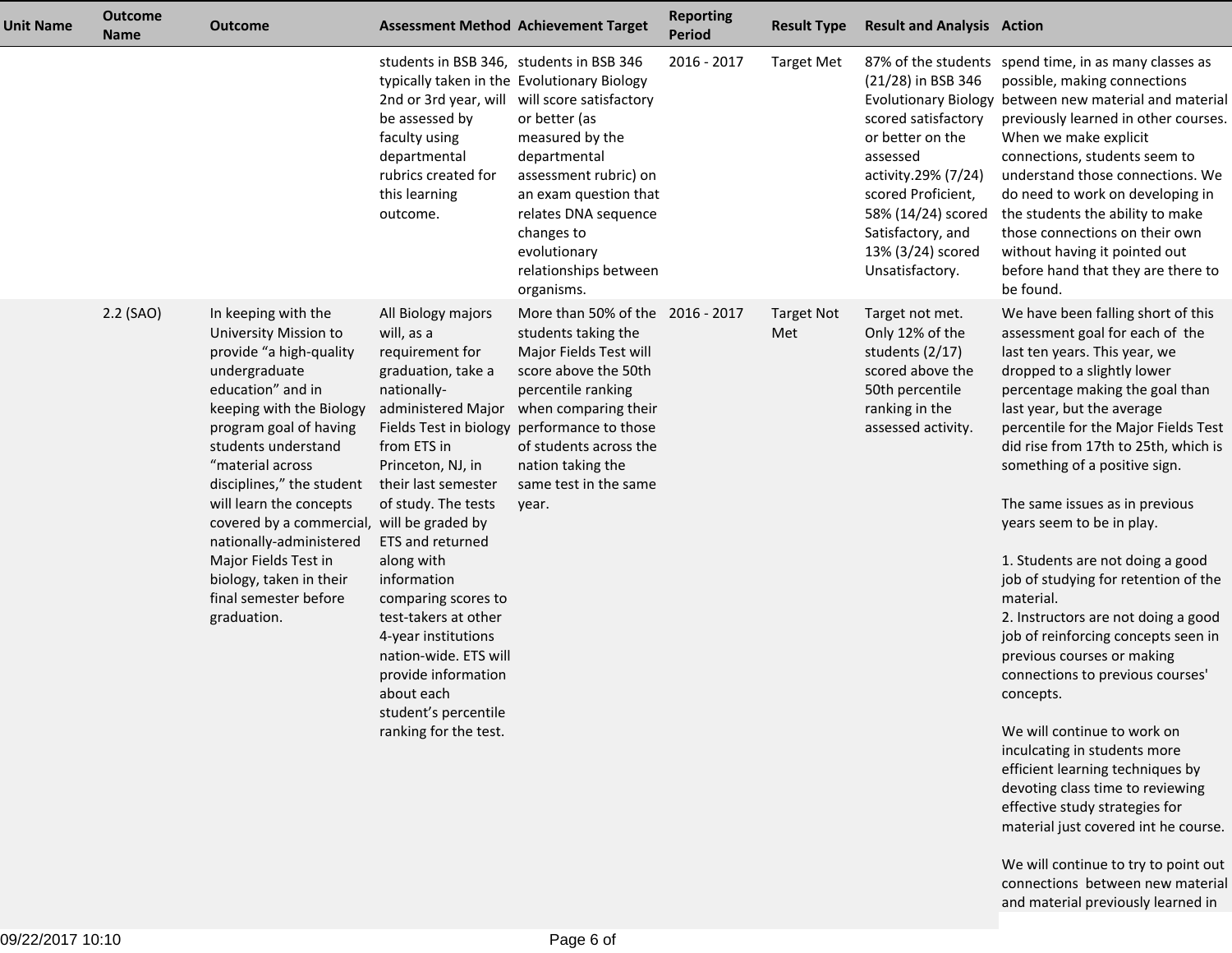| <b>Unit Name</b> | <b>Outcome</b><br><b>Name</b> | <b>Outcome</b>                                                                                                                                                                                                                                                                                                                                                                                                                             | <b>Assessment Method Achievement Target</b>                                                                                                                                                                                                                                                                                                                                                                      |                                                                                                                                                                                                                                                                                                            | <b>Reporting</b><br><b>Period</b> | <b>Result Type</b>       | <b>Result and Analysis Action</b>                                                                                                                                                                                                                                                                                                                                                                                                                              |                                                                                                                                                                                                                                                                                                                                                                                                                                                                                                                                                                                                                                                                                                                            |
|------------------|-------------------------------|--------------------------------------------------------------------------------------------------------------------------------------------------------------------------------------------------------------------------------------------------------------------------------------------------------------------------------------------------------------------------------------------------------------------------------------------|------------------------------------------------------------------------------------------------------------------------------------------------------------------------------------------------------------------------------------------------------------------------------------------------------------------------------------------------------------------------------------------------------------------|------------------------------------------------------------------------------------------------------------------------------------------------------------------------------------------------------------------------------------------------------------------------------------------------------------|-----------------------------------|--------------------------|----------------------------------------------------------------------------------------------------------------------------------------------------------------------------------------------------------------------------------------------------------------------------------------------------------------------------------------------------------------------------------------------------------------------------------------------------------------|----------------------------------------------------------------------------------------------------------------------------------------------------------------------------------------------------------------------------------------------------------------------------------------------------------------------------------------------------------------------------------------------------------------------------------------------------------------------------------------------------------------------------------------------------------------------------------------------------------------------------------------------------------------------------------------------------------------------------|
|                  | 2.2 (SAO)                     | In keeping with the<br>University Mission to<br>provide "a high-quality<br>undergraduate<br>education" and in<br>keeping with the Biology<br>program goal of having<br>students understand<br>"material across<br>disciplines," the student<br>will learn the concepts<br>covered by a commercial, will be graded by<br>nationally-administered<br>Major Fields Test in<br>biology, taken in their<br>final semester before<br>graduation. | All Biology majors<br>will, as a<br>requirement for<br>graduation, take a<br>nationally-<br>from ETS in<br>Princeton, NJ, in<br>their last semester<br>of study. The tests<br>ETS and returned<br>along with<br>information<br>comparing scores to<br>test-takers at other<br>4-year institutions<br>nation-wide. ETS will<br>provide information<br>about each<br>student's percentile<br>ranking for the test. | More than 50% of the 2016 - 2017<br>students taking the<br>Major Fields Test will<br>score above the 50th<br>percentile ranking<br>administered Major when comparing their<br>Fields Test in biology performance to those<br>of students across the<br>nation taking the<br>same test in the same<br>year. |                                   | <b>Target Not</b><br>Met | Target not met.<br>Only 12% of the<br>students (2/17)<br>scored above the<br>50th percentile<br>ranking in the<br>assessed activity.                                                                                                                                                                                                                                                                                                                           | other courses. People do not retain<br>information they do not use. They<br>more students are expected to re-<br>teach themselves concepts<br>encountered previously, the more<br>they will reinforce previous<br>learning.                                                                                                                                                                                                                                                                                                                                                                                                                                                                                                |
|                  | 2.3 (PO 2.d.)                 | In keeping with the<br><b>University Strategic Goal</b><br>2.d of promoting<br>"regional stewardship<br>through partnerships<br>across campus and across the Department<br>the region by forging<br>meaningful and engaged<br>partnerships that provide ask students to<br>real-life experiences for<br>students", the student<br>will participate in<br>community service<br>opportunities while<br>enrolled in the<br>department.        | All graduating<br>Biology seniors will<br>be given a Survey as in the Exit Interview<br>part of a required<br>Exit Interview with<br>Chair. One question<br>on that survey will<br>enumerate the<br>types of community<br>service activities<br>they have<br>participated in while<br>an MUW<br>undergraduate.<br>Faculty will review<br>and analyze the<br>survey results.                                      | More than 75% of the 2016 - 2017<br>students participating<br>Survey will have<br>participated in at least<br>two different types of<br>community service<br>activities.                                                                                                                                   |                                   | <b>Target Not</b><br>Met | Target was not met.<br>Only 12% (2/17) of<br>the surveyed<br>students indicated<br>they had<br>participated in at<br>least two different<br>types of community<br>service activities.<br>However, 72%<br>$(12/17)$ indicated<br>they had<br>participated in one<br>type of community<br>service activity. Of<br>the ones who<br>indicated only one<br>type of community<br>service activity, the<br>vast majority<br>indicated it was off-<br>campus community | Large numbers of students are<br>reporting getting involved with off-<br>campus community service<br>activities, but very few are doing<br>other types of community service.<br>There are plenty of opportunities<br>for students to do department-<br>based community service, including<br>assisting with Science Bowl, helping<br>with high school science fairs, and<br>others. The biology unit will try to<br>do a better job recruiting students<br>to participate in these<br>departmental activities. We will do<br>a more thorough job publicizing the<br>opportunities, and try more often<br>to work through the students'<br>social clubs to get clusters of<br>students participating in specific<br>events. |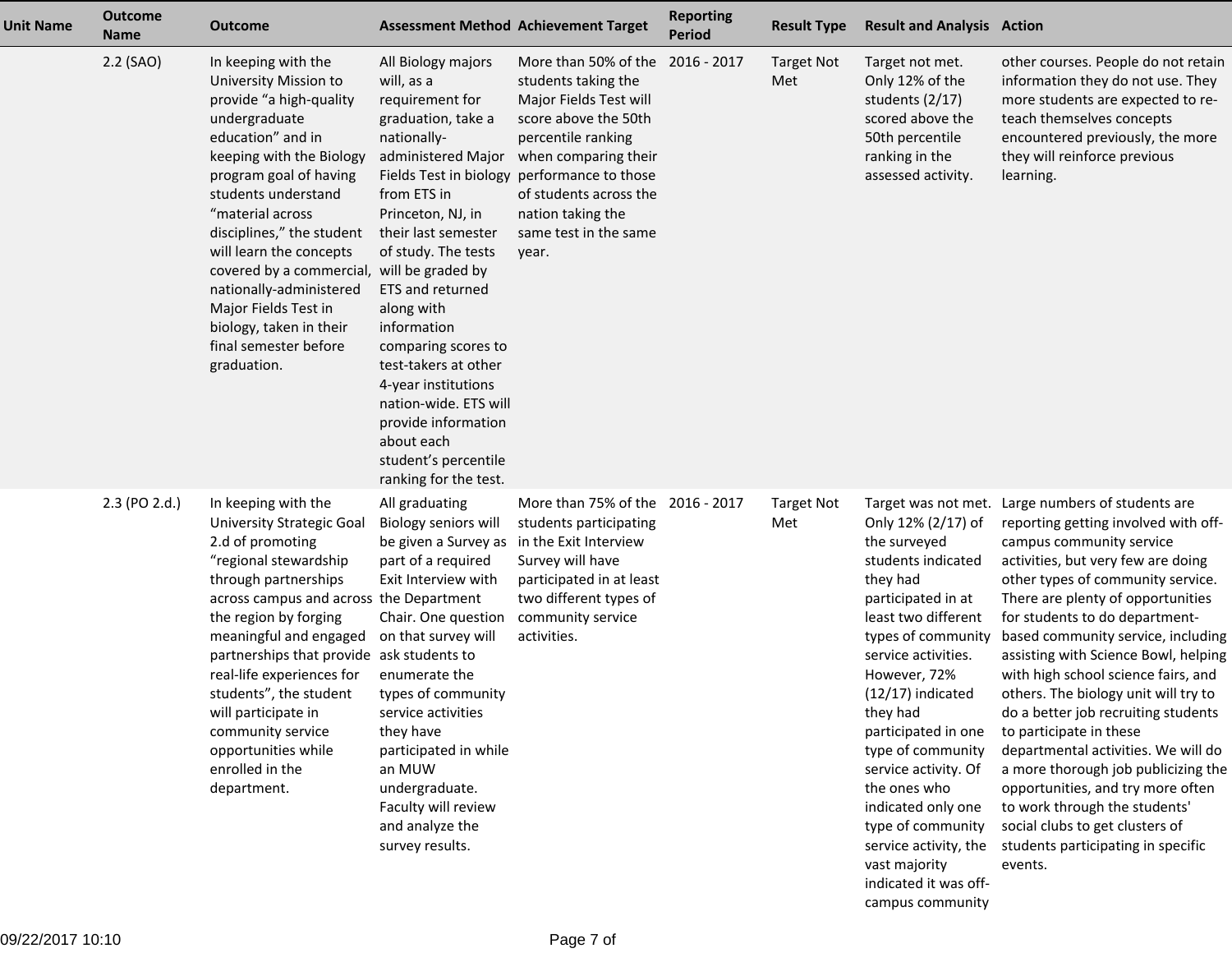| <b>Unit Name</b>                                                     | <b>Outcome</b><br><b>Name</b> | <b>Outcome</b>                                                                                                                                                                                                                                                                                                                                                                                                                      | <b>Assessment Method Achievement Target</b>                                                                                                                                                                                                                                                                                                           |                                                                                                                                                                                                                                          | <b>Reporting</b><br><b>Period</b> | <b>Result Type</b>       | <b>Result and Analysis Action</b>                                                                                                                                                                                                                                                                                                                                                                                                                                                               |                                                                                                                                                                                                                                                                                                                                                                                                                                                                                                                                                                                                                                                                                                                            |
|----------------------------------------------------------------------|-------------------------------|-------------------------------------------------------------------------------------------------------------------------------------------------------------------------------------------------------------------------------------------------------------------------------------------------------------------------------------------------------------------------------------------------------------------------------------|-------------------------------------------------------------------------------------------------------------------------------------------------------------------------------------------------------------------------------------------------------------------------------------------------------------------------------------------------------|------------------------------------------------------------------------------------------------------------------------------------------------------------------------------------------------------------------------------------------|-----------------------------------|--------------------------|-------------------------------------------------------------------------------------------------------------------------------------------------------------------------------------------------------------------------------------------------------------------------------------------------------------------------------------------------------------------------------------------------------------------------------------------------------------------------------------------------|----------------------------------------------------------------------------------------------------------------------------------------------------------------------------------------------------------------------------------------------------------------------------------------------------------------------------------------------------------------------------------------------------------------------------------------------------------------------------------------------------------------------------------------------------------------------------------------------------------------------------------------------------------------------------------------------------------------------------|
|                                                                      | 2.3 (PO 2.d.)                 | In keeping with the<br><b>University Strategic Goal</b><br>2.d of promoting<br>"regional stewardship<br>through partnerships<br>across campus and across the Department<br>the region by forging<br>meaningful and engaged<br>partnerships that provide ask students to<br>real-life experiences for<br>students", the student<br>will participate in<br>community service<br>opportunities while<br>enrolled in the<br>department. | All graduating<br>Biology seniors will<br>be given a Survey as<br>part of a required<br>Exit Interview with<br>Chair. One question<br>on that survey will<br>enumerate the<br>types of community<br>service activities<br>they have<br>participated in while<br>an MUW<br>undergraduate.<br>Faculty will review<br>and analyze the<br>survey results. | More than 75% of the<br>students participating<br>in the Exit Interview<br>Survey will have<br>participated in at least<br>two different types of<br>community service<br>activities.                                                    | 2016 - 2017                       | <b>Target Not</b><br>Met | service.                                                                                                                                                                                                                                                                                                                                                                                                                                                                                        | Large numbers of students are<br>reporting getting involved with off-<br>campus community service<br>activities, but very few are doing<br>other types of community service.<br>There are plenty of opportunities<br>for students to do department-<br>based community service, including<br>assisting with Science Bowl, helping<br>with high school science fairs, and<br>others. The biology unit will try to<br>do a better job recruiting students<br>to participate in these<br>departmental activities. We will do<br>a more thorough job publicizing the<br>opportunities, and try more often<br>to work through the students'<br>social clubs to get clusters of<br>students participating in specific<br>events. |
| Program -<br>Chemistry<br>(including<br>Minor) - BS<br>${2016-2017}$ | $1.1$ (GEO 3.a.)              | The student will (TSW)<br>successfully execute<br>problem-solving related<br>to basic stoichiometry,<br>equilibrium, and<br>thermodynamics/quantu<br>m mechanics.                                                                                                                                                                                                                                                                   | Stoichiometry,<br>equilibrium, and<br>thermodynamics/qu<br>antum mechanics<br>questions from<br>quizzes and exams<br>in PSC 111 will be<br>evaluated by faculty<br>using the AAC&U<br>Quantitative Literacy answering questions<br><b>VALUE Rubric.</b>                                                                                               | The average score of<br>PSC 111 students<br>should be at least a<br>"3" on the 0-4 scale<br>used in the AAC&U<br>Quantitative Literacy<br><b>VALUE Rubric in</b><br>performing<br>calculations and<br>related to basic<br>stoichiometry. | 2016 - 2017                       | <b>Target Met</b>        | 139 PSC 111<br>students across six<br>lecture sections and<br>two semesters (5<br>1 section in spring<br>17) were assessed<br>on their knowledge<br>of basic<br>stoichiometry and<br>the relevant<br>calculations.<br>Stoichiometry<br>questions and<br>calculations (from<br>several quizzes and<br>exams) were<br>evaluated using the<br>AAC&U Quantitative<br><b>Literacy VALUE</b><br>rubric. The average<br>rubric score of the<br>139 students<br>evaluated was "3"<br>with the following | The implementation of<br>Supplemental Instruction (SI) into<br>all face-to-face sections of PSC 111<br>lecture has led to an improvement<br>sections in fall 2016, in the students' understanding of<br>the basic concepts of stoichiometry<br>and its relevant calculations. SI<br>peer tutors meet with students 1-2<br>times per week as a group and<br>individually as needed. In 2015-16<br>only one section of PSC 111 lecture<br>utilized SI. The scores in that<br>section improved, and now that all<br>face-to-face PSC 111 lecture<br>sections have implemented SI,<br>there is an improvement across the<br>board.                                                                                             |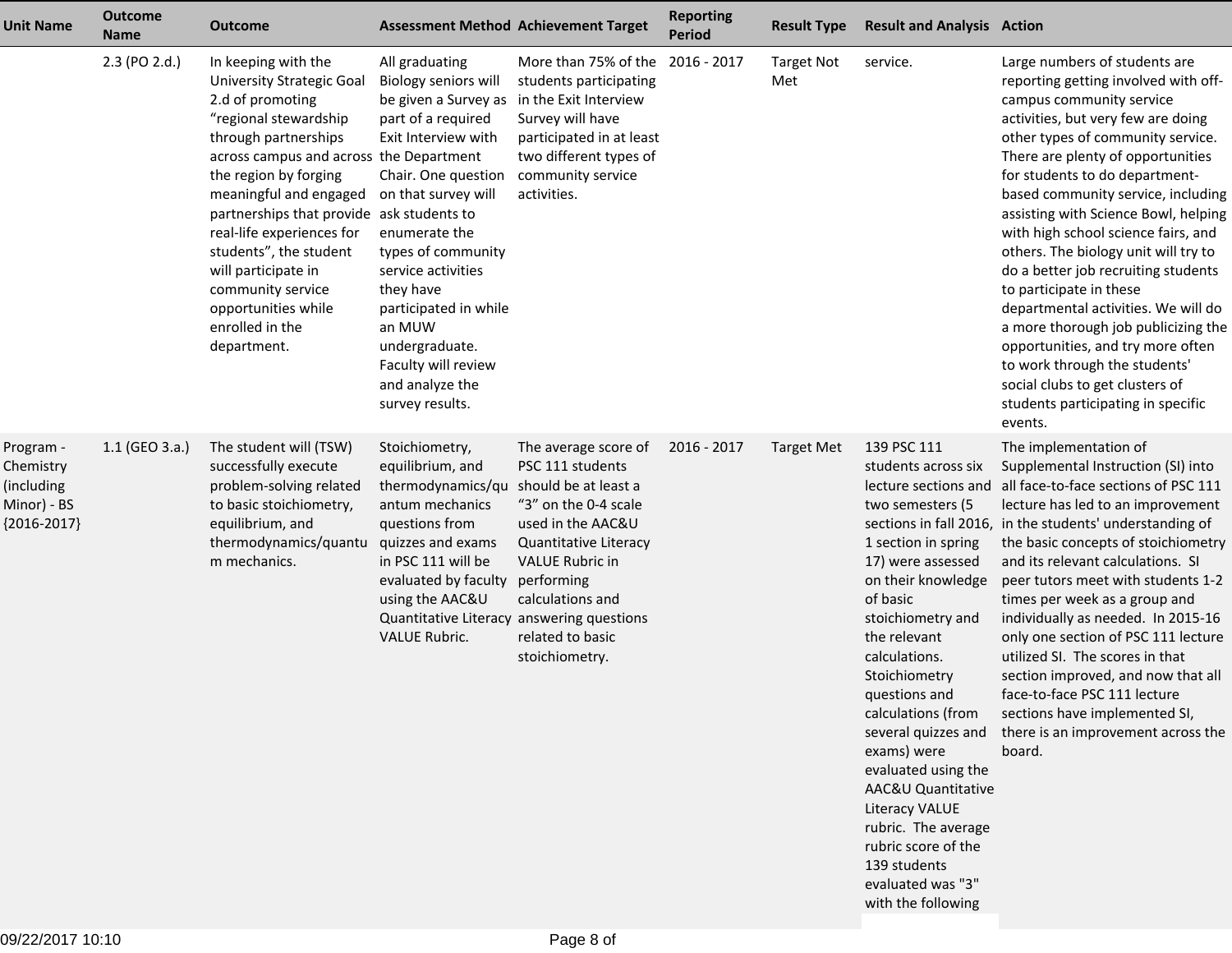| <b>Unit Name</b>                                                     | <b>Outcome</b><br><b>Name</b> | <b>Outcome</b>                                                                                                                                                    | <b>Assessment Method Achievement Target</b>                                                                                                                                                                                                             |                                                                                                                                                                                                                                          | <b>Reporting</b><br><b>Period</b> | <b>Result Type</b> | <b>Result and Analysis Action</b>                                                                                                                                                                                                                                                                                                                                                                                                                                              |                                                                                                                                                                                                                                                                                                                                                                                                                                                                                                                                                                                                                                                                                                                                                                                                                                     |
|----------------------------------------------------------------------|-------------------------------|-------------------------------------------------------------------------------------------------------------------------------------------------------------------|---------------------------------------------------------------------------------------------------------------------------------------------------------------------------------------------------------------------------------------------------------|------------------------------------------------------------------------------------------------------------------------------------------------------------------------------------------------------------------------------------------|-----------------------------------|--------------------|--------------------------------------------------------------------------------------------------------------------------------------------------------------------------------------------------------------------------------------------------------------------------------------------------------------------------------------------------------------------------------------------------------------------------------------------------------------------------------|-------------------------------------------------------------------------------------------------------------------------------------------------------------------------------------------------------------------------------------------------------------------------------------------------------------------------------------------------------------------------------------------------------------------------------------------------------------------------------------------------------------------------------------------------------------------------------------------------------------------------------------------------------------------------------------------------------------------------------------------------------------------------------------------------------------------------------------|
| Program -<br>Chemistry<br>(including<br>Minor) - BS<br>${2016-2017}$ | $1.1$ (GEO 3.a.)              | The student will (TSW)<br>successfully execute<br>problem-solving related<br>to basic stoichiometry,<br>equilibrium, and<br>thermodynamics/quantu<br>m mechanics. | Stoichiometry,<br>equilibrium, and<br>thermodynamics/qu<br>antum mechanics<br>questions from<br>quizzes and exams<br>in PSC 111 will be<br>evaluated by faculty<br>using the AAC&U<br>Quantitative Literacy answering questions<br><b>VALUE Rubric.</b> | The average score of<br>PSC 111 students<br>should be at least a<br>"3" on the 0-4 scale<br>used in the AAC&U<br>Quantitative Literacy<br><b>VALUE Rubric in</b><br>performing<br>calculations and<br>related to basic<br>stoichiometry. | 2016 - 2017                       | <b>Target Met</b>  | breakdown (37<br>students, score = $1$ ;<br>2; 25 students,<br>score = $3;57$<br>students, score = $4$ )<br>Target was<br>achieved.                                                                                                                                                                                                                                                                                                                                            | The implementation of<br>Supplemental Instruction (SI) into<br>20 students, score = all face-to-face sections of PSC 111<br>lecture has led to an improvement<br>in the students' understanding of<br>the basic concepts of stoichiometry<br>and its relevant calculations. SI<br>peer tutors meet with students 1-2<br>times per week as a group and<br>individually as needed. In 2015-16<br>only one section of PSC 111 lecture<br>utilized SI. The scores in that<br>section improved, and now that all<br>face-to-face PSC 111 lecture<br>sections have implemented SI,<br>there is an improvement across the<br>board.                                                                                                                                                                                                        |
|                                                                      |                               |                                                                                                                                                                   | Stoichiometry,<br>equilibrium, and<br>thermodynamics/qu<br>antum mechanics<br>questions from<br>quizzes and exams<br>in PSC 112 will be<br>evaluated by faculty<br>using the AAC&U<br>Quantitative Literacy answering questions<br>VALUE Rubric.        | The average score of<br>PSC 112 students<br>should be at least a<br>"3" on the 0-4 scale<br>used in the AAC&U<br>Quantitative Literacy<br><b>VALUE Rubric in</b><br>performing<br>calculations and<br>related to equilibrium.            | 2016 - 2017                       | <b>Target Met</b>  | across two lecture<br>sections were<br>assessed on their<br>knowledge of the<br>basic concepts of<br>equilibrium and the<br>relevant<br>calculations.<br>Conceptual<br>questions and<br>calculations on<br>equilibrium (from<br>several quizzes and<br>exams) were<br>Literacy VALUE<br>rubric score of the<br>50 students<br>evaluated was "3"<br>with the following<br>breakdown (7<br>students, score = $1$ ;<br>12 students, score =<br>2; 11 students,<br>score = $3; 20$ | 50 PSC 112 students After the failure to meet the this<br>target last year (2015-16), it was<br>decided that faculty would focus<br>more on the basic concepts and<br>calculations of equilibrium instead<br>of its specific applications in<br>chemical reactions. By doing this,<br>faculty were able to dedicate more<br>time to the basic concepts. This<br>strategy appears to have worked in<br>that the target was met. Faculty<br>will continue to stress the basic and<br>general concepts and calculations<br>involved with equilibrium. If it<br>appears that that the target is<br>evaluated using the consistently reached (and<br>AAC&U Quantitative exceeded) for several cycles, then<br>faculty might consider assessing<br>rubric. The average student knowledge of specific<br>applications of equilibrium also. |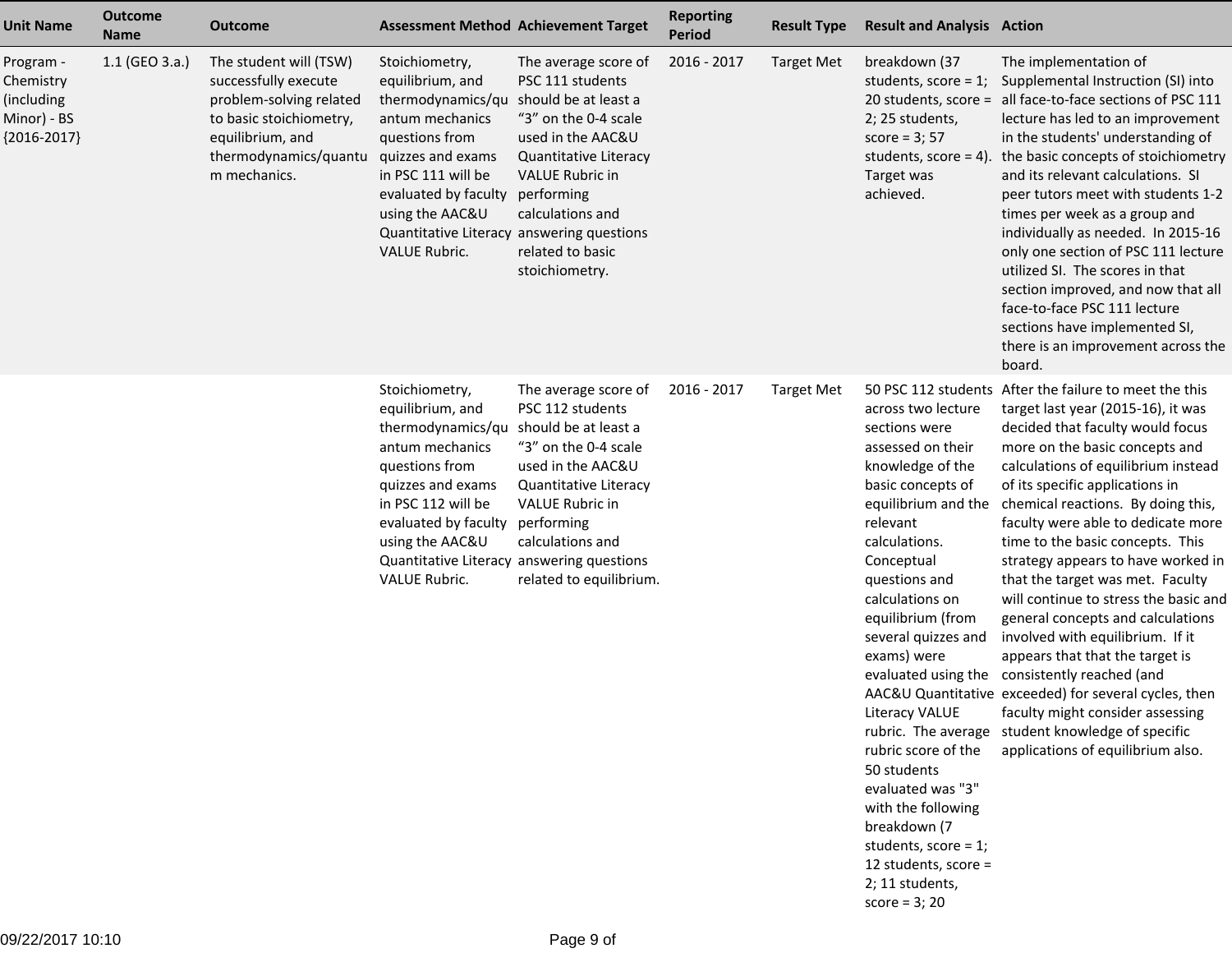| <b>Unit Name</b> | <b>Outcome</b><br><b>Name</b> | <b>Outcome</b> |                                                                                                                                                                                                                                                                              | <b>Assessment Method Achievement Target</b>                                                                                                                                                                                           | <b>Reporting</b><br><b>Period</b> | <b>Result Type</b> | <b>Result and Analysis Action</b>                                                                                                                                                                                                                                                                                                                                                                                                                                                                         |                                                                                                                                                                                                                                                                                                                                                                                                                                                                                                                                                                                                                                                                                                                                                                            |
|------------------|-------------------------------|----------------|------------------------------------------------------------------------------------------------------------------------------------------------------------------------------------------------------------------------------------------------------------------------------|---------------------------------------------------------------------------------------------------------------------------------------------------------------------------------------------------------------------------------------|-----------------------------------|--------------------|-----------------------------------------------------------------------------------------------------------------------------------------------------------------------------------------------------------------------------------------------------------------------------------------------------------------------------------------------------------------------------------------------------------------------------------------------------------------------------------------------------------|----------------------------------------------------------------------------------------------------------------------------------------------------------------------------------------------------------------------------------------------------------------------------------------------------------------------------------------------------------------------------------------------------------------------------------------------------------------------------------------------------------------------------------------------------------------------------------------------------------------------------------------------------------------------------------------------------------------------------------------------------------------------------|
|                  |                               |                | Stoichiometry,<br>equilibrium, and<br>thermodynamics/qu should be at least a<br>antum mechanics<br>questions from<br>quizzes and exams<br>in PSC 112 will be<br>evaluated by faculty performing<br>using the AAC&U<br>VALUE Rubric.                                          | The average score of<br>PSC 112 students<br>"3" on the 0-4 scale<br>used in the AAC&U<br>Quantitative Literacy<br>VALUE Rubric in<br>calculations and<br>Quantitative Literacy answering questions<br>related to equilibrium.         | 2016 - 2017                       | <b>Target Met</b>  | Target was<br>achieved.                                                                                                                                                                                                                                                                                                                                                                                                                                                                                   | students, score = 4). After the failure to meet the this<br>target last year (2015-16), it was<br>decided that faculty would focus<br>more on the basic concepts and<br>calculations of equilibrium instead<br>of its specific applications in<br>chemical reactions. By doing this,<br>faculty were able to dedicate more<br>time to the basic concepts. This<br>strategy appears to have worked in<br>that the target was met. Faculty<br>will continue to stress the basic and<br>general concepts and calculations<br>involved with equilibrium. If it<br>appears that that the target is<br>consistently reached (and<br>exceeded) for several cycles, then<br>faculty might consider assessing<br>student knowledge of specific<br>applications of equilibrium also. |
|                  |                               |                | Stoichiometry,<br>equilibrium, and<br>thermodynamics/qu should be at least a<br>antum mechanics<br>questions from<br>quizzes and exams<br>in PSC 450/451 will<br>be evaluated by<br>faculty using the<br>AAC&U Quantitative answering questions<br>Literacy VALUE<br>Rubric. | The average score of<br>PSC 450/451 students<br>"3" on the 0-4 scale<br>used in the AAC&U<br>Quantitative Literacy<br><b>VALUE Rubric in</b><br>performing<br>calculations and<br>related to<br>thermodynamics/quan<br>tum mechanics. | 2016 - 2017                       | <b>Target Met</b>  | 3 PSC 450/451<br>students across two<br>semesters were<br>assessed on their<br>knowledge of<br>thermodynamics<br>and quantum<br>mechanics.<br>Conceptual<br>questions and<br>calculations from<br>several quizzes and<br>exams were<br>evaluated using the<br>AAC&U Quantitative<br><b>Literacy VALUE</b><br>rubric. The average<br>rubric score of the 3<br>students evaluated<br>was "3". The<br>breakdown is as<br>follows<br>(Thermodynamics: 1<br>student, score = $1; 2$<br>students, score = $4$ ) | PSC 450/451 is on a two year<br>rotation. So these courses, and this<br>assessment, will not be a part of<br>the 2017-18 SMART plan.                                                                                                                                                                                                                                                                                                                                                                                                                                                                                                                                                                                                                                       |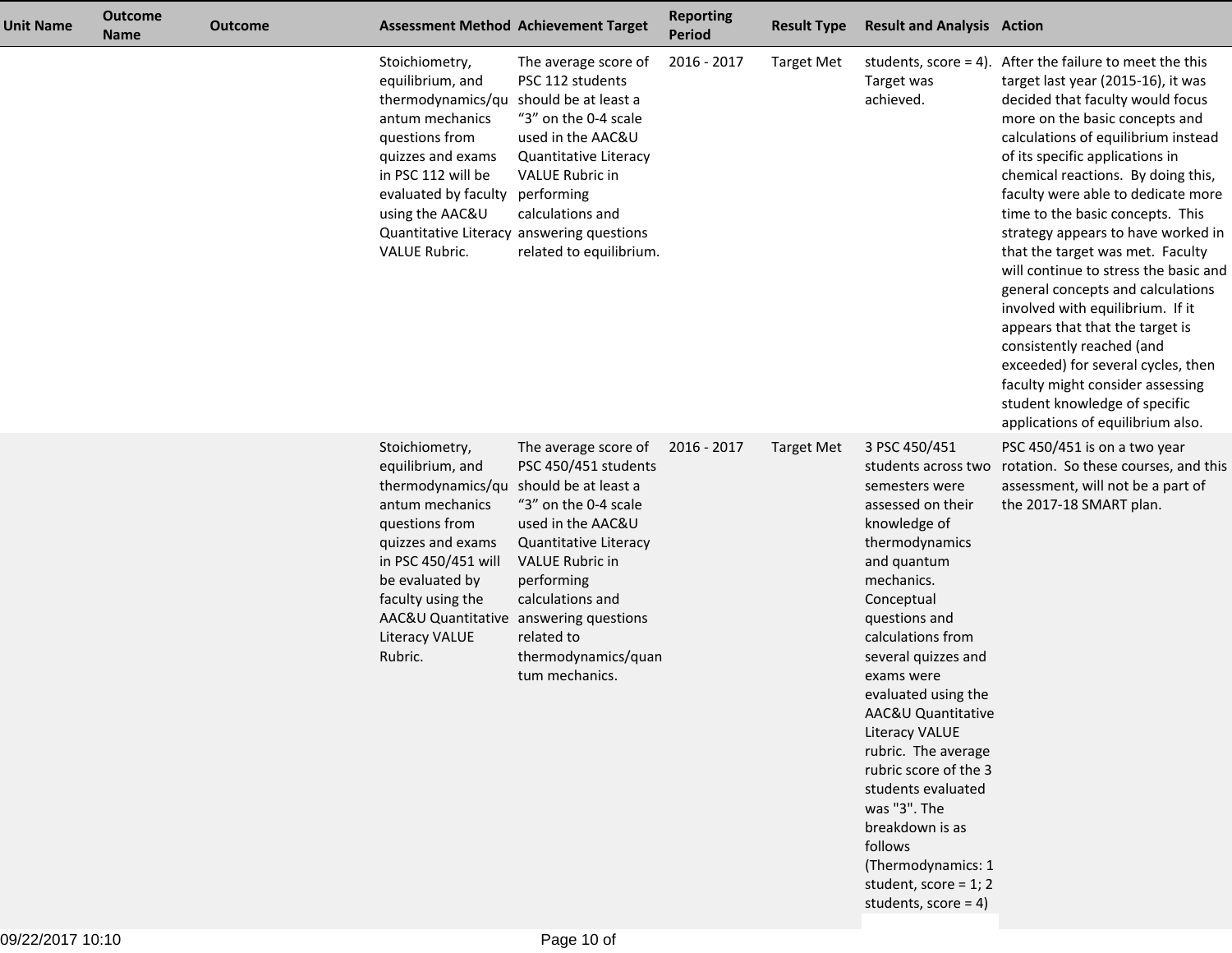| <b>Unit Name</b> | <b>Outcome</b><br><b>Name</b> | <b>Outcome</b>                                                                                           | <b>Assessment Method Achievement Target</b>                                                                                                                                                                                                                                  |                                                                                                                                                                                                                                       | <b>Reporting</b><br><b>Period</b> | <b>Result Type</b>       | <b>Result and Analysis Action</b>                                                                                                                                                                                                                                                                                                                                                                                                                                         |                                                                                                                                                                                                                                                                                                                                                                                                                                                                                                                                                                                                                                                                                             |
|------------------|-------------------------------|----------------------------------------------------------------------------------------------------------|------------------------------------------------------------------------------------------------------------------------------------------------------------------------------------------------------------------------------------------------------------------------------|---------------------------------------------------------------------------------------------------------------------------------------------------------------------------------------------------------------------------------------|-----------------------------------|--------------------------|---------------------------------------------------------------------------------------------------------------------------------------------------------------------------------------------------------------------------------------------------------------------------------------------------------------------------------------------------------------------------------------------------------------------------------------------------------------------------|---------------------------------------------------------------------------------------------------------------------------------------------------------------------------------------------------------------------------------------------------------------------------------------------------------------------------------------------------------------------------------------------------------------------------------------------------------------------------------------------------------------------------------------------------------------------------------------------------------------------------------------------------------------------------------------------|
|                  |                               |                                                                                                          | Stoichiometry,<br>equilibrium, and<br>thermodynamics/qu should be at least a<br>antum mechanics<br>questions from<br>quizzes and exams<br>in PSC 450/451 will<br>be evaluated by<br>faculty using the<br>AAC&U Quantitative answering questions<br>Literacy VALUE<br>Rubric. | The average score of<br>PSC 450/451 students<br>"3" on the 0-4 scale<br>used in the AAC&U<br>Quantitative Literacy<br><b>VALUE Rubric in</b><br>performing<br>calculations and<br>related to<br>thermodynamics/quan<br>tum mechanics. | 2016 - 2017                       | <b>Target Met</b>        | (Quantum<br>mechanics: 1<br>student, $score = 4$ ).<br>Target was<br>achieved.                                                                                                                                                                                                                                                                                                                                                                                            | PSC 450/451 is on a two year<br>rotation. So these courses, and this<br>student, score = $1$ ; 1 assessment, will not be a part of<br>student, score = $2$ ; 1 the 2017-18 SMART plan.                                                                                                                                                                                                                                                                                                                                                                                                                                                                                                      |
|                  | 1.2 (SLO)                     | TSW exhibit effective<br>written communication<br>in the areas of inorganic<br>and analytical chemistry. | Formal lab reports<br>will be evaluated in<br>PSC 112L by faculty<br>using the AAC&U<br>Written<br>Communication<br><b>VALUE Rubric.</b>                                                                                                                                     | 75% of PSC 112<br>students should score<br>at least a "3" on the 0-<br>4 scale used in the<br>AAC&U Written<br>Communication<br><b>VALUE Rubric in</b><br>writing a formal lab<br>report.                                             | 2016 - 2017                       | <b>Target Met</b>        | 49 PSC 112L<br>students across<br>three lab sections<br>were assessed on<br>their written<br>communication<br>were evaluated<br>using the AAC&U<br>Written<br>Communication<br>VALUE rubric. 82%<br>of PSC 112L<br>students scored at<br>scale used in the<br>AAC&U Written<br>Communication<br>VALUE Rubric (49<br>students evaluated<br>on two lab reports;<br>1 at level 0, 6 at<br>level 1, 2 at level 2,<br>8 at level 3, 32 at<br>level 4). Target was<br>achieved. | Students are given a detailed<br>description of the sections that<br>must be included in the lab reports.<br>They are also allowed to write two<br>drafts of the first lab report. Upon<br>reading the first draft, the<br>using two formal lab professor provides extensive<br>reports. Lab reports feedback to aid the student in<br>writing the second draft. While<br>there is only one draft allowed for<br>the second lab report, the students<br>are provided with extensive<br>assistance from the professor.<br>Multiple drafts of the first lab<br>report and extensive assistance<br>least a "3" on the 0-4 with the second lab report allow<br>the students to meet the target. |
|                  | $1.3$ (SLO)                   | TSW demonstrate<br>competency in both<br>theoretical and practical<br>aspects of<br>instrumentation and  | Qualitative and<br>quantitative<br>questions (quizzes,<br>exams, assignments) (70%) or higher in<br>related to                                                                                                                                                               | 75% of PSC 211/212<br>students should be at<br>the satisfactory level<br>answering questions                                                                                                                                          | 2016 - 2017                       | <b>Target Not</b><br>Met | Students who<br>obtained 90% or<br>more of the points<br>were rated<br>"proficient".                                                                                                                                                                                                                                                                                                                                                                                      | The Achievement Target has been<br>established as "75% of students at<br>the satisfactory level or above" for<br>the past few assessment cycles.<br>This target is usually met; however,                                                                                                                                                                                                                                                                                                                                                                                                                                                                                                    |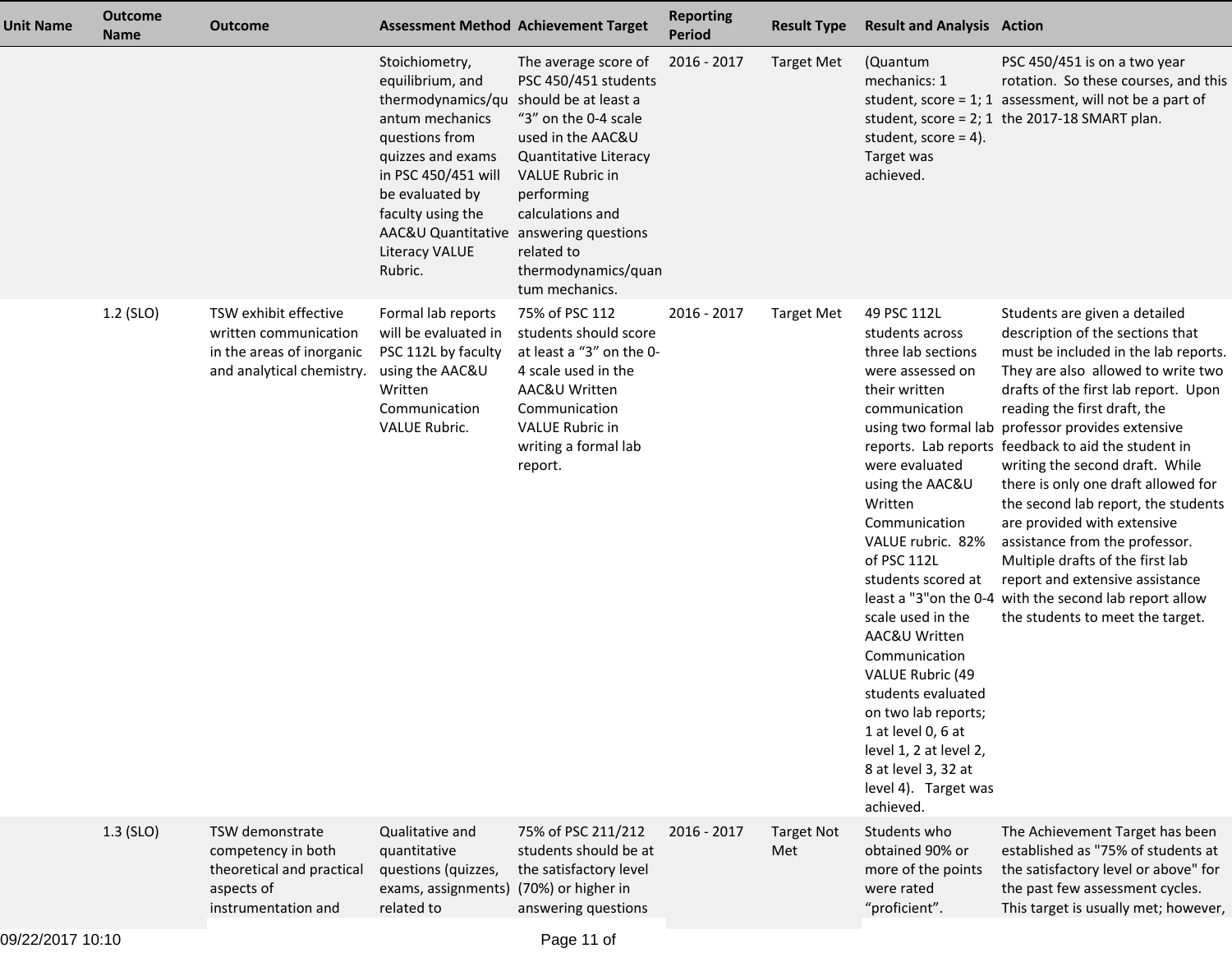| <b>Unit Name</b> | <b>Outcome</b><br><b>Name</b> | <b>Outcome</b>                                                                                                |                                                                                                                                                       | <b>Assessment Method Achievement Target</b>                                                                                                                          | <b>Reporting</b><br><b>Period</b> | <b>Result Type</b>       | <b>Result and Analysis Action</b>                                                                                                                                                                                                                                                                                                                                                           |                                                                                                                                                                                                                                                                                                                                                                                                                                                                                                                                                                                                                                                                                                                                                                                                                                                                                                                                               |
|------------------|-------------------------------|---------------------------------------------------------------------------------------------------------------|-------------------------------------------------------------------------------------------------------------------------------------------------------|----------------------------------------------------------------------------------------------------------------------------------------------------------------------|-----------------------------------|--------------------------|---------------------------------------------------------------------------------------------------------------------------------------------------------------------------------------------------------------------------------------------------------------------------------------------------------------------------------------------------------------------------------------------|-----------------------------------------------------------------------------------------------------------------------------------------------------------------------------------------------------------------------------------------------------------------------------------------------------------------------------------------------------------------------------------------------------------------------------------------------------------------------------------------------------------------------------------------------------------------------------------------------------------------------------------------------------------------------------------------------------------------------------------------------------------------------------------------------------------------------------------------------------------------------------------------------------------------------------------------------|
|                  | 1.3 (SLO)                     | analytical techniques.                                                                                        | instrumentation will and performing<br>be evaluated by<br>faculty.                                                                                    | calculations related to<br>instrumentation.                                                                                                                          | 2016 - 2017                       | <b>Target Not</b><br>Met | Students who<br>obtained between<br>70 and 89% of the<br>points were rated<br>"satisfactory".<br>Students who<br>obtained less than<br>70% of the points<br>were rated<br>"unsatisfactory".<br>74% of PSC 211<br>students (23<br>students evaluated<br>on an exam; 1 at<br>satisfactory, 6 at<br>the satisfactory<br>in answering<br>instrumentation.<br>Target of 75% was<br>not achieved. | in 2016-17 the target was not met.<br>Faculty believe that this result is an<br>anomaly that is due to a lack of<br>student preparation. Usually the<br>students are introduced to and<br>quizzed on structure and<br>mechanism before the actual<br>assessment is done, which is<br>beneficial because it allows<br>students to identify and correct<br>their weaknesses before the actual<br>evaluation. This year,<br>unfortunately, due to scheduling,<br>students were not quizzed on the<br>material before the assessment.<br>unsatisfactory, 11 at The students were not able to<br>identify and correct their<br>proficient) scored at weaknesses before being<br>evaluated. Faculty are hopeful that<br>level (70%) or higher issues with scheduling will not arise<br>next year so that students have the<br>questions related to opportunity to familiarize<br>themselves with these important<br>concepts before being assessed. |
|                  | $2.1$ (SLO)                   | TSW recognize and<br>interpret structure,<br>reactions, mechanisms,<br>and synthesis of organic<br>compounds. | Questions related to 60% of PSC 211/212<br>reactions and<br>synthesis from<br>quizzes and exams<br>in PSC 211/212 will<br>be evaluated by<br>faculty. | students should be at<br>the satisfactory level<br>(70%) or higher in<br>answering basic<br>questions related to<br>organic chemistry<br>reactions and<br>synthesis. | 2016 - 2017                       | <b>Target Met</b>        | Students who<br>obtained 90% or<br>more of the points<br>were rated<br>"proficient".<br>Students who<br>obtained between<br>70 and 89% of the<br>points were rated<br>"satisfactory".<br>Students who<br>obtained less than<br>70% of the points<br>were rated<br>"unsatisfactory".<br>77% of PSC 211<br>students (22<br>students evaluated<br>on quizzes and an                            | Instruction will continue in the<br>current manner.                                                                                                                                                                                                                                                                                                                                                                                                                                                                                                                                                                                                                                                                                                                                                                                                                                                                                           |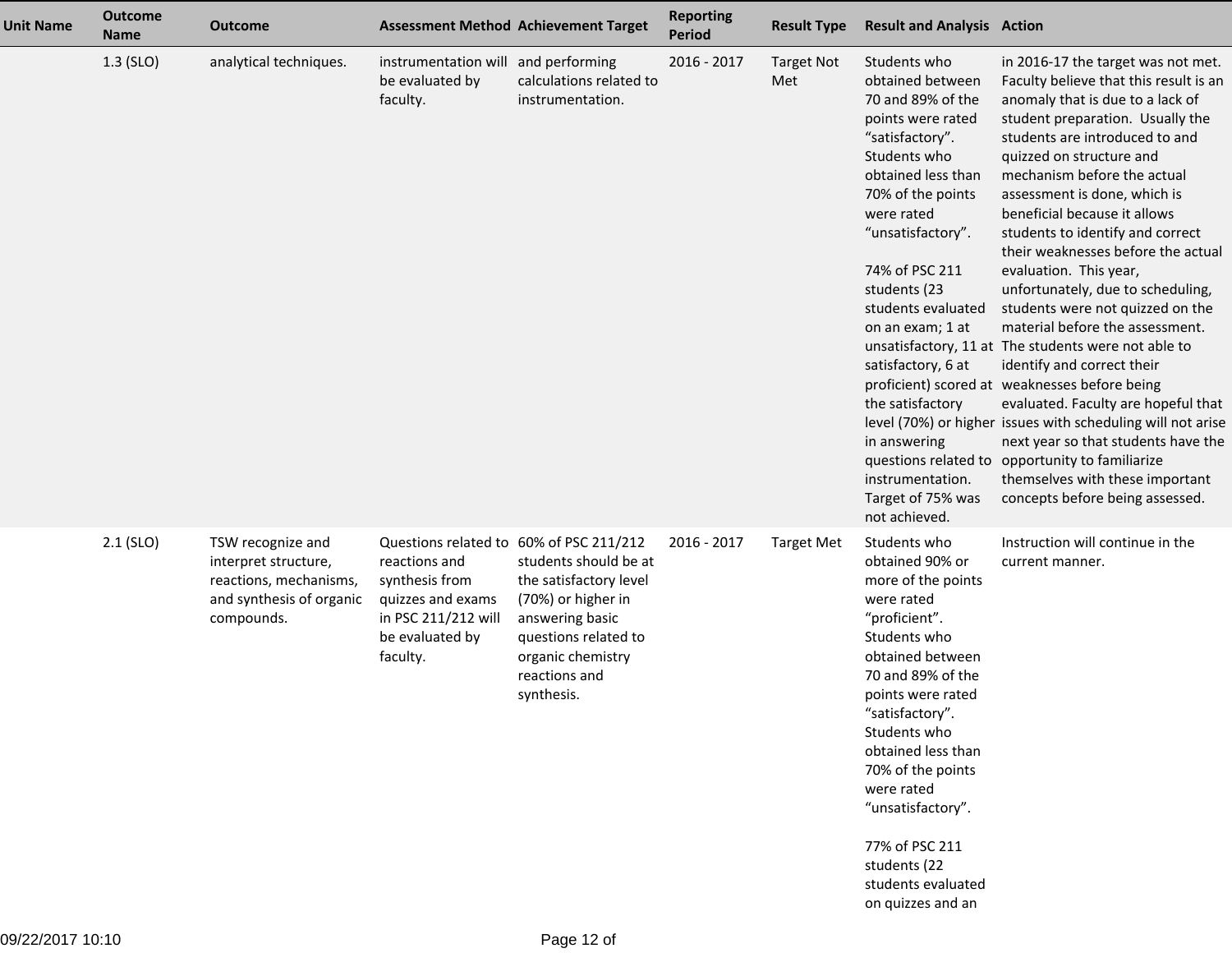| <b>Unit Name</b> | <b>Outcome</b><br><b>Name</b> | Outcome                                                                                                       |                                                                                                                                                               | <b>Assessment Method Achievement Target</b>                                                                                                                                                                     | <b>Reporting</b><br><b>Period</b> | <b>Result Type</b> | <b>Result and Analysis Action</b>                                                                                                                                                                                                                                                                                                   |                                                                                                            |
|------------------|-------------------------------|---------------------------------------------------------------------------------------------------------------|---------------------------------------------------------------------------------------------------------------------------------------------------------------|-----------------------------------------------------------------------------------------------------------------------------------------------------------------------------------------------------------------|-----------------------------------|--------------------|-------------------------------------------------------------------------------------------------------------------------------------------------------------------------------------------------------------------------------------------------------------------------------------------------------------------------------------|------------------------------------------------------------------------------------------------------------|
|                  | $2.1$ (SLO)                   | TSW recognize and<br>interpret structure,<br>reactions, mechanisms,<br>and synthesis of organic<br>compounds. | reactions and<br>synthesis from<br>quizzes and exams<br>in PSC 211/212 will<br>be evaluated by<br>faculty.                                                    | Questions related to 60% of PSC 211/212<br>students should be at<br>the satisfactory level<br>(70%) or higher in<br>answering basic<br>questions related to<br>organic chemistry<br>reactions and<br>synthesis. | 2016 - 2017                       | <b>Target Met</b>  | exam; 5 at<br>unsatisfactory, 16 at current manner.<br>satisfactory, 1 at<br>proficient) scored at<br>the satisfactory<br>level (70%) or higher<br>in answering<br>questions related to<br>instrumentation.<br>Target of 60% was<br>achieved.                                                                                       | Instruction will continue in the                                                                           |
|                  | $2.2$ (SLO)                   | TSW effectively present<br>information in oral and<br>written forms in the area<br>of organic chemistry.      | An oral presentation 75% of PSC 212<br>will be evaluated in<br>PSC 212 by faculty<br>using the AAC&U<br>Oral Communication AAC&U Oral<br><b>VALUE Rubric.</b> | students should score<br>at least a "3" on the 0-<br>4 scale used in the<br>Communication<br><b>VALUE Rubric in</b><br>delivering an oral<br>presentation.                                                      | 2016 - 2017                       | <b>Target Met</b>  | 94% of PSC 212<br>students (16<br>students evaluated<br>on an oral<br>presentation; 5 at<br>level 3 and 11 at<br>level 4) scored at<br>least a "3" on the 0-<br>4 scale used in the<br>AAC&U Oral<br>Communication<br><b>VALUE Rubric in</b><br>delivering an oral<br>presentation. Target<br>of 75% was<br>achieved.               | Instruction will continue in the<br>current manner.                                                        |
|                  |                               |                                                                                                               | Formal lab reports<br>will be evaluated in<br>PSC 211L by faculty<br>using the AAC&U<br>Written<br>Communication<br>VALUE Rubric.                             | 75% of PSC 211L<br>students should score<br>at least a "3" on the 0-<br>4 scale used in the<br>AAC&U Written<br>Communication<br>VALUE Rubric in<br>writing a formal lab<br>report.                             | 2016 - 2017                       | <b>Target Met</b>  | 91% of PSC 211L<br>students (22<br>students evaluated<br>on two formal lab<br>reports; 2 at level 2,<br>6 at level 3, and 14<br>at level 4) scored at<br>least a "3" on the 0-<br>4 scale used in the<br>AAC&U Written<br>Communication<br><b>VALUE Rubric in</b><br>writing a formal lab<br>report. Target of<br>75% was achieved. | Instruction will continue in the<br>current manner.                                                        |
|                  |                               | 3.1 (SAO & SLO) TSW demonstrate a<br>general knowledge of the will take the<br>major branches of              | All Chemistry majors 90% of Chemistry<br><b>Chemistry MFT</b>                                                                                                 | majors taking the<br>Chemistry MFT will                                                                                                                                                                         | 2016 - 2017                       | <b>Target Met</b>  | There was one<br>Chemistry major<br>who graduated in                                                                                                                                                                                                                                                                                | The Chemistry faculty work with<br>the graduating seniors to prepare<br>them for the MFT. The faculty will |
|                  |                               |                                                                                                               |                                                                                                                                                               |                                                                                                                                                                                                                 |                                   |                    |                                                                                                                                                                                                                                                                                                                                     |                                                                                                            |

09/22/2017 10:10

Page 13 of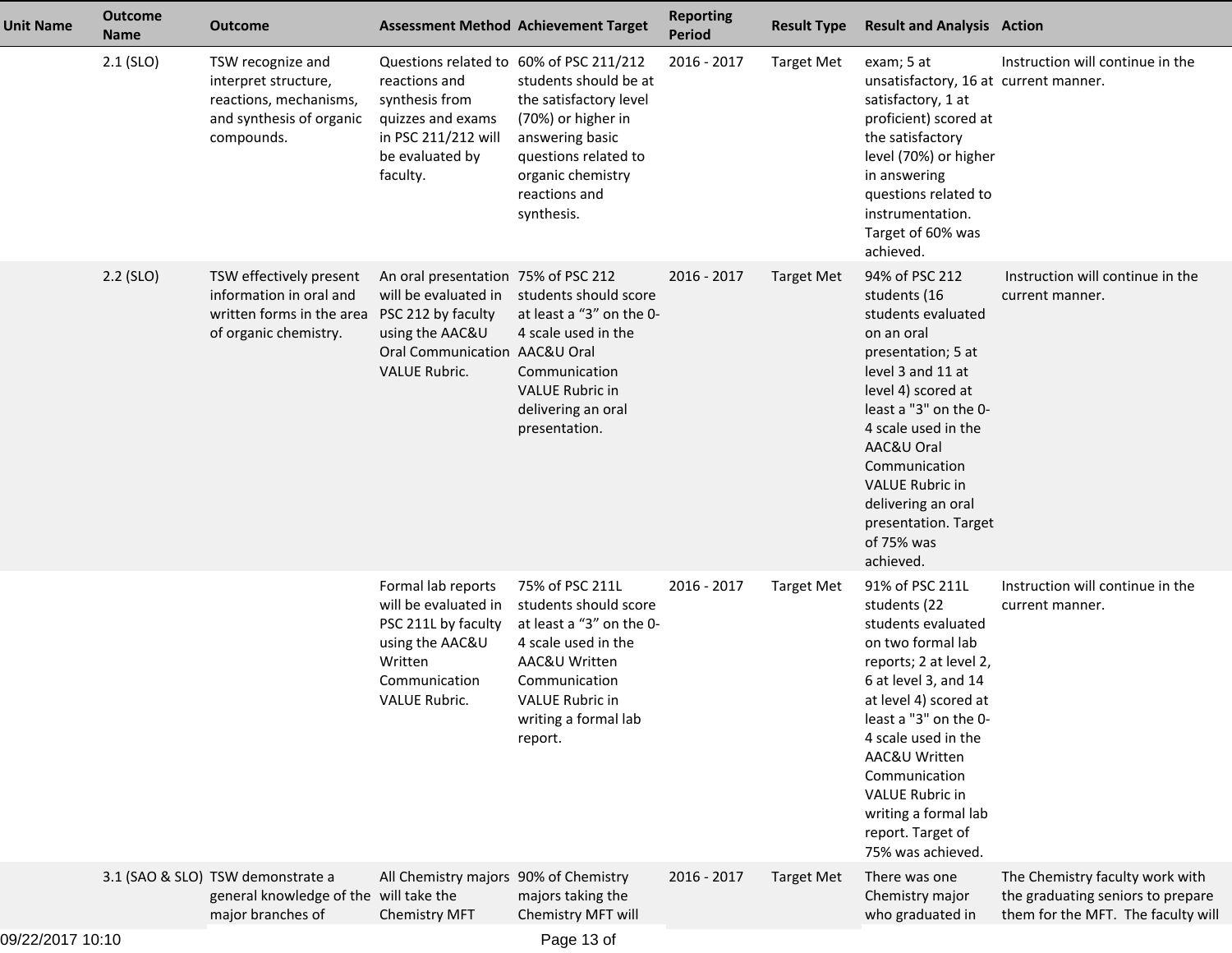| <b>Unit Name</b>                                                                | <b>Outcome</b><br><b>Name</b> | <b>Outcome</b>                                                                                                                                                            |                                                                                                                                                                                                                                                                                                                                                                                                                 | <b>Assessment Method Achievement Target</b>                                                                                                                                     | <b>Reporting</b><br><b>Period</b> | <b>Result Type</b> | <b>Result and Analysis Action</b>                                                                                                                                                                                                                                         |                                                                                                                                                      |
|---------------------------------------------------------------------------------|-------------------------------|---------------------------------------------------------------------------------------------------------------------------------------------------------------------------|-----------------------------------------------------------------------------------------------------------------------------------------------------------------------------------------------------------------------------------------------------------------------------------------------------------------------------------------------------------------------------------------------------------------|---------------------------------------------------------------------------------------------------------------------------------------------------------------------------------|-----------------------------------|--------------------|---------------------------------------------------------------------------------------------------------------------------------------------------------------------------------------------------------------------------------------------------------------------------|------------------------------------------------------------------------------------------------------------------------------------------------------|
|                                                                                 |                               | 3.1 (SAO & SLO) chemistry covered on the during the semester score in the<br>Chemistry Major Field<br>Test (MFT) from the<br><b>Educational Testing</b><br>Service (ETS). | of their graduation.<br>The MFT is graded<br>by ETS and the<br>results compared to<br>other scores<br>nationally. These<br>results are sent to<br>the department and<br>will be evaluated by<br>faculty to determine<br>if achievement<br>target was met.                                                                                                                                                       | satisfactory level (25th<br>percentile) or higher.                                                                                                                              | 2016 - 2017                       | <b>Target Met</b>  | May 2017. The<br>student took the<br>Chemistry Major<br>Fields Test (MFT)<br>during the semester<br>of his graduation.<br>He scored in the<br>37th percentile.<br>Target was met.                                                                                         | continue to do this.                                                                                                                                 |
|                                                                                 | 4.1 (PO 2.c.)                 | Chemistry majors will<br>participate in activities<br>that strengthen and<br>expand K-12<br>partnerships.                                                                 | Chemistry major<br>students will<br>complete an Exit<br>Survey during the<br>semester of their<br>graduation. On the<br>Exit Survey, students<br>will answer<br>questions<br>concerning their<br>participation in K-12<br>outreach activities.<br>Faculty will review<br>and analyze the Exit<br>Survey to determine<br>if Chemistry major<br>students<br>participated in at<br>least one outreach<br>activity. | 100% of Exit Survey<br>participants<br>(Chemistry majors)<br>will participate in at<br>least one outreach<br>activity.                                                          | 2016 - 2017                       | <b>Target Met</b>  | There was one<br>Chemistry major<br>who graduated in<br>May 2017. On his<br>Exit Survey he<br>indicated that he<br>had volunteered<br>during the MS<br><b>Regional High</b><br><b>School Science</b><br>Bowl. Target<br>achieved.                                         | Most MUW Sciences and<br>Mathematics majors participate in<br>K-12 outreach events. The faculty<br>will continue to encourage this<br>participation. |
| Program -<br>Communicatio<br>n (including<br>Minor) - BA,<br>BS {2016-<br>2017} | 1.1 (GEO 1.c.) Students will  | demonstrate clear,<br>correct, goal-directed<br>writing skills.                                                                                                           | Using the AAC&U<br>Written<br>Communication<br>VALUE rubric,<br>departmental<br>faculty will assess<br>student writing<br>samples from<br>relevant courses                                                                                                                                                                                                                                                      | The average score of 2016 - 2017<br>assessed student<br>writing samples from<br>upper-level courses<br>will be at least 3 on<br>the 4-point Written<br>Communication<br>rubric. |                                   |                    | Target Met The overall mean<br>score for writing<br>samples drawn from courses.<br>upper-level courses<br>was 3.033 on the 4-<br>point Written<br>Communication<br>rubric. The mean<br>score for samples<br>from COM 307 was<br>3.057, and the mean<br>score from samples | Continue to assess student writing<br>performance in upper-level                                                                                     |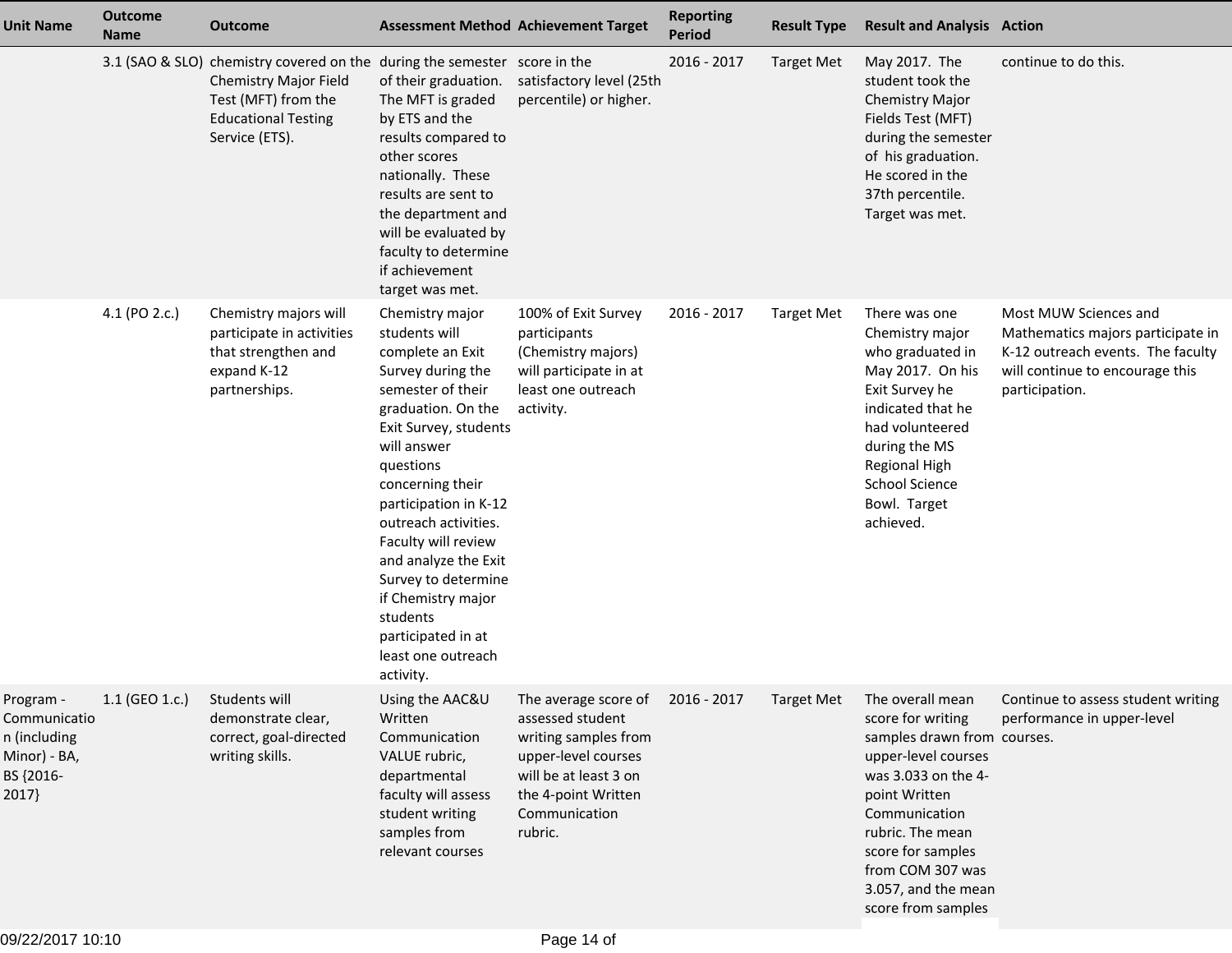| <b>Unit Name</b>                                                                | <b>Outcome</b><br><b>Name</b> | <b>Outcome</b>                                                                   |                                                                                                                                                            | <b>Assessment Method Achievement Target</b>                                                                                                                         | <b>Reporting</b><br><b>Period</b> | <b>Result Type</b> | <b>Result and Analysis Action</b>                                                                                                                                                                                                                                                                                                                                                                                                                                                                                                                                                                                                                                                                                                                                                                                                        |                                                                                   |
|---------------------------------------------------------------------------------|-------------------------------|----------------------------------------------------------------------------------|------------------------------------------------------------------------------------------------------------------------------------------------------------|---------------------------------------------------------------------------------------------------------------------------------------------------------------------|-----------------------------------|--------------------|------------------------------------------------------------------------------------------------------------------------------------------------------------------------------------------------------------------------------------------------------------------------------------------------------------------------------------------------------------------------------------------------------------------------------------------------------------------------------------------------------------------------------------------------------------------------------------------------------------------------------------------------------------------------------------------------------------------------------------------------------------------------------------------------------------------------------------------|-----------------------------------------------------------------------------------|
| Program -<br>Communicatio<br>n (including<br>Minor) - BA,<br>BS {2016-<br>2017} | 1.1 (GEO 1.c.)                | Students will<br>demonstrate clear,<br>correct, goal-directed<br>writing skills. | Using the AAC&U<br>Written<br>Communication<br>VALUE rubric,<br>departmental<br>faculty will assess<br>student writing<br>samples from<br>relevant courses | The average score of<br>assessed student<br>writing samples from<br>upper-level courses<br>will be at least 3 on<br>the 4-point Written<br>Communication<br>rubric. | 2016 - 2017                       | <b>Target Met</b>  | 3.000. These<br>courses differ in the courses.<br>type of writing<br>required. Whereas<br>COM 307 is an<br>upper-level course<br>focused on<br>journalistic writing,<br>COM 465 is a<br>theory-focused<br>course that requires<br>students to write<br>research and<br>analysis papers<br>using APA<br>(American<br>Psychological<br>Association) writing<br>guidelines and<br>citation style. Thus,<br>it is not possible to<br>make a course-to-<br>course comparison<br>between these two<br>courses as<br>representative of a<br>direct progression in<br>demonstrated skill.<br>However, the<br>comparison<br>between mean<br>scores from lower-<br>level courses (2.443)<br>and upper-level<br>courses (3.033) does<br>demonstrate a<br>progression in<br>demonstrated skills<br>as students advance<br>through the<br>curriculum. | from COM 465 was Continue to assess student writing<br>performance in upper-level |
|                                                                                 |                               |                                                                                  | Using the AAC&U<br>Written<br>Communication                                                                                                                | The average score of<br>assessed student<br>writing samples from                                                                                                    | 2016 - 2017                       | <b>Target Met</b>  | The overall mean<br>was 2.443 on the 4-<br>point Written                                                                                                                                                                                                                                                                                                                                                                                                                                                                                                                                                                                                                                                                                                                                                                                 | Continue to assess student writing<br>performance in relevant courses.            |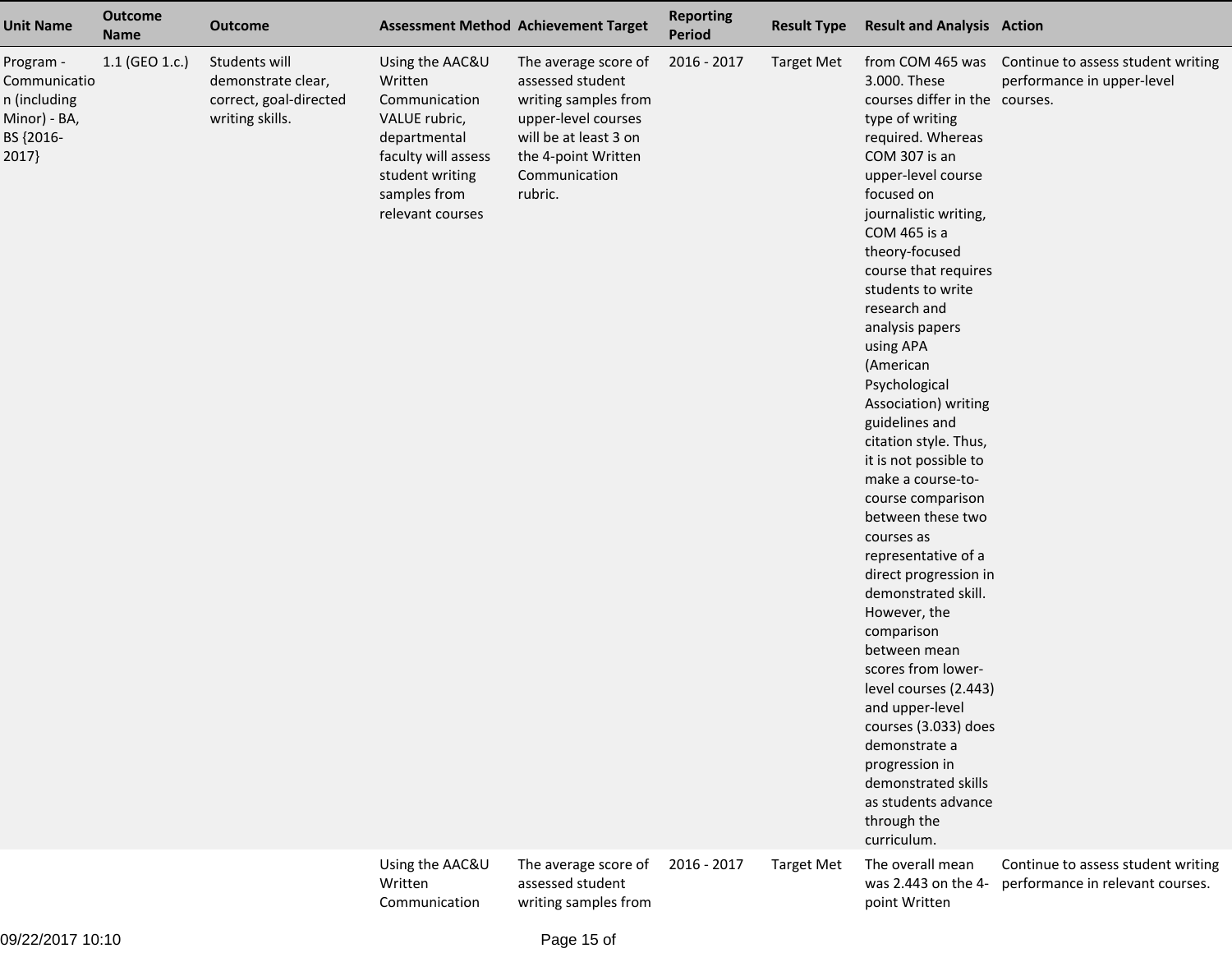| <b>Unit Name</b> | <b>Outcome</b><br><b>Name</b> | <b>Outcome</b>                                                                                      |                                                                                                                           | <b>Assessment Method Achievement Target</b>                                                                                                                          | <b>Reporting</b><br>Period | <b>Result Type</b> | <b>Result and Analysis Action</b>                                                                                                                                                                                                                                                                                                                                                                                                                                                                                             |                                                                                   |
|------------------|-------------------------------|-----------------------------------------------------------------------------------------------------|---------------------------------------------------------------------------------------------------------------------------|----------------------------------------------------------------------------------------------------------------------------------------------------------------------|----------------------------|--------------------|-------------------------------------------------------------------------------------------------------------------------------------------------------------------------------------------------------------------------------------------------------------------------------------------------------------------------------------------------------------------------------------------------------------------------------------------------------------------------------------------------------------------------------|-----------------------------------------------------------------------------------|
|                  |                               |                                                                                                     | VALUE rubric,<br>departmental<br>faculty will assess<br>student writing<br>samples from<br>relevant courses.              | sophomore-level<br>courses will be at least<br>2 on the 4-point<br>Written<br>Communication<br>rubric.                                                               | 2016 - 2017                | <b>Target Met</b>  | Communication<br>rubric. The mean<br>score for writing<br>samples drawn from<br>COM 200 was 2.222<br>$(n = 9)$ , and the<br>mean score for<br>writing samples<br>drawn from COM<br>250 was 2.840 (n =<br>5). These results<br>indicate students<br>are demonstrating<br>generally clear<br>writing and that<br>their demonstrated<br>proficiency is<br>improving from one<br>course to the next --<br>especially in the<br>sub-scores for<br>Context (2.111<br>improved to 3.000)<br>and Syntax (2.111<br>improved to 2.800). | Continue to assess student writing<br>performance in relevant courses.            |
|                  | $2.1$ (SLO)                   | Students will<br>demonstrate appropriate Production Skills<br>use of video production<br>equipment. | Using the Video<br>rubric, departmental<br>faculty will assess<br>student production<br>samples from<br>relevant courses. | At least 80 percent of 2016 - 2017<br>assessed student<br>production samples<br>will score at least 3 on<br>the 4-point Video<br><b>Production Skills</b><br>rubric. |                            | <b>Target Met</b>  | The mean score on<br>Video Production<br>rubric was 3.125 on<br>a 4-point scale. Ten<br>out of 12 production<br>samples scored at<br>least 3 out of 4,<br>which is 83.33<br>percent of the total<br>sampled. The two<br>samples that did not<br>meet the threshold<br>were drawn from<br>the introductory<br>production course<br>(COM 103). The<br>mean score for this<br>course was 2.971 (n<br>$= 7$ ). The mean<br>score for                                                                                              | Continue to assess video<br>production skills proficiency in<br>relevant courses. |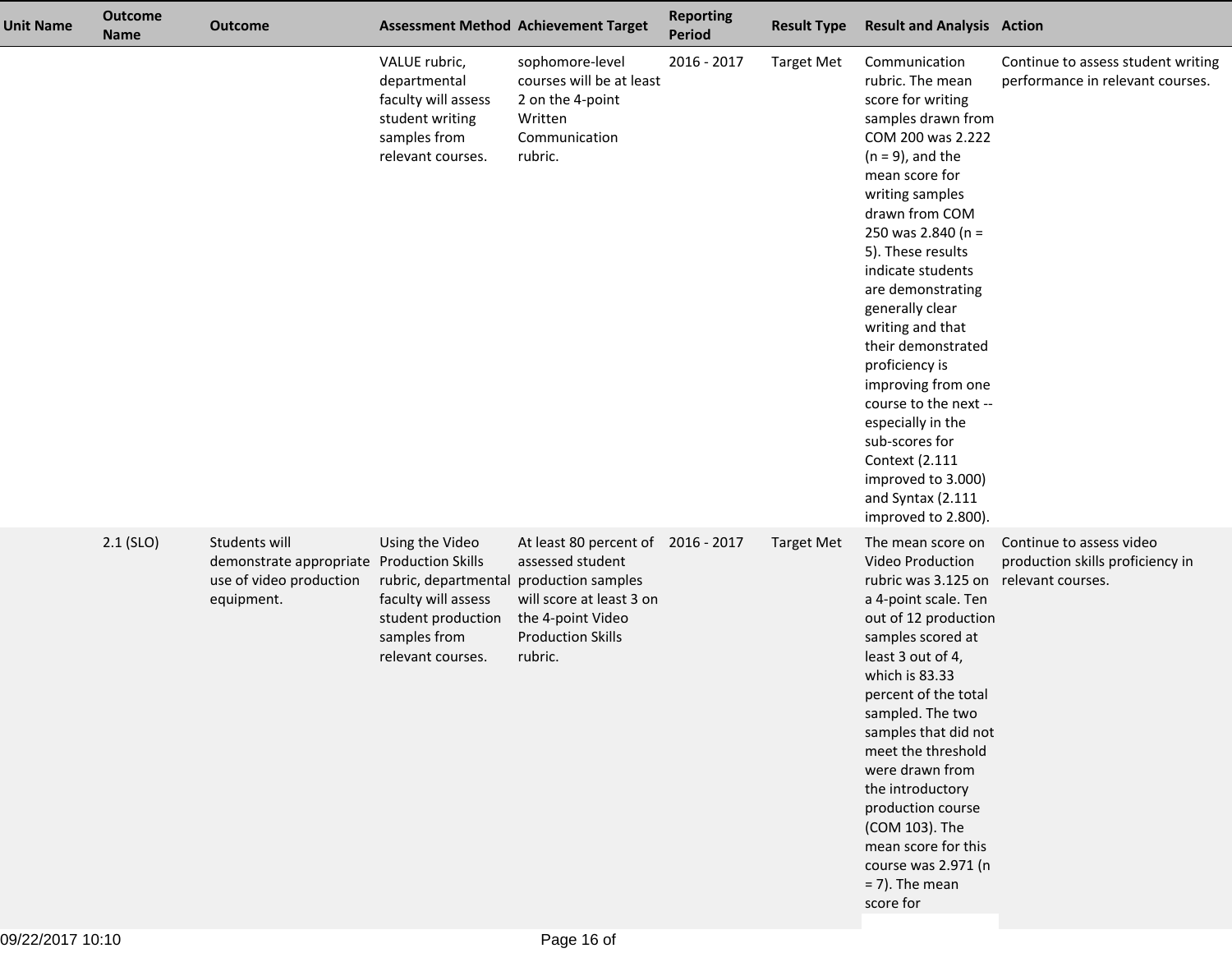| <b>Unit Name</b> | <b>Outcome</b><br><b>Name</b> | <b>Outcome</b>                                                                                      |                                                                                                                           | <b>Assessment Method Achievement Target</b>                                                                                                                          | <b>Reporting</b><br><b>Period</b> | <b>Result Type</b>       | <b>Result and Analysis Action</b>                                                                                                                                                                                                                                                                                                                                                                                                                                                                                                                                                                                          |                                                                                                                                                                                                                                                                   |
|------------------|-------------------------------|-----------------------------------------------------------------------------------------------------|---------------------------------------------------------------------------------------------------------------------------|----------------------------------------------------------------------------------------------------------------------------------------------------------------------|-----------------------------------|--------------------------|----------------------------------------------------------------------------------------------------------------------------------------------------------------------------------------------------------------------------------------------------------------------------------------------------------------------------------------------------------------------------------------------------------------------------------------------------------------------------------------------------------------------------------------------------------------------------------------------------------------------------|-------------------------------------------------------------------------------------------------------------------------------------------------------------------------------------------------------------------------------------------------------------------|
|                  | $2.1$ (SLO)                   | Students will<br>demonstrate appropriate Production Skills<br>use of video production<br>equipment. | Using the Video<br>rubric, departmental<br>faculty will assess<br>student production<br>samples from<br>relevant courses. | At least 80 percent of 2016 - 2017<br>assessed student<br>production samples<br>will score at least 3 on<br>the 4-point Video<br><b>Production Skills</b><br>rubric. |                                   | <b>Target Met</b>        | productions<br>sampled from the<br>upper-level course<br>(COM 431) was<br>3.240 ( $n = 5$ ). The<br>scores represent an<br>overall increase in<br>demonstrated<br>proficiency with use<br>of video production<br>equipment from the<br>lower-level course<br>to the upper-level<br>course.                                                                                                                                                                                                                                                                                                                                 | Continue to assess video<br>production skills proficiency in<br>relevant courses.                                                                                                                                                                                 |
|                  | $2.2$ (SLO)                   | Students will<br>demonstrate appropriate Production Skills<br>use of audio production<br>equipment. | Using the Audio<br>rubric, departmental<br>faculty will assess<br>student production<br>samples from<br>relevant courses. | At least 80 percent of 2016 - 2017<br>assessed student<br>production samples<br>will score at least 3 on<br>the 4-point Audio<br><b>Production Skills</b><br>rubric. |                                   | <b>Target Not</b><br>Met | The mean score on<br>the Audio<br>Production rubric<br>was 2.750 on a 4-<br>point scale. Of the<br>12 production<br>COM 103 and COM<br>431, 8 scored 3 or<br>better (an overall<br>rate of 66.67<br>percent). The mean<br>for production<br>samples from the<br>introductory course<br>(COM 103) was<br>2.571, and the mean<br>for samples drawn<br>from the upper-<br>level course (COM<br>431) was 3.000. This<br>does represent a<br>significant<br>improvement from<br>one course to the<br>next, with the<br>students from the<br>upper-level course<br>benefiting from<br>increased attention<br>to audio production | Increase emphasis on audio<br>production in COM 103. In the<br>absence of demand for the upper-<br>level audio production course<br>(COM 331), COM 103 must<br>continue to be adapted to prepare<br>samples drawn from students with this necessary skill<br>set. |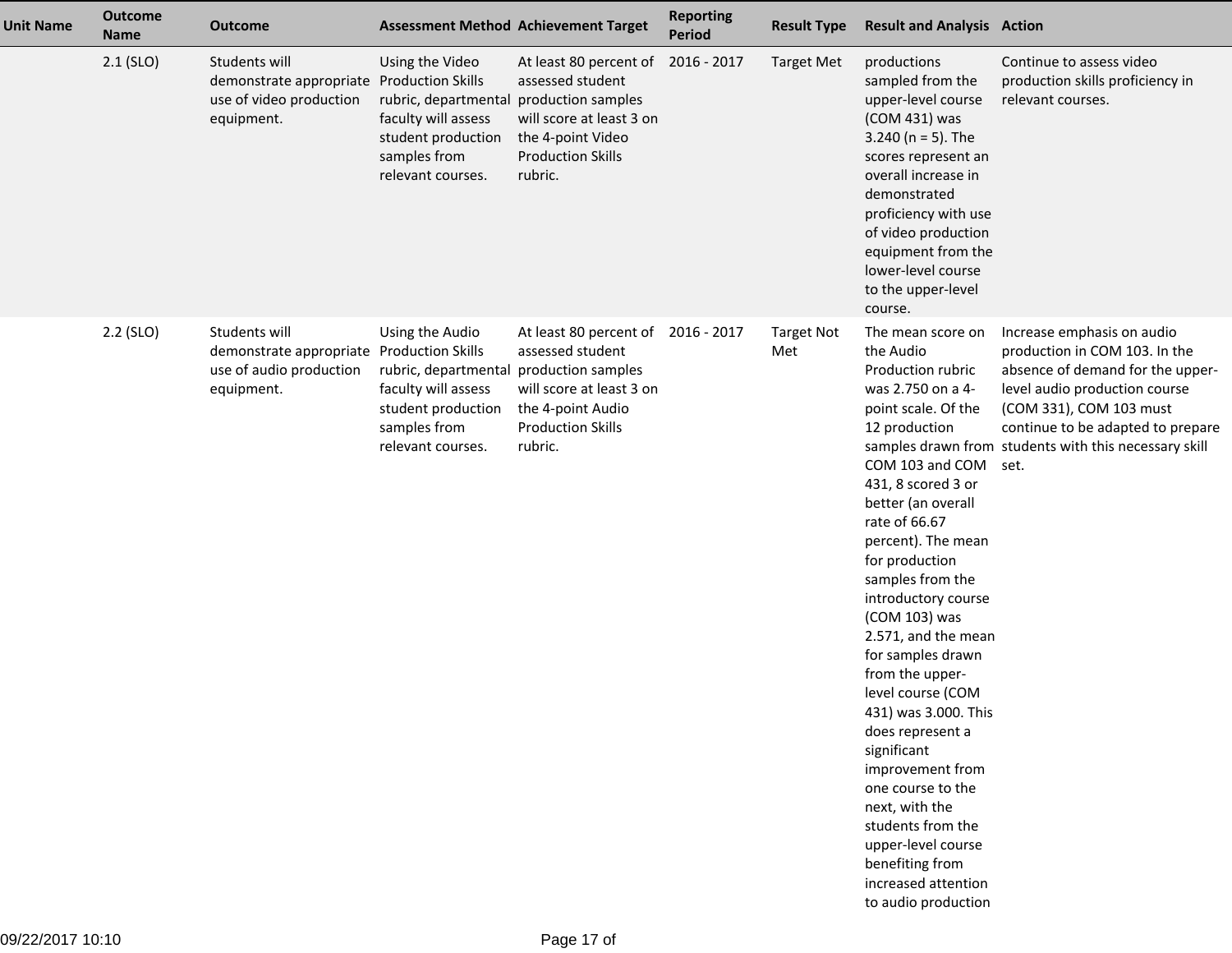| <b>Unit Name</b> | <b>Outcome</b><br><b>Name</b> | <b>Outcome</b>                                                                                                                     |                                                                                                                                                                                                                 | <b>Assessment Method Achievement Target</b>                                                                                                                                                      | <b>Reporting</b><br>Period | <b>Result Type</b>       | <b>Result and Analysis Action</b>                                                                                                                                                                                                                                                                                                                                                                                                              |                                                                                                                                                                                                                                                |
|------------------|-------------------------------|------------------------------------------------------------------------------------------------------------------------------------|-----------------------------------------------------------------------------------------------------------------------------------------------------------------------------------------------------------------|--------------------------------------------------------------------------------------------------------------------------------------------------------------------------------------------------|----------------------------|--------------------------|------------------------------------------------------------------------------------------------------------------------------------------------------------------------------------------------------------------------------------------------------------------------------------------------------------------------------------------------------------------------------------------------------------------------------------------------|------------------------------------------------------------------------------------------------------------------------------------------------------------------------------------------------------------------------------------------------|
|                  | $2.2$ (SLO)                   | Students will<br>demonstrate appropriate Production Skills<br>use of audio production<br>equipment.                                | Using the Audio<br>rubric, departmental production samples<br>faculty will assess<br>student production<br>samples from<br>relevant courses.                                                                    | At least 80 percent of<br>assessed student<br>will score at least 3 on<br>the 4-point Audio<br><b>Production Skills</b><br>rubric.                                                               | 2016 - 2017                | <b>Target Not</b><br>Met | in the courses.                                                                                                                                                                                                                                                                                                                                                                                                                                | Increase emphasis on audio<br>production in COM 103. In the<br>absence of demand for the upper-<br>level audio production course<br>(COM 331), COM 103 must<br>continue to be adapted to prepare<br>students with this necessary skill<br>set. |
|                  | 3.1 (SAO)                     | Students will complete<br>professional portfolios<br>that showcase their skills<br>for potential employers<br>or graduate schools. | Faculty will use a<br>departmental rubric<br>(Communication<br>Student Portfolio<br>Rubric) to assess<br>portfolios produced<br>by students in<br>Communication<br>Senior Seminar<br>(COM 465).                 | At least 90 percent of 2016 - 2017<br>assessed student<br>portfolios will score at<br>least 80 on the 100-<br>point Communication<br>Student Portfolio<br>rubric.                                |                            | <b>Target Met</b>        | using the<br>departmental<br>Communication<br>Student Portfolio<br>rubric. Of the 10<br>portfolios sampled,<br>9 scored 80 or<br>better, for a total of<br>90 percent. Overall,<br>these results are<br>very positive and<br>indicate students<br>near completion of<br>the program have<br>amassed a<br>substantial body of<br>professional work<br>and demonstrated<br>the ability to<br>organize this work<br>into a coherent<br>portfolio. | The mean score for Continue to emphasis to students<br>the sampled student across the program the need to<br>portfolios was 92.5 retain examples of professional<br>on a 100-point scale work for their portfolios.                            |
|                  | 3.2 (PO 2.e.)                 | Students will engage in<br>meaningful, real-life<br>experiences within the<br>Communication field.                                 | Students in<br>Communication<br>Internship (COM<br>460) will complete<br>an Exit Survey at the<br>end of their<br>internship.<br>Departmental<br>faculty will review<br>and analyze the<br>results to determine | At least 85 percent of<br>students participating<br>in the Exit Survey will<br>rate their internship<br>experience positively<br>as defined by a score<br>of 4 or greater, on a<br>scale of 1-7. | 2016 - 2017                | <b>Target Met</b>        | 100 percent of<br>students surveyed<br>rated their<br>internship positively<br>(4 or greater on a 7-<br>point scale). The<br>mean rating was 6.8<br>$(N = 11).$                                                                                                                                                                                                                                                                                | Continue to assess internship<br>experiences of students.                                                                                                                                                                                      |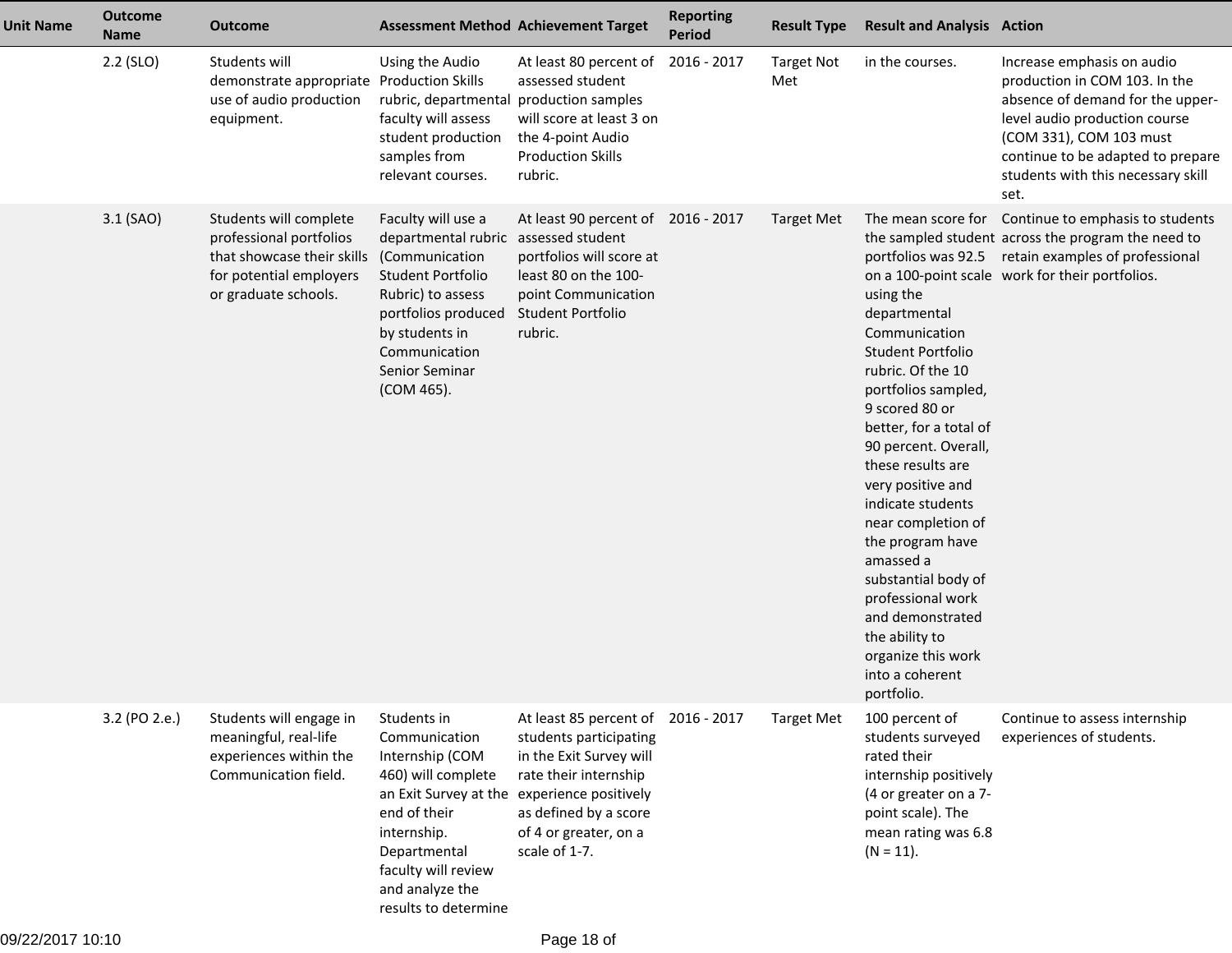| <b>Unit Name</b>                                        | <b>Outcome</b><br><b>Name</b> | <b>Outcome</b>                                                                                                                         | <b>Assessment Method Achievement Target</b>                                                                                                                                                                                                                                                                                                                                                 |                                                                                                                                                                                                  | <b>Reporting</b><br><b>Period</b> | <b>Result Type</b>       | <b>Result and Analysis Action</b>                                                                                                                                                                                                                                                                                                            |                                                                                                                                                                                                                                                                                                                                                                                                                                                                                                                                                                                                                                                                                                                                                                                                                                                                                                                                                                                       |
|---------------------------------------------------------|-------------------------------|----------------------------------------------------------------------------------------------------------------------------------------|---------------------------------------------------------------------------------------------------------------------------------------------------------------------------------------------------------------------------------------------------------------------------------------------------------------------------------------------------------------------------------------------|--------------------------------------------------------------------------------------------------------------------------------------------------------------------------------------------------|-----------------------------------|--------------------------|----------------------------------------------------------------------------------------------------------------------------------------------------------------------------------------------------------------------------------------------------------------------------------------------------------------------------------------------|---------------------------------------------------------------------------------------------------------------------------------------------------------------------------------------------------------------------------------------------------------------------------------------------------------------------------------------------------------------------------------------------------------------------------------------------------------------------------------------------------------------------------------------------------------------------------------------------------------------------------------------------------------------------------------------------------------------------------------------------------------------------------------------------------------------------------------------------------------------------------------------------------------------------------------------------------------------------------------------|
|                                                         | 3.2 (PO 2.e.)                 | Students will engage in<br>meaningful, real-life<br>experiences within the<br>Communication field.                                     | if the achievement<br>target was met.                                                                                                                                                                                                                                                                                                                                                       | At least 85 percent of<br>students participating<br>in the Exit Survey will<br>rate their internship<br>experience positively<br>as defined by a score<br>of 4 or greater, on a<br>scale of 1-7. | 2016 - 2017                       | <b>Target Met</b>        | 100 percent of<br>students surveyed<br>rated their<br>internship positively<br>(4 or greater on a 7-<br>point scale). The<br>mean rating was 6.8<br>$(N = 11)$ .                                                                                                                                                                             | Continue to assess internship<br>experiences of students.                                                                                                                                                                                                                                                                                                                                                                                                                                                                                                                                                                                                                                                                                                                                                                                                                                                                                                                             |
| Program -<br>Creative<br>Writing - MFA<br>${2016-2017}$ | $1.1$ (SLO)                   | Students will complete a<br>portfolio of work that<br>demonstrates mastery of using the MFA<br>language and<br>conventions of a genre. | Faculty will assess<br>the students' theses achieve on their<br>Writing Skills Rubric at least 88% on the<br>that measures skill<br>with the mechanics<br>of language,<br>aesthetic use of<br>language, and use of<br>conventions of the<br>genre being studied.                                                                                                                            | Thesis students will<br>theses an average of<br><b>MFA Writing Skills</b><br>Rubric.                                                                                                             | 2016 - 2017                       | <b>Target Met</b>        | 2 students have<br>completed their<br>theses in 2016-<br>2017. Their<br>defenses are<br>scheduled for the<br>end of May. Using<br>the same rubric for<br>MFA Writing Skills,<br>both students were<br>ranked 88% or<br>higher with scores<br>of 15/15.                                                                                       | Since we met our target for thesis,<br>we can continue doing what we<br>have been doing in our program.<br>The two successful theses show<br>that the end result of our program<br>has been what we envisioned. We<br>will have more data next year with<br>more students completing their<br>theses; however, this is a positive<br>result for our first year.                                                                                                                                                                                                                                                                                                                                                                                                                                                                                                                                                                                                                       |
|                                                         |                               |                                                                                                                                        | Students in courses<br>designated as<br>Workshop will be<br>assessed with a<br>rubric that measures MFA Writing Skills<br>skill with the<br>mechanics of<br>language, aesthetic<br>use of language, and<br>use of conventions<br>of the genre being<br>studied. Each<br>instructor will<br>complete the MFA<br>Writing Skills Rubric<br>after grading final<br>portfolios for the<br>class. | Students will achieve<br>on their final<br>portfolios an average<br>of at least 80% on the<br>Rubric.                                                                                            | 2016 - 2017                       | <b>Target Not</b><br>Met | Of the 59 students<br>assessed, 37 met<br>the goal of 80% on<br>earned less than<br>60%. This does not<br>correspond to<br>student grades in<br>these courses,<br>where most<br>or B's (suggesting<br>that 80% or higher<br>would be a<br>reasonable score),<br>earned a C, so why<br>are 37% of our<br>students ranked<br>under 80%? Grades | Because this was our first year<br>assessing using this rubric, and<br>because most faculty had not done<br>the rubric, 4 earned assessment of any kind before, our<br>70% on the rubric, 5 results varied widely from section<br>earned 60%, and 13 to section. Our main action, then,<br>needs to be to calibrate the rubric<br>and better communicate the goals<br>that we want to achieve, primarily<br>what we mean by "publishable<br>quality" in the rubric. We plan to<br>continue using the rubric and<br>students earned A's compare our results next year,<br>looking for consistency.<br>However, we also realized that the<br>goals we set were unrealistic.<br>Rather than just adjusting our use<br>and only one or two of the rubric so that we will meet<br>our objectives, it makes more sense<br>to also adjust our goals so that we<br>can accurately assess students, yet<br>allow for the fact that some<br>and assessment do students, especially those new to |

not correlate exactly the program, may not meet those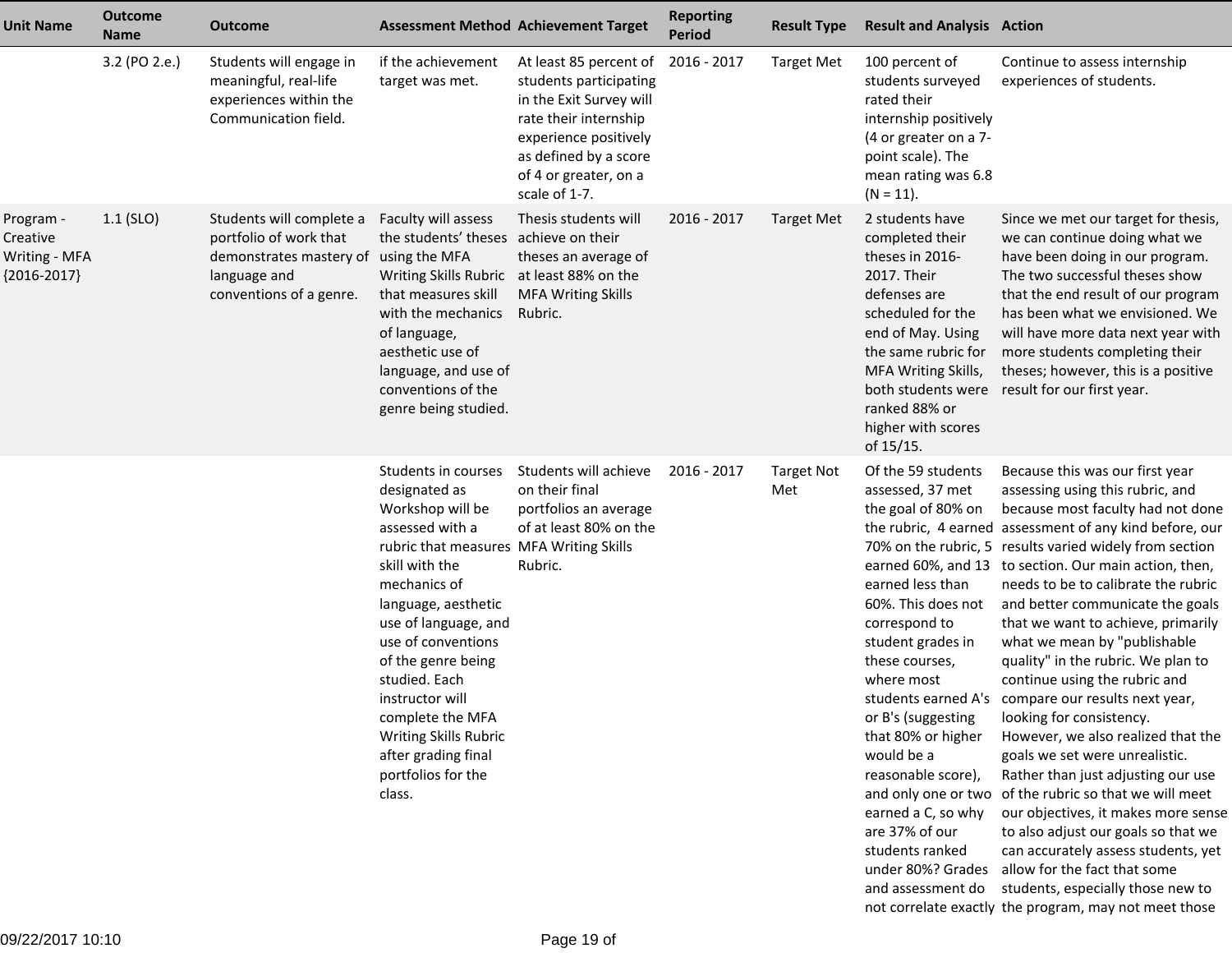| <b>Unit Name</b> | <b>Outcome</b><br><b>Name</b> | <b>Outcome</b> |                                                                                                                                                                                                                                                                                                                                                                                             | <b>Assessment Method Achievement Target</b>                                                           | <b>Reporting</b><br><b>Period</b> | <b>Result Type</b>       | <b>Result and Analysis Action</b>                                                                                                                                                                                                                                                                                                                                                                                                                                                                                                                                                                                                                                                                                                                                                                                                                                                    |                                                                                                                                                                                                                                                                                                                                                                                                                                                                                                                                                                                                                                 |
|------------------|-------------------------------|----------------|---------------------------------------------------------------------------------------------------------------------------------------------------------------------------------------------------------------------------------------------------------------------------------------------------------------------------------------------------------------------------------------------|-------------------------------------------------------------------------------------------------------|-----------------------------------|--------------------------|--------------------------------------------------------------------------------------------------------------------------------------------------------------------------------------------------------------------------------------------------------------------------------------------------------------------------------------------------------------------------------------------------------------------------------------------------------------------------------------------------------------------------------------------------------------------------------------------------------------------------------------------------------------------------------------------------------------------------------------------------------------------------------------------------------------------------------------------------------------------------------------|---------------------------------------------------------------------------------------------------------------------------------------------------------------------------------------------------------------------------------------------------------------------------------------------------------------------------------------------------------------------------------------------------------------------------------------------------------------------------------------------------------------------------------------------------------------------------------------------------------------------------------|
|                  |                               |                | Students in courses<br>designated as<br>Workshop will be<br>assessed with a<br>rubric that measures MFA Writing Skills<br>skill with the<br>mechanics of<br>language, aesthetic<br>use of language, and<br>use of conventions<br>of the genre being<br>studied. Each<br>instructor will<br>complete the MFA<br>Writing Skills Rubric<br>after grading final<br>portfolios for the<br>class. | Students will achieve<br>on their final<br>portfolios an average<br>of at least 80% on the<br>Rubric. | 2016 - 2017                       | <b>Target Not</b><br>Met | since grades are<br>based on more<br>criteria, yet there<br>shouldn't be this<br>much discrepancy.<br>been set too high.<br>Scores also varied<br>suggesting that<br>work needs to be<br>done to calibrate<br>the rubric and<br>each ranking means. future.<br>As we consider our<br>actions, it will be<br>important to<br>determine whether<br>we are dissatisfied<br>with our student's<br>performance or<br>whether we were<br>inaccurate in our<br>application of the<br>rubric in our first<br>year of using it. If<br>we are dissatisfied<br>with student<br>performance, then<br>we should address<br>strategies we can<br>use to help them<br>improve. if our goals<br>are unrealistic or<br>our interpretation<br>of the rubric is<br>inconsistent, then<br>we need to adjust<br>our rankings. It Is<br>likely that a<br>combination of<br>those two<br>approaches will be | goals on every criterion. To account<br>for new students, which we admit<br>every semester, some of whom<br>have potential but have some areas<br>of deficiency that they need to<br>Possibly the goal has improve upon, we will adjust our<br>goal to say that 80% of students<br>assessed will achieve an average of<br>80% on the MFA Writing Skill<br>widely by instructor, Rubric. This seems to be a more<br>realistic goal. Though we would not<br>have met it last year, with better<br>calibration of the rubric and<br>attention to this goal in our classes,<br>communicate what we should be able to meet it in the |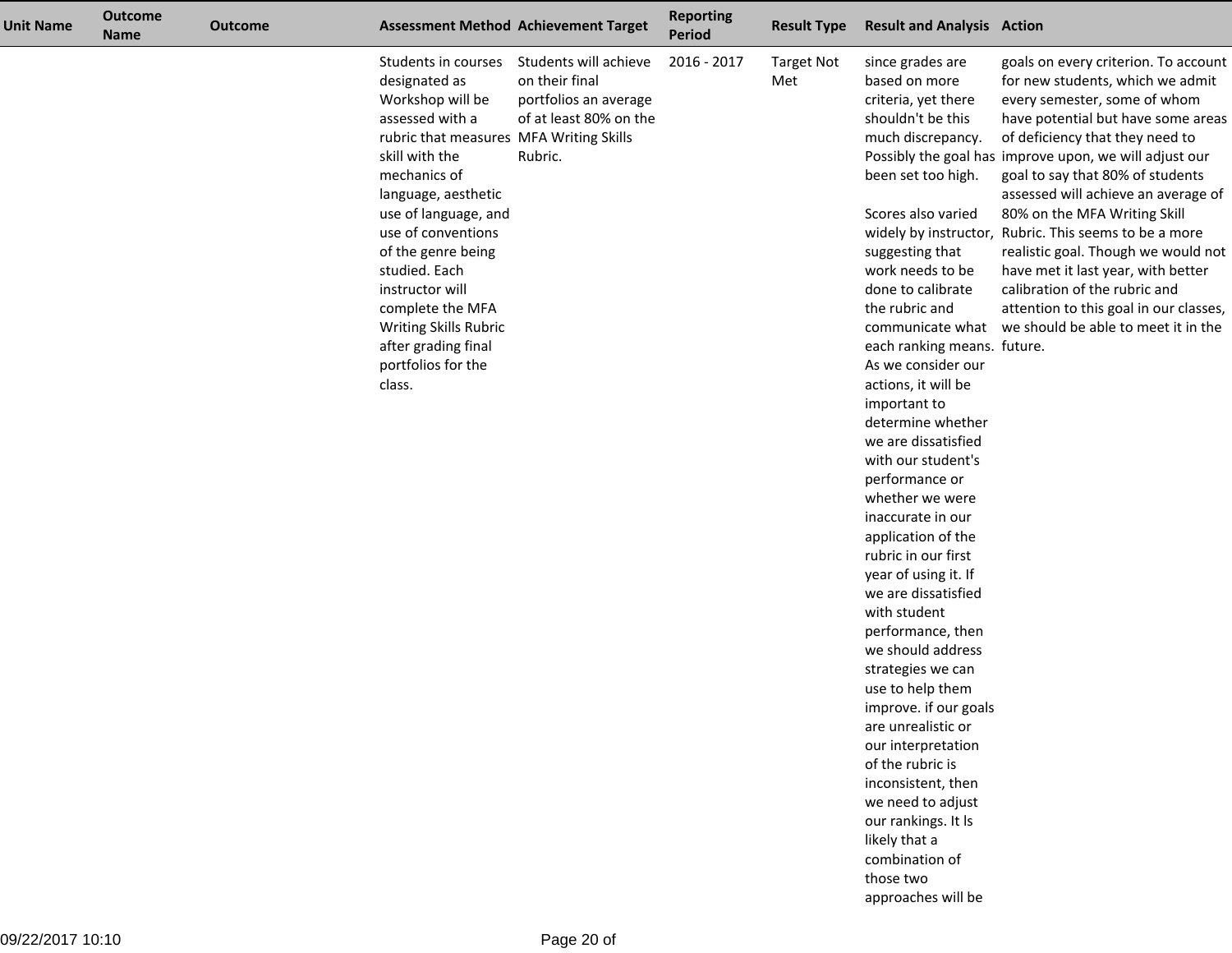| <b>Unit Name</b> | <b>Outcome</b><br><b>Name</b> | <b>Outcome</b>                                                                                                   |                                                                                                                                                                                                                                                                                                                                                                                             | <b>Assessment Method Achievement Target</b>                                                              | <b>Reporting</b><br><b>Period</b> | <b>Result Type</b>       | <b>Result and Analysis Action</b>                  |                                                                                                                                                                                                                                                                                                                                                                                                                                                                                                                                                                                                                                                                                                                                                                                                                                                                                                                                                                                                                                                                                                                                                                                                                                                                                                                                                                                                                                                                                    |
|------------------|-------------------------------|------------------------------------------------------------------------------------------------------------------|---------------------------------------------------------------------------------------------------------------------------------------------------------------------------------------------------------------------------------------------------------------------------------------------------------------------------------------------------------------------------------------------|----------------------------------------------------------------------------------------------------------|-----------------------------------|--------------------------|----------------------------------------------------|------------------------------------------------------------------------------------------------------------------------------------------------------------------------------------------------------------------------------------------------------------------------------------------------------------------------------------------------------------------------------------------------------------------------------------------------------------------------------------------------------------------------------------------------------------------------------------------------------------------------------------------------------------------------------------------------------------------------------------------------------------------------------------------------------------------------------------------------------------------------------------------------------------------------------------------------------------------------------------------------------------------------------------------------------------------------------------------------------------------------------------------------------------------------------------------------------------------------------------------------------------------------------------------------------------------------------------------------------------------------------------------------------------------------------------------------------------------------------------|
|                  |                               |                                                                                                                  | Students in courses<br>designated as<br>Workshop will be<br>assessed with a<br>rubric that measures MFA Writing Skills<br>skill with the<br>mechanics of<br>language, aesthetic<br>use of language, and<br>use of conventions<br>of the genre being<br>studied. Each<br>instructor will<br>complete the MFA<br>Writing Skills Rubric<br>after grading final<br>portfolios for the<br>class. | Students will achieve<br>on their final<br>portfolios an average<br>of at least 80% on the<br>Rubric.    | 2016 - 2017                       | <b>Target Not</b><br>Met | necessary.                                         | Because this was our first year<br>assessing using this rubric, and<br>because most faculty had not done<br>assessment of any kind before, our<br>results varied widely from section<br>to section. Our main action, then,<br>needs to be to calibrate the rubric<br>and better communicate the goals<br>that we want to achieve, primarily<br>what we mean by "publishable<br>quality" in the rubric. We plan to<br>continue using the rubric and<br>compare our results next year,<br>looking for consistency.<br>However, we also realized that the<br>goals we set were unrealistic.<br>Rather than just adjusting our use<br>of the rubric so that we will meet<br>our objectives, it makes more sense<br>to also adjust our goals so that we<br>can accurately assess students, yet<br>allow for the fact that some<br>students, especially those new to<br>the program, may not meet those<br>goals on every criterion. To account<br>for new students, which we admit<br>every semester, some of whom<br>have potential but have some areas<br>of deficiency that they need to<br>improve upon, we will adjust our<br>goal to say that 80% of students<br>assessed will achieve an average of<br>80% on the MFA Writing Skill<br>Rubric. This seems to be a more<br>realistic goal. Though we would not<br>have met it last year, with better<br>calibration of the rubric and<br>attention to this goal in our classes,<br>we should be able to meet it in the<br>future. |
|                  | 2.1 (RO & SLO)                | Students will conduct<br>research in literary<br>scholarship, pedagogy, or include a<br>the craft of writing and | Masters Theses will<br>bibliography of                                                                                                                                                                                                                                                                                                                                                      | Students completing Students will achieve<br>on their Thesis<br>Bibliographies an<br>average of at least | 2016 - 2017                       | <b>Target Met</b>        | 2 students<br>2016-2017. Both<br>were rated higher | Since we met our target for thesis,<br>completed theses in we can continue doing what we<br>have been doing in our program.<br>The two successful theses show                                                                                                                                                                                                                                                                                                                                                                                                                                                                                                                                                                                                                                                                                                                                                                                                                                                                                                                                                                                                                                                                                                                                                                                                                                                                                                                      |

than 88% on the

that the end result of our program

produce essays or other works related to the 88% on the MFA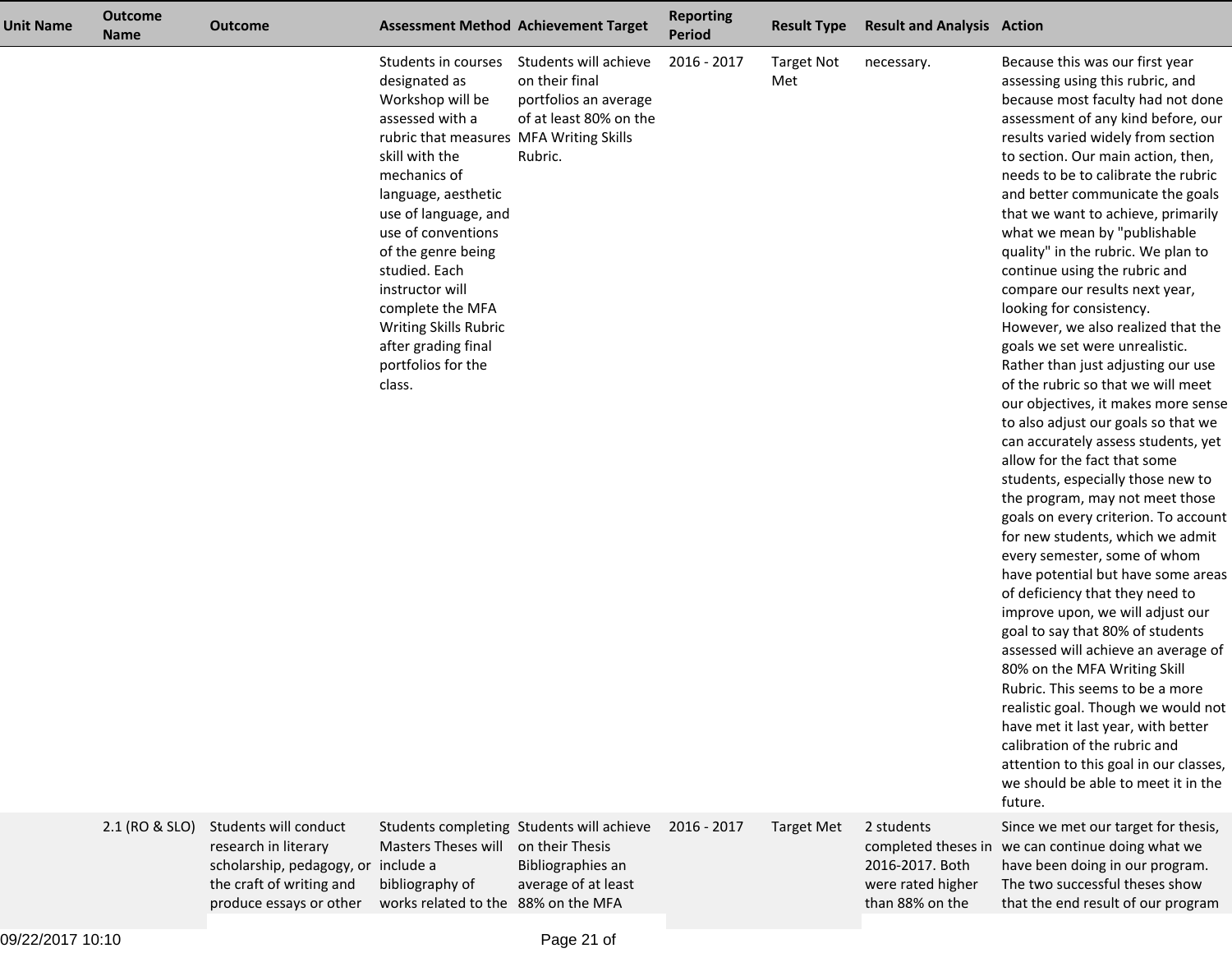| <b>Unit Name</b> | <b>Outcome</b><br><b>Name</b> | Outcome                             |                                                                                                                                                                                                                                                                                                             | <b>Assessment Method Achievement Target</b>                                                                                                   | <b>Reporting</b><br><b>Period</b> | <b>Result Type</b>       | <b>Result and Analysis Action</b>                                                                                                                                                                                                                                                                                                                                                                                                                                                                                                                                         |                                                                                                                                                                                                                                                                                                                                                                                                                                                                                                                                                                                                                                                                                                                                                                                                                                                                                                                                                                                                                                                                                                                                                                                                                                                                                                                                                                                                                                                                                                                                                                                                                                               |
|------------------|-------------------------------|-------------------------------------|-------------------------------------------------------------------------------------------------------------------------------------------------------------------------------------------------------------------------------------------------------------------------------------------------------------|-----------------------------------------------------------------------------------------------------------------------------------------------|-----------------------------------|--------------------------|---------------------------------------------------------------------------------------------------------------------------------------------------------------------------------------------------------------------------------------------------------------------------------------------------------------------------------------------------------------------------------------------------------------------------------------------------------------------------------------------------------------------------------------------------------------------------|-----------------------------------------------------------------------------------------------------------------------------------------------------------------------------------------------------------------------------------------------------------------------------------------------------------------------------------------------------------------------------------------------------------------------------------------------------------------------------------------------------------------------------------------------------------------------------------------------------------------------------------------------------------------------------------------------------------------------------------------------------------------------------------------------------------------------------------------------------------------------------------------------------------------------------------------------------------------------------------------------------------------------------------------------------------------------------------------------------------------------------------------------------------------------------------------------------------------------------------------------------------------------------------------------------------------------------------------------------------------------------------------------------------------------------------------------------------------------------------------------------------------------------------------------------------------------------------------------------------------------------------------------|
|                  | 2.1 (RO & SLO)                | projects based on that<br>research. | genre of the thesis.<br>Faculty will assess<br>the students' thesis<br>bibliographies using<br>the MFA Research<br>Skills Rubric.                                                                                                                                                                           | Research Skills Rubric.                                                                                                                       | 2016 - 2017                       | <b>Target Met</b>        | Rubric with scores<br>of 15 and 14 out of<br>15 on the rubric.                                                                                                                                                                                                                                                                                                                                                                                                                                                                                                            | MFA Research Skills has been what we envisioned. We<br>will have more data next year with<br>more students completing their<br>theses; however, this is a positive<br>result for our first year.                                                                                                                                                                                                                                                                                                                                                                                                                                                                                                                                                                                                                                                                                                                                                                                                                                                                                                                                                                                                                                                                                                                                                                                                                                                                                                                                                                                                                                              |
|                  |                               |                                     | <b>Students in Forms</b><br>and Literature<br>classes will be<br>assessed with a<br>rubric that measures 80% on the MFA<br>sources appropriate<br>to their topic. Each<br>instructor will<br>complete the MFA<br><b>Research Skills</b><br>Rubric after grading<br>the designated<br>project for the class. | Students will achieve<br>on their Forms and<br>Literature project an<br>average of at least<br>their use of scholarly Research Skills Rubric. | 2016 - 2017                       | <b>Target Not</b><br>Met | Of the 44 students<br>assessed, 31 met<br>70%, and 11 earned<br>60%. None were<br>below 60%.<br>Additionally, there<br>was significant<br>improvement<br>between Fall and<br>Spring semesters,<br>with 10 students<br>ranked lower than<br>80% in the Fall and<br>only 3 in the Spring.<br>This suggests that<br>students improved<br>after their second<br>there were more<br>fall (26) than in the<br>Spring (18), which<br>may account for<br>students in the Fall<br>did not meet our<br>goal, and only 17%<br>of students in the<br>Spring did not meet<br>our goal. | Because this was our first year<br>assessing using this rubric, and<br>our target of 80% on because most faculty had not done<br>the rubric, 2 earned assessment of any kind before, our<br>results varied widely from section<br>to section. Our main action, then,<br>needs to be to calibrate the rubric<br>and better communicate the goals<br>that we want to achieve, primarily<br>what we mean by "graduate-level<br>research" in the rubric. We plan to<br>continue using the rubric and<br>compare our results next year,<br>looking for consistency.<br>However, we also realized that the<br>goals we set were unrealistic.<br>Rather than just adjusting our use<br>of the rubric so that we will meet<br>our objectives, it makes more sense<br>semester. However, to also adjust our goals so that we<br>can accurately assess students, yet<br>students in research allow for the fact that some<br>based classes in the students, especially those new to<br>the program, may not meet those<br>goals on every criterion. To account<br>for new students, which we admit<br>some of the change every semester, some of whom<br>between semesters. have potential but have some areas<br>Nonetheless 38% of of deficiency that they need to<br>improve upon, we will adjust our<br>goal to say that 80% of students<br>assessed will achieve an average of<br>80% on the MFA Research Skills<br>Rubric. This seems to be a more<br>realistic goal. Though we would not<br>have met it last year, with better<br>calibration of the rubric and<br>attention to this goal in our classes,<br>we should be able to meet it in the |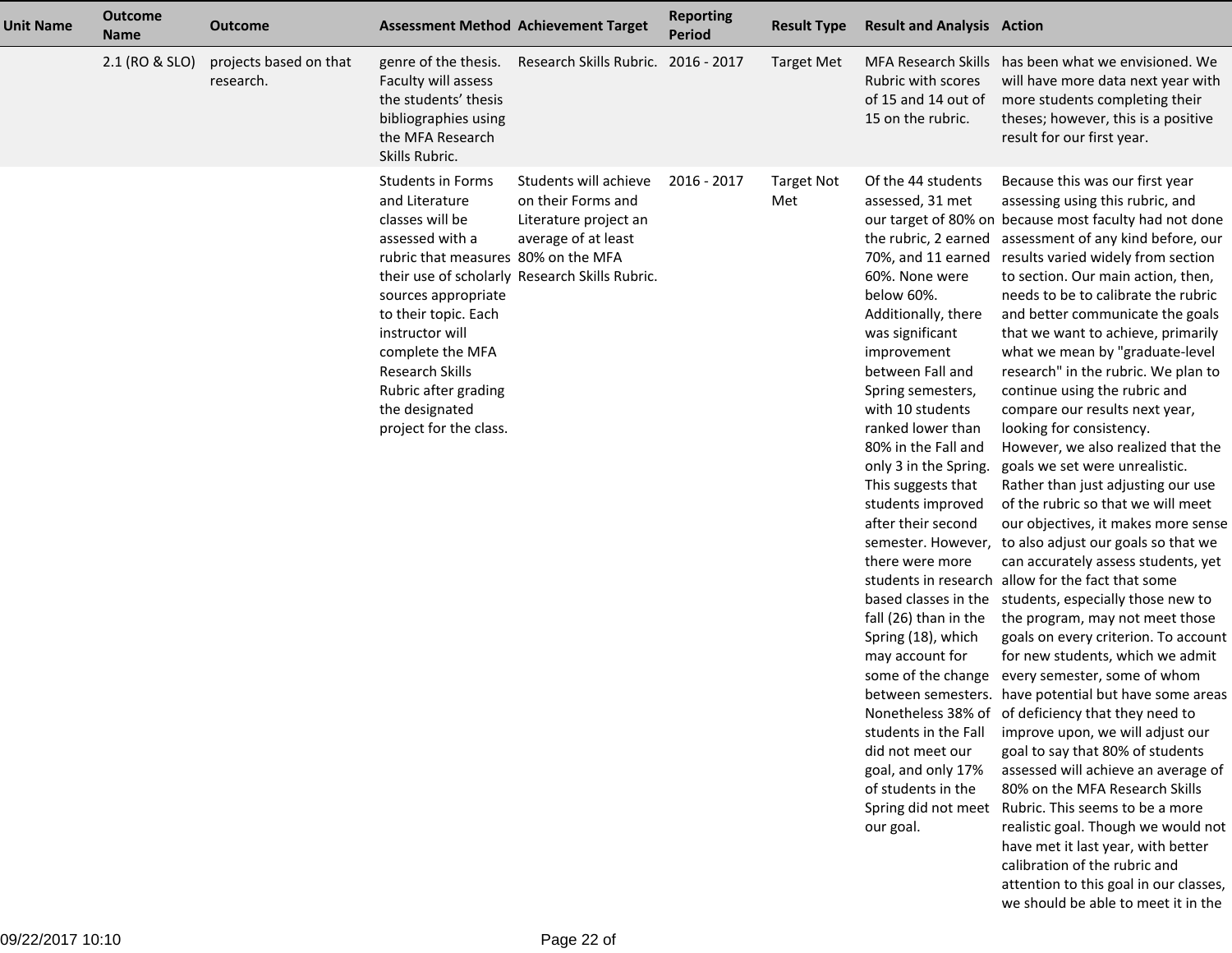| Unit Name | <b>Outcome</b><br><b>Name</b> | <b>Outcome</b>                                                                          |                                                                                                                                                                                                                                                                                                      | <b>Assessment Method Achievement Target</b>                                                                                                                                                                                                  | <b>Reporting</b><br><b>Period</b> | <b>Result Type</b>       | <b>Result and Analysis Action</b>                                                                                                                                                                                                                                                                                                                                                                                                                                                                                                                                                                                                                                                                                                                                 |                                                                                                                                                                                                                                                                                       |
|-----------|-------------------------------|-----------------------------------------------------------------------------------------|------------------------------------------------------------------------------------------------------------------------------------------------------------------------------------------------------------------------------------------------------------------------------------------------------|----------------------------------------------------------------------------------------------------------------------------------------------------------------------------------------------------------------------------------------------|-----------------------------------|--------------------------|-------------------------------------------------------------------------------------------------------------------------------------------------------------------------------------------------------------------------------------------------------------------------------------------------------------------------------------------------------------------------------------------------------------------------------------------------------------------------------------------------------------------------------------------------------------------------------------------------------------------------------------------------------------------------------------------------------------------------------------------------------------------|---------------------------------------------------------------------------------------------------------------------------------------------------------------------------------------------------------------------------------------------------------------------------------------|
|           |                               |                                                                                         | <b>Students in Forms</b><br>and Literature<br>classes will be<br>assessed with a<br>rubric that measures 80% on the MFA<br>sources appropriate<br>to their topic. Each<br>instructor will<br>complete the MFA<br>Research Skills<br>Rubric after grading<br>the designated<br>project for the class. | Students will achieve<br>on their Forms and<br>Literature project an<br>average of at least<br>their use of scholarly Research Skills Rubric.                                                                                                | 2016 - 2017                       | <b>Target Not</b><br>Met | Of the 44 students<br>assessed, 31 met<br>our target of 80% on<br>the rubric, 2 earned<br>70%, and 11 earned<br>60%. None were<br>below 60%.<br>Additionally, there<br>was significant<br>improvement<br>between Fall and<br>Spring semesters,<br>with 10 students<br>ranked lower than<br>80% in the Fall and<br>only 3 in the Spring.<br>This suggests that<br>students improved<br>after their second<br>semester. However,<br>there were more<br>students in research<br>based classes in the<br>fall (26) than in the<br>Spring (18), which<br>may account for<br>some of the change<br>between semesters.<br>Nonetheless 38% of<br>students in the Fall<br>did not meet our<br>goal, and only 17%<br>of students in the<br>Spring did not meet<br>our goal. | future.                                                                                                                                                                                                                                                                               |
|           | 3.1 (SAO & PO<br>2.d.         | Students will publish<br>their work in appropriate<br>publications for their<br>genres. | The program<br>director will review<br>and analyze the<br>Master's Thesis<br>Survey results to<br>determine students'<br>publication history.                                                                                                                                                        | 90% of students<br>participating in the<br>Master's Thesis Survey<br>will report that by the<br>time they defend their<br>thesis they have<br>published at least one<br>work in a literary<br>journal or had a play<br>published or produced | 2016 - 2017                       | <b>Target Met</b>        | Our students have<br>in many journals.<br>The 2 students who<br>are completing their<br>theses both have<br>published at least<br>one work. One of<br>our students                                                                                                                                                                                                                                                                                                                                                                                                                                                                                                                                                                                                | We will continue to support<br>published their work student publications by publicizing<br>their successes in publishing,<br>presenting seminars on how to<br>publish in magazines, promoting<br>publishing opportunities, and<br>encouraging publication in our<br>workshop classes. |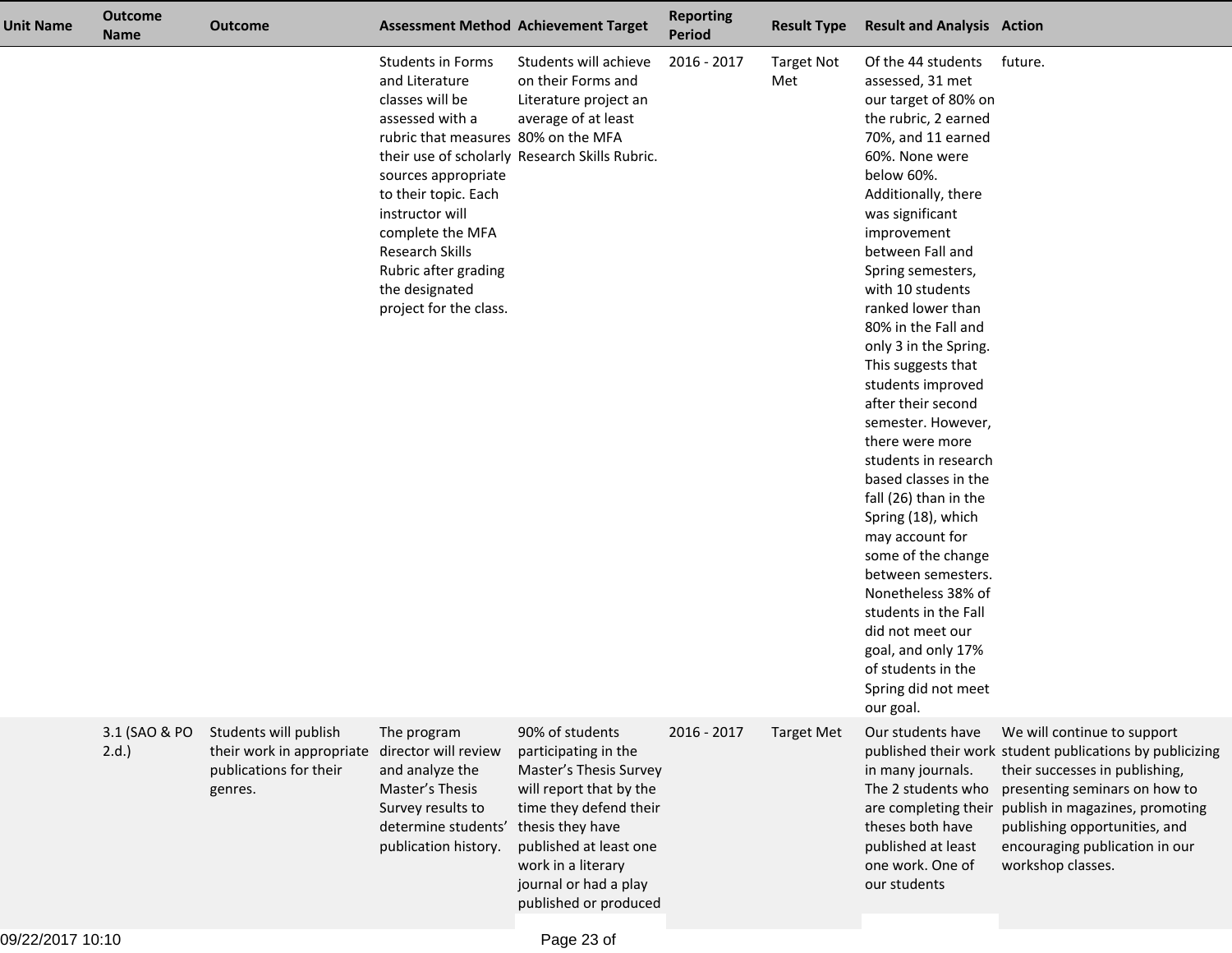| <b>Unit Name</b>     | <b>Outcome</b><br><b>Name</b> | <b>Outcome</b>                                                                                                  |                                                                                                                                                                                                                                                                                                                                                       | <b>Assessment Method Achievement Target</b>                                                                                                                                                                                                             | <b>Reporting</b><br><b>Period</b> | <b>Result Type</b> | <b>Result and Analysis Action</b>                                                                                                                                                                                           |                                                                                                                                                                                                                                                                  |
|----------------------|-------------------------------|-----------------------------------------------------------------------------------------------------------------|-------------------------------------------------------------------------------------------------------------------------------------------------------------------------------------------------------------------------------------------------------------------------------------------------------------------------------------------------------|---------------------------------------------------------------------------------------------------------------------------------------------------------------------------------------------------------------------------------------------------------|-----------------------------------|--------------------|-----------------------------------------------------------------------------------------------------------------------------------------------------------------------------------------------------------------------------|------------------------------------------------------------------------------------------------------------------------------------------------------------------------------------------------------------------------------------------------------------------|
|                      | 3.1 (SAO & PO<br>2.d.         | Students will publish<br>their work in appropriate director will review<br>publications for their<br>genres.    | The program<br>and analyze the<br>Master's Thesis<br>Survey results to<br>determine students'<br>publication history.                                                                                                                                                                                                                                 | or had their writing<br>published in another<br>outlet appropriate to<br>the genre.                                                                                                                                                                     | 2016 - 2017                       | <b>Target Met</b>  | recently signed a 3-<br>book contract for a<br>sci-fi trilogy. Our<br>other student<br>recently had an<br>essay published in<br>Ninth Letter. These<br>are only the two<br>most recent<br>publications by<br>these writers. | We will continue to support<br>student publications by publicizing<br>their successes in publishing,<br>presenting seminars on how to<br>publish in magazines, promoting<br>publishing opportunities, and<br>encouraging publication in our<br>workshop classes. |
|                      | 3.2 (SLO)                     | Students will understand<br>the literary marketplace<br>and other career options Residency will<br>for writers. | Students in EN 502<br><b>Full Writing</b><br>complete a<br>Professional<br>Knowledge Survey<br>measuring their<br>knowledge of the<br>literary marketplace<br>and other career<br>options on a 5-point<br>Likert<br>scale<br>where 5 is Strongly<br>Agree.                                                                                            | 85% of EN 502<br>students participating<br>in the Professional<br>Knowledge Survey will<br>have an average score<br>of greater than 3<br>(Satisfied) on a scale<br>on 1-5.                                                                              | 2016 - 2017                       | Inconclusive       | where we could<br>administer this<br>survey.                                                                                                                                                                                | None. We have not We will conduct this survey in EN<br>had a Full Residency 502 Full Writing Residency in June<br>2017.                                                                                                                                          |
|                      |                               |                                                                                                                 | Students<br>participating in the<br>Master's Thesis<br>answer the same<br>questions as on the<br>Professional<br>Knowledge Survey<br>to determine if<br>students improved<br>from their time in<br>the EN 502 Full<br><b>Writing Residency</b><br>course to the end of<br>the program. Faculty<br>will review and<br>compare the<br>surveys' results. | 90% of students<br>participating in the<br>Master's Thesis Survey<br>Survey will will have an average<br>score of greater than 3<br>(Satisfied) on a scale<br>of 1-5 on the<br>"Professional<br>Knowledge" portion of<br>the Master's Thesis<br>Survey. | 2016 - 2017                       | Inconclusive       | None. Masters<br>Thesis students<br>have not completed 2017.<br>the Professional<br>Knowledge Survey<br>in EN 502 Full<br><b>Writing Residency</b><br>yet.                                                                  | We will conduct this survey in EN<br>502 Full Writing Residency in June                                                                                                                                                                                          |
| Program -<br>English | 1.1 (GEO 1.c.)                | Students will analyze<br>language through close                                                                 |                                                                                                                                                                                                                                                                                                                                                       | In a sample group of In a sample group of<br>essays, the student's essays (16-24 total: 8-                                                                                                                                                              | 2016 - 2017                       | <b>Target Met</b>  | The related<br>document data and                                                                                                                                                                                            | We will continue data in order to<br>analyze the connection (if any)                                                                                                                                                                                             |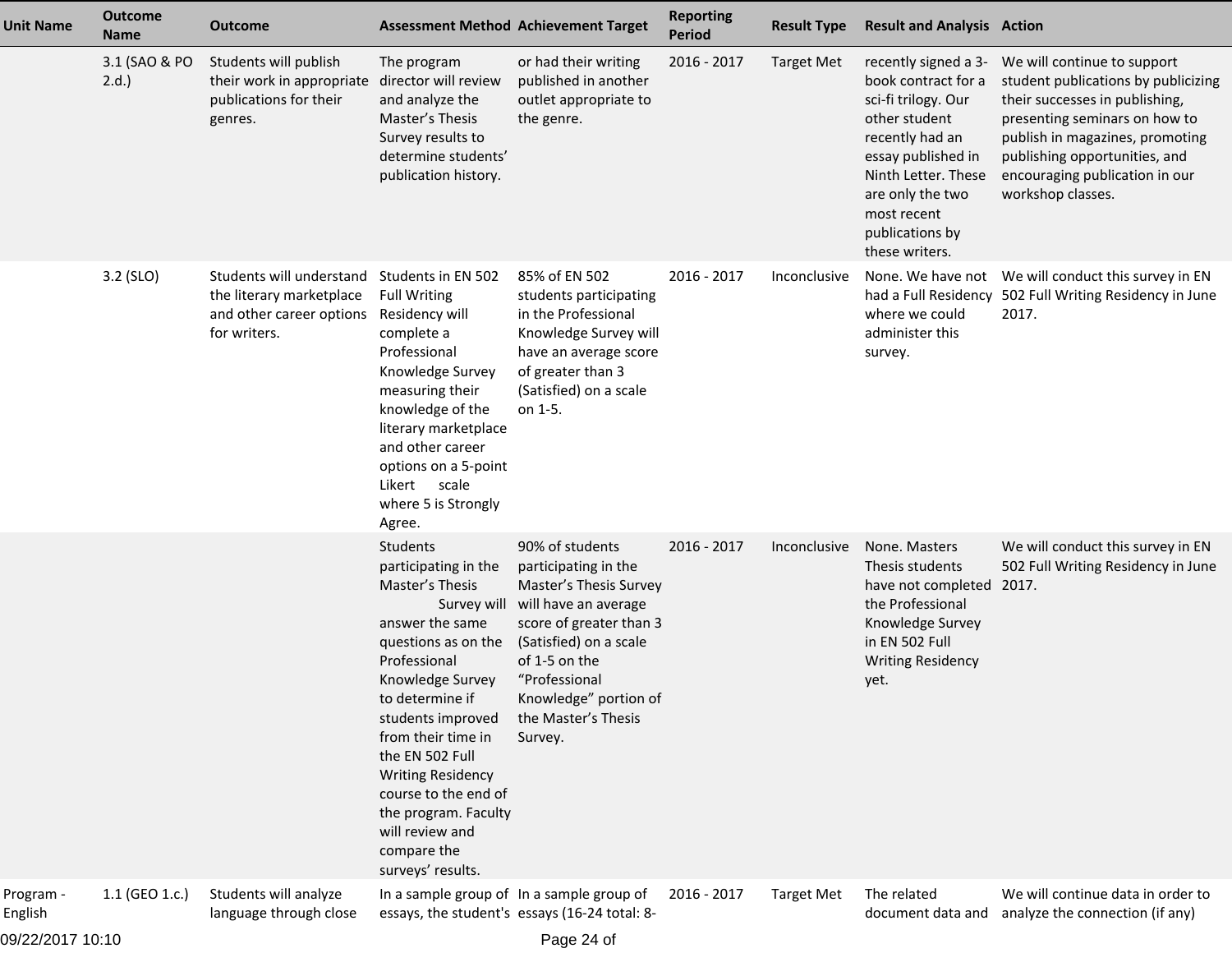| <b>Unit Name</b>                                                                                                                                                     | <b>Outcome</b><br><b>Name</b> | <b>Outcome</b>    |                                                                                                                                                                                                                                                                                                                                                                                                            | <b>Assessment Method Achievement Target</b>                                                                                                                                                                                                                                                                                                                       | <b>Reporting</b><br><b>Period</b> | <b>Result Type</b> | <b>Result and Analysis Action</b>                                                                                                                                                                                                                                                                                                                                                                                                                                                                                                                                                                                                                                                                                                                                                                                                                                                                     |                                                                                                                                                                                                                                                     |
|----------------------------------------------------------------------------------------------------------------------------------------------------------------------|-------------------------------|-------------------|------------------------------------------------------------------------------------------------------------------------------------------------------------------------------------------------------------------------------------------------------------------------------------------------------------------------------------------------------------------------------------------------------------|-------------------------------------------------------------------------------------------------------------------------------------------------------------------------------------------------------------------------------------------------------------------------------------------------------------------------------------------------------------------|-----------------------------------|--------------------|-------------------------------------------------------------------------------------------------------------------------------------------------------------------------------------------------------------------------------------------------------------------------------------------------------------------------------------------------------------------------------------------------------------------------------------------------------------------------------------------------------------------------------------------------------------------------------------------------------------------------------------------------------------------------------------------------------------------------------------------------------------------------------------------------------------------------------------------------------------------------------------------------------|-----------------------------------------------------------------------------------------------------------------------------------------------------------------------------------------------------------------------------------------------------|
| (including<br>Minor and<br>Secondary<br>Education<br>Certification,<br>Minor in<br>Creative<br>Writing, and<br><b>TESL</b><br>Certification) -<br>BA {2016-<br>2017} | 1.1 (GEO 1.c.)                | reading of texts. | writing will be<br>evaluated with<br>department rubric 1.<br>At least two English<br>faculty members<br>(not the faculty<br>member who taught completed EN 499:<br>the essay was<br>generated) will<br>assess the student<br>work. A total of at<br>least four faculty<br>members will be<br>involved, since<br>different faculty<br>committee will be<br>assessing using the<br>two different<br>rubrics. | 12 from students who 2016 - 2017<br>will NOT graduate by<br>end of academic year<br>from EN 303-304 & EN<br>360 AND 8-12 total of<br>students who have<br>the class from which English Capstone) 90%<br>of students will be<br>able to analyze<br>language using close<br>reading in a text by<br>scoring at least<br>"proficient" on the<br>department rubric 1. |                                   | <b>Target Met</b>  | the department<br>rubric example will<br>clear up the slight<br>confusion in the<br>language "rubric 1"<br>and "rubric 2." The<br>department rubric<br>actually is ONE<br>rubric, but has TWO<br>sections: 1a and 1b.<br>These results deal<br>with section 1a:<br>Students will<br>analyze language<br>through close<br>reading of texts.<br>The rubric applied<br>to these papers has<br>three levels:<br>Exemplary,<br>Proficient, and Not<br><b>Meeting Minimum</b><br>Standards. Using a<br>sample group of 19<br>essays from 2016-<br>2017, eleven from<br>300 level courses<br>required in the<br>major (EN 303, 304,<br>360 & 370), and<br>eight papers<br>selected from the<br>fall and spring<br>sections of EN 499<br>Capstone the faculty<br>committee of three<br>(who did not score<br>any EN 101 papers)<br>had the following<br>results:<br>Percent overall of<br>papers which scored | between the department rubric<br>and the VALUE rubric applied to<br>these papers. In addition, advisors<br>of English majors will be careful to<br>advise students to complete at<br>least 3 300 level courses at MUW<br>before they take Capstone. |
|                                                                                                                                                                      |                               |                   |                                                                                                                                                                                                                                                                                                                                                                                                            |                                                                                                                                                                                                                                                                                                                                                                   |                                   |                    | at least P on 1a =                                                                                                                                                                                                                                                                                                                                                                                                                                                                                                                                                                                                                                                                                                                                                                                                                                                                                    |                                                                                                                                                                                                                                                     |

94.7%

Percent of 300 level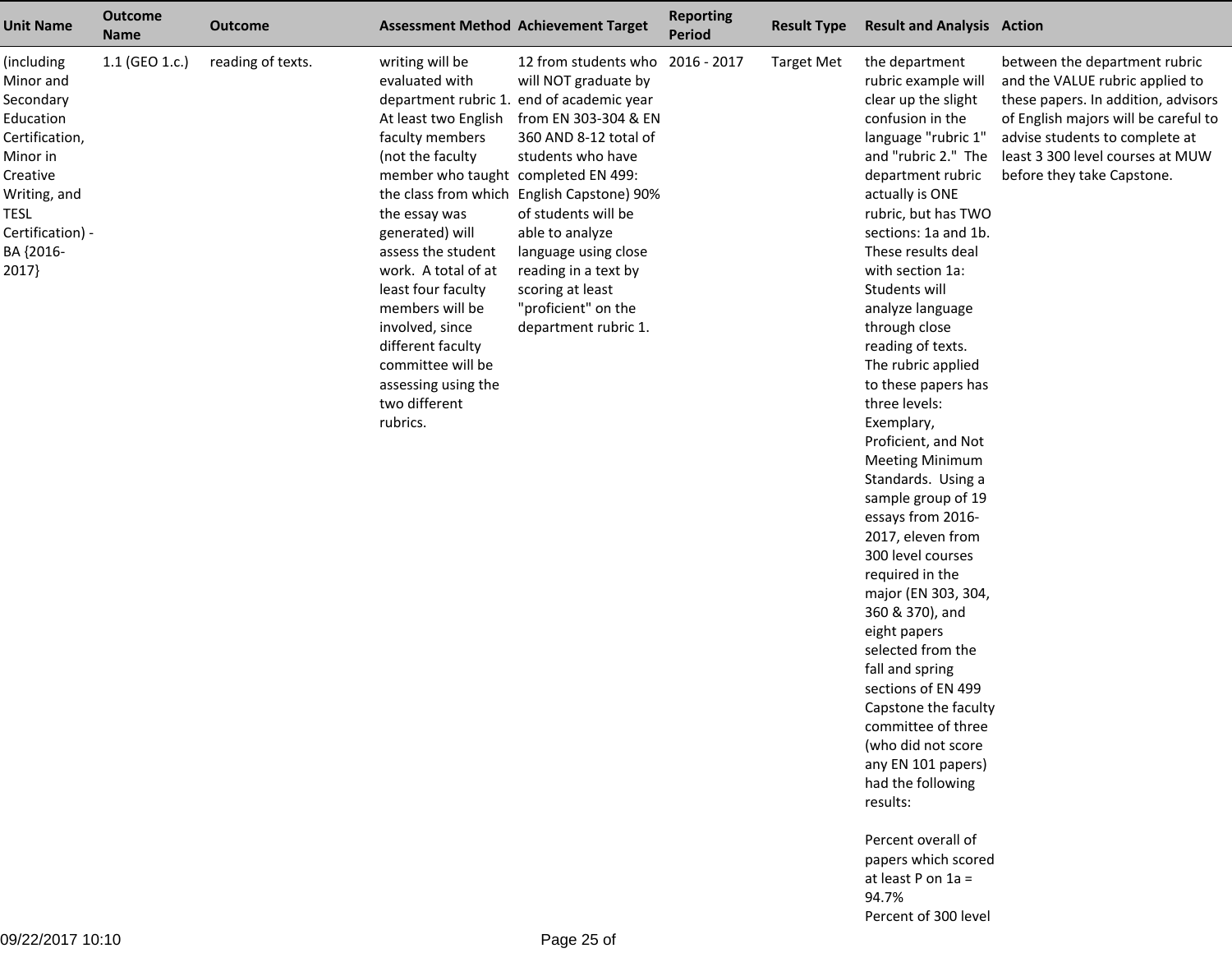| <b>Unit Name</b>                                                                                                                                                                      | <b>Outcome</b><br><b>Name</b> | <b>Outcome</b>                                                       |                                                                                                                                                                                                                                                                                                                                                                                    | <b>Assessment Method Achievement Target</b>                                                                                                                                                                                                                                                                                                                                                                                                                              | <b>Reporting</b><br><b>Period</b> | <b>Result Type</b>       | <b>Result and Analysis Action</b>                                                                                                                                                                                                                                                                                                                                                                                                                                                                                                                                                                                                                                                                                                                         |                                                                                                                                                                                                                                                                                                                                                                                         |
|---------------------------------------------------------------------------------------------------------------------------------------------------------------------------------------|-------------------------------|----------------------------------------------------------------------|------------------------------------------------------------------------------------------------------------------------------------------------------------------------------------------------------------------------------------------------------------------------------------------------------------------------------------------------------------------------------------|--------------------------------------------------------------------------------------------------------------------------------------------------------------------------------------------------------------------------------------------------------------------------------------------------------------------------------------------------------------------------------------------------------------------------------------------------------------------------|-----------------------------------|--------------------------|-----------------------------------------------------------------------------------------------------------------------------------------------------------------------------------------------------------------------------------------------------------------------------------------------------------------------------------------------------------------------------------------------------------------------------------------------------------------------------------------------------------------------------------------------------------------------------------------------------------------------------------------------------------------------------------------------------------------------------------------------------------|-----------------------------------------------------------------------------------------------------------------------------------------------------------------------------------------------------------------------------------------------------------------------------------------------------------------------------------------------------------------------------------------|
| Program -<br>English<br>(including<br>Minor and<br>Secondary<br>Education<br>Certification,<br>Minor in<br>Creative<br>Writing, and<br>TESL<br>Certification) -<br>BA {2016-<br>2017} | 1.1 (GEO 1.c.)                | Students will analyze<br>language through close<br>reading of texts. | writing will be<br>evaluated with<br>At least two English<br>faculty members<br>(not the faculty<br>member who taught completed EN 499:<br>the essay was<br>generated) will<br>assess the student<br>work. A total of at<br>least four faculty<br>members will be<br>involved, since<br>different faculty<br>committee will be<br>assessing using the<br>two different<br>rubrics. | In a sample group of In a sample group of<br>essays, the student's essays (16-24 total: 8-<br>12 from students who<br>will NOT graduate by<br>department rubric 1. end of academic year<br>from EN 303-304 & EN<br>360 AND 8-12 total of<br>students who have<br>the class from which English Capstone) 90%<br>of students will be<br>able to analyze<br>language using close<br>reading in a text by<br>scoring at least<br>"proficient" on the<br>department rubric 1. | 2016 - 2017                       | <b>Target Met</b>        | at least P on $1a =$<br>91%<br>at least P on 1a =<br>100%<br>The department is<br>satisfied that the<br>sample of papers<br>satisfies the<br><b>Achievement Target</b><br>of 90%. In fact, the<br>target is exceed<br>overall and in the<br>different categories.<br>However, the<br>committee noted<br>that of the eight<br>Capstone students,<br>only 2 scored an E<br>(or Exemplary) on<br>section 1a. The<br>department<br>assumes that<br><b>English Capstone</b><br>students should<br>mostly exemplary in<br>their abilities to<br>read and analyze<br>texts closely. It is<br>possible that two<br>many Capstone<br>students are taking<br>the course before<br>they have<br>completed a<br>significant number<br>of 300 level courses<br>at MUW. | papers which scored We will continue data in order to<br>analyze the connection (if any)<br>between the department rubric<br>Percent of Capstone and the VALUE rubric applied to<br>papers which scored these papers. In addition, advisors<br>of English majors will be careful to<br>advise students to complete at<br>least 3 300 level courses at MUW<br>before they take Capstone. |
|                                                                                                                                                                                       |                               |                                                                      | writing will be                                                                                                                                                                                                                                                                                                                                                                    | In a sample group of In a sample group of<br>essays, the student's essays (16-24 total: 8-<br>12 students who will                                                                                                                                                                                                                                                                                                                                                       | 2016 - 2017                       | <b>Target Not</b><br>Met | Using a sample<br>group of 19 essays<br>from 2016-2017,                                                                                                                                                                                                                                                                                                                                                                                                                                                                                                                                                                                                                                                                                                   | Faculty are discussing an addition<br>of a 200 literature survey course<br>designated for English majors and                                                                                                                                                                                                                                                                            |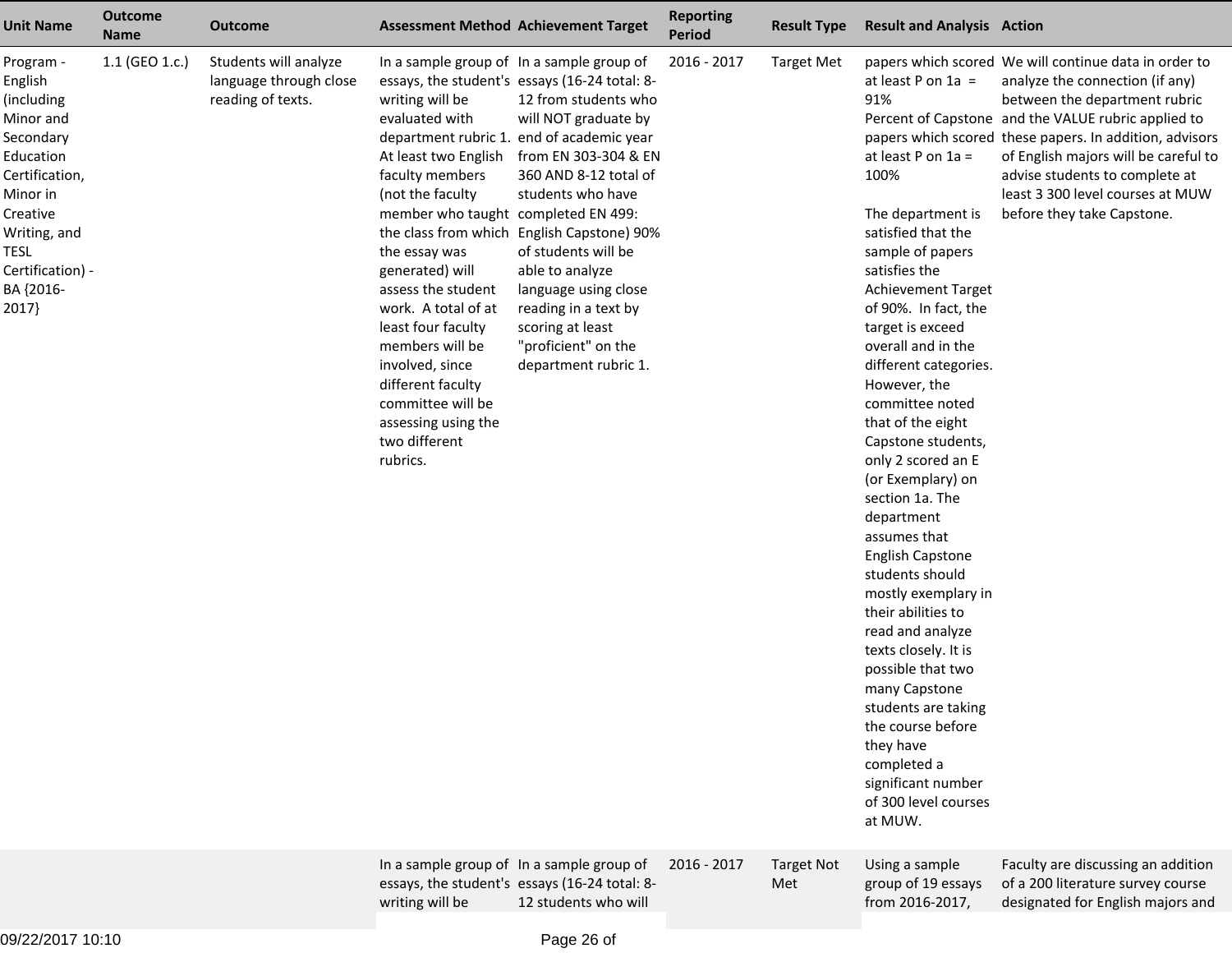| <b>Unit Name</b> | <b>Outcome</b><br><b>Name</b> | <b>Outcome</b> |                                                                                                                                                                                                                                                                                                                                                                                                                            | <b>Assessment Method Achievement Target</b>                                                                                                                                                                                                                                                         | <b>Reporting</b><br>Period | <b>Result Type</b>       | <b>Result and Analysis Action</b>                                                                                                                                                                                                                                                                                                                                                                                                                                                                                                                                                                                                                                                                                                                                                                                                                    |                                                                                                                                                                                                                                                                                                                                                                                           |
|------------------|-------------------------------|----------------|----------------------------------------------------------------------------------------------------------------------------------------------------------------------------------------------------------------------------------------------------------------------------------------------------------------------------------------------------------------------------------------------------------------------------|-----------------------------------------------------------------------------------------------------------------------------------------------------------------------------------------------------------------------------------------------------------------------------------------------------|----------------------------|--------------------------|------------------------------------------------------------------------------------------------------------------------------------------------------------------------------------------------------------------------------------------------------------------------------------------------------------------------------------------------------------------------------------------------------------------------------------------------------------------------------------------------------------------------------------------------------------------------------------------------------------------------------------------------------------------------------------------------------------------------------------------------------------------------------------------------------------------------------------------------------|-------------------------------------------------------------------------------------------------------------------------------------------------------------------------------------------------------------------------------------------------------------------------------------------------------------------------------------------------------------------------------------------|
|                  |                               |                | evaluated with the<br>AAU&C RUBRIC on<br>Written<br>Communication. At<br>least two English<br>faculty members<br>(not the faculty<br>the class from which average of at least 3<br>the essay was<br>generated) will<br>assess the student<br>work. A total of at<br>least four faculty<br>members will be<br>involved, since<br>different faculty<br>committee will be<br>assessing using the<br>two different<br>rubrics. | not graduate by end<br>of academic year from<br>an assignment in EN<br>303, 304, or 360 and<br>at least 8-12 students<br>from EN 499: English<br>Capstone course),<br>member who taught students will score an<br>or higher on the<br><b>AAU&amp;C VALUE Rubric</b><br>on Written<br>Communication. | 2016 - 2017                | <b>Target Not</b><br>Met | eleven from 300<br>level courses<br>required in the<br>major (EN 303, 304,<br>360 & 370), and<br>eight papers<br>selected from the<br>fall and spring<br>sections of EN 499<br>committee of three<br>(who did not score<br>any EN 101 papers)<br>had the following<br>results when<br>applying the AAU&C<br>Rubric on Written<br>Communication.<br>For 300 level<br>papers:<br>Average-2.9<br>Range: 1.8-3.2<br>For Capstone<br>Papers:<br>Average-3.13<br>Range: 2.43-4<br>Overall Average:<br>2.97 Range 1.8-4<br>While there were a<br>few papers in the<br>3.5-4 range, and the<br>overall average<br>score is close to<br>target range (2.97<br>could actually be<br>rounded up to 3), it<br>is troubling that<br>some upper level<br>students are having<br>trouble scoring at<br>least a 3 (upper<br>milestone level) in<br>these courses. In | minors. This class will be more<br>writing intensive. We will continue<br>the discussion in the fall to decide<br>on literature content, among other<br>issues. In addition, advisors will<br>urge their advisees not to enroll in<br>EN 499 Capstone until they have<br>completed at least 3 300 level<br>English classes at MUW or at<br>Capstone the faculty another four year school. |

looking more closely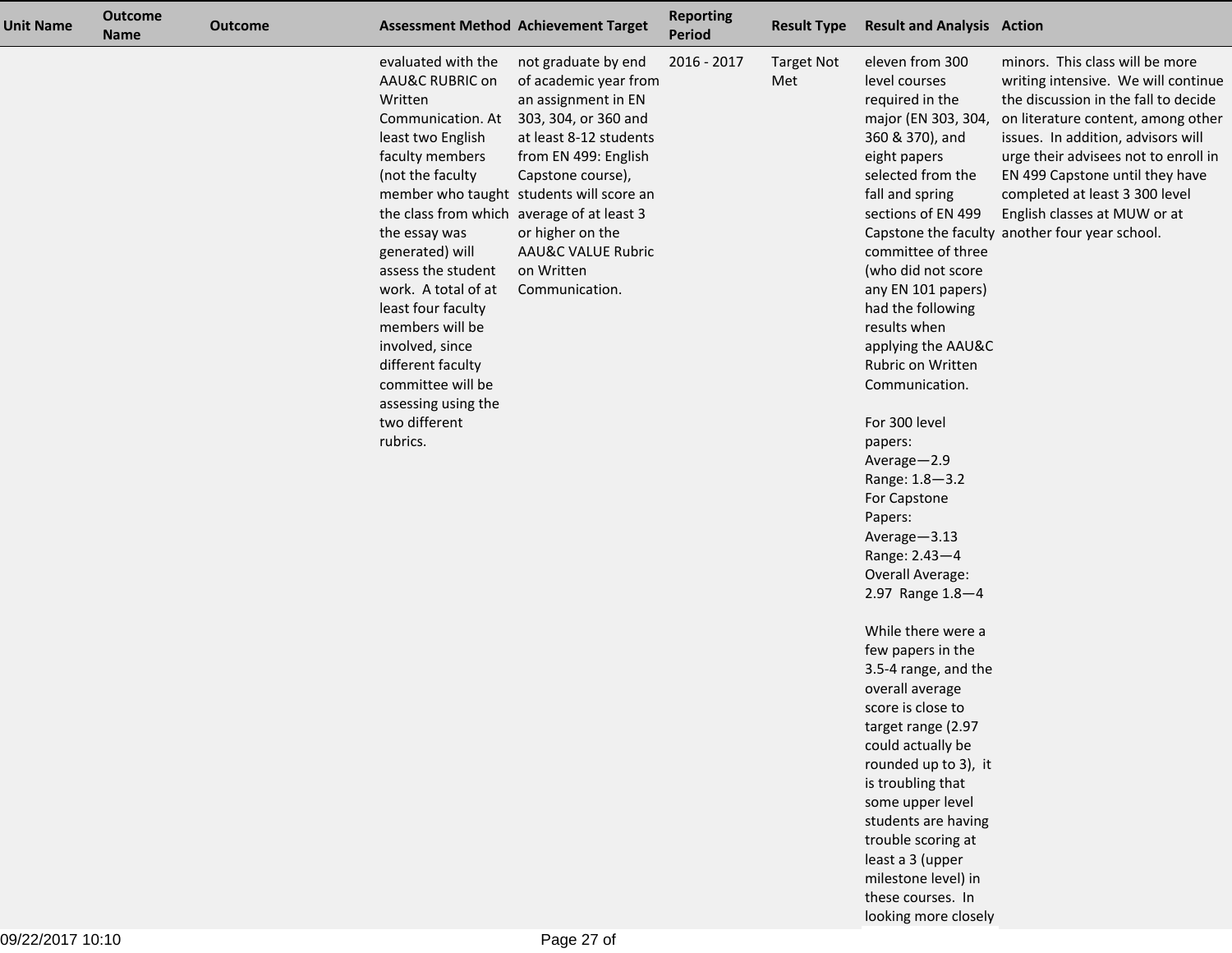| <b>Unit Name</b> | <b>Outcome</b><br><b>Name</b> | <b>Outcome</b> |                                                                                                                                                                                                                                                                                                                                                                                                                                               | <b>Assessment Method Achievement Target</b>                                                                                                                                                                                                                                                                                                                                                                               | <b>Reporting</b><br><b>Period</b> | <b>Result Type</b>       | <b>Result and Analysis Action</b>                                                                                                                                                                                                                                                                                                                                                                                                                                                                                                                                                                                                                                                                                                                                                                                                                                                  |                                                                                                                                                                                                                                                                                                                                                                                                                                                                                                                                |
|------------------|-------------------------------|----------------|-----------------------------------------------------------------------------------------------------------------------------------------------------------------------------------------------------------------------------------------------------------------------------------------------------------------------------------------------------------------------------------------------------------------------------------------------|---------------------------------------------------------------------------------------------------------------------------------------------------------------------------------------------------------------------------------------------------------------------------------------------------------------------------------------------------------------------------------------------------------------------------|-----------------------------------|--------------------------|------------------------------------------------------------------------------------------------------------------------------------------------------------------------------------------------------------------------------------------------------------------------------------------------------------------------------------------------------------------------------------------------------------------------------------------------------------------------------------------------------------------------------------------------------------------------------------------------------------------------------------------------------------------------------------------------------------------------------------------------------------------------------------------------------------------------------------------------------------------------------------|--------------------------------------------------------------------------------------------------------------------------------------------------------------------------------------------------------------------------------------------------------------------------------------------------------------------------------------------------------------------------------------------------------------------------------------------------------------------------------------------------------------------------------|
|                  |                               |                | writing will be<br>evaluated with the<br>AAU&C RUBRIC on<br>Written<br>Communication. At<br>least two English<br>faculty members<br>(not the faculty<br>the class from which average of at least 3<br>the essay was<br>generated) will<br>assess the student<br>work. A total of at<br>least four faculty<br>members will be<br>involved, since<br>different faculty<br>committee will be<br>assessing using the<br>two different<br>rubrics. | In a sample group of In a sample group of<br>essays, the student's essays (16-24 total: 8-<br>12 students who will<br>not graduate by end<br>of academic year from<br>an assignment in EN<br>303, 304, or 360 and<br>at least 8-12 students<br>from EN 499: English<br>Capstone course),<br>member who taught students will score an<br>or higher on the<br><b>AAU&amp;C VALUE Rubric</b><br>on Written<br>Communication. | 2016 - 2017                       | <b>Target Not</b><br>Met | level student who<br>had particular<br>trouble is not a<br>native English<br>speaker, although<br>she is rapidly<br>improving in her<br>work. Her scores<br>will likely improve<br>next year. The<br>since students no<br>about literature in<br>EN 102 (English<br>Composition II) or<br>use secondary<br>source research in<br>all 200 level<br>literature surveys,<br>they may not be<br>sufficiently<br>prepared in writing<br>about literature or<br>using secondary<br>research as they<br>enter 300 level<br>courses. On the<br>other hand, the<br>students with scores<br>below a 3 in<br>Capstone still<br>completed the class<br>with satisfactory<br>work (at least a C),<br>and therefore are<br>sufficiently<br>prepared English<br>majors. More<br>positively, though,<br>all of the seniors<br>who are now<br>certified to teach<br>English and<br>Language Arts in | Faculty are discussing an addition<br>of a 200 literature survey course<br>designated for English majors and<br>minors. This class will be more<br>writing intensive. We will continue<br>the discussion in the fall to decide<br>on literature content, among other<br>issues. In addition, advisors will<br>urge their advisees not to enroll in<br>EN 499 Capstone until they have<br>faculty suspect that completed at least 3 300 level<br>English classes at MUW or at<br>longer have to write another four year school. |

grades 7-12 scored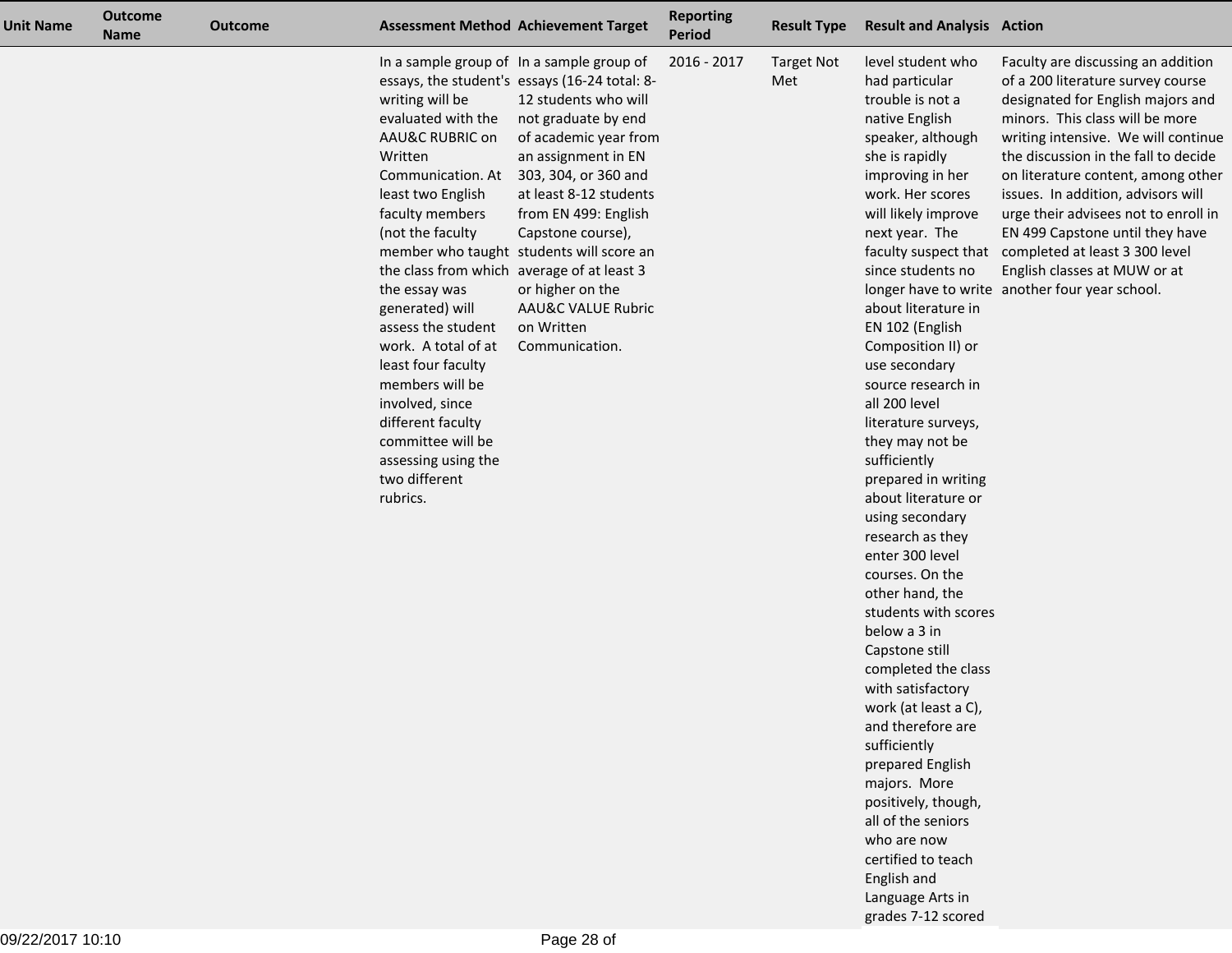| <b>Unit Name</b> | <b>Outcome</b><br><b>Name</b> | <b>Outcome</b>                                                                                                     |                                                                                                                                                                                                                                                                                                                                                                                                                                               | <b>Assessment Method Achievement Target</b>                                                                                                                                                                                                                                                                                                                                                                    | <b>Reporting</b><br><b>Period</b> | <b>Result Type</b>       | <b>Result and Analysis Action</b>                                                                                                                                                                                                                                                                                                                                                     |                                                                                                                                                                                                                                                                                                                                                                                                                                                                                                                               |
|------------------|-------------------------------|--------------------------------------------------------------------------------------------------------------------|-----------------------------------------------------------------------------------------------------------------------------------------------------------------------------------------------------------------------------------------------------------------------------------------------------------------------------------------------------------------------------------------------------------------------------------------------|----------------------------------------------------------------------------------------------------------------------------------------------------------------------------------------------------------------------------------------------------------------------------------------------------------------------------------------------------------------------------------------------------------------|-----------------------------------|--------------------------|---------------------------------------------------------------------------------------------------------------------------------------------------------------------------------------------------------------------------------------------------------------------------------------------------------------------------------------------------------------------------------------|-------------------------------------------------------------------------------------------------------------------------------------------------------------------------------------------------------------------------------------------------------------------------------------------------------------------------------------------------------------------------------------------------------------------------------------------------------------------------------------------------------------------------------|
|                  |                               |                                                                                                                    | writing will be<br>evaluated with the<br>AAU&C RUBRIC on<br>Written<br>Communication. At<br>least two English<br>faculty members<br>(not the faculty<br>the class from which average of at least 3<br>the essay was<br>generated) will<br>assess the student<br>work. A total of at<br>least four faculty<br>members will be<br>involved, since<br>different faculty<br>committee will be<br>assessing using the<br>two different<br>rubrics. | In a sample group of In a sample group of<br>essays, the student's essays (16-24 total: 8-<br>12 students who will<br>not graduate by end<br>of academic year from<br>an assignment in EN<br>303, 304, or 360 and<br>at least 8-12 students<br>from EN 499: English<br>Capstone course),<br>member who taught students will score an<br>or higher on the<br>AAU&C VALUE Rubric<br>on Written<br>Communication. | 2016 - 2017                       | <b>Target Not</b><br>Met | well above a 3 on<br>their Capstone<br>papers.                                                                                                                                                                                                                                                                                                                                        | Faculty are discussing an addition<br>of a 200 literature survey course<br>designated for English majors and<br>minors. This class will be more<br>writing intensive. We will continue<br>the discussion in the fall to decide<br>on literature content, among other<br>issues. In addition, advisors will<br>urge their advisees not to enroll in<br>EN 499 Capstone until they have<br>completed at least 3 300 level<br>English classes at MUW or at<br>another four year school.                                          |
|                  | 1.2 (GEO 1.c.)                | Majors will construct and In a sample group of 90% of students will<br>defend arguments using<br>textual evidence. | essays, the students be able to construct<br>writing will be<br>evaluated with<br>department rubric 2. by scoring at least<br>At least two English<br>faculty members<br>(not the faculty<br>member who taught<br>the class from which<br>the essay was<br>generated) will<br>assess the student<br>work.                                                                                                                                     | and defend arguments<br>using textual evidence<br>"proficient" on the<br>department rubric 2.                                                                                                                                                                                                                                                                                                                  | 2016 - 2017                       | <b>Target Not</b><br>Met | The related<br>document data and<br>the department<br>rubric example will<br>clear up the slight<br>confusion in the<br>language "rubric 1"<br>and "rubric 2." The<br>department rubric<br>actually is ONE<br>These results deal<br>with section 1b:<br>Students will<br>construct and<br>defend arguments<br>using textual<br>evidence. The<br>rubric applied to<br>these papers has | Faculty are discussing an addition<br>of a 200 literature survey course<br>designated for English majors and<br>minors. This class will be more<br>writing intensive. We will continue<br>the discussion in the fall to decide<br>on literature content, among other<br>issues. In addition, advisors will<br>urge their advisees not to enroll in<br>EN 499 Capstone until they have<br>rubric, but has TWO completed at least 3 300 level<br>sections: 1a and 1b. English classes at MUW or at<br>another four year school. |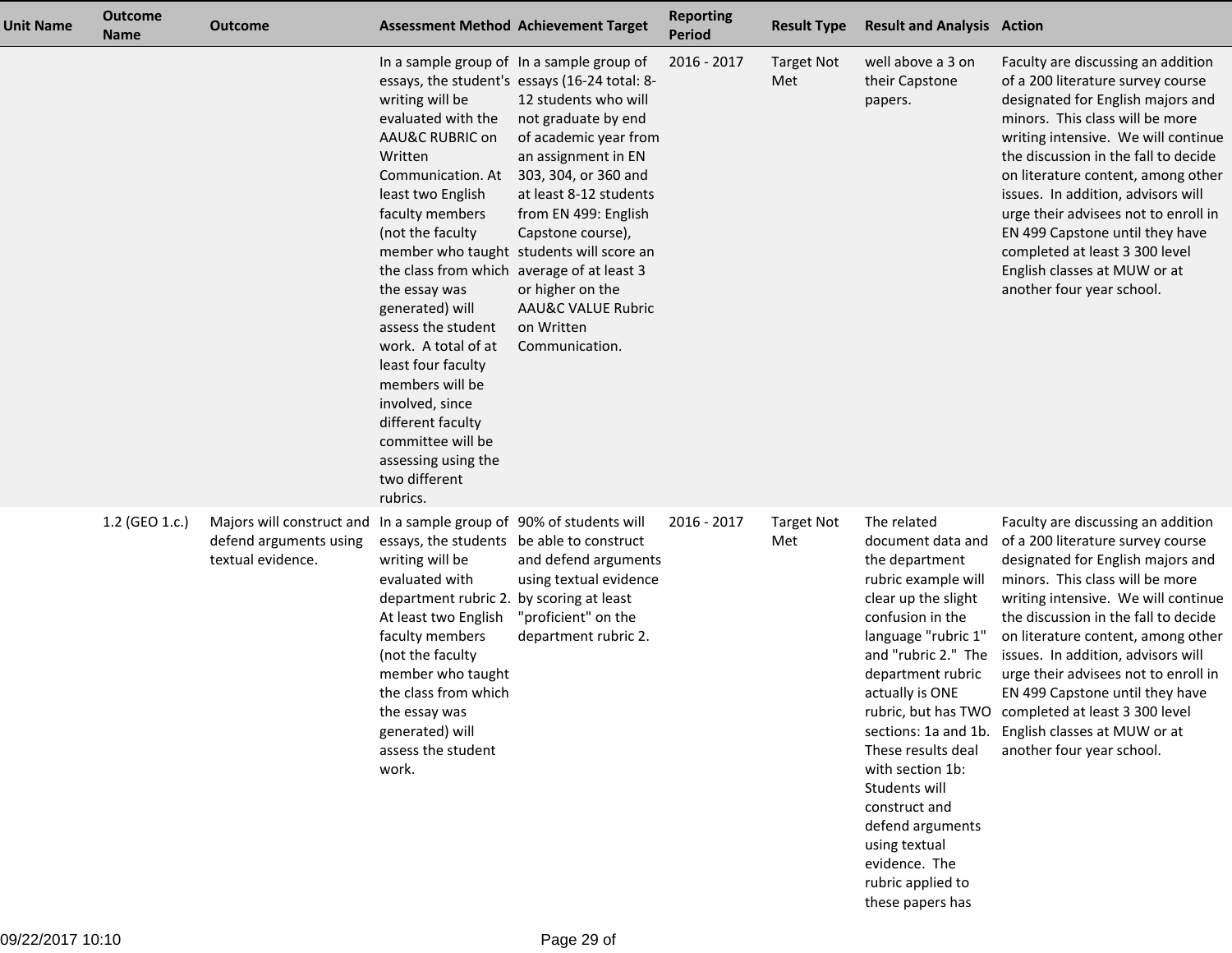| <b>Unit Name</b> | <b>Outcome</b><br><b>Name</b> | <b>Outcome</b>                                                                                                     |                                                                                                                                                                                                                                                                                                           | <b>Assessment Method Achievement Target</b>                                                   | <b>Reporting</b><br>Period | <b>Result Type</b>       | <b>Result and Analysis Action</b>                                                                                                                                                                                                                                                                                                                                                                                                                                                                                                                                                                                                                                                                                                                                                                                                                                                                              |                                                                                                                                                                                                                                                                                                                                                                                                                                                                                      |
|------------------|-------------------------------|--------------------------------------------------------------------------------------------------------------------|-----------------------------------------------------------------------------------------------------------------------------------------------------------------------------------------------------------------------------------------------------------------------------------------------------------|-----------------------------------------------------------------------------------------------|----------------------------|--------------------------|----------------------------------------------------------------------------------------------------------------------------------------------------------------------------------------------------------------------------------------------------------------------------------------------------------------------------------------------------------------------------------------------------------------------------------------------------------------------------------------------------------------------------------------------------------------------------------------------------------------------------------------------------------------------------------------------------------------------------------------------------------------------------------------------------------------------------------------------------------------------------------------------------------------|--------------------------------------------------------------------------------------------------------------------------------------------------------------------------------------------------------------------------------------------------------------------------------------------------------------------------------------------------------------------------------------------------------------------------------------------------------------------------------------|
|                  | 1.2 (GEO 1.c.)                | Majors will construct and In a sample group of 90% of students will<br>defend arguments using<br>textual evidence. | essays, the students be able to construct<br>writing will be<br>evaluated with<br>department rubric 2. by scoring at least<br>At least two English<br>faculty members<br>(not the faculty<br>member who taught<br>the class from which<br>the essay was<br>generated) will<br>assess the student<br>work. | and defend arguments<br>using textual evidence<br>"proficient" on the<br>department rubric 2. | 2016 - 2017                | <b>Target Not</b><br>Met | three levels:<br>Exemplary,<br>Proficient, and Not<br><b>Meeting Minimum</b><br>Standards. Using a<br>sample group of 19<br>essays from 2016-<br>2017, eleven from<br>300 level courses<br>required in the<br>major (EN 303, 304,<br>360 & 370), and<br>eight papers<br>selected from the<br>fall and spring<br>sections of EN 499<br>Capstone the faculty<br>committee of three<br>(who did not score<br>any EN 101 papers)<br>had the following<br>results:<br>Percent overall of<br>papers which scored<br>at least $P$ on $1b =$<br>89.4%<br>Percent of 300 level<br>papers which scored<br>at least $P$ on $1b =$<br>82%<br>Percent of Capstone<br>papers which scored<br>at least $P$ on $1b =$<br>100%<br>These scores,<br>together with the<br>scores on 1a, seem<br>to reflect the scores<br>on the AAU&C<br>Written<br>Communication<br>Value Rubric. We<br>are only slightly<br>under the target of | Faculty are discussing an addition<br>of a 200 literature survey course<br>designated for English majors and<br>minors. This class will be more<br>writing intensive. We will continue<br>the discussion in the fall to decide<br>on literature content, among other<br>issues. In addition, advisors will<br>urge their advisees not to enroll in<br>EN 499 Capstone until they have<br>completed at least 3 300 level<br>English classes at MUW or at<br>another four year school. |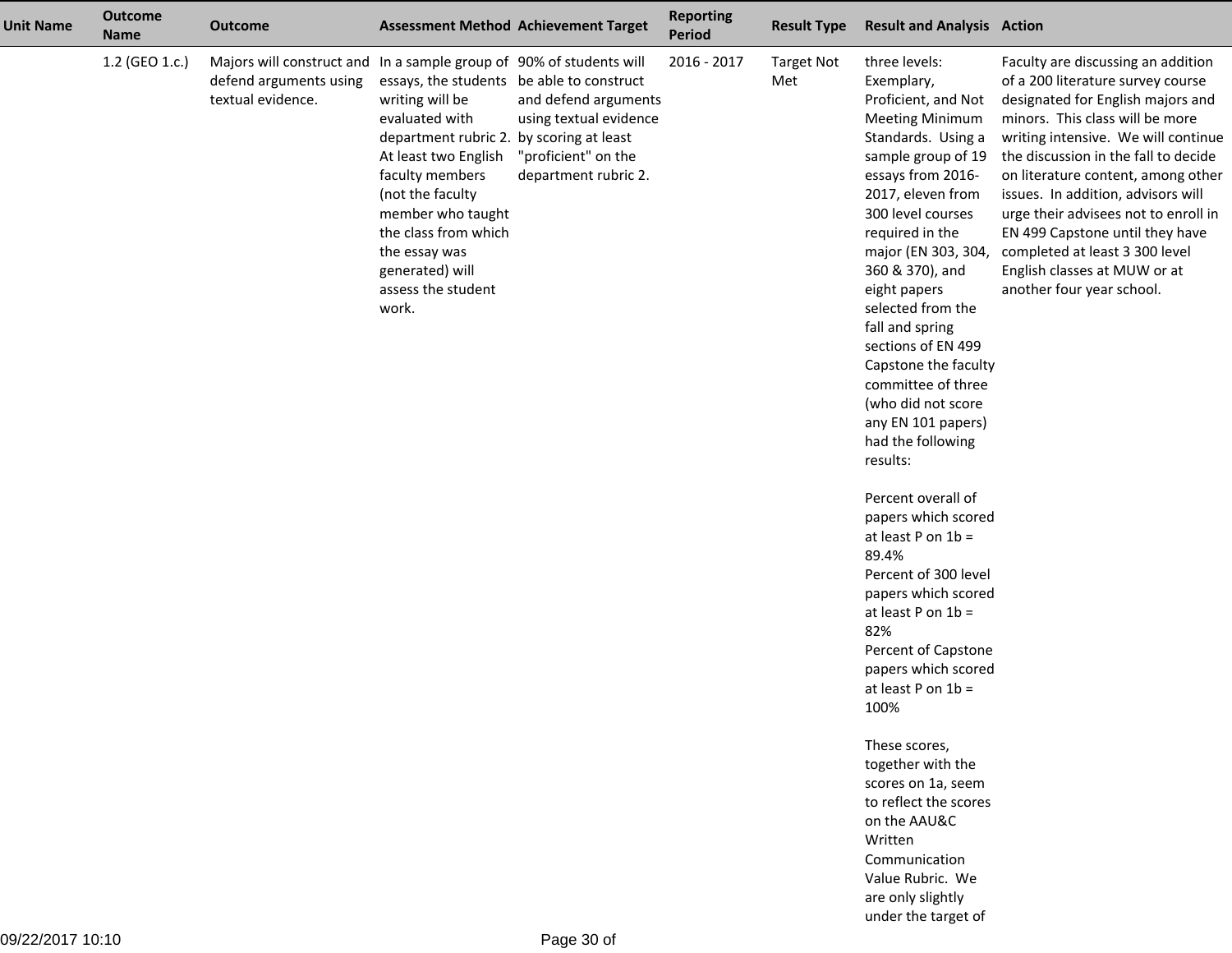| <b>Unit Name</b> | <b>Outcome</b><br><b>Name</b> | <b>Outcome</b>                                                                                                     |                                                                                                                                                                                                                                                                                                           | <b>Assessment Method Achievement Target</b>                                                                                                                                                                                                                                                                                               | <b>Reporting</b><br><b>Period</b> | <b>Result Type</b>       | <b>Result and Analysis Action</b>                                                                                                                                                                                                                                                                                                                                                                                                                                                                                                                                  |                                                                                                                                                                                                                                                                                                                                                                                                                                                                                                                                |
|------------------|-------------------------------|--------------------------------------------------------------------------------------------------------------------|-----------------------------------------------------------------------------------------------------------------------------------------------------------------------------------------------------------------------------------------------------------------------------------------------------------|-------------------------------------------------------------------------------------------------------------------------------------------------------------------------------------------------------------------------------------------------------------------------------------------------------------------------------------------|-----------------------------------|--------------------------|--------------------------------------------------------------------------------------------------------------------------------------------------------------------------------------------------------------------------------------------------------------------------------------------------------------------------------------------------------------------------------------------------------------------------------------------------------------------------------------------------------------------------------------------------------------------|--------------------------------------------------------------------------------------------------------------------------------------------------------------------------------------------------------------------------------------------------------------------------------------------------------------------------------------------------------------------------------------------------------------------------------------------------------------------------------------------------------------------------------|
|                  | 1.2 (GEO 1.c.)                | Majors will construct and In a sample group of 90% of students will<br>defend arguments using<br>textual evidence. | essays, the students be able to construct<br>writing will be<br>evaluated with<br>department rubric 2. by scoring at least<br>At least two English<br>faculty members<br>(not the faculty<br>member who taught<br>the class from which<br>the essay was<br>generated) will<br>assess the student<br>work. | and defend arguments<br>using textual evidence<br>"proficient" on the<br>department rubric 2.                                                                                                                                                                                                                                             | 2016 - 2017                       | <b>Target Not</b><br>Met | average, but this<br>the fact that 100%<br>of the Capstone<br>students scored<br>"proficient," and<br>three of the<br>Capstone students<br>actually scored<br>"exemplary" on 1b.<br>The faculty suspect<br>that since students<br>no longer have to<br>write about<br>literature in EN 102<br>(English<br>Composition II) or<br>use secondary<br>source research in<br>all 200 level<br>literature surveys,<br>they may not be<br>sufficiently<br>prepared in writing<br>about literature or<br>using secondary<br>research as they<br>enter 300 level<br>courses. | 90% with the overall Faculty are discussing an addition<br>of a 200 literature survey course<br>average is helped by designated for English majors and<br>minors. This class will be more<br>writing intensive. We will continue<br>the discussion in the fall to decide<br>on literature content, among other<br>issues. In addition, advisors will<br>urge their advisees not to enroll in<br>EN 499 Capstone until they have<br>completed at least 3 300 level<br>English classes at MUW or at<br>another four year school. |
|                  |                               |                                                                                                                    | writing will be<br>evaluated with<br>At least two English<br>faculty members<br>(not the faculty<br>member who taught completed EN 499:<br>the class from which English Capstone)<br>the essay was<br>generated) will<br>assess the student<br>work.                                                      | In a sample group of In a sample group of<br>essays, the students essays (16-24 total: 8-<br>12 from students who<br>will NOT graduate by<br>department rubric 2. end of academic year<br>from EN 303-304 & EN<br>360 AND 8-12 total of<br>students who have<br>100% of English<br>Capstone students will<br>demonstrate<br>proficient or | 2016 - 2017                       | <b>Target Met</b>        | The related<br>document data and<br>the department<br>rubric example will<br>clear up the slight<br>confusion in the<br>language "rubric 1"<br>and "rubric 2." The<br>department rubric<br>actually is ONE<br>sections: 1a and 1b.<br>These results deal<br>with section 1a:                                                                                                                                                                                                                                                                                       | Faculty are discussing an addition<br>of a 200 literature survey course<br>designated for English majors and<br>minors. This class will be more<br>writing intensive. We will continue<br>the discussion in the fall to decide<br>on literature content, among other<br>issues. In addition, advisors will<br>urge their advisees not to enroll in<br>EN 499 Capstone until they have<br>rubric, but has TWO completed at least 3 300 level<br>English classes at MUW or at<br>another four year school.                       |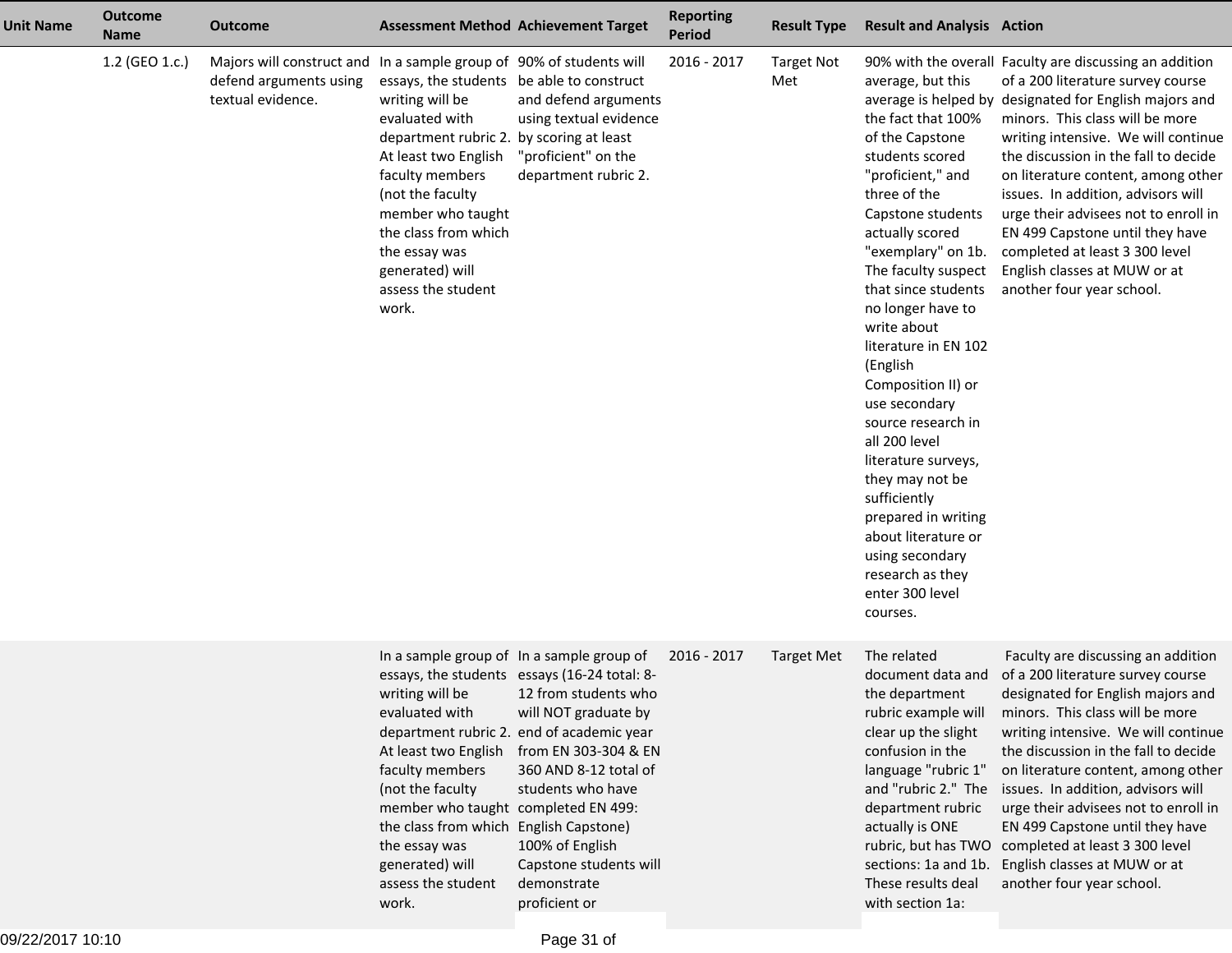| <b>Unit Name</b> | <b>Outcome</b><br><b>Name</b> | <b>Outcome</b> |                                                                                                                                                                                                                                                                                                   | <b>Assessment Method Achievement Target</b>                                                                   | <b>Reporting</b><br>Period | <b>Result Type</b> | <b>Result and Analysis Action</b>                                                                                                                                                                                                                                                                                                                                                                                                                                                                                                                                                                                                                                                                                                                                                                                                                                                              |                                                                                                                                                                                                                                                                                                                                                                                                                                                                                      |
|------------------|-------------------------------|----------------|---------------------------------------------------------------------------------------------------------------------------------------------------------------------------------------------------------------------------------------------------------------------------------------------------|---------------------------------------------------------------------------------------------------------------|----------------------------|--------------------|------------------------------------------------------------------------------------------------------------------------------------------------------------------------------------------------------------------------------------------------------------------------------------------------------------------------------------------------------------------------------------------------------------------------------------------------------------------------------------------------------------------------------------------------------------------------------------------------------------------------------------------------------------------------------------------------------------------------------------------------------------------------------------------------------------------------------------------------------------------------------------------------|--------------------------------------------------------------------------------------------------------------------------------------------------------------------------------------------------------------------------------------------------------------------------------------------------------------------------------------------------------------------------------------------------------------------------------------------------------------------------------------|
|                  |                               |                | In a sample group of exemplary ability to<br>writing will be<br>evaluated with<br>department rubric 2. measured by<br>At least two English<br>faculty members<br>(not the faculty<br>member who taught<br>the class from which<br>the essay was<br>generated) will<br>assess the student<br>work. | essays, the students construct and defend<br>arguments using<br>textual evidence as<br>departmental rubric 2. | 2016 - 2017                | <b>Target Met</b>  | Students will<br>analyze language<br>through close<br>reading of texts.<br>The rubric applied<br>to these papers has<br>three levels:<br>Exemplary,<br>Proficient, and Not<br><b>Meeting Minimum</b><br>Standards. Using a<br>sample group of 19<br>essays from 2016-<br>2017, eleven from<br>300 level courses<br>required in the<br>major (EN 303, 304,<br>360 & 370), and<br>eight papers<br>selected from the<br>fall and spring<br>sections of EN 499<br>Capstone the faculty<br>committee of three<br>(who did not score<br>any EN 101 papers)<br>had the following<br>results:<br>Percent overall of<br>papers which scored<br>at least P on 1a =<br>94.7%<br>Percent of 300 level<br>papers which scored<br>at least P on $1a =$<br>91%<br>Percent of Capstone<br>papers which scored<br>at least $P$ on $1a =$<br>100%<br>The department is<br>satisfied that the<br>sample of papers | Faculty are discussing an addition<br>of a 200 literature survey course<br>designated for English majors and<br>minors. This class will be more<br>writing intensive. We will continue<br>the discussion in the fall to decide<br>on literature content, among other<br>issues. In addition, advisors will<br>urge their advisees not to enroll in<br>EN 499 Capstone until they have<br>completed at least 3 300 level<br>English classes at MUW or at<br>another four year school. |
|                  |                               |                |                                                                                                                                                                                                                                                                                                   |                                                                                                               |                            |                    | satisfies the                                                                                                                                                                                                                                                                                                                                                                                                                                                                                                                                                                                                                                                                                                                                                                                                                                                                                  |                                                                                                                                                                                                                                                                                                                                                                                                                                                                                      |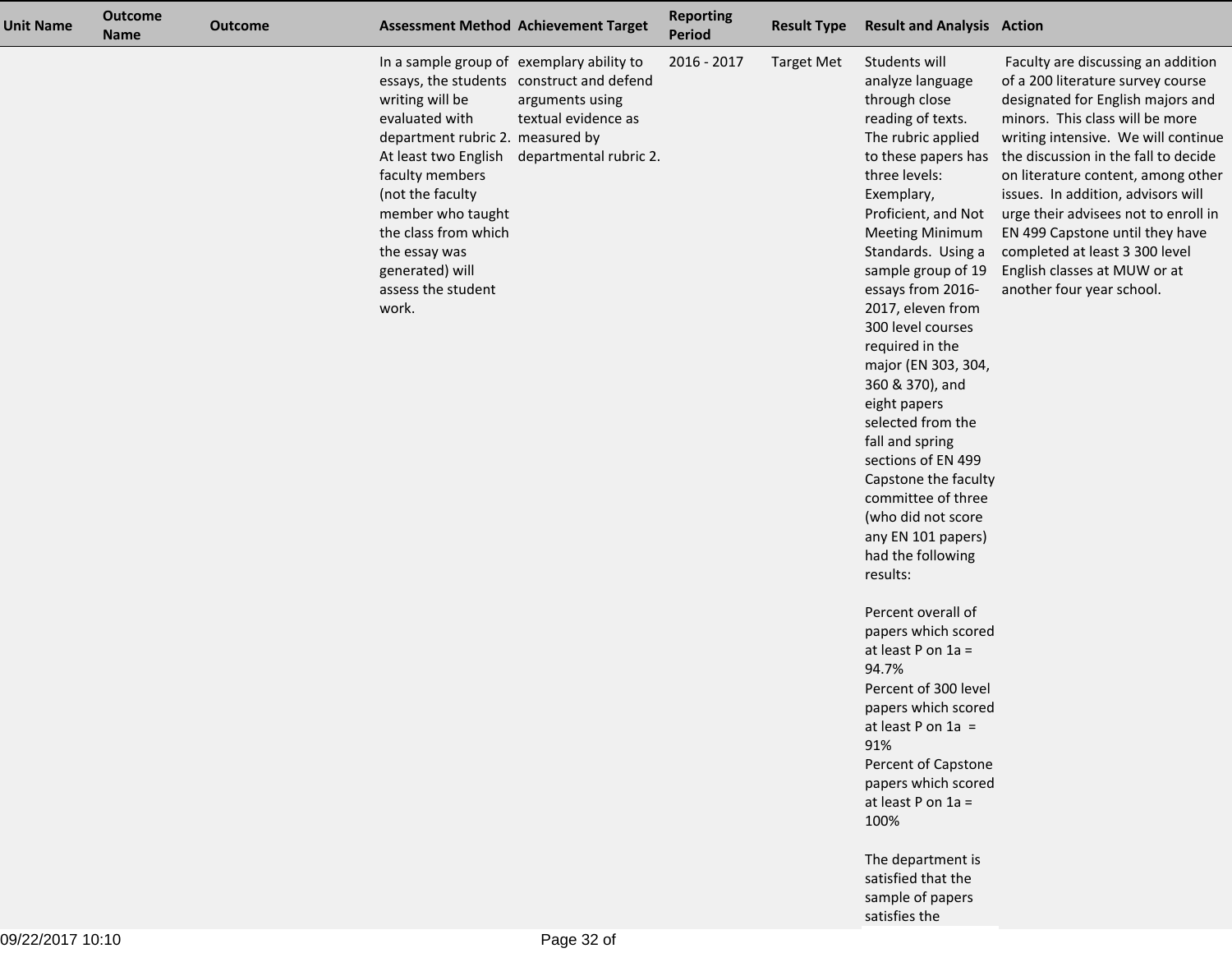| <b>Unit Name</b> | <b>Outcome</b><br><b>Name</b> | Outcome |                                                                                                                                                                                                                                                         | <b>Assessment Method Achievement Target</b>                                                                                                                                                                                                                                                                                                                                                                                                                                                       | <b>Reporting</b><br><b>Period</b> | <b>Result Type</b>       | <b>Result and Analysis Action</b>                                                                                                                                                                                                                                                                                                                                                                                                                                                                                              |                                                                                                                                                                                                                                                                                                                                                                                                                                                                                                                                                    |
|------------------|-------------------------------|---------|---------------------------------------------------------------------------------------------------------------------------------------------------------------------------------------------------------------------------------------------------------|---------------------------------------------------------------------------------------------------------------------------------------------------------------------------------------------------------------------------------------------------------------------------------------------------------------------------------------------------------------------------------------------------------------------------------------------------------------------------------------------------|-----------------------------------|--------------------------|--------------------------------------------------------------------------------------------------------------------------------------------------------------------------------------------------------------------------------------------------------------------------------------------------------------------------------------------------------------------------------------------------------------------------------------------------------------------------------------------------------------------------------|----------------------------------------------------------------------------------------------------------------------------------------------------------------------------------------------------------------------------------------------------------------------------------------------------------------------------------------------------------------------------------------------------------------------------------------------------------------------------------------------------------------------------------------------------|
|                  |                               |         | writing will be<br>evaluated with<br>At least two English<br>faculty members<br>(not the faculty<br>member who taught completed EN 499:<br>the class from which<br>the essay was<br>generated) will<br>assess the student<br>work.                      | In a sample group of In a sample group of<br>essays, the students essays (16-24 total: 8-<br>12 from students who<br>will NOT graduate by<br>department rubric 2. end of academic year<br>from EN 303-304 & EN<br>360 AND 8-12 total of<br>students who have<br>English Capstone)<br>100% of English<br>Capstone students will<br>demonstrate<br>proficient or<br>exemplary ability to<br>construct and defend<br>arguments using<br>textual evidence as<br>measured by<br>departmental rubric 2. | 2016 - 2017                       | <b>Target Met</b>        | target is exceed<br>overall and in the<br>However, the<br>committee noted<br>that of the eight<br>Capstone students,<br>only 2 scored an E<br>(or Exemplary) on<br>section 1a. The<br>department<br>assumes that<br><b>English Capstone</b><br>students should<br>mostly exemplary in<br>their abilities to<br>read and analyze<br>texts closely. It is<br>possible that two<br>many Capstone<br>students are taking<br>the course before<br>they have<br>completed a<br>significant number<br>of 300 level courses<br>at MUW. | Achievement Target Faculty are discussing an addition<br>of 90%. In fact, the of a 200 literature survey course<br>designated for English majors and<br>minors. This class will be more<br>different categories. writing intensive. We will continue<br>the discussion in the fall to decide<br>on literature content, among other<br>issues. In addition, advisors will<br>urge their advisees not to enroll in<br>EN 499 Capstone until they have<br>completed at least 3 300 level<br>English classes at MUW or at<br>another four year school. |
|                  |                               |         | In a sample group of In a sample group of<br>writing will be<br>evaluated with<br>At least two English<br>faculty members<br>(not the faculty<br>member who taught completed EN 499:<br>the essay was<br>generated) will<br>assess the student<br>work. | essays, the students essays (16-24 total: 8-<br>12 from students who<br>will NOT graduate by<br>department rubric 2. end of academic year<br>from EN 303-304 & EN<br>360 AND 8-12 total of<br>students who have<br>the class from which English Capstone) 90%<br>of 300 level major<br>students will<br>demonstrate<br>proficient or<br>exemplary ability to<br>construct and defend                                                                                                              | 2016 - 2017                       | <b>Target Not</b><br>Met | The related<br>document data and<br>the department<br>rubric example will<br>clear up the slight<br>confusion in the<br>language "rubric 1"<br>and "rubric 2." The<br>department rubric<br>actually is ONE<br>sections: 1a and 1b.<br>These results deal<br>with section 1b:<br>Students will<br>construct and                                                                                                                                                                                                                 | Faculty are discussing an addition<br>of a 200 literature survey course<br>designated for English majors and<br>minors. This class will be more<br>writing intensive. We will continue<br>the discussion in the fall to decide<br>on literature content, among other<br>issues. In addition, advisors will<br>urge their advisees not to enroll in<br>EN 499 Capstone until they have<br>rubric, but has TWO completed at least 3 300 level<br>English classes at MUW or at<br>another four year school.                                           |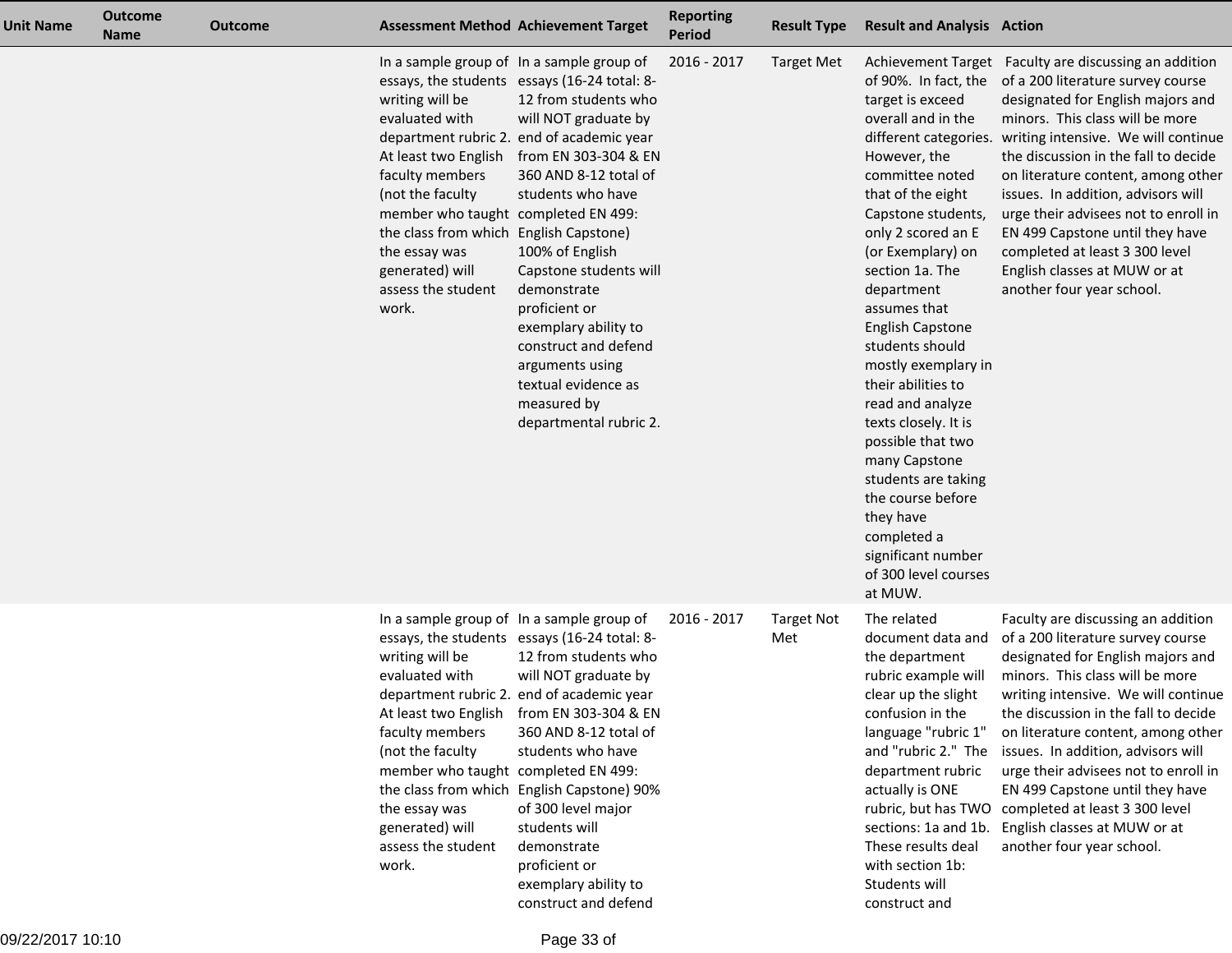| <b>Unit Name</b> | <b>Outcome</b><br><b>Name</b> | <b>Outcome</b> |                                                                                                                                                                                                                                                                                                                              | <b>Assessment Method Achievement Target</b> | <b>Reporting</b><br>Period | <b>Result Type</b>       | <b>Result and Analysis Action</b>                                                                                                                                                                                                                                                                                                                                                                                                                                                                                                                                                                                                                                                                                                                                                                                                                                                                      |                                                                                                                                                                                                                                                                                                                                                                                                                                                                                      |
|------------------|-------------------------------|----------------|------------------------------------------------------------------------------------------------------------------------------------------------------------------------------------------------------------------------------------------------------------------------------------------------------------------------------|---------------------------------------------|----------------------------|--------------------------|--------------------------------------------------------------------------------------------------------------------------------------------------------------------------------------------------------------------------------------------------------------------------------------------------------------------------------------------------------------------------------------------------------------------------------------------------------------------------------------------------------------------------------------------------------------------------------------------------------------------------------------------------------------------------------------------------------------------------------------------------------------------------------------------------------------------------------------------------------------------------------------------------------|--------------------------------------------------------------------------------------------------------------------------------------------------------------------------------------------------------------------------------------------------------------------------------------------------------------------------------------------------------------------------------------------------------------------------------------------------------------------------------------|
|                  |                               |                | In a sample group of arguments using<br>essays, the students textual evidence as<br>writing will be<br>evaluated with<br>department rubric 2.<br>At least two English<br>faculty members<br>(not the faculty<br>member who taught<br>the class from which<br>the essay was<br>generated) will<br>assess the student<br>work. | measured by<br>departmental rubric 2.       | 2016 - 2017                | <b>Target Not</b><br>Met | defend arguments<br>using textual<br>evidence. The<br>rubric applied to<br>these papers has<br>three levels:<br>Exemplary,<br>Proficient, and Not<br><b>Meeting Minimum</b><br>Standards. Using a<br>sample group of 19<br>essays from 2016-<br>2017, eleven from<br>300 level courses<br>required in the<br>major (EN 303, 304,<br>360 & 370), and<br>eight papers<br>selected from the<br>fall and spring<br>sections of EN 499<br>Capstone the faculty<br>committee of three<br>(who did not score<br>any EN 101 papers)<br>had the following<br>results:<br>Percent overall of<br>papers which scored<br>at least $P$ on $1b =$<br>89.4%<br>Percent of 300 level<br>papers which scored<br>at least $P$ on $1b =$<br>82%<br>These scores,<br>together with the<br>scores on 1a, seem<br>to reflect the scores<br>on the AAU&C<br>Written<br>Communication<br>Value Rubric. We<br>are only slightly | Faculty are discussing an addition<br>of a 200 literature survey course<br>designated for English majors and<br>minors. This class will be more<br>writing intensive. We will continue<br>the discussion in the fall to decide<br>on literature content, among other<br>issues. In addition, advisors will<br>urge their advisees not to enroll in<br>EN 499 Capstone until they have<br>completed at least 3 300 level<br>English classes at MUW or at<br>another four year school. |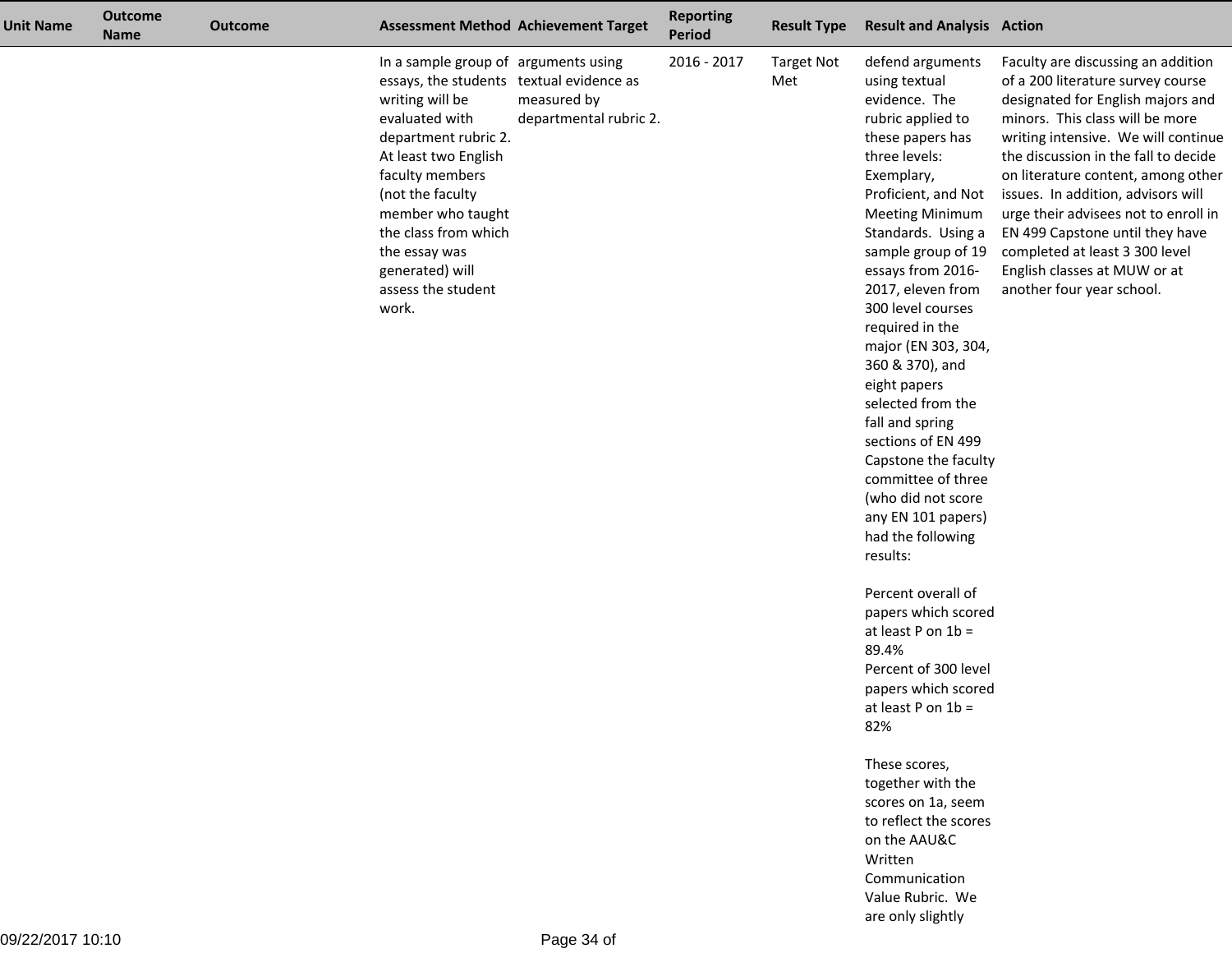| Unit Name | <b>Outcome</b><br><b>Name</b> | <b>Outcome</b> |                                                                                                                                                                                                                                                  | <b>Assessment Method Achievement Target</b>                                                                                                                                                                                                                                                                                                                                                                                                                                                                                       | <b>Reporting</b><br><b>Period</b> | <b>Result Type</b>       | <b>Result and Analysis Action</b>                                                                                                                                                                                                                                                                                                                                                                     |                                                                                                                                                                                                                                                                                                                                                                                                                                                                                                                                                                                            |
|-----------|-------------------------------|----------------|--------------------------------------------------------------------------------------------------------------------------------------------------------------------------------------------------------------------------------------------------|-----------------------------------------------------------------------------------------------------------------------------------------------------------------------------------------------------------------------------------------------------------------------------------------------------------------------------------------------------------------------------------------------------------------------------------------------------------------------------------------------------------------------------------|-----------------------------------|--------------------------|-------------------------------------------------------------------------------------------------------------------------------------------------------------------------------------------------------------------------------------------------------------------------------------------------------------------------------------------------------------------------------------------------------|--------------------------------------------------------------------------------------------------------------------------------------------------------------------------------------------------------------------------------------------------------------------------------------------------------------------------------------------------------------------------------------------------------------------------------------------------------------------------------------------------------------------------------------------------------------------------------------------|
|           |                               |                | writing will be<br>evaluated with<br>At least two English<br>faculty members<br>(not the faculty)<br>member who taught completed EN 499:<br>the essay was<br>generated) will<br>assess the student<br>work.                                      | In a sample group of In a sample group of<br>essays, the students essays (16-24 total: 8-<br>12 from students who<br>will NOT graduate by<br>department rubric 2. end of academic year<br>from EN 303-304 & EN<br>360 AND 8-12 total of<br>students who have<br>the class from which English Capstone) 90%<br>of 300 level major<br>students will<br>demonstrate<br>proficient or<br>exemplary ability to<br>construct and defend<br>arguments using<br>textual evidence as<br>measured by<br>departmental rubric 2.              | 2016 - 2017                       | <b>Target Not</b><br>Met | 300 level students.<br>The faculty suspect<br>that since students<br>no longer have to<br>write about<br>literature in EN 102<br>(English<br>Composition II) or<br>use secondary<br>source research in<br>all 200 level<br>literature surveys,<br>they may not be<br>sufficiently<br>prepared in writing<br>about literature or<br>using secondary<br>research as they<br>enter 300 level<br>courses. | under the target of Faculty are discussing an addition<br>90% with the overall of a 200 literature survey course<br>average, but we are designated for English majors and<br>7 percentage points minors. This class will be more<br>below the target for writing intensive. We will continue<br>the discussion in the fall to decide<br>on literature content, among other<br>issues. In addition, advisors will<br>urge their advisees not to enroll in<br>EN 499 Capstone until they have<br>completed at least 3 300 level<br>English classes at MUW or at<br>another four year school. |
|           |                               |                | writing will be<br>evaluated with the<br>on Written<br>Communication. At<br>least two English<br>faculty members<br>(not the faculty<br>member who taught level students will<br>the essay was<br>generated) will<br>assess the student<br>work. | In a sample group of In a sample group of<br>essays, the students' essays (16-24 total: 8-<br>12 from students who<br>will NOT graduate by<br>AAU&C Value Rubric end of academic year<br>from EN 303-304 & EN<br>360 AND 8-12 total of<br>students who have<br>completed EN 499:<br>English Capstone) 300<br>the class from which score an average of at<br>least a 3 (lower<br>Capstone level) on<br>constructing and<br>defending arguments<br>using textual evidence<br>as measured by the<br>AAU&C Value Rubric<br>on Written | 2016 - 2017                       | <b>Target Not</b><br>Met | Using a sample<br>group of 19 essays<br>from 2016-2017,<br>eleven from 300<br>level courses<br>required in the<br>major (EN 303, 304,<br>360 & 370), and<br>eight papers<br>selected from the<br>fall and spring<br>sections of EN 499<br>committee of three<br>(who did not score<br>any EN 101 papers)<br>had the following<br>results when<br>applying the AAU&C<br>Rubric on Written              | Faculty are discussing an addition<br>of a 200 literature survey course<br>designated for English majors and<br>minors. This class will be more<br>writing intensive. We will continue<br>the discussion in the fall to decide<br>on literature content, among other<br>issues. In addition, advisors will<br>urge their advisees not to enroll in<br>EN 499 Capstone until they have<br>completed at least 3 300 level<br>English classes at MUW or at<br>Capstone the faculty another four year school.                                                                                  |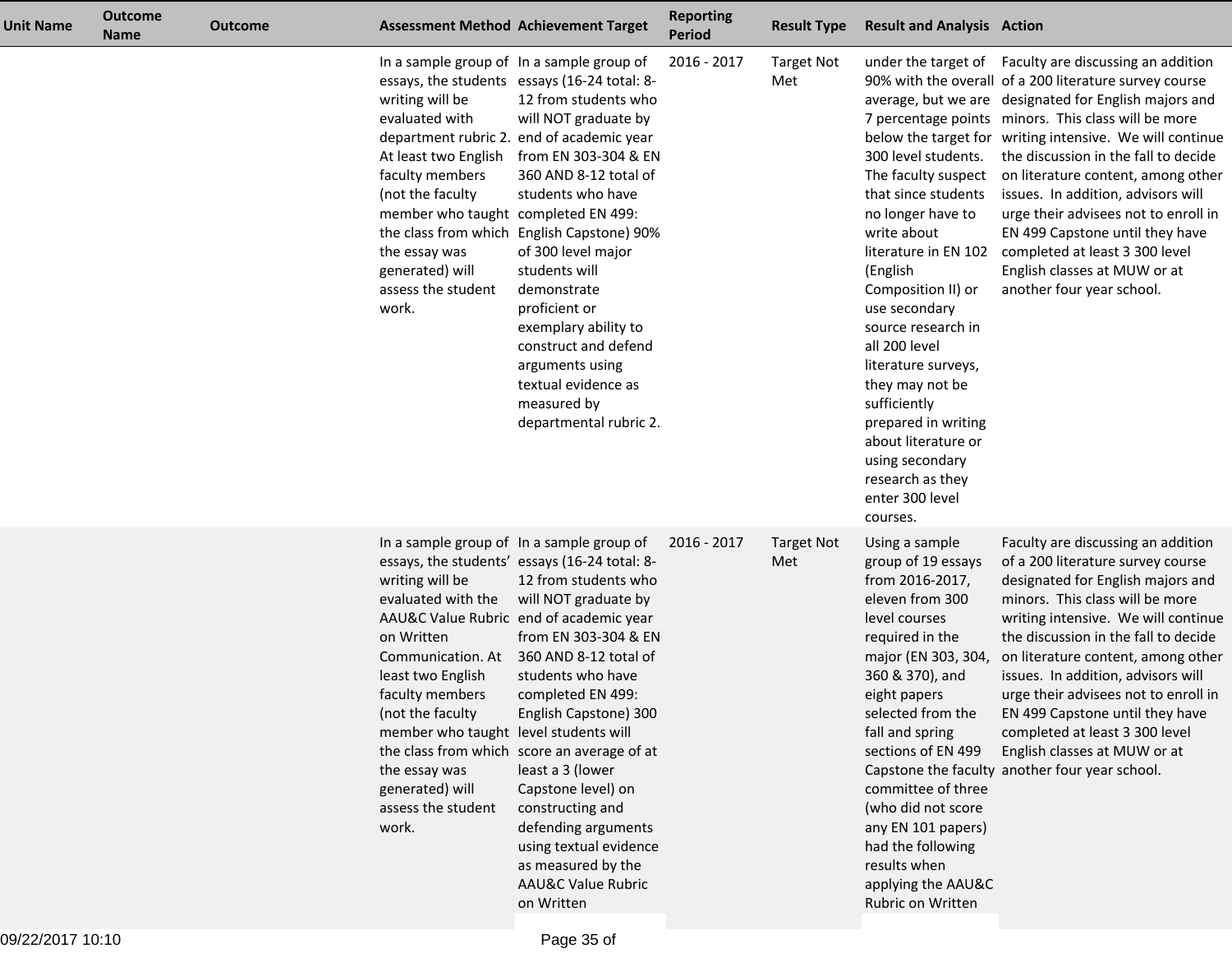| <b>Unit Name</b> | <b>Outcome</b><br><b>Name</b> | <b>Outcome</b> | <b>Assessment Method Achievement Target</b>                                                                                                                                                                                                                                                                                                           | <b>Reporting</b><br><b>Period</b> | <b>Result Type</b>       | <b>Result and Analysis Action</b>                                                                                                                                                                                                                                                                                                                                                                                                                                                                                                                                                                                                                                                                                                                                                                                                                                                                   |                                                                                                                                                                                                                                                                                                                                                                                                                                                                                                           |
|------------------|-------------------------------|----------------|-------------------------------------------------------------------------------------------------------------------------------------------------------------------------------------------------------------------------------------------------------------------------------------------------------------------------------------------------------|-----------------------------------|--------------------------|-----------------------------------------------------------------------------------------------------------------------------------------------------------------------------------------------------------------------------------------------------------------------------------------------------------------------------------------------------------------------------------------------------------------------------------------------------------------------------------------------------------------------------------------------------------------------------------------------------------------------------------------------------------------------------------------------------------------------------------------------------------------------------------------------------------------------------------------------------------------------------------------------------|-----------------------------------------------------------------------------------------------------------------------------------------------------------------------------------------------------------------------------------------------------------------------------------------------------------------------------------------------------------------------------------------------------------------------------------------------------------------------------------------------------------|
|                  |                               |                | In a sample group of Communication.<br>essays, the students'<br>writing will be<br>evaluated with the<br><b>AAU&amp;C Value Rubric</b><br>on Written<br>Communication. At<br>least two English<br>faculty members<br>(not the faculty<br>member who taught<br>the class from which<br>the essay was<br>generated) will<br>assess the student<br>work. | 2016 - 2017                       | <b>Target Not</b><br>Met | Communication.<br>For 300 level<br>papers:<br>Average-2.9<br>Range: 1.8-3.2<br>While there were a<br>few papers in the<br>overall average<br>score is close to<br>target range (2.9)<br>could actually be<br>rounded up to 3), it<br>is troubling that<br>some upper level<br>students are having<br>trouble scoring at<br>least a 3 (upper<br>milestone level) in<br>these courses. In<br>looking more closely<br>at the individual<br>papers, one 300<br>level student who<br>had particular<br>trouble is not a<br>native English<br>speaker, although<br>she is rapidly<br>improving in her<br>work. Her scores<br>will likely improve<br>next year. The<br>faculty suspect that<br>since students no<br>longer have to write<br>about literature in<br>EN 102 (English<br>Composition II) or<br>use secondary<br>source research in<br>all 200 level<br>literature surveys,<br>they may not be | Faculty are discussing an addition<br>of a 200 literature survey course<br>designated for English majors and<br>minors. This class will be more<br>writing intensive. We will continue<br>the discussion in the fall to decide<br>on literature content, among other<br>issues. In addition, advisors will<br>urge their advisees not to enroll in<br>3.5-4 range, and the EN 499 Capstone until they have<br>completed at least 3 300 level<br>English classes at MUW or at<br>another four year school. |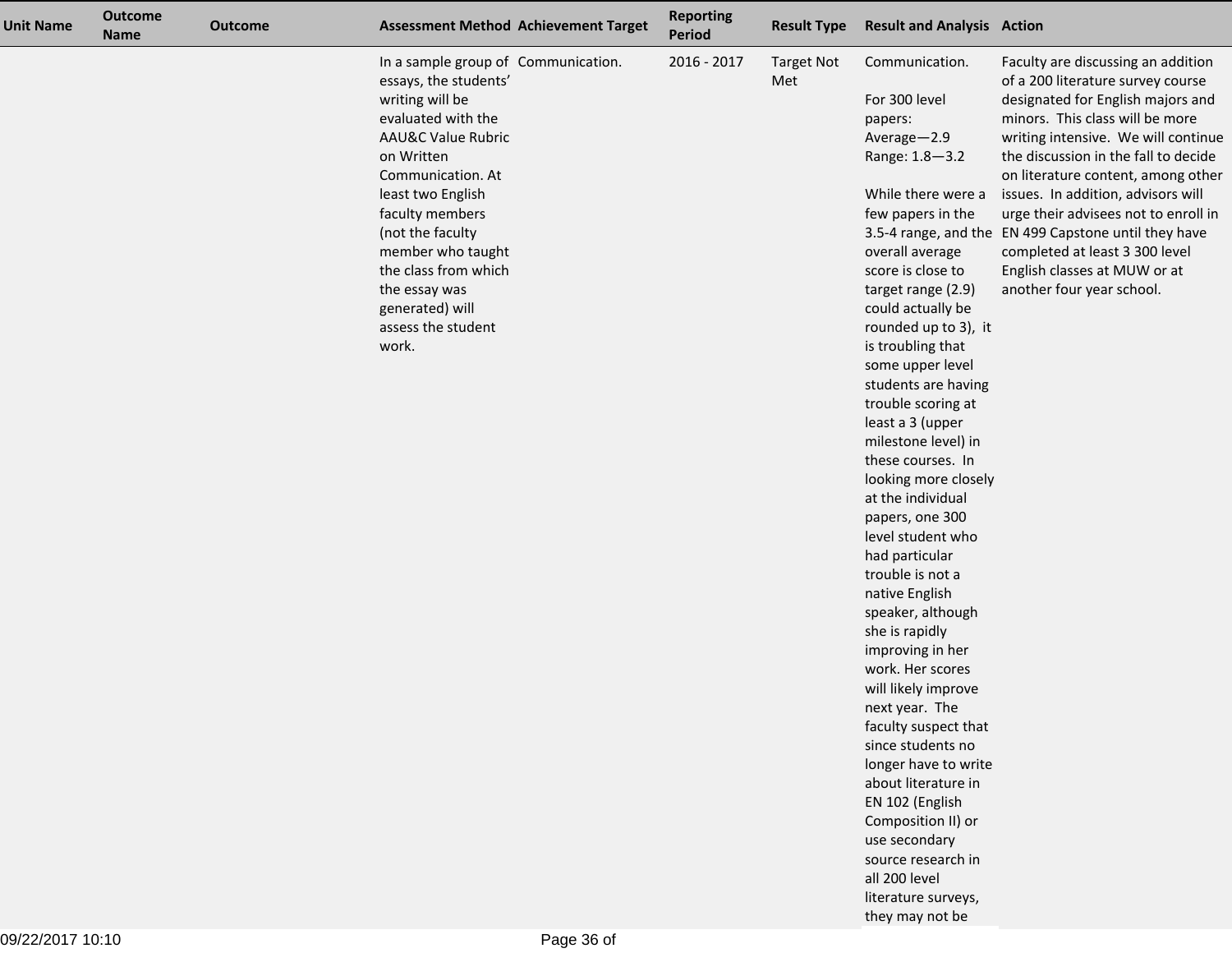| <b>Unit Name</b> | <b>Outcome</b><br><b>Name</b> | <b>Outcome</b> |                                                                                                                                                                                                                                                  | <b>Assessment Method Achievement Target</b>                                                                                                                                                                                                                                                                                                                                                                                                                                                                                                                              | <b>Reporting</b><br>Period | <b>Result Type</b>       | <b>Result and Analysis Action</b>                                                                                                                                                                                                                                                                                                                                                                                                                  |                                                                                                                                                                                                                                                                                                                                                                                                                                                                                      |
|------------------|-------------------------------|----------------|--------------------------------------------------------------------------------------------------------------------------------------------------------------------------------------------------------------------------------------------------|--------------------------------------------------------------------------------------------------------------------------------------------------------------------------------------------------------------------------------------------------------------------------------------------------------------------------------------------------------------------------------------------------------------------------------------------------------------------------------------------------------------------------------------------------------------------------|----------------------------|--------------------------|----------------------------------------------------------------------------------------------------------------------------------------------------------------------------------------------------------------------------------------------------------------------------------------------------------------------------------------------------------------------------------------------------------------------------------------------------|--------------------------------------------------------------------------------------------------------------------------------------------------------------------------------------------------------------------------------------------------------------------------------------------------------------------------------------------------------------------------------------------------------------------------------------------------------------------------------------|
|                  |                               |                | writing will be<br>evaluated with the<br>on Written<br>Communication. At<br>least two English<br>faculty members<br>(not the faculty<br>member who taught level students will<br>the essay was<br>generated) will<br>assess the student<br>work. | In a sample group of In a sample group of<br>essays, the students' essays (16-24 total: 8-<br>12 from students who<br>will NOT graduate by<br>AAU&C Value Rubric end of academic year<br>from EN 303-304 & EN<br>360 AND 8-12 total of<br>students who have<br>completed EN 499:<br>English Capstone) 300<br>the class from which score an average of at<br>least a 3 (lower<br>Capstone level) on<br>constructing and<br>defending arguments<br>using textual evidence<br>as measured by the<br><b>AAU&amp;C Value Rubric</b><br>on Written<br>Communication.           | 2016 - 2017                | <b>Target Not</b><br>Met | prepared in writing<br>about literature or<br>using secondary<br>research as they<br>enter 300 level<br>courses.                                                                                                                                                                                                                                                                                                                                   | Faculty are discussing an addition<br>of a 200 literature survey course<br>designated for English majors and<br>minors. This class will be more<br>writing intensive. We will continue<br>the discussion in the fall to decide<br>on literature content, among other<br>issues. In addition, advisors will<br>urge their advisees not to enroll in<br>EN 499 Capstone until they have<br>completed at least 3 300 level<br>English classes at MUW or at<br>another four year school. |
|                  |                               |                | writing will be<br>evaluated with the<br>on Written<br>Communication. At<br>least two English<br>faculty members<br>(not the faculty<br>member who taught English Capstone<br>the essay was<br>generated) will<br>assess the student<br>work.    | In a sample group of In a sample group of<br>essays, the students' essays (16-24 total: 8-<br>12 from students who<br>will NOT graduate by<br>AAU&C Value Rubric end of academic year<br>from EN 303-304 & EN<br>360 AND 8-12 total of<br>students who have<br>completed EN 499:<br>English Capstone)<br>the class from which students will score an<br>average of at least a 3<br>(lower Capstone level)<br>on constructing and<br>defending arguments<br>using textual evidence<br>as measured by the<br><b>AAU&amp;C Value Rubric</b><br>on Written<br>Communication. | 2016 - 2017                | <b>Target Not</b><br>Met | Using a sample<br>group of 19 essays<br>from 2016-2017,<br>eleven from 300<br>level courses<br>required in the<br>major (EN 303, 304,<br>360 & 370), and<br>eight papers<br>selected from the<br>fall and spring<br>sections of EN 499<br>Capstone the faculty<br>committee of three<br>(who did not score<br>any EN 101 papers)<br>had the following<br>results when<br>applying the AAU&C<br>Rubric on Written<br>Communication.<br>For Capstone | English major advisors will urge<br>their advisees not to enroll in EN<br>499 Capstone until they have<br>completed at least 3 300 level<br>English classes at MUW or at<br>another four year school.                                                                                                                                                                                                                                                                                |

Papers: Average—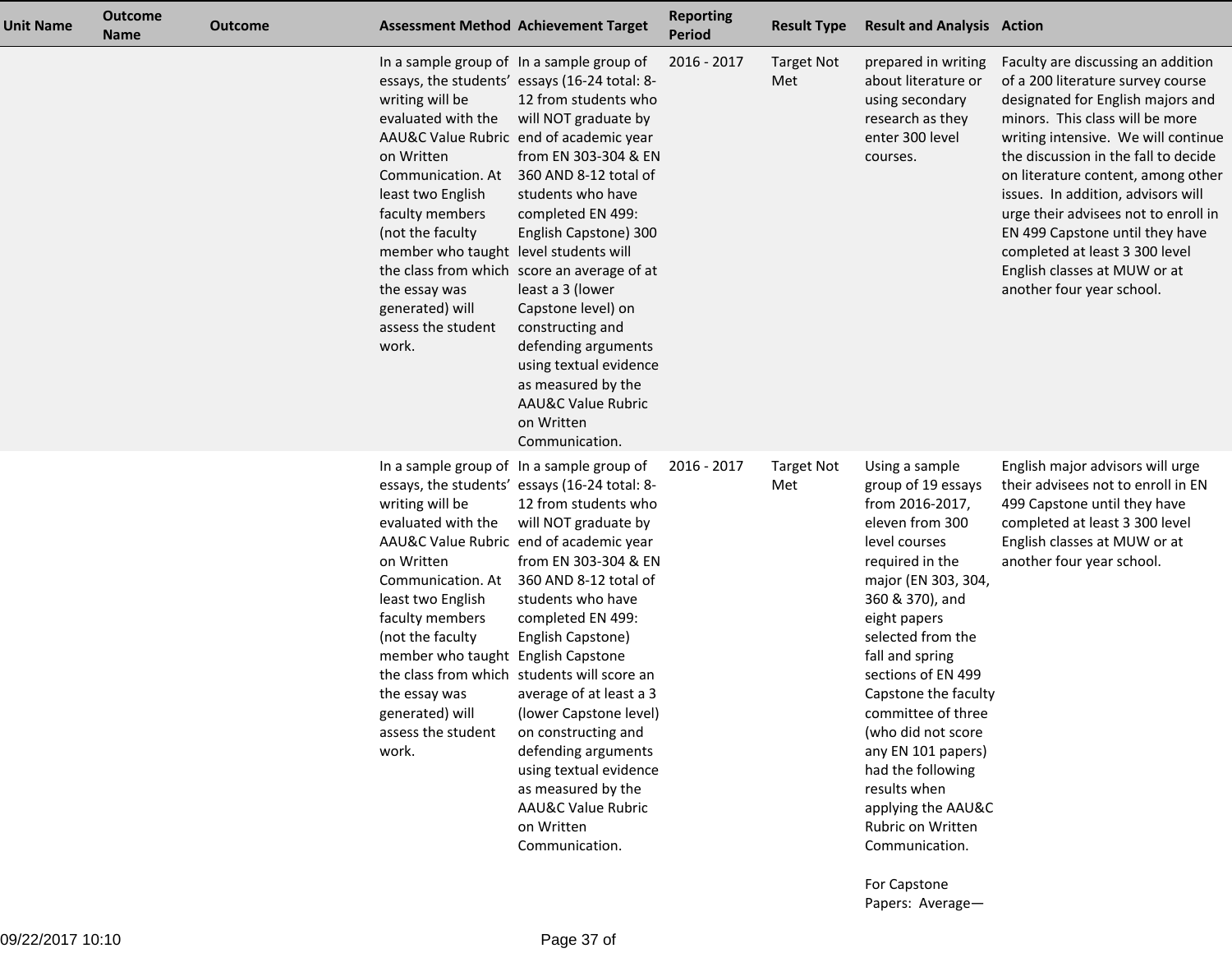| <b>Unit Name</b> | <b>Outcome</b><br><b>Name</b> | <b>Outcome</b> |                                                                                                                                                                                                                                                                                            | <b>Assessment Method Achievement Target</b>                                                                                                                                                                                                                                                                                                                                                                                                                                                                                 | <b>Reporting</b><br><b>Period</b> | <b>Result Type</b>       | <b>Result and Analysis Action</b>                                                                                                                                                                                                                                                                                                                                                                                                                                                                                                                                                                                                                                                                                                                                                                                                                                                                         |                                                                                                                                                                                                                          |
|------------------|-------------------------------|----------------|--------------------------------------------------------------------------------------------------------------------------------------------------------------------------------------------------------------------------------------------------------------------------------------------|-----------------------------------------------------------------------------------------------------------------------------------------------------------------------------------------------------------------------------------------------------------------------------------------------------------------------------------------------------------------------------------------------------------------------------------------------------------------------------------------------------------------------------|-----------------------------------|--------------------------|-----------------------------------------------------------------------------------------------------------------------------------------------------------------------------------------------------------------------------------------------------------------------------------------------------------------------------------------------------------------------------------------------------------------------------------------------------------------------------------------------------------------------------------------------------------------------------------------------------------------------------------------------------------------------------------------------------------------------------------------------------------------------------------------------------------------------------------------------------------------------------------------------------------|--------------------------------------------------------------------------------------------------------------------------------------------------------------------------------------------------------------------------|
|                  |                               |                | In a sample group of In a sample group of<br>writing will be<br>evaluated with the<br>on Written<br>Communication. At<br>least two English<br>faculty members<br>(not the faculty<br>member who taught English Capstone<br>the essay was<br>generated) will<br>assess the student<br>work. | essays, the students' essays (16-24 total: 8-<br>12 from students who<br>will NOT graduate by<br>AAU&C Value Rubric end of academic year<br>from EN 303-304 & EN<br>360 AND 8-12 total of<br>students who have<br>completed EN 499:<br>English Capstone)<br>the class from which students will score an<br>average of at least a 3<br>(lower Capstone level)<br>on constructing and<br>defending arguments<br>using textual evidence<br>as measured by the<br><b>AAU&amp;C Value Rubric</b><br>on Written<br>Communication. | 2016 - 2017                       | <b>Target Not</b><br>Met | While there were a<br>few papers in the<br>3.5-4 range, and the<br>overall average<br>score is above the<br>target range, it is<br>troubling that 50<br>percent of this<br>year's Capstone<br>students are having<br>trouble scoring at<br>least a 3 (upper<br>milestone level) in<br>this class. Faculty<br>suspect that too<br>many students are<br>taking Capstone<br>before they have<br>taken enough 300<br>level courses to<br>hone their skills in<br>written<br>communication. On<br>the other hand, the<br>students with scores<br>below a 3 in<br>Capstone still<br>completed the class<br>with satisfactory<br>work (at least a C),<br>and therefore are<br>sufficiently<br>prepared English<br>majors. More<br>positively, though,<br>all of the seniors<br>who are now<br>certified to teach<br>English and<br>Language Arts in<br>grades 7-12 scored<br>well above a 3 on<br>their Capstone | 3.13 Range: 2.43-4 English major advisors will urge<br>their advisees not to enroll in EN<br>499 Capstone until they have<br>completed at least 3 300 level<br>English classes at MUW or at<br>another four year school. |

papers.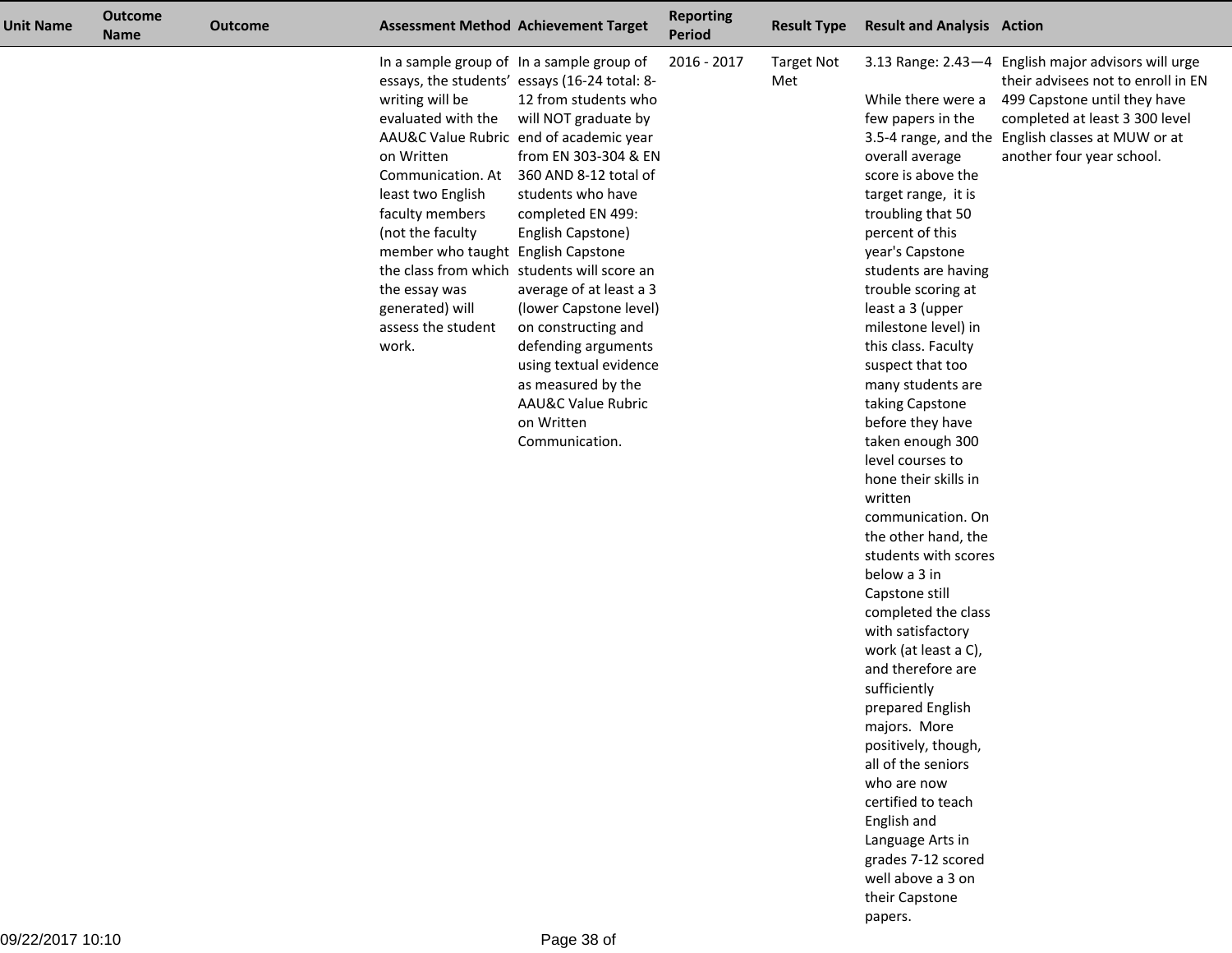| <b>Unit Name</b> | <b>Outcome</b><br><b>Name</b> | <b>Outcome</b>                                                                                                          |                                                                                                                                                                                                                                                                                                                                                       | <b>Assessment Method Achievement Target</b>                                                                                                                                                                                                                                                                                                                                              | <b>Reporting</b><br><b>Period</b> | <b>Result Type</b> | <b>Result and Analysis Action</b>                                                                                                                                                                                                                                                                                                                                                                                                                          |                                                                                                                                                                                                                                                                                                          |
|------------------|-------------------------------|-------------------------------------------------------------------------------------------------------------------------|-------------------------------------------------------------------------------------------------------------------------------------------------------------------------------------------------------------------------------------------------------------------------------------------------------------------------------------------------------|------------------------------------------------------------------------------------------------------------------------------------------------------------------------------------------------------------------------------------------------------------------------------------------------------------------------------------------------------------------------------------------|-----------------------------------|--------------------|------------------------------------------------------------------------------------------------------------------------------------------------------------------------------------------------------------------------------------------------------------------------------------------------------------------------------------------------------------------------------------------------------------------------------------------------------------|----------------------------------------------------------------------------------------------------------------------------------------------------------------------------------------------------------------------------------------------------------------------------------------------------------|
|                  | $1.3$ (SLO)                   | Senior majors will exhibit Graduating MUW<br>at least proficient level<br>reading, writing and<br>analytic skills.      | native senior English majors will score at<br>majors randomly<br>selected to take the tested areas on the<br>CLA+ test by the QEP CLA+ standardized<br>to take the test,<br>which is optional.                                                                                                                                                        | 90% of senior English<br>least Proficient in all<br>director who decide test. This test targets<br>the following areas<br>(which also mirror<br><b>MUW General</b><br>Education<br>Requirements):<br>Analysis and Problem<br>Solving; Writing<br>Effectiveness;<br>Scientific and<br>Quantitative<br>Reasoning; Critical<br>Reading and<br>Evaluation, and<br>Critiquing an<br>Argument. | 2016 - 2017                       | Inconclusive       | our seniors elected<br>to take the CLA+,<br>and results are not<br>spring 2017<br>students.                                                                                                                                                                                                                                                                                                                                                                | In 2016 year none of We will specifically urge our seniors<br>to take the CLA+ if they are<br>selected to take the test. We will<br>also send the names of seniors<br>yet available for the eligible to take the CLA+ to the QEP<br>director so that he can contact<br>them if they are not on his list. |
|                  | 2.1 (GEO 1.c.)                | Students will write an<br>essay which has a thesis<br>and develops an<br>argument using<br>documentation of<br>sources. | Sample group of EN<br>101 Essays written<br>in response to an<br>assignment which<br>requires a thesis<br>statement and<br>accurate<br>least one source. At the AAU&C Written<br>least two faculty<br>members (who have rubric.<br>not taught the<br>sections from which<br>the samples were<br>taken) will apply the<br>rubric to the sample<br>set. | EN 101 sample group<br>of at least 20 papers<br>(from at least four<br>sections taught by at<br>least four different<br>faculty members) will<br>score an average of at<br>documentation of at least 1.5 or higher on<br>Communication                                                                                                                                                   | 2016 - 2017                       | <b>Target Met</b>  | A sample of twenty-<br>four EN 101 papers<br>from fall and spring<br>and from sections<br>taught by six<br>different faculty<br>members were<br>assessed with the<br>Written<br>Communication<br>Value Rubric. (See<br>attached table with<br>individual scores in<br>related documents.)<br>The overall Average<br>Score was 2.45 with<br>a Range of 1.6 to 3.3<br>We Met Goal of 1.5<br>(100% of the<br>students met the<br>goal)<br>Only a few students | Faculty suggest that next years<br>sample set be 35 papers. The make<br>up of the faculty members who<br>assessed these composition papers<br>will stay the same next May. The<br>call for sample papers will<br>specifically describe the type of<br>paper being assessed by the<br>committee.          |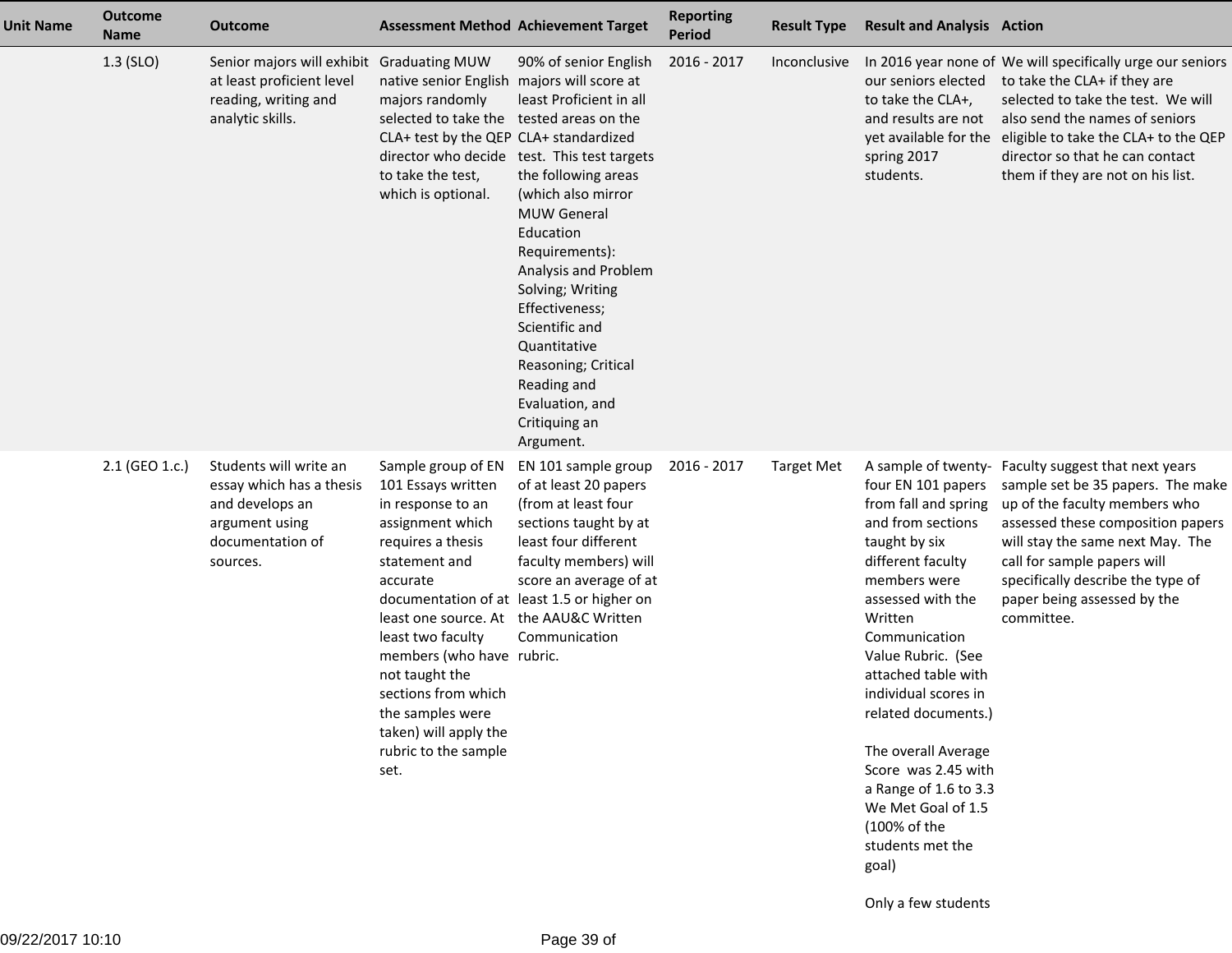| <b>Unit Name</b> | <b>Outcome</b><br><b>Name</b> | <b>Outcome</b>                                                                                                          |                                                                                                                                                                                                                                                                                                                                     | <b>Assessment Method Achievement Target</b>                                                                                                                                                                                                                 | <b>Reporting</b><br><b>Period</b> | <b>Result Type</b> | <b>Result and Analysis Action</b>                                                                                                                                                                                                                                                                                                                                                                                                                                                                         |                                                                                                                                                                                                                                                                                                                                           |
|------------------|-------------------------------|-------------------------------------------------------------------------------------------------------------------------|-------------------------------------------------------------------------------------------------------------------------------------------------------------------------------------------------------------------------------------------------------------------------------------------------------------------------------------|-------------------------------------------------------------------------------------------------------------------------------------------------------------------------------------------------------------------------------------------------------------|-----------------------------------|--------------------|-----------------------------------------------------------------------------------------------------------------------------------------------------------------------------------------------------------------------------------------------------------------------------------------------------------------------------------------------------------------------------------------------------------------------------------------------------------------------------------------------------------|-------------------------------------------------------------------------------------------------------------------------------------------------------------------------------------------------------------------------------------------------------------------------------------------------------------------------------------------|
|                  | 2.1 (GEO 1.c.)                | Students will write an<br>essay which has a thesis<br>and develops an<br>argument using<br>documentation of<br>sources. | Sample group of EN<br>101 Essays written<br>in response to an<br>assignment which<br>requires a thesis<br>statement and<br>accurate<br>least one source. At<br>least two faculty<br>members (who have rubric.<br>not taught the<br>sections from which<br>the samples were<br>taken) will apply the<br>rubric to the sample<br>set. | EN 101 sample group<br>of at least 20 papers<br>(from at least four<br>sections taught by at<br>least four different<br>faculty members) will<br>score an average of at<br>documentation of at least 1.5 or higher on<br>the AAU&C Written<br>Communication | 2016 - 2017                       | <b>Target Met</b>  | were even close to<br>the lower 1.5 level,<br>and faculty<br>all of those essays<br>resulted from a<br>they were not<br>required to use<br>documentation of a<br>source. Faculty<br>agreed that they<br>need to be sure<br>they are not<br>inflating the student<br>scores, since so<br>many of them<br>scored in the upper<br>milestone range.<br>They want to<br>remain on this<br>scoring committee<br>for two more years<br>because they want<br>to become more<br>skilled in applying<br>the rubric. | Faculty suggest that next years<br>sample set be 35 papers. The make<br>up of the faculty members who<br>suspected that since assessed these composition papers<br>will stay the same next May. The<br>call for sample papers will<br>creative assignment, specifically describe the type of<br>paper being assessed by the<br>committee. |
|                  | 3.1 (PO 4.d.)                 | Students will receive a<br>quality English education<br>meeting students'<br>expectations<br>satisfactorily.            | At the end of the<br>academic year,<br>departmental<br>faculty will review<br>and analyze the<br>Capstone Survey<br>if achievement<br>target was met.                                                                                                                                                                               | 90% of students<br>participating in the<br>Capstone Survey will<br>indicate a "somewhat<br>satisfied" or "very<br>satisfied" satisfaction<br>results to determine level reflective of the<br>English department's<br>curriculum and<br>instruction quality. | 2016 - 2017                       | <b>Target Met</b>  | This year the<br>Capstone Survey<br>was not<br>administered and<br>student focus<br>groups were used<br>instead. The<br>Capstone survey is<br>too long and<br>cumbersome. (See<br>related document).<br>In the focus group, a<br>total of 6 graduating<br>seniors indicated<br>that they were very<br>satisfied with their<br>English major.                                                                                                                                                              | We want to use focus groups again<br>next year, since students say the<br>survey takes too long to fill out. We<br>can find out the Target information<br>more easily in focus groups. We<br>will have a group of at least six<br>graduating seniors participate in a<br>focus group next May.                                            |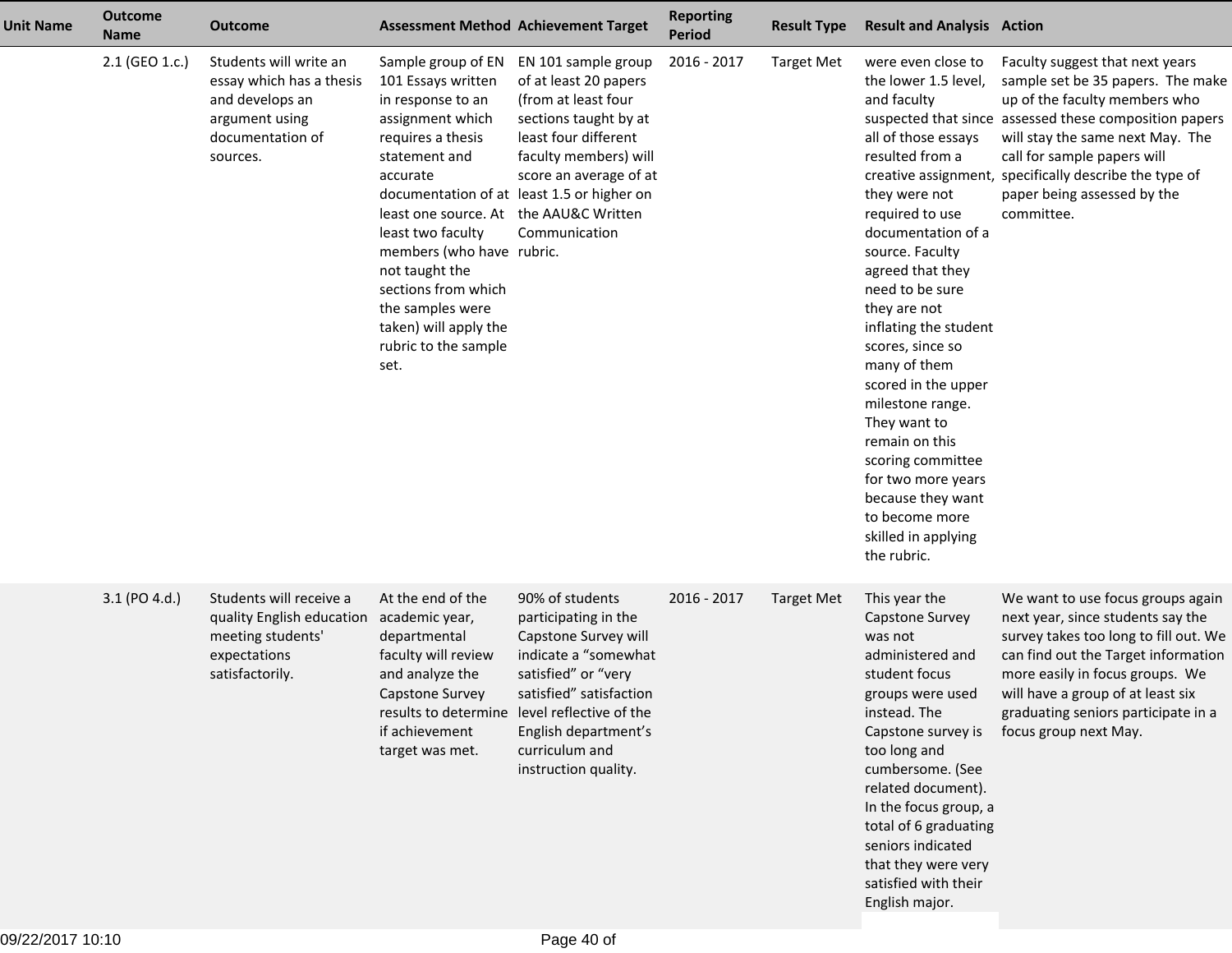| <b>Unit Name</b> | <b>Outcome</b><br><b>Name</b> | <b>Outcome</b>                                                                                               |                                                                                                                                                                                                                                                                                            | <b>Assessment Method Achievement Target</b>                                                                                                                                                                                                                 | <b>Reporting</b><br><b>Period</b> | <b>Result Type</b> | <b>Result and Analysis Action</b>                                                                                                                                                                                                                                                                                                                                                                                                                                                                                                                      |                                                                                                                                                                                                                                                                                                |
|------------------|-------------------------------|--------------------------------------------------------------------------------------------------------------|--------------------------------------------------------------------------------------------------------------------------------------------------------------------------------------------------------------------------------------------------------------------------------------------|-------------------------------------------------------------------------------------------------------------------------------------------------------------------------------------------------------------------------------------------------------------|-----------------------------------|--------------------|--------------------------------------------------------------------------------------------------------------------------------------------------------------------------------------------------------------------------------------------------------------------------------------------------------------------------------------------------------------------------------------------------------------------------------------------------------------------------------------------------------------------------------------------------------|------------------------------------------------------------------------------------------------------------------------------------------------------------------------------------------------------------------------------------------------------------------------------------------------|
|                  | 3.1 (PO 4.d.)                 | Students will receive a<br>quality English education<br>meeting students'<br>expectations<br>satisfactorily. | At the end of the<br>academic year,<br>departmental<br>faculty will review<br>and analyze the<br>Capstone Survey<br>if achievement<br>target was met.                                                                                                                                      | 90% of students<br>participating in the<br>Capstone Survey will<br>indicate a "somewhat<br>satisfied" or "very<br>satisfied" satisfaction<br>results to determine level reflective of the<br>English department's<br>curriculum and<br>instruction quality. | 2016 - 2017                       | <b>Target Met</b>  | However, they are<br>not sure that they<br>are taking enough<br>courses to give<br>them a broad<br>education in all<br>areas: World,<br>British, and<br>American Literature.<br>They all said that<br>having to do an oral<br>presentation on a<br>particular period of<br>literature was very<br>helpful, since they<br>not only had to<br>review their<br>assigned literary<br>period, but also<br>listen to their<br>classmates'<br>presentations. They<br>felt this helped<br>them "catch up" on<br>areas with which<br>they were not<br>familiar. | We want to use focus groups again<br>next year, since students say the<br>survey takes too long to fill out. We<br>can find out the Target information<br>more easily in focus groups. We<br>will have a group of at least six<br>graduating seniors participate in a<br>focus group next May. |
|                  | 3.2 (SAO)                     | Students will be actively<br>engaged utilizing their<br>English degrees.                                     | The Alumni Survey is 25% of students<br>sent out every three participating in the<br>years. The next<br>rotation will be in<br>2019, 2022, and so<br>academic year,<br>departmental<br>faculty will review<br>and analyze the<br>results to determine<br>if achievement<br>target was met. | Alumni Survey will<br>state that they are<br>enrolled in<br>on. At the end of the graduate/professional<br>degree program.                                                                                                                                  | 2016 - 2017                       | Inconclusive       | The Alumni survey<br>again until 2019                                                                                                                                                                                                                                                                                                                                                                                                                                                                                                                  | We will look forward to the results<br>will not be sent out of the 2019 Alumni Survey.                                                                                                                                                                                                         |
|                  |                               |                                                                                                              | The Alumni Survey is 85% of students<br>sent out every three participating in the<br>years. The next<br>rotation will be in<br>2019, 2022, and so                                                                                                                                          | Alumni Survey will<br>state that they are<br>currently working in                                                                                                                                                                                           | $2016 - 2017$                     | Inconclusive       | The Alumni Survey<br>will not be sent out survey results.<br>again until 2019.                                                                                                                                                                                                                                                                                                                                                                                                                                                                         | We look forward to the 2019                                                                                                                                                                                                                                                                    |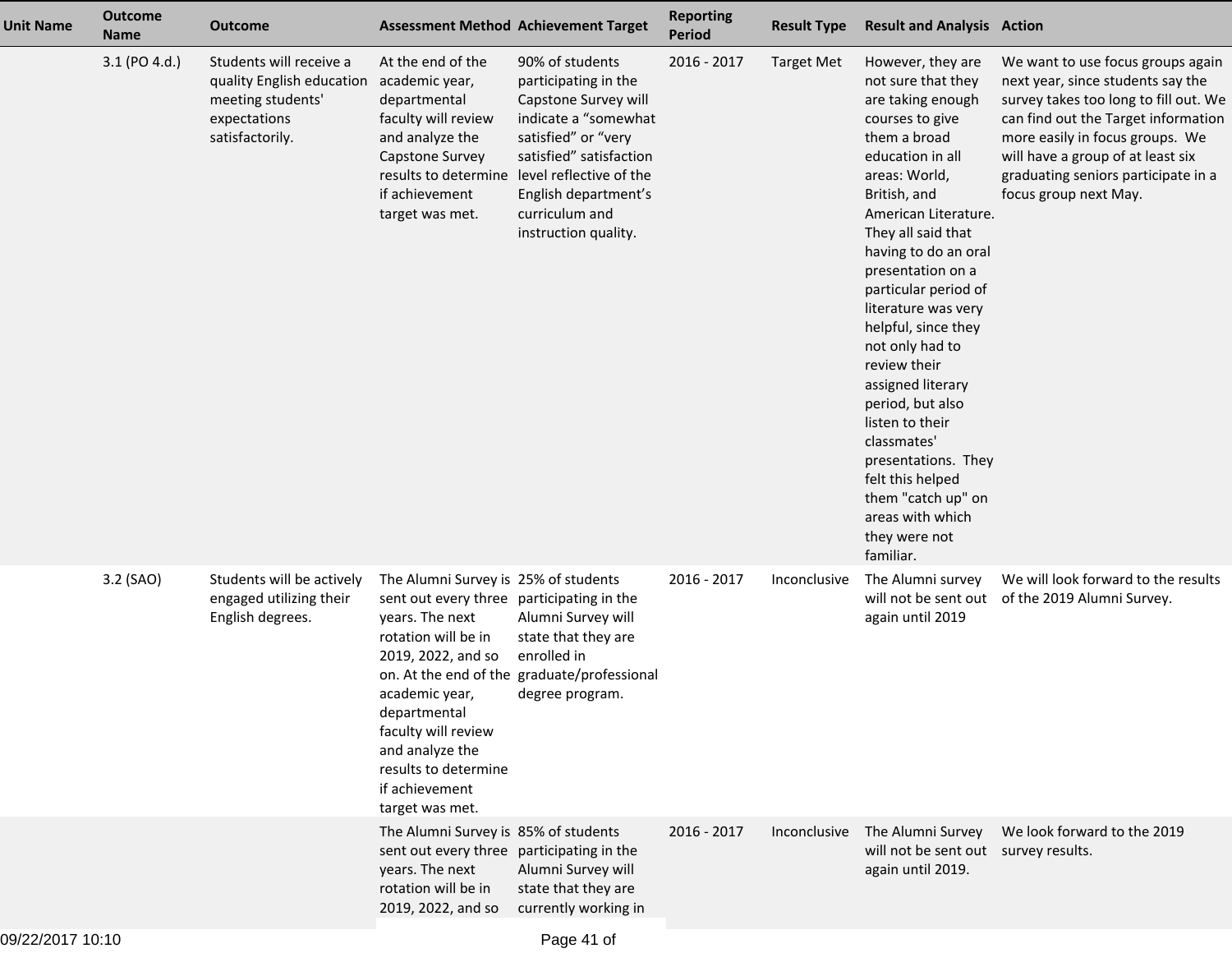| <b>Unit Name</b> | <b>Outcome</b><br><b>Name</b> | <b>Outcome</b> | <b>Assessment Method Achievement Target</b>                                                                                                                                                                                                                                                                                                                                         |                                                                                                                                                                                                                                                                                                                                             | <b>Reporting</b><br><b>Period</b> | <b>Result Type</b> | <b>Result and Analysis Action</b>                                                                                                                                                                                                                                                                                                                                                                                                                                                                                                                                                                                                                                                                                                                                        |                                                                                                                   |
|------------------|-------------------------------|----------------|-------------------------------------------------------------------------------------------------------------------------------------------------------------------------------------------------------------------------------------------------------------------------------------------------------------------------------------------------------------------------------------|---------------------------------------------------------------------------------------------------------------------------------------------------------------------------------------------------------------------------------------------------------------------------------------------------------------------------------------------|-----------------------------------|--------------------|--------------------------------------------------------------------------------------------------------------------------------------------------------------------------------------------------------------------------------------------------------------------------------------------------------------------------------------------------------------------------------------------------------------------------------------------------------------------------------------------------------------------------------------------------------------------------------------------------------------------------------------------------------------------------------------------------------------------------------------------------------------------------|-------------------------------------------------------------------------------------------------------------------|
|                  |                               |                | academic year,<br>departmental<br>faculty will review<br>and analyze the<br>results to determine<br>if achievement<br>target was met.                                                                                                                                                                                                                                               | on. At the end of the their field of study or<br>in a field where they<br>regularly use the skills<br>acquired in the English<br>program.                                                                                                                                                                                                   | 2016 - 2017                       | Inconclusive       | The Alumni Survey<br>will not be sent out survey results.<br>again until 2019.                                                                                                                                                                                                                                                                                                                                                                                                                                                                                                                                                                                                                                                                                           | We look forward to the 2019                                                                                       |
|                  |                               |                | The Official<br>Departmental Social previous academic<br>out every year. At<br>the end of the<br>academic year,<br>departmental<br>faculty will analyze<br>and compare the<br>survey results to the of study or in a field<br>previous academic<br>year to determine if<br>there was an<br>increase or decrease or are enrolled in a<br>in employment or<br>graduate<br>enrollment. | 5% increase from the<br>Media Survey is sent year of English alumni<br>students participating<br>in the Official<br><b>Departmental Social</b><br>Media Survey stating<br>that they are either<br>employed in their field<br>where they regularly<br>use the skills acquired<br>in the English program<br>graduate/professional<br>program. | 2016 - 2017                       | Inconclusive       | We did not<br>compose an official<br>social media survey,<br>which makes our<br>data more<br>anecdotal than<br>specific. This was a<br>mistake we will not<br>make again.<br>However, we do<br>keep up with our<br>students'<br>employment and<br>graduate school<br>successes. And two<br>2015 graduates who<br>took a year off this<br>year have now been<br>accepted to<br>graduate school for<br>the fall in English<br>and Creative<br>Writing. All of last<br>year's students who<br>completed teacher<br>certification are<br>now in teaching<br>jobs. Two of the<br>Four TC students<br>who just graduated<br>in May 2017 have<br>teaching jobs<br>already. Those who<br>are working out of<br>their field (such as<br>one in management<br>of a store) indicate | We will continue to assess this<br>information, but use a specific<br>survey instead of anecdotal<br>information. |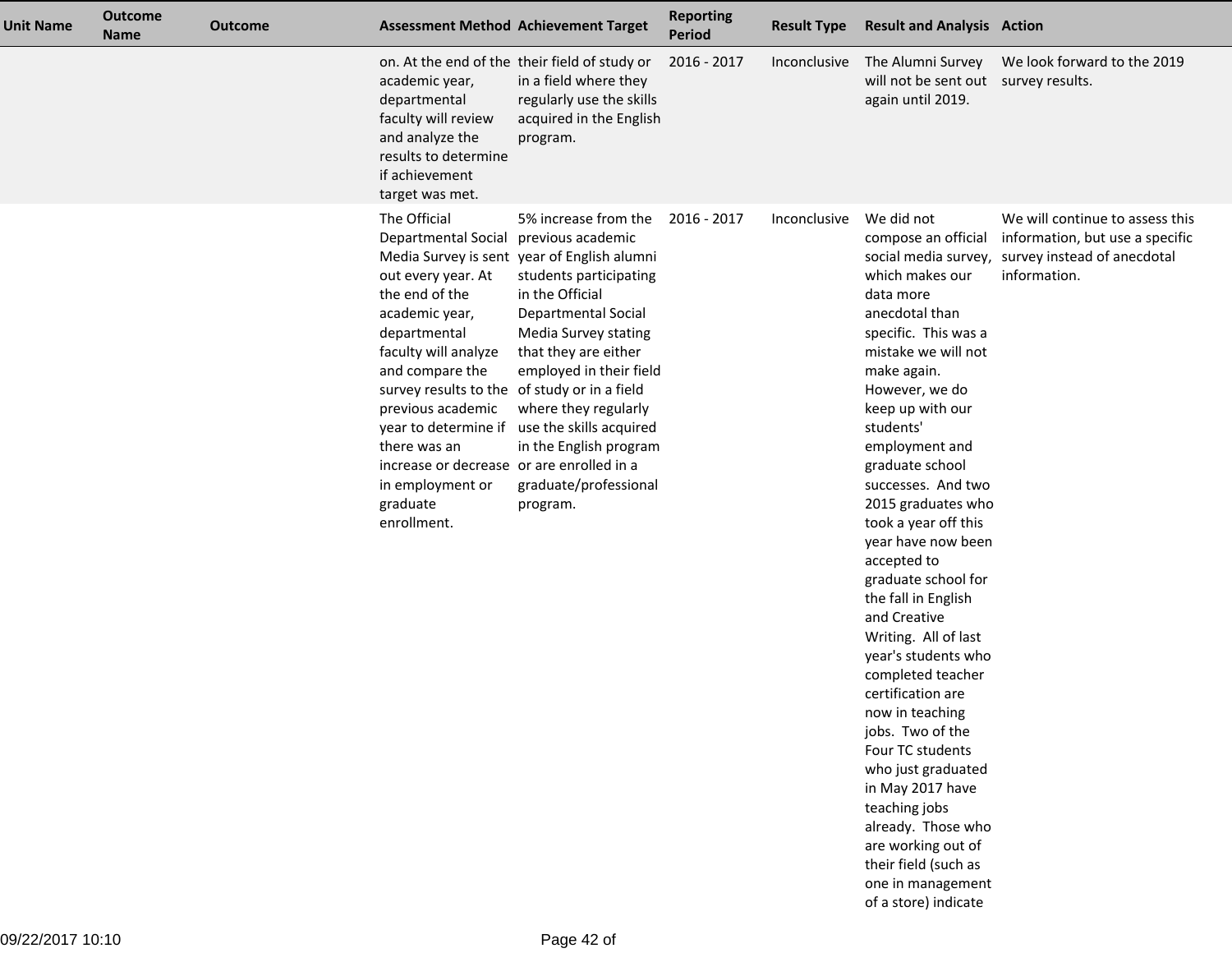| <b>Unit Name</b> | <b>Outcome</b><br><b>Name</b> | <b>Outcome</b>                                                                                                                                                | <b>Assessment Method Achievement Target</b>                                                                                                                                                                                                                                                                                               |                                                                                                                                                                                                                                                                                                                                                                                | <b>Reporting</b><br><b>Period</b> | <b>Result Type</b> | <b>Result and Analysis Action</b>                                                                                                                                                                                                                                                                                                                                                                                                                                                                                                                                                                                                                                                                    |                                                                                                   |
|------------------|-------------------------------|---------------------------------------------------------------------------------------------------------------------------------------------------------------|-------------------------------------------------------------------------------------------------------------------------------------------------------------------------------------------------------------------------------------------------------------------------------------------------------------------------------------------|--------------------------------------------------------------------------------------------------------------------------------------------------------------------------------------------------------------------------------------------------------------------------------------------------------------------------------------------------------------------------------|-----------------------------------|--------------------|------------------------------------------------------------------------------------------------------------------------------------------------------------------------------------------------------------------------------------------------------------------------------------------------------------------------------------------------------------------------------------------------------------------------------------------------------------------------------------------------------------------------------------------------------------------------------------------------------------------------------------------------------------------------------------------------------|---------------------------------------------------------------------------------------------------|
|                  |                               |                                                                                                                                                               | The Official<br>Departmental Social<br>out every year. At<br>the end of the<br>academic year,<br>departmental<br>faculty will analyze<br>and compare the<br>survey results to the of study or in a field<br>previous academic<br>there was an<br>increase or decrease or are enrolled in a<br>in employment or<br>graduate<br>enrollment. | 5% increase from the<br>previous academic<br>Media Survey is sent year of English alumni<br>students participating<br>in the Official<br>Departmental Social<br>Media Survey stating<br>that they are either<br>employed in their field<br>where they regularly<br>year to determine if use the skills acquired<br>in the English program<br>graduate/professional<br>program. | 2016 - 2017                       | Inconclusive       | that our degree<br>prepared them to<br>do well on writing<br>reports and creating information.<br>resumes and letter.<br>In May, 2017, a<br>2009 graduate<br>completed her Ph.D<br>in English. One of<br>our May, 2017<br>graduates was<br>awarded a<br>prestigious Strode<br>English<br>Assistantship at the<br>University of<br>Alabama--fully<br>funded with a<br>stipend and<br>research travel<br>money. Two 2015<br>graduates have<br>completed Master's<br>in Teaching degrees<br>and have taught<br>English in<br>Mississippi public<br>schools for two<br>years. One 2015<br>graduate has been<br>teaching English in<br>China for a year and<br>has signed a<br>contract for next<br>year. | We will continue to assess this<br>information, but use a specific<br>survey instead of anecdotal |
|                  | $4.1$ (SLO)                   | Students will complete a<br>portfolio of work that<br>demonstrates a<br>command of grammar,<br>syntax, and aesthetic use creative use of<br>of language (CW). | Students in EN 312<br>Creative Writing will will achieve on their<br>be assessed with a<br>rubric that measures average of at least<br>language: the<br>mechanics of<br>grammar and<br>syntax, aesthetic use<br>of language, and use                                                                                                      | Students in EN 312<br>Final Portfolios an<br>80% on the Writing<br>Skills Rubric.                                                                                                                                                                                                                                                                                              | 2016 - 2017                       | <b>Target Met</b>  | In 2016-17, 20<br>students were<br>assessed using the<br>Writing Skills Rubric.<br>(See related<br>document table to<br>see individual<br>scores)                                                                                                                                                                                                                                                                                                                                                                                                                                                                                                                                                    | We will continue to assess EN 312<br>students with the Writing Skills<br>Rubric                   |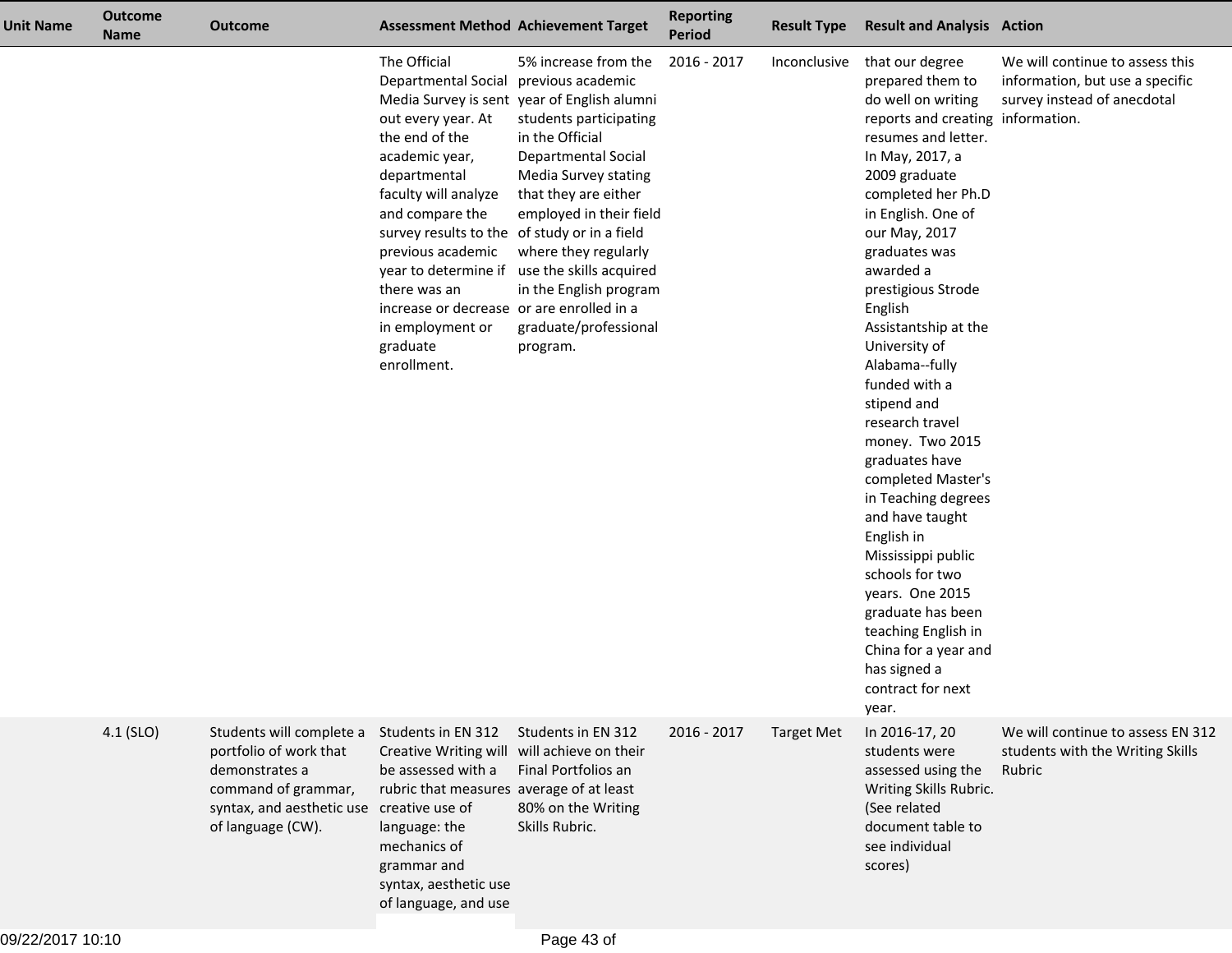| <b>Unit Name</b> | <b>Outcome</b><br><b>Name</b> | <b>Outcome</b>                                                                                                                                             | <b>Assessment Method Achievement Target</b>                                                                                                                                                                                                                                                                                                                                                                                      |                                                                                                             | <b>Reporting</b><br><b>Period</b> | <b>Result Type</b> | <b>Result and Analysis Action</b>                                                                                                                                                                                                                                                                                                     |                                                                                              |
|------------------|-------------------------------|------------------------------------------------------------------------------------------------------------------------------------------------------------|----------------------------------------------------------------------------------------------------------------------------------------------------------------------------------------------------------------------------------------------------------------------------------------------------------------------------------------------------------------------------------------------------------------------------------|-------------------------------------------------------------------------------------------------------------|-----------------------------------|--------------------|---------------------------------------------------------------------------------------------------------------------------------------------------------------------------------------------------------------------------------------------------------------------------------------------------------------------------------------|----------------------------------------------------------------------------------------------|
|                  | 4.1 (SLO)                     | Students will complete a<br>portfolio of work that<br>demonstrates a<br>command of grammar,<br>syntax, and aesthetic use complete the<br>of language (CW). | of conventions of<br>the genres used in<br>their Final Portfolios. Final Portfolios an<br>Each instructor will<br>Writing Skills Rubric<br>after grading Final<br>Portfolios for the<br>class.                                                                                                                                                                                                                                   | Students in EN 312<br>will achieve on their<br>average of at least<br>80% on the Writing<br>Skills Rubric.  | 2016 - 2017                       | <b>Target Met</b>  | In 2016-17, 20<br>students were<br>assessed using the<br>Writing Skills Rubric.<br>(See related<br>document table to<br>see individual<br>scores)                                                                                                                                                                                     | We will continue to assess EN 312<br>students with the Writing Skills<br>Rubric              |
|                  |                               |                                                                                                                                                            | Students in EN 419<br>Senior Portfolio will<br>be assessed with a<br>rubric that measures average of at least<br>creative use of<br>language: the<br>mechanics of<br>grammar and<br>syntax, aesthetic use<br>of language, and use<br>of conventions of<br>the genres used in<br>their final portfolios.<br>Each instructor will<br>complete the<br>Writing Skills Rubric<br>after grading Senior<br>Portfolios for the<br>class. | Students in EN 419<br>will achieve on their<br>Senior Portfolios an<br>88% on the Writing<br>Skills Rubric. | 2016 - 2017                       | <b>Target Met</b>  | In 2016-17 two EN<br>410 Senior<br>Portfolios were<br>assessed. Both of<br>them met the<br>target. Individual<br>scores are on the<br>related document<br>table                                                                                                                                                                       | We will continue to assess the EN<br>419 senior portfolios with the<br>Writing Skills Rubric |
|                  | 5.1 (SLO)                     | Students will be able to<br>discuss the conventions<br>of a genre (CW).                                                                                    | Students in EN 311,<br>EN 411, EN 412 and<br><b>EN 415 will</b><br>complete an exam<br>that includes<br>questions about the<br>conventions of the<br>genre being studied.                                                                                                                                                                                                                                                        | Students will achieve<br>an average of at least<br>85% on the exam.                                         | 2016 - 2017                       | <b>Target Met</b>  | Thirty-seven<br>students were<br>enrolled in EN 311,<br>EN 411, EN 412, and<br>EN 415. Thirty-five<br>were assessed with<br>the Writing Skills<br>Rubric because two<br>students in an upper<br>level writing course<br>did not turn in their<br>exams. The<br>students who were<br>assessed met the<br>target.<br>(See related Table | We will continue to assess the<br>exams in these upper level writing<br>courses.             |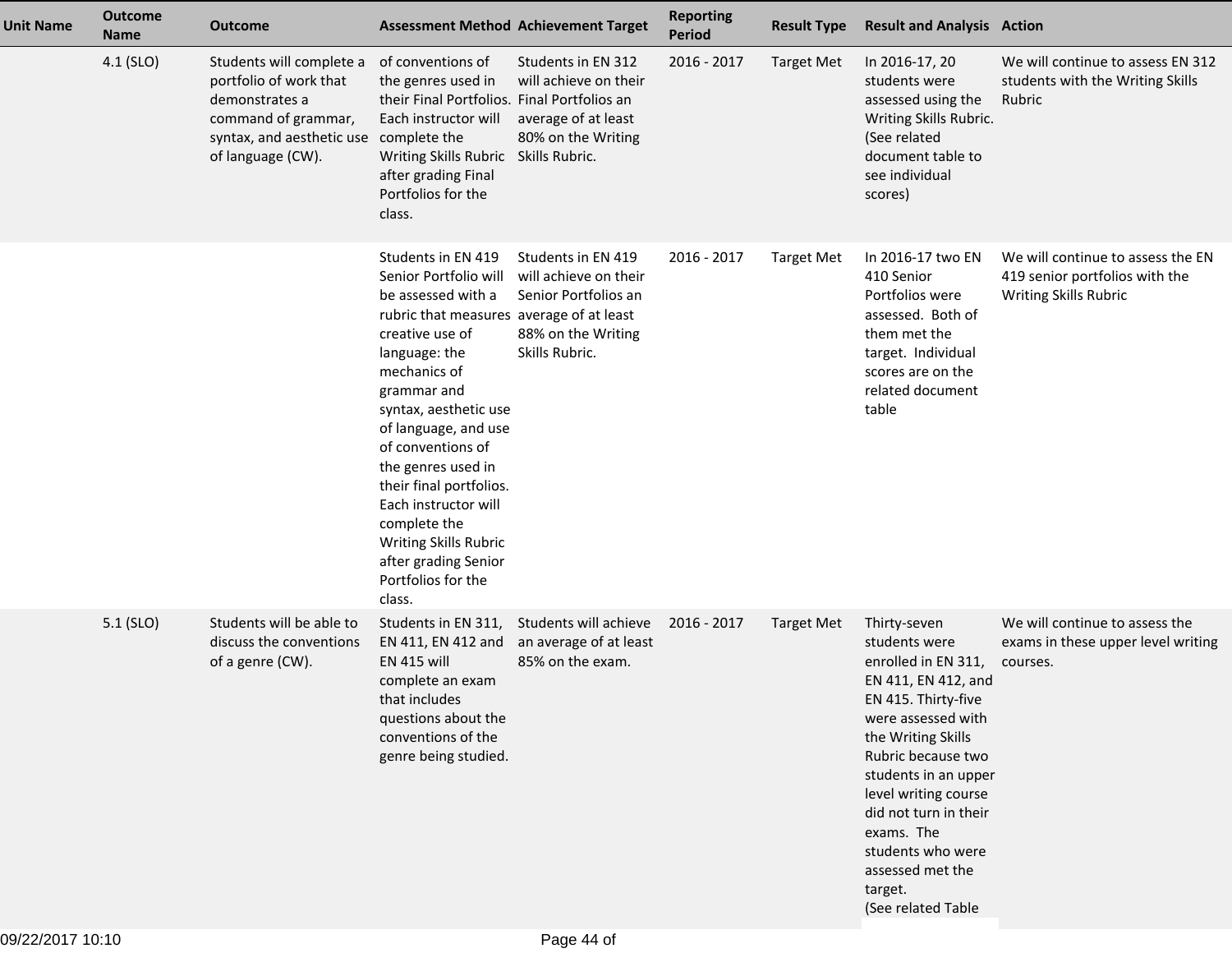| <b>Unit Name</b>                   | <b>Outcome</b><br><b>Name</b> | <b>Outcome</b>                                                                                                  | <b>Assessment Method Achievement Target</b>                                                                                                                                          |                                                                                                                                                                                                         | <b>Reporting</b><br><b>Period</b> | <b>Result Type</b> | <b>Result and Analysis Action</b>                                                                                                                                                                                                                                                                                                                                                                                                   |                                                                                                                                                                                     |
|------------------------------------|-------------------------------|-----------------------------------------------------------------------------------------------------------------|--------------------------------------------------------------------------------------------------------------------------------------------------------------------------------------|---------------------------------------------------------------------------------------------------------------------------------------------------------------------------------------------------------|-----------------------------------|--------------------|-------------------------------------------------------------------------------------------------------------------------------------------------------------------------------------------------------------------------------------------------------------------------------------------------------------------------------------------------------------------------------------------------------------------------------------|-------------------------------------------------------------------------------------------------------------------------------------------------------------------------------------|
|                                    | $5.1$ (SLO)                   | Students will be able to<br>discuss the conventions<br>of a genre (CW).                                         | Students in EN 311,<br>EN 411, EN 412 and<br><b>EN 415 will</b><br>complete an exam<br>that includes<br>questions about the<br>conventions of the<br>genre being studied.            | Students will achieve<br>an average of at least<br>85% on the exam.                                                                                                                                     | 2016 - 2017                       | <b>Target Met</b>  | attached)                                                                                                                                                                                                                                                                                                                                                                                                                           | We will continue to assess the<br>exams in these upper level writing<br>courses.                                                                                                    |
|                                    | $6.1$ (SLO)                   | Students will develop the At the end of each<br>ability to teach English as semester, the<br>a second language. | department TESL<br>director will review<br>student records to<br>determine if all<br>course requirements<br>for the TESL<br>Certificate were<br>met.                                 | 25% of English majors 2016 - 2017<br>and minors will earn<br>the TESL certification<br>by the time they<br>graduate.                                                                                    |                                   | <b>Target Met</b>  | The year two<br>students completed<br>the TESL certificate<br>and were awarded<br>them on the<br><b>Department Awards</b><br>Day. Currently<br>there are 6 majors<br>and 2 students from<br>other majors<br>working on the TESL<br>certificate. Of our<br>graduates in 2016-<br>17, nearly thirty<br>percent earned TESL<br>certificates. One<br>certificate holder is<br>now teaching in<br>China, and one is<br>working in Japan. | In the social media survey, we will<br>ask completers to let us know if<br>they are using their certificate<br>information in any way in their<br>employment or in graduate school. |
| Studies -<br>Minor {2016-<br>2017} | Program - Film 1.1 (GEO 2.a.) | Students will<br>demonstrate the ability<br>to analyze films as<br>cultural and aesthetic<br>works.             | Using the AAC&U<br>Intercultural<br>Knowledge and<br>Competence VALUE<br>faculty will assess<br>samples of written<br>film analyses from<br>students in relevant rubric.<br>courses. | The average score of<br>assessed film analyses<br>from relevant lower-<br>level courses will be at<br>rubric, departmental least 2 on the 4-point<br>Intercultural<br>Knowledge and<br>Competence VALUE | 2016 - 2017                       | Inconclusive       | Because of<br>scheduling<br>lower-level film<br>course was taught<br>during the reporting<br>period (FLM 101 in<br>Fall 2016). No<br>analysis paper was<br>included within the<br>course during this<br>semester, so there<br>is no data to report<br>for this specific<br>target.                                                                                                                                                  | Add analysis paper to FLM 101 for<br>inclusion in assessment data (even<br>limitations, only one if not required for course grade).                                                 |
|                                    |                               |                                                                                                                 | Using the AAC&U<br>Intercultural                                                                                                                                                     | The average score of<br>assessed film analyses                                                                                                                                                          | 2016 - 2017                       | <b>Target Met</b>  | Data was collected<br>from COM 303 and                                                                                                                                                                                                                                                                                                                                                                                              | Consider whether a prerequisite<br>should be added for COM 303, or                                                                                                                  |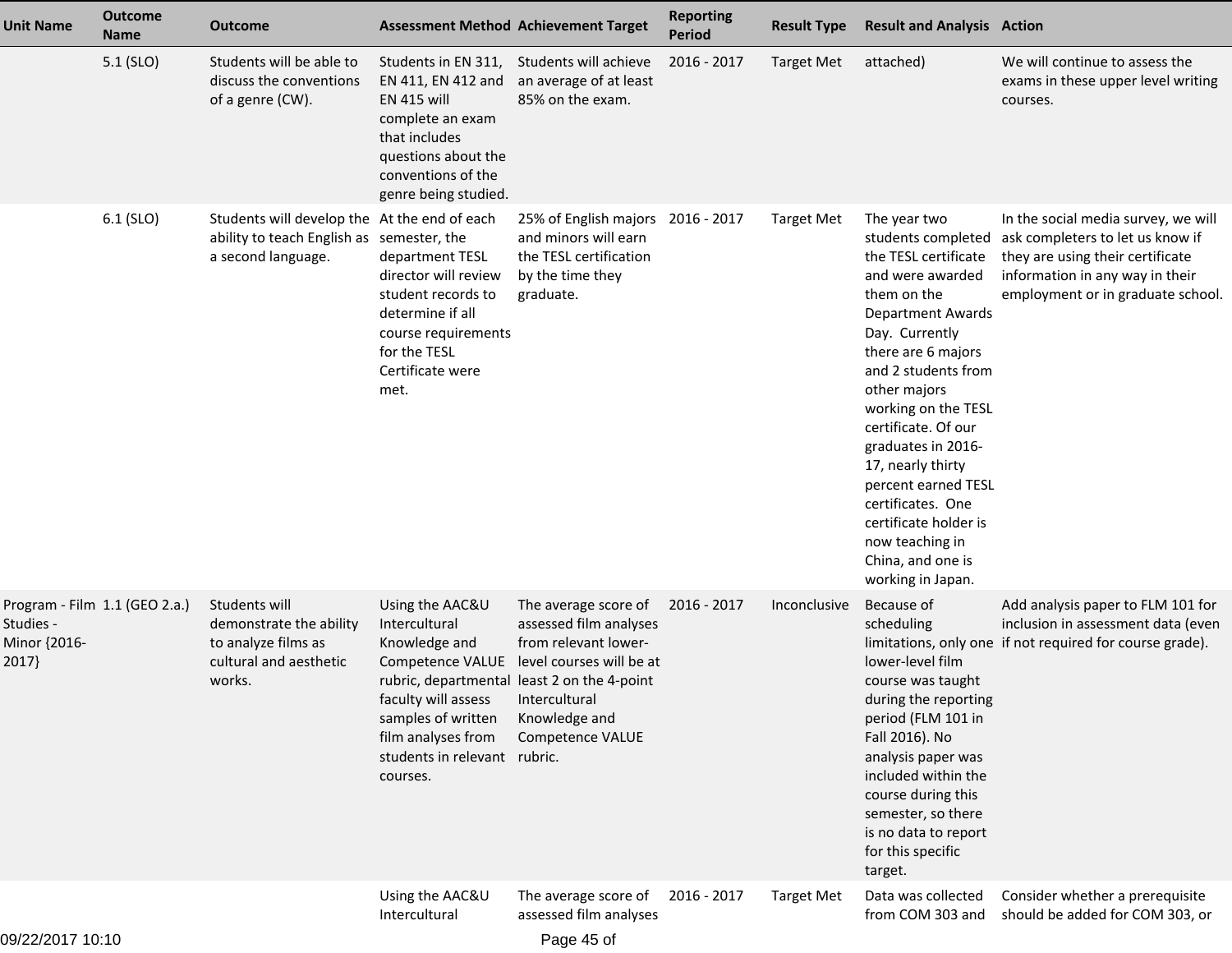| <b>Unit Name</b> | <b>Outcome</b><br><b>Name</b> | <b>Outcome</b>                                                                                                 |                                                                                                                              | <b>Assessment Method Achievement Target</b>                                                                                                                            | <b>Reporting</b><br>Period | <b>Result Type</b> | <b>Result and Analysis Action</b>                                                                                                                                                                                                                                                                                                                                                                                                                                                                                                                                              |                                                                                                              |
|------------------|-------------------------------|----------------------------------------------------------------------------------------------------------------|------------------------------------------------------------------------------------------------------------------------------|------------------------------------------------------------------------------------------------------------------------------------------------------------------------|----------------------------|--------------------|--------------------------------------------------------------------------------------------------------------------------------------------------------------------------------------------------------------------------------------------------------------------------------------------------------------------------------------------------------------------------------------------------------------------------------------------------------------------------------------------------------------------------------------------------------------------------------|--------------------------------------------------------------------------------------------------------------|
|                  |                               |                                                                                                                | Knowledge and<br>faculty will assess<br>samples of written<br>film analyses from<br>students in relevant rubric.<br>courses. | from relevant upper-<br>Competence VALUE level courses will be at<br>rubric, departmental least 3 on the 4-point<br>Intercultural<br>Knowledge and<br>Competence VALUE | 2016 - 2017                | <b>Target Met</b>  | score for writing<br>samples was 3.11 on within the course.<br>a 4-point scale (with<br>a mean of 2.98 for<br>COM 303 and a<br>mean of 3.24 for<br>FLM 301). The data<br>indicate that<br>students are<br>demonstrating their<br>ability to analyze<br>films as cultural and<br>aesthetic works.<br>Writing samples<br>from FLM 301 did<br>score somewhat<br>higher on the rubric<br>than did samples<br>from COM 303. This<br>could be the result<br>of students having<br>taken prerequisite<br>FLM courses prior to<br>taking FLM 301.<br>(COM 303 has no<br>prerequisite.) | FLM 301. The mean whether more time could be spent<br>on the relevant learning outcome                       |
|                  | 1.2 (SAO)                     | Students will<br>demonstrate awareness<br>of films from a variety of<br>genres, cultures, and<br>time periods. | Departmental<br>faculty will assess<br>the variety of films<br>viewed by students<br>in relevant courses<br>with a survey.   | At least 80 percent of<br>students surveyed will<br>report having viewed<br>films from another<br>country.                                                             | 2016 - 2017                | <b>Target Met</b>  | 100 percent of<br>students surveyed<br>(from FLM 101,<br>COM 303 & FLM<br>301) reported<br>viewing at least one<br>film from another<br>country.                                                                                                                                                                                                                                                                                                                                                                                                                               | Consider incorporating these<br>survey questions into a single<br>Canvas module for future use.              |
|                  |                               |                                                                                                                | Departmental<br>faculty will assess<br>the variety of films<br>viewed by students<br>in relevant courses<br>with a survey.   | At least 80 percent of<br>students surveyed will<br>report having viewed<br>films from more than<br>two distinct time<br>periods.                                      | 2016 - 2017                | <b>Target Met</b>  | 83.7 percent of<br>students surveyed<br>reported watching<br>films from more<br>than two distinct<br>time periods. (93<br>percent reported<br>two or more time<br>periods.) Results<br>indicate students                                                                                                                                                                                                                                                                                                                                                                       | As with other survey items,<br>consider developing a Canvas<br>module that can be re-used across<br>courses. |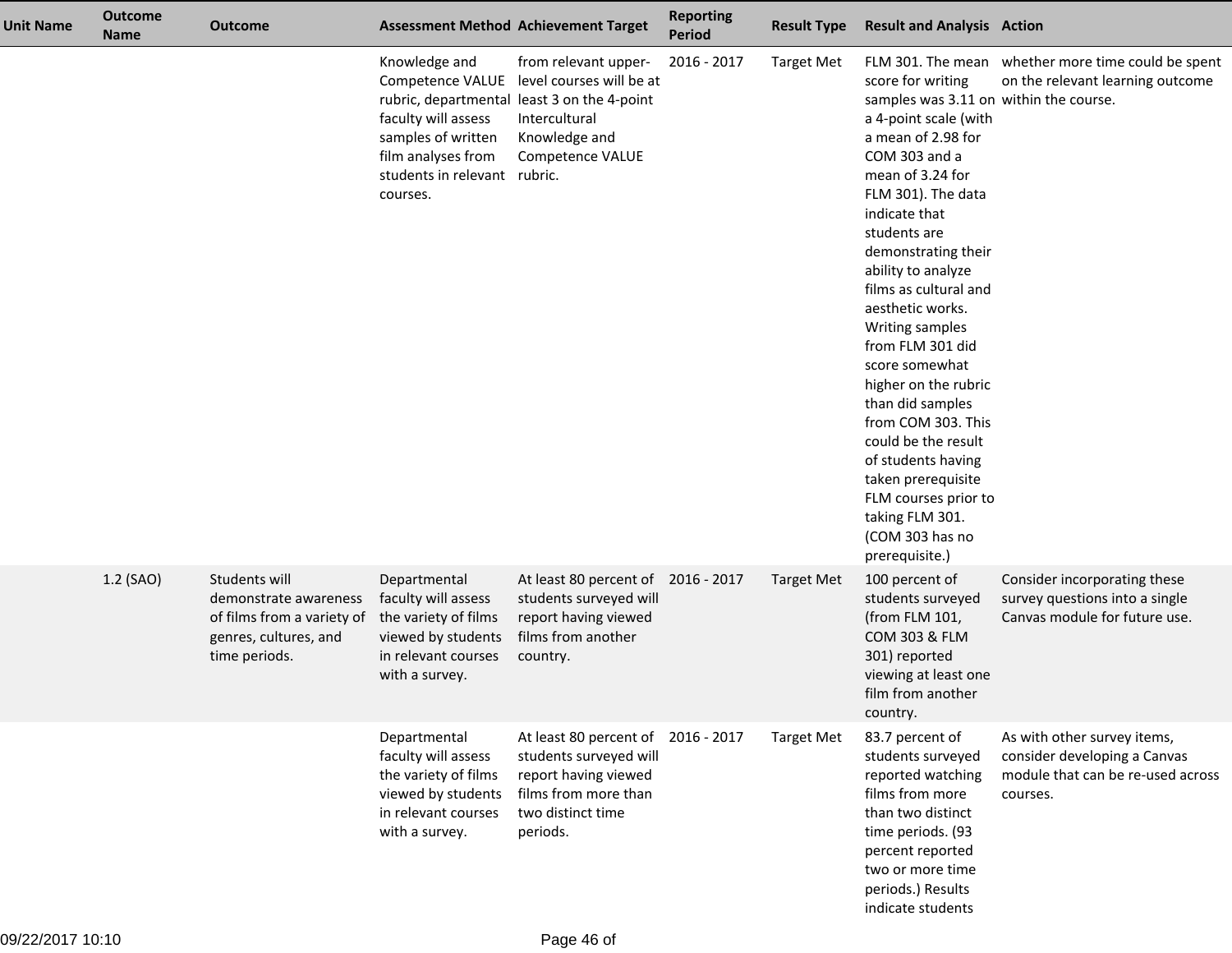| <b>Unit Name</b> | <b>Outcome</b><br><b>Name</b> | <b>Outcome</b>                                                         |                                                                                                                                                             | <b>Assessment Method Achievement Target</b>                                                                                                                         | <b>Reporting</b><br><b>Period</b> | <b>Result Type</b> | <b>Result and Analysis Action</b>                                                                                                                                                                                                                                                                                                                                                                                                                                                              |                                                                                                                                    |
|------------------|-------------------------------|------------------------------------------------------------------------|-------------------------------------------------------------------------------------------------------------------------------------------------------------|---------------------------------------------------------------------------------------------------------------------------------------------------------------------|-----------------------------------|--------------------|------------------------------------------------------------------------------------------------------------------------------------------------------------------------------------------------------------------------------------------------------------------------------------------------------------------------------------------------------------------------------------------------------------------------------------------------------------------------------------------------|------------------------------------------------------------------------------------------------------------------------------------|
|                  |                               |                                                                        | Departmental<br>faculty will assess<br>the variety of films<br>viewed by students<br>in relevant courses<br>with a survey.                                  | At least 80 percent of<br>students surveyed will<br>report having viewed<br>films from more than<br>two distinct time<br>periods.                                   | 2016 - 2017                       | <b>Target Met</b>  | are being exposed<br>films.                                                                                                                                                                                                                                                                                                                                                                                                                                                                    | As with other survey items,<br>to a broad variety of consider developing a Canvas<br>module that can be re-used across<br>courses. |
|                  |                               |                                                                        | Departmental<br>faculty will assess<br>the variety of films<br>viewed by students<br>in relevant courses<br>with a survey.                                  | At least 90 percent of<br>students surveyed will<br>report having viewed<br>films from more than<br>two genres.                                                     | 2016 - 2017                       | <b>Target Met</b>  | 100 percent of<br>surveyed students<br>(from FLM 101 and<br>COM 303) reported<br>viewing films from<br>more than two<br>genres. These<br>courses feature a<br>broad mix of films,<br>and students were<br>aware of the genres<br>they viewed. (FLM<br>301 was excluded<br>from this analysis<br>because this special<br>topics course was<br>focused exclusively<br>on horror films in<br>Spring 2017. Thus,<br>there was no<br>expectation of<br>multiple-genre<br>viewing in the<br>course.) | Integrate this survey into a Canvas<br>module for the relevant courses.                                                            |
|                  | 2.1 (GEO 1.c.)                | Students will<br>demonstrate clear,<br>concise writing about<br>films. | Using the AAC&U<br>Written<br>Communication<br>VALUE rubric,<br>departmental<br>faculty will assess<br>student writing<br>samples from<br>relevant courses. | The average score of<br>assessed student<br>writing samples from<br>upper-level courses<br>will be at least 3 on<br>the 4-point Written<br>Communication<br>rubric. | 2016 - 2017                       | <b>Target Met</b>  | The mean score on<br>3.09 on a 4-point<br>scale. However,<br>writing samples<br>from COM 303<br>scored only 2.89, vs.<br>a mean of 3.29 for<br>samples from FLM<br>301. Although the<br>overall target was<br>met, COM 303<br>writing samples<br>missed the target<br>when examined                                                                                                                                                                                                            | Consider adding a prerequisite to<br>writing samples was COM 303 or considering it<br>separately as a lower-level course.          |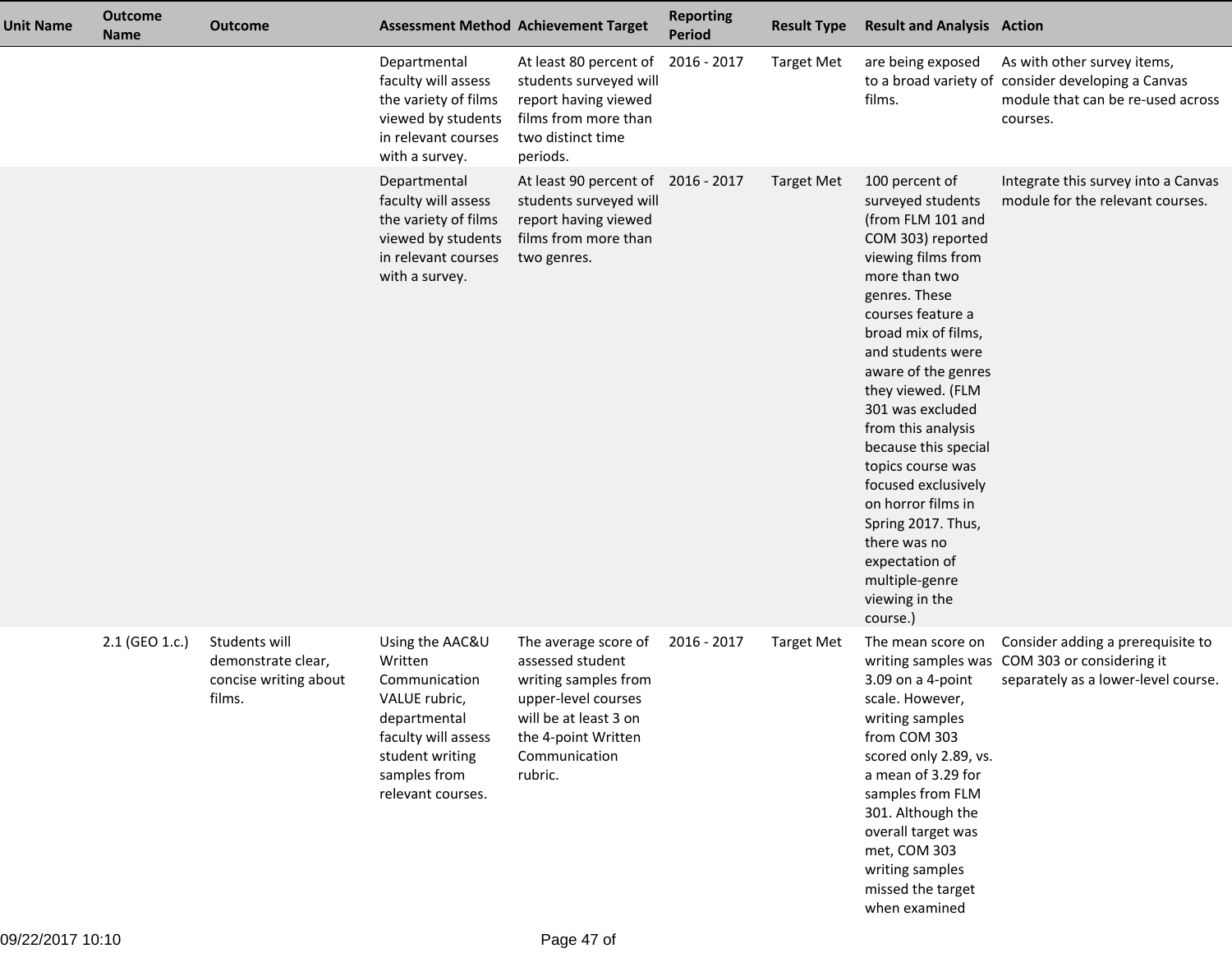| <b>Unit Name</b> | <b>Outcome</b><br><b>Name</b> | <b>Outcome</b>                                                                             | <b>Assessment Method Achievement Target</b>                                                                                                                                                                               |                                                                                                                                                                     | <b>Reporting</b><br>Period | <b>Result Type</b>       | <b>Result and Analysis Action</b>                                                                                                                                                                                                                                                                                                                                                                                                                                                                                                                                                                                                                                                                                                                                                     |                                                                                                                                     |
|------------------|-------------------------------|--------------------------------------------------------------------------------------------|---------------------------------------------------------------------------------------------------------------------------------------------------------------------------------------------------------------------------|---------------------------------------------------------------------------------------------------------------------------------------------------------------------|----------------------------|--------------------------|---------------------------------------------------------------------------------------------------------------------------------------------------------------------------------------------------------------------------------------------------------------------------------------------------------------------------------------------------------------------------------------------------------------------------------------------------------------------------------------------------------------------------------------------------------------------------------------------------------------------------------------------------------------------------------------------------------------------------------------------------------------------------------------|-------------------------------------------------------------------------------------------------------------------------------------|
|                  | 2.1 (GEO 1.c.)                | Students will<br>demonstrate clear,<br>concise writing about<br>films.                     | Using the AAC&U<br>Written<br>Communication<br>VALUE rubric,<br>departmental<br>faculty will assess<br>student writing<br>samples from<br>relevant courses.                                                               | The average score of<br>assessed student<br>writing samples from<br>upper-level courses<br>will be at least 3 on<br>the 4-point Written<br>Communication<br>rubric. | 2016 - 2017                | <b>Target Met</b>        | separately. This<br>could be the result<br>of FLM 301 having<br>taken more<br>prerequisite courses<br>than did students in<br>COM 303 (which has<br>no prerequisite).                                                                                                                                                                                                                                                                                                                                                                                                                                                                                                                                                                                                                 | Consider adding a prerequisite to<br>COM 303 or considering it<br>separately as a lower-level course.                               |
|                  | $3.1$ (SLO)                   | Students will show that<br>they can access films in<br>multiple content-delivery<br>modes. | Using a survey,<br>departmental<br>faculty will assess<br>(traditional cinema,<br>online streaming<br>services, TV<br>broadcast, archival<br>storage, etc.) used<br>by students in<br>relevant courses to<br>watch films. | At least 80 percent of 2016 - 2017<br>students surveyed will<br>report having viewed<br>the variety of modes films via two or more<br>content-delivery<br>modes.    |                            | <b>Target Not</b><br>Met | Only 14 percent of<br>students surveyed<br>reported using<br>multiple content-<br>delivery modes. This<br>is likely a data<br>artifact, however.<br>The results seem to<br>be largely<br>dependent on the<br>course setting --<br>online students<br>used streaming<br>sources almost<br>exclusively (with a<br>few using DVD/Blu-<br>Ray discs, as well).<br>In-class students<br>were shown course<br>films projected on<br>screen. Although<br>the question was<br>attempting to assess<br>how many methods<br>students generally<br>use to watch films,<br>it seems to have<br>been interpreted as<br>asking specifically<br>about film viewing<br>for the class in<br>question. This<br>question should be<br>re-worded to make<br>clear that it is asking<br>about broader film | Update question to ensure clarity<br>on the scope of film consumption<br>being surveyed (i.e., not just within-<br>course viewing). |
|                  |                               |                                                                                            |                                                                                                                                                                                                                           |                                                                                                                                                                     |                            |                          |                                                                                                                                                                                                                                                                                                                                                                                                                                                                                                                                                                                                                                                                                                                                                                                       |                                                                                                                                     |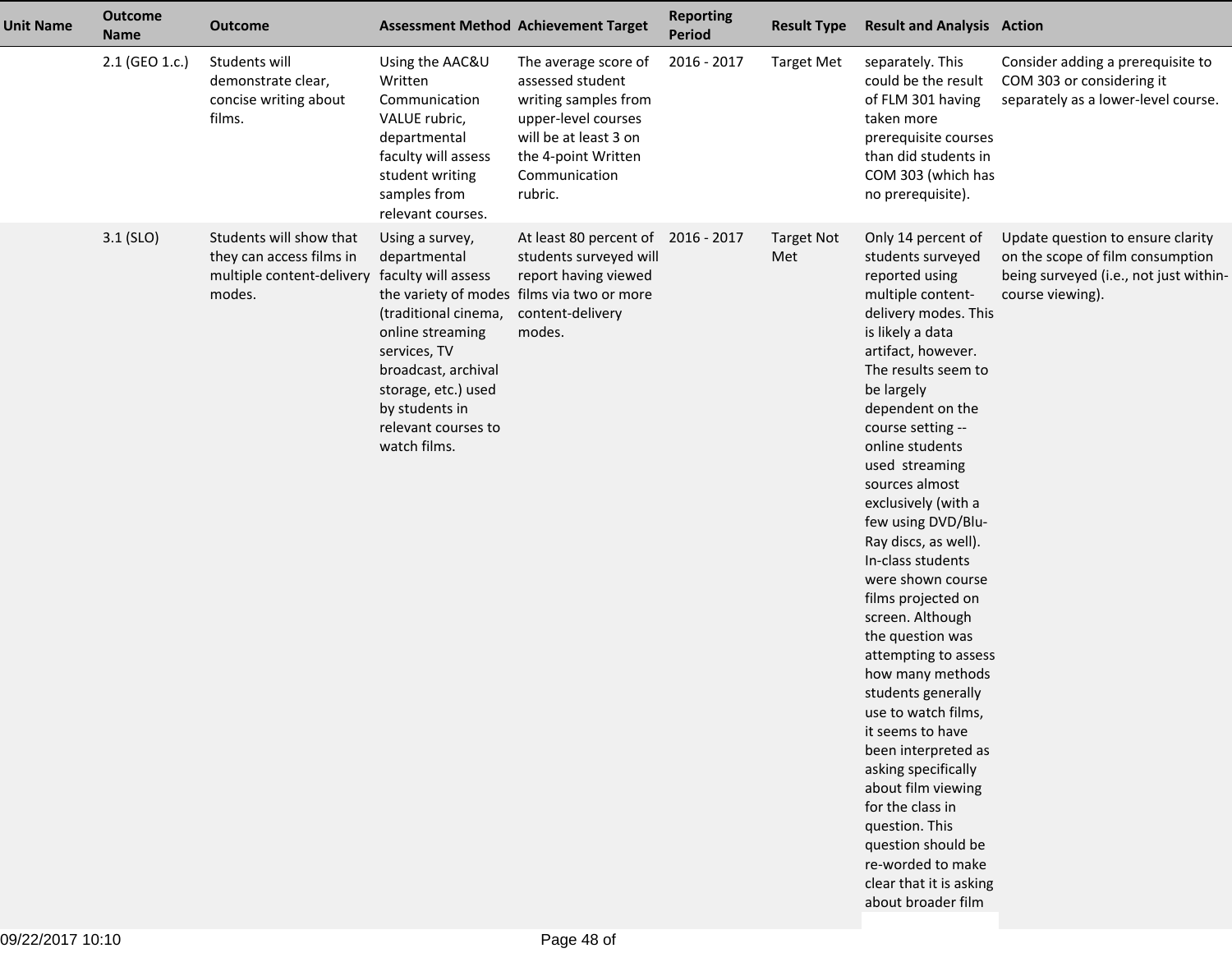| <b>Unit Name</b>                                                                                               | <b>Outcome</b><br><b>Name</b> | Outcome                                                                                                                                                                                                                                              | <b>Assessment Method Achievement Target</b>                                                                                                                                                                                                                                                                                                                                                                                                 |                                                                                                                                                              | <b>Reporting</b><br><b>Period</b> | <b>Result Type</b>       | <b>Result and Analysis Action</b>                                                                                                                                                                                                                                                                                                                                                                                                                                            |                                                                                                                                                         |
|----------------------------------------------------------------------------------------------------------------|-------------------------------|------------------------------------------------------------------------------------------------------------------------------------------------------------------------------------------------------------------------------------------------------|---------------------------------------------------------------------------------------------------------------------------------------------------------------------------------------------------------------------------------------------------------------------------------------------------------------------------------------------------------------------------------------------------------------------------------------------|--------------------------------------------------------------------------------------------------------------------------------------------------------------|-----------------------------------|--------------------------|------------------------------------------------------------------------------------------------------------------------------------------------------------------------------------------------------------------------------------------------------------------------------------------------------------------------------------------------------------------------------------------------------------------------------------------------------------------------------|---------------------------------------------------------------------------------------------------------------------------------------------------------|
|                                                                                                                | $3.1$ (SLO)                   | Students will show that<br>they can access films in<br>multiple content-delivery<br>modes.                                                                                                                                                           | Using a survey,<br>departmental<br>faculty will assess<br>(traditional cinema,<br>online streaming<br>services, TV<br>broadcast, archival<br>storage, etc.) used<br>by students in<br>relevant courses to<br>watch films.                                                                                                                                                                                                                   | At least 80 percent of<br>students surveyed will<br>report having viewed<br>the variety of modes films via two or more<br>content-delivery<br>modes.         | 2016 - 2017                       | <b>Target Not</b><br>Met | consumption<br>course.                                                                                                                                                                                                                                                                                                                                                                                                                                                       | Update question to ensure clarity<br>beyond one specific on the scope of film consumption<br>being surveyed (i.e., not just within-<br>course viewing). |
|                                                                                                                | 3.2 (PO 3.a.)                 | The program will<br>encourage students to<br>access films in a variety<br>of content-delivery<br>modes by using<br>instructional technologies delivery mode.<br>such as online course<br>delivery to allow students<br>flexibility in viewing films. | Departmental<br>faculty will assess<br>yearly course<br>offerings to<br>determine course-                                                                                                                                                                                                                                                                                                                                                   | At least 50 percent of 2016 - 2017<br>relevant courses will<br>be delivered via online<br>course delivery.                                                   |                                   | <b>Target Met</b>        | FLM 101 and COM<br>303 were delivered<br>and COM 499 were<br>delivered face-to-<br>face. Thus, 50<br>percent of film-<br>related courses<br>were delivered<br>online.                                                                                                                                                                                                                                                                                                        | Continue monitoring and assessing<br>course-delivery modes to ensure<br>online, and FLM 301 effective instruction.                                      |
| Program - Fine 1.1 (SLO)<br>Arts (including<br>Art History<br>and Studio Art<br>Minors) - BFA<br>${2016-2017}$ |                               | Students will successfully Students<br>complete the Foundation participating in ART students assessed will<br>Portfolio Review as a BFA 200 Foundation<br>program entry<br>requirement.                                                              | Portfolio Review are expectations" out of<br>portfolio of artwork using the<br>from ART 103<br>Design I, ART 104<br>Design II, ART 105<br>Drawing I, ART 106<br>Drawing II, ART 195<br>Computers in Art,<br>and other examples<br>of works for studio<br>courses to be<br>evaluated with the<br>departmental<br><b>Foundation Portfolio</b><br>Review rubric. A<br>minimum of three<br>faculty members will<br>complete the<br>assessments. | The average score of<br>be at least 7 "meets<br>required to submit a the eleven total areas<br>departmental<br><b>Foundation Portfolio</b><br>Review rubric. | 2016 - 2017                       | <b>Target Met</b>        | Considering both<br>Fall 2016 and Spring<br>2017 Foundation<br>Portfolio Reviews,<br>Target Met is a<br>welcomed outcome.<br>We had 9 students<br>total with an<br>average of "meets<br>expectations" and<br>"exceeds<br>expectations" of<br>8.55 overall. This<br>data suggests that<br>our students are<br>being prepared by<br>our fundamental<br>course instruction<br>as well as we are<br>improving our<br>community/junior<br>college recruitment<br>efforts reaching | Target Met. Continue Actions.                                                                                                                           |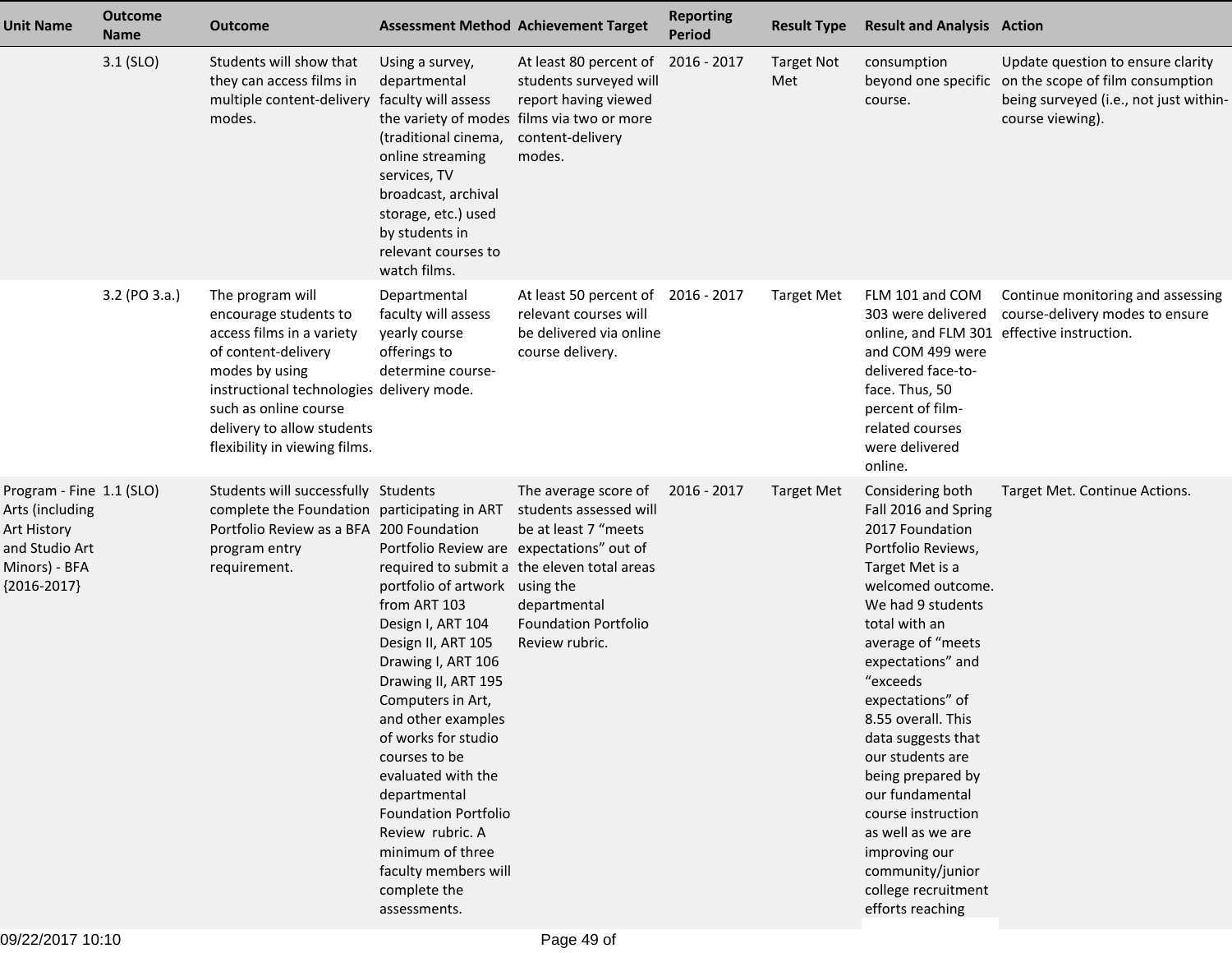| <b>Unit Name</b>                                                                                               | <b>Outcome</b><br><b>Name</b> | <b>Outcome</b>                                                                                                                                                                                               |                                                                                                                                                                                                                                                                                                                                                                                                                                             | <b>Assessment Method Achievement Target</b>                                                                                                                                                     | <b>Reporting</b><br><b>Period</b> | <b>Result Type</b>       | <b>Result and Analysis Action</b>                                                                                                                                                                                                                                                                                                                                                                                                                                                                                                               |                                   |
|----------------------------------------------------------------------------------------------------------------|-------------------------------|--------------------------------------------------------------------------------------------------------------------------------------------------------------------------------------------------------------|---------------------------------------------------------------------------------------------------------------------------------------------------------------------------------------------------------------------------------------------------------------------------------------------------------------------------------------------------------------------------------------------------------------------------------------------|-------------------------------------------------------------------------------------------------------------------------------------------------------------------------------------------------|-----------------------------------|--------------------------|-------------------------------------------------------------------------------------------------------------------------------------------------------------------------------------------------------------------------------------------------------------------------------------------------------------------------------------------------------------------------------------------------------------------------------------------------------------------------------------------------------------------------------------------------|-----------------------------------|
| Program - Fine 1.1 (SLO)<br>Arts (including<br>Art History<br>and Studio Art<br>Minors) - BFA<br>${2016-2017}$ |                               | Students will successfully Students<br>complete the Foundation participating in ART<br>Portfolio Review as a BFA 200 Foundation<br>program entry<br>requirement.                                             | Portfolio Review are expectations" out of<br>portfolio of artwork using the<br>from ART 103<br>Design I, ART 104<br>Design II, ART 105<br>Drawing I, ART 106<br>Drawing II, ART 195<br>Computers in Art,<br>and other examples<br>of works for studio<br>courses to be<br>evaluated with the<br>departmental<br><b>Foundation Portfolio</b><br>Review rubric. A<br>minimum of three<br>faculty members will<br>complete the<br>assessments. | The average score of<br>students assessed will<br>be at least 7 "meets<br>required to submit a the eleven total areas<br>departmental<br><b>Foundation Portfolio</b><br>Review rubric.          | 2016 - 2017                       | <b>Target Met</b>        | students who also<br>possess the<br>necessary<br>foundation skills.<br>We are pleased with<br>the efforts in ART<br>100 Seminar:<br>Fundamentals to<br>Success and ART<br>200 Foundation<br>Portfolio Review to<br>assist the students<br>towards a successful<br>review with specific<br>instructional<br>materials, access to<br>examples, and best<br>practices. For the<br>Spring 2017 review,<br>the CANVAS content<br>for ART 200 was<br>expanded with<br>videos, forms, and<br>good/bad writing<br>examples to aid<br>student's success. | Target Met. Continue Actions.     |
|                                                                                                                | $2.1$ (SLO)                   | Students will complete<br>the written formal<br>analysis of one of their<br>works of art as required<br>in the Foundation<br>Portfolio Review as a BFA formal analysis of a<br>program entry<br>requirement. | Students<br>participating in ART<br>200 Foundation<br>work of art focusing<br>on the formal<br>elements (line,<br>color, light, shape,<br>etc.) in a<br>composition.<br>Additionally, the<br>principles of design<br>(what pulls the<br>composition<br>together and makes<br>it work) are<br>discussed in the                                                                                                                               | The average score of<br>ART 200 students will<br>be at least a "3" on<br>Portfolio Review are the 1-4 scale using the<br>required to submit a departmental Formal<br>Analysis Review<br>rubric. | 2016 - 2017                       | <b>Target Not</b><br>Met | We are<br>disappointed that<br>we Did Not Meet<br>Target for this<br>outcome.<br>Considering the<br>data, our average<br>for the three<br>categories of<br>assessment is 2.5.<br>This is close to our<br>target of 3 but we<br>need to make<br>efforts to achieve<br>our target. We plan<br>to place more<br>emphasis on the<br>areas of description,<br>analysis, and                                                                                                                                                                          | Target Not Met. Continue Actions. |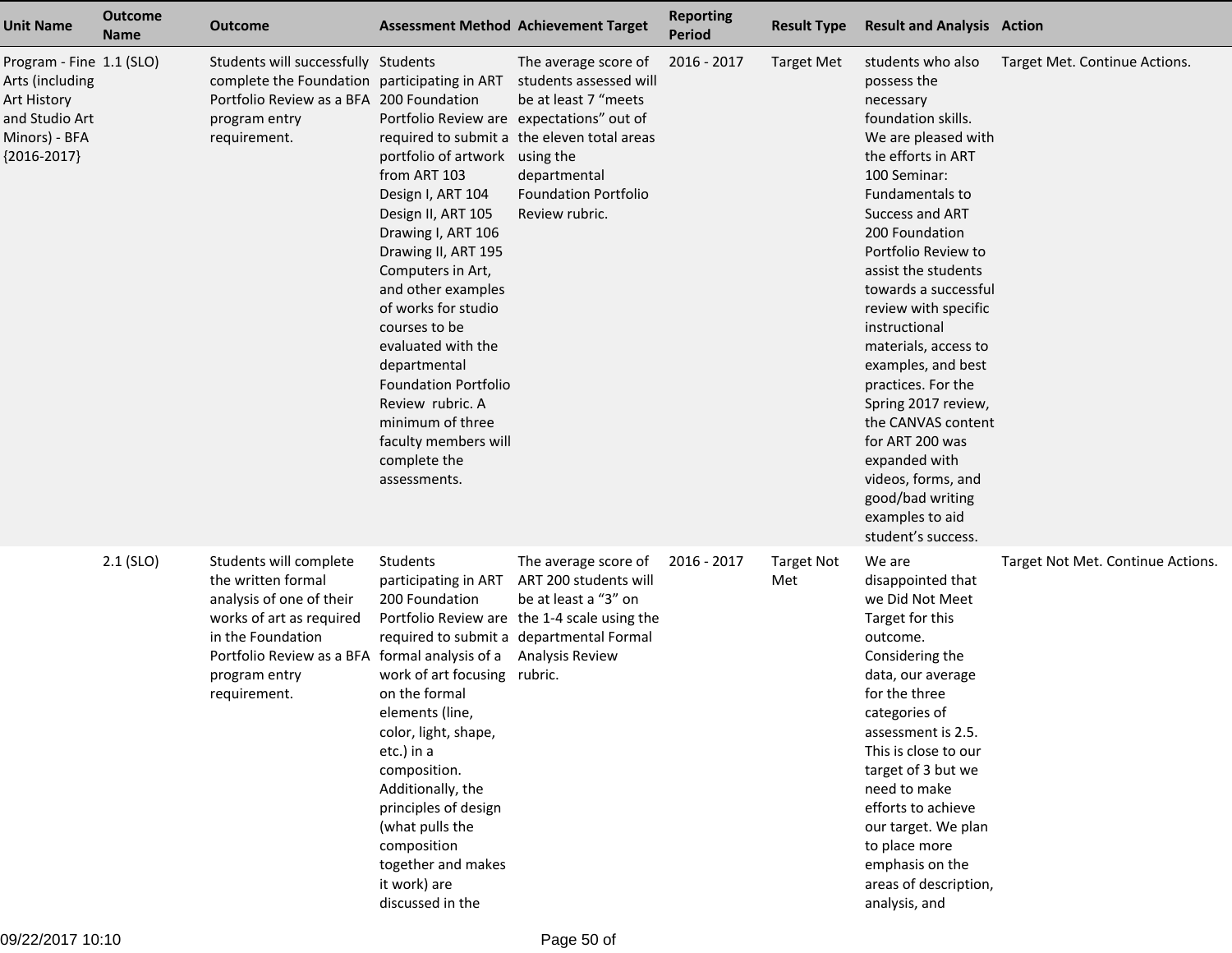| <b>Unit Name</b> | <b>Outcome</b><br><b>Name</b> | <b>Outcome</b>                                                                                                                                                                                           |                                                                                                                                                                            | <b>Assessment Method Achievement Target</b>                                                                                                           | <b>Reporting</b><br><b>Period</b> | <b>Result Type</b>       | <b>Result and Analysis Action</b>                                                                                                                                                                                                                                                                                                                                                                                                                                                                                                                                                                                                                                                                                                                                                                                               |                                                   |
|------------------|-------------------------------|----------------------------------------------------------------------------------------------------------------------------------------------------------------------------------------------------------|----------------------------------------------------------------------------------------------------------------------------------------------------------------------------|-------------------------------------------------------------------------------------------------------------------------------------------------------|-----------------------------------|--------------------------|---------------------------------------------------------------------------------------------------------------------------------------------------------------------------------------------------------------------------------------------------------------------------------------------------------------------------------------------------------------------------------------------------------------------------------------------------------------------------------------------------------------------------------------------------------------------------------------------------------------------------------------------------------------------------------------------------------------------------------------------------------------------------------------------------------------------------------|---------------------------------------------------|
|                  | $2.1$ (SLO)                   | Students will complete<br>the written formal<br>analysis of one of their<br>works of art as required<br>in the Foundation<br>Portfolio Review as a BFA Review rubric. A<br>program entry<br>requirement. | formal analysis<br>which will be<br>evaluated by the<br>departmental<br><b>Formal Analysis</b><br>minimum of three<br>faculty members will<br>complete the<br>assessments. | The average score of<br>ART 200 students will<br>be at least a "3" on<br>the 1-4 scale using the<br>departmental Formal<br>Analysis Review<br>rubric. | 2016 - 2017                       | <b>Target Not</b><br>Met | identifying<br>strengths/weakness<br>es in the ART 100<br>Seminar, ART 103<br>Design I, and ART<br>104 Design II. A<br>concerted focus<br>towards learning<br>and becoming<br>familiar with design<br>vocabulary will be<br>emphasized. Each<br>instructor will<br>create a short quiz<br>at the beginning of<br>the course that<br>gauges each<br>student's<br>knowledge of design<br>elements and<br>principles and as the<br>semester progresses<br>another exam<br>where they can<br>identify the use of<br>the design<br>elements/principles<br>in works of art. We<br>are hoping to see<br>improvement since<br>we adapted in the<br>Spring 2017<br>semester in ART 200<br>Foundation<br>Portfolio Review<br>CANVAS videos and<br>content that<br>featured acceptable<br>and unfavorable<br>writing examples of<br>works. | Target Not Met. Continue Actions.                 |
|                  | $3.1$ (SLO)                   | Students will effectively<br>display the combination<br>and synthesis of ideas<br>and the experience of                                                                                                  | Students<br>participating in ART<br>300 Seminar:                                                                                                                           | The average score of<br>ART 300 students'<br>written papers will be<br>Process to Synthesis at least a "2" on the 0-                                  | 2016 - 2017                       | <b>Target Met</b>        | the Target was Met<br>for this outcome. As<br>we evaluate the                                                                                                                                                                                                                                                                                                                                                                                                                                                                                                                                                                                                                                                                                                                                                                   | We are pleased that Target Met. Continue Actions. |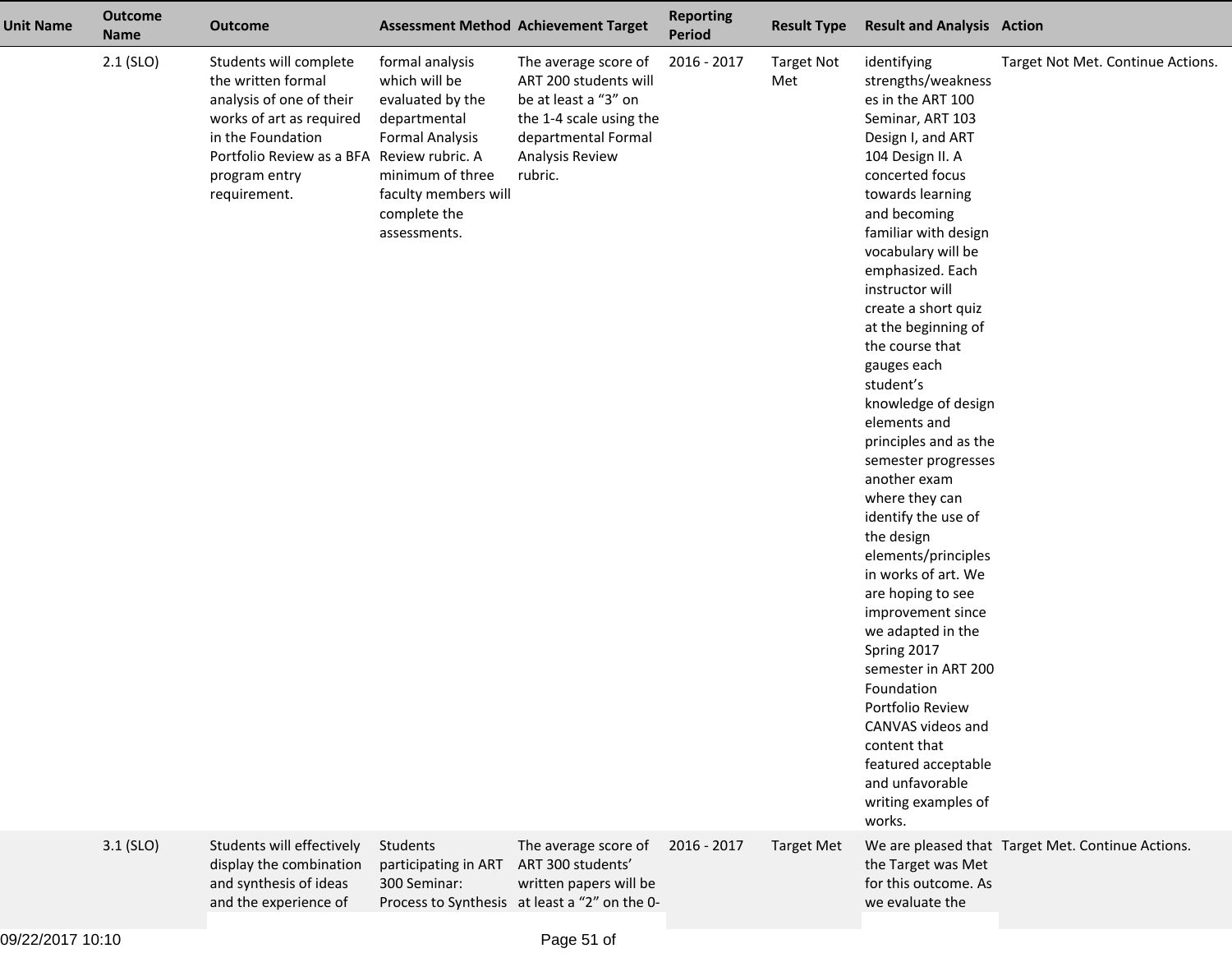| <b>Unit Name</b> | <b>Outcome</b><br><b>Name</b> | <b>Outcome</b>                                                                                                                                                                                                                             |                                                                                                                                                                                                                                                                              | <b>Assessment Method Achievement Target</b>                                                                               | <b>Reporting</b><br><b>Period</b> | <b>Result Type</b> | <b>Result and Analysis Action</b>                                                                                                                                                                                                                                                                                                                                                                                                                                                                                                                                                                                                                                                                                                                                                                                                     |                                                                                             |
|------------------|-------------------------------|--------------------------------------------------------------------------------------------------------------------------------------------------------------------------------------------------------------------------------------------|------------------------------------------------------------------------------------------------------------------------------------------------------------------------------------------------------------------------------------------------------------------------------|---------------------------------------------------------------------------------------------------------------------------|-----------------------------------|--------------------|---------------------------------------------------------------------------------------------------------------------------------------------------------------------------------------------------------------------------------------------------------------------------------------------------------------------------------------------------------------------------------------------------------------------------------------------------------------------------------------------------------------------------------------------------------------------------------------------------------------------------------------------------------------------------------------------------------------------------------------------------------------------------------------------------------------------------------------|---------------------------------------------------------------------------------------------|
|                  | $3.1$ (SLO)                   | working in an imaginative will be assigned a<br>way as students create a written paper where the AAC&U Creative<br>body of art through the<br>completion of a written<br>assignment in ART 300<br>Seminar: Process to<br>Synthesis course. | they can express<br>creative thinking as<br>a response to<br>generating a<br>coherent body of<br>work. It will be<br>evaluated with the<br>AAC&U Creative<br><b>Thinking VALUE</b><br>Rubric. The<br>instructor of the<br>course will assess<br>each student<br>submissions. | 4 scale evaluated with 2016 - 2017<br><b>Thinking VALUE</b><br>Rubric.                                                    |                                   | <b>Target Met</b>  | data, 8 students<br>completed the<br>required document<br>with a total average<br>score of 2.93. For<br>each question on<br>the AAC&U Rubric<br>the following<br>average was<br>documented:<br>Acquiring<br>Competencies-3.18;<br>Taking Risks-3.62;<br>Solving Problems-<br>2.56; Embracing<br>Contradictions-3.06;<br>Innovative Thinking-<br>$2.62$ ; and<br>Snthesizing-2.56.<br>The professor of the<br>course should be<br>commended for<br>creating course<br>content that<br>addresses this<br>important outcome.<br>Responding to the<br>data, he wishes to<br>address the two<br>lowest scored areas:<br><b>Solving Problems</b><br>and Synthesis via<br>added unit content.<br>He also plans to<br>emphasize, on the<br>studio created<br>projects, content<br>and synthesis rather<br>than the actual<br>completed piece. | Target Met. Continue Actions.                                                               |
|                  | 3.2 (GEO 5.a.)                | Students will effectively<br>demonstrate the ability<br>to transfer education<br>strands to their major<br>fields of study and to                                                                                                          | Students<br>participating in the<br>annual ArtWeek<br>collaborative public<br>artmaking                                                                                                                                                                                      | The average score of<br>those participating in<br>ArtWeek will be at<br>least a "2.5" on the 0-<br>4 scale evaluated with | 2016 - 2017                       | <b>Target Met</b>  | This outcome<br>assessment proved<br>quite challenging<br>due to the nature of<br>the ArtWeek                                                                                                                                                                                                                                                                                                                                                                                                                                                                                                                                                                                                                                                                                                                                         | Target Met. Will make<br>modifications and continue on-line<br>survey and Continue Actions. |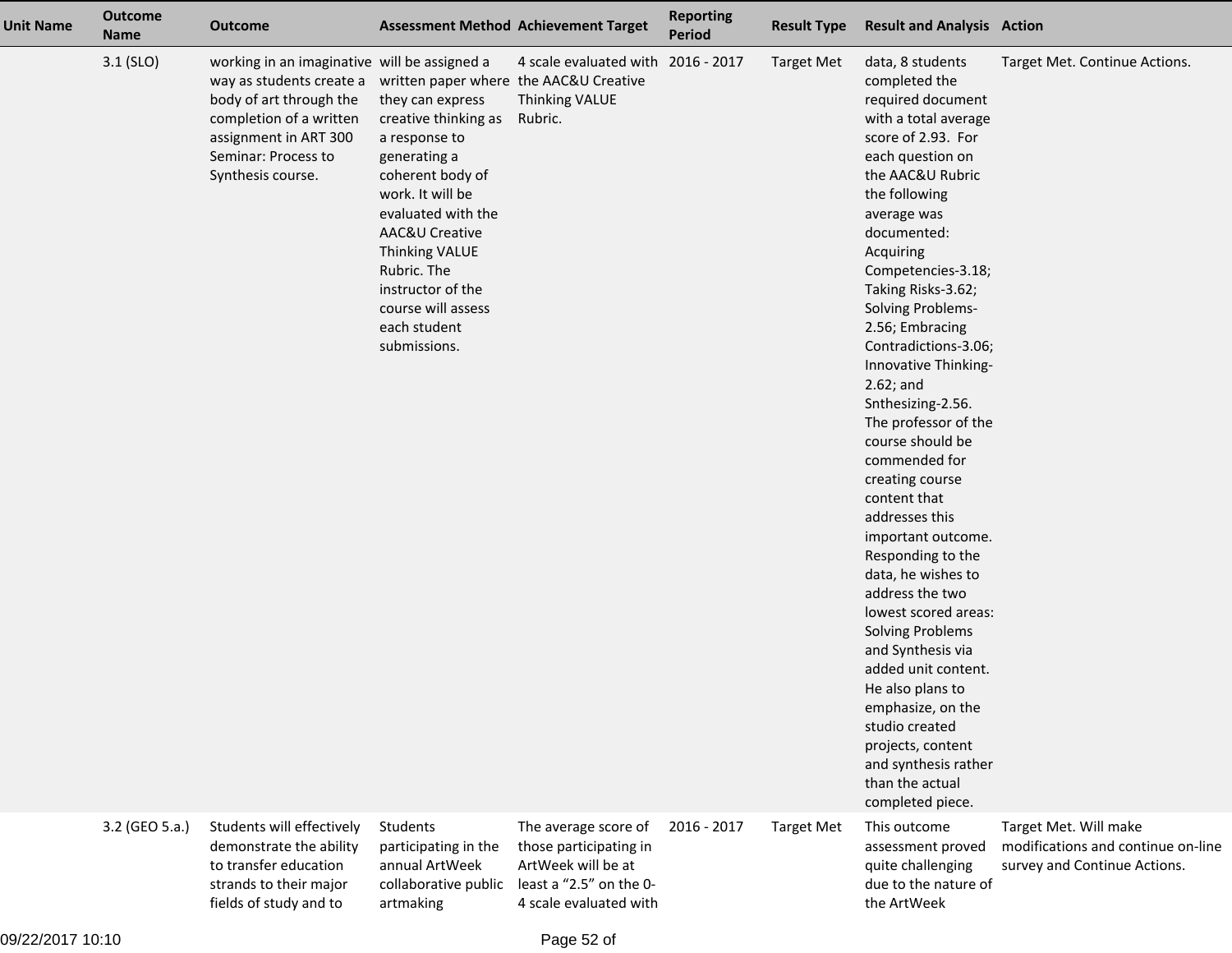| <b>Unit Name</b> | <b>Outcome</b><br><b>Name</b> | <b>Outcome</b>                                                                                                                                                            |                                                                                                                                                                                                                                                                                                                                                                                                                                                         | <b>Assessment Method Achievement Target</b>     | <b>Reporting</b><br><b>Period</b> | <b>Result Type</b> | <b>Result and Analysis Action</b>                                                                                                                                                                                                                                                                                                                                                                                                                                                                                                                                                                                                                                                                                                                                                                                                                                                                                                                                 |                                                                                             |
|------------------|-------------------------------|---------------------------------------------------------------------------------------------------------------------------------------------------------------------------|---------------------------------------------------------------------------------------------------------------------------------------------------------------------------------------------------------------------------------------------------------------------------------------------------------------------------------------------------------------------------------------------------------------------------------------------------------|-------------------------------------------------|-----------------------------------|--------------------|-------------------------------------------------------------------------------------------------------------------------------------------------------------------------------------------------------------------------------------------------------------------------------------------------------------------------------------------------------------------------------------------------------------------------------------------------------------------------------------------------------------------------------------------------------------------------------------------------------------------------------------------------------------------------------------------------------------------------------------------------------------------------------------------------------------------------------------------------------------------------------------------------------------------------------------------------------------------|---------------------------------------------------------------------------------------------|
|                  | 3.2 (GEO 5.a.)                | make connections<br>between disciplines<br>through the participation reflection about<br>on a team during the<br>ArtWeek collaborative<br>public artmaking<br>experience. | experience will be<br>assigned a written<br>their contribution<br>and complete a peer<br>review survey of<br>their teammate's<br>efforts. Also each<br>faculty team advisor<br>will keep a record of<br>each individual team<br>members'<br>contributions. These<br>three sources will be<br>combined and<br>evaluated using the<br>AAC&U Teamwork<br>VALUE Rubric. Each<br>group's faculty team<br>advisors will assess<br>the student<br>submissions. | the AAC&U Teamwork 2016 - 2017<br>VALUE Rubric. |                                   | <b>Target Met</b>  | structure - with<br>students from<br>multiple courses<br>arranged in groups<br>working in various<br>areas in the<br>department over<br>several days. As we<br>began it was<br>apparent that due<br>to the open<br>structure and the<br>time limitations that<br>a written reflection<br>and peer review<br>from each student<br>was not possible.<br>Faced with this<br>dilemma, it was<br>decided to adopt an<br>online survey,<br>Survey Monkey, to<br>address the<br>assessment needs.<br>This proved a<br>success with a good<br>sampling of<br>students willing to<br>participate in a<br>convenient and<br>direct way using<br>their phones. The<br><b>Survey Monkey</b><br>questions were<br>tailored to adapt to<br>the AAC&U<br>Teamwork rubric. It<br>was determined<br>that when scoring<br>the assessment that<br>we needed to align<br>the percentages on<br>the survey with the<br>0-4 rubric scale as<br>well as the survey<br>questions with the | Target Met. Will make<br>modifications and continue on-line<br>survey and Continue Actions. |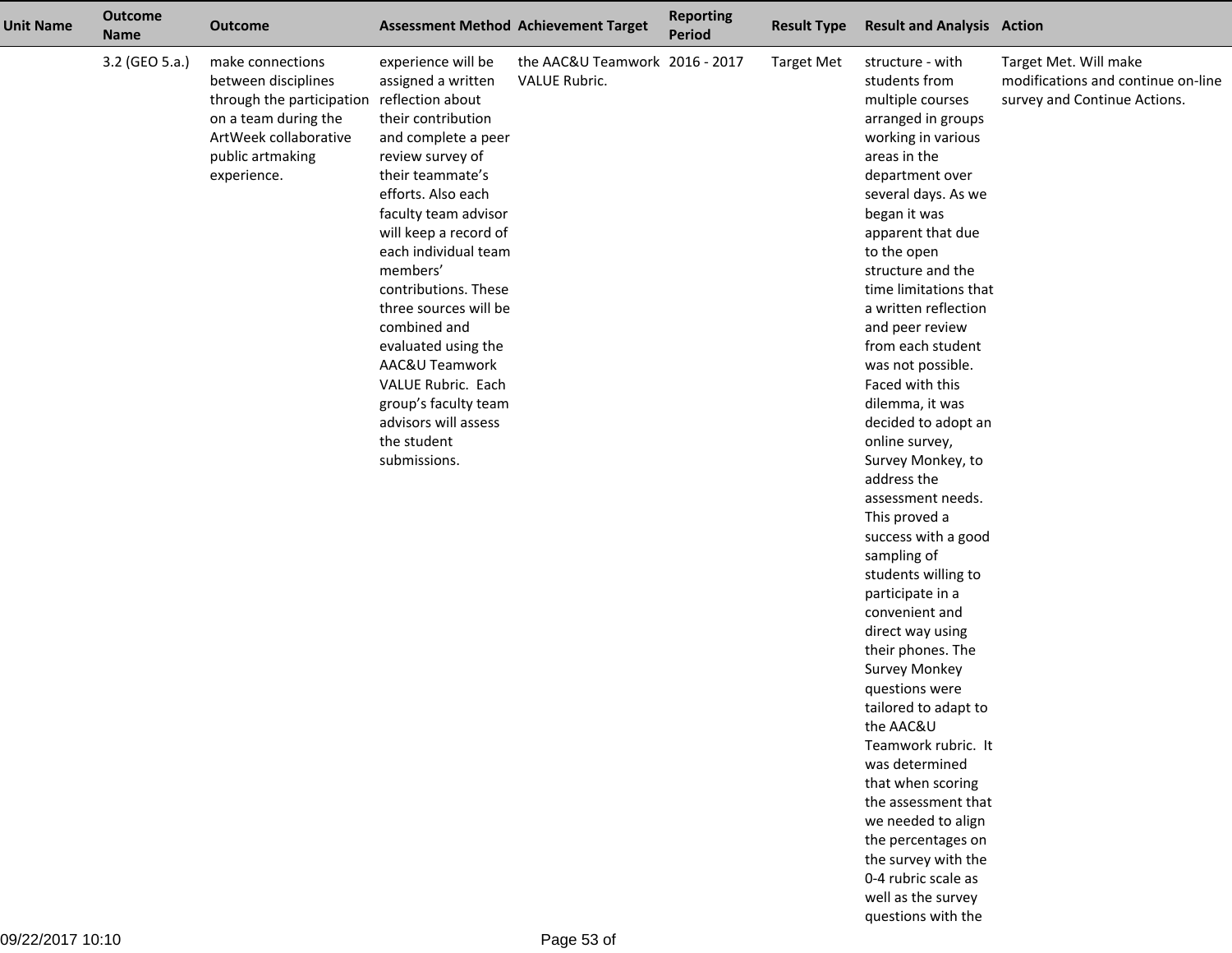| <b>Unit Name</b> | <b>Outcome</b><br><b>Name</b> | <b>Outcome</b>                                                                                                                                                                                                                                                                                |                                                                                                                                                                                                                                                                                                                                                                                                                                                                                                                                                                        | <b>Assessment Method Achievement Target</b>                                                                                                                      | <b>Reporting</b><br><b>Period</b> | <b>Result Type</b> | <b>Result and Analysis Action</b>                                                                                                                                                                                                                                                                                                                                                                                                                                                                                                                                                                                                                                                                                                                                                                                                                                                     |                                                                                                                  |
|------------------|-------------------------------|-----------------------------------------------------------------------------------------------------------------------------------------------------------------------------------------------------------------------------------------------------------------------------------------------|------------------------------------------------------------------------------------------------------------------------------------------------------------------------------------------------------------------------------------------------------------------------------------------------------------------------------------------------------------------------------------------------------------------------------------------------------------------------------------------------------------------------------------------------------------------------|------------------------------------------------------------------------------------------------------------------------------------------------------------------|-----------------------------------|--------------------|---------------------------------------------------------------------------------------------------------------------------------------------------------------------------------------------------------------------------------------------------------------------------------------------------------------------------------------------------------------------------------------------------------------------------------------------------------------------------------------------------------------------------------------------------------------------------------------------------------------------------------------------------------------------------------------------------------------------------------------------------------------------------------------------------------------------------------------------------------------------------------------|------------------------------------------------------------------------------------------------------------------|
|                  | 3.2 (GEO 5.a.)                | Students will effectively<br>demonstrate the ability<br>to transfer education<br>strands to their major<br>fields of study and to<br>make connections<br>between disciplines<br>through the participation<br>on a team during the<br>ArtWeek collaborative<br>public artmaking<br>experience. | Students<br>participating in the<br>annual ArtWeek<br>collaborative public<br>artmaking<br>experience will be<br>assigned a written<br>reflection about<br>their contribution<br>and complete a peer<br>review survey of<br>their teammate's<br>efforts. Also each<br>faculty team advisor<br>will keep a record of<br>each individual team<br>members'<br>contributions. These<br>three sources will be<br>combined and<br>evaluated using the<br>AAC&U Teamwork<br>VALUE Rubric. Each<br>group's faculty team<br>advisors will assess<br>the student<br>submissions. | The average score of<br>those participating in<br>ArtWeek will be at<br>least a "2.5" on the 0-<br>4 scale evaluated with<br>the AAC&U Teamwork<br>VALUE Rubric. | 2016 - 2017                       | <b>Target Met</b>  | teamwork<br>categories. The<br>a score of 4 was<br>equal to 90%, 3<br>equal to 80%, 2,<br>equal to 70% and 1<br>would be above<br>50%. For the<br>categories to survey<br>questions dilemma,<br>we chose the<br>following: Was<br>Everyone Engaged<br>in the Design<br>Process<br>corresponded to<br><b>Fosters Constructive</b><br>Team Climate; How<br>did the Group Share<br>Design Ideas<br>connects with<br>Contributes to Team<br>Meetings;<br>Considering My<br>Teammates, How<br>well did we work<br>together connects<br>to Facilitates the<br>Contributions of<br>Team Members;<br>About your<br>Contribution to the<br>Team, How well did<br>you do connects to<br>Individual<br>Contributions<br>Outside of Team<br>Meetings; and How<br>did you and your<br>teammates handle<br>any conflicts,<br>misunderstandings<br>or disagreements<br>corresponds to<br>Responds to | Target Met. Will make<br>modifications and continue on-line<br>faculty decided that survey and Continue Actions. |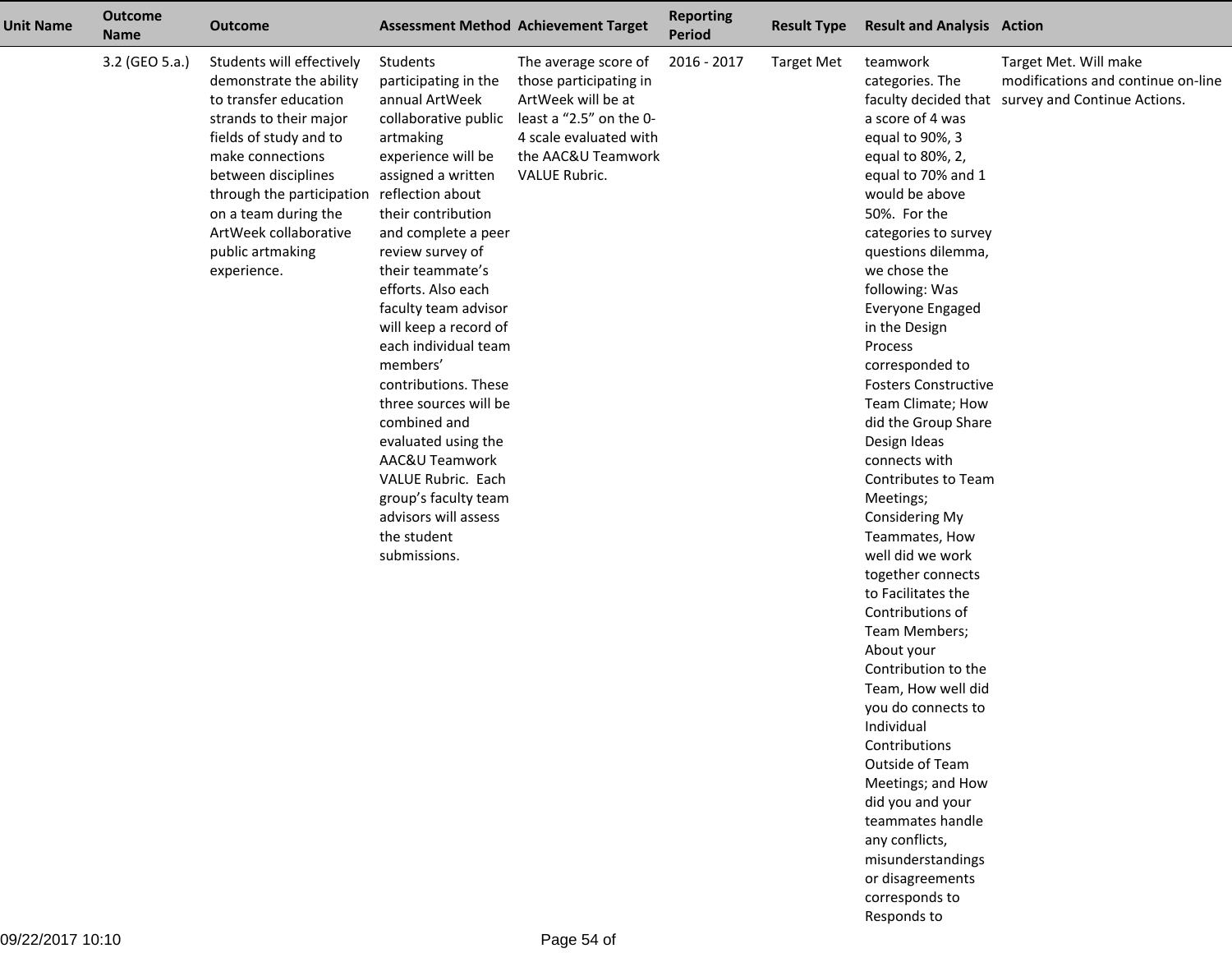| <b>Unit Name</b> | <b>Outcome</b><br><b>Name</b> | Outcome                                                                                                                                                                                                                                                                                                                                                                                                                   |                                                                                                                                                                                                                                                                                                                                                                                                                                                                                                                                                                        | <b>Assessment Method Achievement Target</b>                                                                                                                                                                 | <b>Reporting</b><br><b>Period</b> | <b>Result Type</b>       | <b>Result and Analysis Action</b>                                                                                                                                                                                                                                                                                                                                                                                                                                                                        |                                                                                                                    |
|------------------|-------------------------------|---------------------------------------------------------------------------------------------------------------------------------------------------------------------------------------------------------------------------------------------------------------------------------------------------------------------------------------------------------------------------------------------------------------------------|------------------------------------------------------------------------------------------------------------------------------------------------------------------------------------------------------------------------------------------------------------------------------------------------------------------------------------------------------------------------------------------------------------------------------------------------------------------------------------------------------------------------------------------------------------------------|-------------------------------------------------------------------------------------------------------------------------------------------------------------------------------------------------------------|-----------------------------------|--------------------------|----------------------------------------------------------------------------------------------------------------------------------------------------------------------------------------------------------------------------------------------------------------------------------------------------------------------------------------------------------------------------------------------------------------------------------------------------------------------------------------------------------|--------------------------------------------------------------------------------------------------------------------|
|                  | 3.2 (GEO 5.a.)                | Students will effectively<br>demonstrate the ability<br>to transfer education<br>strands to their major<br>fields of study and to<br>make connections<br>between disciplines<br>through the participation<br>on a team during the<br>ArtWeek collaborative<br>public artmaking<br>experience.                                                                                                                             | Students<br>participating in the<br>annual ArtWeek<br>collaborative public<br>artmaking<br>experience will be<br>assigned a written<br>reflection about<br>their contribution<br>and complete a peer<br>review survey of<br>their teammate's<br>efforts. Also each<br>faculty team advisor<br>will keep a record of<br>each individual team<br>members'<br>contributions. These<br>three sources will be<br>combined and<br>evaluated using the<br>AAC&U Teamwork<br>VALUE Rubric. Each<br>group's faculty team<br>advisors will assess<br>the student<br>submissions. | The average score of<br>those participating in<br>ArtWeek will be at<br>least a "2.5" on the 0-<br>4 scale evaluated with<br>the AAC&U Teamwork<br>VALUE Rubric.                                            | 2016 - 2017                       | <b>Target Met</b>        | Conflict. Following<br>as follows:<br>Contributes to Team<br>Meetings - 87.5% or<br>3; Facilitates the<br>Contributions of<br>Team Members -<br>92.5% or 4;<br>Individual<br>Contributions<br>Outside of Team<br>Meetings - 96.2% or<br>4; Fosters<br><b>Constructive Team</b><br>Climate -84.5% or 3;<br>and Responds to<br>Conflict -100% - 4. If<br>acceptable, we wish<br>to continue using<br>this online survey<br>form, with<br>modifications, as an<br>indirect method of<br>assessing teamwork. | Target Met. Will make<br>this plan, the data is modifications and continue on-line<br>survey and Continue Actions. |
|                  | 4.1 (SLO)                     | Students enrolled in the<br>ART 313 Modern and<br>Contemporary Art course be assessed as to<br>will be assessed<br>according to the take-<br>home essay portion of<br>their final exam. In this<br>essay, students will be<br>required to compare and<br>contrast the works of<br>four 20th-century artists<br>in terms of their artistic<br>significance and influence work; b) the artistic<br>on later art or artists. | rubric, students will ART 313 students'<br>how well they<br>defended their<br>thesis statement by<br>discussing a) the<br>external historical<br>context that<br>affected the<br>production of each<br>artist's body of<br>movement to which<br>the artist belonged;<br>c) the stylistic<br>advancements made<br>by each artist; and                                                                                                                                                                                                                                   | Using the Art History The average score of<br>essays will be at least<br>2.5 or better using the<br>Art History rubric. A<br>separate rubric would<br>be completed for each<br>artist and then<br>averaged. | 2016 - 2017                       | <b>Target Not</b><br>Met | The class fell short<br>of the target, with<br>an overall average<br>of 2.19. The<br>students were<br>comparing and<br>contrasting the<br>significance of<br>Picasso, Matisse,<br>and Duchamp. The<br>class average for<br>Duchamp was 2.32,<br>with Picasso at 2.17<br>and Matisse at 2.07.<br>As we interpret the<br>results, part of the<br>problem with this<br>assessment was the                                                                                                                   | Target Not Met, will Continue<br>Actions.                                                                          |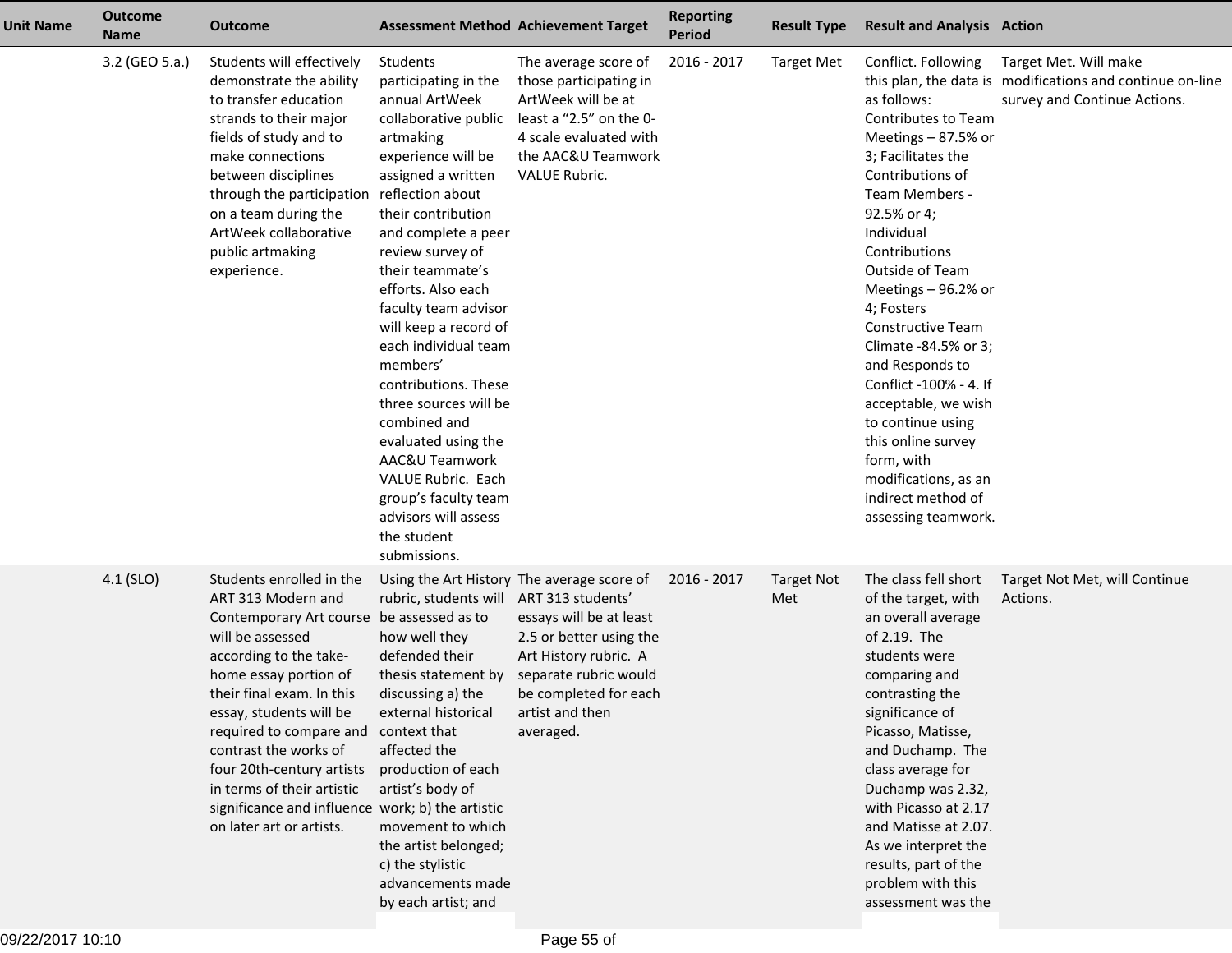| <b>Unit Name</b> | <b>Outcome</b><br><b>Name</b> | <b>Outcome</b>                                                                                                                                                                                                                                                                                                                                                                                                                   |                                    | <b>Assessment Method Achievement Target</b>                                                                                                                                                            | <b>Reporting</b><br>Period | <b>Result Type</b>       | <b>Result and Analysis Action</b>                                                                                                                                                                                                                                                                                                                                                                                                                                                                                                                                                                                                                                                                                                                                                                                                                                                                                                                                                 |                                           |
|------------------|-------------------------------|----------------------------------------------------------------------------------------------------------------------------------------------------------------------------------------------------------------------------------------------------------------------------------------------------------------------------------------------------------------------------------------------------------------------------------|------------------------------------|--------------------------------------------------------------------------------------------------------------------------------------------------------------------------------------------------------|----------------------------|--------------------------|-----------------------------------------------------------------------------------------------------------------------------------------------------------------------------------------------------------------------------------------------------------------------------------------------------------------------------------------------------------------------------------------------------------------------------------------------------------------------------------------------------------------------------------------------------------------------------------------------------------------------------------------------------------------------------------------------------------------------------------------------------------------------------------------------------------------------------------------------------------------------------------------------------------------------------------------------------------------------------------|-------------------------------------------|
|                  | 4.1 (SLO)                     | Students enrolled in the<br>ART 313 Modern and<br>Contemporary Art course each artist to a later essays will be at least<br>will be assessed<br>according to the take-<br>home essay portion of<br>their final exam. In this<br>essay, students will be<br>required to compare and<br>contrast the works of<br>four 20th-century artists<br>in terms of their artistic<br>significance and influence<br>on later art or artists. | d) the aesthetic<br>impact made by | The average score of<br>ART 313 students'<br>generation of artists. 2.5 or better using the<br>Art History rubric. A<br>separate rubric would<br>be completed for each<br>artist and then<br>averaged. | 2016 - 2017                | <b>Target Not</b><br>Met | newness of the<br>rubric. Aspects of<br>the rubric did not<br>fully comply with<br>the essay<br>instructions. Other<br>shortcomings may<br>have resulted from<br>the lack of time for<br>preparation-the<br>essay question was<br>assigned only one<br>week prior to the<br>deadline. Another<br>factor may be the<br>lack of effort on the<br>part of the student.<br>The Art Historian<br>plans to improve<br>scoring on the<br>experience of this<br>assessment rubric,<br>by making the<br>following<br>adjustments for<br>next year:<br>Revise the<br>rubric to be more<br>precise in what is<br>expected.<br>Share the<br>$\bullet$<br>rubric with the<br>students ahead of<br>time so that they<br>know how they will<br>be assessed.<br>Use the<br>$\bullet$<br>rubric both as the<br>assessment tool and<br>as the grading rubric<br>for that part of the<br>final exam. Note<br>that the revised<br>target appears to be<br>lower than original.<br>It actually is not- | Target Not Met, will Continue<br>Actions. |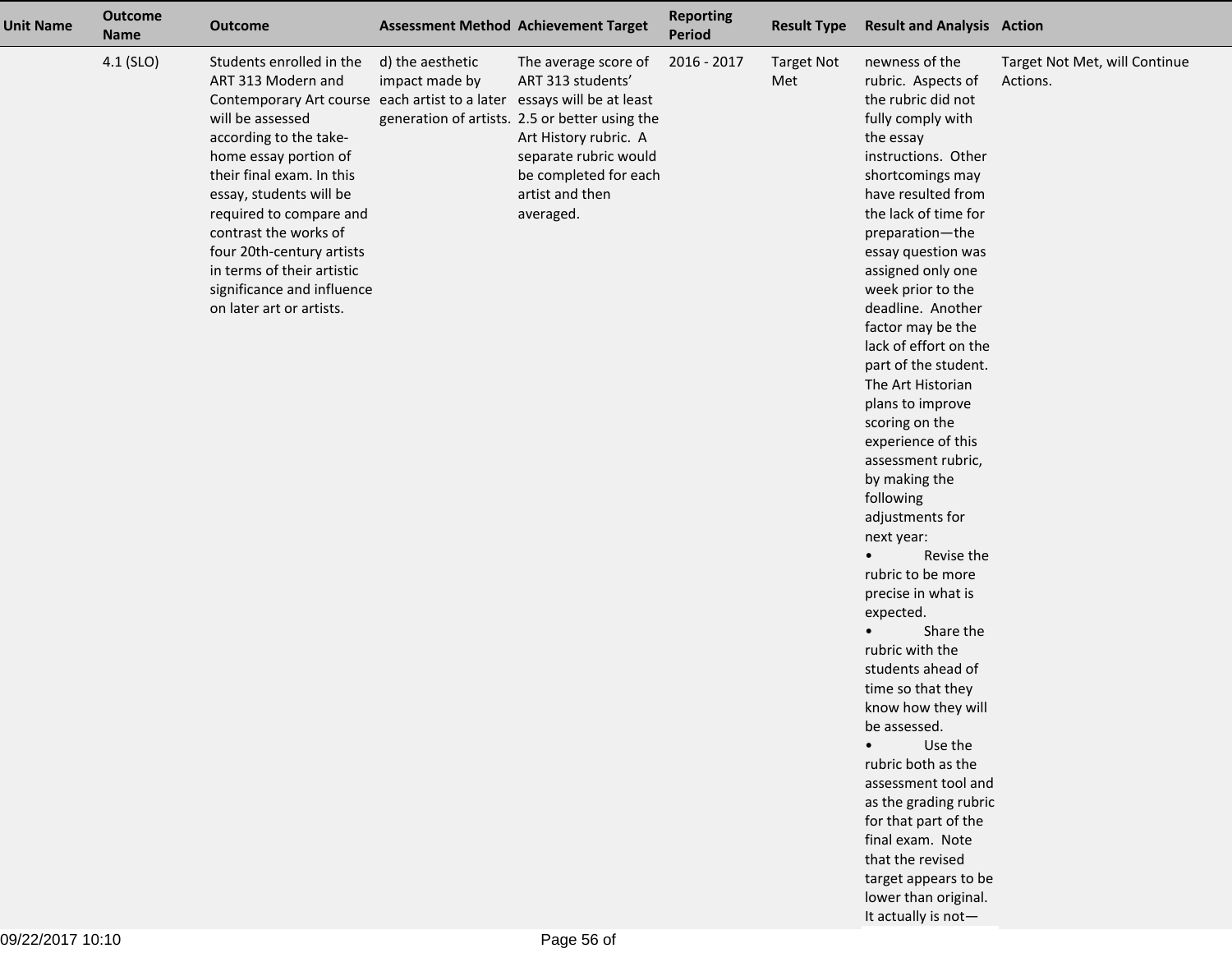| <b>Unit Name</b> | <b>Outcome</b><br><b>Name</b> | <b>Outcome</b>                                                                                                                                                                                                                                                                                                                                                                                                            |                                                                                                                                                                                                                                                                                                                                                                                                              | <b>Assessment Method Achievement Target</b>                                                                                                                                                                                      | <b>Reporting</b><br><b>Period</b> | <b>Result Type</b>       | <b>Result and Analysis Action</b>                                                                                                                                                                                                                                                                                                                                                                                                                                                                                                                                                                                                                                                                                                                                                     |                                                                             |
|------------------|-------------------------------|---------------------------------------------------------------------------------------------------------------------------------------------------------------------------------------------------------------------------------------------------------------------------------------------------------------------------------------------------------------------------------------------------------------------------|--------------------------------------------------------------------------------------------------------------------------------------------------------------------------------------------------------------------------------------------------------------------------------------------------------------------------------------------------------------------------------------------------------------|----------------------------------------------------------------------------------------------------------------------------------------------------------------------------------------------------------------------------------|-----------------------------------|--------------------------|---------------------------------------------------------------------------------------------------------------------------------------------------------------------------------------------------------------------------------------------------------------------------------------------------------------------------------------------------------------------------------------------------------------------------------------------------------------------------------------------------------------------------------------------------------------------------------------------------------------------------------------------------------------------------------------------------------------------------------------------------------------------------------------|-----------------------------------------------------------------------------|
|                  | 4.1 (SLO)                     | Students enrolled in the<br>ART 313 Modern and<br>Contemporary Art course be assessed as to<br>will be assessed<br>according to the take-<br>home essay portion of<br>their final exam. In this<br>essay, students will be<br>required to compare and<br>contrast the works of<br>four 20th-century artists<br>in terms of their artistic<br>significance and influence work; b) the artistic<br>on later art or artists. | rubric, students will<br>how well they<br>defended their<br>thesis statement by<br>discussing a) the<br>external historical<br>context that<br>affected the<br>production of each<br>artist's body of<br>movement to which<br>the artist belonged;<br>c) the stylistic<br>advancements made<br>by each artist; and<br>d) the aesthetic<br>impact made by<br>each artist to a later<br>generation of artists. | Using the Art History The average score of<br>ART 313 students'<br>essays will be at least<br>2.5 or better using the<br>Art History rubric. A<br>separate rubric would<br>be completed for each<br>artist and then<br>averaged. | 2016 - 2017                       | <b>Target Not</b><br>Met | the original fell<br>between "attempts<br>expectations" and<br>"fulfills<br>expectations." The<br>revised version does<br>the same. Using the<br>rubric as a grading<br>tool required the<br>"does not meet<br>expectations"<br>category to be<br>lowered to a score<br>of "0" as opposed to<br>the original "1".<br>Additional<br>information will be<br>attached to the<br>grading component<br>(penalties for poor<br>writing skills, not<br>following required<br>length, etc.).<br>Work with<br>students throughout<br>the year on how to<br>write about an<br>artist's influences<br>and historical<br>context. Right now,<br>we work on the<br>artist's significance<br>but less on the<br>historical context.<br>Assign the<br>$\bullet$<br>essay earlier in the<br>semester. | Target Not Met, will Continue<br>Actions.                                   |
|                  | 5.1 (SAO)                     | Students successfully<br>complete the capstone<br>Senior Exhibition.                                                                                                                                                                                                                                                                                                                                                      | Students are<br>required to<br>complete a Senior<br>Exhibition as part of<br>ART 499 Concept to<br><b>Exhibition: Senior</b><br>Seminar, the                                                                                                                                                                                                                                                                 | The average score of<br>students assessed will<br>be at least 4 "meets<br>expectations" out of<br>the six total areas<br>using the<br>departmental Senior                                                                        | 2016 - 2017                       | <b>Target Met</b>        | the Target. This<br>outcome features<br>data collected from<br>14 students- Fall<br>2016 (5 students)<br>and Spring 2017 (9                                                                                                                                                                                                                                                                                                                                                                                                                                                                                                                                                                                                                                                           | We are glad we Met Target Met, will Continue Actions<br>with modifications. |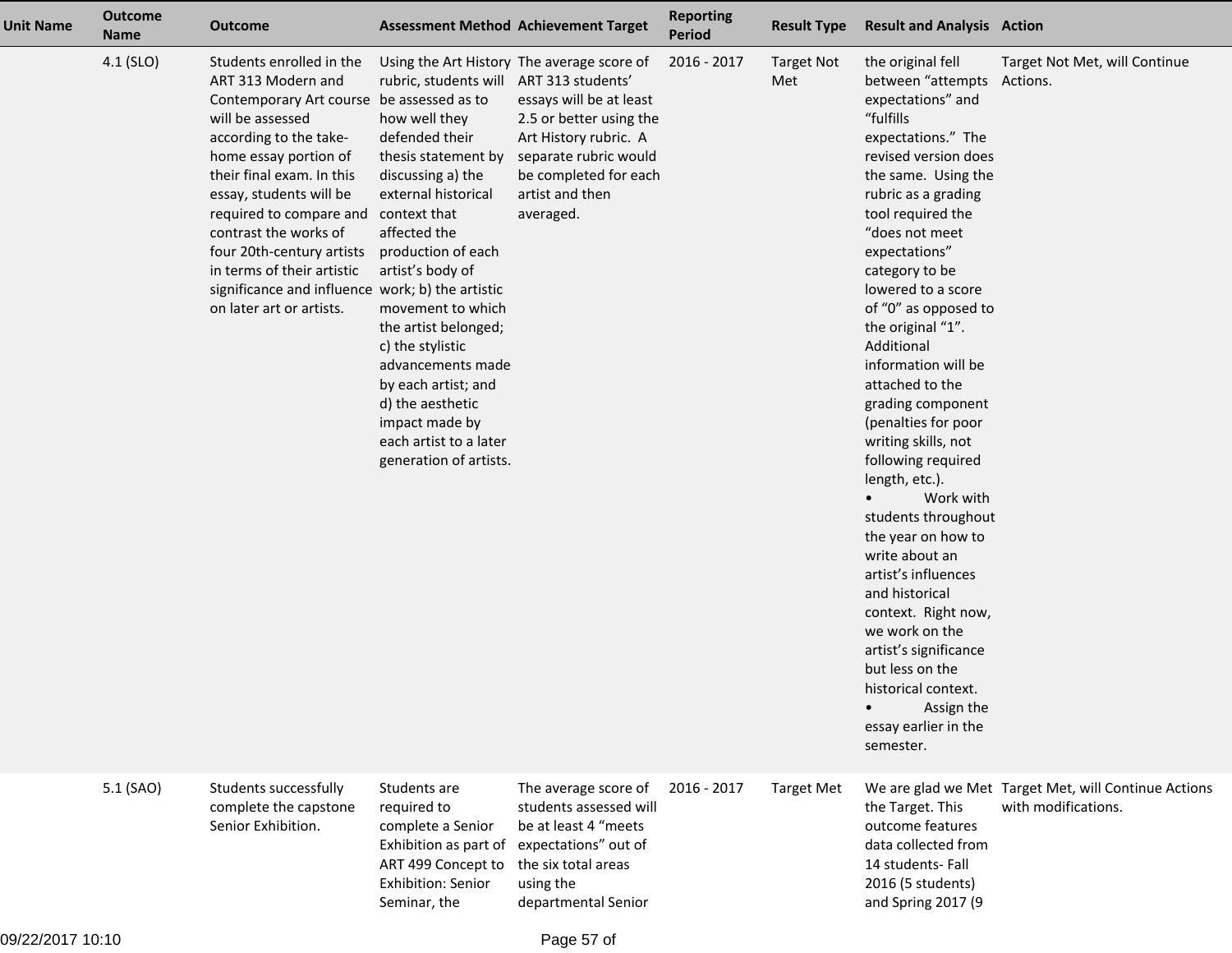| <b>Unit Name</b> | <b>Outcome</b><br><b>Name</b> | <b>Outcome</b>                                                       |                                                                                                                                                                                                                                                                                                                                                                                                                                                                                                                                     | <b>Assessment Method Achievement Target</b> | <b>Reporting</b><br>Period | <b>Result Type</b> | <b>Result and Analysis Action</b>                                                                                                                                                                                                                                                                                                                                                                                                                                                                                                                                                                                                                                                                                                                                                                                                                                                                                                                                                      |                                                          |
|------------------|-------------------------------|----------------------------------------------------------------------|-------------------------------------------------------------------------------------------------------------------------------------------------------------------------------------------------------------------------------------------------------------------------------------------------------------------------------------------------------------------------------------------------------------------------------------------------------------------------------------------------------------------------------------|---------------------------------------------|----------------------------|--------------------|----------------------------------------------------------------------------------------------------------------------------------------------------------------------------------------------------------------------------------------------------------------------------------------------------------------------------------------------------------------------------------------------------------------------------------------------------------------------------------------------------------------------------------------------------------------------------------------------------------------------------------------------------------------------------------------------------------------------------------------------------------------------------------------------------------------------------------------------------------------------------------------------------------------------------------------------------------------------------------------|----------------------------------------------------------|
|                  | 5.1 (SAO)                     | Students successfully<br>complete the capstone<br>Senior Exhibition. | department's<br>capstone course.<br>The Senior<br>Exhibition is a<br>professional group<br>show of graduating<br>students which<br>presents a body of<br>artwork that is<br>aesthetically<br>coherent,<br>professionally<br>presented, and of an<br>advanced quality.<br>Selecting works,<br>completing final<br>projects, and<br>designing the<br>exhibition are<br>addressed and are<br>evaluated by the<br>departmental Senior<br><b>Exhibition Review</b><br>rubric. The Art and<br>Design faculty will<br>assess each student. | <b>Exhibition Review</b><br>rubric.         | 2016 - 2017                | <b>Target Met</b>  | students) who<br>participated in the<br>Senior Capstone<br>Exhibition with the<br><b>Total Average for</b><br>both being - 6.3785<br>well above the 4<br>score we were<br>seeking. The<br>breakdown for both<br>semesters Total<br>Averages are as<br>follows: Question 1<br><b>Technical Mastery-</b><br>1.3094; Question 2<br>Independent Body<br>of Work-1.45385;<br>Question 3 Problem<br>Solving in Layout-<br>1.4285; Question 4<br><b>Unified Artistic</b><br>Goals- 1.375; and<br>Question 5<br>Communicate in the<br>Artist Statement-<br>1.10775.<br>One area that<br>concerns the<br>department is<br>Question 3 about<br>exhibiting the ability<br>to solve problems<br>independently in<br>the layout and<br>display of works.<br>The faculty felt that<br>this is problematic-<br>and should be<br>reviewed by the<br>instructor of the<br>course alone since<br>we have no way to<br>determine if the<br>works were hung by<br>the student alone or<br>with the help of | Target Met, will Continue Actions<br>with modifications. |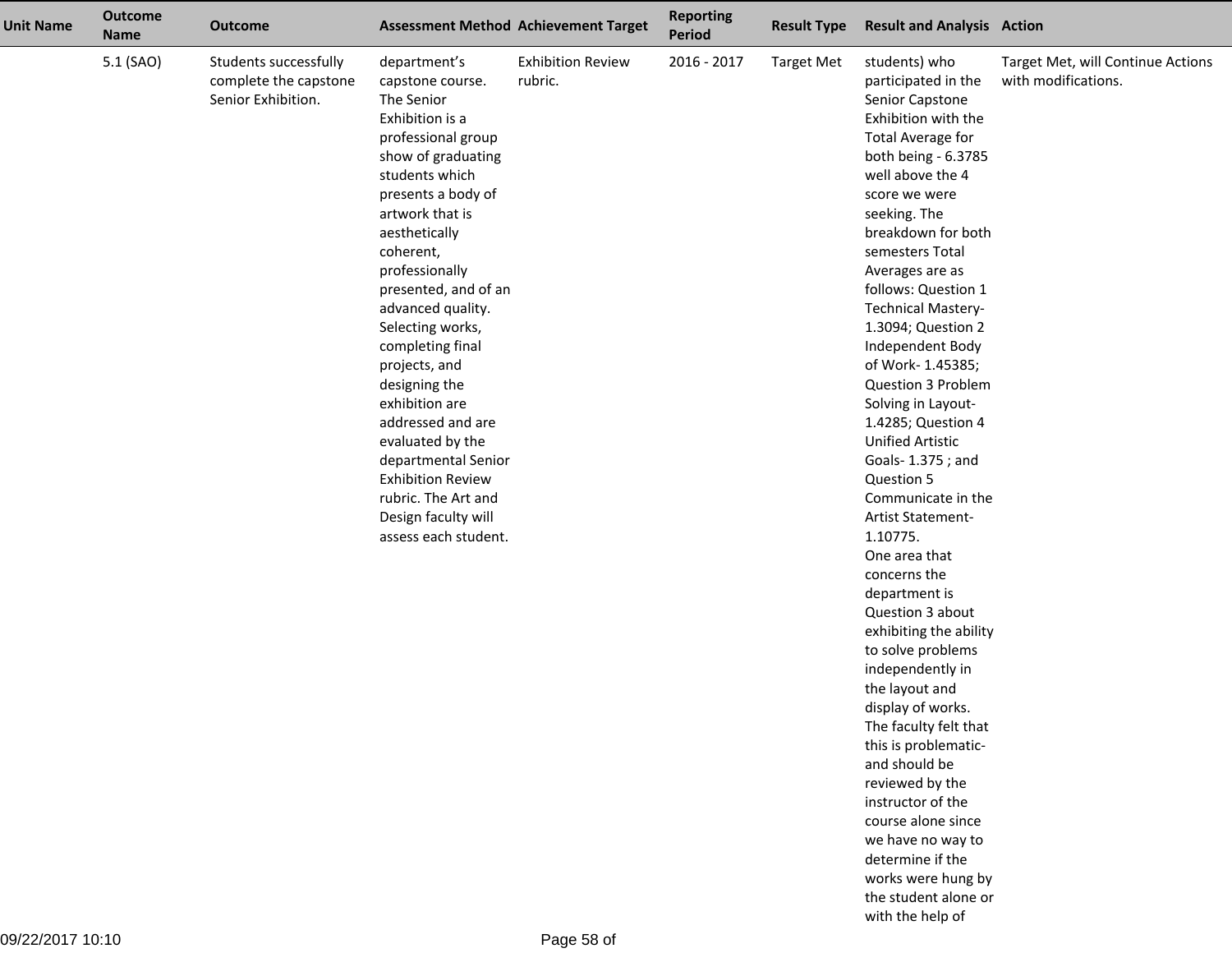| <b>Unit Name</b> | <b>Outcome</b><br><b>Name</b> | <b>Outcome</b>                                                       |                                                                                                                                                                                                                                                                                                                                                                                                                                                                                                                                                                                                                                                                                     | <b>Assessment Method Achievement Target</b>                                                                                                                                                      | <b>Reporting</b><br><b>Period</b> | <b>Result Type</b> | <b>Result and Analysis Action</b>                                                                                                                                                                                                                |                                                               |
|------------------|-------------------------------|----------------------------------------------------------------------|-------------------------------------------------------------------------------------------------------------------------------------------------------------------------------------------------------------------------------------------------------------------------------------------------------------------------------------------------------------------------------------------------------------------------------------------------------------------------------------------------------------------------------------------------------------------------------------------------------------------------------------------------------------------------------------|--------------------------------------------------------------------------------------------------------------------------------------------------------------------------------------------------|-----------------------------------|--------------------|--------------------------------------------------------------------------------------------------------------------------------------------------------------------------------------------------------------------------------------------------|---------------------------------------------------------------|
|                  | 5.1 (SAO)                     | Students successfully<br>complete the capstone<br>Senior Exhibition. | Students are<br>required to<br>complete a Senior<br>Exhibition as part of<br>ART 499 Concept to<br><b>Exhibition: Senior</b><br>Seminar, the<br>department's<br>capstone course.<br>The Senior<br>Exhibition is a<br>professional group<br>show of graduating<br>students which<br>presents a body of<br>artwork that is<br>aesthetically<br>coherent,<br>professionally<br>presented, and of an<br>advanced quality.<br>Selecting works,<br>completing final<br>projects, and<br>designing the<br>exhibition are<br>addressed and are<br>evaluated by the<br>departmental Senior<br><b>Exhibition Review</b><br>rubric. The Art and<br>Design faculty will<br>assess each student. | The average score of<br>students assessed will<br>be at least 4 "meets<br>expectations" out of<br>the six total areas<br>using the<br>departmental Senior<br><b>Exhibition Review</b><br>rubric. | 2016 - 2017                       | <b>Target Met</b>  | others.                                                                                                                                                                                                                                          | Target Met, will Continue Actions<br>with modifications.      |
|                  |                               |                                                                      | Students<br>participating in ART<br>499 Concept to<br>Exhibition: Senior<br>Seminar will be<br>given the Senior Exit<br>Survey to indirectly<br>evaluate their<br>learning, experience<br>as a student, and<br>provide the<br>department with                                                                                                                                                                                                                                                                                                                                                                                                                                       | 75% of participating<br>students will score<br>"Satisfied" on the<br>Senior Exit Survey.                                                                                                         | 2016 - 2017                       | <b>Target Met</b>  | This outcome<br>features data<br>collected from 14<br>students-Fall 2016<br>(5 students) and<br>Spring 2017 (9<br>students) who<br>participated in the<br>Senior Capstone<br>Exhibition the Exit<br>Surveys with a Total<br>Average Score: 4.65. | Target Met, will Continue with<br>Actions with modifications. |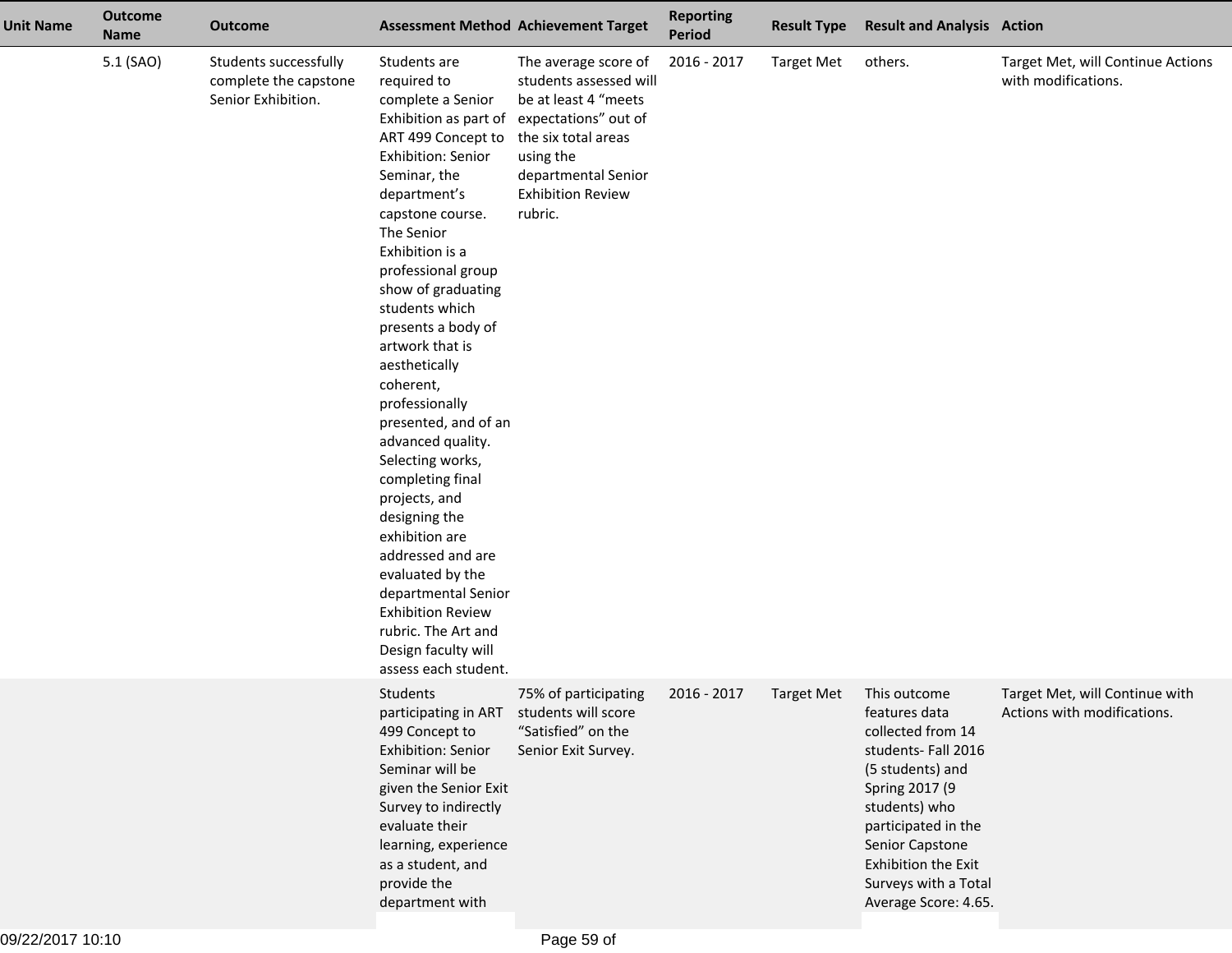| <b>Unit Name</b> | <b>Outcome</b><br><b>Name</b> | <b>Outcome</b>                                                                                                                                                                                                                                                                 | <b>Assessment Method Achievement Target</b>                                                                                                                                                                                                                                           |                                                                                                                                                                              | <b>Reporting</b><br><b>Period</b> | <b>Result Type</b> | <b>Result and Analysis Action</b>                                                                                                                                                                                                                                                                                                                                                                                                                                                                                                               |                                                                                   |
|------------------|-------------------------------|--------------------------------------------------------------------------------------------------------------------------------------------------------------------------------------------------------------------------------------------------------------------------------|---------------------------------------------------------------------------------------------------------------------------------------------------------------------------------------------------------------------------------------------------------------------------------------|------------------------------------------------------------------------------------------------------------------------------------------------------------------------------|-----------------------------------|--------------------|-------------------------------------------------------------------------------------------------------------------------------------------------------------------------------------------------------------------------------------------------------------------------------------------------------------------------------------------------------------------------------------------------------------------------------------------------------------------------------------------------------------------------------------------------|-----------------------------------------------------------------------------------|
|                  |                               |                                                                                                                                                                                                                                                                                | data for evaluating<br>effectiveness. The<br>department faculty<br>will evaluate the<br>surveys.                                                                                                                                                                                      | 75% of participating<br>students will score<br>"Satisfied" on the<br>Senior Exit Survey.                                                                                     | 2016 - 2017                       | <b>Target Met</b>  | results shows we<br>are doing a good job<br>in meeting the<br>perception of<br>satisfaction within<br>the department.<br>Questions 9 (dealing<br>with engagement in<br>the department)<br>and 10 (connecting<br>with students via<br>social media)<br>proved to cause<br>issues of<br>misinterpretation<br>and should either be<br>changed or<br>eliminated from<br>future surveys. For<br>both classes the one<br>that scored 5 was<br>question 11 about<br>the ability to create<br>independent and<br>original artwork in<br>the department. | This Met our Target Target Met, will Continue with<br>Actions with modifications. |
|                  | 6.1 (PO 2.d.)                 | The Mississippi University Visitors to the<br>for Women Galleries will Mississippi<br>contribute to the creative University for<br>economy of the<br>university community by will be asked to<br>offering a diverse and<br>engaging series of annual Galleries<br>exhibitions. | <b>Women Galleries</b><br>complete the MUW<br>Assessment Survey Survey.<br>questionnaire. The<br>focus will be on<br>reception attendees.<br>Using a gallery<br>rubric, gallery<br>visitors will assess<br>their level of<br>engagement or<br>satisfaction with the<br>exhibitions on | 70% of attendees<br>surveyed will choose<br>"satisfactory" with the<br>exhibitions by scoring<br>an average of "3" or<br>higher using the MUW<br><b>Galleries Assessment</b> | 2016 - 2017                       | <b>Target Met</b>  | The department<br>was pleased that we with modifications.<br>surpassed our target<br>score with 100% of<br>the visitors scored<br>their experience a<br>"3" or above. Out<br>of 36 respondents,<br>29 (81%) scored<br>their experience at<br>"5," 6 (17%) scored<br>it at "4", and 1 (2%)<br>scored it at "3". One<br>outcome is that the<br><b>Gallery Director</b><br>wishes to get more<br>feedback from<br>visitors in the                                                                                                                  | Target Met, will Continue Actions                                                 |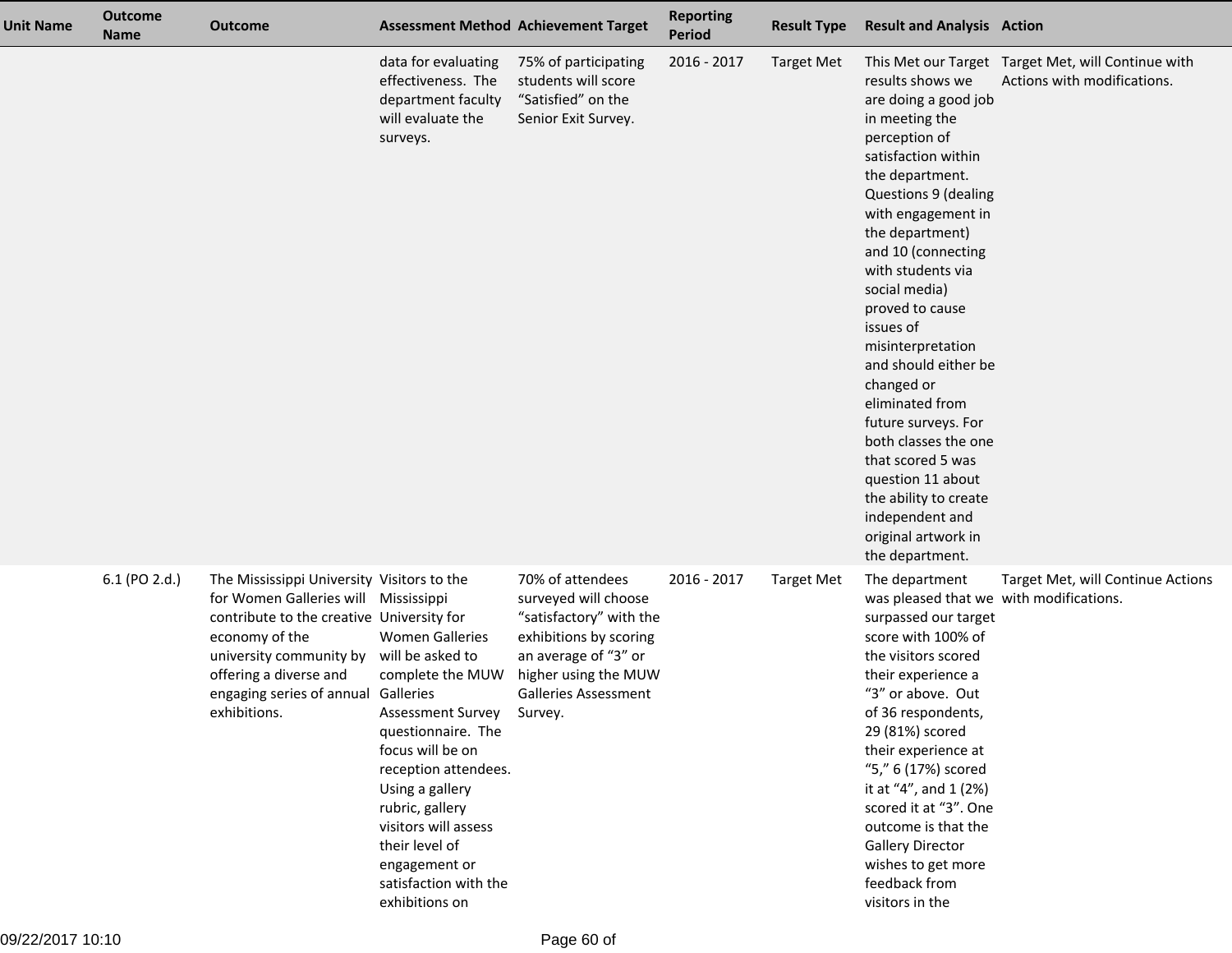| <b>Unit Name</b>                               | <b>Outcome</b><br><b>Name</b> | Outcome                                                                                                                                                                                                                                                                                     |                                                                                                                                                                                                                                                                                                                 | <b>Assessment Method Achievement Target</b>                                                                                                                                                                                                                                                                     | <b>Reporting</b><br><b>Period</b> | <b>Result Type</b> | <b>Result and Analysis Action</b>                                                                                                                                                                                                                                                                                                                                                                                                                                                                                                                                                                                                         |                                                                                                                                   |
|------------------------------------------------|-------------------------------|---------------------------------------------------------------------------------------------------------------------------------------------------------------------------------------------------------------------------------------------------------------------------------------------|-----------------------------------------------------------------------------------------------------------------------------------------------------------------------------------------------------------------------------------------------------------------------------------------------------------------|-----------------------------------------------------------------------------------------------------------------------------------------------------------------------------------------------------------------------------------------------------------------------------------------------------------------|-----------------------------------|--------------------|-------------------------------------------------------------------------------------------------------------------------------------------------------------------------------------------------------------------------------------------------------------------------------------------------------------------------------------------------------------------------------------------------------------------------------------------------------------------------------------------------------------------------------------------------------------------------------------------------------------------------------------------|-----------------------------------------------------------------------------------------------------------------------------------|
|                                                | 6.1 (PO 2.d.)                 | The Mississippi University display. Rubrics will 70% of attendees<br>for Women Galleries will be updated with<br>contribute to the creative every change of<br>economy of the<br>university community by<br>offering a diverse and<br>engaging series of annual measurement<br>exhibitions. | exhibition. The<br>other information<br>on the assessment<br>questionnaire will<br>be used to<br>determine<br>demographics. The<br><b>MUW Galleries</b><br><b>Assessment Survey</b><br>questionnaire and<br>all pertaining data<br>will be assessed by<br>the Gallery Director<br>and gallery staff<br>members. | surveyed will choose<br>"satisfactory" with the<br>exhibitions by scoring<br>an average of "3" or<br>higher using the MUW<br><b>Galleries Assessment</b><br>Survey.                                                                                                                                             | 2016 - 2017                       | <b>Target Met</b>  | future, since the<br>assessment book in<br>unobtrusive<br>place-perhaps too<br>out of the way. The<br>gallery staff<br>announces at<br>receptions that we<br>would like for<br>visitors to complete<br>the survey, but this<br>has been intrusive<br>and unproductive.<br>The gallery staff<br>plans to experiment<br>with placing<br>assessment forms in<br>all of the galleries as<br>a way to get more<br>feedback. Anything<br>else would be too<br>intrusive and<br>disruptive of the<br>visitors' experience.<br>It is generally<br>accepted that all<br>exhibition sites (not<br>just ours)<br>experience low<br>assessment survey | Target Met, will Continue Actions<br>with modifications.                                                                          |
| Program -<br>French -<br>Minor {2016-<br>2017} | $1.1$ (SLO)                   | Students will enhance<br>aural skills in French<br>through the use of<br>technological resources.                                                                                                                                                                                           | Students will<br>demonstrate<br>increased aural skills 100 or 200 level<br>in French after<br>listening or watching exhibit at least a<br>films, excerpts from "minimum<br>audio-magazines,<br>clips in French.<br>French faculty will<br>assess with the<br>Aural<br>Comprehension<br>Rubric.                  | 70% of non-French<br>minors enrolled in FLF<br>French classes will<br>understanding" after<br>websites, and video-listening to an audio-<br>clip or being shown a<br>video-clip in French.<br>The Aural<br><b>Comprehension Rubric</b><br>will measure aural<br>skills from a range of<br>"no understanding" to | 2016 - 2017                       | <b>Target Met</b>  | Of the 43 non-<br>French minor<br>students (we have<br>one declared minor)<br>who completed one<br>of the five French<br>Classes offered<br>during the academic<br>year (FLF 101, 102,<br>201, 202 & 203),<br>only seven of them<br>scored "no<br>understanding" on<br>the French Aural<br>Comprehension                                                                                                                                                                                                                                                                                                                                  | We will continue to apply to French<br>Aural Comprehension Rubric to all<br>non-minors who take FLF 101, 102,<br>201, 202, & 203. |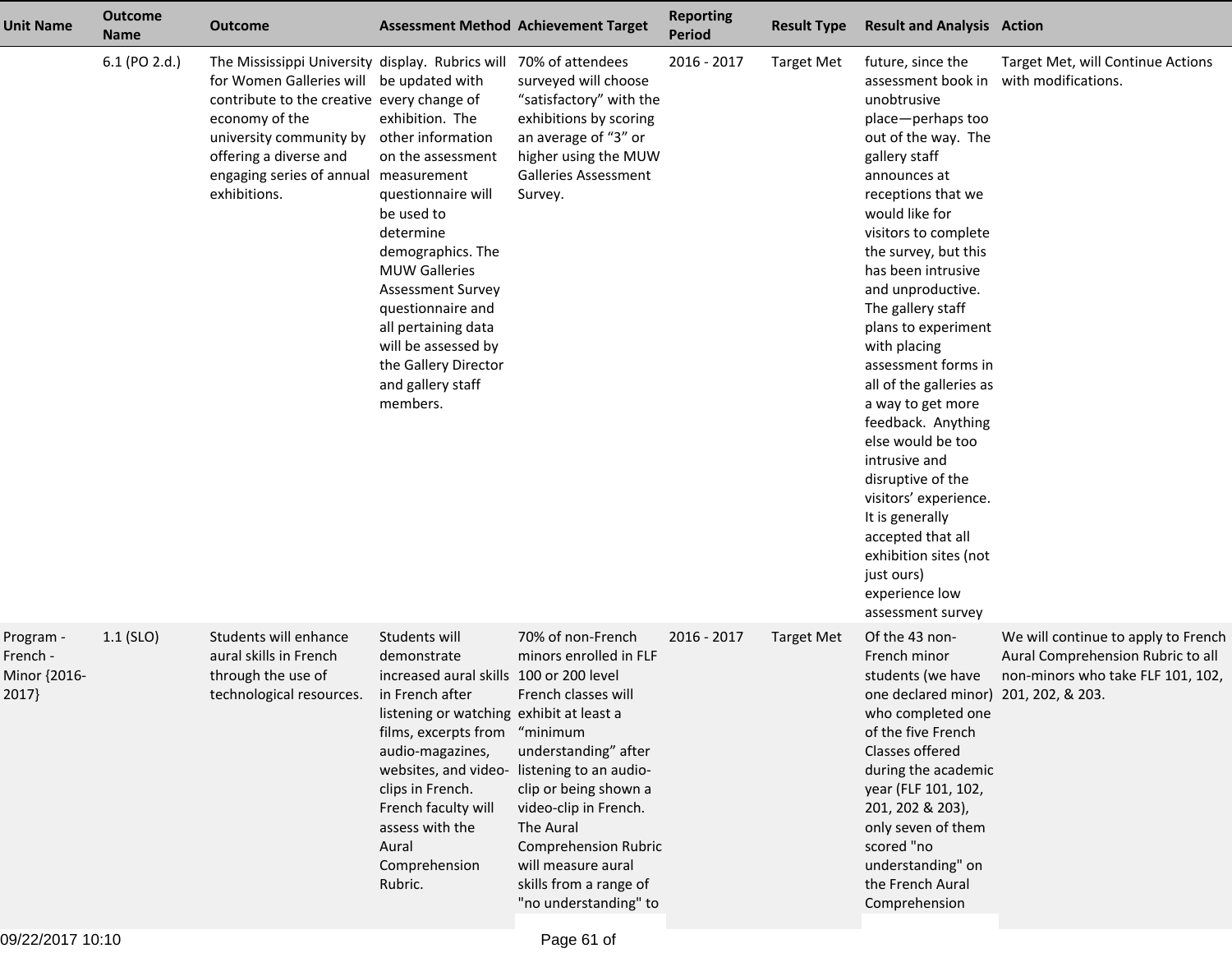| <b>Unit Name</b>                               | <b>Outcome</b><br><b>Name</b> | <b>Outcome</b>                                                                                    | <b>Assessment Method Achievement Target</b>                                                                                                                                                                                                                                                                                          |                                                                                                                                                                                                                                                                                                                                                                                     | <b>Reporting</b><br><b>Period</b> | <b>Result Type</b> | <b>Result and Analysis Action</b>                                                                                                                                                                                                                                                       |                                                                                                                                                                                                                                                                                                                                    |
|------------------------------------------------|-------------------------------|---------------------------------------------------------------------------------------------------|--------------------------------------------------------------------------------------------------------------------------------------------------------------------------------------------------------------------------------------------------------------------------------------------------------------------------------------|-------------------------------------------------------------------------------------------------------------------------------------------------------------------------------------------------------------------------------------------------------------------------------------------------------------------------------------------------------------------------------------|-----------------------------------|--------------------|-----------------------------------------------------------------------------------------------------------------------------------------------------------------------------------------------------------------------------------------------------------------------------------------|------------------------------------------------------------------------------------------------------------------------------------------------------------------------------------------------------------------------------------------------------------------------------------------------------------------------------------|
| Program -<br>French -<br>Minor {2016-<br>2017} | $1.1$ (SLO)                   | Students will enhance<br>aural skills in French<br>through the use of<br>technological resources. | Students will<br>demonstrate<br>increased aural skills<br>in French after<br>listening or watching "exemplary<br>films, excerpts from understanding."<br>audio-magazines,<br>websites, and video-<br>clips in French.<br>French faculty will<br>assess with the<br>Aural<br>Comprehension<br>Rubric.                                 | "minimum<br>understanding" to<br>"proficient<br>understanding" to                                                                                                                                                                                                                                                                                                                   | 2016 - 2017                       | <b>Target Met</b>  | Rubric. The<br>at least "minimum<br>understanding." on<br>the department<br>rubric, or 86%.                                                                                                                                                                                             | We will continue to apply to French<br>remaining 37 scored Aural Comprehension Rubric to all<br>non-minors who take FLF 101, 102,<br>201, 202, & 203.                                                                                                                                                                              |
|                                                |                               |                                                                                                   | Students will<br>demonstrate<br>increased aural skills 100 or 200 level<br>in French after<br>listening or watching exhibit at least a<br>films, excerpts from<br>audio-magazines,<br>websites, and video- listening to an audio-<br>clips in French.<br>French faculty will<br>assess with the<br>Aural<br>Comprehension<br>Rubric. | 70% of non-French<br>minors enrolled in FLF<br>French classes will<br>"minimum<br>understanding" after<br>clip or being shown a<br>video-clip in French.<br>The Aural<br><b>Comprehension Rubric</b><br>will measure aural<br>skills from a range of<br>"no understanding" to<br>"minimum<br>understanding" to<br>"proficient<br>understanding" to<br>"exemplary<br>understanding." | 2016 - 2017                       | <b>Target Met</b>  | students (we have<br>one French minor)<br>who completed FLF<br>101, 102, 201, 202<br>or 203 this<br>academic year, 37,<br>or 86 percent<br>scored at least<br>"minimum<br>understanding" on<br>the department<br>rubric after listening<br>to an audio-clip or<br>video-clip in French. | Of the 43 non-minor We will continue to test aural<br>comprehension of all French<br>students with the department aural<br>comprehension rubric.                                                                                                                                                                                   |
|                                                |                               |                                                                                                   | Students will<br>demonstrate<br>increased aural skills 100 or 200 level<br>in French after<br>listening or watching least a "proficient<br>films, excerpts from understanding" after<br>audio-magazines,<br>websites, and video- clip<br>clips in French.<br>French faculty will                                                     | 80% of all French<br>minors enrolled in FLF<br>courses will exhibit at<br>listening to an audio-<br>or being shown a<br>video-clip in French.                                                                                                                                                                                                                                       | 2016 - 2017                       | <b>Target Met</b>  | one minor was<br>enrolled in French<br>this year. She<br>understanding" in<br>her FLF 201 class.<br>202 in the spring.                                                                                                                                                                  | We will interview the French minor<br>who decided not to take FLF 202 in<br>the spring in order to find out why<br>exhibited "proficient she is delaying her BA requirement.<br>In addition, since she dropped the<br>minor in June, 2017, we will find<br>She did not take FLF out why she decided not to<br>continue as a minor. |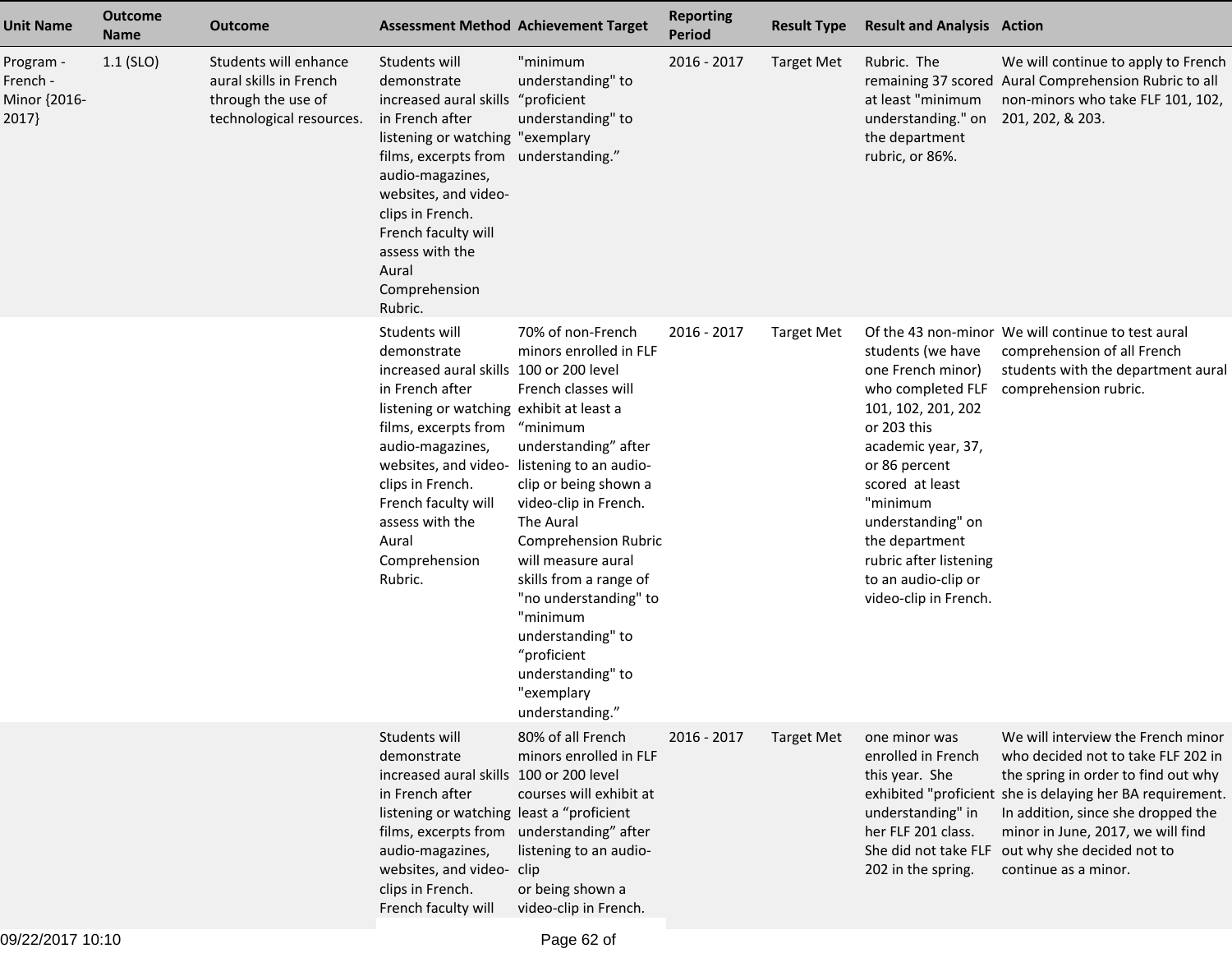| <b>Unit Name</b> | <b>Outcome</b><br><b>Name</b> | <b>Outcome</b>                                                                                                                                                                                        |                                                                                                                                                                                                                                                     | <b>Assessment Method Achievement Target</b>                                                                                                                                                                                                                                                                                                                                                                         | <b>Reporting</b><br>Period | <b>Result Type</b>       | <b>Result and Analysis Action</b>                                                                                                                                                                                                                                                                                                                                    |                                                                                                                                                                                                                                                                                                               |
|------------------|-------------------------------|-------------------------------------------------------------------------------------------------------------------------------------------------------------------------------------------------------|-----------------------------------------------------------------------------------------------------------------------------------------------------------------------------------------------------------------------------------------------------|---------------------------------------------------------------------------------------------------------------------------------------------------------------------------------------------------------------------------------------------------------------------------------------------------------------------------------------------------------------------------------------------------------------------|----------------------------|--------------------------|----------------------------------------------------------------------------------------------------------------------------------------------------------------------------------------------------------------------------------------------------------------------------------------------------------------------------------------------------------------------|---------------------------------------------------------------------------------------------------------------------------------------------------------------------------------------------------------------------------------------------------------------------------------------------------------------|
|                  |                               |                                                                                                                                                                                                       | assess with the<br>Aural<br>Comprehension<br>Rubric.                                                                                                                                                                                                | The Aural<br><b>Comprehension Rubric</b><br>will measure aural<br>skills from a range of<br>"no understanding" to<br>"minimum<br>understanding" to<br>"proficient<br>understanding" to<br>"exemplary<br>understanding."                                                                                                                                                                                             | 2016 - 2017                | <b>Target Met</b>        | one minor was<br>enrolled in French<br>this year. She<br>understanding" in<br>her FLF 201 class.<br>She did not take FLF<br>202 in the spring.                                                                                                                                                                                                                       | We will interview the French minor<br>who decided not to take FLF 202 in<br>the spring in order to find out why<br>exhibited "proficient she is delaying her BA requirement.<br>In addition, since she dropped the<br>minor in June, 2017, we will find<br>out why she decided not to<br>continue as a minor. |
|                  | 2.1 (GEO 2.c.)                | French students enrolled A French faculty<br>in FLF 100 and 200 level<br>courses will demonstrate a written or oral<br>knowledge about the<br>variety of cultures in<br>French speaking<br>countries. | member will assess<br>student<br>presentation dealing on Intercultural<br>with cultural aspects Knowledge and<br>of a French speaking Competence.<br>country using the<br>AAC&U VALUE<br>Rubric on<br>Intercultural<br>Knowledge and<br>Competence. | All French minors will<br>average at least the<br>following on the<br>AAC&U VALUE Rubric<br>In FLF $101 - no lower$<br>than $1.5$<br>In FLF 102 - no lower<br>than 2.0<br>In FLF $201 - no$ lower<br>than 2.5<br>In FLF 202 - no lower<br>than 3 (lower<br>Capstone level)                                                                                                                                          | 2016 - 2017                | <b>Target Met</b>        | One French minor<br>took FLF 201 this<br>year and scored a<br>2.6 on the<br>Intercultural<br>Knowledge and<br>Competence Rubric<br>after an assignment<br>including a<br>presentation on an<br>aspect of culture in<br>a French speaking<br>country.                                                                                                                 | We will continue to use this AAC&U<br>Value Rubric to assess French<br>minor's cultural knowledge.                                                                                                                                                                                                            |
|                  |                               |                                                                                                                                                                                                       | A French faculty<br>member will assess<br>a written or oral<br>student<br>of a French speaking the AAC&U VALUE<br>country using the<br>AAC&U VALUE<br>Rubric on<br>Intercultural<br>Knowledge and<br>Competence.                                    | All students taking FLF 2016 - 2017<br>100 and 200 level<br>classes (excluding<br>French minors) will<br>presentation dealing average collectively at<br>with cultural aspects least the following on<br>Rubric Intercultural<br>Knowledge and<br>Competence.<br>In FLF $101 - no$ lower<br>than 1<br>In FLF 102 - no lower<br>than $1.5$<br>In FLF 201 - no lower<br>than 2.0<br>In FLF 202 - no lower<br>than 2.5 |                            | <b>Target Not</b><br>Met | Of the 14 students<br>taking FLF 101 this<br>year, all scored no<br>VALUE rubric.<br>Of the 13 students<br>taking FLF 102 this<br>year, only three<br>scored below a 1.5,<br>but the class<br>collectively<br>averaged was a 2.<br>Of the 9 students<br>taking FLF 201 this<br>year, three scored<br>below a 2.0, but the<br>class collectively<br>averaged was 2.2. | We will continue to apply this<br>rubric to a student oral<br>presentation on some aspect of a<br>lower than 1 on the French speaking Country.                                                                                                                                                                |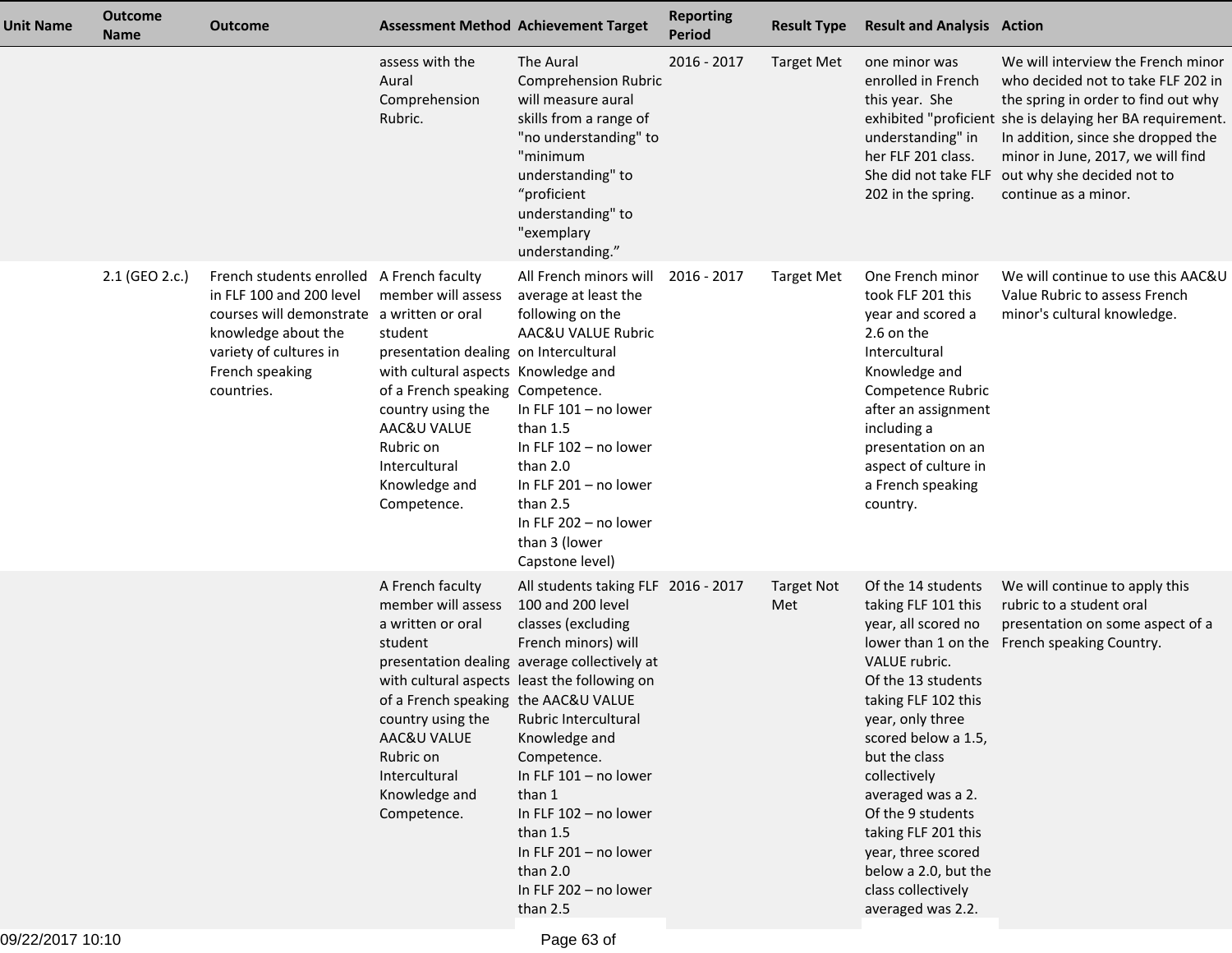| <b>Unit Name</b> | <b>Outcome</b><br><b>Name</b> | <b>Outcome</b>                                                                                                                                                                                                                                   | <b>Assessment Method Achievement Target</b>                                                                                                                                                                                                                                                                                                                                                                                                              |                                                                                                                                                                                                                                         | <b>Reporting</b><br><b>Period</b> | <b>Result Type</b>       | <b>Result and Analysis Action</b>                                                                                                                                                                                                                                                                                                |                                                                                                                                                                                  |
|------------------|-------------------------------|--------------------------------------------------------------------------------------------------------------------------------------------------------------------------------------------------------------------------------------------------|----------------------------------------------------------------------------------------------------------------------------------------------------------------------------------------------------------------------------------------------------------------------------------------------------------------------------------------------------------------------------------------------------------------------------------------------------------|-----------------------------------------------------------------------------------------------------------------------------------------------------------------------------------------------------------------------------------------|-----------------------------------|--------------------------|----------------------------------------------------------------------------------------------------------------------------------------------------------------------------------------------------------------------------------------------------------------------------------------------------------------------------------|----------------------------------------------------------------------------------------------------------------------------------------------------------------------------------|
|                  |                               |                                                                                                                                                                                                                                                  | A French faculty<br>member will assess<br>a written or oral<br>student<br>presentation dealing<br>with cultural aspects<br>of a French speaking<br>country using the<br>AAC&U VALUE<br>Rubric on<br>Intercultural<br>Knowledge and<br>Competence.                                                                                                                                                                                                        |                                                                                                                                                                                                                                         | 2016 - 2017                       | <b>Target Not</b><br>Met | Of the 4 students<br>taking FLF 202 this<br>year, all four scored<br>above a 2.5.<br>Of the 3 students<br>taking FLF 203 in the<br>summer of 2016,<br>one scored a 0,<br>bringing the<br>collectively class<br>average down<br>below the target of<br>2.5.<br>However, the<br>two other<br>individuals scored<br>well above 2.5. | We will continue to apply this<br>rubric to a student oral<br>presentation on some aspect of a<br>French speaking Country.                                                       |
|                  | 2.2 (PO 4.d.)                 | Minors who complete a<br>minor in our foreign<br>language program will<br>demonstrate satisfaction<br>with the instruction and<br>of the program's<br>intercultural and<br>multicultural knowledge<br>emphasis.                                  | The Alumni Survey is 75% of students<br>sent out every three participating in the<br>years. The next<br>survey will be in<br>2019. At the end of<br>the academic year,<br>departmental<br>faculty will review<br>and analyze the<br>results to determine<br>if achievement<br>target was met.<br>Since French minors speaking countries.<br>are rare, this every<br>third year<br>assessment should<br>be sufficient to<br>determine program<br>success. | Alumni Survey will<br>state that they were<br>satisfied with the<br>instruction received in<br>their minor program,<br>and gained a greater<br>appreciation overall of<br>global culture,<br>including the varied<br>cultures of French | 2016 - 2017                       | Inconclusive             | The alumni survey<br>will not be sent out<br>again until 2019                                                                                                                                                                                                                                                                    | We have one French minor, but<br>have healthy enrollment in the 100<br>and 200 level classes. Students will<br>continue to take these classes for<br>BA and Honors requirements. |
|                  |                               | 3.1 (SAO & SLO) Students will have a five<br>to ten minute one on one member will assess<br>conversation in French<br>with a French faculty<br>member as a part of the<br>assessment of student<br>learning in FLF 101, 102,<br>201 and 202. The | A French faculty<br>a five to ten minute<br>conversation<br>between himself<br>and each student<br>enrolled in FLF 101,<br>102, 201 and 202 (or the departmental                                                                                                                                                                                                                                                                                         | 70% of non-French<br>minors taking the<br>following FLF<br>elementary and<br>intermediate French<br>courses will score the<br>following averages on                                                                                     | 2016 - 2017                       | <b>Target Met</b>        | No student in FLF<br>101 scored below a<br>"minimal" on the<br>conversation rubric<br>in the final exam<br>one on one<br>conversation.<br>Two students in FLF                                                                                                                                                                    | We will consider raising the<br>Achievement percentage by ten<br>points, since such a high<br>percentage of students far<br>exceeded the target percentage.                      |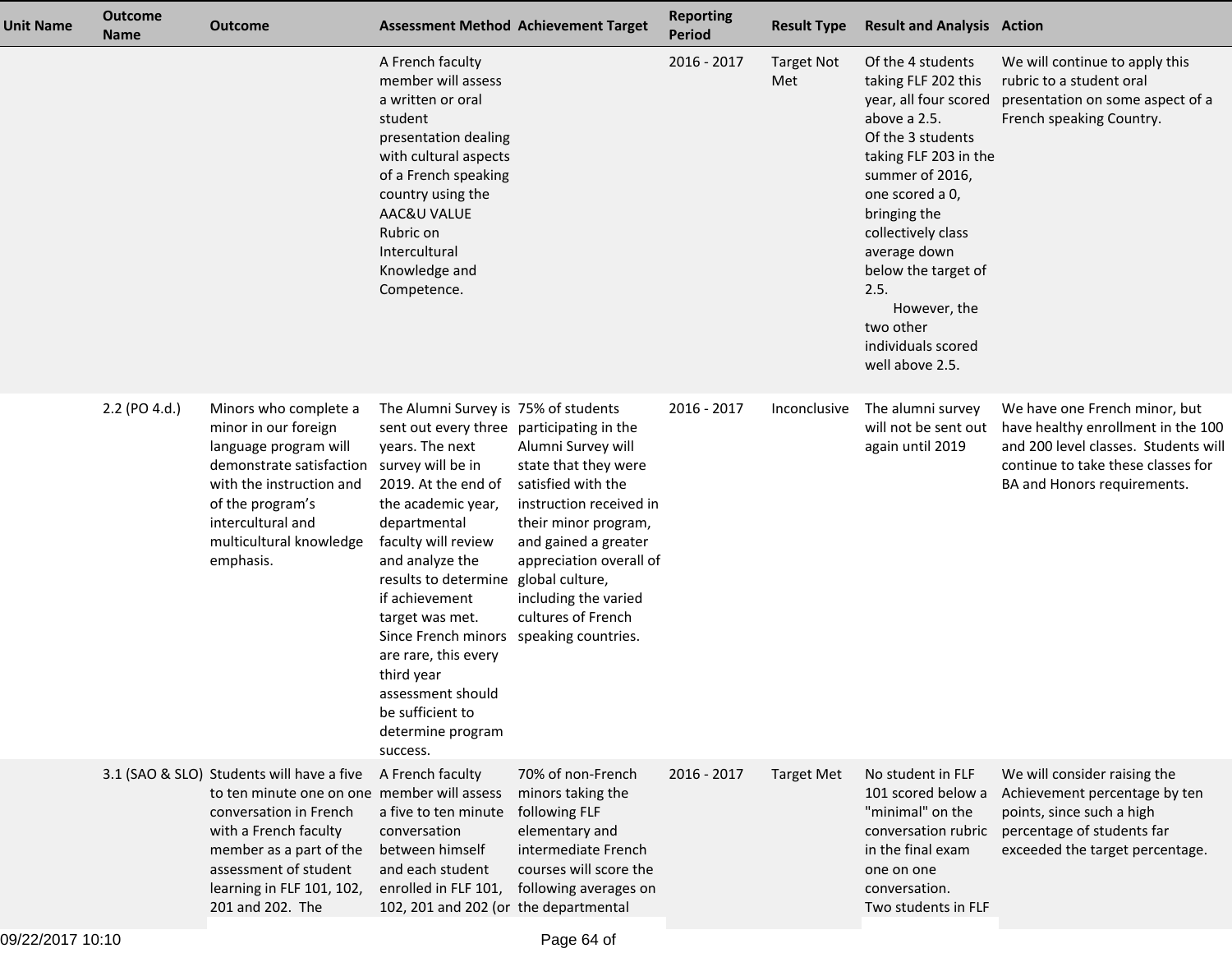| <b>Unit Name</b> | <b>Outcome</b><br><b>Name</b> | <b>Outcome</b>                                                        |                                                                                                                                                                                                                                                                  | <b>Assessment Method Achievement Target</b>                                                                                                                                                                                                                                                                                                                                                                       | <b>Reporting</b><br>Period | <b>Result Type</b> | <b>Result and Analysis Action</b>                                                                                                                                                                                                                                                                                                                                                                                                                                                                                               |                                                                                                                                                                                 |
|------------------|-------------------------------|-----------------------------------------------------------------------|------------------------------------------------------------------------------------------------------------------------------------------------------------------------------------------------------------------------------------------------------------------|-------------------------------------------------------------------------------------------------------------------------------------------------------------------------------------------------------------------------------------------------------------------------------------------------------------------------------------------------------------------------------------------------------------------|----------------------------|--------------------|---------------------------------------------------------------------------------------------------------------------------------------------------------------------------------------------------------------------------------------------------------------------------------------------------------------------------------------------------------------------------------------------------------------------------------------------------------------------------------------------------------------------------------|---------------------------------------------------------------------------------------------------------------------------------------------------------------------------------|
|                  | 3.1 (SAO & SLO) Departmental  | <b>Conversation Rubric will</b><br>be applied to the<br>conversation. | the summer<br>intensive courses*)<br>courses using the<br>Department                                                                                                                                                                                             | conversation rubric.<br>In FLF $101 - no lower$<br>than an average of<br>"minimal"<br>Conversation Rubric. In FLF 102 - no lower<br>than an average of<br>"minimal"<br>In FLF 201 - no lower<br>than an average of<br>"proficient"<br>In FLF 202 - no lower<br>than an average of<br>"proficient"                                                                                                                 | 2016 - 2017                | <b>Target Met</b>  | 102 scored lover<br>conversation rubric<br>in the final exam<br>one on one<br>conversation.<br>One student in FLF<br>201 scored below<br>"proficient" on the<br>conversation rubric<br>in the final exam<br>one on one<br>conversation.<br>No students in FLF<br>202 scored below<br>"proficient" on the<br>conversation rubric<br>in the final exam<br>one on one<br>conversation.<br>One student in FLF<br>203 scored below<br>"proficient" on the<br>conversation rubric<br>in the final exam<br>one on one<br>conversation. | We will consider raising the<br>than minimal on the Achievement percentage by ten<br>points, since such a high<br>percentage of students far<br>exceeded the target percentage. |
|                  |                               |                                                                       | A French faculty<br>member will assess<br>a five to ten minute<br>conversation<br>between himself<br>and each student<br>enrolled in FLF 101,<br>the summer<br>intensive courses*)<br>courses using the<br>Department<br>Conversation Rubric. than an average of | 90% of French minors 2016 - 2017<br>taking the following<br>FLF elementary and<br>intermediate French<br>courses will score the<br>following averages on<br>the Department<br>102, 201 and 202 (or Conversation Rubric.<br>In FLF 101 - no lower<br>than an average of<br>"minimal"<br>In FLF 102 - no lower<br>"minimal"<br>In FLF 201 - no lower<br>than an average of<br>"proficient"<br>In FLF 202 - no lower |                            | <b>Target Met</b>  | year. She scored<br>above proficient on<br>her one on one<br>conversation.                                                                                                                                                                                                                                                                                                                                                                                                                                                      | one minor took FLF  We will continue to apply the<br>201 in this academic conversation rubric to the final oral<br>exam in every FLF class.                                     |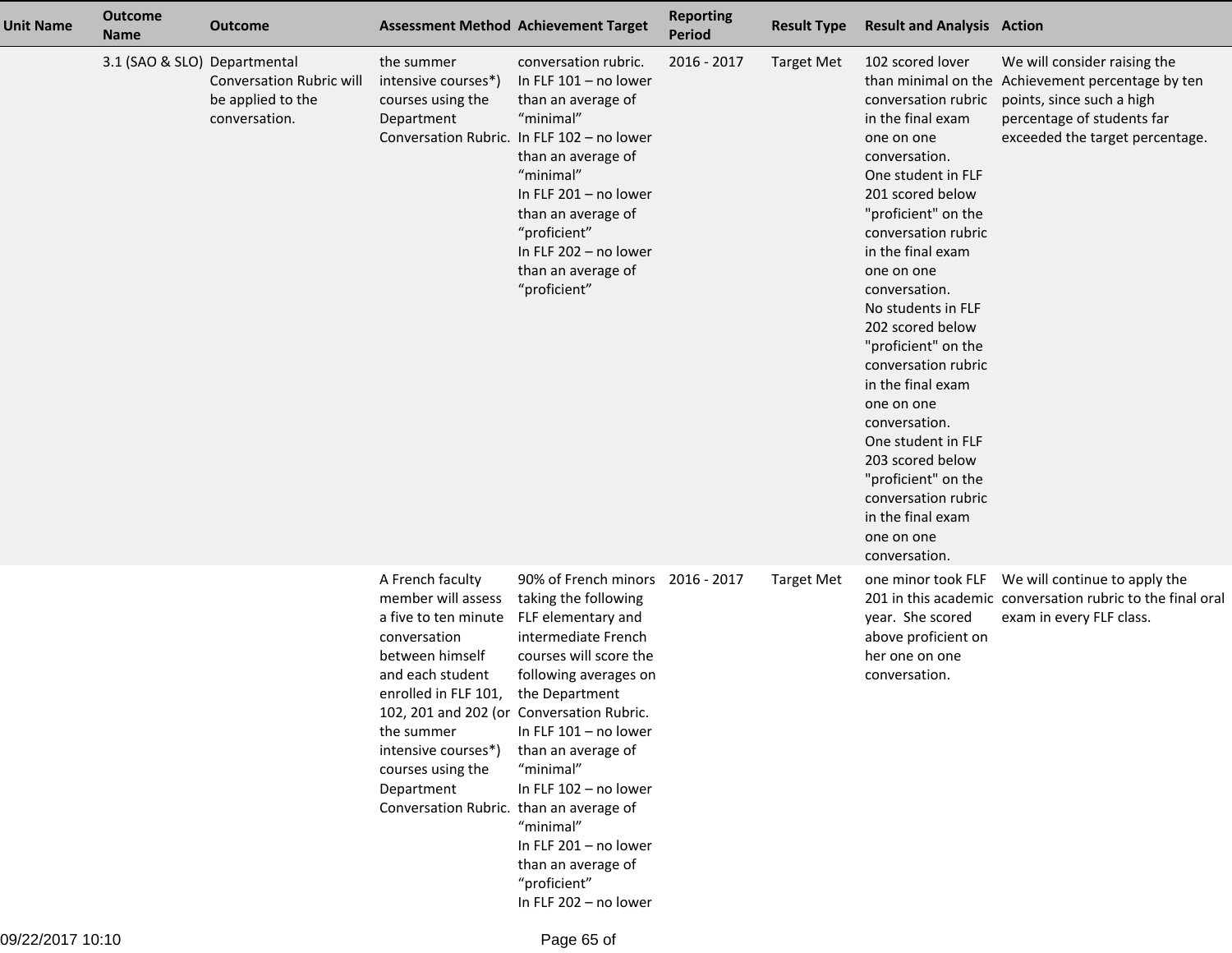| <b>Unit Name</b>                                                                                                                                        | <b>Outcome</b><br><b>Name</b> | <b>Outcome</b>                                                                                                | <b>Assessment Method Achievement Target</b>                                                                                                                                                                                                                                  |                                                                                                                                                                                                                           | <b>Reporting</b><br><b>Period</b> | <b>Result Type</b> | <b>Result and Analysis Action</b>                                                                                                                                            |                                                                                                                                             |
|---------------------------------------------------------------------------------------------------------------------------------------------------------|-------------------------------|---------------------------------------------------------------------------------------------------------------|------------------------------------------------------------------------------------------------------------------------------------------------------------------------------------------------------------------------------------------------------------------------------|---------------------------------------------------------------------------------------------------------------------------------------------------------------------------------------------------------------------------|-----------------------------------|--------------------|------------------------------------------------------------------------------------------------------------------------------------------------------------------------------|---------------------------------------------------------------------------------------------------------------------------------------------|
|                                                                                                                                                         |                               |                                                                                                               | A French faculty<br>member will assess<br>a five to ten minute<br>conversation<br>between himself<br>and each student<br>enrolled in FLF 101,<br>102, 201 and 202 (or<br>the summer<br>intensive courses*)<br>courses using the<br>Department<br><b>Conversation Rubric.</b> | than an average of<br>"proficient"                                                                                                                                                                                        | 2016 - 2017                       | <b>Target Met</b>  | year. She scored<br>above proficient on<br>her one on one<br>conversation.                                                                                                   | one minor took FLF  We will continue to apply the<br>201 in this academic conversation rubric to the final oral<br>exam in every FLF class. |
| Program -<br>History<br>(including<br>Minor and<br>Secondary<br>Education<br>Certification in<br>History and<br>Social Studies)<br>- BA {2016-<br>2017} | $1.1$ (SLO)                   | Identify and evaluate<br>continuity and change,<br>causality and<br>coincidence, voice and<br>agency (SLO 5). | At the end of the<br>department chair<br>will review<br>transcripts of<br>graduating seniors<br>for the previous year passing grade.<br>for historical depth<br>to determine if<br>achievement target<br>was met.                                                            | 100% of graduating<br>spring semester, the seniors will complete<br>at least 4 lower-level<br>(100 level) history<br>survey courses (12<br>credit hours) with a                                                           | 2016 - 2017                       | Target Met         | Two students<br>graduated in<br>August, December,<br>or May 2016-7 with<br>a history degree.<br>Both passed and<br>completed 4 lower-<br>level survey courses<br>in history. | We met our goal this year and plan<br>to continue monitoring students'<br>historical depth through transcript<br>review.                    |
|                                                                                                                                                         |                               |                                                                                                               | At the end of the<br>department chair<br>will review<br>transcripts of<br>graduating seniors<br>for historical depth<br>to determine if<br>achievement target<br>was met.                                                                                                    | 100% of graduating<br>spring semester, the seniors will complete<br>at least 4 upper- level<br>(either 300 or 400<br>level) history survey<br>courses (12 credit<br>for the previous year hours) with a passing<br>grade. | 2016 - 2017                       | <b>Target Met</b>  | Two students<br>graduated in<br>August, December,<br>or May 2016-7 with<br>a history degree.<br>Both passed and<br>completed 4 upper-<br>level courses in<br>history.        | We met our goal this year and plan<br>to continue to monitor students'<br>historical depth in history<br>coursework.                        |
|                                                                                                                                                         | 1.2 (SLO)                     | Relate the complexity of<br>the human experience<br>across time and space<br>(SLO 6).                         | At the end of the<br>department chair<br>will review<br>transcripts of<br>graduating seniors<br>for the previous year<br>for historical<br>breadth to<br>determine if                                                                                                        | 100% of graduating<br>spring semester, the seniors will complete<br>at least one non-<br>western course (3<br>credit hours) with a<br>passing grade.                                                                      | 2016 - 2017                       | <b>Target Met</b>  | Two students<br>graduated in<br>August, December,<br>or May 2016-7 with<br>a history degree.<br>Both passed and<br>completed at least<br>one non-western<br>history course.  | We met our goal this year and plan<br>to continue monitoring students'<br>historical breadth through<br>transcript review.                  |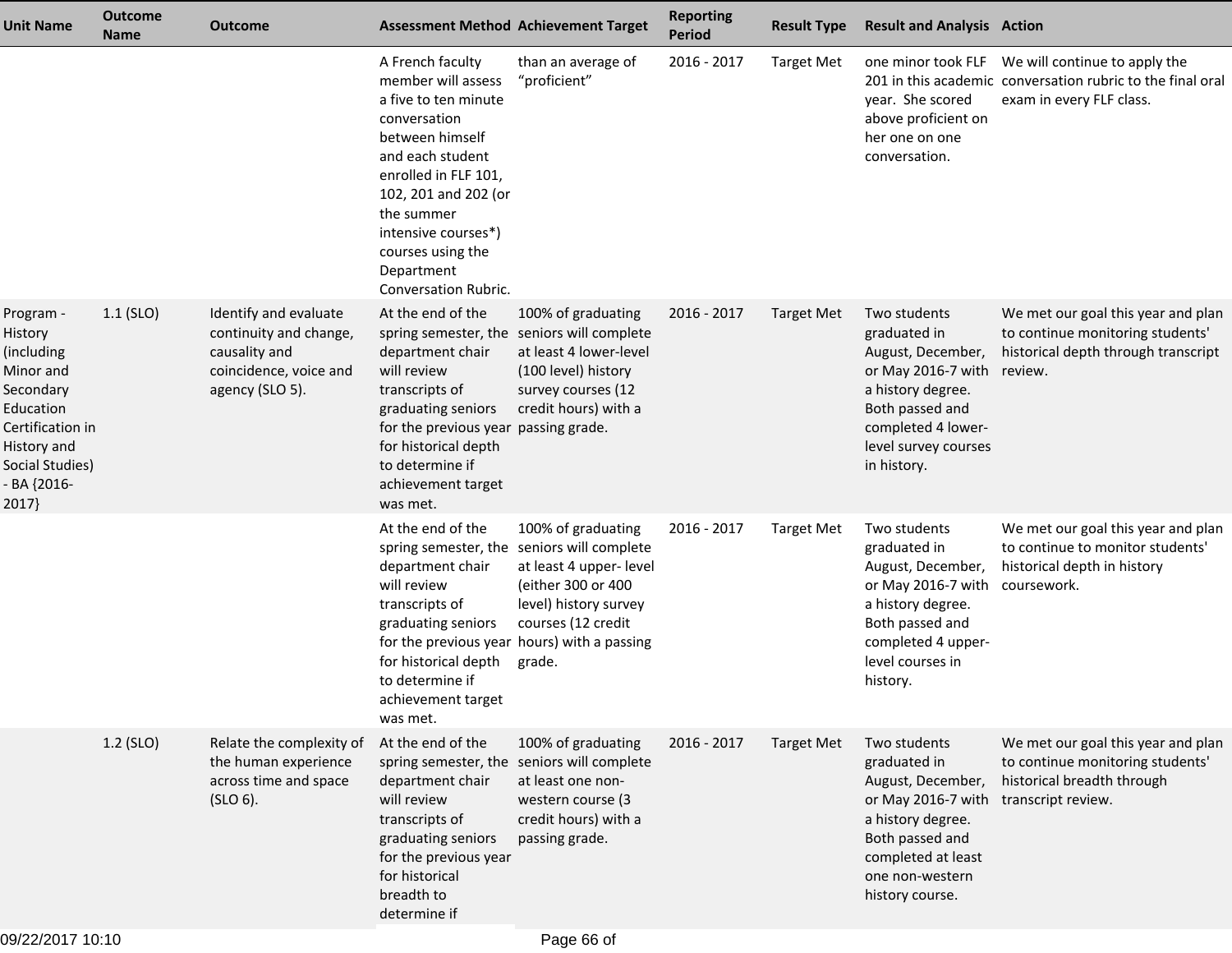| <b>Unit Name</b> | <b>Outcome</b><br><b>Name</b> | <b>Outcome</b>                                                                           |                                                                                                                                                                                                         | <b>Assessment Method Achievement Target</b>                                                                                                                   | <b>Reporting</b><br><b>Period</b> | <b>Result Type</b>      | <b>Result and Analysis Action</b>                                                                                                                                            |                                                                                                                            |
|------------------|-------------------------------|------------------------------------------------------------------------------------------|---------------------------------------------------------------------------------------------------------------------------------------------------------------------------------------------------------|---------------------------------------------------------------------------------------------------------------------------------------------------------------|-----------------------------------|-------------------------|------------------------------------------------------------------------------------------------------------------------------------------------------------------------------|----------------------------------------------------------------------------------------------------------------------------|
|                  | 1.2 (SLO)                     | Relate the complexity of<br>the human experience<br>across time and space<br>$(SLO 6)$ . | achievement target 100% of graduating<br>was met.                                                                                                                                                       | seniors will complete<br>at least one non-<br>western course (3<br>credit hours) with a<br>passing grade.                                                     | 2016 - 2017                       | <b>Target Met</b>       | Two students<br>graduated in<br>August, December,<br>or May 2016-7 with<br>a history degree.<br>Both passed and<br>completed at least<br>one non-western<br>history course.  | We met our goal this year and plan<br>to continue monitoring students'<br>historical breadth through<br>transcript review. |
|                  |                               |                                                                                          | At the end of the<br>department chair<br>will review<br>transcripts of<br>graduating seniors<br>for the previous year<br>for historical<br>breadth to<br>determine if<br>achievement target<br>was met. | 100% of graduating<br>spring semester, the seniors will complete<br>at least one pre<br>modern (pre 1500)<br>course (3 credit hours)<br>with a passing grade. | 2016 - 2017                       | <b>Target Met</b>       | Two students<br>graduated in<br>August, December,<br>or May 2016-7 with transcript review.<br>a history degree.<br>Both passed at least<br>one premodern<br>course.          | We met our goal this year and plan<br>to continue monitoring students'<br>historical breadth through                       |
|                  |                               |                                                                                          | At the end of the<br>department chair<br>will review<br>transcripts of<br>graduating seniors<br>for the previous year<br>for historical<br>breadth to<br>determine if<br>achievement target<br>was met. | 100% of graduating<br>spring semester, the seniors will complete<br>at least two American<br>history courses (6<br>credit hours) with a<br>passing grade.     | 2016 - 2017                       | <b>Target Met</b>       | Two students<br>graduated in<br>August, December,<br>or May 2016-7 with<br>a history degree.<br>Both passed and<br>completed at least<br>two American<br>history courses.    | We met our goal this year and plan<br>to continue monitoring students'<br>historical breadth through<br>transcript review. |
|                  |                               |                                                                                          | At the end of the<br>department chair<br>will review<br>transcripts of<br>graduating seniors<br>for the previous year<br>for historical<br>breadth to<br>determine if<br>achievement target<br>was met. | 100% of graduating<br>spring semester, the seniors will complete<br>at least two European<br>history courses (6<br>credit hours) with a<br>passing grade.     | 2016 - 2017                       | Target Met Two students | graduated in<br>August, December,<br>or May 2016-7 with transcript review.<br>a history degree.<br>Both passed and<br>completed at least<br>two European<br>history classes. | We met our goal this year and plan<br>to continue monitoring students'<br>historical breadth through                       |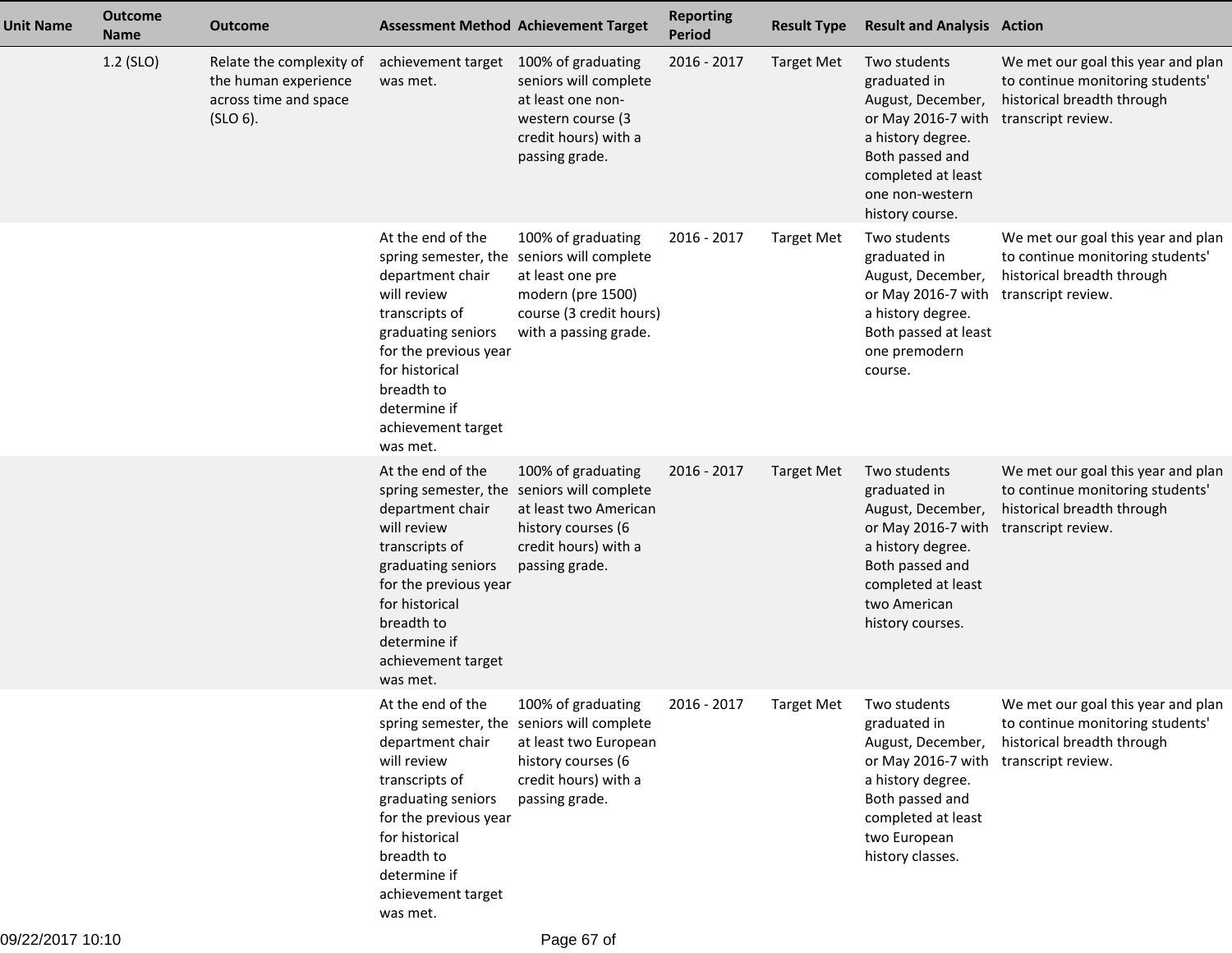| <b>Unit Name</b> | <b>Outcome</b><br><b>Name</b> | <b>Outcome</b>                                                                                                               |                                                                                                                                                                                                          | <b>Assessment Method Achievement Target</b>                                                                                                                                                | <b>Reporting</b><br>Period | <b>Result Type</b>       | <b>Result and Analysis Action</b>                                                                                                                                                                                                                                                                                                                                                                                                                                                                                                                                                                                                                                |                                                                                                                                                                                                                                                                                                                                                                                                     |
|------------------|-------------------------------|------------------------------------------------------------------------------------------------------------------------------|----------------------------------------------------------------------------------------------------------------------------------------------------------------------------------------------------------|--------------------------------------------------------------------------------------------------------------------------------------------------------------------------------------------|----------------------------|--------------------------|------------------------------------------------------------------------------------------------------------------------------------------------------------------------------------------------------------------------------------------------------------------------------------------------------------------------------------------------------------------------------------------------------------------------------------------------------------------------------------------------------------------------------------------------------------------------------------------------------------------------------------------------------------------|-----------------------------------------------------------------------------------------------------------------------------------------------------------------------------------------------------------------------------------------------------------------------------------------------------------------------------------------------------------------------------------------------------|
|                  | $2.1$ (GEO 1.b.)              | Interpret and evaluate<br>primary sources carefully<br>and use them to make a<br>historical argument (SLO<br>$1$ ).          | The History<br>department faculty<br>will use the AAC&U<br><b>Critical Thinking</b><br><b>VALUE Rubric to</b><br>assess the<br>Performance Task<br>Assessment<br>required of HIS 211<br>students (fall). | The overall average<br>score for HIS 211<br>students completing<br>the Performance Task<br>Assessment will be no<br>lower than a 3.0 on<br>the AAC&U Critical<br>Thinking VALUE<br>Rubric. | 2016 - 2017                | <b>Target Met</b>        | HIS 311 was<br>changed to HIS 211,<br>remains the same.<br>The Performance<br><b>Task Assessment</b><br>was required of<br>each student and<br>the Critical Thinking<br>Value Rubric was<br>applied to each<br>individual student's<br>assessment in Fall<br>2016. Overall,<br>average for the class<br>was a 3.30. Of the<br>five items assessed<br>by the Value Rubric,<br>students performed<br>best at an<br>"explanation of<br>issues" and<br>performed slightly<br>less well at in the<br>other categories.<br>Although, it is<br>important to note,<br>that the class<br>average was above<br>3 in each of the five<br>categories of the<br>Value Rubric. | We are satisfied with the<br>Performance Task Assessment and<br>but the mission and feel it is doing a good job of<br>teaching in the class documenting and demonstrating<br>students' grasp of critical thinking.<br>We intend to continue its use and<br>stress critical thinking ability in the<br>HIS 211 course.                                                                               |
|                  | 3.1 (GEO 1.c.)                | Students will successfully The History<br>communicate ideas<br>clearly and professionally<br>in oral and written<br>formats. | department faculty<br>will use the AAC&U<br>Oral Communication the Research<br><b>VALUE Rubric to</b><br>assess the Research<br>Presentation<br>required of HIS 211<br>students (fall).                  | The overall average<br>score for HIS 211<br>students completing<br>Presentation will be<br>no lower than a 3.0 on<br>the AAC&U Oral<br>Communication<br>VALUE Rubric.                      | 2016 - 2017                | <b>Target Not</b><br>Met | in HIS 211 were<br>required to<br>complete an oral<br>presentation on a<br>research topic of<br>used the Oral<br>Communication<br>Value Rubric to<br>assess student<br>performance. The                                                                                                                                                                                                                                                                                                                                                                                                                                                                          | In Fall 2016 students Faculty will discuss the HIS 211<br>(formerly 311) oral presentation<br>performance at their department<br>meeting in August. Faculty<br>teaching HIS 211 will dedicate more<br>time to preparation for oral<br>their choice. Faculty presentations and will circulate a<br>"how to turn your paper into<br>speech" best practices guideline for<br>the other faculty to use. |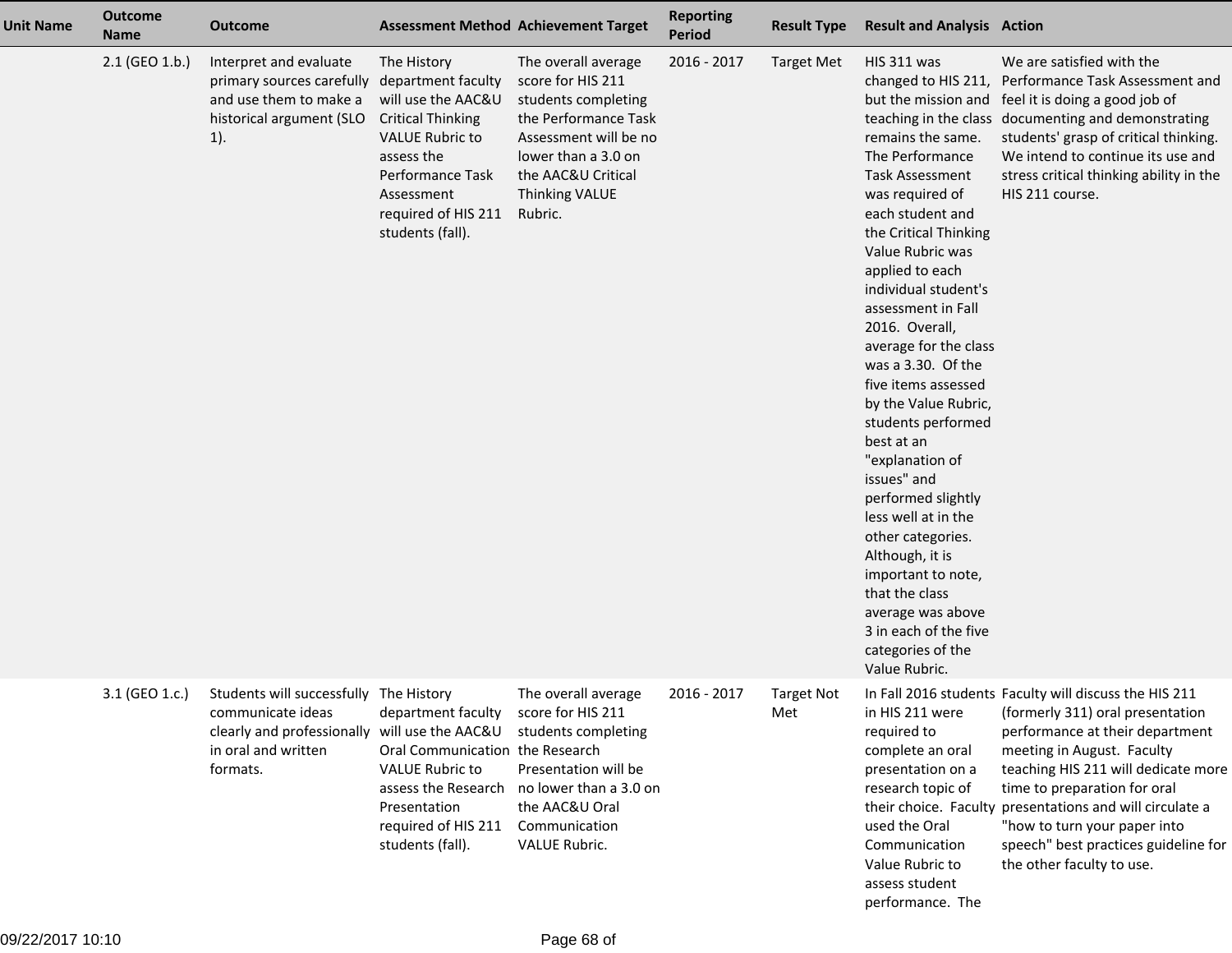| <b>Unit Name</b> | <b>Outcome</b><br><b>Name</b> | <b>Outcome</b>                                                                                                                                      | <b>Assessment Method Achievement Target</b>                                                                                                                                                         |                                                                                                                                                                                              | <b>Reporting</b><br><b>Period</b> | <b>Result Type</b>       | <b>Result and Analysis Action</b>                                                                                                                                                                                                                                                                                                                               |                                                                                                                                                                                                                                                                                                                                                                                                                                                                                                                                                                                                                                                                                                                                                                                                                                                                |
|------------------|-------------------------------|-----------------------------------------------------------------------------------------------------------------------------------------------------|-----------------------------------------------------------------------------------------------------------------------------------------------------------------------------------------------------|----------------------------------------------------------------------------------------------------------------------------------------------------------------------------------------------|-----------------------------------|--------------------------|-----------------------------------------------------------------------------------------------------------------------------------------------------------------------------------------------------------------------------------------------------------------------------------------------------------------------------------------------------------------|----------------------------------------------------------------------------------------------------------------------------------------------------------------------------------------------------------------------------------------------------------------------------------------------------------------------------------------------------------------------------------------------------------------------------------------------------------------------------------------------------------------------------------------------------------------------------------------------------------------------------------------------------------------------------------------------------------------------------------------------------------------------------------------------------------------------------------------------------------------|
|                  | 3.1 (GEO 1.c.)                | Students will successfully The History<br>communicate ideas<br>clearly and professionally<br>in oral and written<br>formats.                        | department faculty<br>will use the AAC&U<br>Oral Communication the Research<br><b>VALUE Rubric to</b><br>assess the Research<br>Presentation<br>required of HIS 211<br>students (fall).             | The overall average<br>score for HIS 211<br>students completing<br>Presentation will be<br>no lower than a 3.0 on<br>the AAC&U Oral<br>Communication<br>VALUE Rubric.                        | 2016 - 2017                       | <b>Target Not</b><br>Met | overall average for<br>the class using the<br>rubric was 2.92.<br>This put the class<br>just below the 3.0<br>target. Students<br>performed<br>especially poorly in<br>two specific<br>categories of the<br>rubric: "Language"<br>and "Central<br>Message". In the<br>other three<br>categories for the<br>rubric, they were at<br>the target of 3 or<br>above. | Faculty will discuss the HIS 211<br>(formerly 311) oral presentation<br>performance at their department<br>meeting in August. Faculty<br>teaching HIS 211 will dedicate more<br>time to preparation for oral<br>presentations and will circulate a<br>"how to turn your paper into<br>speech" best practices guideline for<br>the other faculty to use.                                                                                                                                                                                                                                                                                                                                                                                                                                                                                                        |
|                  |                               |                                                                                                                                                     | The History<br>department faculty<br>will use the<br>departmental<br><b>Historical Inquiry</b><br>and Argument<br>Rubric to assess the<br>Research Paper<br>required of HIS 499<br>students (fall). | The overall average<br>score for HIS 499<br>students completing<br>the Research Paper<br>will be no lower than a<br>3.0 on the<br>departmental<br>Historical Inquiry and<br>Argument Rubric. | 2016 - 2017                       | <b>Target Met</b>        | in HIS 499 were<br>required to<br>complete an original<br>research project<br>that included an<br>essay or paper of<br>significant length.<br>Faculty used the<br><b>Historical Inquiry</b><br>Rubric to assess<br>student<br>performance. The<br>overall average for<br>the class using the<br>rubric was 3.22.<br>This put the class<br>that target.          | In Fall 2016 students Students did well at engaging<br>primary sources, but the faculty<br>person reported that students<br>seemed to have a harder time<br>placing their individual projects and<br>primary sources in a larger context.<br>This means that they had a difficult<br>time articulating the historical<br>significance of their study and<br>situating it within a field of<br>scholarship. The second point<br>made by the faculty was that the<br>students often did have good time<br>management skills and fell behind<br>even in the beginning of the<br>semester. Faculty will discuss these<br>issues at the department meeting<br>above the 3.0 target at the beginning of the year. More<br>and every individual frequent and regular meeting times<br>assessed was above with Capstone students might help<br>them manage their time. |
|                  | 4.1 (SLO)                     | Locate and select a<br>variety of historical<br>sources (primary,<br>secondary, archival,<br>library, electronic, etc.)<br>for use in an historical | The History<br>department faculty<br>will determine HIS<br>211 students'<br>competency by<br>reviewing the                                                                                          | The overall average of 2016 - 2017<br>HIS 211 students for<br>the Library and<br>Archive Source<br>assignment(s) will be<br>no lower than a C (75                                            |                                   | <b>Target Met</b>        | In Fall 2016, faculty<br>teaching HIS 211<br>and Archive Source<br>Assignment. Of the<br>students in the                                                                                                                                                                                                                                                        | Faculty will continue to require the<br>Library and Source Assignment and<br>required the Library monitor performance on the<br>assignment.                                                                                                                                                                                                                                                                                                                                                                                                                                                                                                                                                                                                                                                                                                                    |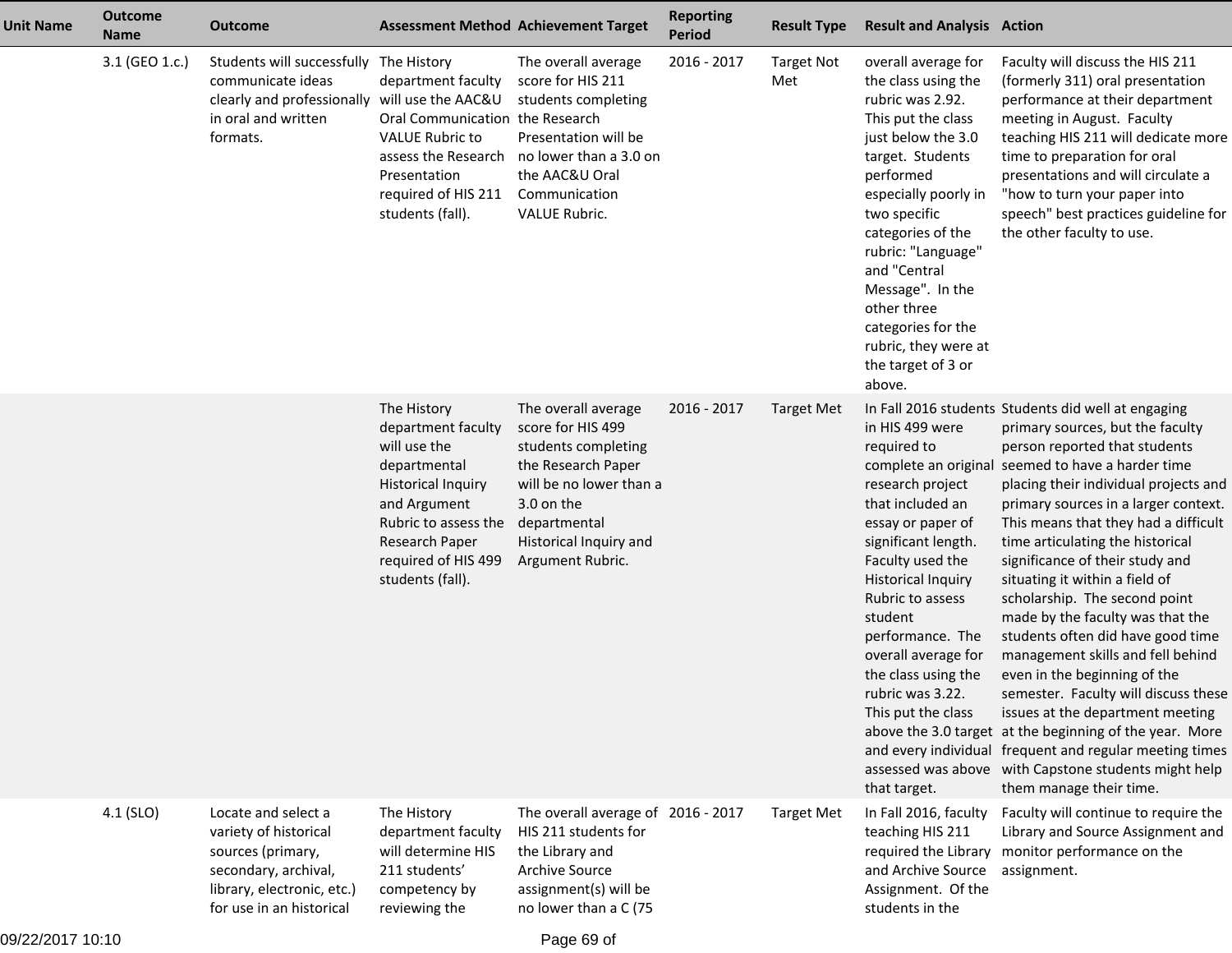| <b>Unit Name</b> | <b>Outcome</b><br><b>Name</b> | <b>Outcome</b>                                                                                                                                                                                                |                                                                                                                                                                                      | <b>Assessment Method Achievement Target</b>                                                                                                                                                  | <b>Reporting</b><br><b>Period</b> | <b>Result Type</b> | <b>Result and Analysis Action</b>                                                                                                                                                                                                                                                                                                                                                                                                                                                                                                                                                                                                                                                                                                                                                                                                              |                                                                                                                                                                      |
|------------------|-------------------------------|---------------------------------------------------------------------------------------------------------------------------------------------------------------------------------------------------------------|--------------------------------------------------------------------------------------------------------------------------------------------------------------------------------------|----------------------------------------------------------------------------------------------------------------------------------------------------------------------------------------------|-----------------------------------|--------------------|------------------------------------------------------------------------------------------------------------------------------------------------------------------------------------------------------------------------------------------------------------------------------------------------------------------------------------------------------------------------------------------------------------------------------------------------------------------------------------------------------------------------------------------------------------------------------------------------------------------------------------------------------------------------------------------------------------------------------------------------------------------------------------------------------------------------------------------------|----------------------------------------------------------------------------------------------------------------------------------------------------------------------|
|                  | 4.1 (SLO)                     | argument (SLO 2).                                                                                                                                                                                             | completed Library<br>and Archive Source<br>assignment(s) (fall).                                                                                                                     | percent).                                                                                                                                                                                    | 2016 - 2017                       | <b>Target Met</b>  | class, the overall<br>average for the<br>assignment was<br>93%, far above the<br>75% target.                                                                                                                                                                                                                                                                                                                                                                                                                                                                                                                                                                                                                                                                                                                                                   | Faculty will continue to require the<br>Library and Source Assignment and<br>monitor performance on the<br>assignment.                                               |
|                  | 4.2 (SLO)                     | Students will successfully The History<br>understand, synthesize,<br>and engage with the<br>ideas of others and<br>accept and/or resolve<br>differing perspectives or<br>conflicting evidence<br>responsibly. | department faculty<br>will use the<br>departmental<br><b>Historical Inquiry</b><br>and Argument<br>Rubric to assess the<br>Research Paper<br>required of HIS 499<br>students (fall). | The overall average<br>score for HIS 499<br>students completing<br>the Research Paper<br>will be no lower than a<br>3.0 on the<br>departmental<br>Historical Inquiry and<br>Argument Rubric. | 2016 - 2017                       | <b>Target Met</b>  | In the Fall 2016 HIS<br>499 class, students'<br>research papers<br>were assessed with<br>the Historical,<br>Inquiry, Argument,<br>and Writing Rubric<br>(HIAWR). The<br>overall average of<br>all the students in<br>the class for HIAWR<br>overall was 3.14.<br>The results for each<br>of the seven aspects<br>of the rubric were<br>more complicated,<br>however. In<br>"student frames<br>historical questions"<br>and "student<br>demonstrates<br>awareness of<br>interpretive<br>differences" the<br>class average fell<br>below 3.0. The<br>class average far<br>exceeded 3.0 in<br>"student evaluates<br>and analyzes<br>primary sources."<br>This seems to<br>indicate that<br>students do well at<br>the basic task of the<br>historian--analyzing<br>primary sources--<br>but struggle with<br>the upper-level<br>critical thinking | We are satisfied with the student<br>performance on the Capstone<br>Research Paper as evaluated with<br>the HIAWR and will continue to<br>monitor their performance. |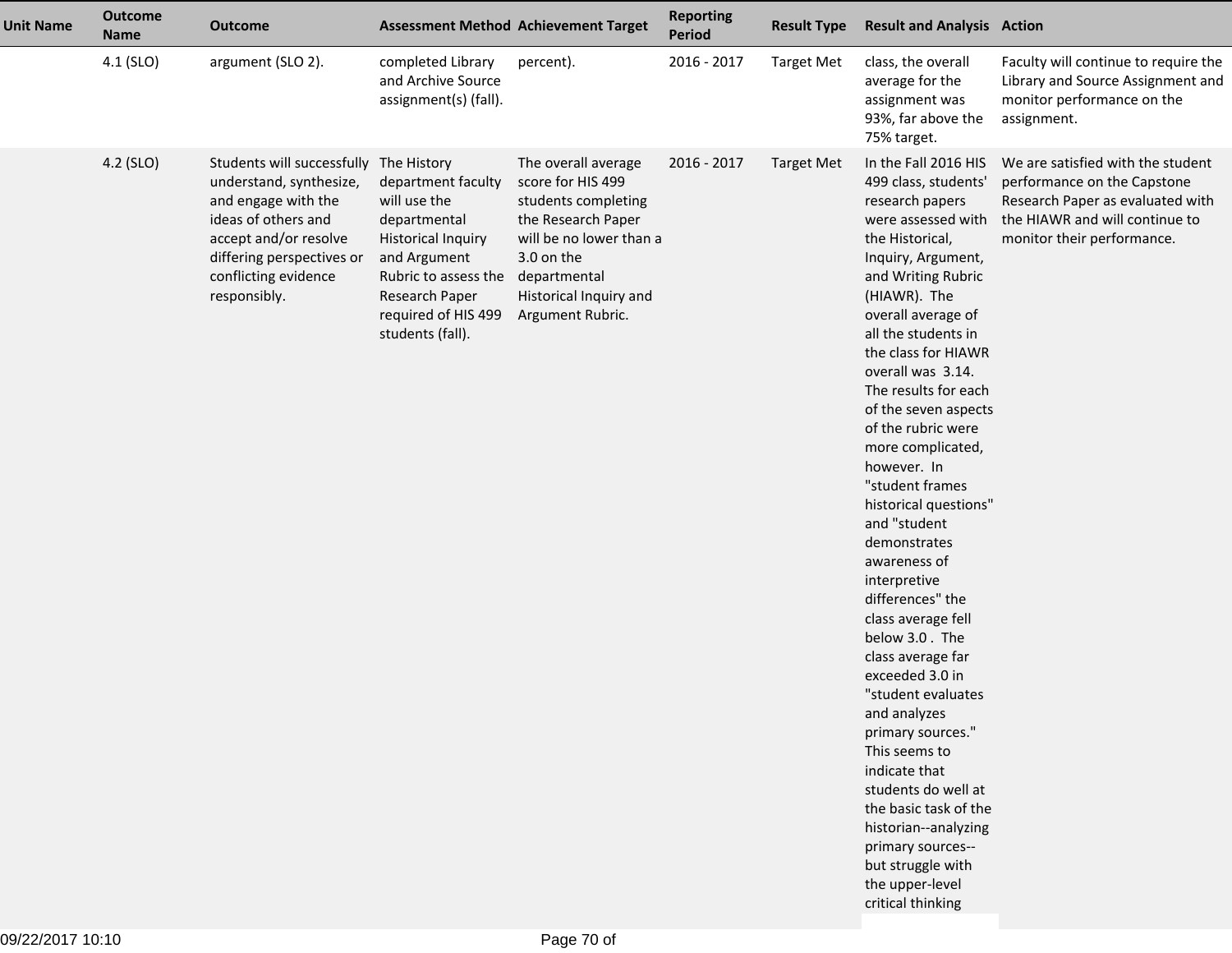| <b>Unit Name</b> | <b>Outcome</b><br><b>Name</b> | <b>Outcome</b>                                                                                                                                                                                                |                                                                                                                                                                                                     | <b>Assessment Method Achievement Target</b>                                                                                                                                                  | <b>Reporting</b><br>Period | <b>Result Type</b> | <b>Result and Analysis Action</b>                                                                                                                                                                                                                                                                                                                                                                                                                                                                                                                                                                                                                                                                                                    |                                                                                                                                                                                                                                |
|------------------|-------------------------------|---------------------------------------------------------------------------------------------------------------------------------------------------------------------------------------------------------------|-----------------------------------------------------------------------------------------------------------------------------------------------------------------------------------------------------|----------------------------------------------------------------------------------------------------------------------------------------------------------------------------------------------|----------------------------|--------------------|--------------------------------------------------------------------------------------------------------------------------------------------------------------------------------------------------------------------------------------------------------------------------------------------------------------------------------------------------------------------------------------------------------------------------------------------------------------------------------------------------------------------------------------------------------------------------------------------------------------------------------------------------------------------------------------------------------------------------------------|--------------------------------------------------------------------------------------------------------------------------------------------------------------------------------------------------------------------------------|
|                  | 4.2 (SLO)                     | Students will successfully The History<br>understand, synthesize,<br>and engage with the<br>ideas of others and<br>accept and/or resolve<br>differing perspectives or<br>conflicting evidence<br>responsibly. | department faculty<br>will use the<br>departmental<br><b>Historical Inquiry</b><br>and Argument<br>Rubric to assess the<br>Research Paper<br>required of HIS 499<br>students (fall).                | The overall average<br>score for HIS 499<br>students completing<br>the Research Paper<br>will be no lower than a<br>3.0 on the<br>departmental<br>Historical Inquiry and<br>Argument Rubric. | 2016 - 2017                | <b>Target Met</b>  | required to frame<br>and interpret<br>differences.                                                                                                                                                                                                                                                                                                                                                                                                                                                                                                                                                                                                                                                                                   | We are satisfied with the student<br>performance on the Capstone<br>Research Paper as evaluated with<br>the HIAWR and will continue to<br>monitor their performance.                                                           |
|                  | 4.3 (SLO)                     | Students will successfully<br>develop a historical<br>argument that uses<br>ample evidence (primary<br>and secondary) to<br>support its claims.                                                               | The History<br>department faculty<br>will use the<br>departmental<br><b>Historical Inquiry</b><br>and Argument<br>Rubric to assess the<br>Research Paper<br>required of HIS 499<br>students (fall). | The overall average<br>score for HIS 499<br>students completing<br>the Research Paper<br>will be no lower than a<br>3.0 on the<br>departmental<br>Historical Inquiry and<br>Argument Rubric. | 2016 - 2017                | <b>Target Met</b>  | In the Fall 2016 HIS<br>499 class, students'<br>research papers<br>were assessed with<br>the Historical,<br>Inquiry, Argument,<br>and Writing Rubric<br>(HIAWR). The<br>overall average of<br>all the students in<br>the class for HIAWR<br>overall was 3.14.<br>The results for each<br>of the seven aspects<br>of the rubric were<br>more complicated,<br>however. In<br>"student frames<br>historical questions"<br>and "student<br>demonstrates<br>awareness of<br>interpretive<br>differences" the<br>class average fell<br>below 3.0. The<br>class average far<br>exceeded 3.0 in<br>"student evaluates<br>and analyzes<br>primary sources."<br>This seems to<br>indicate that<br>students do well at<br>the basic task of the | Faculty will discuss the results of<br>the HIAWR in the Capstone and<br>look for ways to improve the<br>upper-level thinking needed to<br>frame and interpret differences,<br>both in HIS 211 Methods and HIS<br>499 Capstone. |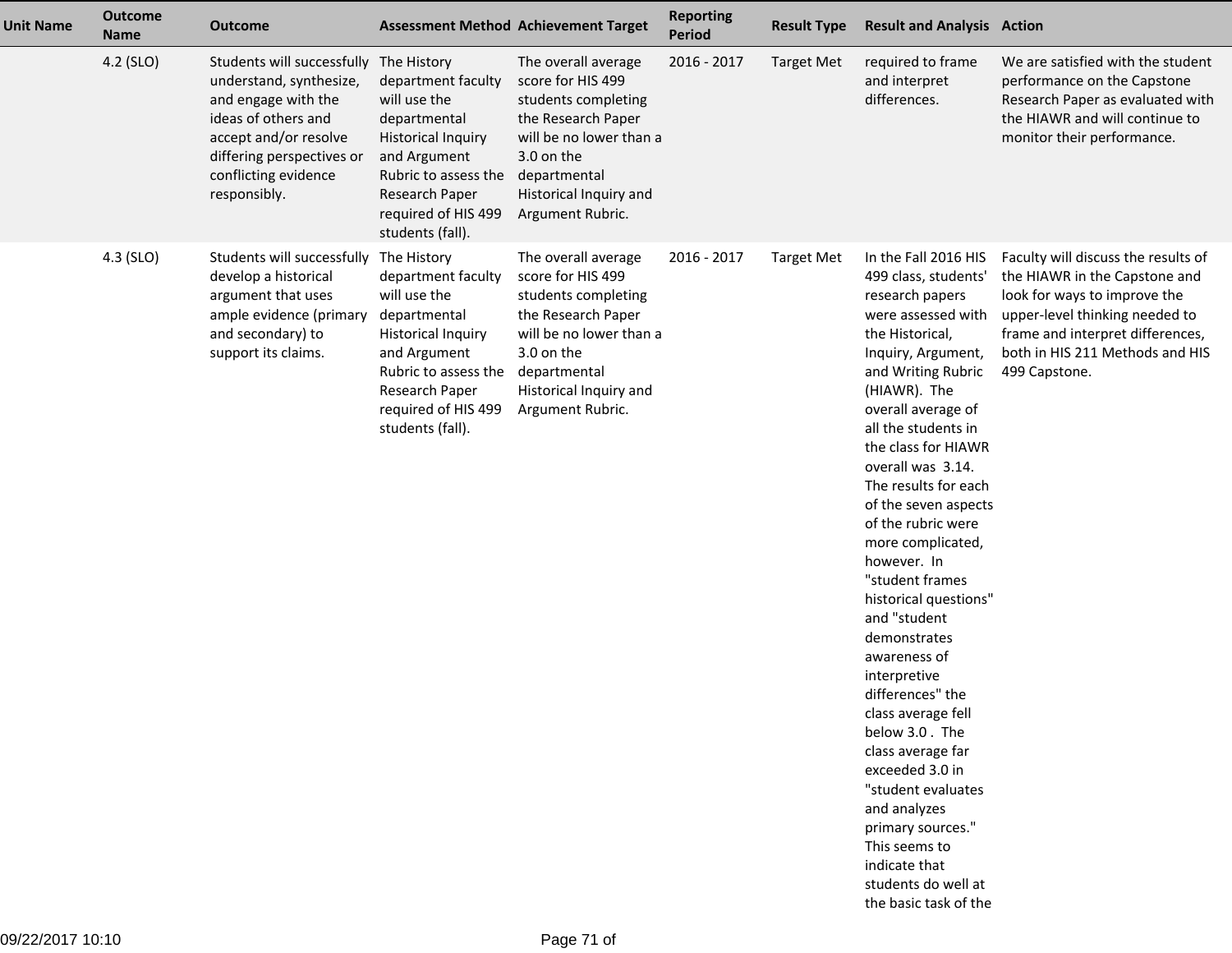| <b>Unit Name</b> | <b>Outcome</b><br><b>Name</b> | <b>Outcome</b>                                                                                                                                                                                           |                                                                                                                                                                                                                                                                                                              | <b>Assessment Method Achievement Target</b>                                                                                                                                                                                                                                                                                      | <b>Reporting</b><br><b>Period</b> | <b>Result Type</b> | <b>Result and Analysis Action</b>                                                                                                                                                                                                                                                                                                                                                                     |                                                                                                                                                                                                                                                                                                                                                                                                                                                                                                                                                                                                      |
|------------------|-------------------------------|----------------------------------------------------------------------------------------------------------------------------------------------------------------------------------------------------------|--------------------------------------------------------------------------------------------------------------------------------------------------------------------------------------------------------------------------------------------------------------------------------------------------------------|----------------------------------------------------------------------------------------------------------------------------------------------------------------------------------------------------------------------------------------------------------------------------------------------------------------------------------|-----------------------------------|--------------------|-------------------------------------------------------------------------------------------------------------------------------------------------------------------------------------------------------------------------------------------------------------------------------------------------------------------------------------------------------------------------------------------------------|------------------------------------------------------------------------------------------------------------------------------------------------------------------------------------------------------------------------------------------------------------------------------------------------------------------------------------------------------------------------------------------------------------------------------------------------------------------------------------------------------------------------------------------------------------------------------------------------------|
|                  | 4.3 (SLO)                     | Students will successfully The History<br>develop a historical<br>argument that uses<br>ample evidence (primary<br>and secondary) to<br>support its claims.                                              | department faculty<br>will use the<br>departmental<br><b>Historical Inquiry</b><br>and Argument<br>Rubric to assess the<br>Research Paper<br>required of HIS 499<br>students (fall).                                                                                                                         | The overall average<br>score for HIS 499<br>students completing<br>the Research Paper<br>will be no lower than a<br>3.0 on the<br>departmental<br>Historical Inquiry and<br>Argument Rubric.                                                                                                                                     | 2016 - 2017                       | <b>Target Met</b>  | historian--analyzing<br>primary sources--<br>but struggle with<br>the upper-level<br>critical thinking<br>required to frame<br>and interpret<br>differences.                                                                                                                                                                                                                                          | Faculty will discuss the results of<br>the HIAWR in the Capstone and<br>look for ways to improve the<br>upper-level thinking needed to<br>frame and interpret differences,<br>both in HIS 211 Methods and HIS<br>499 Capstone.                                                                                                                                                                                                                                                                                                                                                                       |
|                  | 5.1 (SAO)                     | Students in the Capstone<br>course will successfully<br>show improvement in<br>their knowledge and<br>skills in the areas of<br>historical content, critical<br>thinking, communication,<br>and inquiry. | The History<br>departmental<br>faculty will analyze<br>the HIS 499<br>students' results<br>from the Capstone<br>Survey that asks the<br>degree to which<br>their knowledge and<br>skills improved in<br>historical content,<br>critical thinking,<br>communication, and content, critical<br>inquiry (fall). | The overall average<br>for HIS 499 students<br>completing the<br>Capstone Survey will<br>be that students<br>report seeing an<br>increase of at least<br>"3.0" on a 1-5 Likert<br>scale, regarding the<br>degree to which their<br>knowledge and skills<br>improved in historical<br>thinking,<br>communication, and<br>inquiry. | 2016 - 2017                       | <b>Target Met</b>  | In Fall 2016 history<br>faculty emailed the<br>Capstone survey to<br>class. One<br>responded to the<br>survey. In that one<br>response, the<br>overall average for<br>all questions on the<br>survey was a 4.8.<br>That one student<br>certainly believed<br>their knowledge and<br>skills had improved;<br>however, the larger<br>problem is that only<br>one student<br>responded to the<br>survey. | The faculty teaching HIS 499 need<br>to make sure that the survey is<br>given during class, when students<br>the 4 students in the are assembled, and not rely on<br>email distribution and return of the<br>survey (which is clearly ineffective).<br>History faculty will discuss this at<br>the first department meeting in<br>August 2017.                                                                                                                                                                                                                                                       |
|                  | 6.1 (PO 2.e.)                 | History majors will<br>complete an internship<br>or study abroad program<br>before graduating.                                                                                                           | At the end of the<br>department chair<br>will review<br>transcripts of<br>graduating seniors<br>for the previous year<br>to determine if<br>students have<br>completed an<br>internship or study<br>abroad program.                                                                                          | 70 percent of History<br>spring semester, the majors who graduated<br>in the previous year<br>will have completed<br>an internship or study<br>abroad program.                                                                                                                                                                   | 2016 - 2017                       | <b>Target Met</b>  | Two students<br>graduated in<br>August, December,<br>a history degree.<br>an internship/Study<br>Abroad. However,<br>the other student<br>was graduated as<br>certification, which<br>requires a lot more<br>hours in the major<br>and might have                                                                                                                                                     | Whether we met our goal this year<br>is questionable, but with only two<br>students and one of them being<br>or May 2016-7 with history with teacher certification,<br>our ability to measure whether<br>Only one completed most students are completing an<br>internship or Study Abroad was<br>hampered. In the end, if you count<br>the teacher internship, both did<br>complete internships. And the non-<br>history with teacher teacher cert student completed<br>two internships and a Study Abroad<br>semester. We want to continue to<br>monitor students' completion of<br>internships and |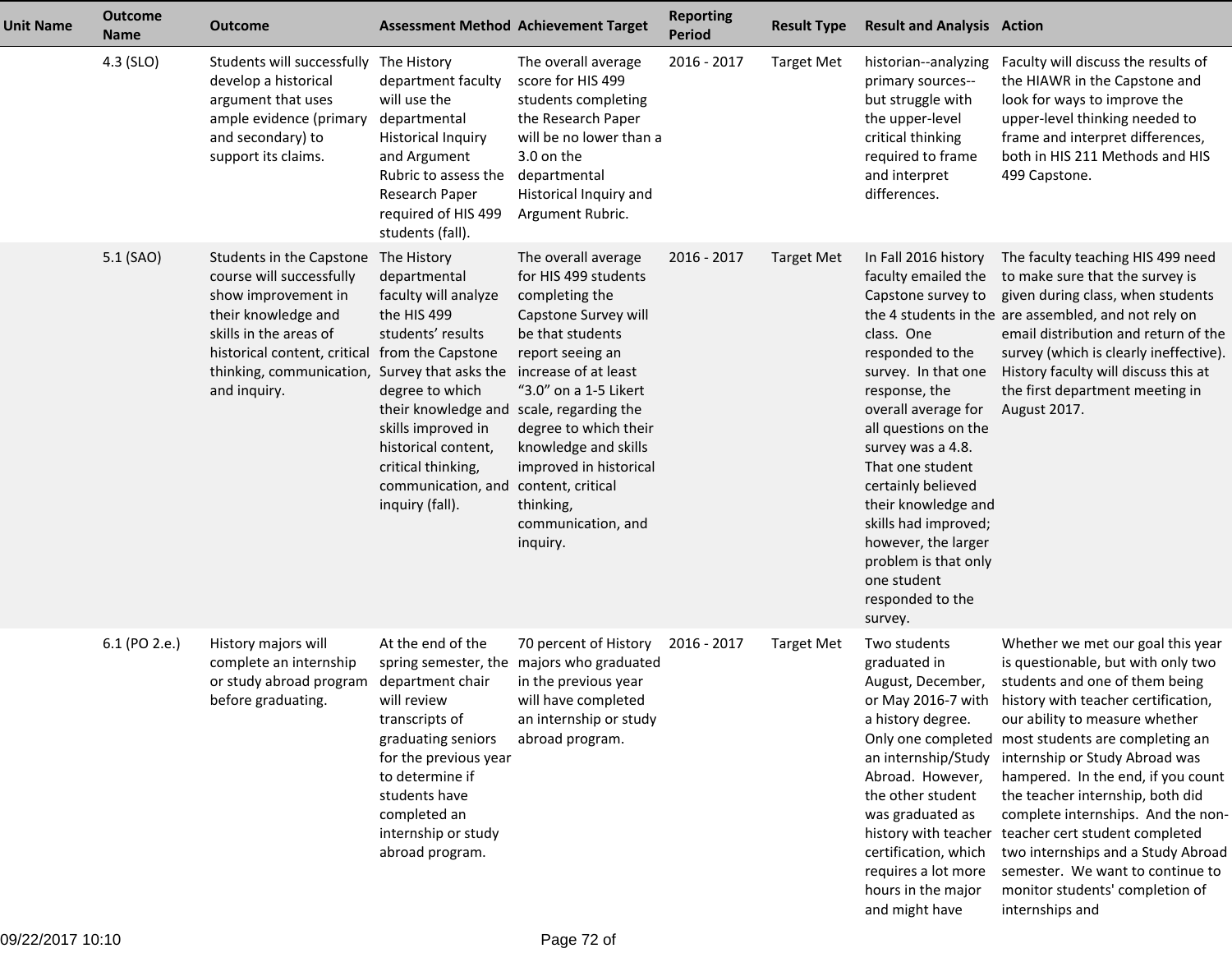| <b>Unit Name</b> | <b>Outcome</b><br><b>Name</b> | <b>Outcome</b>                                                                                                                   |                                                                                                                                                                                                                                                                                                                                                                                                                                                   | <b>Assessment Method Achievement Target</b>                                                                                                                    | <b>Reporting</b><br>Period | <b>Result Type</b> | <b>Result and Analysis Action</b>                                                                                                                                                                            |                                                                                                                                                                                                      |
|------------------|-------------------------------|----------------------------------------------------------------------------------------------------------------------------------|---------------------------------------------------------------------------------------------------------------------------------------------------------------------------------------------------------------------------------------------------------------------------------------------------------------------------------------------------------------------------------------------------------------------------------------------------|----------------------------------------------------------------------------------------------------------------------------------------------------------------|----------------------------|--------------------|--------------------------------------------------------------------------------------------------------------------------------------------------------------------------------------------------------------|------------------------------------------------------------------------------------------------------------------------------------------------------------------------------------------------------|
|                  | 6.1 (PO 2.e.)                 | History majors will<br>complete an internship<br>or study abroad program<br>before graduating.                                   | At the end of the<br>department chair<br>will review<br>transcripts of<br>graduating seniors<br>for the previous year<br>to determine if<br>students have<br>completed an<br>internship or study<br>abroad program.                                                                                                                                                                                                                               | 70 percent of History<br>spring semester, the majors who graduated<br>in the previous year<br>will have completed<br>an internship or study<br>abroad program. | 2016 - 2017                | <b>Target Met</b>  | prohibited the<br>student from<br>selecting a more<br>traditional<br>internship. Overall,<br>with only two<br>students graduating,<br>it is hard to draw<br>conclusions from<br>such a limited<br>sample.    | Study Abroad.                                                                                                                                                                                        |
|                  | $7.1$ (SLO)                   | Students will<br>demonstrate best<br>practices regarding<br>lesson preparation,<br>lesson delivery, and<br>classroom management. | At the end of the fall 100% of students in<br>semester, the<br>instructor for HIS<br>410 Methods and<br>Materials in<br>Secondary History<br>and Social Studies<br>will review student<br>work and grades and<br>determine whether<br>the achievement<br>target was met.                                                                                                                                                                          | HIS 410 will complete<br>the class with an<br>average grade of C (70<br>%) or above.                                                                           | 2016 - 2017                | Inconclusive       | There were no<br>students enrolled in<br>HIS 410 in the fall<br>semester, so no<br>data was collected<br>regarding student's<br>ability to<br>demonstrate best<br>practices in teacher<br>preparation.       | No actions will be taken, as we are<br>not losing future history teachers,<br>they are just opting for the<br>alternate route, which does not<br>include the same teacher<br>preparation curriculum. |
|                  | 7.2 (SLO)                     | Students will<br>demonstrate success<br>regarding supervised<br>teaching in local schools.                                       | At the end of the<br>Social Studies<br>Teacher Certification from the mentor<br>Coordinator will<br>review the Teacher<br>Intern Assessment<br>Instrument (TIAI)<br>metric of student<br>teachers enrolled in<br>ED 409 Observation<br>and Directed<br>Teaching in<br>Secondary<br><b>Education Grades 7-</b><br>12 during the<br>academic year that<br>is ending. The TIAI<br>measures six facets<br>of teaching, which<br>are: (1) planning and | 100% of student<br>spring semester, the teachers will receive a<br>2 or above evaluation<br>teacher on the TIAI<br>metric (on a 0-3 scale).                    | 2016 - 2017                | Inconclusive       | There were no<br>students enrolled in<br>ED 409 in the fall or<br>spring semester, so<br>no data was<br>collected regarding<br>student's ability to<br>demonstrate<br>success regarding<br>student teaching. | No actions will be taken, as we are<br>not losing future history teachers,<br>they are just opting for the<br>alternate route, which does not<br>require a student teaching<br>internship.           |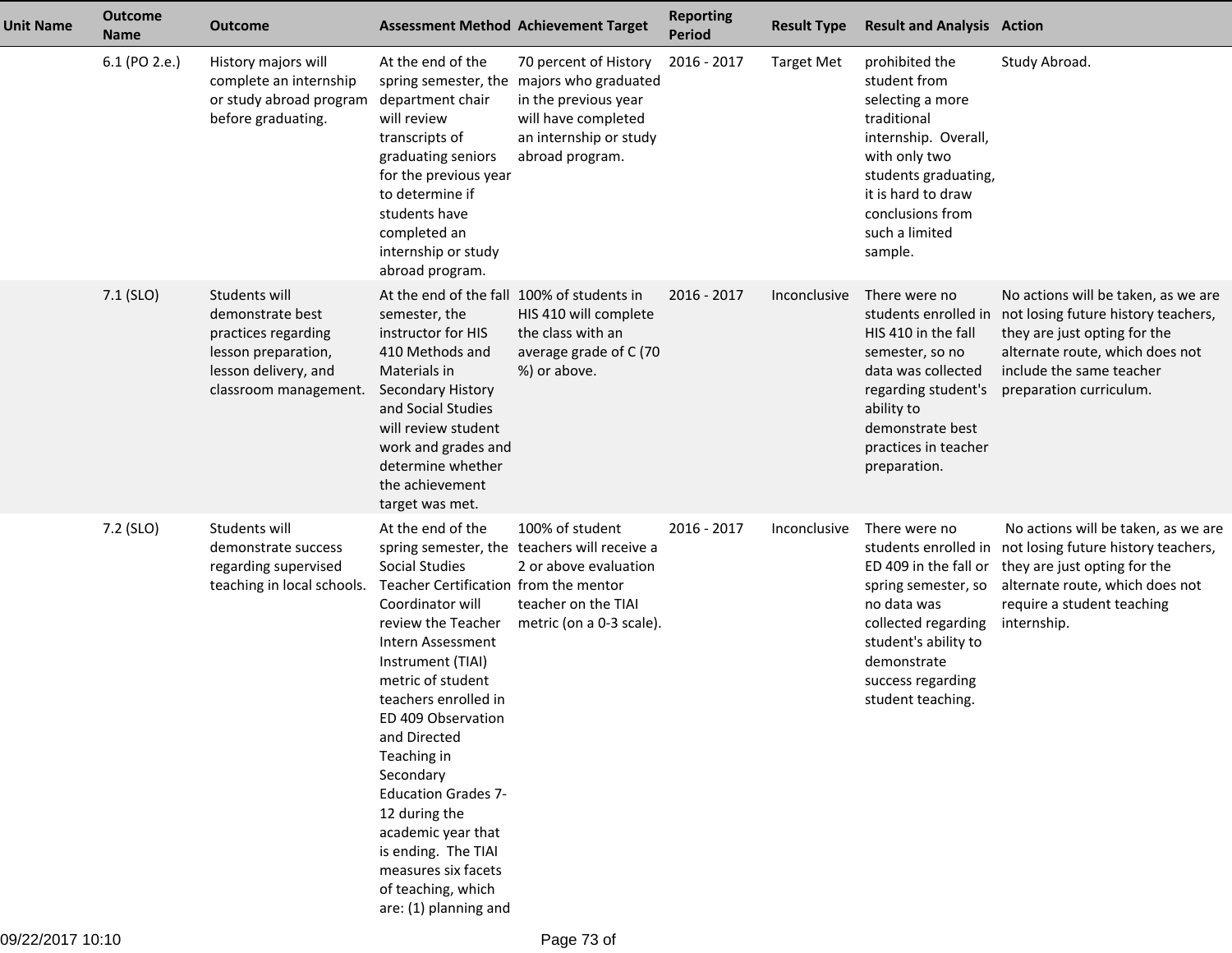| <b>Unit Name</b>                                                                                                                                                                    | <b>Outcome</b><br><b>Name</b> | Outcome                                                                                                                         |                                                                                                                                                                                                                                                                                                                                                                                                                                                                                                                                                | <b>Assessment Method Achievement Target</b>                                                                                                                                       | <b>Reporting</b><br><b>Period</b> | <b>Result Type</b> | <b>Result and Analysis Action</b>                                                                                                                                                                                                                                         |                                                                                                                                                                                                                                                                                                                                                                                                                                                                                                                                                                                                                                                                                                    |
|-------------------------------------------------------------------------------------------------------------------------------------------------------------------------------------|-------------------------------|---------------------------------------------------------------------------------------------------------------------------------|------------------------------------------------------------------------------------------------------------------------------------------------------------------------------------------------------------------------------------------------------------------------------------------------------------------------------------------------------------------------------------------------------------------------------------------------------------------------------------------------------------------------------------------------|-----------------------------------------------------------------------------------------------------------------------------------------------------------------------------------|-----------------------------------|--------------------|---------------------------------------------------------------------------------------------------------------------------------------------------------------------------------------------------------------------------------------------------------------------------|----------------------------------------------------------------------------------------------------------------------------------------------------------------------------------------------------------------------------------------------------------------------------------------------------------------------------------------------------------------------------------------------------------------------------------------------------------------------------------------------------------------------------------------------------------------------------------------------------------------------------------------------------------------------------------------------------|
|                                                                                                                                                                                     | 7.2 (SLO)                     | Students will<br>demonstrate success<br>regarding supervised<br>teaching in local schools.                                      | preparation, (2)<br>communication and<br>interaction, (3)<br>teaching for<br>learning, (4)<br>managing the<br>learning<br>environment, (5)<br>assessment of<br>student learning,<br>and $(6)$<br>professionalism and<br>partnerships. Each<br>student teacher<br>receives an overall<br>score from the<br>mentor teacher<br>related to their<br>performance on the<br>six areas, and the<br>final score is on a 0-<br>3 scale. The<br>coordinator will<br>compile the scores<br>and determine<br>whether the<br>achievement target<br>was met. | 100% of student<br>teachers will receive a<br>2 or above evaluation<br>from the mentor<br>teacher on the TIAI<br>metric (on a 0-3 scale).                                         | 2016 - 2017                       | Inconclusive       | There were no<br>ED 409 in the fall or<br>spring semester, so<br>no data was<br>collected regarding<br>student's ability to<br>demonstrate<br>success regarding<br>student teaching.                                                                                      | No actions will be taken, as we are<br>students enrolled in not losing future history teachers,<br>they are just opting for the<br>alternate route, which does not<br>require a student teaching<br>internship.                                                                                                                                                                                                                                                                                                                                                                                                                                                                                    |
| Program -<br>Interdisciplina<br>ry Studies<br>(including<br>American,<br>International,<br>and<br>Medieval/Ren<br>aissance<br><b>Studies</b><br>Minors) - BA,<br>BS {2016-<br>2017} | $1.1$ (SLO)                   | Students will explore and<br>analyze issues, ideas,<br>and/or events in a way<br>that serves an ultimately<br>academic purpose. | The faculty<br>members making up all students in IS 499<br>individual student<br>research<br>Inquiry and Analysis and Analysis VALUE<br><b>VALUE Rubric to</b><br>assess the Capstone<br>project in IS 499.<br>Student effort on<br>the IS 499 paper will<br>produce at least an<br>average score of "3"<br>for each of the six<br>items measured in<br>the rubric: topic                                                                                                                                                                      | The average score for 2016 - 2017<br>completing the<br>Capstone project will<br>committees in IS 499 be no lower than a 3.0<br>will use the AAC&U on the AAC&U Inquiry<br>Rubric. |                                   | Target Met         | Between fall and<br>spring 2016-7, five<br>IS 499 Capstone.<br>committee<br>members<br>individually scored<br>them using the<br>Value Rubric to<br>evaluate their<br>research essay and<br>presentation. The<br>students averaged<br>3.52 across all<br>categories of the | HPG faculty have already begun a<br>discussion of whether all disciplines<br>students completed work well with the IS major.<br>Students scored far above 3.0<br>Each of their faculty overall on the Inquiry and Analysis<br>Rubric but lowest in the category of<br>"design process." Because IS<br>students do not have a "home" in<br>anyone discipline and take<br>Inquiry and Analysis intensive coursework in two or<br>three, they may not be as familiar<br>with a discipline's specific design<br>model. In some disciplines, like<br>marketing, this is more problematic<br>that others, like English. Faculty<br>will discuss ways to help students<br>with design model at the August |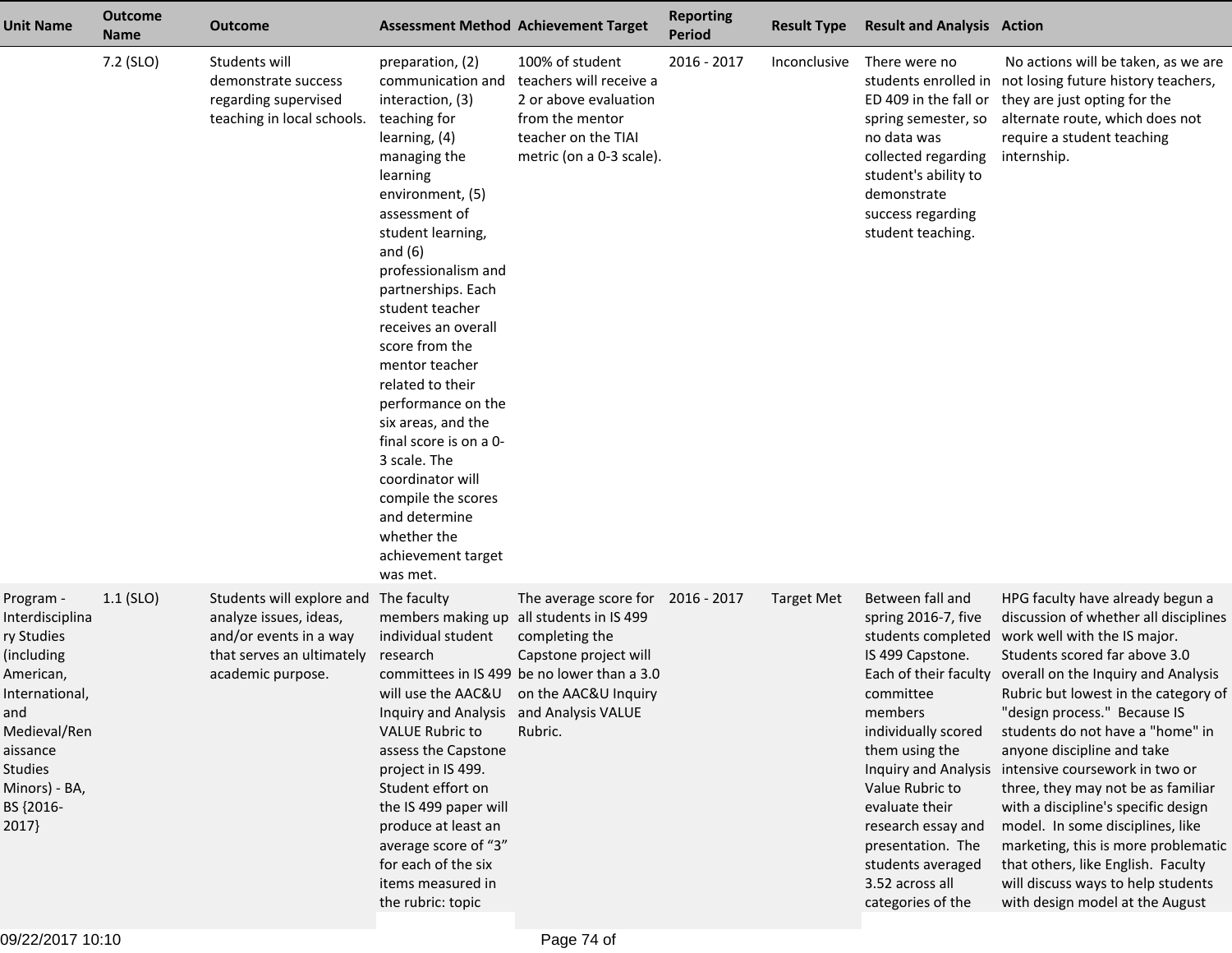| <b>Unit Name</b>                                                                                                                                                                    | <b>Outcome</b><br><b>Name</b> | <b>Outcome</b>                                                                                                                                      |                                                                                                                                                                                                                                                                                                                                                                                                                                                                | <b>Assessment Method Achievement Target</b>                                                                                                                                   | <b>Reporting</b><br><b>Period</b> | <b>Result Type</b> | <b>Result and Analysis Action</b>                                                                                                                                                                                     |                                                                                                                                                                                                                                                                       |
|-------------------------------------------------------------------------------------------------------------------------------------------------------------------------------------|-------------------------------|-----------------------------------------------------------------------------------------------------------------------------------------------------|----------------------------------------------------------------------------------------------------------------------------------------------------------------------------------------------------------------------------------------------------------------------------------------------------------------------------------------------------------------------------------------------------------------------------------------------------------------|-------------------------------------------------------------------------------------------------------------------------------------------------------------------------------|-----------------------------------|--------------------|-----------------------------------------------------------------------------------------------------------------------------------------------------------------------------------------------------------------------|-----------------------------------------------------------------------------------------------------------------------------------------------------------------------------------------------------------------------------------------------------------------------|
| Program -<br>Interdisciplina<br>ry Studies<br>(including<br>American,<br>International,<br>and<br>Medieval/Ren<br>aissance<br><b>Studies</b><br>Minors) - BA,<br>BS {2016-<br>2017} | $1.1$ (SLO)                   | Students will explore and selection; existing<br>analyze issues, ideas,<br>and/or events in a way<br>that serves an ultimately<br>academic purpose. | knowledge,<br>research, and/or<br>views; design<br>process; analysis;<br>conclusions;<br>limitations and<br>implications.<br>Direct, summative<br>assessment is<br>accomplished<br>through analysis of a<br>student's<br>independent<br>research project<br>completed in IS 499<br>Interdisciplinary<br>Studies Capstone.<br>This course is<br>normally taken in<br>the student's last<br>semester.                                                            | The average score for<br>all students in IS 499<br>completing the<br>Capstone project will<br>be no lower than a 3.0<br>on the AAC&U Inquiry<br>and Analysis VALUE<br>Rubric. | 2016 - 2017                       | <b>Target Met</b>  | rubric, scoring best<br>in "existing<br>knowledge,<br>research, and/or<br>views" and<br>"analysis" and<br>"design process". In<br>all categories but<br>"design process"<br>students were<br>above the 3.0<br>target. | department meeting. Ultimately,<br>we may need to consider reducing<br>the number of disciplines IS<br>students can concentrate in,<br>removing disciplines that require an<br>extensive background in design<br>scoring least well in modeling or experiment design. |
|                                                                                                                                                                                     |                               |                                                                                                                                                     | A IS 499 student<br>develops an idea for<br>a comprehensive<br>project that<br>meaningfully<br>combines aspects of<br>the two to three<br>disciplines he/she<br>has chosen for the IS<br>major. The student<br>selects a faculty<br>committee<br>(representing each<br>discipline), and the<br>committee works<br>with the IS adviser<br>to keep the student<br>on track over the<br>semester in<br>developing a<br>finished product<br>that is analytical but |                                                                                                                                                                               |                                   |                    |                                                                                                                                                                                                                       |                                                                                                                                                                                                                                                                       |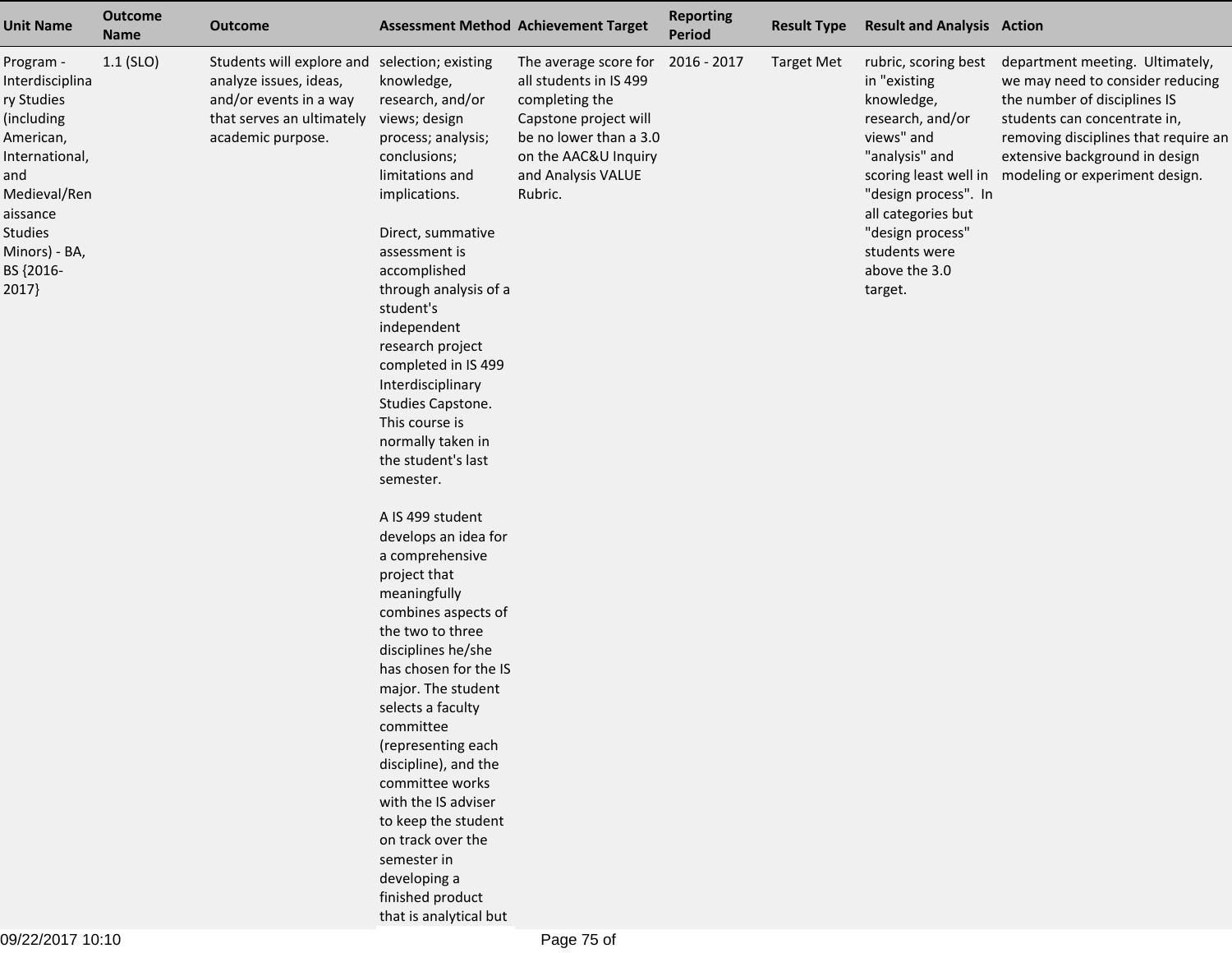| <b>Unit Name</b>                                                                                                                                                                    | <b>Outcome</b><br><b>Name</b> | Outcome                                                                                                                                        |                                                                                                                                                                                                                                                                                                                                                                                                                                                                                                                                                                                                                                                                                                                                                                                                                                                                                                                                    | <b>Assessment Method Achievement Target</b>                                                                                                                                   | <b>Reporting</b><br>Period | <b>Result Type</b> | <b>Result and Analysis Action</b>                                                                                                                                                                                                                                                                                                                                                                                                                                                                                        |                                                                                                                                                                                                                                                                                                                                                                                                                                                                                                                                                                                                                                                                                                                                                                                                                                                                                                                                                          |
|-------------------------------------------------------------------------------------------------------------------------------------------------------------------------------------|-------------------------------|------------------------------------------------------------------------------------------------------------------------------------------------|------------------------------------------------------------------------------------------------------------------------------------------------------------------------------------------------------------------------------------------------------------------------------------------------------------------------------------------------------------------------------------------------------------------------------------------------------------------------------------------------------------------------------------------------------------------------------------------------------------------------------------------------------------------------------------------------------------------------------------------------------------------------------------------------------------------------------------------------------------------------------------------------------------------------------------|-------------------------------------------------------------------------------------------------------------------------------------------------------------------------------|----------------------------|--------------------|--------------------------------------------------------------------------------------------------------------------------------------------------------------------------------------------------------------------------------------------------------------------------------------------------------------------------------------------------------------------------------------------------------------------------------------------------------------------------------------------------------------------------|----------------------------------------------------------------------------------------------------------------------------------------------------------------------------------------------------------------------------------------------------------------------------------------------------------------------------------------------------------------------------------------------------------------------------------------------------------------------------------------------------------------------------------------------------------------------------------------------------------------------------------------------------------------------------------------------------------------------------------------------------------------------------------------------------------------------------------------------------------------------------------------------------------------------------------------------------------|
| Program -<br>Interdisciplina<br>ry Studies<br>(including<br>American,<br>International,<br>and<br>Medieval/Ren<br>aissance<br><b>Studies</b><br>Minors) - BA,<br>BS {2016-<br>2017} | $1.1$ (SLO)                   | Students will explore and which may also<br>analyze issues, ideas,<br>and/or events in a way<br>that serves an ultimately<br>academic purpose. | include creative<br>elements<br>appropriate to the<br>disciplines included.<br>At the very<br>foundation of the<br>course is a paper,<br>usually 20 pages in<br>length that adheres<br>to the goals and<br>standards of<br>academic research.<br>The committee<br>provides guidance to<br>the student through<br>stages spaced out<br>during the semester:<br>prospectus;<br>annotated<br>bibliography; initial<br>draft; second draft;<br>final draft. A couple<br>days after<br>submitting the final<br>draft, the student<br>orally presents<br>his/her project to<br>the committee. This<br>encounter also<br>allows committee<br>members to probe<br>areas needing<br>further clarification<br>and to make<br>recommendations<br>about how the<br>student may<br>proceed in the<br>possible further<br>development of the<br>project. Assessment<br>data will be<br>collected from all<br>faculty committee<br>members, whose | The average score for<br>all students in IS 499<br>completing the<br>Capstone project will<br>be no lower than a 3.0<br>on the AAC&U Inquiry<br>and Analysis VALUE<br>Rubric. | 2016 - 2017                | <b>Target Met</b>  | Between fall and<br>spring 2016-7, five<br>students completed<br>IS 499 Capstone.<br>committee<br>members<br>individually scored<br>them using the<br>Value Rubric to<br>evaluate their<br>research essay and<br>presentation. The<br>students averaged<br>3.52 across all<br>categories of the<br>rubric, scoring best<br>in "existing<br>knowledge,<br>research, and/or<br>views" and<br>"analysis" and<br>"design process". In<br>all categories but<br>"design process"<br>students were<br>above the 3.0<br>target. | HPG faculty have already begun a<br>discussion of whether all disciplines<br>work well with the IS major.<br>Students scored far above 3.0<br>Each of their faculty overall on the Inquiry and Analysis<br>Rubric but lowest in the category of<br>"design process." Because IS<br>students do not have a "home" in<br>anyone discipline and take<br>Inquiry and Analysis intensive coursework in two or<br>three, they may not be as familiar<br>with a discipline's specific design<br>model. In some disciplines, like<br>marketing, this is more problematic<br>that others, like English. Faculty<br>will discuss ways to help students<br>with design model at the August<br>department meeting. Ultimately,<br>we may need to consider reducing<br>the number of disciplines IS<br>students can concentrate in,<br>removing disciplines that require an<br>extensive background in design<br>scoring least well in modeling or experiment design. |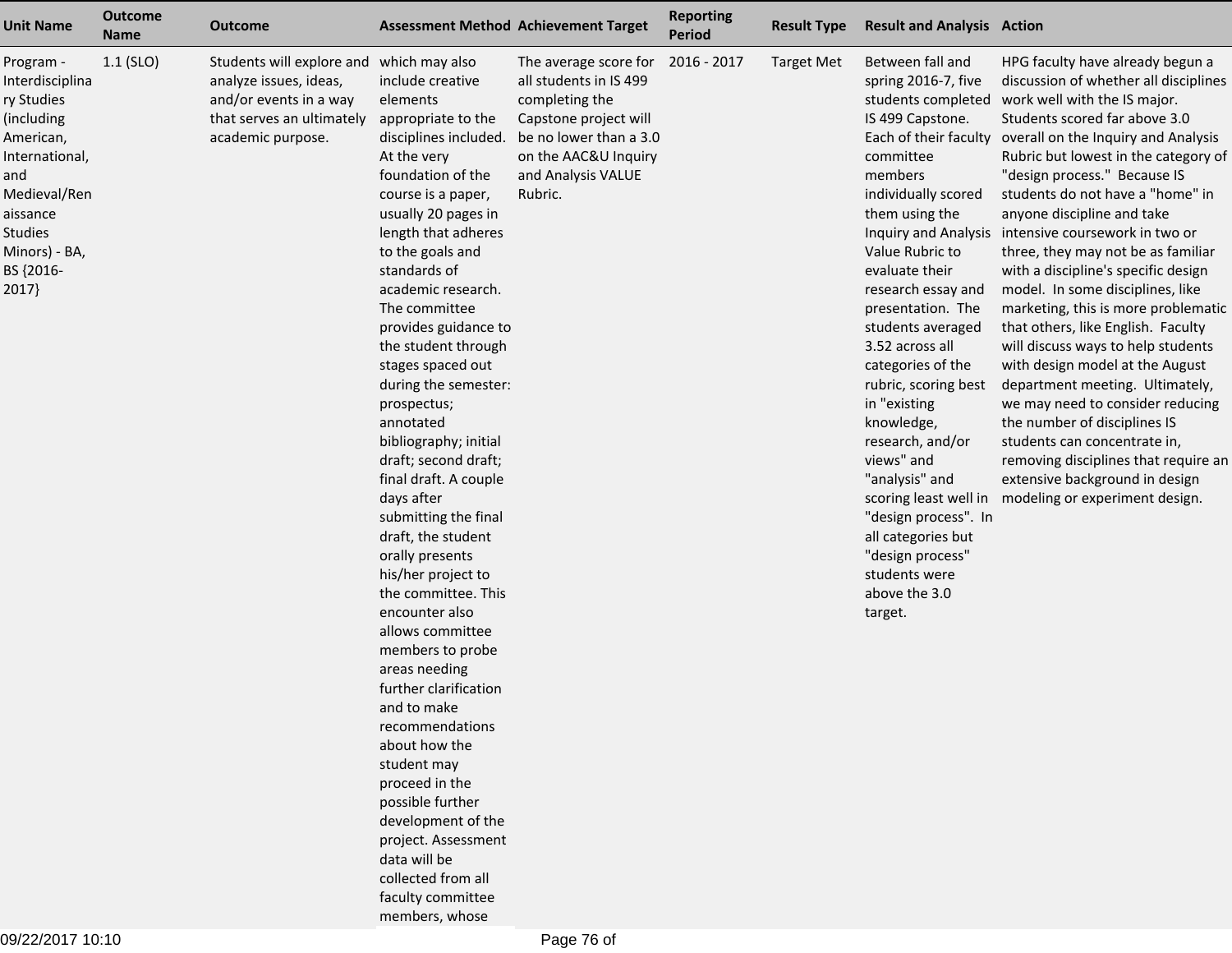| <b>Unit Name</b>                                                                                                                                                             | <b>Outcome</b><br><b>Name</b> | <b>Outcome</b>                                                                                                                                                                                                                                                                                                                         |                                                                                                                                                                                                                                                             | <b>Assessment Method Achievement Target</b>                                                                                                                                                                            | <b>Reporting</b><br><b>Period</b> | <b>Result Type</b> | <b>Result and Analysis Action</b>                                                                                                                                                                                                                                                                                                                                                                                                                                                                                                                                                                         |                                                                                                                                                                                                                                                                                                                                                                                                                                                                                                                                                                                                                                                                                                                                                                                                                                                                                         |
|------------------------------------------------------------------------------------------------------------------------------------------------------------------------------|-------------------------------|----------------------------------------------------------------------------------------------------------------------------------------------------------------------------------------------------------------------------------------------------------------------------------------------------------------------------------------|-------------------------------------------------------------------------------------------------------------------------------------------------------------------------------------------------------------------------------------------------------------|------------------------------------------------------------------------------------------------------------------------------------------------------------------------------------------------------------------------|-----------------------------------|--------------------|-----------------------------------------------------------------------------------------------------------------------------------------------------------------------------------------------------------------------------------------------------------------------------------------------------------------------------------------------------------------------------------------------------------------------------------------------------------------------------------------------------------------------------------------------------------------------------------------------------------|-----------------------------------------------------------------------------------------------------------------------------------------------------------------------------------------------------------------------------------------------------------------------------------------------------------------------------------------------------------------------------------------------------------------------------------------------------------------------------------------------------------------------------------------------------------------------------------------------------------------------------------------------------------------------------------------------------------------------------------------------------------------------------------------------------------------------------------------------------------------------------------------|
| Program -<br>Interdisciplina<br>ry Studies<br>(including<br>American,<br>International,<br>and<br>Medieval/Ren<br>aissance<br>Studies<br>Minors) - BA,<br>BS {2016-<br>2017} | $1.1$ (SLO)                   | Students will explore and scores will be<br>analyze issues, ideas,<br>and/or events in a way<br>that serves an ultimately<br>academic purpose.                                                                                                                                                                                         | averaged for the<br>final result.                                                                                                                                                                                                                           | The average score for<br>all students in IS 499<br>completing the<br>Capstone project will<br>be no lower than a 3.0<br>on the AAC&U Inquiry<br>and Analysis VALUE<br>Rubric.                                          | 2016 - 2017                       | <b>Target Met</b>  | Between fall and<br>spring 2016-7, five<br>students completed<br>IS 499 Capstone.<br>Each of their faculty<br>committee<br>members<br>individually scored<br>them using the<br><b>Inquiry and Analysis</b><br>Value Rubric to<br>evaluate their<br>research essay and<br>presentation. The<br>students averaged<br>3.52 across all<br>categories of the<br>rubric, scoring best<br>in "existing<br>knowledge,<br>research, and/or<br>views" and<br>"analysis" and<br>scoring least well in<br>"design process". In<br>all categories but<br>"design process"<br>students were<br>above the 3.0<br>target. | HPG faculty have already begun a<br>discussion of whether all disciplines<br>work well with the IS major.<br>Students scored far above 3.0<br>overall on the Inquiry and Analysis<br>Rubric but lowest in the category of<br>"design process." Because IS<br>students do not have a "home" in<br>anyone discipline and take<br>intensive coursework in two or<br>three, they may not be as familiar<br>with a discipline's specific design<br>model. In some disciplines, like<br>marketing, this is more problematic<br>that others, like English. Faculty<br>will discuss ways to help students<br>with design model at the August<br>department meeting. Ultimately,<br>we may need to consider reducing<br>the number of disciplines IS<br>students can concentrate in,<br>removing disciplines that require an<br>extensive background in design<br>modeling or experiment design. |
|                                                                                                                                                                              | 1.2 (SLO)                     | Students will report that<br>the courses they took for chair will administer<br>their interdisciplinary<br>program caused them to Studies Minors<br>evaluate and analyze<br>diverse issues, ideas,<br>and/or events across<br>various traditional<br>academic disciplines<br>while making<br>connections between<br>those disciplines. | The department<br>the Interdisciplinary<br>Survey to all senior<br>IS minors in<br>American Studies,<br>Medieval &<br>Renaissance Studies,<br>and International<br>Studies in the spring<br>semester. The<br>survey is scored on a<br>5-point Likert scale. | The average score for<br>all surveyed IS minor<br>students on the<br>Interdisciplinary<br>Inquiry and Analysis Studies Minors Inquiry<br>and Analysis Survey<br>will be no lower than<br>3.0 out of a possible<br>5.0. | 2016 - 2017                       | <b>Target Met</b>  | In Spring 2017,<br>there were three<br>seniors with an IS<br>minor. Only two<br>returned the<br>completed Inquiry<br>and Analysis Survey.<br>Of the two, the<br>survey average for<br>all questions was<br>who responded<br>clearly thought<br>curriculum for the<br>minor helped them                                                                                                                                                                                                                                                                                                                    | The problem for the survey<br>continues to be getting students to<br>respond to it. Since there is no one<br>class that all IS minors take, not<br>even a shared class that all<br>American Studies or Med/Ren<br>Studies students take, the faculty<br>must rely on email communication<br>to distribute and collect the IS<br>survey. Response rate will likely be<br>4.4. Senior students low as long as this continues.                                                                                                                                                                                                                                                                                                                                                                                                                                                             |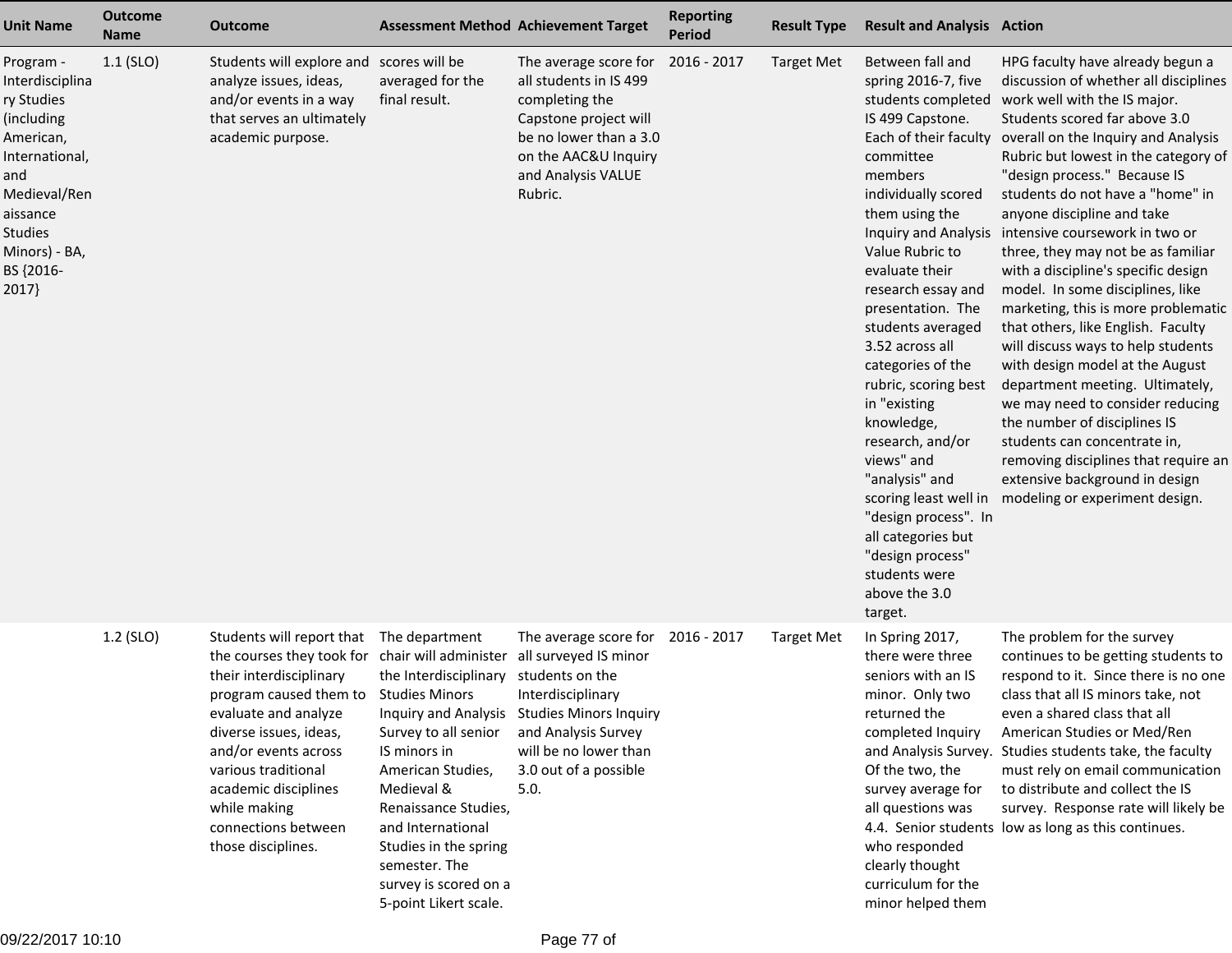| <b>Unit Name</b> | <b>Outcome</b><br><b>Name</b> | <b>Outcome</b>                                                                                                                                                                                                                                                                                                                                |                                                                                                                                                                                                                                                                                                      | <b>Assessment Method Achievement Target</b>                                                                                                                                                                                 | <b>Reporting</b><br><b>Period</b> | <b>Result Type</b> | <b>Result and Analysis Action</b>                                                                                                                                                                                                                                                                                                                                                                                                                                                                                                                                                        |                                                                                                                                                                                                                                                                                                                                                                                                        |
|------------------|-------------------------------|-----------------------------------------------------------------------------------------------------------------------------------------------------------------------------------------------------------------------------------------------------------------------------------------------------------------------------------------------|------------------------------------------------------------------------------------------------------------------------------------------------------------------------------------------------------------------------------------------------------------------------------------------------------|-----------------------------------------------------------------------------------------------------------------------------------------------------------------------------------------------------------------------------|-----------------------------------|--------------------|------------------------------------------------------------------------------------------------------------------------------------------------------------------------------------------------------------------------------------------------------------------------------------------------------------------------------------------------------------------------------------------------------------------------------------------------------------------------------------------------------------------------------------------------------------------------------------------|--------------------------------------------------------------------------------------------------------------------------------------------------------------------------------------------------------------------------------------------------------------------------------------------------------------------------------------------------------------------------------------------------------|
|                  | $1.2$ (SLO)                   | Students will report that<br>the courses they took for chair will administer all surveyed IS minor<br>their interdisciplinary<br>program caused them to<br>evaluate and analyze<br>diverse issues, ideas,<br>and/or events across<br>various traditional<br>academic disciplines<br>while making<br>connections between<br>those disciplines. | The department<br>the Interdisciplinary students on the<br><b>Studies Minors</b><br>Survey to all senior<br>IS minors in<br>American Studies,<br>Medieval &<br>Renaissance Studies,<br>and International<br>Studies in the spring<br>semester. The<br>survey is scored on a<br>5-point Likert scale. | The average score for<br>Interdisciplinary<br>Inquiry and Analysis Studies Minors Inquiry<br>and Analysis Survey<br>will be no lower than<br>3.0 out of a possible<br>5.0.                                                  | 2016 - 2017                       | <b>Target Met</b>  | become more<br>inquiry-driven and<br>better analytical<br>thinkers.                                                                                                                                                                                                                                                                                                                                                                                                                                                                                                                      | The problem for the survey<br>continues to be getting students to<br>respond to it. Since there is no one<br>class that all IS minors take, not<br>even a shared class that all<br>American Studies or Med/Ren<br>Studies students take, the faculty<br>must rely on email communication<br>to distribute and collect the IS<br>survey. Response rate will likely be<br>low as long as this continues. |
|                  | 2.1 (GEO 1.c.)                | Students will<br>demonstrate effective<br>context and purpose for<br>writing, content<br>development, genre and<br>disciplinary conventions,<br>source and evidence use, VALUE Rubric to<br>and control of syntax and assess the written<br>mechanics.                                                                                        | Faculty committee<br>members for each<br>student enrolled in<br>AAC&U Written<br>Communication<br>portion of the<br>student's Capstone<br>project. This course<br>is normally taken in<br>the student's last<br>semester.                                                                            | The average score for 2016 - 2017<br>students enrolled IS<br>499 completing the<br>IS 499 will utilize the Capstone project will<br>be no lower than a 3.0<br>on the AAC&U Written<br>Communication<br><b>VALUE Rubric.</b> |                                   | <b>Target Met</b>  | Between fall and<br>spring 2016-7, five<br>IS 499 Capstone.<br>Each of their faculty<br>committee<br>members<br>individually scored<br>them using the<br>Written<br>Communication<br>Value Rubric to<br>evaluate their<br>research essay. The<br>students averaged<br>3.675 across all<br>categories of the<br>rubric, scoring best<br>in "context and<br>purpose for writing"<br>and scoring least<br>well in "content<br>development".<br>IHowever, this time<br>in all categories<br>students score<br>above 3.0; indeed,<br>their lowest average<br>was in content<br>development at | We will continue to what we're<br>doing to prepare IS students to<br>students completed write and communicate effectively.<br>HPG faculty will discuss the results<br>of this assessment at the August<br>department meeting.                                                                                                                                                                          |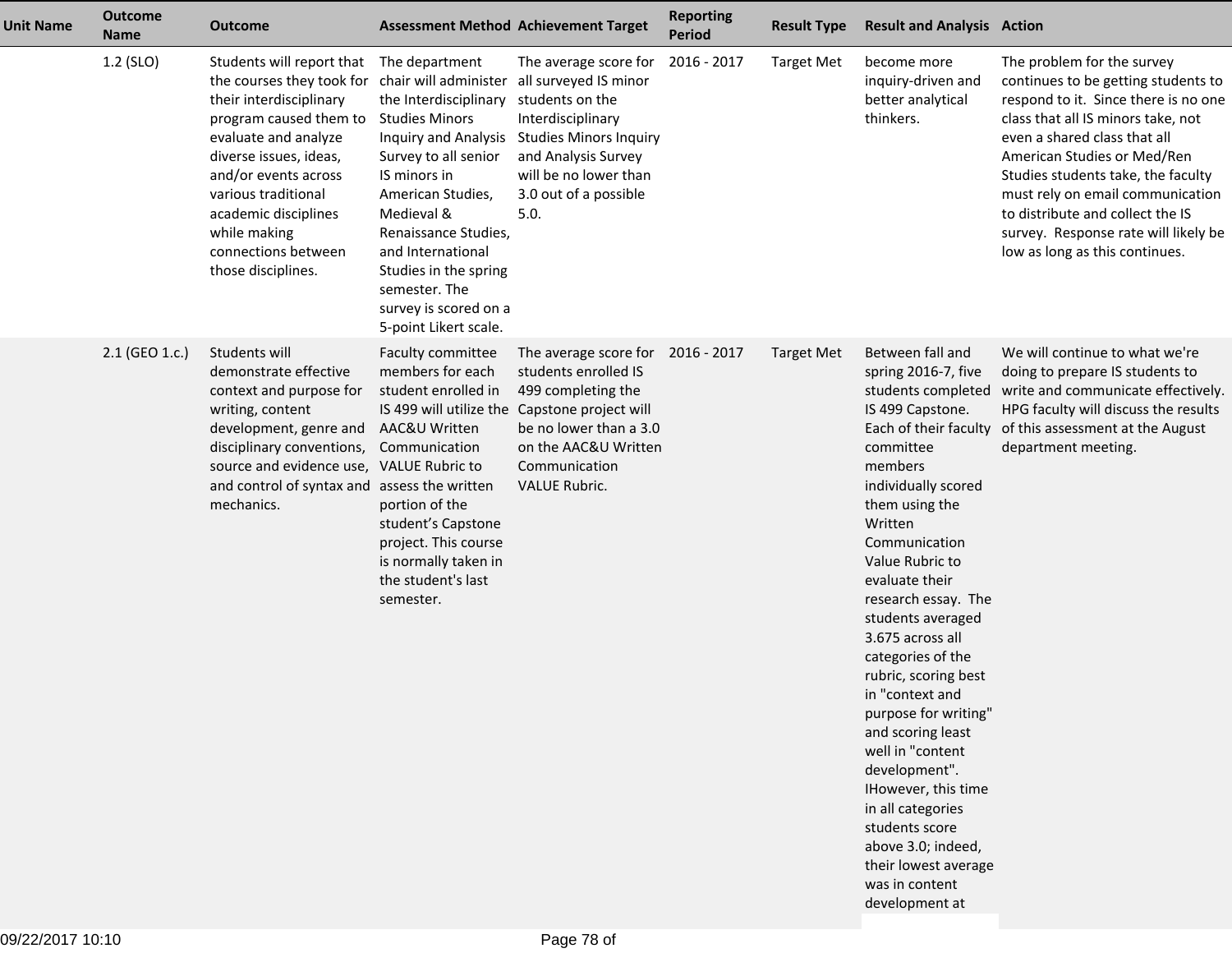| <b>Unit Name</b> | <b>Outcome</b><br><b>Name</b> | <b>Outcome</b>                                                                                                                                                                                                                         |                                                                                                                                                                                                                                                                                | <b>Assessment Method Achievement Target</b>                                                                                                                                                                  | <b>Reporting</b><br><b>Period</b> | <b>Result Type</b> | <b>Result and Analysis Action</b>                                                                                                                                                                                                                                                                                                                                                                                                                                                                                                |                                                                                                                                                                                                            |
|------------------|-------------------------------|----------------------------------------------------------------------------------------------------------------------------------------------------------------------------------------------------------------------------------------|--------------------------------------------------------------------------------------------------------------------------------------------------------------------------------------------------------------------------------------------------------------------------------|--------------------------------------------------------------------------------------------------------------------------------------------------------------------------------------------------------------|-----------------------------------|--------------------|----------------------------------------------------------------------------------------------------------------------------------------------------------------------------------------------------------------------------------------------------------------------------------------------------------------------------------------------------------------------------------------------------------------------------------------------------------------------------------------------------------------------------------|------------------------------------------------------------------------------------------------------------------------------------------------------------------------------------------------------------|
|                  | 2.1 (GEO 1.c.)                | Students will<br>demonstrate effective<br>context and purpose for<br>writing, content<br>development, genre and<br>disciplinary conventions,<br>source and evidence use,<br>and control of syntax and assess the written<br>mechanics. | Faculty committee<br>members for each<br>student enrolled in<br>IS 499 will utilize the<br>AAC&U Written<br>Communication<br><b>VALUE Rubric to</b><br>portion of the<br>student's Capstone<br>project. This course<br>is normally taken in<br>the student's last<br>semester. | The average score for<br>students enrolled IS<br>499 completing the<br>Capstone project will<br>be no lower than a 3.0<br>on the AAC&U Written<br>Communication<br><b>VALUE Rubric.</b>                      | 2016 - 2017                       | <b>Target Met</b>  | 3.375.                                                                                                                                                                                                                                                                                                                                                                                                                                                                                                                           | We will continue to what we're<br>doing to prepare IS students to<br>write and communicate effectively.<br>HPG faculty will discuss the results<br>of this assessment at the August<br>department meeting. |
|                  | 3.1 (GEO 1.c.)                | Students will orally<br>communicate the<br>academic value of one's<br>advanced research in an<br>effective manner.                                                                                                                     | Faculty committee<br>members for each<br>student enrolled in<br>AAC&U Oral<br>Communication<br><b>VALUE Rubric to</b><br>assess the oral<br>portion of the<br>student's Capstone<br>project. This course<br>is normally taken in<br>the student's last<br>semester.            | The average score for<br>students enrolled IS<br>499 completing the<br>IS 499 will utilize the Capstone project will<br>be no lower than a 3.0<br>on the AAC&U Oral<br>Communication<br><b>VALUE Rubric.</b> | 2016 - 2017                       | <b>Target Met</b>  | Between fall and<br>spring 2016-7, five<br>students completed<br>IS 499 Capstone.<br>Each of their faculty<br>committee<br>members<br>individually scored<br>them using the Oral<br>Communication<br>Rubric to evaluate<br>their oral<br>presentations. The<br>students averaged<br>3.9 across all<br>categories of the<br>rubric. Students<br>scored highly across<br>the board regarding<br>oral presentation<br>skills and in all<br>categories of the<br>rubric. The<br>differences between<br>categories are<br>negligible. | We will continue to stress oral<br>communication ability and prepare<br>students for the presentation in IS<br>499. HPG faculty will discuss this<br>assessment at the August<br>department meeting.       |
|                  | 4.1 (SAO & PO<br>3.e.         | Students enrolled in IS<br>499 will successfully<br>complete their Capstone<br>project, which involves<br>collaborating with faculty students enrolled in                                                                              | Faculty committee<br>members will<br>determine the final<br>course grades of                                                                                                                                                                                                   | 100% of students<br>enrolled in IS 499<br>Capstone will pass the<br>course.                                                                                                                                  | 2016 - 2017                       | <b>Target Met</b>  | Between fall and<br>spring 2016-7, five<br>and successfully<br>completed IS 499                                                                                                                                                                                                                                                                                                                                                                                                                                                  | All IS senior students successfully<br>completed IS 499. HPG faculty will<br>students attempted continue to work closely on a<br>weekly basis with IS Capstone<br>students to ensure that this trend       |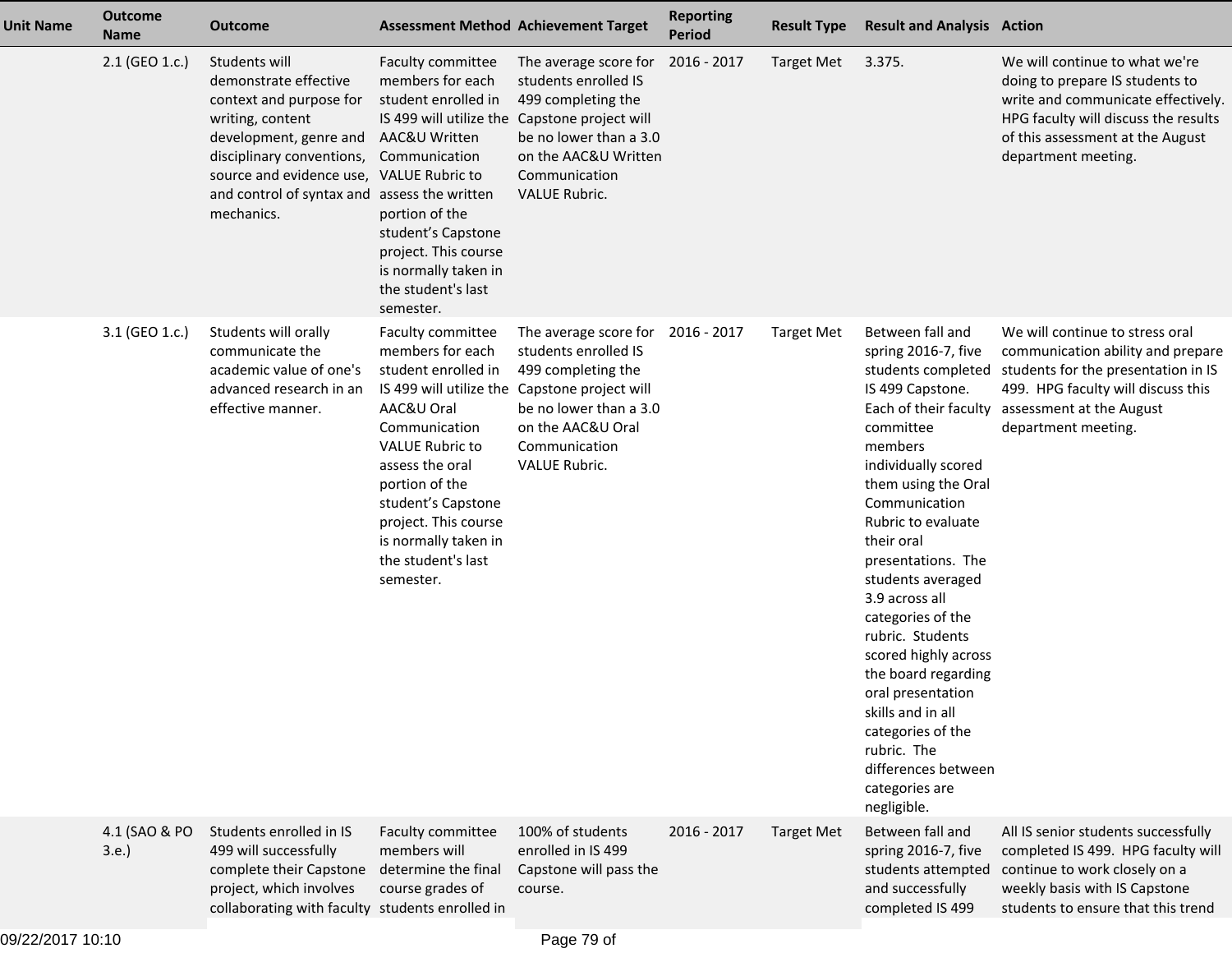| <b>Unit Name</b>                                                                                                            | <b>Outcome</b><br><b>Name</b> | Outcome                                                                                                                                                                                           |                                                                                                                                                                                                                                                                                                                                                                                                | <b>Assessment Method Achievement Target</b>                                                | <b>Reporting</b><br><b>Period</b> | <b>Result Type</b> | <b>Result and Analysis Action</b>                                                                                                                                                                                                              |                                                                                                                                                                                              |
|-----------------------------------------------------------------------------------------------------------------------------|-------------------------------|---------------------------------------------------------------------------------------------------------------------------------------------------------------------------------------------------|------------------------------------------------------------------------------------------------------------------------------------------------------------------------------------------------------------------------------------------------------------------------------------------------------------------------------------------------------------------------------------------------|--------------------------------------------------------------------------------------------|-----------------------------------|--------------------|------------------------------------------------------------------------------------------------------------------------------------------------------------------------------------------------------------------------------------------------|----------------------------------------------------------------------------------------------------------------------------------------------------------------------------------------------|
|                                                                                                                             | 4.1 (SAO & PO<br>3.e.         | from multiple academic<br>disciplines in order to<br>intentionally combine<br>those fields into a<br>significant research<br>project focused on the<br>student's interests and<br>academic needs. | IS 499 Capstone.<br>Final grade<br>information will<br>then be compiled by course.<br>the Interdisciplinary<br>Studies adviser for<br>review and<br>reporting.                                                                                                                                                                                                                                 | 100% of students<br>enrolled in IS 499<br>Capstone will pass the                           | 2016 - 2017                       | <b>Target Met</b>  | Capstone. No<br>student dropped,<br>withdrew, or failed<br>the class.                                                                                                                                                                          | continues.                                                                                                                                                                                   |
| Program -<br>Mathematics<br>(including<br>Minor and<br>Secondary<br>Education<br>Certification) -<br>BA, BS {2016-<br>2017} | $1.1$ (SLO)                   | Students will write<br>concise and clear proofs.                                                                                                                                                  | Proofs from<br>assignments and<br>exams will be<br>evaluated using the<br><b>Mathematics Proof</b><br>Writing Rubric. The<br>primary evaluator<br>will be the course<br>instructor, with<br>possible review by<br>another<br>mathematics faculty<br>member. Due to<br>small classes (less<br>than ten students<br>beyond MA 182),<br>multiple items from<br>each student will be<br>evaluated. | 75% of all MA 301<br>student work sampled<br>at the satisfactory or<br>higher level.       | 2016 - 2017                       | <b>Target Met</b>  | 82% of work<br>sampled in MA 301<br>was at the<br>satisfactory or<br>higher level.<br>Items assessed: 24<br>proficient; 12<br>satisfactory; 8<br>unsatisfactory.<br>Multiple items<br>assessed for each<br>student in the class.<br>7 students | Target met. Continue with quality<br>instruction and emphasizing careful<br>and correct use of mathematical<br>language and terminology in<br>learning to write concise and clear<br>proofs. |
|                                                                                                                             |                               |                                                                                                                                                                                                   | Proofs from<br>assignments and<br>exams will be<br>evaluated using the<br><b>Mathematics Proof</b><br>Writing Rubric. The<br>primary evaluator<br>will be the course<br>instructor, with<br>possible review by<br>another<br>mathematics faculty<br>member. Due to<br>small classes (less<br>than ten students<br>beyond MA 182),<br>multiple items from<br>each student will be               | 75% of all MA 304 /<br>MA 455 / MA 461<br>student work sampled<br>at the proficient level. | 2016 - 2017                       | Inconclusive       | None of these<br>courses was taught<br>in 2016-2017.                                                                                                                                                                                           | Two of these courses will be taught<br>in 2017-2018 as we follow our<br>revised rotation of course offerings.                                                                                |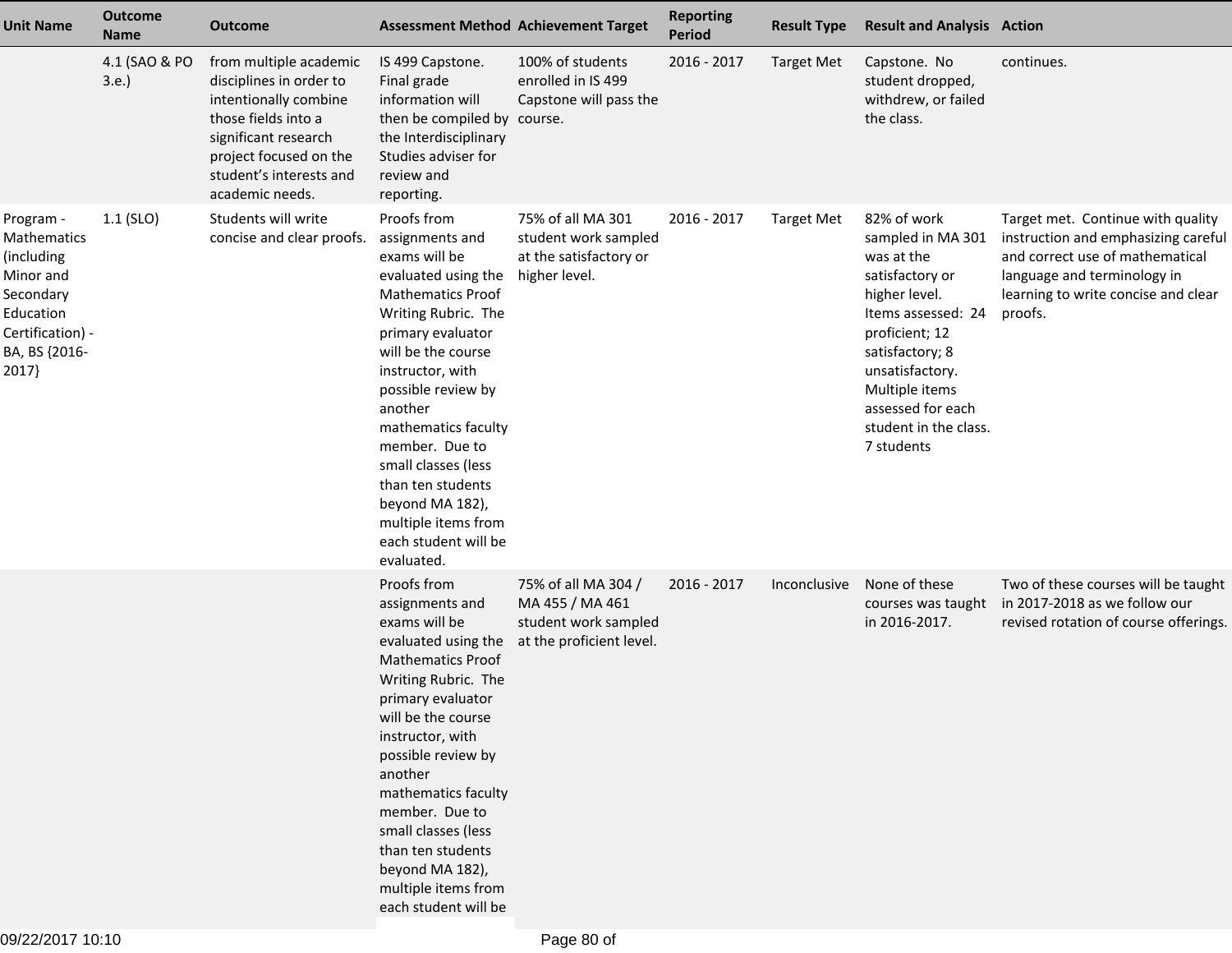| <b>Unit Name</b> | <b>Outcome</b><br><b>Name</b> | <b>Outcome</b>                                                       |                                                                                                                                                                                                                                                                                                                                                                              | <b>Assessment Method Achievement Target</b>                                                                                                              | <b>Reporting</b><br><b>Period</b> | <b>Result Type</b>       | <b>Result and Analysis Action</b>                                                                                                                                                                    |                                                                                                                                                                                                                                                                                                                                                                    |
|------------------|-------------------------------|----------------------------------------------------------------------|------------------------------------------------------------------------------------------------------------------------------------------------------------------------------------------------------------------------------------------------------------------------------------------------------------------------------------------------------------------------------|----------------------------------------------------------------------------------------------------------------------------------------------------------|-----------------------------------|--------------------------|------------------------------------------------------------------------------------------------------------------------------------------------------------------------------------------------------|--------------------------------------------------------------------------------------------------------------------------------------------------------------------------------------------------------------------------------------------------------------------------------------------------------------------------------------------------------------------|
|                  |                               |                                                                      | evaluated.                                                                                                                                                                                                                                                                                                                                                                   | 75% of all MA 304 /<br>MA 455 / MA 461<br>student work sampled<br>at the proficient level.                                                               | 2016 - 2017                       | Inconclusive             | None of these<br>courses was taught<br>in 2016-2017.                                                                                                                                                 | Two of these courses will be taught<br>in 2017-2018 as we follow our<br>revised rotation of course offerings.                                                                                                                                                                                                                                                      |
|                  | 1.2 (SLO)                     | Students will interpret<br>concepts and solutions.                   | Problems from<br>assignments and<br>exams will be<br>evaluated using the<br>VALUE Rubric. The<br>primary evaluator<br>will be the course<br>instructor, with<br>possible review by<br>another<br>mathematics faculty<br>member. Due to<br>small classes (less<br>than ten students<br>beyond MA 182),<br>multiple items from<br>each student will be<br>evaluated.           | 75% of all MA 181<br>student work sampled<br>at level 2 or higher on<br>the AAC&U<br>Quantitative Literacy Quantitative Literacy<br><b>VALUE Rubric.</b> | 2016 - 2017                       | <b>Target Met</b>        | 83% of work<br>sampled in MA 181<br>was at level 2 or<br>higher.<br>82 items at level 2;<br>60 items at level 1.<br>Multiple items<br>assessed for each<br>student in the<br>classes.<br>78 students | Target met. There are challenges<br>related to language for this group<br>of students who are nearly all<br>international students. Many<br>201 items at level 3; students skip or do not take<br>seriously questions requiring<br>written explanations.                                                                                                           |
|                  |                               |                                                                      | Problems from<br>assignments and<br>exams will be<br>evaluated using the the AAC&U<br>VALUE Rubric. The<br>primary evaluator<br>will be the course<br>instructor, with<br>possible review by<br>another<br>mathematics faculty<br>member. Due to<br>small classes (less<br>than ten students<br>beyond MA 182),<br>multiple items from<br>each student will be<br>evaluated. | 75% of all MA 306<br>student work sampled<br>at level 2 or higher on<br>Quantitative Literacy Quantitative Literacy<br><b>VALUE Rubric.</b>              | 2016 - 2017                       | <b>Target Not</b><br>Met | 68% of work<br>sampled in MA 306<br>was at level 2 or<br>higher.<br>items at level 2; 9<br>items at level 1.<br>Multiple items<br>assessed for each<br>student in the class.<br>7 students           | Target not met. There are<br>challenges related to language for<br>this group of students who are<br>nearly all international students.<br>15 items at level 3; 4 Many students skip or do not take<br>seriously questions requiring<br>written explanations. Instructor<br>will increase the emphasis on such<br>problems in the next offering in<br>Spring 2019. |
|                  | 1.3 (GEO 1.c.)                | Students will give a<br>sample lesson that<br>presents a problem and | Projects will be<br>Oral Communication will have an average                                                                                                                                                                                                                                                                                                                  | MA 318 / MA 319<br>evaluated using the student work sampled                                                                                              | 2016 - 2017                       | Inconclusive             | Neither of these<br>courses was taught<br>in 2016-2017.                                                                                                                                              | Neither course is anticipated for<br>2017-2018 due to a lack of declared<br><b>Mathematics with Teacher</b>                                                                                                                                                                                                                                                        |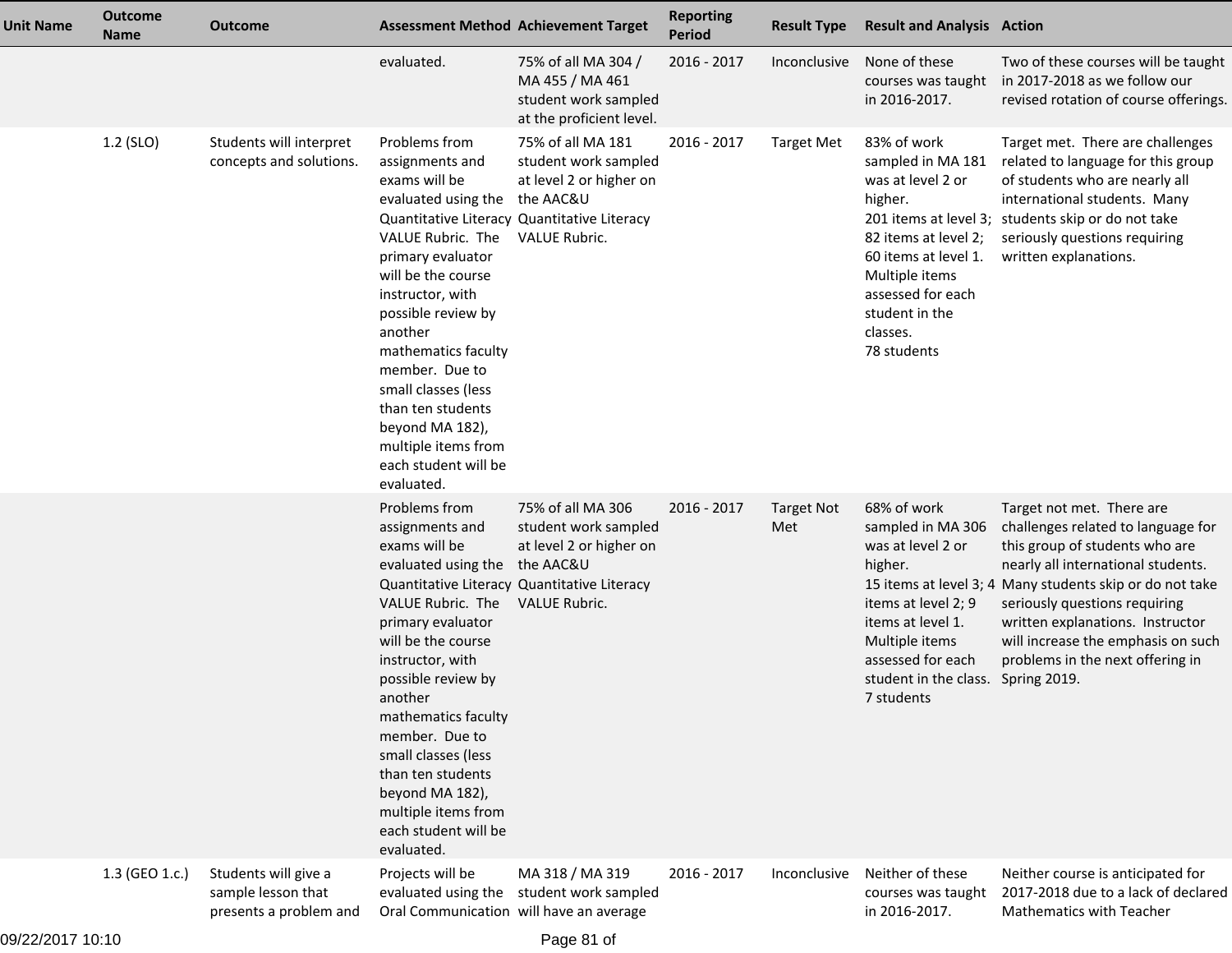| <b>Unit Name</b> | <b>Outcome</b><br><b>Name</b> | <b>Outcome</b>                                                                                                              | <b>Assessment Method Achievement Target</b>                                                                                                                                                                                                                                                                                                                                                                       |                                                                                                                                   | <b>Reporting</b><br><b>Period</b> | <b>Result Type</b>       | <b>Result and Analysis Action</b>                                                                                                                                   |                                                                                                                                                                                                                                                                                                                                                                                                                                                                                                                                       |
|------------------|-------------------------------|-----------------------------------------------------------------------------------------------------------------------------|-------------------------------------------------------------------------------------------------------------------------------------------------------------------------------------------------------------------------------------------------------------------------------------------------------------------------------------------------------------------------------------------------------------------|-----------------------------------------------------------------------------------------------------------------------------------|-----------------------------------|--------------------------|---------------------------------------------------------------------------------------------------------------------------------------------------------------------|---------------------------------------------------------------------------------------------------------------------------------------------------------------------------------------------------------------------------------------------------------------------------------------------------------------------------------------------------------------------------------------------------------------------------------------------------------------------------------------------------------------------------------------|
|                  | 1.3 (GEO 1.c.)                | its solution.                                                                                                               | VALUE Rubric. The<br>primary evaluator<br>will be the course<br>instructor. Due to<br>small classes (less<br>than ten students<br>beyond MA 182),<br>multiple items from<br>each student will be<br>evaluated.                                                                                                                                                                                                    | score of 2.5 or higher<br>on the AAC&U Oral<br>Communication<br>VALUE Rubric.                                                     | 2016 - 2017                       | Inconclusive             | Neither of these<br>courses was taught<br>in 2016-2017.                                                                                                             | Certification majors. We anticipate<br>needing to offer one of the courses<br>the following year.                                                                                                                                                                                                                                                                                                                                                                                                                                     |
|                  | 1.4 (SAO)                     | Students will successfully<br>complete MA 301. MA<br>301 is the gateway<br>course to many of the<br>upper level MA courses. | Faculty will review<br>semester grades<br>within MA 301.                                                                                                                                                                                                                                                                                                                                                          | 75% of all MA 301<br>students will earn a<br>semester grade of C or<br>better.                                                    | 2016 - 2017                       | <b>Target Not</b><br>Met | 71% of students<br>earned a semester                                                                                                                                | Target not met. The percentage of<br>students earning a C or better was<br>grade of C or better. close to the target. Early attention<br>to struggling students needs more<br>focus from the instructor, as the<br>use of Early Alert reports was<br>ineffective at even reaching<br>students and/or providing<br>assistance.                                                                                                                                                                                                         |
|                  | 2.1 (GEO 3.a.)                | Students will solve<br>application problems.                                                                                | Problems from<br>assignments and<br>exams will be<br>evaluated using the<br>Quantitative Literacy Quantitative Literacy<br>VALUE Rubric. The<br>primary evaluator<br>will be the course<br>instructor, with<br>possible review by<br>another<br>mathematics faculty<br>member. Due to<br>small classes (less<br>than ten students<br>beyond MA 182),<br>multiple items from<br>each student will be<br>evaluated. | MA 284 student work 2016 - 2017<br>sampled will have an<br>average score of 2.5 or<br>higher on the AAC&U<br><b>VALUE Rubric.</b> |                                   | <b>Target Not</b><br>Met | $mean = 2.33$<br>39 items at level 3;<br>15 items at level 2;<br>16 items at level 1.<br>Multiple items<br>assessed for each<br>student in the class.<br>7 students | Target not met. The students are<br>primarily international students<br>and language issues add a layer of<br>difficulty to application problems.<br>Many of the students skip the word<br>problems, or don't take them<br>seriously. Instructor plans to give<br>in-class quizzes in Spring 2018. This<br>will increase the emphasis on all<br>material, including application<br>problems, and will give the<br>instructor a better sense of<br>individual abilities which is not<br>always discernible on homework<br>assignments. |
|                  |                               |                                                                                                                             | Problems from<br>assignments and<br>exams will be<br>Quantitative Literacy Quantitative Literacy<br>VALUE Rubric. The VALUE Rubric.<br>primary                                                                                                                                                                                                                                                                    | MA 306 student work 2016 - 2017<br>sampled will have an<br>average score of 2.5 or<br>evaluated using the higher on the AAC&U     |                                   | <b>Target Met</b>        | $mean = 2.52$<br>26 items at level 3;<br>items at level 1.<br>Multiple items<br>assessed for each<br>student in the class.                                          | Target met. Continue quality<br>instruction and the incorporation of<br>12 items at level 2; 4 application problems.                                                                                                                                                                                                                                                                                                                                                                                                                  |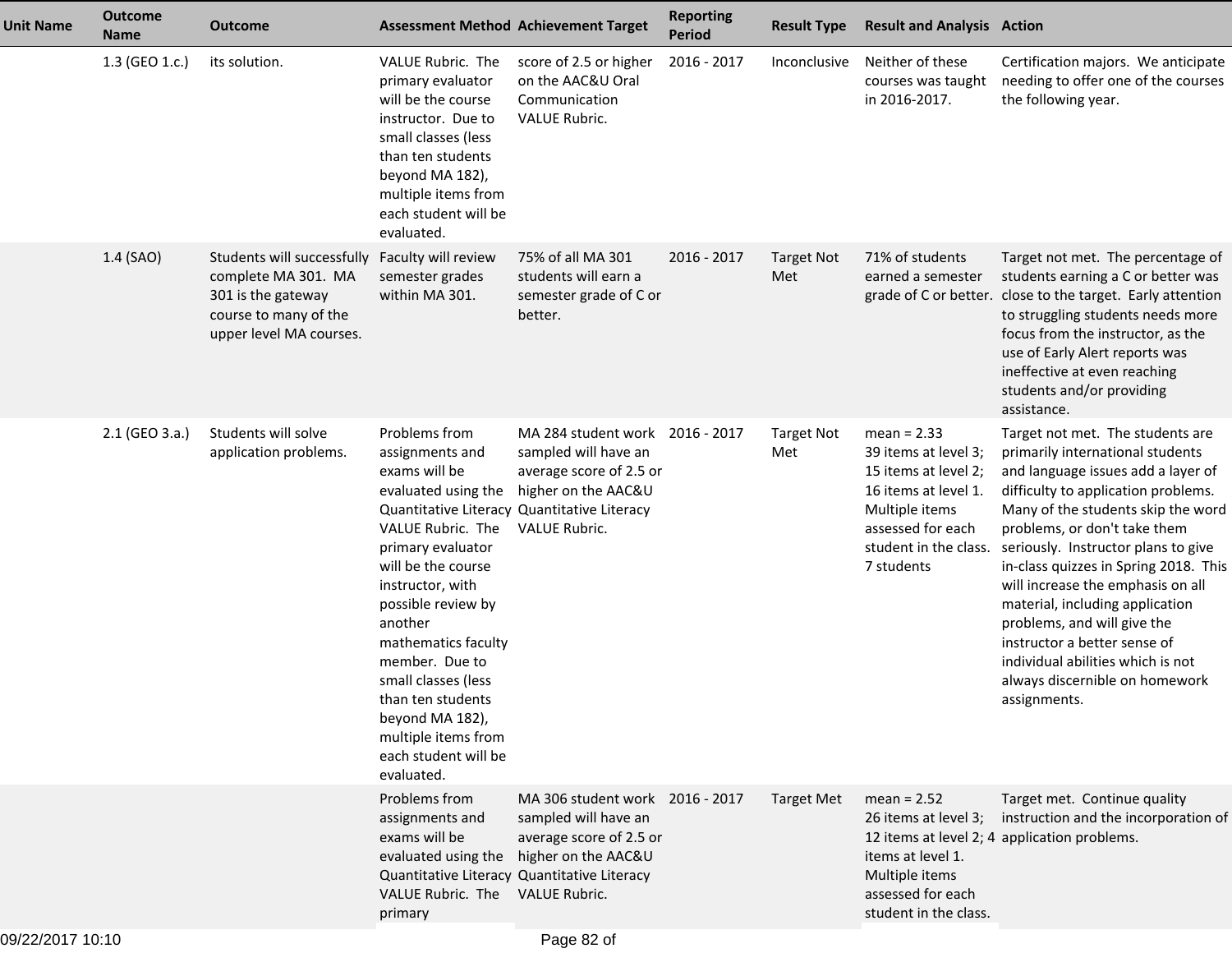| <b>Unit Name</b> | <b>Outcome</b><br><b>Name</b> | <b>Outcome</b>                                                               |                                                                                                                                                                                                                                                                                                                                                                    | <b>Assessment Method Achievement Target</b>                                                                                                                                                                  | <b>Reporting</b><br><b>Period</b> | <b>Result Type</b> | <b>Result and Analysis Action</b>                                                                                                                                                                                                                                                         |                                                                                               |
|------------------|-------------------------------|------------------------------------------------------------------------------|--------------------------------------------------------------------------------------------------------------------------------------------------------------------------------------------------------------------------------------------------------------------------------------------------------------------------------------------------------------------|--------------------------------------------------------------------------------------------------------------------------------------------------------------------------------------------------------------|-----------------------------------|--------------------|-------------------------------------------------------------------------------------------------------------------------------------------------------------------------------------------------------------------------------------------------------------------------------------------|-----------------------------------------------------------------------------------------------|
|                  |                               |                                                                              | course instructor,<br>by another<br>mathematics faculty<br>member. Due to<br>small classes (less<br>than ten students<br>beyond MA 182),<br>multiple items from<br>each student will be<br>evaluated.                                                                                                                                                              | evaluator will be the MA 306 student work 2016 - 2017<br>sampled will have an<br>with possible review average score of 2.5 or<br>higher on the AAC&U<br><b>Quantitative Literacy</b><br><b>VALUE Rubric.</b> |                                   | <b>Target Met</b>  | 7 students                                                                                                                                                                                                                                                                                | Target met. Continue quality<br>instruction and the incorporation of<br>application problems. |
|                  | $2.2$ (SLO)                   | Students will combine<br>different mathematical<br>ideas in problem solving. | Problems from<br>assignments and<br>exams will be<br>evaluated using the<br>VALUE Rubric. The<br>primary evaluator<br>will be the course<br>instructor, with<br>possible review by<br>another<br>mathematics faculty<br>member. Due to<br>small classes (less<br>than ten students<br>beyond MA 182),<br>multiple items from<br>each student will be<br>evaluated. | 50% of all MA 303 /<br>MA 312 / MA 457 /<br>MA 459 student work<br>sampled at level 3 or<br>Quantitative Literacy higher on the AAC&U<br><b>Quantitative Literacy</b><br><b>VALUE Rubric.</b>                | 2016 - 2017                       | <b>Target Met</b>  | 57% of work<br>sampled in MA 303<br>and MA 459 was at<br>level 3 or higher.<br>24 items at level 3;<br>14 items at level 2; 4<br>items at level 1.<br>Multiple items<br>assessed for each<br>student in the class.<br>8 students (4<br>students in MA 303<br>and 4 students in<br>MA 459) | Target met. Continue quality<br>instruction.                                                  |
|                  |                               |                                                                              | Problems from<br>assignments and<br>exams will be<br>VALUE Rubric. The<br>primary evaluator<br>will be the course<br>instructor, with<br>possible review by<br>another<br>mathematics faculty<br>member. Due to<br>small classes (less                                                                                                                             | 90% of all MA 303 /<br>MA 312 / MA 457 /<br>MA 459 student work<br>evaluated using the sampled at level 2 or<br>Quantitative Literacy higher on the AAC&U<br><b>Quantitative Literacy</b><br>VALUE Rubric.   | 2016 - 2017                       | <b>Target Met</b>  | 90% of work<br>sampled in MA 303<br>and MA 459 was at<br>level 2 or higher.<br>24 items at level 3;<br>14 items at level 2; 4<br>items at level 1.<br>Multiple items<br>assessed for each<br>student in the class.<br>8 students (4<br>students in MA 303<br>and 4 students in<br>MA 459) | Target met. Continue quality<br>instruction.                                                  |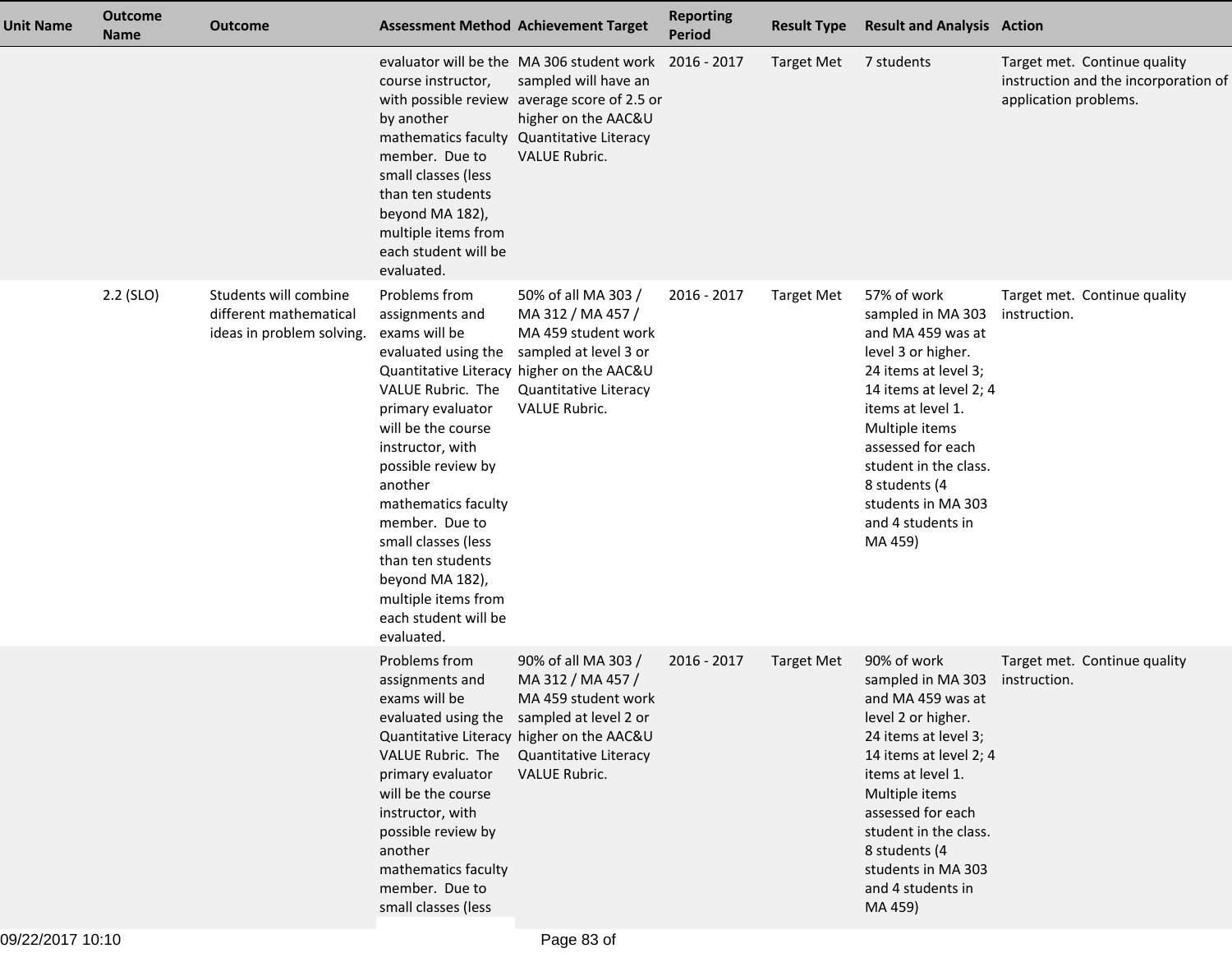| <b>Unit Name</b>                                                                                                   | <b>Outcome</b><br><b>Name</b> | <b>Outcome</b>                                                                                                                         |                                                                                                                                                                                               | <b>Assessment Method Achievement Target</b>                                                                                                                                                                             | <b>Reporting</b><br><b>Period</b> | <b>Result Type</b> | <b>Result and Analysis Action</b>                                                                                                                                                                                                                                                                                    |                                                                                                                                                                                                                                                                                          |
|--------------------------------------------------------------------------------------------------------------------|-------------------------------|----------------------------------------------------------------------------------------------------------------------------------------|-----------------------------------------------------------------------------------------------------------------------------------------------------------------------------------------------|-------------------------------------------------------------------------------------------------------------------------------------------------------------------------------------------------------------------------|-----------------------------------|--------------------|----------------------------------------------------------------------------------------------------------------------------------------------------------------------------------------------------------------------------------------------------------------------------------------------------------------------|------------------------------------------------------------------------------------------------------------------------------------------------------------------------------------------------------------------------------------------------------------------------------------------|
|                                                                                                                    |                               |                                                                                                                                        | than ten students<br>beyond MA 182),<br>multiple items from<br>evaluated.                                                                                                                     | 90% of all MA 303 /<br>MA 312 / MA 457 /<br>MA 459 student work<br>each student will be sampled at level 2 or<br>higher on the AAC&U<br>Quantitative Literacy<br><b>VALUE Rubric.</b>                                   | 2016 - 2017                       | <b>Target Met</b>  | 90% of work<br>sampled in MA 303<br>and MA 459 was at<br>level 2 or higher.<br>24 items at level 3;<br>14 items at level 2; 4<br>items at level 1.<br>Multiple items<br>assessed for each<br>student in the class.<br>8 students (4<br>students in MA 303<br>and 4 students in<br>MA 459)                            | Target met. Continue quality<br>instruction.                                                                                                                                                                                                                                             |
|                                                                                                                    | 3.1 (PO 2.c.)                 | The program will<br>participate in outreach<br>events for K-12 students.                                                               | <b>Review the Events</b><br>Log and count the<br>number of outreach<br>events the<br><b>Mathematics faculty</b><br>hosts.                                                                     | Host at least two<br>outreach events<br>during the academic<br>year.                                                                                                                                                    | 2016 - 2017                       | <b>Target Met</b>  | Sonya Kovalevsky<br><b>High School</b><br>Mathematics Day,<br>October 2016<br>Mississippi Regional<br>Science Bowl,<br>February 2017                                                                                                                                                                                 | Target met. Faculty plan to<br>continue with both these events in<br>2017-2018.                                                                                                                                                                                                          |
|                                                                                                                    | 3.2 (PO 2.c.)                 | Mathematics majors will<br>participate in community<br>outreach and service<br>opportunities.                                          | Departmental<br>faculty will review<br>and analyze the<br>results of the<br>Departmental Exit<br>Survey, which is<br>provided to all<br>the department.                                       | 100% of graduates<br>surveyed will indicate<br>on the Departmental<br>Exit Survey that they<br>have participated in<br>some community<br>outreach and/or<br>graduating majors in service opportunities<br>while at MUW. | 2016 - 2017                       | <b>Target Met</b>  | 100% of graduates<br>returning surveys<br>indicated<br>participation in<br>community<br>outreach and/or<br>community service<br>while at MUW.                                                                                                                                                                        | Target met. Faculty will continue to<br>encourage student involvement in<br>the community and be role models<br>for participating in community<br>service.                                                                                                                               |
| Program -<br>Music<br>(including)<br>Music<br><b>Education and</b><br>Music<br>Therapy) - BA,<br>BM {2016-<br>2017 | 1.1 (SAO)                     | Students will perform<br>works from multiple<br>musical periods on their<br>major instrument at the<br>end of their sophomore<br>year. | Students will<br>complete a 10<br>question<br>Sophomore Exit<br>Interview following<br>the "Sophomore<br>Barrier Jury," to<br>determine their<br>current progress and<br>future career plans. | 80% of the students<br>will receive at least a<br>satisfactory rating<br>(given by the music<br>faculty) during their<br>Sophomore Exit<br>Interview.                                                                   | 2016 - 2017                       | <b>Target Met</b>  | The students were<br>given an exit<br>interview following<br>their "Sophomore<br>Barrier Jury." All<br>students gave solid<br>answers to the<br>questions posed,<br>and also embraced<br>some of the music<br>faculty's suggestions<br>on how to further<br>grow their musical<br>and academic<br>careers. The music | The music faculty will continue to<br>administer this interview at the<br>conclusion of the "Sophomore<br>Barrier Jury". We will also follow<br>up with this year's students, to see<br>whether they have implemented<br>the music faculty's<br>recommendation for self-<br>improvement. |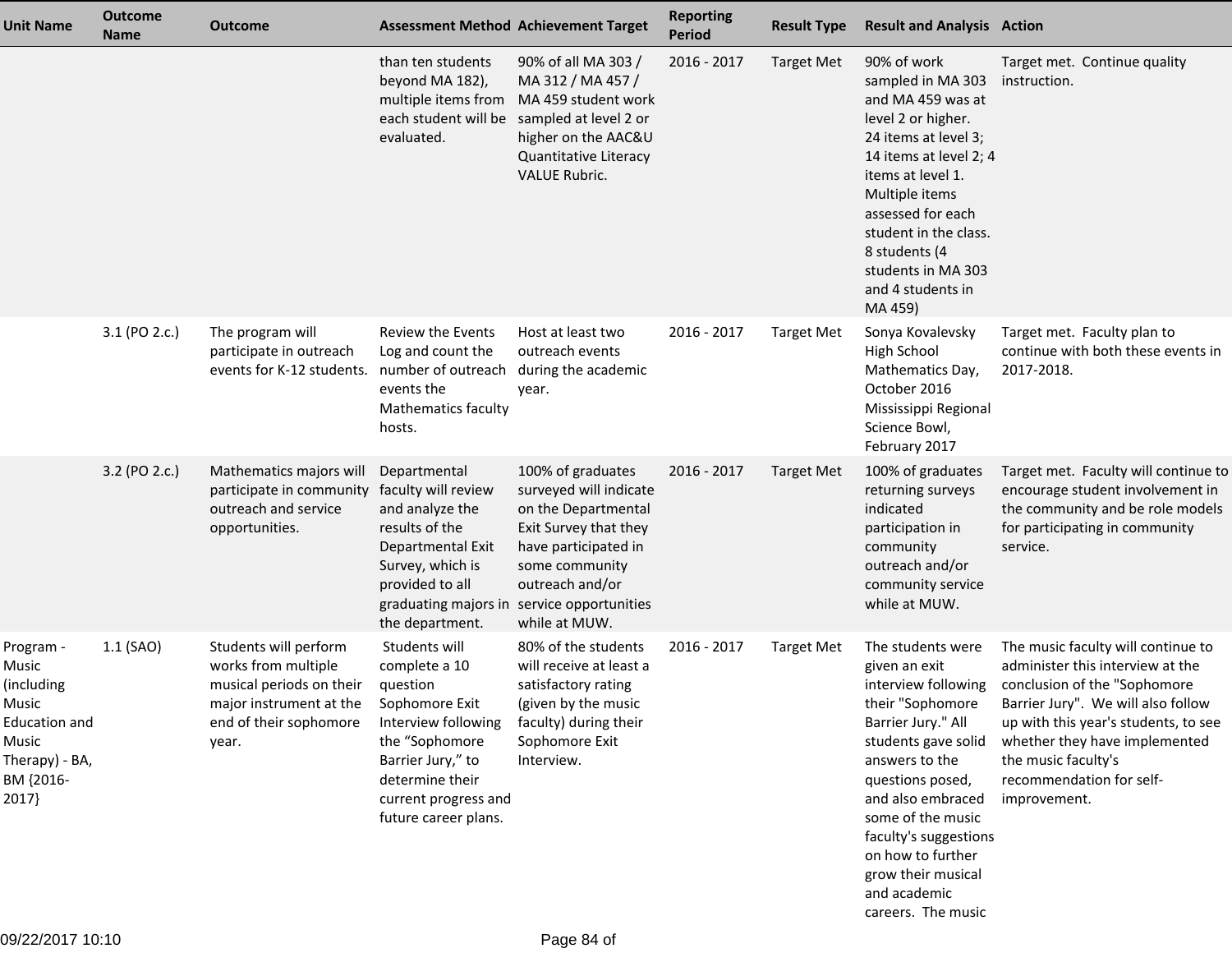| <b>Unit Name</b>                                                                                                   | <b>Outcome</b><br><b>Name</b> | <b>Outcome</b>                                                                                                                         | <b>Assessment Method Achievement Target</b>                                                                                                                                                                                                                                                                                                                                                                                         |                                                                                                                                                                                                   | <b>Reporting</b><br>Period | <b>Result Type</b> | <b>Result and Analysis Action</b>                                                                                                                                                                                                                                                                                                        |                                                                                                                                                                                                                                                                                          |
|--------------------------------------------------------------------------------------------------------------------|-------------------------------|----------------------------------------------------------------------------------------------------------------------------------------|-------------------------------------------------------------------------------------------------------------------------------------------------------------------------------------------------------------------------------------------------------------------------------------------------------------------------------------------------------------------------------------------------------------------------------------|---------------------------------------------------------------------------------------------------------------------------------------------------------------------------------------------------|----------------------------|--------------------|------------------------------------------------------------------------------------------------------------------------------------------------------------------------------------------------------------------------------------------------------------------------------------------------------------------------------------------|------------------------------------------------------------------------------------------------------------------------------------------------------------------------------------------------------------------------------------------------------------------------------------------|
| Program -<br>Music<br>(including<br>Music<br><b>Education and</b><br>Music<br>Therapy) - BA,<br>BM {2016-<br>2017} | $1.1$ (SAO)                   | Students will perform<br>works from multiple<br>musical periods on their<br>major instrument at the<br>end of their sophomore<br>year. | Students will<br>complete a 10<br>question<br>Sophomore Exit<br>Interview following<br>the "Sophomore<br>Barrier Jury," to<br>determine their<br>current progress and<br>future career plans.                                                                                                                                                                                                                                       | 80% of the students<br>will receive at least a<br>satisfactory rating<br>(given by the music<br>faculty) during their<br>Sophomore Exit<br>Interview.                                             | 2016 - 2017                | <b>Target Met</b>  | faculty concluded<br>that all students<br>met the<br>"satisfactory"<br>ranking at the<br>conclusion of their<br>exit interviews.                                                                                                                                                                                                         | The music faculty will continue to<br>administer this interview at the<br>conclusion of the "Sophomore<br>Barrier Jury". We will also follow<br>up with this year's students, to see<br>whether they have implemented<br>the music faculty's<br>recommendation for self-<br>improvement. |
|                                                                                                                    |                               |                                                                                                                                        | At the end of MUS<br>222, students will<br>recital for all music<br>faculty featuring<br>works of at least 3<br>(Three) musical<br>periods<br>("Sophomore Barrier<br>Jury"). The<br>performance must<br>be<br>technically/rhythmic<br>ally secure,<br>memorized, and<br>stylistically<br>appropriate. The<br>entire music faculty,<br>using the<br>"Sophomore Barrier<br>Rubric", will<br>evaluate the<br>student's<br>performance. | 90% of the students<br>will score at least an<br>perform a 20 minute 80 (on the 1-100 scale<br>used in the<br>"Sophomore Barrier<br>Rubric).                                                      | 2016 - 2017                | <b>Target Met</b>  | There were 12<br>music majors who<br>Jury." They were<br>assessed by the<br>entire music faculty. years.<br>Each faculty<br>member graded the<br>students'<br>performances.<br>After averaging the<br>scores, we have<br>concluded that 11<br>out of 12 students<br>have scored 80% or<br>better on their<br>"Sophomore Barrier<br>Jury" | The music faculty will continue to<br>administer the "Sophomore Barrier<br>have completed the Jury" to students enrolled in MUS<br>"Sophomore Barrier 222. We will maintain the same<br>goals to see if we encounter similar<br>results in the future academic                           |
|                                                                                                                    | 1.2 (GEO 1.c.)                | Students will complete<br>written assignments on<br>music history topics.                                                              | During MUS 302<br>(Music History 2)<br>students will<br>complete<br>assignments to be<br>graded using the<br>AAC&U Written<br>Communication<br>Value Rubric. The<br>MUS 302 instructor<br>will assess their                                                                                                                                                                                                                         | The average scores for 2016 - 2017<br>students on relevant<br>assignments in MUS<br>302 will be 2 or higher<br>on the 0-4 scale for<br>the AAC&U Written<br><b>Communication Value</b><br>Rubric. |                            | <b>Target Met</b>  | MUS 302 students<br>the Catholic Mass.<br>included Mass<br>definition, order of<br>movements,<br>movement names,<br>and the types of<br>mass employed in                                                                                                                                                                                 | We will add more written<br>were asked to write assignments to the MUS 302 course<br>a research paper on to determine if this score can be<br>maintained when a larger number<br>The discussed topics of writing samples are present                                                     |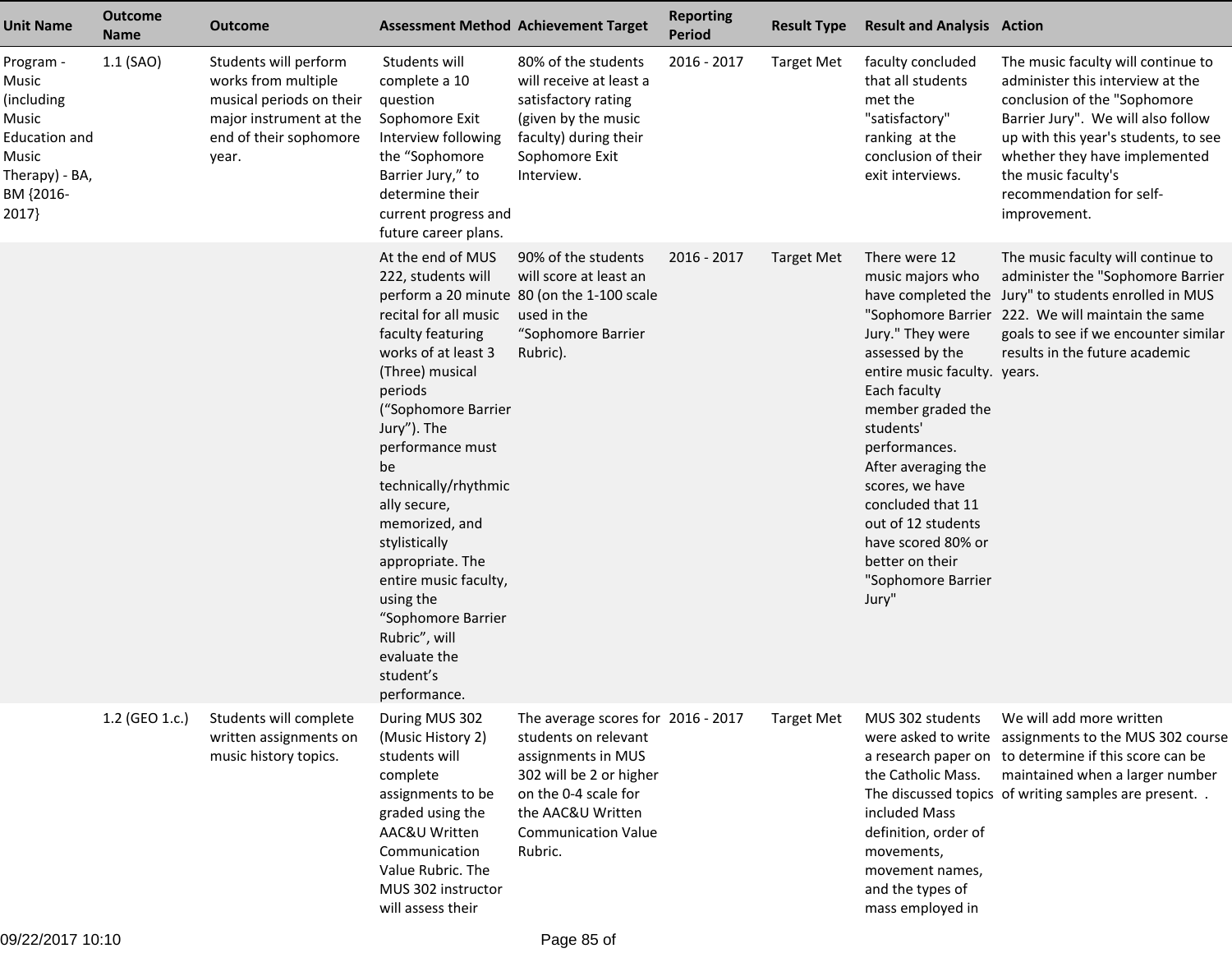| <b>Unit Name</b> | <b>Outcome</b><br><b>Name</b> | <b>Outcome</b>                                                                                   |                                                                                                                                                                                                                                                                                               | <b>Assessment Method Achievement Target</b>                                                                                                                                                       | <b>Reporting</b><br><b>Period</b> | <b>Result Type</b> | <b>Result and Analysis Action</b>                                                                                                                                                                                                                                                                                                                                                                                                                                                                 |                                                                                                                                                                                            |
|------------------|-------------------------------|--------------------------------------------------------------------------------------------------|-----------------------------------------------------------------------------------------------------------------------------------------------------------------------------------------------------------------------------------------------------------------------------------------------|---------------------------------------------------------------------------------------------------------------------------------------------------------------------------------------------------|-----------------------------------|--------------------|---------------------------------------------------------------------------------------------------------------------------------------------------------------------------------------------------------------------------------------------------------------------------------------------------------------------------------------------------------------------------------------------------------------------------------------------------------------------------------------------------|--------------------------------------------------------------------------------------------------------------------------------------------------------------------------------------------|
|                  | 1.2 (GEO 1.c.)                | Students will complete<br>written assignments on<br>music history topics.                        | work.                                                                                                                                                                                                                                                                                         | The average scores for 2016 - 2017<br>students on relevant<br>assignments in MUS<br>302 will be 2 or higher<br>on the 0-4 scale for<br>the AAC&U Written<br><b>Communication Value</b><br>Rubric. |                                   | <b>Target Met</b>  | liturgical music. All<br>six students<br>completed the<br>them received a<br>score of 4 on the<br>AAC&U Written<br>Communication<br>Value Rubric, two<br>students received a<br>score of 3, while the<br>others received a<br>score of 2. The<br>average score for<br>students on this<br>assignment was 2 or<br>higher on the 0-4<br>scale for the AAC&U<br>Written<br>Communication<br>Value Rubric.                                                                                            | We will add more written<br>assignments to the MUS 302 course<br>to determine if this score can be<br>assignment. Two of maintained when a larger number<br>of writing samples are present |
|                  | 2.1 (PO 3.a.)                 | Students will compose<br>musical works using<br>music notation software<br>(Sibelius or Finale). | Students in MUS 102 90% of the students<br>(Music Theory 2) will will score at least an<br>compose a musical<br>work (solo or<br>chamber music)<br>using a music<br>notation software.<br>The MUS 102<br>instructor will assess<br>their work using the<br>"MUS 102 Final<br>Project Rubric." | 85 (on the 1-100 scale<br>used in the "MUS 102<br>Final Project Rubric").                                                                                                                         | 2016 - 2017                       | <b>Target Met</b>  | There were 11<br>students registered<br>Theory 2). They<br>were asked to<br>compose a 16 bar<br>musical work using<br>the techniques<br>studied during the<br>year. All the<br>students have used<br>the Sibelius notation<br>software. A number<br>of factors were used<br>to assess their work<br>(please see the MUS<br>102 Final Project<br>Rubric for more<br>info). Per each<br>student, the points<br>were totaled, then<br>divided by 5 (the<br>number of different<br>assessment factors | We will continue to assign this type<br>of project in the future years. We<br>for MUS 102 (Music will compare the results of the<br>future MUS 102 students with this<br>year's.           |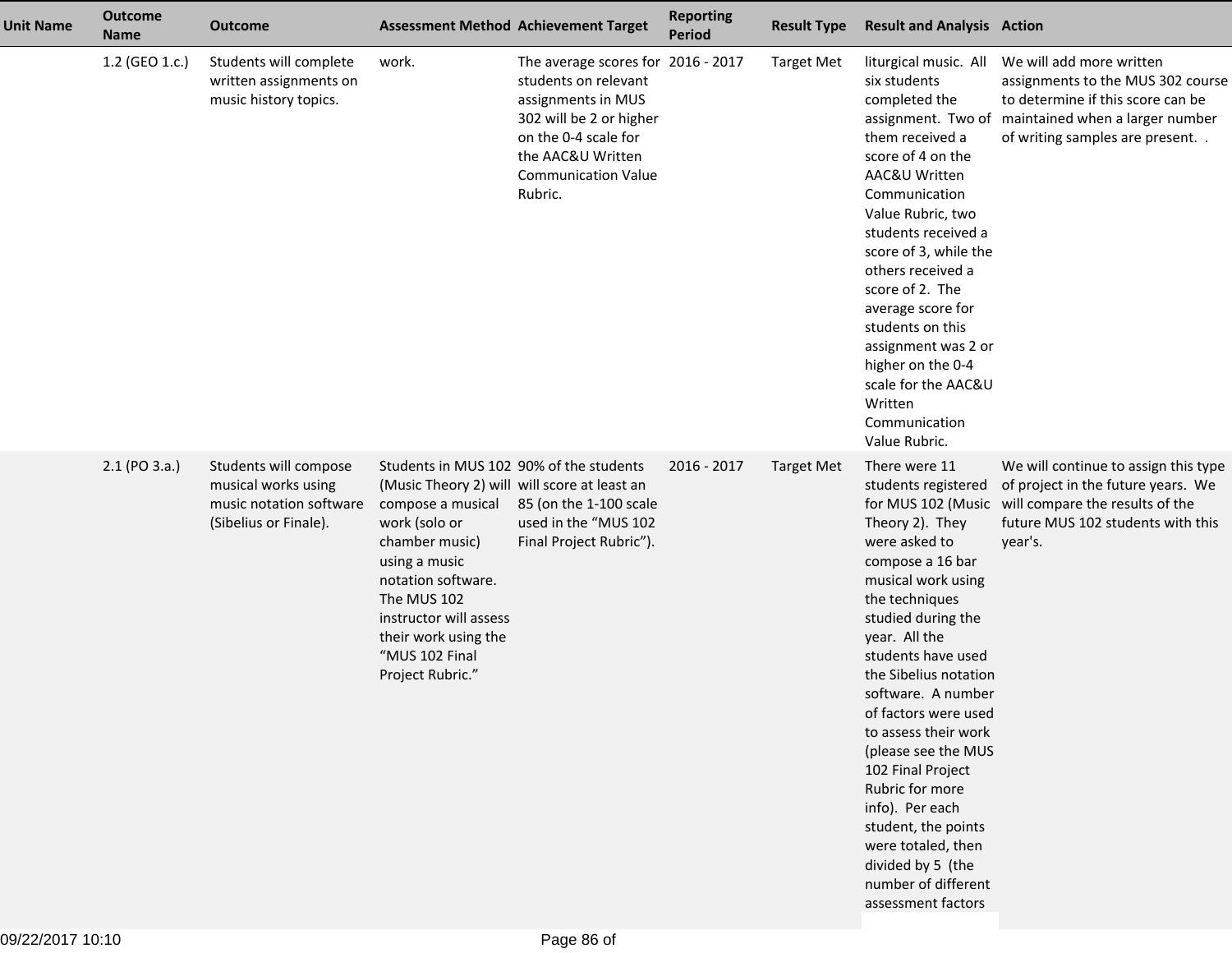| <b>Unit Name</b> | <b>Outcome</b><br><b>Name</b> | <b>Outcome</b>                                                                                                                 |                                                                                                                                                                                                                                                                                               | <b>Assessment Method Achievement Target</b>                               | <b>Reporting</b><br><b>Period</b> | <b>Result Type</b> | <b>Result and Analysis Action</b>                                                                                                                                                                                                                                                                                                                                                                                                                                                                                                                                                                                                        |                                                                                                                                                                                                                                                                                                                                                                                                                                                                                                                                                                                  |
|------------------|-------------------------------|--------------------------------------------------------------------------------------------------------------------------------|-----------------------------------------------------------------------------------------------------------------------------------------------------------------------------------------------------------------------------------------------------------------------------------------------|---------------------------------------------------------------------------|-----------------------------------|--------------------|------------------------------------------------------------------------------------------------------------------------------------------------------------------------------------------------------------------------------------------------------------------------------------------------------------------------------------------------------------------------------------------------------------------------------------------------------------------------------------------------------------------------------------------------------------------------------------------------------------------------------------------|----------------------------------------------------------------------------------------------------------------------------------------------------------------------------------------------------------------------------------------------------------------------------------------------------------------------------------------------------------------------------------------------------------------------------------------------------------------------------------------------------------------------------------------------------------------------------------|
|                  | 2.1 (PO 3.a.)                 | Students will compose<br>musical works using<br>music notation software<br>(Sibelius or Finale).                               | Students in MUS 102 90% of the students<br>(Music Theory 2) will will score at least an<br>compose a musical<br>work (solo or<br>chamber music)<br>using a music<br>notation software.<br>The MUS 102<br>instructor will assess<br>their work using the<br>"MUS 102 Final<br>Project Rubric." | 85 (on the 1-100 scale<br>used in the "MUS 102<br>Final Project Rubric"). | 2016 - 2017                       | <b>Target Met</b>  | present in the<br>rubric) in order to<br>determine their<br>102 students<br>completed this<br>assignment, and all<br>of them scored over<br>85 on this specific<br>project.                                                                                                                                                                                                                                                                                                                                                                                                                                                              | We will continue to assign this type<br>of project in the future years. We<br>will compare the results of the<br>final grade. All MUS future MUS 102 students with this<br>year's.                                                                                                                                                                                                                                                                                                                                                                                               |
|                  | 2.2 (SLO)                     | Students will arrange a<br>musical work of at least 4<br>measures using the<br>common practice<br>compositional<br>techniques. | Students in MUS 102 80% of the students<br>(Music Theory 2) will will score at least an<br>write a four-part<br>chorale in the style<br>of J.S Bach work<br>using the "figured<br>bass" technique.<br>The MUS 102<br>instructor will assess<br>their work.                                    | 80% on this<br>assignment.                                                | 2016 - 2017                       | <b>Target Met</b>  | MUS 102 were<br>required to<br>complete a "Take<br>Home Exam" in<br>which they were<br>asked to compose a<br>four-part chorale in<br>on a figured bass<br>provided by the<br>instructor. Within<br>this chorale,<br>students were<br>required to use 9<br>non-harmonic<br>tones, at least 4<br>instances of a<br>diatonic 7th chord,<br>and first and<br>second inversions<br>chords. There were<br>11 students<br>registered for MUS<br>102 in the Spring of<br>2017, 10 completed<br>the assignment and<br>where graded on it,<br>while one did not<br>and received a<br>grade of 0. Out of<br>the 10 students<br>graded, 1 received a | Students enrolled in We will continue to assign these<br>types of exercises throughout MUS<br>102. One change we have<br>discussed is assigning and assessing<br>multiple assignments involving<br>chorales (both "take home" and<br>"in-class" exercises). This would<br>help us determine whether<br>the style of J.S Bach students are as successful when<br>having to compose these works<br>while being under a time constrain<br>(a class period for example) as<br>opposed to the current model<br>where they do these type of<br>exercises as part of their<br>homework. |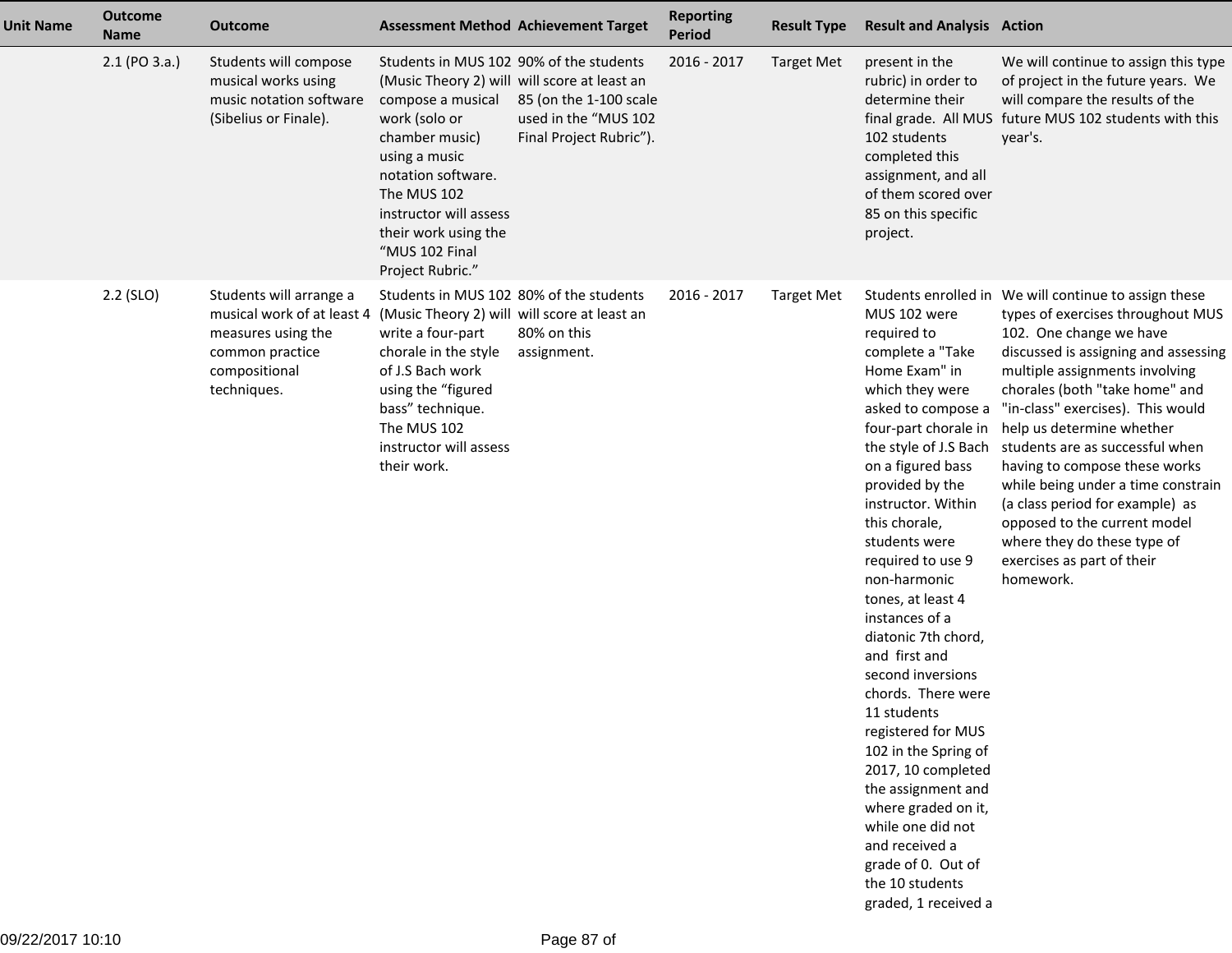| <b>Unit Name</b> | <b>Outcome</b><br><b>Name</b> | <b>Outcome</b>                                                                                                                 |                                                                                                                                                                                                                                                                                          | <b>Assessment Method Achievement Target</b> | <b>Reporting</b><br><b>Period</b> | <b>Result Type</b>       | <b>Result and Analysis Action</b>                                                                                                                                                                                                                                                                                                                                                                                                                                                                                                                                                                                                           |                                                                                                                                                                                                                                                                                                                                                                                                                                                                                                                                                                                          |
|------------------|-------------------------------|--------------------------------------------------------------------------------------------------------------------------------|------------------------------------------------------------------------------------------------------------------------------------------------------------------------------------------------------------------------------------------------------------------------------------------|---------------------------------------------|-----------------------------------|--------------------------|---------------------------------------------------------------------------------------------------------------------------------------------------------------------------------------------------------------------------------------------------------------------------------------------------------------------------------------------------------------------------------------------------------------------------------------------------------------------------------------------------------------------------------------------------------------------------------------------------------------------------------------------|------------------------------------------------------------------------------------------------------------------------------------------------------------------------------------------------------------------------------------------------------------------------------------------------------------------------------------------------------------------------------------------------------------------------------------------------------------------------------------------------------------------------------------------------------------------------------------------|
|                  | $2.2$ (SLO)                   | Students will arrange a<br>musical work of at least 4<br>measures using the<br>common practice<br>compositional<br>techniques. | Students in MUS 102 80% of the students<br>(Music Theory 2) will will score at least an<br>write a four-part<br>chorale in the style<br>of J.S Bach work<br>using the "figured<br>bass" technique.<br>The MUS 102<br>instructor will assess<br>their work.                               | 80% on this<br>assignment.                  | 2016 - 2017                       | <b>Target Met</b>        | grade of 100%, 1 a<br>grade of 95%, 2<br>received 94%, 1<br>received 93%, 2<br>received 90%, 2<br>received 85%, and 1<br>received 77%. We<br>can draw the<br>conclusion that the<br>goal was met. In<br>order to meet this<br>goal, 8.8 students<br>should have scored<br>80% or higher on<br>this assignment<br>(since there were 11 homework.<br>students registered<br>for the course, 10%<br>$= 1.1$ , thus 80% =<br>8.8). Even though<br>one student<br>received the grade<br>of 0 while a second<br>one received a<br>grade below the<br>80% threshold, 9<br>out of 11 students<br>have scored at least<br>80% on this<br>assignment. | We will continue to assign these<br>types of exercises throughout MUS<br>102. One change we have<br>discussed is assigning and assessing<br>multiple assignments involving<br>chorales (both "take home" and<br>"in-class" exercises). This would<br>help us determine whether<br>students are as successful when<br>having to compose these works<br>while being under a time constrain<br>(a class period for example) as<br>opposed to the current model<br>where they do these type of<br>exercises as part of their                                                                 |
|                  | $2.3$ (SLO)                   | Students will create a<br>transcription of a musical<br>example containing a<br>single line melody and<br>complex rhythms.     | Students in MUS 104 80% of the students<br>(Music Theory Lab 4) will score at least an<br>will transcribe a<br>melody featuring<br>ascending and<br>descending intervals<br>and complex<br>rhythms, after<br>hearing it 5 times.<br>The MUS 104<br>instructor will assess<br>their work. | 80% on this<br>assignment.                  | 2016 - 2017                       | <b>Target Not</b><br>Met | There were 10<br>for the Spring of<br>2017. As part of<br>their final exam,<br>they were asked to<br>transcribe a 4 bar<br>melody played on<br>the piano after<br>hearing it 5 times.<br>The rubric titled<br>"Guide To Grading<br>Melodic Exercises"<br>was used to assess                                                                                                                                                                                                                                                                                                                                                                 | We will continue to assign melodic<br>students enrolled in dictation exercises to our MUS 104<br>the MUS 104 course students. We will assign more<br>melodic dictation homework during<br>the 2017-2018 academic year, to<br>ensure that students are able to<br>practice this skill on a daily basis<br>(either listen to a melody via a<br>recording, or work with a partner<br>who can play it on a musical<br>instrument). We will review the<br>results at the end of our next year,<br>and determine whether this<br>increased emphasis on melodic<br>dictation helped improve the |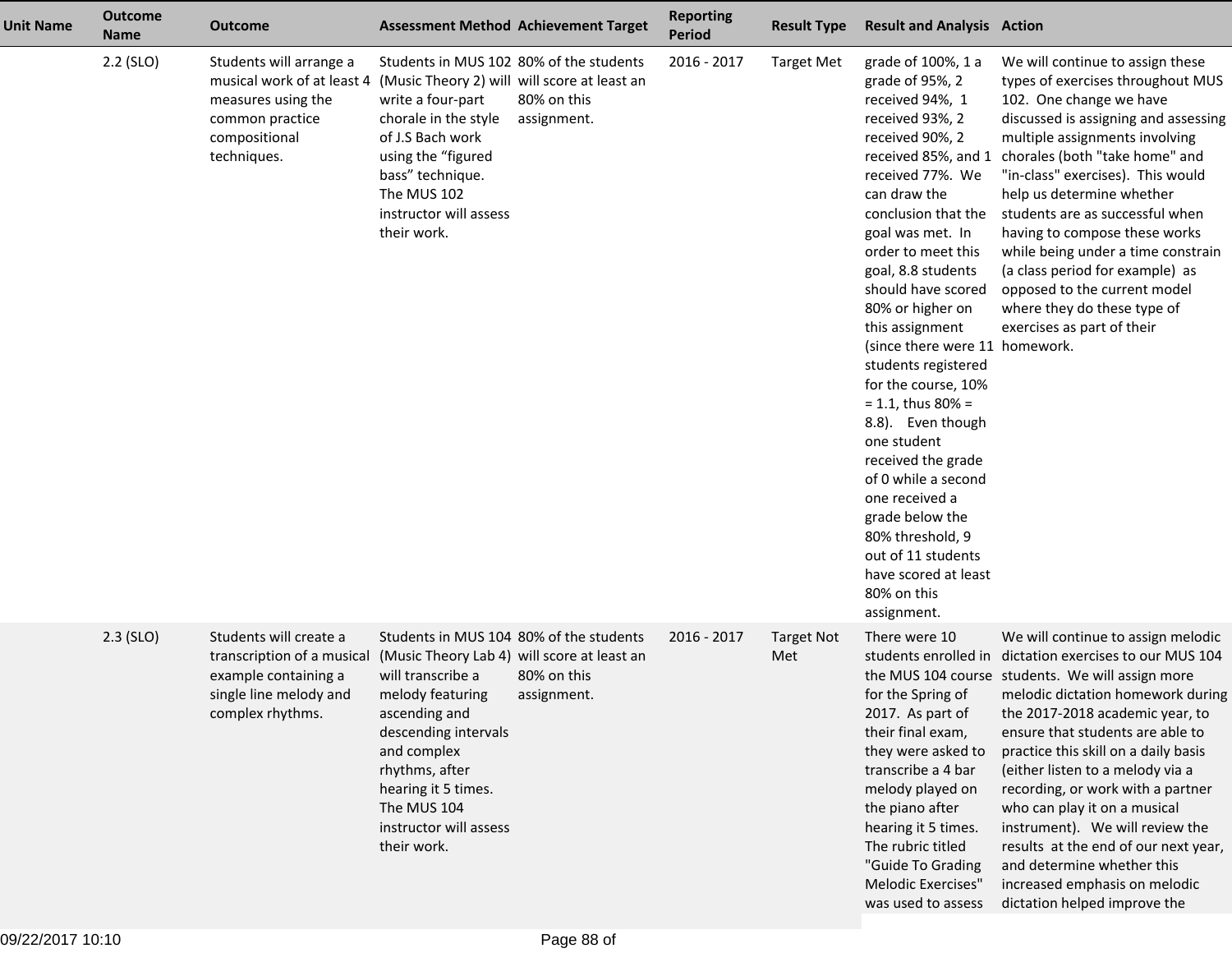| <b>Unit Name</b> | <b>Outcome</b><br><b>Name</b> | <b>Outcome</b>                                                                                                             |                                                                                                                                                                                                                                                                                          | <b>Assessment Method Achievement Target</b> | <b>Reporting</b><br><b>Period</b> | <b>Result Type</b>       | <b>Result and Analysis Action</b>                                                                                                                                                                                                                                                                                                                                                                                                                                                                                                                                                                                                                                                                                                                                                                                                                                                                                                |                   |
|------------------|-------------------------------|----------------------------------------------------------------------------------------------------------------------------|------------------------------------------------------------------------------------------------------------------------------------------------------------------------------------------------------------------------------------------------------------------------------------------|---------------------------------------------|-----------------------------------|--------------------------|----------------------------------------------------------------------------------------------------------------------------------------------------------------------------------------------------------------------------------------------------------------------------------------------------------------------------------------------------------------------------------------------------------------------------------------------------------------------------------------------------------------------------------------------------------------------------------------------------------------------------------------------------------------------------------------------------------------------------------------------------------------------------------------------------------------------------------------------------------------------------------------------------------------------------------|-------------------|
|                  | $2.3$ (SLO)                   | Students will create a<br>transcription of a musical<br>example containing a<br>single line melody and<br>complex rhythms. | Students in MUS 104 80% of the students<br>(Music Theory Lab 4) will score at least an<br>will transcribe a<br>melody featuring<br>ascending and<br>descending intervals<br>and complex<br>rhythms, after<br>hearing it 5 times.<br>The MUS 104<br>instructor will assess<br>their work. | 80% on this<br>assignment.                  | 2016 - 2017                       | <b>Target Not</b><br>Met | students'<br>performance.<br>The assignment had<br>a maximum point<br>value of 35 points.<br>According to our<br>achievement target,<br>8 out of 10 students<br>should have<br>received 28 points<br>or better for this<br>assignment. Three<br>(3) students<br>received a score of<br>35 (maximum<br>score), one (1)<br>student received a<br>score of 33, one (1)<br>received a score of<br>30, one (1) received<br>a score of 29. The<br>remainder four<br>students scored<br>below 28, with two<br>(2) missing the<br>threshold by 2<br>points, while the<br>others scoring very<br>low. In conclusion,<br>only 60% of the<br>MUS 104 students<br>have scored 80% or<br>better. While the<br>target result was<br>only partially met, it<br>is worth noting that<br>the two students<br>who scored close to<br>the 28 point<br>threshold where the<br>difference between<br>our targets being<br>fully vs. partially<br>met. | students' scores. |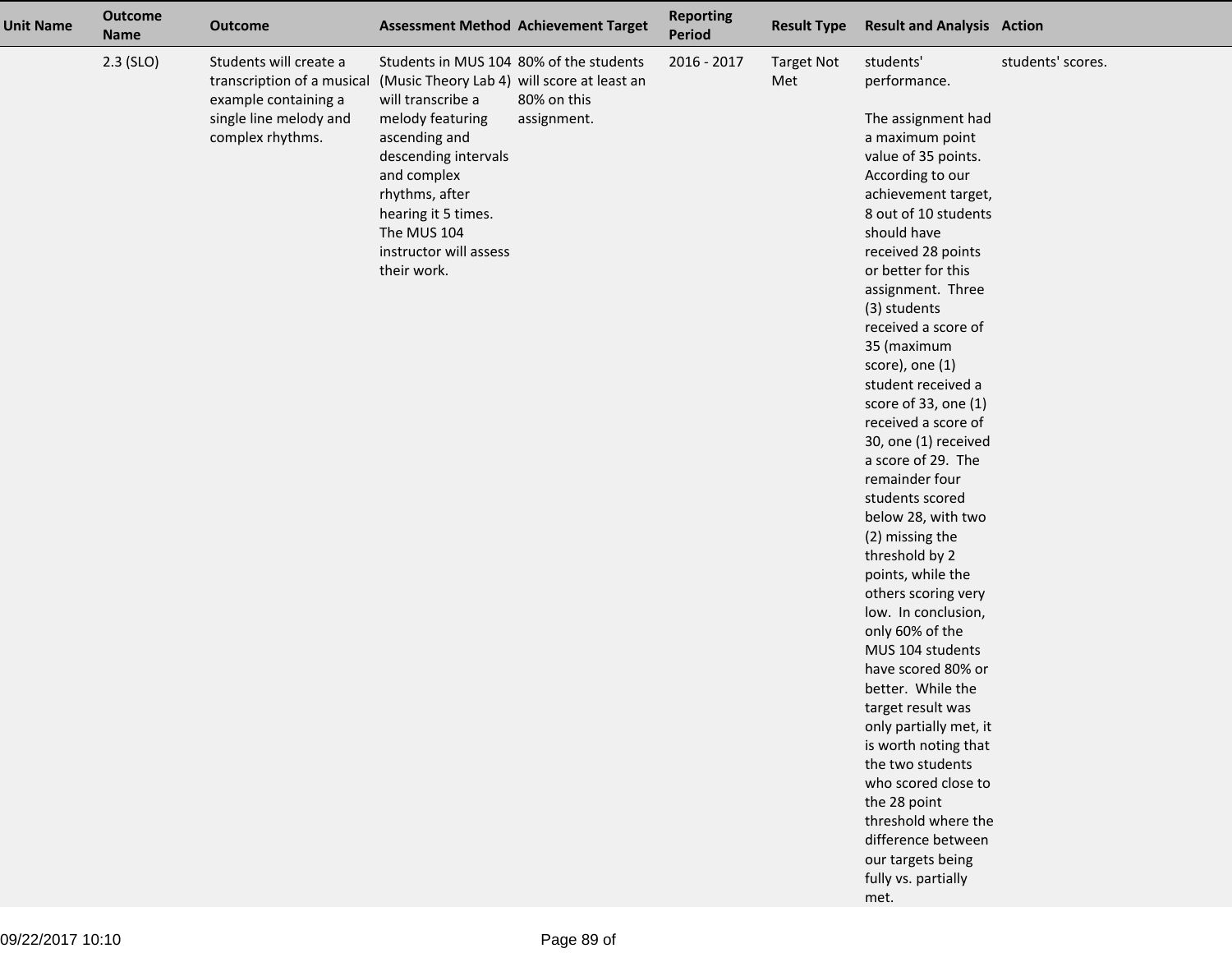| <b>Unit Name</b>                                                                                                          | <b>Outcome</b><br><b>Name</b> | <b>Outcome</b>                                                                                                        |                                                                                                                                                                                                                                                                                                                                                           | <b>Assessment Method Achievement Target</b>                                                                                                                                                                                                            | <b>Reporting</b><br><b>Period</b> | <b>Result Type</b> | <b>Result and Analysis Action</b>                                                                                                                                                                                                                                                                                                                                                                                                                                                                   |                                                                                                                                                                                                                                                                                                                                                                                                                                                                                                                                                                                  |
|---------------------------------------------------------------------------------------------------------------------------|-------------------------------|-----------------------------------------------------------------------------------------------------------------------|-----------------------------------------------------------------------------------------------------------------------------------------------------------------------------------------------------------------------------------------------------------------------------------------------------------------------------------------------------------|--------------------------------------------------------------------------------------------------------------------------------------------------------------------------------------------------------------------------------------------------------|-----------------------------------|--------------------|-----------------------------------------------------------------------------------------------------------------------------------------------------------------------------------------------------------------------------------------------------------------------------------------------------------------------------------------------------------------------------------------------------------------------------------------------------------------------------------------------------|----------------------------------------------------------------------------------------------------------------------------------------------------------------------------------------------------------------------------------------------------------------------------------------------------------------------------------------------------------------------------------------------------------------------------------------------------------------------------------------------------------------------------------------------------------------------------------|
| Program -<br>Philosophy<br>(including<br>Applied and<br>Professional<br>Ethics<br>Certificate) -<br>Minor {2016-<br>2017} | 1.1 (GEO 1.b.)                | The student will be able<br>to critically analyze the<br>arguments and<br>viewpoints of him or<br>herself and others. | In all philosophy<br>courses (PHL 201-<br>450), students will<br>be given an<br>argument<br>argument evaluation on the argument<br>assignment (paper,<br>in-class quiz, exam,<br>oral exam) that will<br>be graded using the<br>AAC&U Critical<br>Thinking Value<br>Rubric. This<br>assignment will be<br>graded by the<br>instructor of the<br>course.   | The average score of<br>philosophy minors will<br>be a '3' on the 0-4<br>scale used in the<br>AAC&U Critical<br>identification and/or Thinking Value Rubric<br>identification and/or<br>argument evaluation<br>assignment in any<br>philosophy course. | 2016 - 2017                       | <b>Target Met</b>  | an exam or writing<br>assignment with an<br>argument<br>identification or<br>evaluation<br>component was<br>selected for<br>assessment using<br>the AAC&U Critical<br>Thinking Rubric.<br>During the 2016-<br>there were three<br>philosophy minors<br>who took<br>philosophy courses.<br>Fall 2016: PHL 202<br>(one student);<br>Spring 2017: PHL<br>450 (two students).<br>The average score<br>on the argument<br>identification/evalu<br>ation assignment by<br>philosophy minors<br>was a 3.3. | For all students who In terms of maintaining the desired<br>minor in philosophy, average score of 3.0 on the AAC&U<br>Critical Thinking rubric, continue to<br>(a) include a component on<br>Argument Identification/Evaluation<br>in every philosophy course, and (b)<br>give an assignment that requires<br>the completion of an argument<br>identification or evaluation<br>exercise. In terms of the<br>performance of philosophy minors:<br>maintain standards of performance<br>with current minors and recruit<br>2017 academic year, new minors to build a greater pool. |
|                                                                                                                           |                               |                                                                                                                       | In all philosophy<br>courses (PHL 201-<br>450), students will<br>be given an<br>argument<br>identification and/or AAC&U Critical<br>assignment (paper,<br>in-class quiz, exam,<br>oral exam) that will<br>be graded using the assignment.<br>AAC&U Critical<br>Thinking Value<br>Rubric. This<br>assignment will be<br>graded by the<br>instructor of the | The average score of<br>students in a<br>philosophy course will<br>be a '3' on the 0-4<br>scale used in the<br>argument evaluation Thinking Value Rubric<br>on the argument<br>identification and/or<br>argument evaluation                            | 2016 - 2017                       | <b>Target Met</b>  | For all philosophy<br>courses, an exam or<br>writing assignment<br>with an argument<br>identification or<br>evaluation<br>component was<br>selected for<br>assessment using<br>the AAC&U Critical<br>Thinking Rubric. Five<br>exams or written<br>assignments were<br>randomly selected<br>from the student<br>pool in every course<br>section. A total of                                                                                                                                          | Philosophy course instructors will<br>(a) want to continue to offer a<br>component on argument<br>identification and/or evaluation in<br>all sections of philosophy courses,<br>and will (b) want to evaluate<br>student ability to identify and/or<br>evaluate arguments using at least<br>one course assignment.                                                                                                                                                                                                                                                               |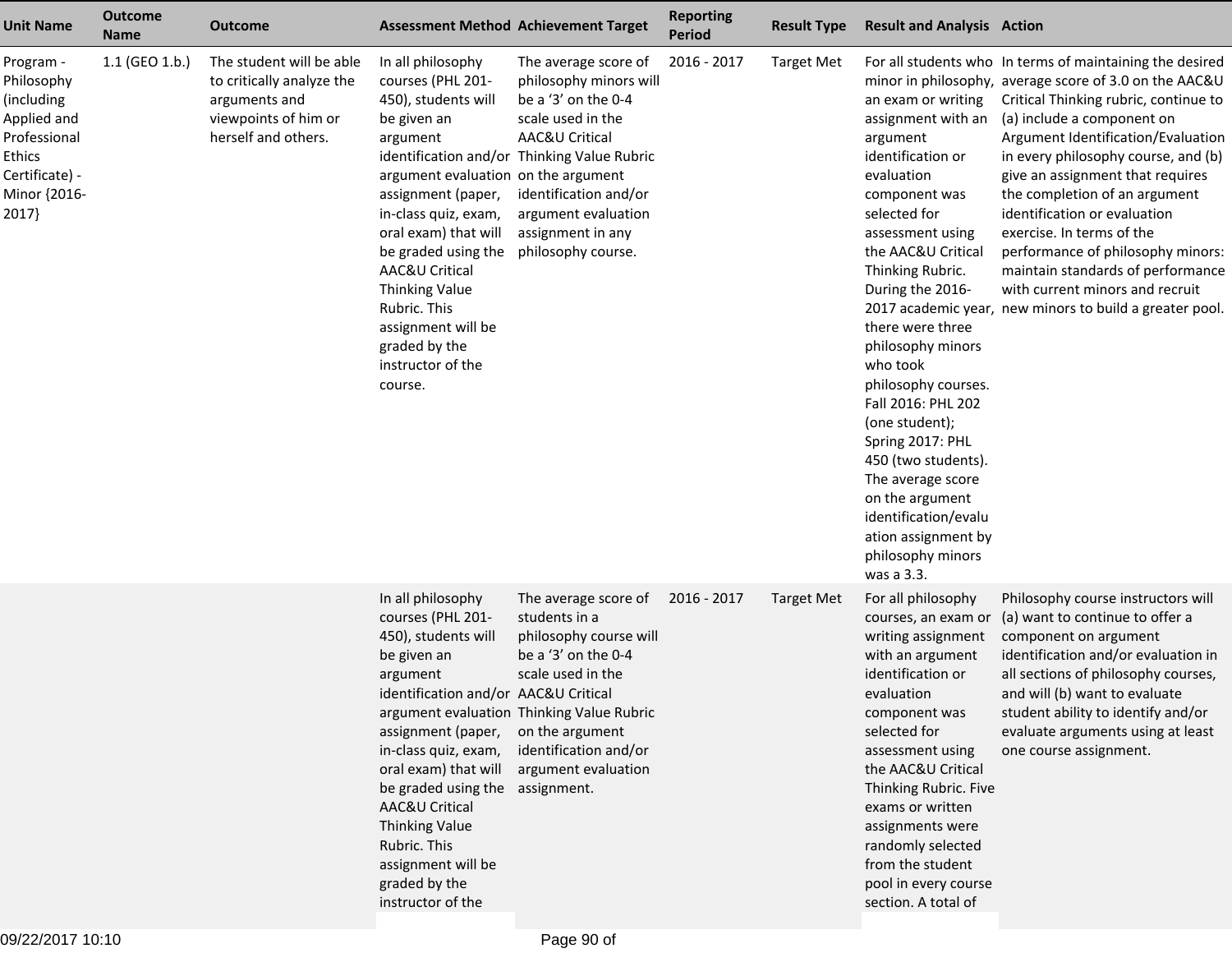| <b>Unit Name</b> | <b>Outcome</b><br><b>Name</b> | <b>Outcome</b>                                                                                   |                                                                                                                                                                                                                                                                                                                                                                                            | <b>Assessment Method Achievement Target</b>                                                                                                                                                                                              | <b>Reporting</b><br><b>Period</b> | <b>Result Type</b> | <b>Result and Analysis Action</b>                                                                                                                                                                                                                                                                                            |                                                                                                                                                                                                                                                                                                                                                                                                                            |
|------------------|-------------------------------|--------------------------------------------------------------------------------------------------|--------------------------------------------------------------------------------------------------------------------------------------------------------------------------------------------------------------------------------------------------------------------------------------------------------------------------------------------------------------------------------------------|------------------------------------------------------------------------------------------------------------------------------------------------------------------------------------------------------------------------------------------|-----------------------------------|--------------------|------------------------------------------------------------------------------------------------------------------------------------------------------------------------------------------------------------------------------------------------------------------------------------------------------------------------------|----------------------------------------------------------------------------------------------------------------------------------------------------------------------------------------------------------------------------------------------------------------------------------------------------------------------------------------------------------------------------------------------------------------------------|
|                  |                               |                                                                                                  | course.                                                                                                                                                                                                                                                                                                                                                                                    | The average score of<br>students in a<br>philosophy course will<br>be a '3' on the 0-4<br>scale used in the<br>AAC&U Critical<br>Thinking Value Rubric<br>on the argument<br>identification and/or<br>argument evaluation<br>assignment. | 2016 - 2017                       | <b>Target Met</b>  | 100 assignments<br>from 20 sections of<br>philosophy and<br>across all course<br>levels (200- to 400-<br>using the AAC&U<br><b>Critical Thinking</b><br>Rubric. Out of the<br>20 sections of<br>philosophy, only six<br>course sections<br>scored below a 3.0.<br>The average score<br>across all 20<br>sections was a 3.15. | Philosophy course instructors will<br>(a) want to continue to offer a<br>component on argument<br>identification and/or evaluation in<br>all sections of philosophy courses,<br>level) were assessed and will (b) want to evaluate<br>student ability to identify and/or<br>evaluate arguments using at least<br>one course assignment.                                                                                    |
|                  | 1.2 (SLO)                     | The student of ethics will<br>be able to solve an<br>ethical dilemma using<br>logical reasoning. | In all ethics courses<br>(PHL 204, 206, 305,<br>306, 307, 465),<br>students will be<br>given an assignment the 0-4 scale used in<br>that requires the<br>evaluation of an<br>ethical dilemma<br>using the tools of<br>logic and ethical<br>reasoning. This<br>assignment will be<br>graded by the<br>instructor using the<br><b>AAC&amp;U Ethical</b><br><b>Reasoning VALUE</b><br>Rubric. | The average score of<br>philosophy minors<br>who take an ethics<br>course will be a '3' on<br>the AAC&U Ethical<br><b>Reasoning VALUE</b><br>Rubric on the ethical<br>dilemma assignment.                                                | 2016 - 2017                       | Inconclusive       | There were no<br>philosophy minors<br>who took ethics<br>courses during the<br>2016-2017<br>academic year.                                                                                                                                                                                                                   | Philosophy instructors will continue<br>to recruit philosophy minors to take<br>the ethics courses as this is a<br>required component of the minor<br>in philosophy.                                                                                                                                                                                                                                                       |
|                  |                               |                                                                                                  | (PHL 204, 206, 305,<br>306, 307, 465),<br>students will be<br>given an assignment the AAC&U Ethical<br>that requires the<br>evaluation of an<br>ethical dilemma<br>using the tools of<br>logic and ethical<br>reasoning. This<br>assignment will be                                                                                                                                        | In all ethics courses The average score of 2016 - 2017<br>students in an ethics<br>course will be a '3' on<br>the 0-4 scale used in<br><b>Reasoning VALUE</b><br>Rubric on the ethical<br>dilemma assignment.                            |                                   | <b>Target Met</b>  | For all ethics<br>courses offered<br>during the 2016-<br>an exam or writing<br>assignment with a<br>component that<br>involves he<br>evaluation of an<br>ethical dilemma<br>using the tools of<br>logic and ethical                                                                                                          | The instructors of ethics courses<br>will (a) want to continue to offer a<br>component on the rational<br>2017 academic year, evaluation of an ethical dilemma<br>using logical and moral reasoning in<br>all sections of ethics courses, and<br>will (b) want to evaluate student<br>ability to evaluate and resolve<br>ethical dilemmas using logical<br>and/or moral reasoning using at<br>least one course assignment. |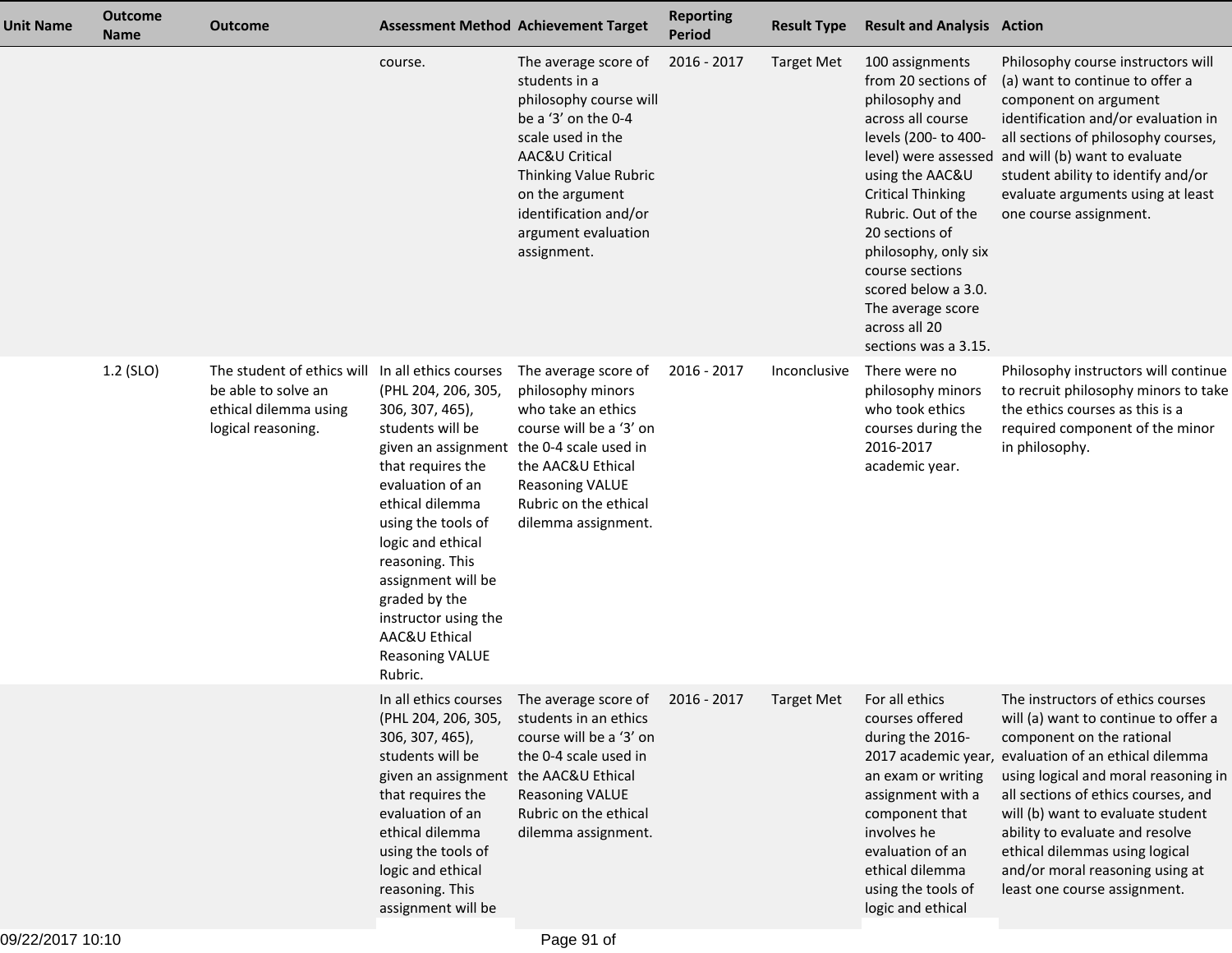| <b>Unit Name</b> | <b>Outcome</b><br><b>Name</b> | <b>Outcome</b>                                                                                                                                                                                                                                                                                                    |                                                                                                                                                                                                                                                  | <b>Assessment Method Achievement Target</b>                                                                                                                                                                                                           | <b>Reporting</b><br><b>Period</b> | <b>Result Type</b> | <b>Result and Analysis Action</b>                                                                                                                                                                                                                                                                                                                                                                                                                                                                                                                                                                                    |                                                                                                                                                                                                                                                                                                                                                                                                                               |
|------------------|-------------------------------|-------------------------------------------------------------------------------------------------------------------------------------------------------------------------------------------------------------------------------------------------------------------------------------------------------------------|--------------------------------------------------------------------------------------------------------------------------------------------------------------------------------------------------------------------------------------------------|-------------------------------------------------------------------------------------------------------------------------------------------------------------------------------------------------------------------------------------------------------|-----------------------------------|--------------------|----------------------------------------------------------------------------------------------------------------------------------------------------------------------------------------------------------------------------------------------------------------------------------------------------------------------------------------------------------------------------------------------------------------------------------------------------------------------------------------------------------------------------------------------------------------------------------------------------------------------|-------------------------------------------------------------------------------------------------------------------------------------------------------------------------------------------------------------------------------------------------------------------------------------------------------------------------------------------------------------------------------------------------------------------------------|
|                  |                               |                                                                                                                                                                                                                                                                                                                   | graded by the<br>instructor using the<br>AAC&U Ethical<br><b>Reasoning VALUE</b><br>Rubric.                                                                                                                                                      | The average score of<br>students in an ethics<br>course will be a '3' on<br>the 0-4 scale used in<br>the AAC&U Ethical<br><b>Reasoning VALUE</b><br>Rubric on the ethical<br>dilemma assignment.                                                      | 2016 - 2017                       | <b>Target Met</b>  | reasoning was<br>selected for<br>assessment using<br>the AAC&U Ethical<br><b>Reasoning VALUE</b><br>Rubric. There were<br>courses assessed,<br>including two<br>section of PHL 204<br>Ethics and two<br>sections of PHL 307<br><b>Medical Ethics. Five</b><br>exams or written<br>assignments were<br>randomly selected<br>from the student<br>pool in every course<br>section. (Hence, a<br>total of 20<br>assignments from 4<br>sections of ethics<br>were assessed).<br>Using the AAC&U<br><b>Ethical Reasoning</b><br>VALUE Rubric, the<br>average score<br>across all four<br>sections of ethics<br>was a 3.18. | The instructors of ethics courses<br>will (a) want to continue to offer a<br>component on the rational<br>evaluation of an ethical dilemma<br>using logical and moral reasoning in<br>all sections of ethics courses, and<br>a total of four ethics will (b) want to evaluate student<br>ability to evaluate and resolve<br>ethical dilemmas using logical<br>and/or moral reasoning using at<br>least one course assignment. |
|                  | 1.3 (SAO)                     | Due to the fact that<br>critical thinking-and<br>more specifically, the<br>ability to analyze the<br>views of oneself and<br>others-is a general<br>education requirement<br>(see also 1.1. GEO<br>outcome above), all<br>MUW students will be<br>expected to successfully<br>complete a course in<br>philosophy. | level courses in<br>philosophy (201<br>examined. Sample<br>will be selected by<br>random choice via<br>enrollment roster.<br>Instructors of<br>philosophy will<br>examine the results<br>of final grading in<br>each course and<br>determine how | A sampling of lower- The average score of<br>the philosophy minors<br>in each course<br>through 205) will be included in the sample<br>will be 85% (grade of<br>B) or higher to<br>indicate the successful<br>completion of the<br>philosophy course. | 2016 - 2017                       | <b>Target Met</b>  | There was only one<br>philosophy minor in<br>a lower-level<br>philosophy course<br>that could be<br>evaluated. That<br>student received a<br>final grade of 86%<br>(B) in PHL 202<br>Aesthetics (Fall<br>$2016$ ).                                                                                                                                                                                                                                                                                                                                                                                                   | As the target was met, continue to<br>monitor the progress of philosophy<br>minors in lower-level sections of<br>philosophy to encourage those<br>students to succeed.                                                                                                                                                                                                                                                        |

many students out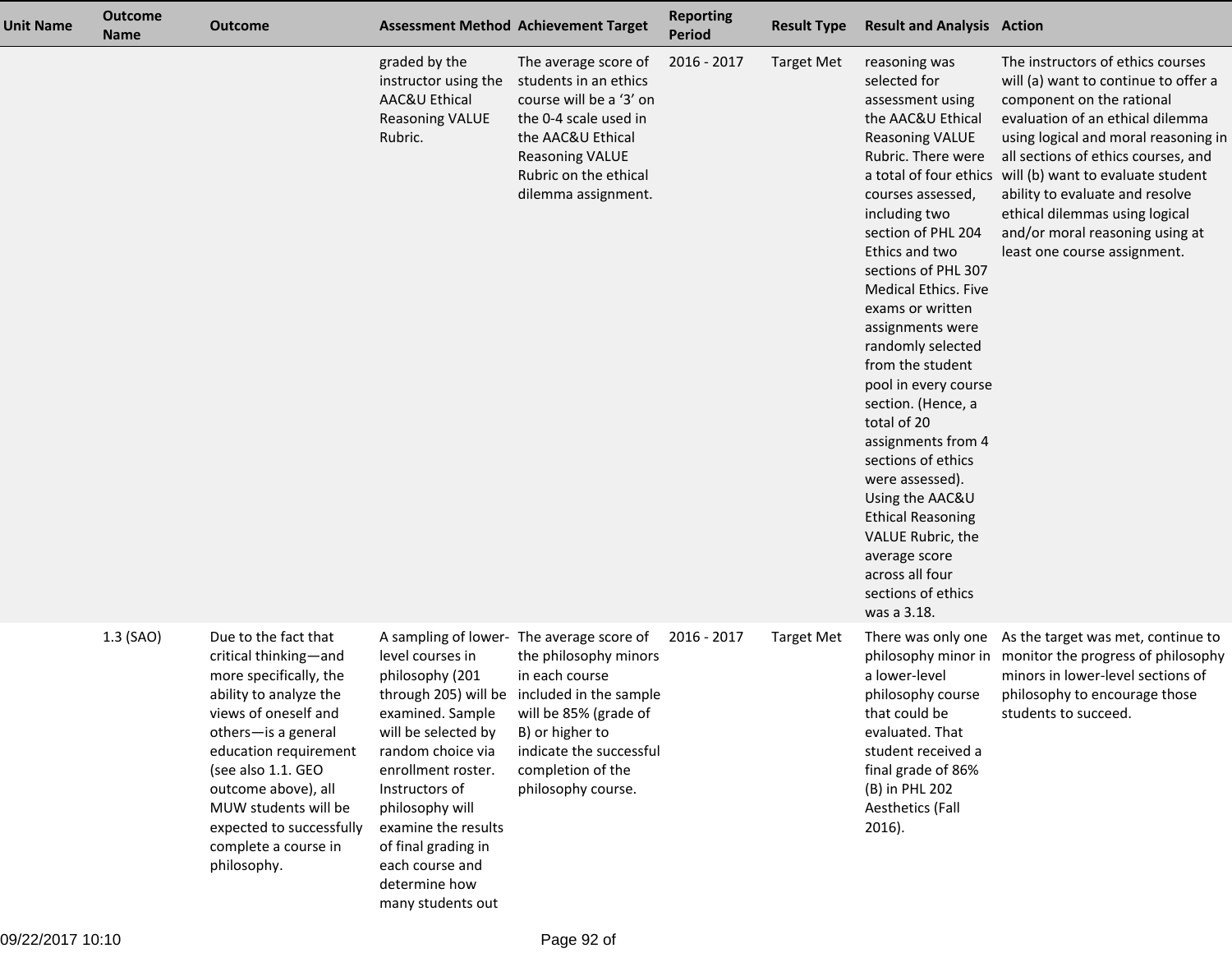| <b>Unit Name</b> | <b>Outcome</b><br><b>Name</b> | <b>Outcome</b>                                                                                                                                                                                                                                                                                                    | <b>Assessment Method Achievement Target</b>                                                                                                                                                                                                                                                                                                                                                                                                                                                         |                                                                                                                                                                                                             | <b>Reporting</b><br><b>Period</b> | <b>Result Type</b>       | <b>Result and Analysis Action</b>                                                                                                                                                                                                                                                                 |                                                                                                                                                                                                                                                                                                                               |
|------------------|-------------------------------|-------------------------------------------------------------------------------------------------------------------------------------------------------------------------------------------------------------------------------------------------------------------------------------------------------------------|-----------------------------------------------------------------------------------------------------------------------------------------------------------------------------------------------------------------------------------------------------------------------------------------------------------------------------------------------------------------------------------------------------------------------------------------------------------------------------------------------------|-------------------------------------------------------------------------------------------------------------------------------------------------------------------------------------------------------------|-----------------------------------|--------------------------|---------------------------------------------------------------------------------------------------------------------------------------------------------------------------------------------------------------------------------------------------------------------------------------------------|-------------------------------------------------------------------------------------------------------------------------------------------------------------------------------------------------------------------------------------------------------------------------------------------------------------------------------|
|                  | 1.3 (SAO)                     | Due to the fact that<br>critical thinking-and<br>more specifically, the<br>ability to analyze the<br>views of oneself and<br>others-is a general<br>education requirement<br>(see also 1.1. GEO<br>outcome above), all<br>MUW students will be<br>expected to successfully<br>complete a course in<br>philosophy. | of each class<br>successfully<br>completed the<br>course and thus<br>fulfilled the Gen Ed<br>requirement (1.b)<br>and how many<br>students failed to<br>complete the<br>course.                                                                                                                                                                                                                                                                                                                     | The average score of<br>the philosophy minors<br>in each course<br>included in the sample<br>will be 85% (grade of<br>B) or higher to<br>indicate the successful<br>completion of the<br>philosophy course. | 2016 - 2017                       | <b>Target Met</b>        | There was only one<br>philosophy minor in<br>a lower-level<br>philosophy course<br>that could be<br>evaluated. That<br>student received a<br>final grade of 86%<br>(B) in PHL 202<br><b>Aesthetics (Fall</b><br>2016).                                                                            | As the target was met, continue to<br>monitor the progress of philosophy<br>minors in lower-level sections of<br>philosophy to encourage those<br>students to succeed.                                                                                                                                                        |
|                  |                               |                                                                                                                                                                                                                                                                                                                   | level courses in<br>philosophy (201<br>through 205) will be sample will be 75%<br>examined. Sample<br>will be selected by<br>random choice via<br>enrollment roster.<br>Instructors of<br>philosophy will<br>examine the results<br>of final grading in<br>each course and<br>determine how<br>many students out<br>of each class<br>successfully<br>completed the<br>course and thus<br>fulfilled the Gen Ed<br>requirement (1.b)<br>and how many<br>students failed to<br>complete the<br>course. | A sampling of lower- The average score of<br>the students in each<br>course included in the<br>(grade of C) or higher<br>to indicate the<br>successful completion<br>of the philosophy<br>course.           | 2016 - 2017                       | <b>Target Met</b>        | A representative<br>sampling of lower-<br>level courses in<br>philosophy (eight<br>total) were<br>assessed. The<br>average score of<br>students in the<br>course was 82% (B-)<br>and well over 80%<br>of the students in<br>each section<br>received a grade of<br>'C' or higher in the<br>class. | As the target was met, instructors<br>should continue to monitor student<br>progress in each course, assess<br>student needs should academic<br>difficulties arise, and seek to<br>address those needs so as to<br>continue to contribute to student<br>success in fulfilling the Gen Ed<br>requirement in Critical Thinking. |
|                  | 1.4 (PO 4.d.)                 | In keeping with the<br>Mississippi University for<br>Women's strategic<br>priority/goal of<br>"providing academic<br>programs to meet the<br>needs of today's student                                                                                                                                             | Data will be<br>collected by the<br>assessment<br>coordinator on the<br>number of<br>philosophy minors                                                                                                                                                                                                                                                                                                                                                                                              | A steady increase in<br>philosophy minors<br>philosophy program declared over the next<br>three years, from 6 to<br>10.                                                                                     | 2016 - 2017                       | <b>Target Not</b><br>Met | <b>Based on</b><br>examination of<br>course rosters for<br>the 2016-2017<br>academic year, it<br>has been<br>determined that                                                                                                                                                                      | Philosophy instructors will seek to<br>identify students who display ability<br>and interest in philosophy to send<br>an invitation to take up the minor.<br>This worked well in the past,<br>though it has not been used<br>recently.                                                                                        |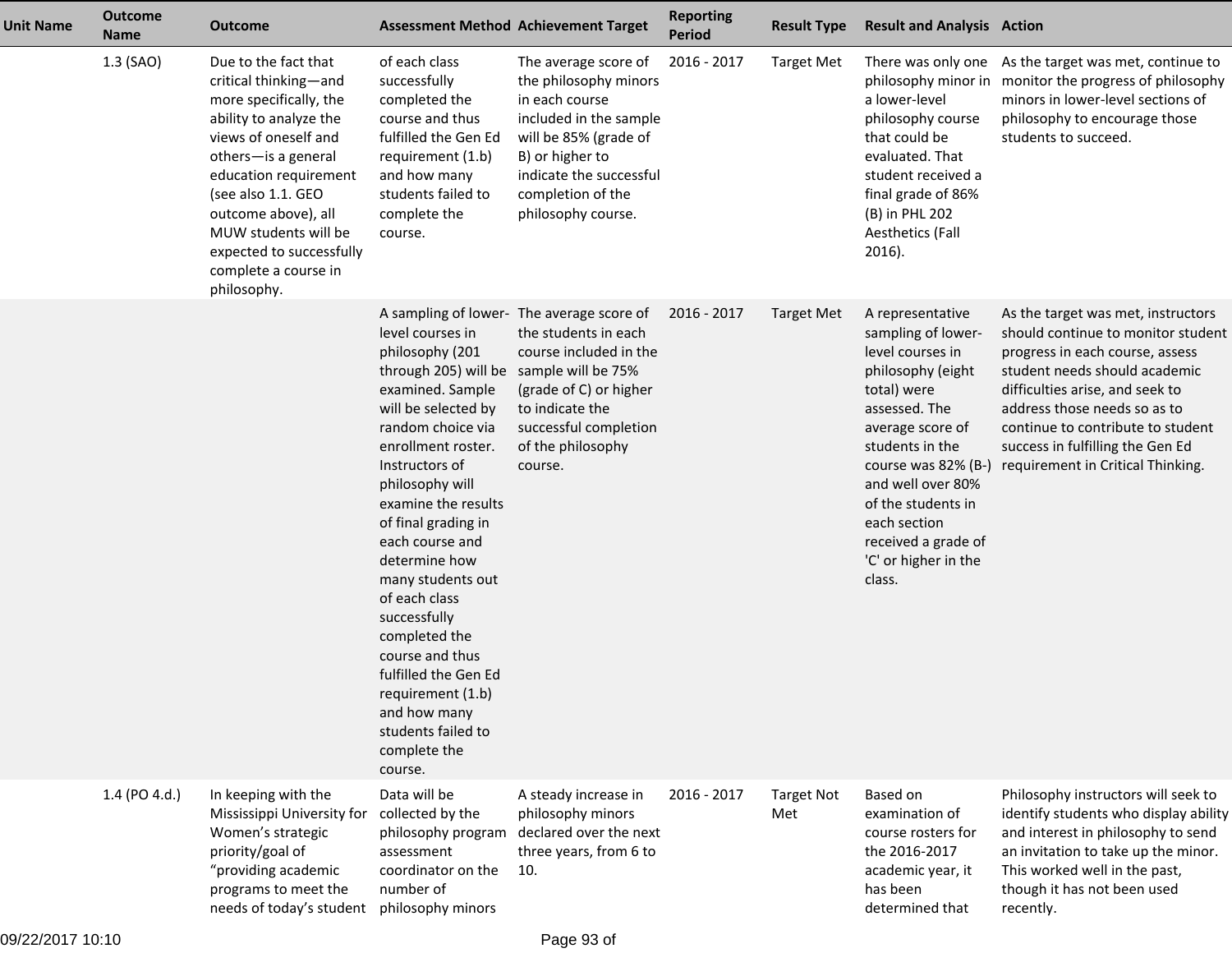| <b>Unit Name</b> | <b>Outcome</b><br><b>Name</b> | <b>Outcome</b>                                                                                                                                                                                                                                                                                                                                                                                                                                                       |                                                                                                                                                                                                                                                                                                                                                                                                                                                                    | <b>Assessment Method Achievement Target</b>                                                                                                                                      | <b>Reporting</b><br>Period | <b>Result Type</b>       | <b>Result and Analysis Action</b>                                                                                                                                                                                                                                                                                                                                                           |                                                                                                                                                                                                                                                            |
|------------------|-------------------------------|----------------------------------------------------------------------------------------------------------------------------------------------------------------------------------------------------------------------------------------------------------------------------------------------------------------------------------------------------------------------------------------------------------------------------------------------------------------------|--------------------------------------------------------------------------------------------------------------------------------------------------------------------------------------------------------------------------------------------------------------------------------------------------------------------------------------------------------------------------------------------------------------------------------------------------------------------|----------------------------------------------------------------------------------------------------------------------------------------------------------------------------------|----------------------------|--------------------------|---------------------------------------------------------------------------------------------------------------------------------------------------------------------------------------------------------------------------------------------------------------------------------------------------------------------------------------------------------------------------------------------|------------------------------------------------------------------------------------------------------------------------------------------------------------------------------------------------------------------------------------------------------------|
|                  | 1.4 (PO 4.d.)                 | and workforce" (SPG<br>4.d.), the philosophy<br>program will seek to<br>increase enrollment in<br>the philosophy minor in<br>the conviction that the<br>skills, knowledge, and<br>values instilled in the<br>student of philosophy are<br>invaluable to the success<br>of the student as a<br>person, worker, and<br>citizen beyond<br>graduation (as regards<br>success in the workplace,<br>this conviction is borne<br>out in an abundance of<br>empirical data). | declared.                                                                                                                                                                                                                                                                                                                                                                                                                                                          | A steady increase in<br>philosophy minors<br>declared over the next<br>three years, from 6 to<br>10.                                                                             | 2016 - 2017                | <b>Target Not</b><br>Met | there are currently<br>minors.                                                                                                                                                                                                                                                                                                                                                              | Philosophy instructors will seek to<br>around 4 philosophy identify students who display ability<br>and interest in philosophy to send<br>an invitation to take up the minor.<br>This worked well in the past,<br>though it has not been used<br>recently. |
|                  | $2.1$ (SLO)                   | The student will exhibit<br>knowledge of the basic<br>themes and ideas specific will be given an<br>to the domain of<br>philosophy covered in a<br>given course.                                                                                                                                                                                                                                                                                                     | In all philosophy<br>courses, students<br>assignment (exam,<br>paper, etc.) that<br>requires that the<br>student<br>demonstrate basic<br>knowledge of the<br>subject matter that<br>defines the area of<br>philosophy treated<br>in that course by<br>that point in the<br>course (e.g., a<br>student of PHL 202<br>Aesthetics will<br>demonstrate<br>knowledge of Kant's<br>aesthetics). Sample<br>will be selected by<br>random choice via<br>enrollment roster. | The average score of<br>the philosophy minors<br>in each course<br>included in the sample<br>will be 85% (grade of<br>B) or higher on the<br>basic subject matter<br>assignment. | 2016 - 2017                | Target Met               | As there were only<br>three philosophy<br>minors who took<br>courses during the<br>2016-2017<br>academic year, a<br>pool of three final or<br>last exams, one per<br>student was<br>evaluated. These<br>exams assessed<br>student<br>understanding of<br>the subject matter<br>of the course. The<br>average score was<br>93.3% on the<br>sample of exams<br>from the philosophy<br>minors. | Instructors will continue to employ<br>methods of instruction that<br>encourage the growth of<br>knowledge in the particular subject<br>area covered by the course.                                                                                        |
|                  |                               |                                                                                                                                                                                                                                                                                                                                                                                                                                                                      | In all philosophy<br>courses, students<br>will be given an<br>assignment (exam,                                                                                                                                                                                                                                                                                                                                                                                    | The average score of<br>the students in each<br>course included in the<br>sample will be 75%                                                                                     | 2016 - 2017                | <b>Target Met</b>        | scores on final or<br>last exams was<br>compiled from all                                                                                                                                                                                                                                                                                                                                   | A sample of student Instructors will continue to employ<br>methods of instruction that<br>encourage the growth of<br>knowledge in the particular subject                                                                                                   |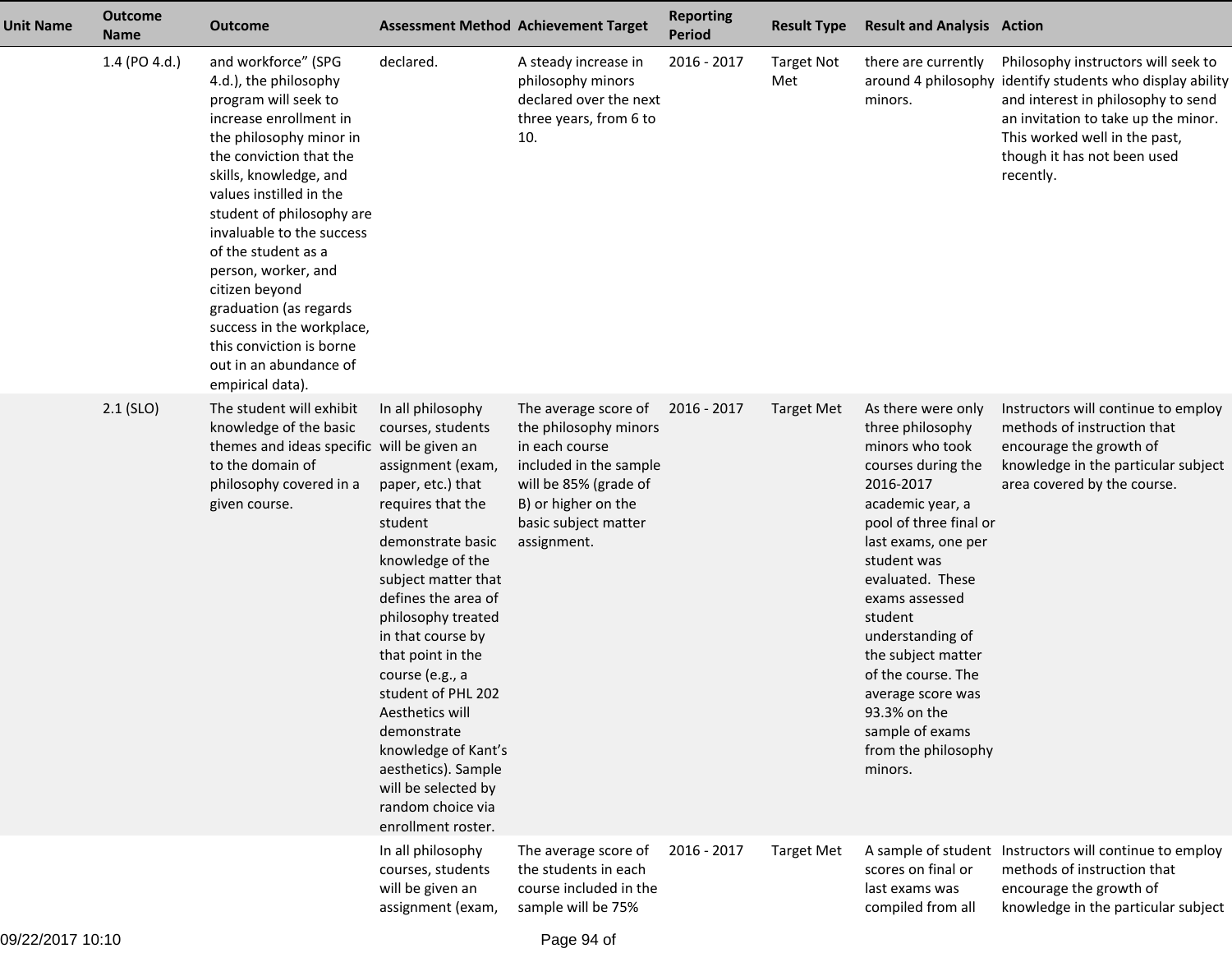| <b>Unit Name</b>                                                                                                    | <b>Outcome</b><br><b>Name</b> | <b>Outcome</b>                                                                                                                                                                                                           |                                                                                                                                                                                                                                                                                                                                                                                                                          | <b>Assessment Method Achievement Target</b>                                                                                                                                   | <b>Reporting</b><br><b>Period</b> | <b>Result Type</b> | <b>Result and Analysis Action</b>                                                                                                                                                                                           |                                                                                                                                                                                                                                                                              |
|---------------------------------------------------------------------------------------------------------------------|-------------------------------|--------------------------------------------------------------------------------------------------------------------------------------------------------------------------------------------------------------------------|--------------------------------------------------------------------------------------------------------------------------------------------------------------------------------------------------------------------------------------------------------------------------------------------------------------------------------------------------------------------------------------------------------------------------|-------------------------------------------------------------------------------------------------------------------------------------------------------------------------------|-----------------------------------|--------------------|-----------------------------------------------------------------------------------------------------------------------------------------------------------------------------------------------------------------------------|------------------------------------------------------------------------------------------------------------------------------------------------------------------------------------------------------------------------------------------------------------------------------|
|                                                                                                                     |                               |                                                                                                                                                                                                                          | paper, etc.) that<br>requires that the<br>student<br>demonstrate basic<br>knowledge of the<br>subject matter that<br>defines the area of<br>philosophy treated<br>in that course by<br>that point in the<br>course (e.g., a<br>student of PHL 202<br>Aesthetics will<br>demonstrate<br>knowledge of Kant's<br>aesthetics). Sample<br>will be selected by<br>random choice via<br>enrollment roster.                      | (grade of C) or higher<br>on the basic subject<br>matter assignment.                                                                                                          | 2016 - 2017                       | <b>Target Met</b>  | philosophy classes.<br>These exams<br>assessed student<br>understanding of<br>the subject matter<br>of the course. The<br>average score was<br>79% on the sample<br>of exams.                                               | area covered by the course.                                                                                                                                                                                                                                                  |
| Program -<br>Physical<br>Sciences<br>(including<br>Secondary<br>Education<br>Certification) -<br>BS {2016-<br>2017} | $1.1$ (SAO)                   | Students will<br>demonstrate knowledge<br>of principles, theories,<br>laws in the physical<br>sciences as well as<br>educational theory,<br>expectations and<br>practices as state<br>licensing requirements<br>dictate. | Prior to internship,<br>students will take<br>the Praxis <sup>®</sup> Subject<br>Assessments test to<br>assess content<br>knowledge in the<br>field of physical<br>sciences and the<br>corresponding<br>Principles of<br>Learning and<br>Teaching (PLT) Test<br>to assess<br>educational theory<br>and knowledge.<br>Faculty will review<br>and analyze the<br>results to determine<br>if achievement<br>target was met. | 90% of the students<br>evaluated in the<br>program will pass the<br>Praxis Subject<br>Assessments Test in<br>Chemistry: Content<br>Knowledge with a<br>score of 151 or above. | 2016 - 2017                       | <b>Target Met</b>  | One student was in<br>the program. He<br>passed his exam<br>with very high<br>marks and was<br>awarded<br>recognition by TES.<br>He got his<br>endorsements for<br>Chemistry, Physics,<br>Biology, and<br>Physical Science. | For the following year, there are no<br>enrolled students as of right now,<br>but PS 313 will be taught in the<br>Spring of 2018 and a practice Praxis<br>exam will be issued as a precursor<br>to their standardized Praxis exams.<br>Will continue assessment<br>measures. |
|                                                                                                                     |                               |                                                                                                                                                                                                                          | Prior to internship,<br>students will take<br>the Praxis <sup>®</sup> Subject<br>Assessments test to<br>assess content<br>knowledge in the                                                                                                                                                                                                                                                                               | 90% of the students<br>evaluated in the<br>program will pass the<br>Praxis Subject<br>Assessments Test in<br>Physics: Content                                                 | 2016 - 2017                       | <b>Target Met</b>  | One student was in<br>the program. He<br>passed his exam<br>with very high<br>marks and was<br>awarded                                                                                                                      | For the following year, there are no<br>enrolled students as of right now,<br>but PS 313 will be taught in the<br>Spring of 2018 and a practice Praxis<br>exam will be issued as a precursor<br>to their standardized Praxis exams.                                          |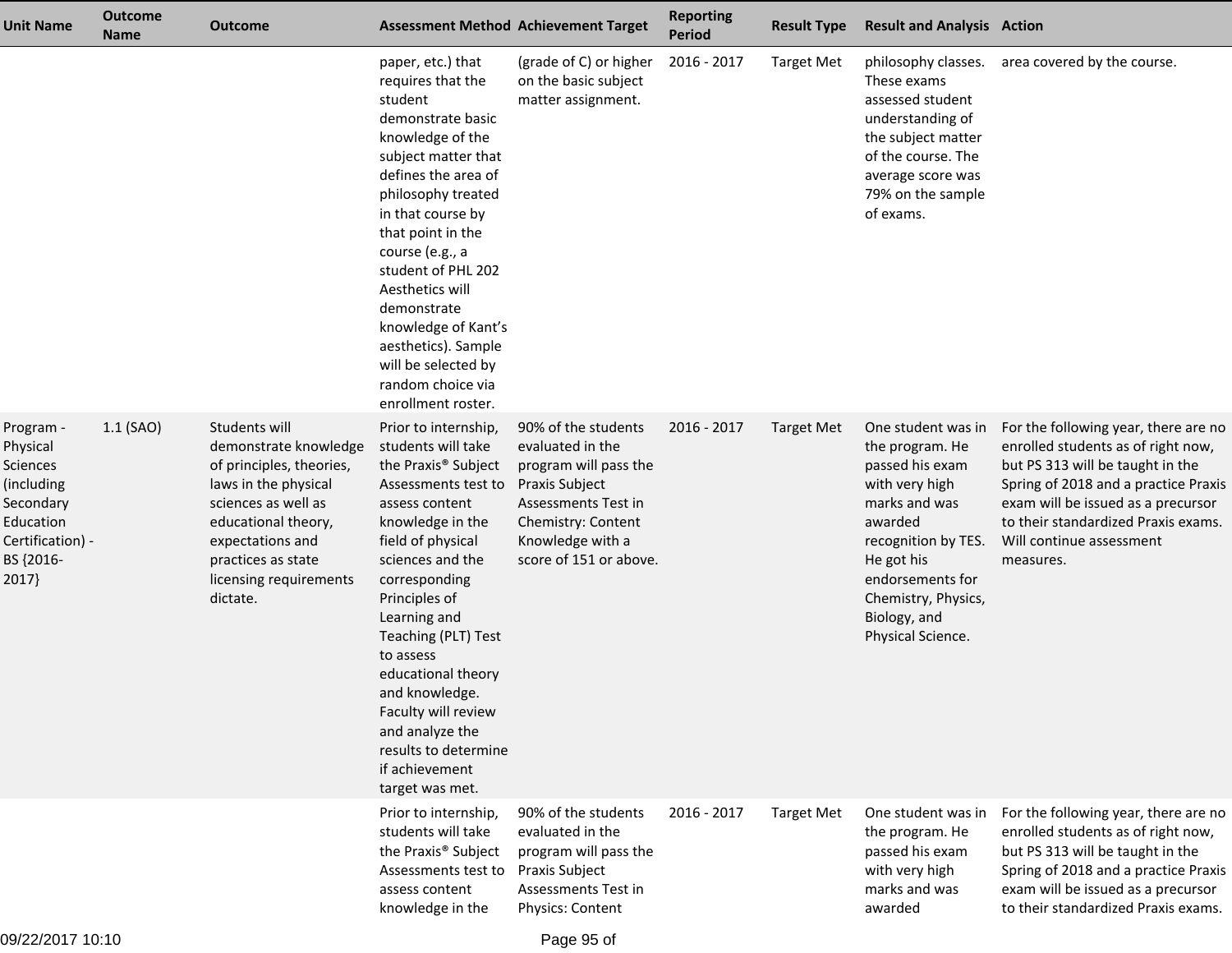| <b>Unit Name</b> | <b>Outcome</b><br><b>Name</b> | <b>Outcome</b>                                                                                                    |                                                                                                                                                                                                                                                                                                                                                                                                                          | <b>Assessment Method Achievement Target</b>                                                                                                                                                                                            | <b>Reporting</b><br><b>Period</b> | <b>Result Type</b> | <b>Result and Analysis Action</b>                                                                                                                                                                                           |                                                                                                                                                                                                                                                                              |
|------------------|-------------------------------|-------------------------------------------------------------------------------------------------------------------|--------------------------------------------------------------------------------------------------------------------------------------------------------------------------------------------------------------------------------------------------------------------------------------------------------------------------------------------------------------------------------------------------------------------------|----------------------------------------------------------------------------------------------------------------------------------------------------------------------------------------------------------------------------------------|-----------------------------------|--------------------|-----------------------------------------------------------------------------------------------------------------------------------------------------------------------------------------------------------------------------|------------------------------------------------------------------------------------------------------------------------------------------------------------------------------------------------------------------------------------------------------------------------------|
|                  |                               |                                                                                                                   | field of physical<br>sciences and the<br>corresponding<br>Principles of<br>Learning and<br>Teaching (PLT) Test<br>to assess<br>educational theory<br>and knowledge.<br>Faculty will review<br>and analyze the<br>results to determine<br>if achievement<br>target was met.                                                                                                                                               | Knowledge with a<br>score of 139 or above.                                                                                                                                                                                             | 2016 - 2017                       | <b>Target Met</b>  | recognition by TES.<br>He got his<br>endorsements for<br>Chemistry, Physics,<br>Biology, and<br>Physical Science.                                                                                                           | Will continue assessment<br>measures.                                                                                                                                                                                                                                        |
|                  |                               |                                                                                                                   | Prior to internship,<br>students will take<br>the Praxis <sup>®</sup> Subject<br>Assessments test to<br>assess content<br>knowledge in the<br>field of physical<br>sciences and the<br>corresponding<br>Principles of<br>Learning and<br>Teaching (PLT) Test<br>to assess<br>educational theory<br>and knowledge.<br>Faculty will review<br>and analyze the<br>results to determine<br>if achievement<br>target was met. | 90% of the students<br>evaluated in the<br>program will pass the<br>Principles of Learning<br>and Teaching (PLT)<br>Test with a score of<br>157 or above.                                                                              | 2016 - 2017                       | Target Met         | One student was in<br>the program. He<br>passed his exam<br>with very high<br>marks and was<br>awarded<br>recognition by TES.<br>He got his<br>endorsements for<br>Chemistry, Physics,<br>Biology, and<br>Physical Science. | For the following year, there are no<br>enrolled students as of right now,<br>but PS 313 will be taught in the<br>Spring of 2018 and a practice Praxis<br>exam will be issued as a precursor<br>to their standardized Praxis exams.<br>Will continue assessment<br>measures. |
|                  | 1.2 (SLO)                     | In PS 313, students will<br>successfully apply<br>different pedagogical<br>methods in the teaching<br>of science. | In PS 313, students<br>will develop a<br>detailed Science<br>Unit Plan. Faculty<br>will review and<br>analyze the Science<br>Unit Plan using the<br>Science Unit Plan<br>Scoring Rubric.                                                                                                                                                                                                                                 | 90% of PS 313<br>students evaluated in<br>the program will score<br>at least an "80" on the<br>0-114 scale used in the<br>Science Unit Plan<br>Scoring Rubric (placed<br>in documents folder)<br>in developing a<br>Science Unit Plan. | 2016 - 2017                       | <b>Target Met</b>  | The one enrolled<br>student scored<br>above an 80 on the<br>Science Unit Plan<br><b>Scoring Rubric</b><br>meeting target.                                                                                                   | For the following year, there are no<br>enrolled students as of right now,<br>but PS 313 will be taught in the<br>Spring of 2018 and a practice Praxis<br>exam will be issued as a precursor<br>to their standardized Praxis exams.<br>Will continue assessment<br>measures. |
|                  | 2.1 (GEO 1.b.)                | Students will successfully In PS 313, faculty                                                                     |                                                                                                                                                                                                                                                                                                                                                                                                                          | PS 313 students                                                                                                                                                                                                                        | 2016 - 2017                       | <b>Target Met</b>  | The one enrolled                                                                                                                                                                                                            | For the following year, there are no                                                                                                                                                                                                                                         |
|                  |                               |                                                                                                                   |                                                                                                                                                                                                                                                                                                                                                                                                                          |                                                                                                                                                                                                                                        |                                   |                    |                                                                                                                                                                                                                             |                                                                                                                                                                                                                                                                              |

Page 96 of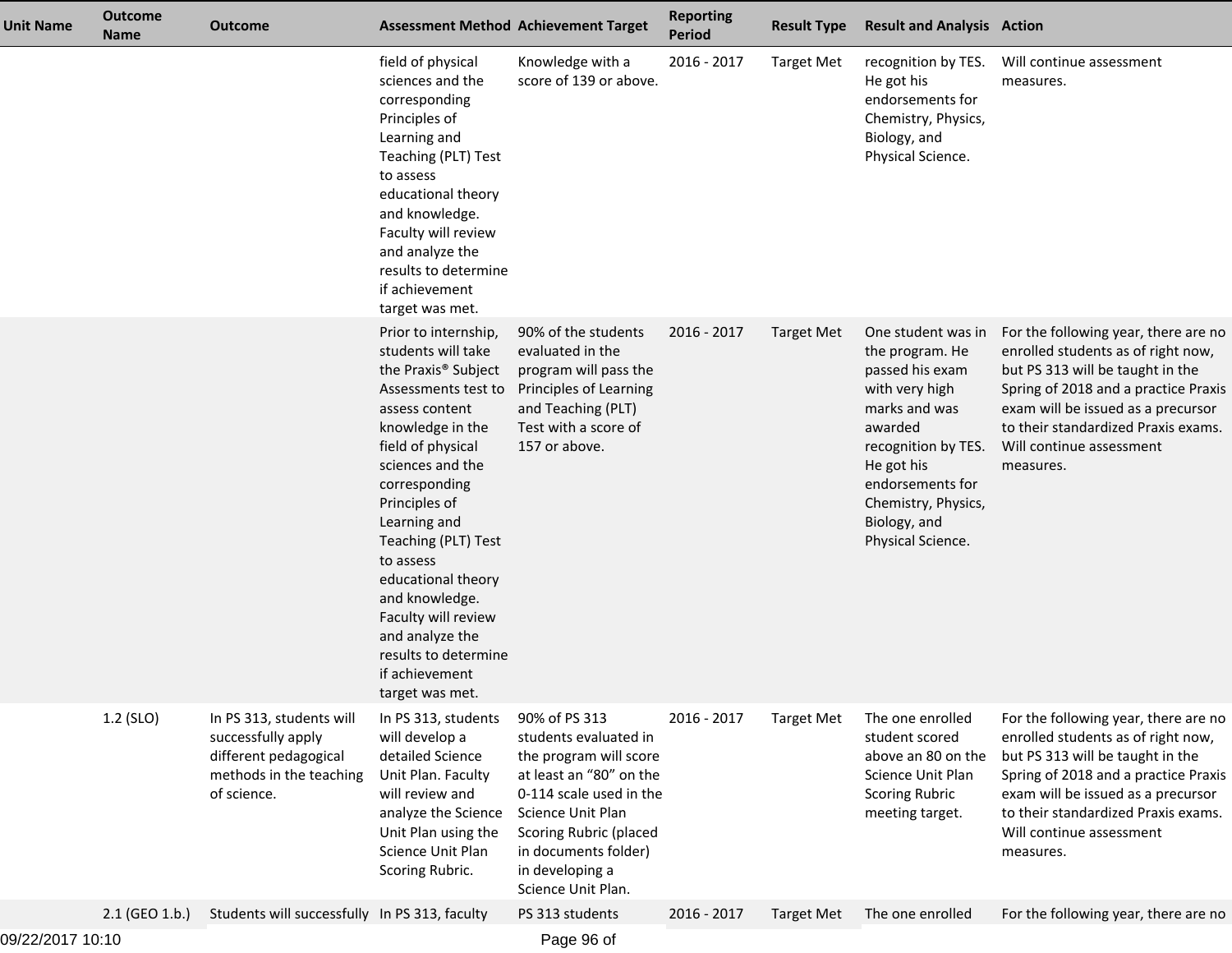| <b>Unit Name</b> | <b>Outcome</b><br><b>Name</b> | <b>Outcome</b>                                                                                                                               |                                                                                                                                                         | <b>Assessment Method Achievement Target</b>                                                                                                                                                                                                                                                                                                                                                                                                                                                                                                                                                                            | <b>Reporting</b><br><b>Period</b> | <b>Result Type</b> | <b>Result and Analysis Action</b>                                                                                                   |                                                                                                                                                                                                                                                                              |
|------------------|-------------------------------|----------------------------------------------------------------------------------------------------------------------------------------------|---------------------------------------------------------------------------------------------------------------------------------------------------------|------------------------------------------------------------------------------------------------------------------------------------------------------------------------------------------------------------------------------------------------------------------------------------------------------------------------------------------------------------------------------------------------------------------------------------------------------------------------------------------------------------------------------------------------------------------------------------------------------------------------|-----------------------------------|--------------------|-------------------------------------------------------------------------------------------------------------------------------------|------------------------------------------------------------------------------------------------------------------------------------------------------------------------------------------------------------------------------------------------------------------------------|
|                  | 2.1 (GEO 1.b.)                | analyze and test standard will use the AAC&U<br>experimental methods<br>and suggest<br>improvements.                                         | <b>Critical Thinking</b><br>Value Rubric to<br>assess the student's<br>evaluation of an<br>existing<br>experimental<br>procedure.                       | evaluated in the<br>program will average a<br>score of at least a "3"<br>on the 0-4 scale used<br>in the AAC&U Critical<br>Thinking Value Rubric<br>in evaluating an<br>existing experimental<br>procedure.                                                                                                                                                                                                                                                                                                                                                                                                            | 2016 - 2017                       | <b>Target Met</b>  | student scored<br>above a 3 on the<br>AAC&U Critical<br><b>Thinking Value</b><br>Rubric meeting<br>target.                          | enrolled students as of right now,<br>but PS 313 will be taught in the<br>Spring of 2018 and a practice Praxis<br>exam will be issued as a precursor<br>to their standardized Praxis exams.<br>Will continue assessment<br>measures.                                         |
|                  | 2.2 (GEO 1.b.)                | Students will successfully In BSB 304, faculty<br>select techniques,<br>apparatus and materials<br>in the designing of<br>experiments.       | will use the AAC&U<br><b>Critical Thinking</b><br>Value Rubric to<br>assess the student's<br>design of an<br>experimental<br>procedure.                 | PS 313 students will<br>average a score of at<br>least a "3" on the 0 - 4<br>scale used in the<br>AAC&U Critical<br>Thinking Value Rubric<br>in designing an<br>experimental<br>procedure in BSB 304<br>Research Methods.                                                                                                                                                                                                                                                                                                                                                                                              | 2016 - 2017                       | <b>Target Met</b>  | The one enrolled<br>student scored<br>above a 3 on the<br>AAC&U Critical<br>Thinking Value<br>Rubric meeting<br>target.             | For the following year, there are no<br>enrolled students as of right now,<br>but PS 313 will be taught in the<br>Spring of 2018 and a practice Praxis<br>exam will be issued as a precursor<br>to their standardized Praxis exams.<br>Will continue assessment<br>measures. |
|                  | $3.1$ (SLO)                   | Students will successfully In PS 313, faculty<br>research safety aspects<br>and first aid protocol in a and Welfare Module<br>chemistry lab. | will use the Safety<br>Scoring Rubric to<br>assess student's<br>Safety and<br><b>Emergency Lesson</b><br>Plan and Safety<br>Policies and<br>Procedures. | 90% of PS 313<br>students evaluated in<br>the program will<br>develop a Safety and<br><b>Emergency Lesson</b><br>Plan and score at least<br>a "8" on the 0 - 12<br>scale used in the<br>Safety and Welfare<br>Module Scoring Rubric<br>(placed in documents<br>folder) in developing<br>1. Hazardous<br>Inventory List, 2.<br>Storage Floor Plan for<br>Chemical Storage, 3.<br>Discussion of Safe and<br>Proper Techniques for<br>Preparation, Storage,<br>Dispensing,<br>Supervision, and<br>Disposal of Inventory<br>Items, 4. Discussion of<br>Safety Policies and<br>Procedures as<br><b>Established by State</b> | 2016 - 2017                       | <b>Target Met</b>  | The one enrolled<br>student scored<br>above an 8 on the<br>Safety and Welfare<br><b>Module Scoring</b><br>Rubric meeting<br>target. | For the following year, there are no<br>enrolled students as of right now,<br>but PS 313 will be taught in the<br>Spring of 2018 and a practice Praxis<br>exam will be issued as a precursor<br>to their standardized Praxis exams.<br>Will continue assessment<br>measures. |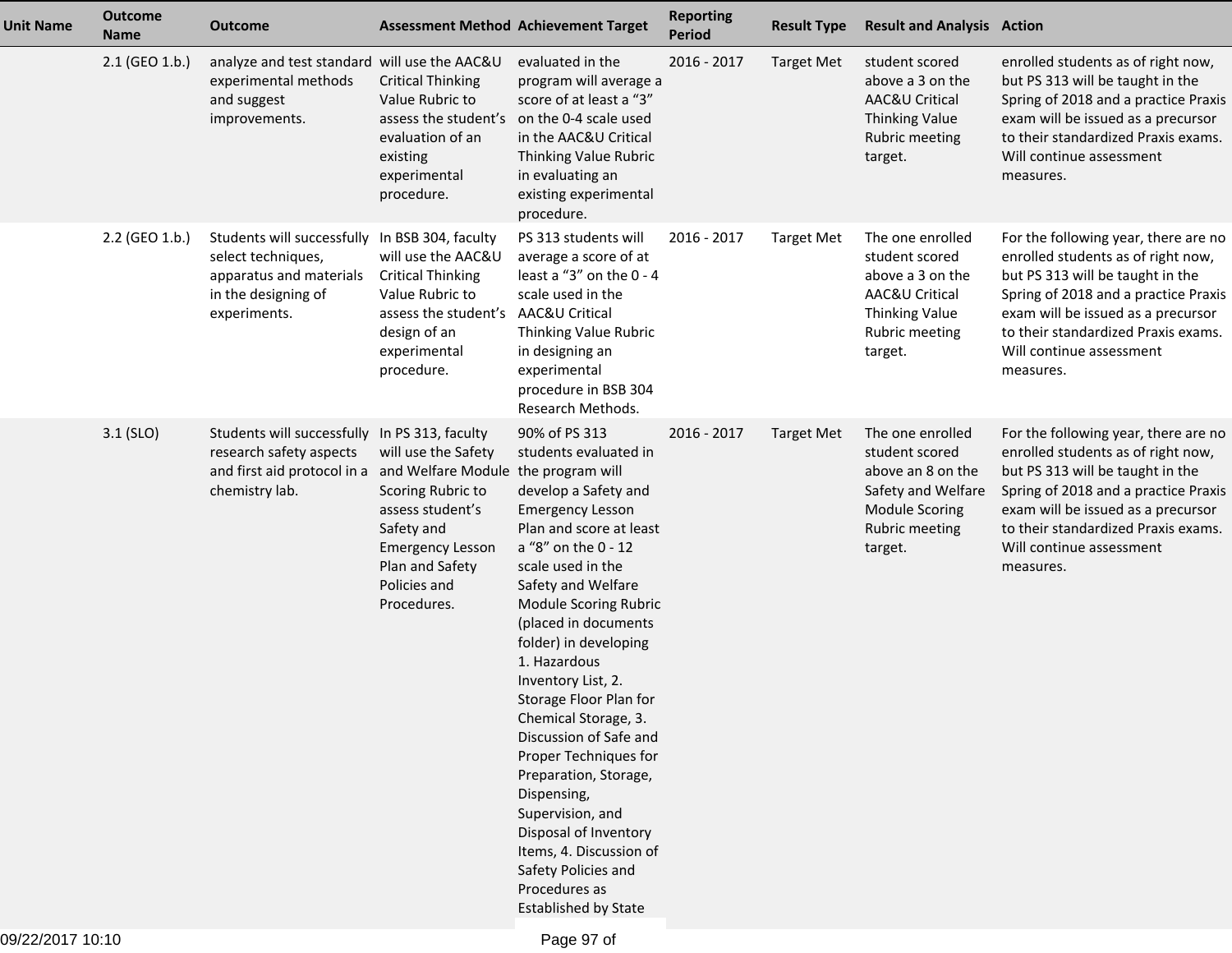| <b>Unit Name</b> | <b>Outcome</b><br><b>Name</b> | <b>Outcome</b>                                                                                                                                                   |                                                                                                                                                                              | <b>Assessment Method Achievement Target</b>                                                                                                                                                                                                                                             | <b>Reporting</b><br>Period | <b>Result Type</b> | <b>Result and Analysis Action</b>                                                                                                                                                                                                                                                                                                                                                                                    |                                                                                                                                                                                                                                                                              |
|------------------|-------------------------------|------------------------------------------------------------------------------------------------------------------------------------------------------------------|------------------------------------------------------------------------------------------------------------------------------------------------------------------------------|-----------------------------------------------------------------------------------------------------------------------------------------------------------------------------------------------------------------------------------------------------------------------------------------|----------------------------|--------------------|----------------------------------------------------------------------------------------------------------------------------------------------------------------------------------------------------------------------------------------------------------------------------------------------------------------------------------------------------------------------------------------------------------------------|------------------------------------------------------------------------------------------------------------------------------------------------------------------------------------------------------------------------------------------------------------------------------|
|                  | $3.1$ (SLO)                   | Students will successfully In PS 313, faculty<br>research safety aspects<br>and first aid protocol in a and Welfare Module Learning Activities<br>chemistry lab. | will use the Safety<br>Scoring Rubric to<br>assess student's<br>Safety and<br><b>Emergency Lesson</b><br>Plan and Safety<br>Policies and<br>Procedures.                      | and/or National<br>Guidelines, and 5.<br>that Demonstrate<br>Maintenance of Safety<br>Equipment.                                                                                                                                                                                        | 2016 - 2017                | <b>Target Met</b>  | The one enrolled<br>student scored<br>above an 8 on the<br>Safety and Welfare<br><b>Module Scoring</b><br><b>Rubric meeting</b><br>target.                                                                                                                                                                                                                                                                           | For the following year, there are no<br>enrolled students as of right now,<br>but PS 313 will be taught in the<br>Spring of 2018 and a practice Praxis<br>exam will be issued as a precursor<br>to their standardized Praxis exams.<br>Will continue assessment<br>measures. |
|                  | 4.1 (GEO 1.b.)                | Students will<br>demonstrate various<br>management techniques<br>for the classroom.                                                                              | In PS 313, faculty<br>will use the AAC&U<br><b>Critical Thinking</b><br>Value Rubric to<br>assess the students'<br>evaluation of a<br>webinar on<br>classroom<br>management. | PS 313 students<br>evaluated in the<br>program will evaluate<br>a webinar in relevance<br>to classroom<br>management and<br>average a score of at<br>least a "3" on the $0 - 4$<br>used in the AAC&U<br><b>Critical Thinking Value</b><br>Rubric in an<br>evaluation of the<br>webinar. | 2016 - 2017                | <b>Target Met</b>  | The one enrolled<br>student scored<br>above an 3 on the<br>AAC&U Critical<br>Thinking Value<br>Rubric meeting<br>target.                                                                                                                                                                                                                                                                                             | For the following year, there are no<br>enrolled students as of right now,<br>but PS 313 will be taught in the<br>Spring of 2018 and a practice Praxis<br>exam will be issued as a precursor<br>to their standardized Praxis exams.<br>Will continue assessment<br>measures. |
|                  | 5.1 (PO 2.e.)                 | Students will actively<br>engage in local $K - 12$<br>school events that<br>provide real-life<br>experiences for students. Module Scoring                        | In PS 313, faculty<br>will use the<br>Professional<br>Development<br>Rubric to assess the<br>student's<br>that provides real-<br>life experiences for<br>students.           | 100% of the PS 313<br>students evaluated in<br>the program will do K-<br>12 outreach and score<br>at least a "2" on the 0<br>-3 Professional<br>Development Module<br>participation in local Scoring Rubric (placed<br>$K - 12$ school events in documents folder).                     | 2016 - 2017                | <b>Target Met</b>  | The one enrolled<br>student scored<br>above an 2 on the<br>Professional<br>Development<br><b>Module Scoring</b><br>Rubric meeting<br>target.<br>He participated in a<br>family science fair at<br>New Hope Middle<br>School. He judged a<br>science fair contest<br>at the local middle<br>school. He attended<br>the National<br>Association of<br><b>Science Teachers</b><br>Conference in<br>Nashville last year. | For the following year, there are no<br>enrolled students as of right now,<br>but PS 313 will be taught in the<br>Spring of 2018 and a practice Praxis<br>exam will be issued as a precursor<br>to their standardized Praxis exams.<br>Will continue assessment<br>measures. |
|                  | 5.2 (PO 2.c.)                 | Students will participate<br>in university or                                                                                                                    | Students will<br>complete an Exit                                                                                                                                            | 100% of the PS 313<br>students participating                                                                                                                                                                                                                                            | 2016 - 2017                | <b>Target Met</b>  | The one enrolled<br>student scored                                                                                                                                                                                                                                                                                                                                                                                   | For the following year, there are no<br>enrolled students as of right now,                                                                                                                                                                                                   |

09/22/2017 10:10

Page 98 of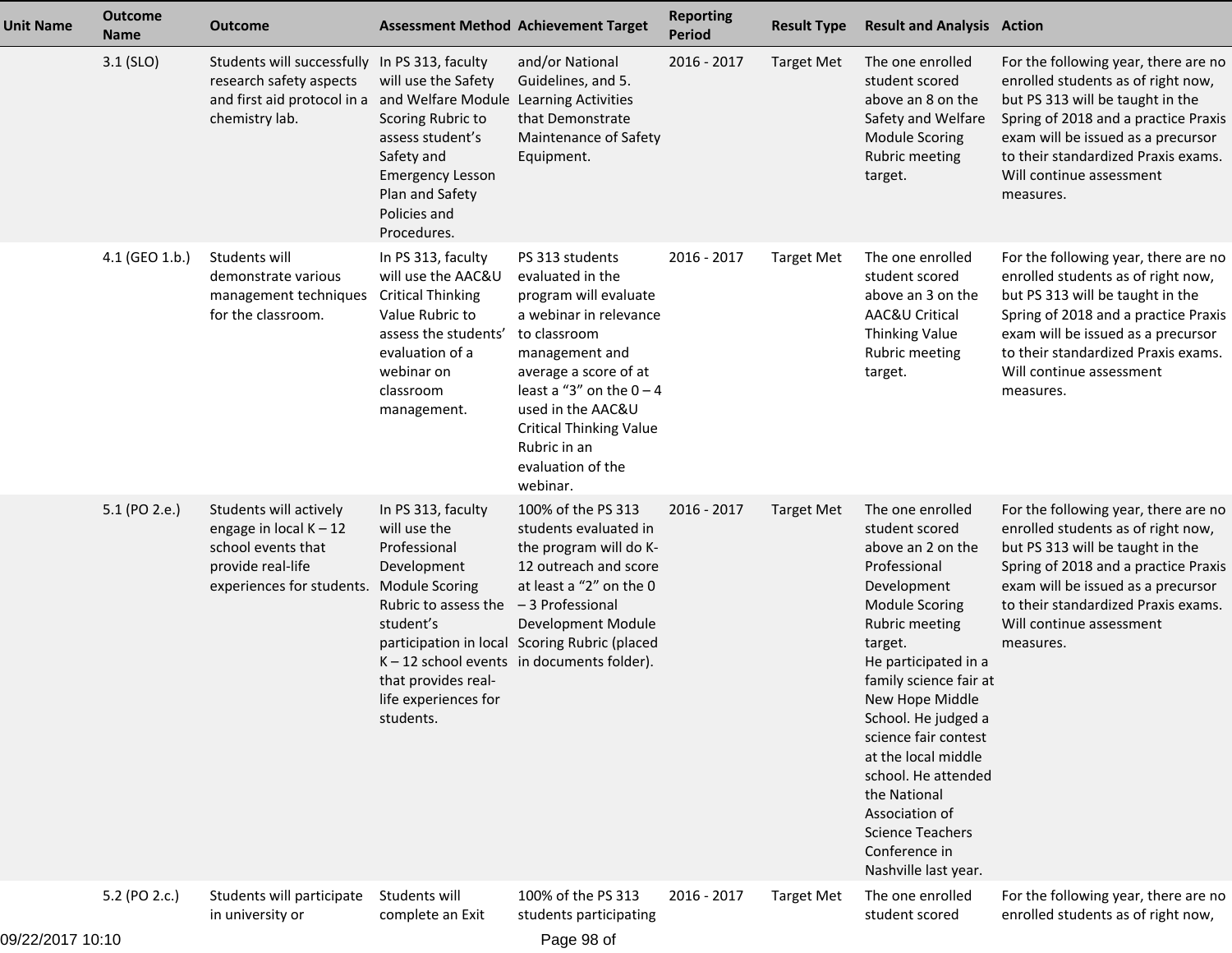| <b>Unit Name</b>                                                                        | <b>Outcome</b><br><b>Name</b> | <b>Outcome</b>                                                                                                                                | <b>Assessment Method Achievement Target</b>                                                                                                                                                                                                                                                                                                                                                                                                                                                                                                                                                  |                                                                                                        | <b>Reporting</b><br><b>Period</b> | <b>Result Type</b> | <b>Result and Analysis Action</b>                                                                                                                                                                                                                            |                                                                                                                                                                                                |
|-----------------------------------------------------------------------------------------|-------------------------------|-----------------------------------------------------------------------------------------------------------------------------------------------|----------------------------------------------------------------------------------------------------------------------------------------------------------------------------------------------------------------------------------------------------------------------------------------------------------------------------------------------------------------------------------------------------------------------------------------------------------------------------------------------------------------------------------------------------------------------------------------------|--------------------------------------------------------------------------------------------------------|-----------------------------------|--------------------|--------------------------------------------------------------------------------------------------------------------------------------------------------------------------------------------------------------------------------------------------------------|------------------------------------------------------------------------------------------------------------------------------------------------------------------------------------------------|
|                                                                                         | 5.2 (PO 2.c.)                 | community activities that Survey during the<br>strengthen and expand K- semester before<br>12 partnership.                                    | their professional<br>teaching internship.<br>On the Exit Survey,<br>students will answer<br>questions<br>concerning their<br>participation in K-12<br>outreach activities.<br>Faculty will review<br>and analyze the<br>results determine if<br>achievement target<br>was met.                                                                                                                                                                                                                                                                                                              | in the Exit Survey will<br>report that they<br>participated in at least<br>one outreach activity.      | 2016 - 2017                       | <b>Target Met</b>  | above an 2 on the<br>Professional<br>Development<br><b>Module Scoring</b><br>Rubric meeting<br>target.<br>He participated in a<br>family science fair at<br>New Hope Middle<br>School. He judged a<br>science fair contest<br>at the local middle<br>school. | but PS 313 will be taught in the<br>Spring of 2018 and a practice Praxis<br>exam will be issued as a precursor<br>to their standardized Praxis exams.<br>Will continue assessment<br>measures. |
| Program -<br>Physical<br>Theatre<br>(including<br>Certificate) -<br>MFA {2016-<br>2017} | $1.1$ (SLO)                   | First year students will<br>increase level of technical (TH 501) introduces<br>performance skills<br>(acting, voice,<br>movement, and music). | Movement/Voice<br>students to graduate at Journeyman level<br>level voice/speech<br>skills and specific<br>movement<br>vocabulary, leading<br>to specific<br>improvisatory and<br>composition skills. A<br>rubric is used to<br>measure specific<br>technical<br>proficiency.<br>Monologues, Scene<br>Work and<br>dramaturgical<br>exercises in the<br>acting sequence (TH<br>551 and TH 552)<br>offer students a<br>wide variety of<br>textual and Physical<br>Theatre challenges<br>to home skills. Both<br>the texts and the<br>physical oriented<br>theatre span a<br>number of eras and | 75% of students are<br>expected to perform<br>on the departmental<br>rubric by the end of<br>year one. | 2016 - 2017                       | <b>Target Met</b>  | 100% of the<br>students in the first this time<br>year of the program<br>met this goal.                                                                                                                                                                      | no change in strategy necessary at                                                                                                                                                             |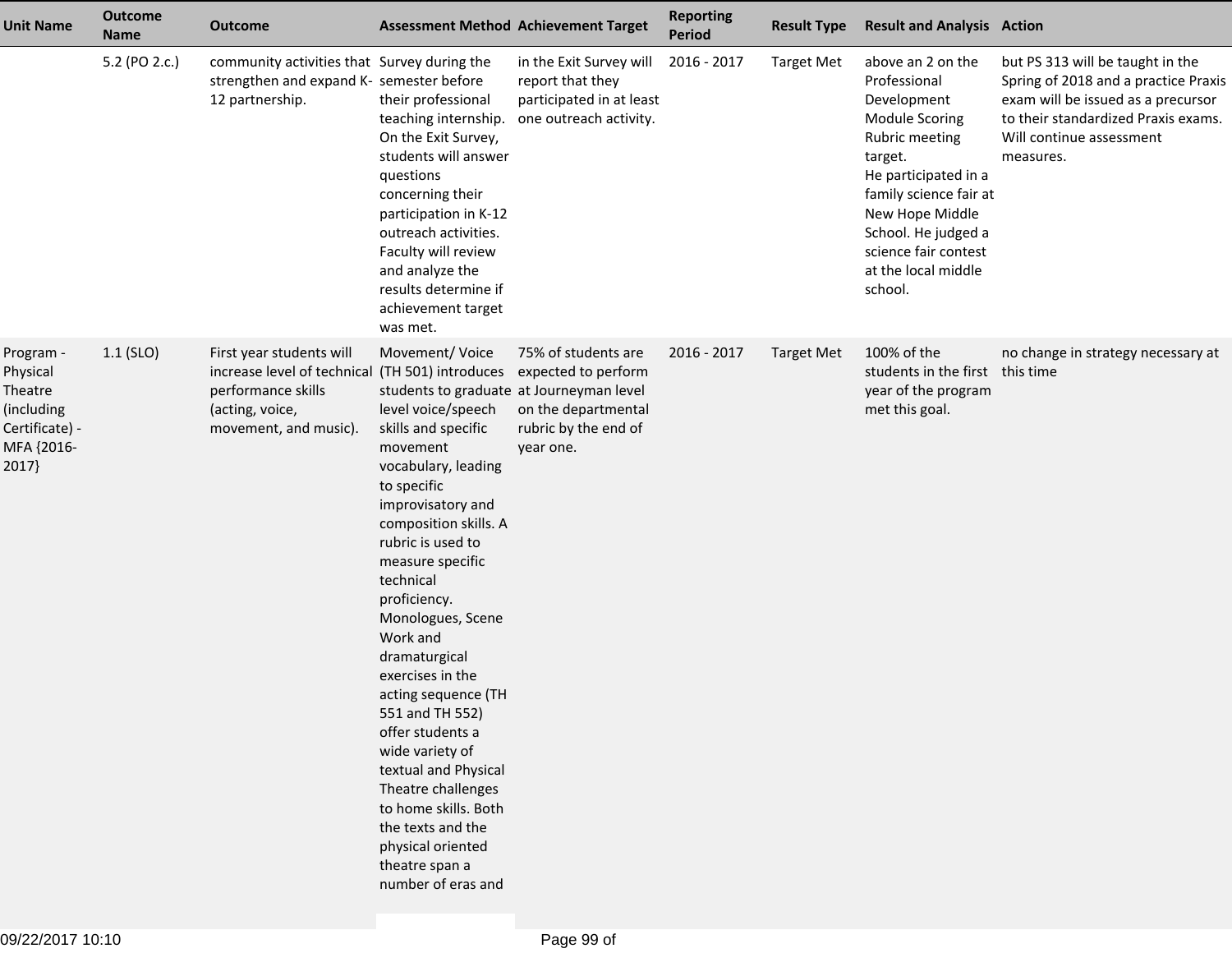| <b>Unit Name</b>                                                                        | <b>Outcome</b><br><b>Name</b> | Outcome                                                                                                                                                                                      | <b>Assessment Method Achievement Target</b>                                                                                                                                                                                                                                                                                                                                                                                                                                      |                                                                                                                               | <b>Reporting</b><br><b>Period</b> | <b>Result Type</b> | <b>Result and Analysis Action</b>                                                       |                                                                                                                                                                                                                                                                                                                                                                                                                                               |
|-----------------------------------------------------------------------------------------|-------------------------------|----------------------------------------------------------------------------------------------------------------------------------------------------------------------------------------------|----------------------------------------------------------------------------------------------------------------------------------------------------------------------------------------------------------------------------------------------------------------------------------------------------------------------------------------------------------------------------------------------------------------------------------------------------------------------------------|-------------------------------------------------------------------------------------------------------------------------------|-----------------------------------|--------------------|-----------------------------------------------------------------------------------------|-----------------------------------------------------------------------------------------------------------------------------------------------------------------------------------------------------------------------------------------------------------------------------------------------------------------------------------------------------------------------------------------------------------------------------------------------|
| Program -<br>Physical<br>Theatre<br>(including<br>Certificate) -<br>MFA {2016-<br>2017} | $1.1$ (SLO)                   | First year students will<br>increase level of technical different stylistic<br>performance skills<br>(acting, voice,<br>movement, and music).                                                | genres offering<br>material.<br>Assessment forms<br>are completed for<br>each performance<br>and expectations<br>become more<br>rigorous with each<br>advanced course.                                                                                                                                                                                                                                                                                                           | 75% of students are<br>expected to perform<br>at Journeyman level<br>on the departmental<br>rubric by the end of<br>year one. | 2016 - 2017                       | <b>Target Met</b>  | 100% of the<br>students in the first this time<br>year of the program<br>met this goal. | no change in strategy necessary at                                                                                                                                                                                                                                                                                                                                                                                                            |
|                                                                                         | 1.2 (SLO)                     | First year students will<br>create and perform<br>original dramatic works<br>in the form of solo and<br>ensemble projects with a of each semester of<br>balance in both form and<br>content. | "Hands on" creation 75% of students<br>of projects is<br>introduced and<br>executed at the end<br>the first year of<br>study in public<br>performances. Skills<br>are all evaluated on<br>a rubric for technical<br>and artistic merit.<br>Performances are<br>created and<br>performed in TH<br>551, TH552, and TH<br>502 with public<br>showings at the end<br>of each semester.<br>Additional<br>performances are<br>given in Modules 3<br>(FLIC Circus School<br>in Torino). | should show<br>proficiency at the<br>Journeyman level on<br>the departmental<br>rubric by end of the<br>first year.           | 2016 - 2017                       | <b>Target Met</b>  | 100% of the<br>students in the first<br>year met this goal.                             | no change in strategy necessary at<br>this time                                                                                                                                                                                                                                                                                                                                                                                               |
|                                                                                         | 1.3 (SLO)                     | First year students will<br>increase/develop a<br>strong work ethic.<br>Students are expected to<br>perform assigned tasks<br>with diligence, reliability,<br>and punctuality.               | Attendance is<br>strictly monitored in meet professional<br>all departmental<br>courses. Students<br>are evaluated by a<br>rubric (based on<br>Professional/Union<br>standards) for each<br>rehearsal. This<br>rubric is used to<br>determine grade in<br>Performance Labs.                                                                                                                                                                                                      | 80% of students will<br>standard on the<br>departmental rubric<br>by end of first year.                                       | 2016 - 2017                       | <b>Target Met</b>  | this goal.                                                                              | 88% of the students The expectations of this goal were<br>in the first year met clarified for the students mid-term<br>as questions arose .Faculty are<br>committed to implementing a<br>coherent and transparent policy<br>regarding Demeanor and Code of<br>Ethics through reinforced<br>concentration and consistency<br>among core faculty (some teachers<br>were more lenient with policy<br>which caused confusion of<br>expectations.) |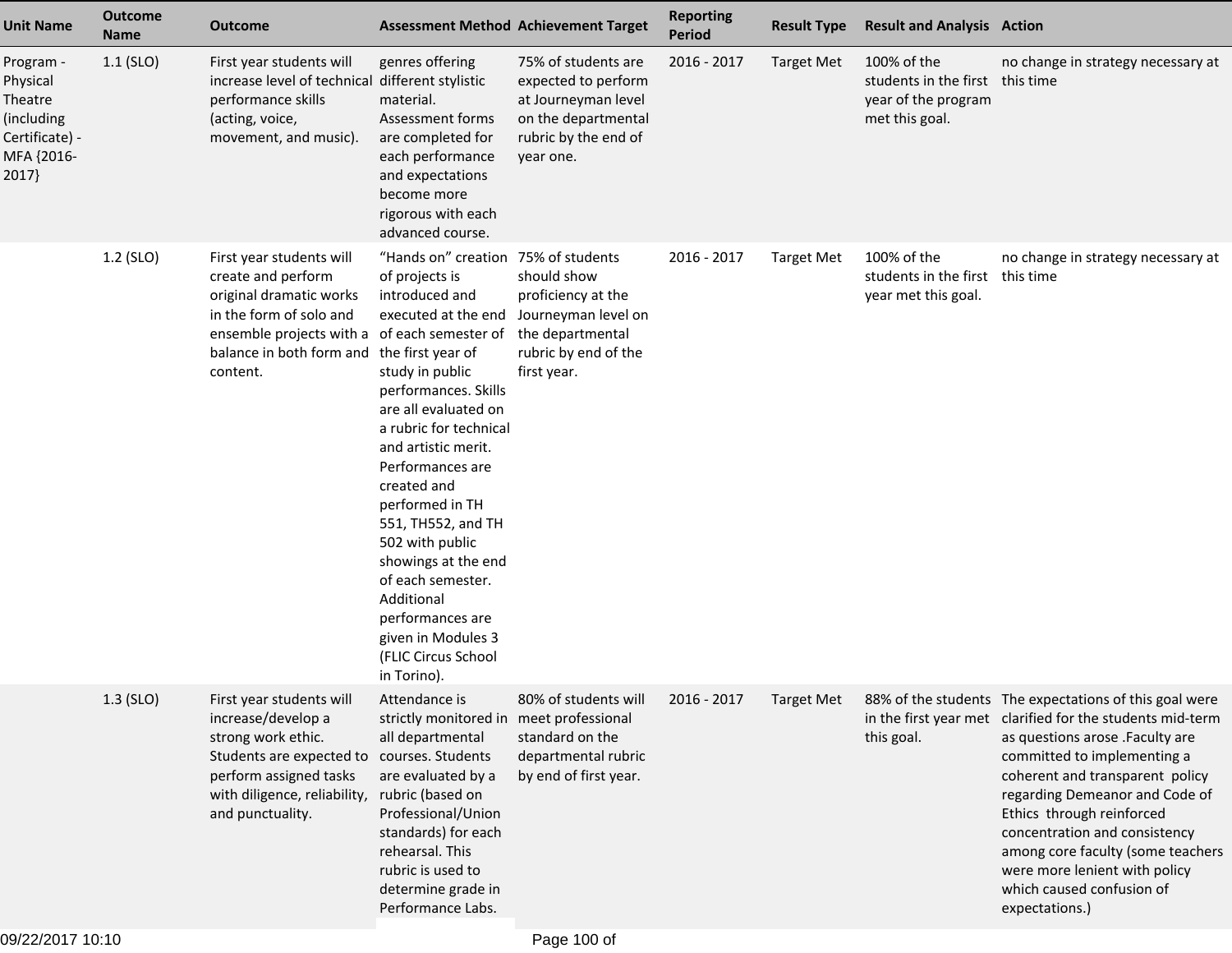| <b>Unit Name</b> | <b>Outcome</b><br><b>Name</b> | <b>Outcome</b>                                                                                                                                                                 |                                                                                                                                                                                                                                                                                                                                                                                                                                                                                                                      | <b>Assessment Method Achievement Target</b>                                                                                                         | <b>Reporting</b><br><b>Period</b> | <b>Result Type</b>       | <b>Result and Analysis Action</b> |                                                                                                                                                                                                                                                                                                                                                                                                                                               |
|------------------|-------------------------------|--------------------------------------------------------------------------------------------------------------------------------------------------------------------------------|----------------------------------------------------------------------------------------------------------------------------------------------------------------------------------------------------------------------------------------------------------------------------------------------------------------------------------------------------------------------------------------------------------------------------------------------------------------------------------------------------------------------|-----------------------------------------------------------------------------------------------------------------------------------------------------|-----------------------------------|--------------------------|-----------------------------------|-----------------------------------------------------------------------------------------------------------------------------------------------------------------------------------------------------------------------------------------------------------------------------------------------------------------------------------------------------------------------------------------------------------------------------------------------|
|                  | $1.3$ (SLO)                   | First year students will<br>increase/develop a<br>strong work ethic.<br>Students are expected to<br>perform assigned tasks<br>with diligence, reliability,<br>and punctuality. | Adherence to<br>Rehearsal Demeanor meet professional<br>and Code of Ethics is standard on the<br>monitored through a departmental rubric<br>log of required<br>attendance for<br>meetings,<br>rehearsals, and<br>performances.<br>Students are further<br>required to<br>collaborate actively<br>in research projects<br>of their peers and<br>are graded<br>accordingly.                                                                                                                                            | 80% of students will<br>by end of first year.                                                                                                       | 2016 - 2017                       | <b>Target Met</b>        | this goal.                        | 88% of the students The expectations of this goal were<br>in the first year met clarified for the students mid-term<br>as questions arose .Faculty are<br>committed to implementing a<br>coherent and transparent policy<br>regarding Demeanor and Code of<br>Ethics through reinforced<br>concentration and consistency<br>among core faculty (some teachers<br>were more lenient with policy<br>which caused confusion of<br>expectations.) |
|                  | $2.1$ (SLO)                   | Second year students will Advanced<br>increase level of technical Movement/ Voice<br>performance skills<br>(acting, voice,<br>movement, music).                                | (TH 601) continues<br>the study of<br>graduate level<br>voice/speech skills<br>and specific<br>movement<br>vocabulary, leading<br>to specific<br>improvisatory and<br>composition skills. A<br>rubric is used to<br>measure specific<br>technical<br>proficiency.<br>Monologues, Scene<br>Work and<br>dramaturgical<br>exercises in all levels<br>of the acting<br>sequence (TH 634,<br>TH 635, TH 636)<br>offer students a<br>wide variety of<br>textual and Physical<br>Theatre challenges<br>to home skills. Both | 70% of students are<br>expected to perform<br>at Mastery level on<br>the departmental<br>rubric by the end of<br>the second year of<br>course work. | 2016 - 2017                       | <b>Target Not</b><br>Met | met this goal.                    | 65% of the students As the faculty reviews the<br>definitions of "Mastery level<br>performance" we realize that the<br>expectations in the rubric were too<br>high for a 2-year program.                                                                                                                                                                                                                                                      |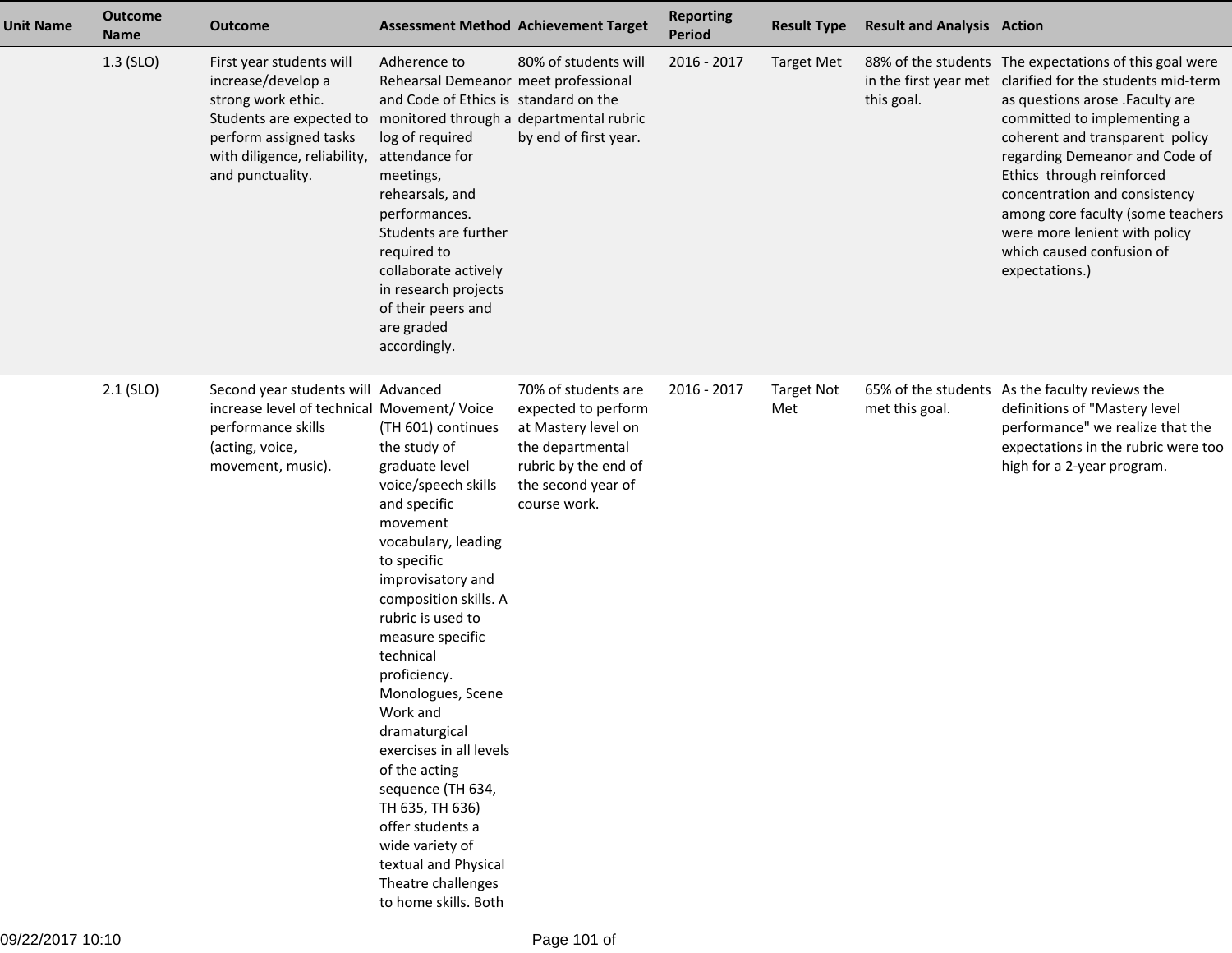| <b>Unit Name</b> | <b>Outcome</b><br><b>Name</b> | <b>Outcome</b>                                                                                                                                                                                                | <b>Assessment Method Achievement Target</b>                                                                                                                                                                                                                                                                                                                                                                                                                                                      |                                                                                                                                                     | <b>Reporting</b><br><b>Period</b> | <b>Result Type</b>       | <b>Result and Analysis Action</b>                                                                        |                                                                                                                                                                                                                                                                                                                                                            |
|------------------|-------------------------------|---------------------------------------------------------------------------------------------------------------------------------------------------------------------------------------------------------------|--------------------------------------------------------------------------------------------------------------------------------------------------------------------------------------------------------------------------------------------------------------------------------------------------------------------------------------------------------------------------------------------------------------------------------------------------------------------------------------------------|-----------------------------------------------------------------------------------------------------------------------------------------------------|-----------------------------------|--------------------------|----------------------------------------------------------------------------------------------------------|------------------------------------------------------------------------------------------------------------------------------------------------------------------------------------------------------------------------------------------------------------------------------------------------------------------------------------------------------------|
|                  | $2.1$ (SLO)                   | Second year students will the texts and the<br>increase level of technical physical oriented<br>performance skills<br>(acting, voice,<br>movement, music).                                                    | theatre span a<br>number of eras and<br>genres offering<br>different stylistic<br>material.<br>Assessment forms<br>are completed for<br>each performance<br>and expectations<br>become more<br>rigorous with each<br>advanced course.                                                                                                                                                                                                                                                            | 70% of students are<br>expected to perform<br>at Mastery level on<br>the departmental<br>rubric by the end of<br>the second year of<br>course work. | 2016 - 2017                       | <b>Target Not</b><br>Met | met this goal.                                                                                           | 65% of the students As the faculty reviews the<br>definitions of "Mastery level<br>performance" we realize that the<br>expectations in the rubric were too<br>high for a 2-year program.                                                                                                                                                                   |
|                  | $2.2$ (SLO)                   | Second year students will "Hands on" creation 70% of students<br>create and perform<br>original dramatic works<br>in the form of solo and<br>ensemble projects with a<br>balance in both form and<br>content. | of projects is<br>continued in the<br>second year of study Mastery level on the<br>through public<br>performances. Skills by end of the second<br>are all evaluated on<br>a rubric for technical<br>and artistic merit.<br>Performances are<br>created and<br>performed in TH<br>635, and TH 693<br>with public showings<br>at the end of each<br>semester. Additional<br>performances are<br>given in Module 6 at<br>Famille Floz, Berlin<br>and in Module 7 at<br>Continuo Theatre,<br>Prague. | should show<br>proficiency at the<br>departmental rubric<br>year of course work.                                                                    | 2016 - 2017                       | <b>Target Not</b><br>Met | noted that the 40%<br>who met this goal<br>are not necessarily<br>the same students<br>who met Goal 2.1. | 42% of the students As the faculty reviews its definition<br>met this goal as it is of "Mastery level" performance we<br>defined. It should be realize that the expectations were<br>inflated and barely reachable in a 2-<br>year program. We intend to re-<br>write the expectations without<br>lowering standards, but perhaps<br>being more realistic. |
|                  | 2.3 (SLO)                     | Second year students will<br>increase/develop a<br>Strong Work Ethic.<br>Students are expected to<br>perform assigned tasks<br>with diligence, reliability,<br>and punctuality.                               | Attendance is<br>strictly monitored in meet professional<br>all departmental<br>courses. Students<br>are evaluated by a<br>rubric (based on<br>Professional/Union<br>standards) for each<br>rehearsal. This                                                                                                                                                                                                                                                                                      | 85% of students will<br>standard on the<br>departmental rubric<br>by end of the second<br>year of course work.                                      | 2016 - 2017                       | <b>Target Met</b>        | met this goal.                                                                                           | 85% of the students no change in strategy necessary                                                                                                                                                                                                                                                                                                        |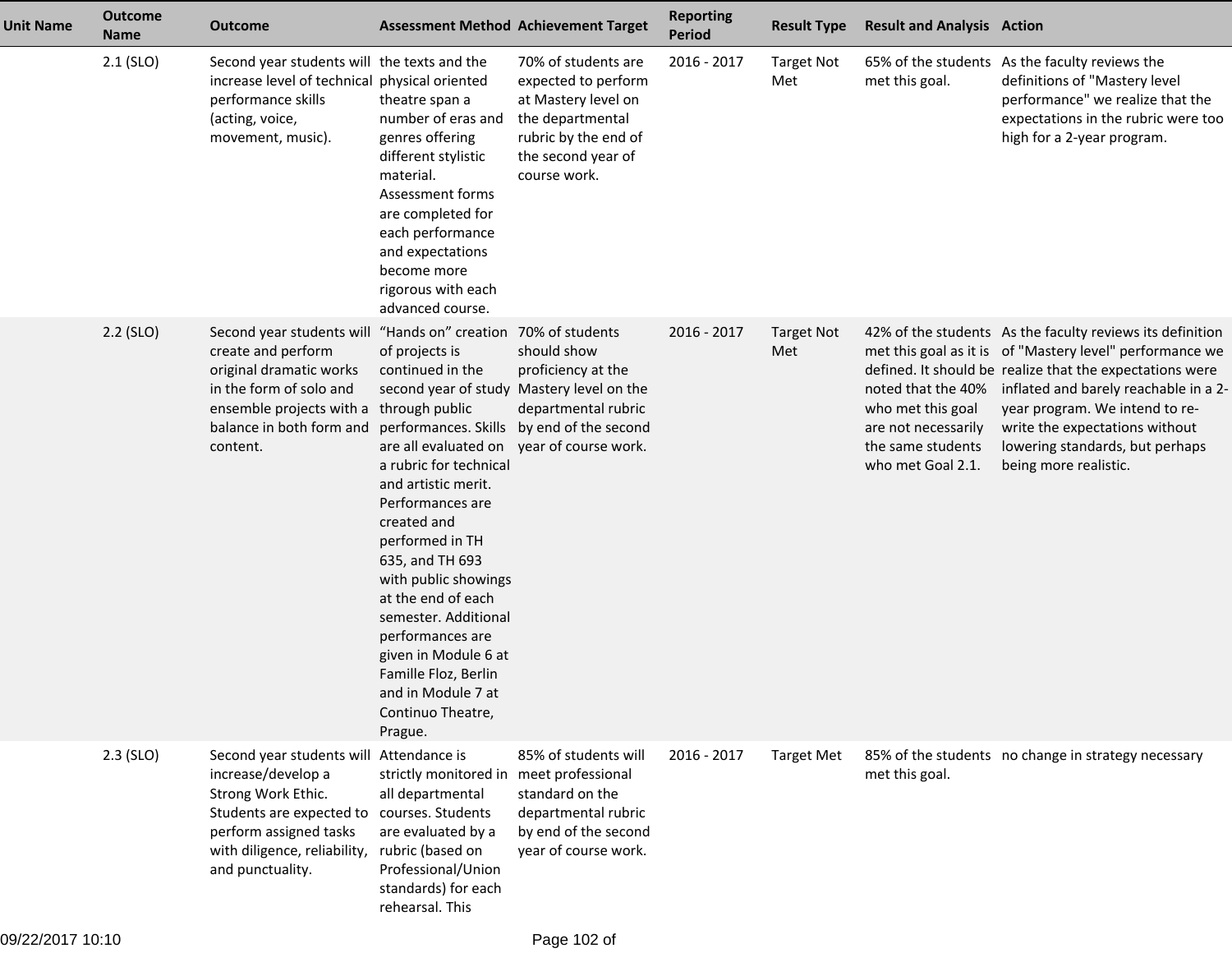| <b>Unit Name</b> | <b>Outcome</b><br><b>Name</b> | <b>Outcome</b>                                                                                                                                                                                    | <b>Assessment Method Achievement Target</b>                                                                                                                                                                                                                                                                                                                                                                                                                                                                    |                                                                                                                                               | <b>Reporting</b><br>Period | <b>Result Type</b> | <b>Result and Analysis Action</b>                          |                                                     |
|------------------|-------------------------------|---------------------------------------------------------------------------------------------------------------------------------------------------------------------------------------------------|----------------------------------------------------------------------------------------------------------------------------------------------------------------------------------------------------------------------------------------------------------------------------------------------------------------------------------------------------------------------------------------------------------------------------------------------------------------------------------------------------------------|-----------------------------------------------------------------------------------------------------------------------------------------------|----------------------------|--------------------|------------------------------------------------------------|-----------------------------------------------------|
|                  | $2.3$ (SLO)                   | Second year students will rubric is used to<br>increase/develop a<br>Strong Work Ethic.<br>Students are expected to<br>perform assigned tasks<br>with diligence, reliability,<br>and punctuality. | determine grade in<br>Performance Labs.<br>Adherence to<br>Rehearsal Demeanor by end of the second<br>and Code of Ethics is year of course work.<br>monitored through a<br>log of required<br>attendance for<br>meetings,<br>rehearsals, and<br>performances.<br>Students are further<br>required to<br>collaborate actively<br>in research projects<br>of their peers and<br>are graded<br>accordingly.                                                                                                       | 85% of students will<br>meet professional<br>standard on the<br>departmental rubric                                                           | 2016 - 2017                | <b>Target Met</b>  | met this goal.                                             | 85% of the students no change in strategy necessary |
|                  | $2.4$ (SLO)                   | Second year students will Students are<br>demonstrate<br>Contextualize Practice,<br>the ability to situate<br>current practice in a<br>historical and cultural<br>framework.                      | introduced to the<br>idea of analyzing,<br>evaluating and<br>critiquing both<br>historically pertinent Mastery Level on the<br>theatre and<br>contemporary<br>performance.<br>Critical essays,<br>dramaturgical<br>analysis and peer<br>critiques are<br>evaluated for<br>content, execution,<br>and presentation.<br>Students in all of<br>these classes are<br>guided through goal<br>setting exercises (for<br>self) which are<br>compared at the<br>beginning and the<br>end of each<br>semester. Journals | 60% of students<br>enrolled in degree<br>program will be<br>conversant and<br>articulate at the<br>departmental rubric at<br>end of Year Two. | 2016 - 2017                | <b>Target Met</b>  | 64% of the students no changes necessary<br>met this goal. |                                                     |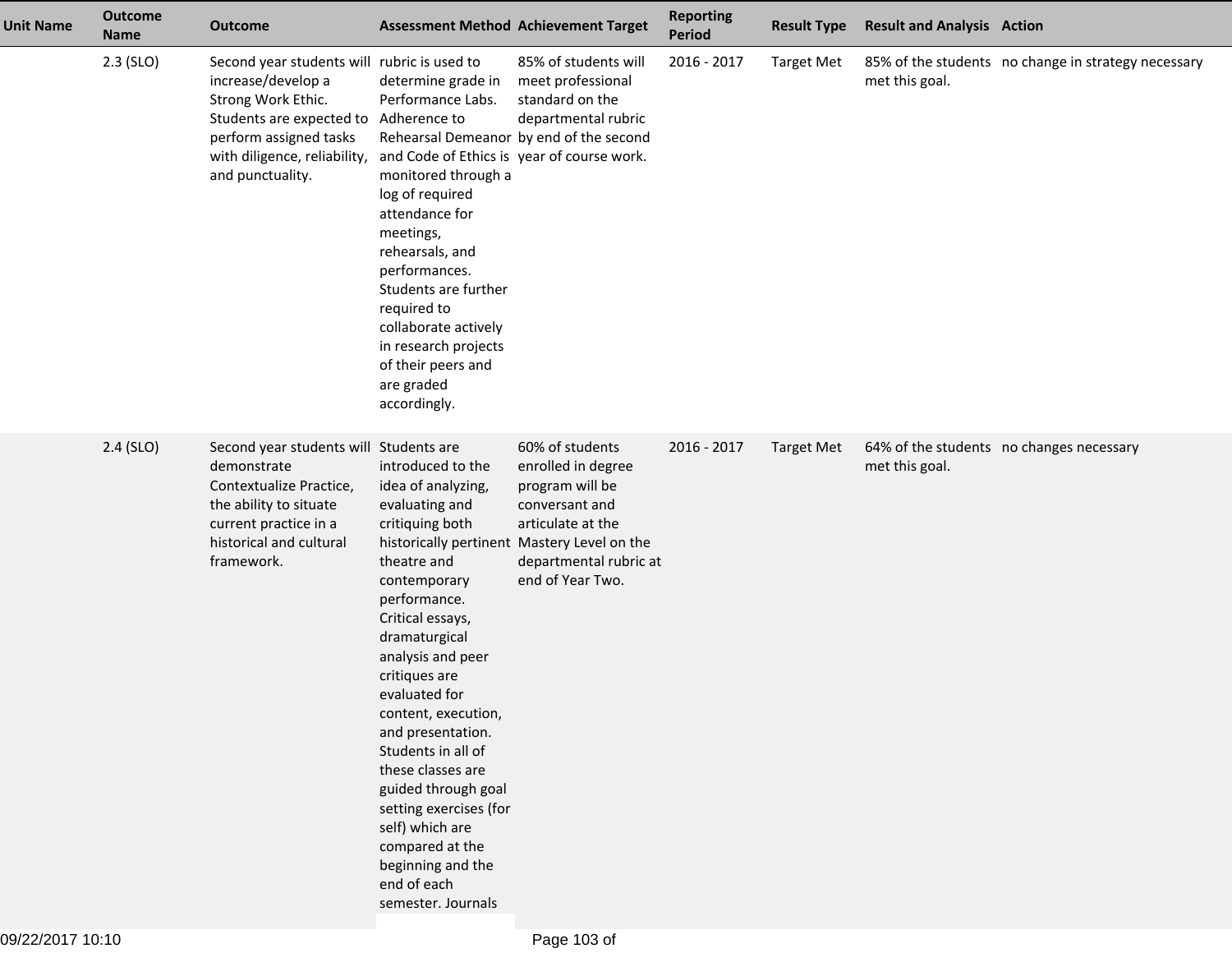| <b>Unit Name</b>                                                                                                                  | <b>Outcome</b><br><b>Name</b> | <b>Outcome</b>                                                                                                                                                                     |                                                                                                                                                                                                         | <b>Assessment Method Achievement Target</b>                                                                                                                                                                                         | <b>Reporting</b><br><b>Period</b> | <b>Result Type</b> | <b>Result and Analysis Action</b>                                                                                                                                                                                                                                           |                                                                                                                                                                                                                                                                                                                                                                       |
|-----------------------------------------------------------------------------------------------------------------------------------|-------------------------------|------------------------------------------------------------------------------------------------------------------------------------------------------------------------------------|---------------------------------------------------------------------------------------------------------------------------------------------------------------------------------------------------------|-------------------------------------------------------------------------------------------------------------------------------------------------------------------------------------------------------------------------------------|-----------------------------------|--------------------|-----------------------------------------------------------------------------------------------------------------------------------------------------------------------------------------------------------------------------------------------------------------------------|-----------------------------------------------------------------------------------------------------------------------------------------------------------------------------------------------------------------------------------------------------------------------------------------------------------------------------------------------------------------------|
|                                                                                                                                   | $2.4$ (SLO)                   | Second year students will are kept for self-<br>demonstrate<br>Contextualize Practice,<br>the ability to situate<br>current practice in a<br>historical and cultural<br>framework. | evaluation.                                                                                                                                                                                             | 60% of students<br>enrolled in degree<br>program will be<br>conversant and<br>articulate at the<br>Mastery Level on the<br>departmental rubric at<br>end of Year Two.                                                               | 2016 - 2017                       | <b>Target Met</b>  | met this goal.                                                                                                                                                                                                                                                              | 64% of the students no changes necessary                                                                                                                                                                                                                                                                                                                              |
|                                                                                                                                   | 3.1 (SAO & RO)                | Students will complete<br>MFA Degree with a<br>written thesis.                                                                                                                     | Departmental<br>faculty will review<br>student records to<br>determine if<br>achievement target<br>was met.                                                                                             | 75% of students who<br>complete the two<br>years of coursework<br>will submit a<br>completed thesis<br>within 5 years of<br>entering the program<br>(2.5 years after final<br>coursework).                                          | 2016 - 2017                       | <b>Target Met</b>  | who have enrolled<br>have had the full 5<br>years to complete<br>the thesis have<br>completed.                                                                                                                                                                              | 87% of the students This Goal is "ongoing" as it is<br>defined to measure the completion<br>in thesis course and rate of the degree. Since we give<br>students 5 years to after last course<br>to complete thesis, we are only<br>measuring those Cohorts which<br>finished 5 years ago or more.<br>(Cohorts I and II).                                               |
|                                                                                                                                   | 4.1 (PO 3.c.)                 | Students will increase<br>appreciation and<br>understanding of theatre<br>in a global context.                                                                                     | Students graduating<br>the program will be<br>given an Exit Survey<br>and departmental<br>faculty will review<br>and analyze the<br>survey results to<br>determine if<br>achievement target<br>was met. | 90% of Graduates<br>participating in the<br>Exit Survey will<br>indicate the<br>experience of<br>international studies<br>as a unique and<br>valuable educational<br>experience beyond<br>the traditional on-<br>campus experience. | $2016 - 2017$                     | Inconclusive       | formal survey has<br>been inconsistent,<br>therefore I am not<br>submitting a result.<br>Informally, I can<br>attest to<br>conversations that<br>would support 90%<br>or higher rate of<br>students who would<br>indicated the<br>expressed outcome<br>state in the Target. | The execution of the I need to formalize the survey and<br>send it to as many graduates as<br>possible and report figures next<br>year (or update this reporting<br>period when results are established<br>if that is allowed.)                                                                                                                                       |
| Program -<br>Political<br>Science<br>(including<br>Minor and<br>Public<br>Administratio<br>n Certificate) -<br>BA {2016-<br>2017} | 1.1 (GEO 1.b.)                | Interpret and evaluate<br>sources and/or evidence faculty will use the score for students in<br>carefully and use them to AAC&U Critical<br>make an argument.                      | The Political Science The overall average<br><b>Thinking VALUE</b><br>analytical<br>assignment required 3.0 on the AAC&U<br>in an upper-level<br>POL course (fall).                                     | an upper-level POL<br>course completing the<br>Rubric to assess the analytical assignment<br>will be no lower than a<br><b>Critical Thinking</b><br>VALUE Rubric.                                                                   | 2016 - 2017                       | <b>Target Met</b>  | Evidence for both<br>and Written<br>Communication<br>Rubrics is drawn<br>from 7 student<br>"Historical Policy<br>Analysis" essay<br>submissions in POL<br>410 The American<br>Presidency in Fall<br>2016 (see below for<br>assignment details).<br>The average score        | Moving forward, the POL faculty<br>the Critical Thinking teaching the class will include more<br>detailed requirements in the<br>assignment description for<br>selecting multiple sources that<br>speak to the same topic from<br>different perspectives, and upper-<br>level courses will have more class<br>discussions built around competing<br>expert arguments. |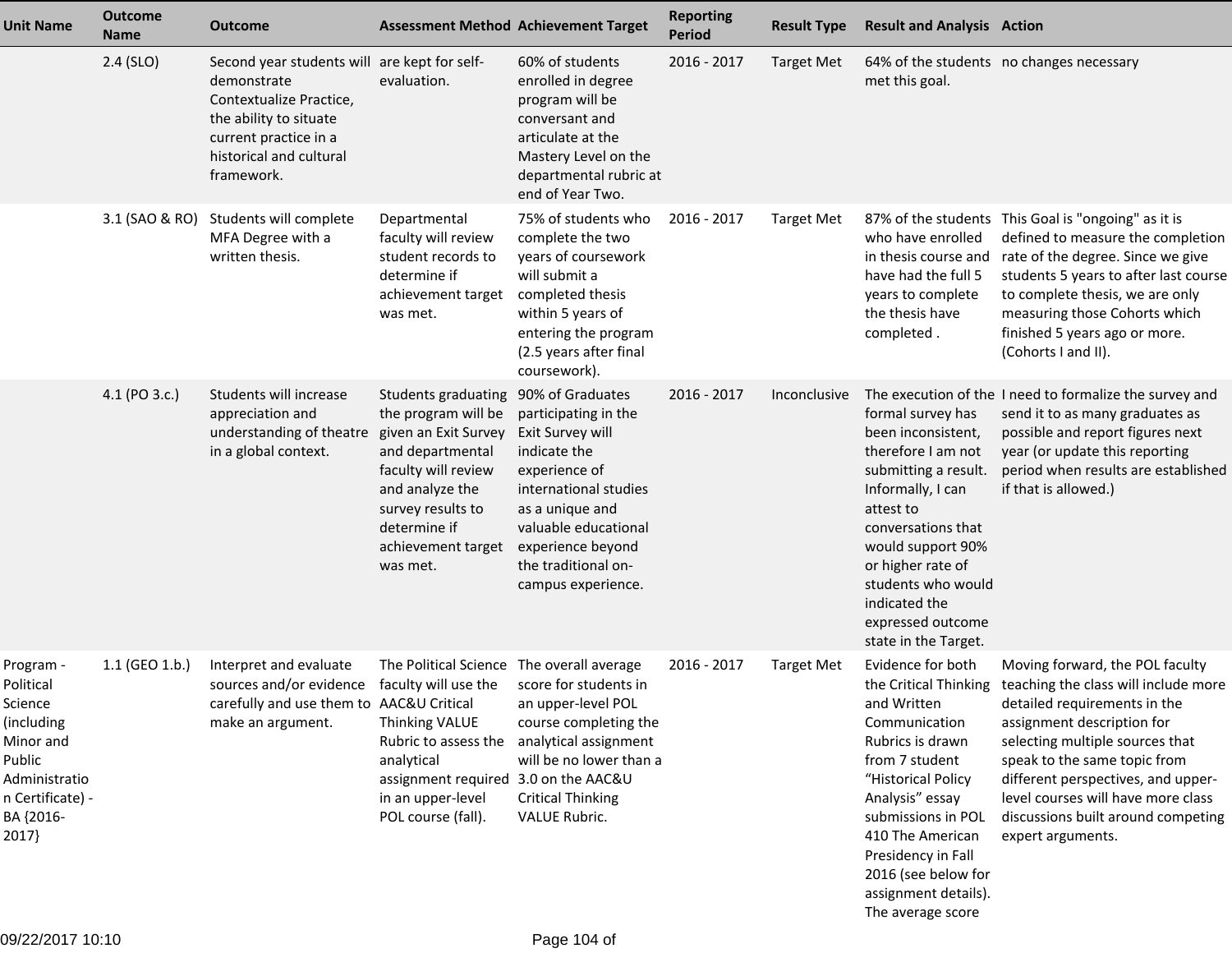| <b>Unit Name</b>                                                                                                                  | <b>Outcome</b><br><b>Name</b> | <b>Outcome</b>                                                                                                     |                                                                                                                                                                                                              | <b>Assessment Method Achievement Target</b>                                                                                                                           | <b>Reporting</b><br><b>Period</b> | <b>Result Type</b> | <b>Result and Analysis Action</b>                                                                                                                                                                                                                                                                                                                                                                                                                                                                                                                                                                                                                                                                                                                                                                                                          |                                                                                                                                                                                                                                                                                                                                                                                                                                     |
|-----------------------------------------------------------------------------------------------------------------------------------|-------------------------------|--------------------------------------------------------------------------------------------------------------------|--------------------------------------------------------------------------------------------------------------------------------------------------------------------------------------------------------------|-----------------------------------------------------------------------------------------------------------------------------------------------------------------------|-----------------------------------|--------------------|--------------------------------------------------------------------------------------------------------------------------------------------------------------------------------------------------------------------------------------------------------------------------------------------------------------------------------------------------------------------------------------------------------------------------------------------------------------------------------------------------------------------------------------------------------------------------------------------------------------------------------------------------------------------------------------------------------------------------------------------------------------------------------------------------------------------------------------------|-------------------------------------------------------------------------------------------------------------------------------------------------------------------------------------------------------------------------------------------------------------------------------------------------------------------------------------------------------------------------------------------------------------------------------------|
| Program -<br>Political<br>Science<br>(including<br>Minor and<br>Public<br>Administratio<br>n Certificate) -<br>BA {2016-<br>2017} | $1.1$ (GEO 1.b.)              | Interpret and evaluate<br>sources and/or evidence<br>carefully and use them to AAC&U Critical<br>make an argument. | The Political Science The overall average<br>faculty will use the<br>Thinking VALUE<br>Rubric to assess the<br>analytical<br>assignment required 3.0 on the AAC&U<br>in an upper-level<br>POL course (fall). | score for students in<br>an upper-level POL<br>course completing the<br>analytical assignment<br>will be no lower than a<br><b>Critical Thinking</b><br>VALUE Rubric. | 2016 - 2017                       | <b>Target Met</b>  | this rubric was 3.1,<br>so our target was<br>met.<br>score was highest<br>lowest on the<br>"evidence"<br>dimension. In fact,<br>students' critical<br>engagement with<br>sources was below<br>the level three<br>target.<br>The assignment<br>details included:<br><b>Historical Policy</b><br>Analysis<br>This is a 5-7 page<br>essay in which you<br>identify and<br>investigate a US<br>President's attempt<br>to change public<br>policy, assess their<br>success influencing<br>the policy, and<br>present an<br>explanation for their<br>relative success or<br>failure. Your<br>explanation should<br>seek support from<br>historical<br>comparisons with<br>past Presidential<br>successes or failures<br>(this is where your<br>fact sheet, and<br>those of your<br>classmates, should<br>become helpful) and<br>from one or more | across categories for Moving forward, the POL faculty<br>teaching the class will include more<br>detailed requirements in the<br>assignment description for<br>The average student selecting multiple sources that<br>speak to the same topic from<br>for the "explanation different perspectives, and upper-<br>of issues" value and level courses will have more class<br>discussions built around competing<br>expert arguments. |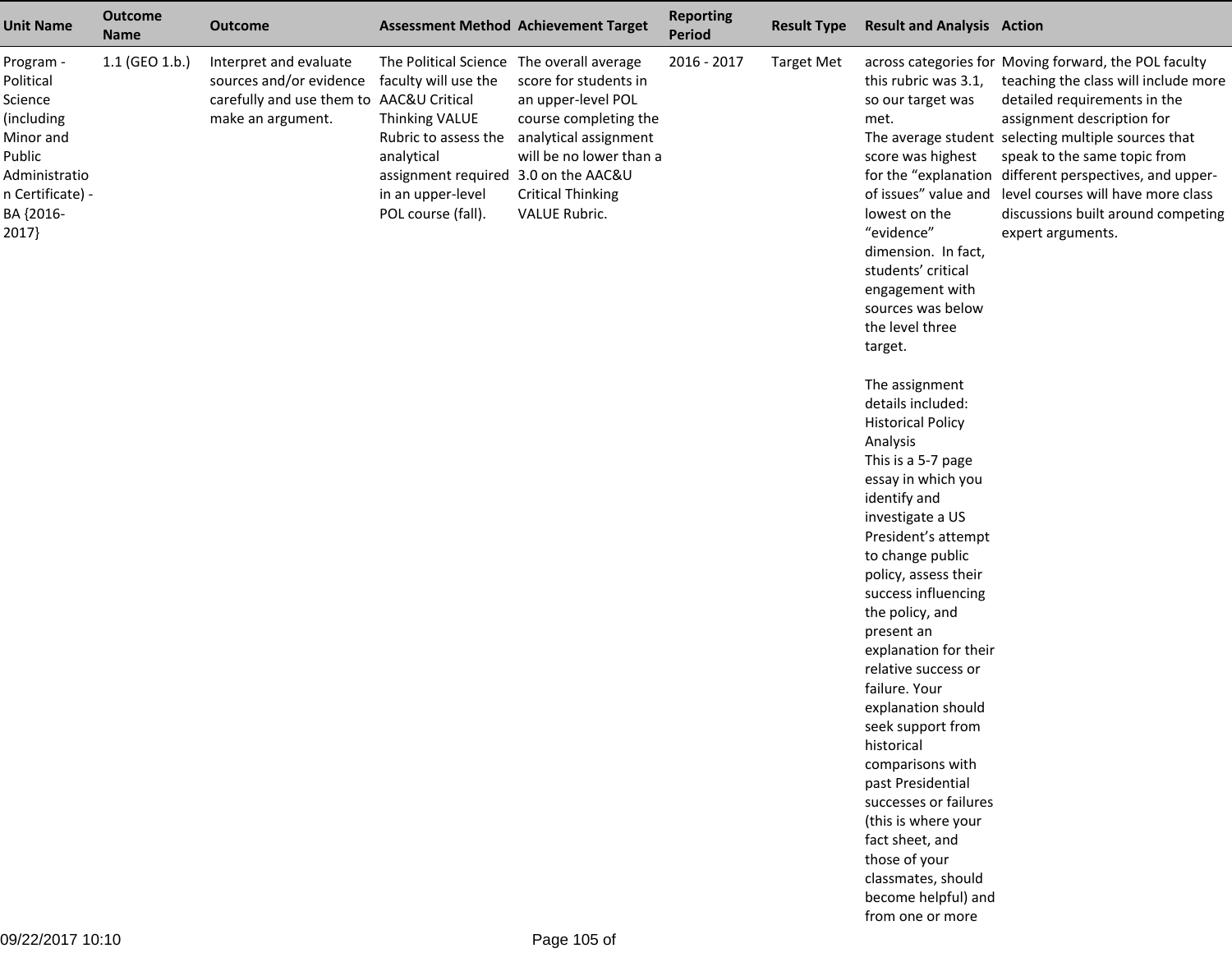| <b>Unit Name</b>                                                                                                                  | <b>Outcome</b><br><b>Name</b> | <b>Outcome</b>                                                                                                                                                                                                                                             |                                                                                                                                                                                                                        | <b>Assessment Method Achievement Target</b>                                                                                                                                 | <b>Reporting</b><br><b>Period</b> | <b>Result Type</b> | <b>Result and Analysis Action</b>                                                                                                                                                                                                                                                                                                                                                                                                                                                               |                                                                                                                                                                                                                                                                                                                                                                                                                                               |
|-----------------------------------------------------------------------------------------------------------------------------------|-------------------------------|------------------------------------------------------------------------------------------------------------------------------------------------------------------------------------------------------------------------------------------------------------|------------------------------------------------------------------------------------------------------------------------------------------------------------------------------------------------------------------------|-----------------------------------------------------------------------------------------------------------------------------------------------------------------------------|-----------------------------------|--------------------|-------------------------------------------------------------------------------------------------------------------------------------------------------------------------------------------------------------------------------------------------------------------------------------------------------------------------------------------------------------------------------------------------------------------------------------------------------------------------------------------------|-----------------------------------------------------------------------------------------------------------------------------------------------------------------------------------------------------------------------------------------------------------------------------------------------------------------------------------------------------------------------------------------------------------------------------------------------|
| Program -<br>Political<br>Science<br>(including<br>Minor and<br>Public<br>Administratio<br>n Certificate) -<br>BA {2016-<br>2017} | 1.1 (GEO 1.b.)                | Interpret and evaluate<br>sources and/or evidence<br>carefully and use them to AAC&U Critical<br>make an argument.                                                                                                                                         | The Political Science The overall average<br>faculty will use the<br>Thinking VALUE<br>Rubric to assess the<br>analytical<br>assignment required 3.0 on the AAC&U<br>in an upper-level<br>POL course (fall).           | score for students in<br>an upper-level POL<br>course completing the<br>analytical assignment<br>will be no lower than a<br><b>Critical Thinking</b><br>VALUE Rubric.       | 2016 - 2017                       | <b>Target Met</b>  | theories presented<br>in our readings. If<br>we have not<br>covered a theory<br>that supports your<br>is not relevant to<br>your case or is<br>contradicted by<br>your case. Roughly,<br>you can be guided<br>by the following<br>scheme: 0.5-1 page<br>introduction, 1.5-2<br>pages identifying &<br>summarizing policy<br>goals and efforts, 2-<br>3 pages describing<br>your explanation of<br>influence and<br>support for that<br>explanation (theory<br>& history), 1 page<br>concluding. | Moving forward, the POL faculty<br>teaching the class will include more<br>detailed requirements in the<br>assignment description for<br>selecting multiple sources that<br>explanation, you will speak to the same topic from<br>need to explain why different perspectives, and upper-<br>a theory we covered level courses will have more class<br>discussions built around competing<br>expert arguments.                                 |
|                                                                                                                                   | 2.1 (GEO 1.c.)                | Students will<br>demonstrate effective<br>context and purpose for<br>writing, content<br>development, genre and<br>disciplinary conventions,<br>source and evidence use,<br>and control of syntax and required of students the AAC&U Written<br>mechanics. | The Political Science The overall average<br>faculty will use the<br>AAC&U Written<br>Communication<br><b>VALUE Rubric to</b><br>assess the analytical<br>writing assignment<br>in an upper-level<br>POL class (fall). | score for students in<br>an upper-level POL<br>class completing the<br>analytical writing<br>assignment will be no<br>lower than a 3.0 on<br>Communication<br>VALUE Rubric. | 2016 - 2017                       | <b>Target Met</b>  | Evidence for both<br>the Written<br>Communication<br>Rubrics is drawn<br>from 7 student<br>"Historical Policy<br>Analysis" essay<br>submissions in POL<br>410 The American<br>Presidency (see<br>below for<br>assignment<br>description).<br>The average score<br>across categories for<br>this rubric was 3.3,<br>so our target was<br>met.                                                                                                                                                    | To ensure that we meet the<br>benchmark next year, the POL<br>faculty will place more emphasis on<br>the organizational structure of<br>academic articles assigned for class<br>readings, projecting them for the<br>class to look through during<br>discussion. This will increase<br>student awareness, and revised<br>assignment requirements will<br>ensure students know they are<br>expected to adopt these methods<br>of presentation. |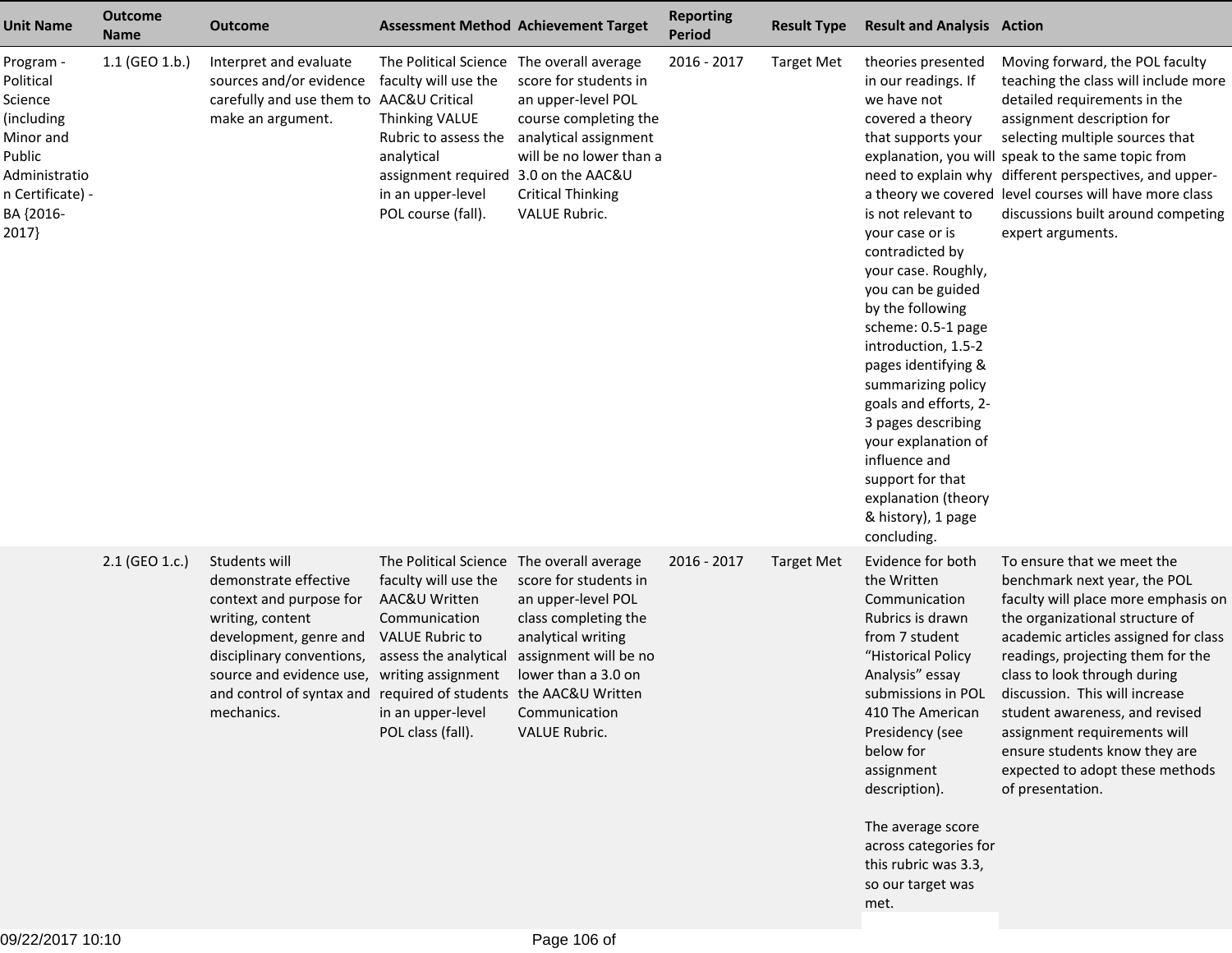| <b>Unit Name</b> | <b>Outcome</b><br><b>Name</b> | <b>Outcome</b>                                                                                                                                                                                                                                              |                                                                                                                                                                                                  | <b>Assessment Method Achievement Target</b>                                                                                                                                                      | <b>Reporting</b><br>Period | <b>Result Type</b> | <b>Result and Analysis Action</b>                                                                                                                                                                                                                                                                                                                                                                                                                                                                                                                                                                                                                                                                                                                                                                               |                                                                                                                                                                                                                                                                                                                                                                                                                                                                                                                                |
|------------------|-------------------------------|-------------------------------------------------------------------------------------------------------------------------------------------------------------------------------------------------------------------------------------------------------------|--------------------------------------------------------------------------------------------------------------------------------------------------------------------------------------------------|--------------------------------------------------------------------------------------------------------------------------------------------------------------------------------------------------|----------------------------|--------------------|-----------------------------------------------------------------------------------------------------------------------------------------------------------------------------------------------------------------------------------------------------------------------------------------------------------------------------------------------------------------------------------------------------------------------------------------------------------------------------------------------------------------------------------------------------------------------------------------------------------------------------------------------------------------------------------------------------------------------------------------------------------------------------------------------------------------|--------------------------------------------------------------------------------------------------------------------------------------------------------------------------------------------------------------------------------------------------------------------------------------------------------------------------------------------------------------------------------------------------------------------------------------------------------------------------------------------------------------------------------|
|                  | 2.1 (GEO 1.c.)                | Students will<br>demonstrate effective<br>context and purpose for<br>writing, content<br>development, genre and<br>disciplinary conventions,<br>source and evidence use, writing assignment<br>and control of syntax and required of students<br>mechanics. | The Political Science The overall average<br>faculty will use the<br>AAC&U Written<br>Communication<br><b>VALUE Rubric to</b><br>assess the analytical<br>in an upper-level<br>POL class (fall). | score for students in<br>an upper-level POL<br>class completing the<br>analytical writing<br>assignment will be no<br>lower than a 3.0 on<br>the AAC&U Written<br>Communication<br>VALUE Rubric. | 2016 - 2017                | <b>Target Met</b>  | score was highest<br>evidence" value,<br>which leads us to<br>expect<br>"evidence"<br>component of<br>critical thinking will<br>be achievable.<br>seeking out high-<br>quality sources;<br>they simply need to<br>be encouraged to<br>question the<br>experts. The<br>students scored<br>lowest on the<br>"genre and<br>disciplinary<br>conventions"<br>dimension of<br>written<br>communication.<br>The average student<br>score was exactly 3.<br><b>Historical Policy</b><br>Analysis<br>This is a 5-7 page<br>essay in which you<br>identify and<br>investigate a US<br>President's attempt<br>to change public<br>policy, assess their<br>success influencing<br>the policy, and<br>present an<br>explanation for their<br>relative success or<br>failure. Your<br>explanation should<br>seek support from | The average student To ensure that we meet the<br>benchmark next year, the POL<br>for the "sources and faculty will place more emphasis on<br>the organizational structure of<br>academic articles assigned for class<br>readings, projecting them for the<br>improvement in the class to look through during<br>discussion. This will increase<br>student awareness, and revised<br>assignment requirements will<br>ensure students know they are<br>Students are already expected to adopt these methods<br>of presentation. |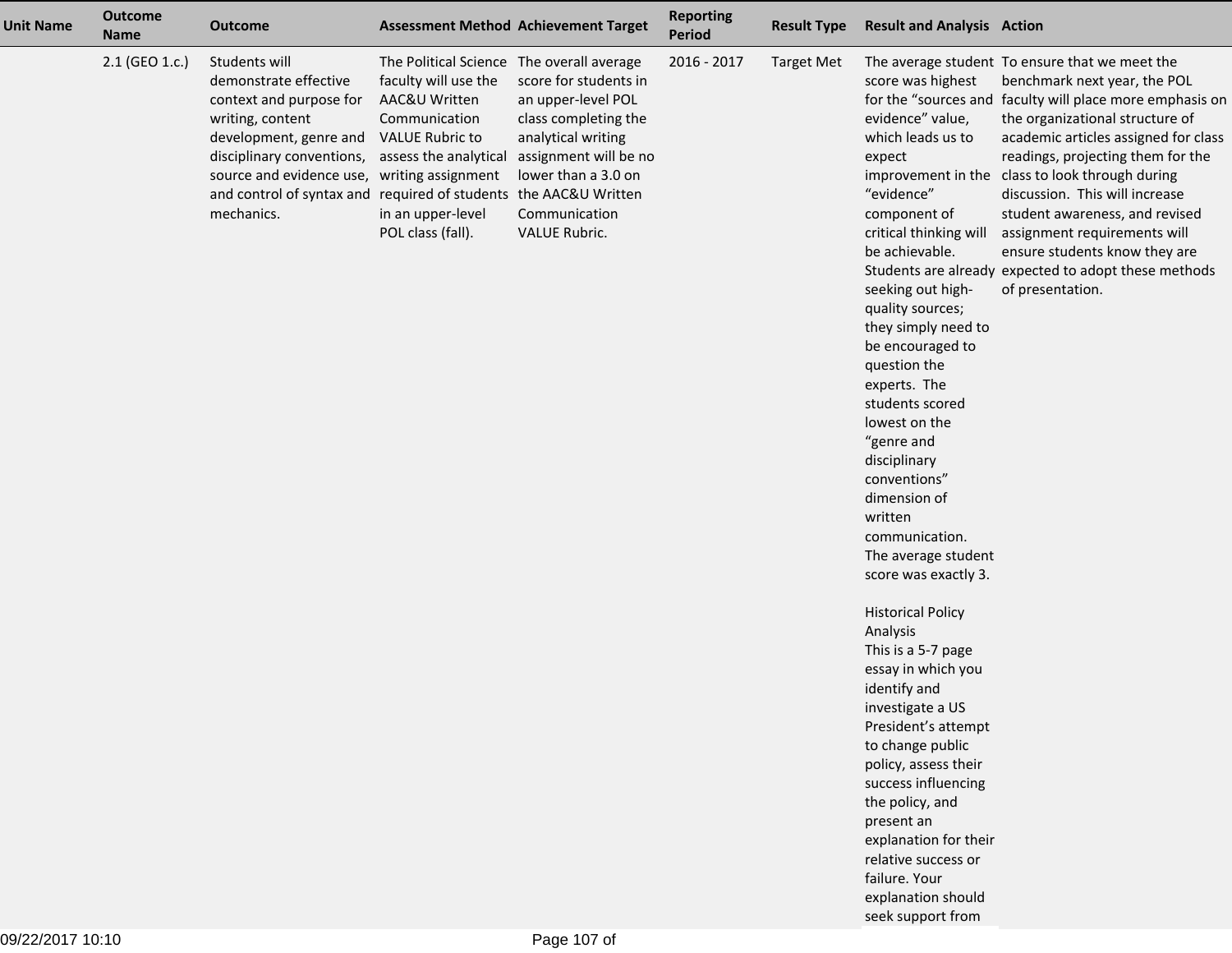| <b>Unit Name</b> | <b>Outcome</b><br>Name | <b>Outcome</b>                                                                                                                                                                                                                                              | <b>Assessment Method Achievement Target</b>                                                                                                                                                      |                                                                                                                                                                                                          | <b>Reporting</b><br><b>Period</b> | <b>Result Type</b> | <b>Result and Analysis Action</b>                                                                                                                                                                                                                                                                                                                                                                                                                                                                                                                                                                                                                                                                                                  |                                                                                                                                                                                                                                                                                                                                                                                                                                                                                         |
|------------------|------------------------|-------------------------------------------------------------------------------------------------------------------------------------------------------------------------------------------------------------------------------------------------------------|--------------------------------------------------------------------------------------------------------------------------------------------------------------------------------------------------|----------------------------------------------------------------------------------------------------------------------------------------------------------------------------------------------------------|-----------------------------------|--------------------|------------------------------------------------------------------------------------------------------------------------------------------------------------------------------------------------------------------------------------------------------------------------------------------------------------------------------------------------------------------------------------------------------------------------------------------------------------------------------------------------------------------------------------------------------------------------------------------------------------------------------------------------------------------------------------------------------------------------------------|-----------------------------------------------------------------------------------------------------------------------------------------------------------------------------------------------------------------------------------------------------------------------------------------------------------------------------------------------------------------------------------------------------------------------------------------------------------------------------------------|
|                  | 2.1 (GEO 1.c.)         | Students will<br>demonstrate effective<br>context and purpose for<br>writing, content<br>development, genre and<br>disciplinary conventions,<br>source and evidence use, writing assignment<br>and control of syntax and required of students<br>mechanics. | The Political Science The overall average<br>faculty will use the<br>AAC&U Written<br>Communication<br><b>VALUE Rubric to</b><br>assess the analytical<br>in an upper-level<br>POL class (fall). | score for students in<br>an upper-level POL<br>class completing the<br>analytical writing<br>assignment will be no<br>lower than a 3.0 on<br>the AAC&U Written<br>Communication<br>VALUE Rubric.         | 2016 - 2017                       | <b>Target Met</b>  | historical<br>comparisons with<br>past Presidential<br>(this is where your<br>fact sheet, and<br>those of your<br>classmates, should<br>from one or more<br>theories presented<br>in our readings. If<br>we have not<br>covered a theory<br>that supports your<br>explanation, you will<br>need to explain why<br>a theory we covered<br>is not relevant to<br>your case or is<br>contradicted by<br>your case. Roughly,<br>you can be guided<br>by the following<br>scheme: 0.5-1 page<br>introduction, 1.5-2<br>pages identifying &<br>summarizing policy<br>goals and efforts, 2-<br>3 pages describing<br>your explanation of<br>influence and<br>support for that<br>explanation (theory<br>& history), 1 page<br>concluding. | To ensure that we meet the<br>benchmark next year, the POL<br>faculty will place more emphasis on<br>successes or failures the organizational structure of<br>academic articles assigned for class<br>readings, projecting them for the<br>class to look through during<br>discussion. This will increase<br>become helpful) and student awareness, and revised<br>assignment requirements will<br>ensure students know they are<br>expected to adopt these methods<br>of presentation. |
|                  | 3.1 (PO 2.e.)          | Students will<br>demonstrate<br>understanding of how<br>the curriculum in the<br>major and in-class<br>learning relate to<br>problems of the real<br>world.                                                                                                 | The department<br>chair or Political<br>Science faculty will<br>analyze the POL 490<br>students' results<br>from the Internship<br>Survey that asks the<br>degree to which<br>their coursework   | The overall average<br>for POL 490 students<br>completing the<br>Internship Survey will<br>be that students<br>report seeing an<br>increase of at least<br>"3.0" on a 1-5 Likert<br>scale, regarding the | 2016 - 2017                       | Inconclusive       | In AY 2016-7, two<br>students completed<br>POL 490. In spring<br>2017, the<br>department chair<br>sent all students<br>POL 490 the survey                                                                                                                                                                                                                                                                                                                                                                                                                                                                                                                                                                                          | The email to the students came too<br>late in the academic year and<br>needed to be done before students<br>finished their internship or in the<br>first week of having completed the<br>internship. The department chair<br>who had completed will work with POL faculty to make<br>sure that POL 490 students<br>via email regarding complete the internship survey                                                                                                                   |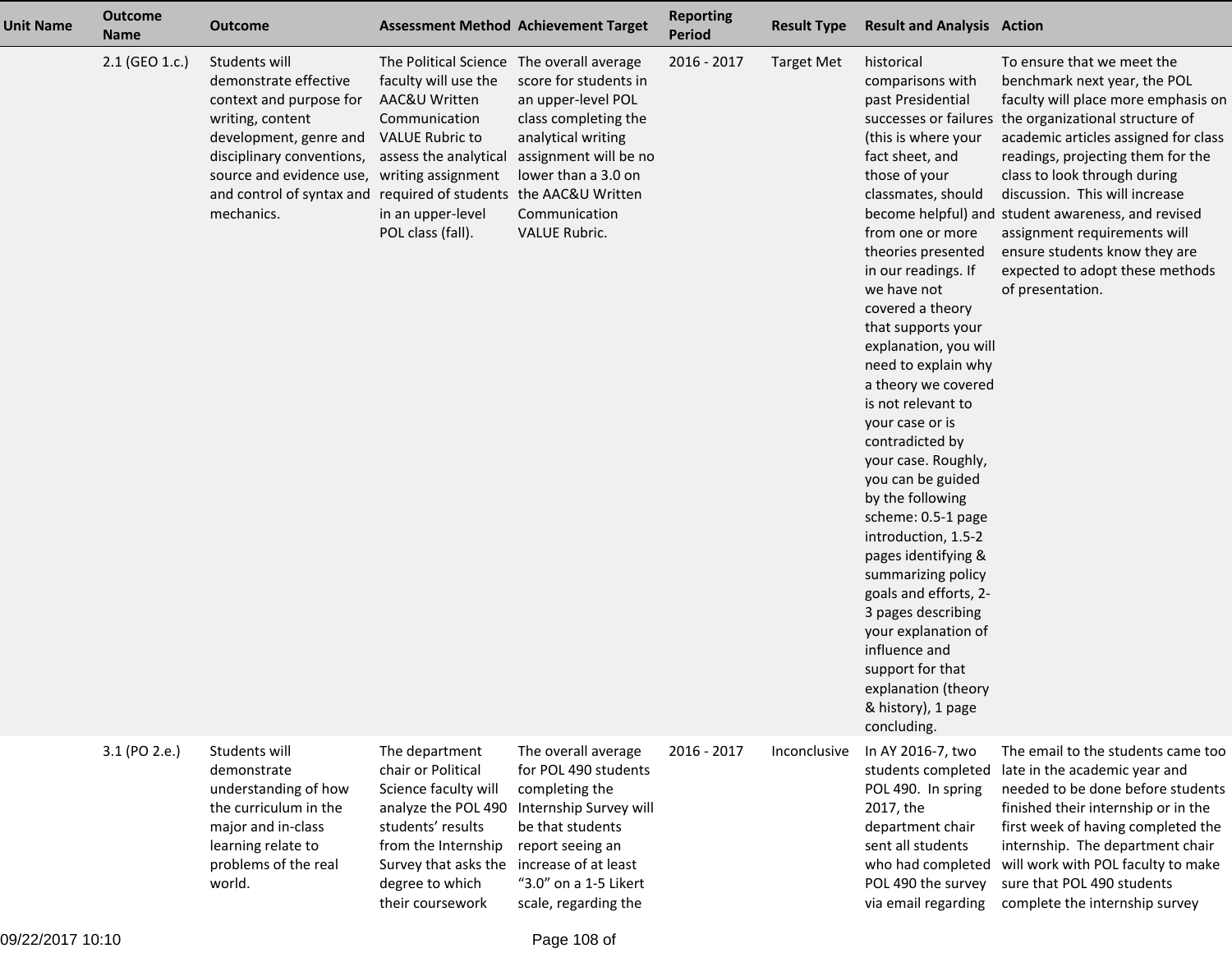| <b>Unit Name</b>                                             | <b>Outcome</b><br><b>Name</b> | Outcome                                                                                                                                                                                                                                             | <b>Assessment Method Achievement Target</b>                                                                                                                                                                                                                                                                        |                                                                                                                                                                                                                                                                                                                                                                                 | <b>Reporting</b><br><b>Period</b> | <b>Result Type</b> | <b>Result and Analysis Action</b>                                                                                                                                                                                                                                                                                                                                                                                                                                                                                  |                                                                                                                                                                                                                                                                                              |
|--------------------------------------------------------------|-------------------------------|-----------------------------------------------------------------------------------------------------------------------------------------------------------------------------------------------------------------------------------------------------|--------------------------------------------------------------------------------------------------------------------------------------------------------------------------------------------------------------------------------------------------------------------------------------------------------------------|---------------------------------------------------------------------------------------------------------------------------------------------------------------------------------------------------------------------------------------------------------------------------------------------------------------------------------------------------------------------------------|-----------------------------------|--------------------|--------------------------------------------------------------------------------------------------------------------------------------------------------------------------------------------------------------------------------------------------------------------------------------------------------------------------------------------------------------------------------------------------------------------------------------------------------------------------------------------------------------------|----------------------------------------------------------------------------------------------------------------------------------------------------------------------------------------------------------------------------------------------------------------------------------------------|
|                                                              | 3.1 (PO 2.e.)                 | Students will<br>demonstrate<br>understanding of how<br>the curriculum in the<br>major and in-class<br>learning relate to<br>problems of the real<br>world.                                                                                         | relates to and<br>prepares them to<br>handle real-world<br>problems (fall).                                                                                                                                                                                                                                        | degree to which their<br>coursework relates to<br>and prepares them to<br>handle real-world<br>problems.                                                                                                                                                                                                                                                                        | 2016 - 2017                       | Inconclusive       | their internship.<br>None of the<br>to the email or the<br>attached survey. As<br>a result, no data<br>was collected from<br>students.                                                                                                                                                                                                                                                                                                                                                                             | before they get a grade for the<br>internship. This will ensure that we<br>students responded collect data to assess the program.                                                                                                                                                            |
|                                                              | 4.1 (SAO & SLO) Students will | demonstrate that they<br>possess a basic<br>understanding of how to<br>analyze and interpret<br>discipline specific<br>research and use it<br>effectively as evidence.                                                                              | At the end of the<br><b>Political Science</b><br>faculty will review<br>the final grade of<br>students enrolled in<br>POL 350 (the<br>methods class for<br>POL majors) and<br>determine if the<br>achievement target<br>was met.                                                                                   | The overall average of 2016 - 2017<br>spring semester, the POL 350 students for<br>the class will be no<br>lower than a C+ (77<br>percent).                                                                                                                                                                                                                                     |                                   | <b>Target Met</b>  | In spring 2017, the<br>POL 350 class had<br>three students<br>faculty instructor<br>reported that the<br>average class grade<br>was a B- or 82%.                                                                                                                                                                                                                                                                                                                                                                   | We changed the title of POL 350 in<br>the 2016-7 academic year and the<br>new title for the class is POL 203<br>enrolled. At the end Social and Political Analysis. The<br>of the semester, the course will continue to serve as a<br>methods course and the evaluation<br>will be the same. |
| Program -<br>Religious<br>Studies -<br>Minor {2016-<br>2017} | 1.1 (GEO 2.c.)                | Religious studies minors<br>will demonstrate the<br>ability to use religious<br>studies methods and<br>concepts in analyzing the<br>history, basic beliefs, and<br>characteristic practices of will be evaluated<br>a particular world<br>religion. | In any religious<br>studies course<br>involving direct<br>analysis of a<br>particular religion,<br>the student's Exam<br>with the AAC&U<br>Intercultural<br>Knowledge and<br>Competence VALUE<br>Rubric. The faculty<br>member for the<br>class and the lead<br>faculty member in<br>assess the student's<br>work. | The average score of<br>students will be at<br>least a 3 on the 0-4<br>scale used in the<br>AAC&U Intercultural<br>Knowledge and<br>Competence VALUE<br>Rubric in using<br>religious studies<br>methods and concepts<br>in analyzing the<br>history, basic beliefs,<br>and characteristic<br>practices of a<br>particular world<br>religious studies will religion on the Exam. | 2016 - 2017                       | <b>Target Met</b>  | Four (4) Religious<br>Studies minors in<br>REL 308 Western<br>Women's Roles in<br><b>Religion (Spring</b><br>2017) scored an<br>average of 3 (3.3) on<br>the AAC&U<br>Intercultural<br>Knowledge and<br>Competence VALUE<br>Rubric when using<br>religious studies<br>methods and<br>concepts to analyze<br>the history, basic<br>beliefs, and<br>characteristic<br>practices of a<br>particular world<br>religion (Judaism or<br>Christianity) on the<br>Mid-Term Exam.<br>(One student scored<br>4, two students | Target met. Continue actions.                                                                                                                                                                                                                                                                |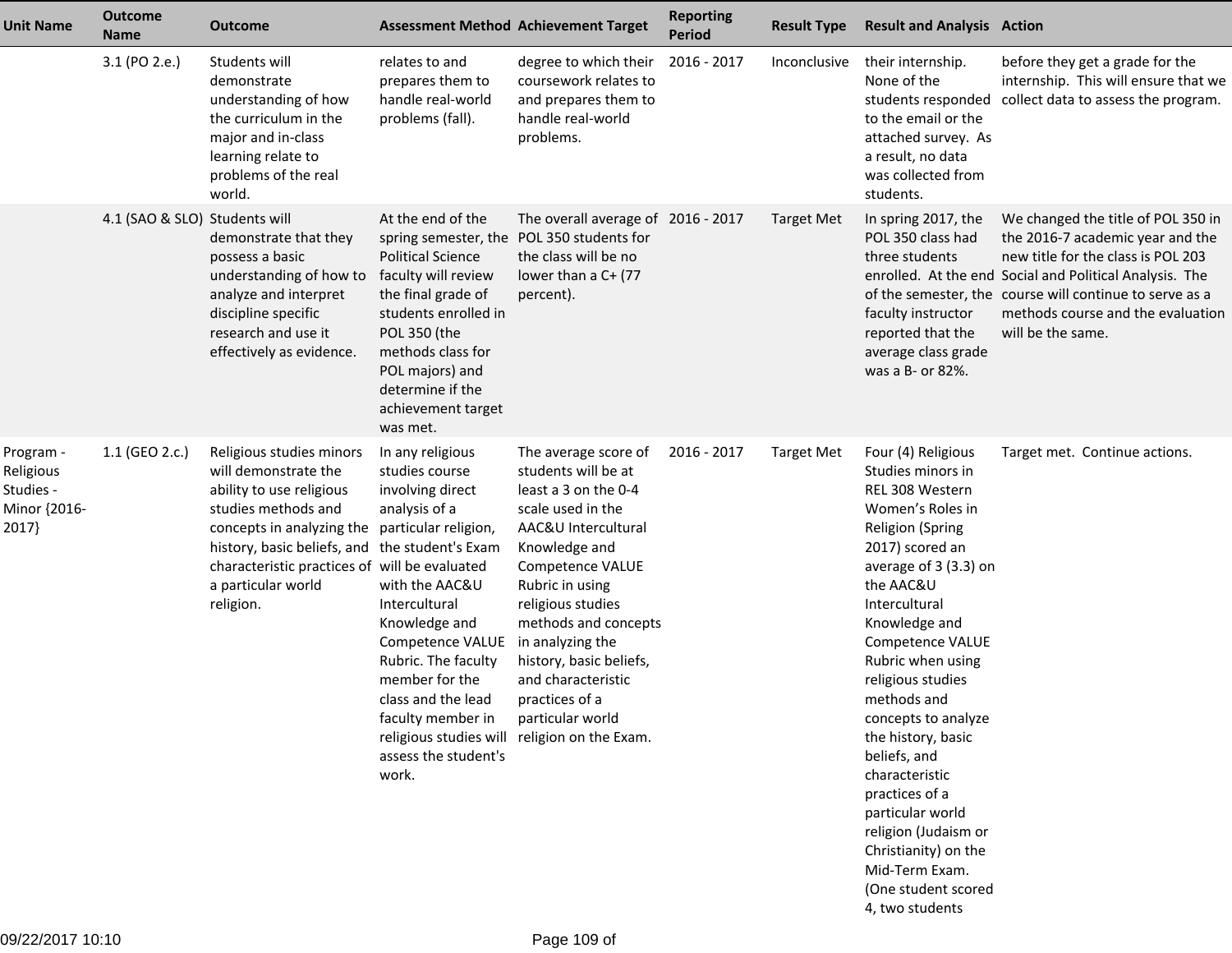| <b>Unit Name</b>                                             | <b>Outcome</b><br><b>Name</b> | <b>Outcome</b>                                                                                                                                                                                                                                                                              | <b>Assessment Method Achievement Target</b>                                                                                                                                                                                                                                                                                                                                                                   |                                                                                                                                                                                                                                                                                                                                                                                 | <b>Reporting</b><br><b>Period</b> | <b>Result Type</b> | <b>Result and Analysis Action</b>                                                                                                                                                                                                                                                                                                                                                                                                                                                                                                         |                               |
|--------------------------------------------------------------|-------------------------------|---------------------------------------------------------------------------------------------------------------------------------------------------------------------------------------------------------------------------------------------------------------------------------------------|---------------------------------------------------------------------------------------------------------------------------------------------------------------------------------------------------------------------------------------------------------------------------------------------------------------------------------------------------------------------------------------------------------------|---------------------------------------------------------------------------------------------------------------------------------------------------------------------------------------------------------------------------------------------------------------------------------------------------------------------------------------------------------------------------------|-----------------------------------|--------------------|-------------------------------------------------------------------------------------------------------------------------------------------------------------------------------------------------------------------------------------------------------------------------------------------------------------------------------------------------------------------------------------------------------------------------------------------------------------------------------------------------------------------------------------------|-------------------------------|
| Program -<br>Religious<br>Studies -<br>Minor {2016-<br>2017} | 1.1 (GEO 2.c.)                | Religious studies minors<br>will demonstrate the<br>ability to use religious<br>studies methods and<br>concepts in analyzing the particular religion,<br>history, basic beliefs, and the student's Exam<br>characteristic practices of will be evaluated<br>a particular world<br>religion. | In any religious<br>studies course<br>involving direct<br>analysis of a<br>with the AAC&U<br>Intercultural<br>Knowledge and<br>Competence VALUE<br>Rubric. The faculty<br>member for the<br>class and the lead<br>faculty member in<br>assess the student's<br>work.                                                                                                                                          | The average score of<br>students will be at<br>least a 3 on the 0-4<br>scale used in the<br>AAC&U Intercultural<br>Knowledge and<br>Competence VALUE<br>Rubric in using<br>religious studies<br>methods and concepts<br>in analyzing the<br>history, basic beliefs,<br>and characteristic<br>practices of a<br>particular world<br>religious studies will religion on the Exam. | 2016 - 2017                       | <b>Target Met</b>  | scored 3 or above,<br>and one student<br>scored above 2.)                                                                                                                                                                                                                                                                                                                                                                                                                                                                                 | Target met. Continue actions. |
|                                                              |                               |                                                                                                                                                                                                                                                                                             | In any religious<br>studies course<br>involving direct<br>analysis of a<br>particular religion,<br>the student's Mid-<br>Term Essay will be<br>evaluated with the<br>AAC&U Intercultural<br>Knowledge and<br>Competence VALUE<br>Rubric. The faculty<br>member for the<br>class and the lead<br>faculty member in<br>religious studies will religion on the Mid-<br>assess the student's Term Essay.<br>work. | The average score of<br>students will be at<br>least a 3 on the 0-4<br>scale used in the<br>AAC&U Intercultural<br>Knowledge and<br><b>Competence VALUE</b><br>Rubric in using<br>religious studies<br>methods and concepts<br>in analyzing the<br>history, basic beliefs,<br>and characteristic<br>practices of a<br>particular world                                          | 2016 - 2017                       | <b>Target Met</b>  | Four (4) Religious<br>Studies minors in<br>REL 308 Western<br>Women's Roles in<br><b>Religion (Spring</b><br>2017) scored an<br>average of 3 (2.92)<br>on the AAC&U<br>Intercultural<br>Knowledge and<br>Competence VALUE<br>Rubric when using<br>religious studies<br>methods and<br>concepts to analyze<br>the history, basic<br>beliefs, and<br>characteristic<br>practices of a<br>particular world<br>religion (Judaism)<br>on the Mid-Term<br>Essay. (Three<br>students scored 3 or<br>above and one<br>student scored<br>above 1.) | Target met. Continue actions. |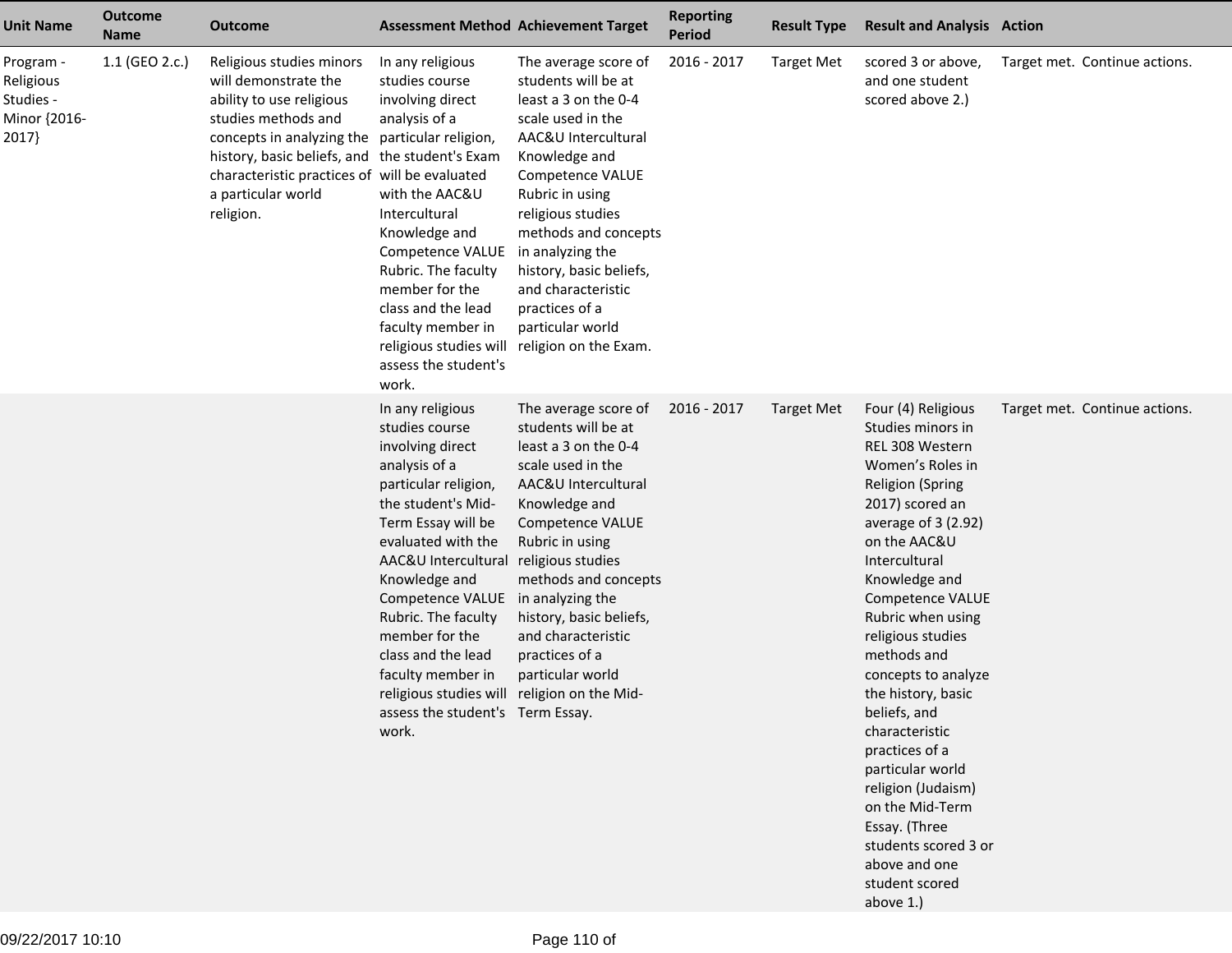| <b>Unit Name</b> | <b>Outcome</b><br><b>Name</b> | <b>Outcome</b>                                                                                                                                                                                                                                                                          | <b>Assessment Method Achievement Target</b>                                                                                                                                                                                                                                                                                                |                                                                                                                                                                                                                                                                                                                                                                                      | <b>Reporting</b><br><b>Period</b> | <b>Result Type</b> | <b>Result and Analysis Action</b>                                                                                                                                                                                                                                                                                                                                                                                                                                                                                                                                                    |                               |
|------------------|-------------------------------|-----------------------------------------------------------------------------------------------------------------------------------------------------------------------------------------------------------------------------------------------------------------------------------------|--------------------------------------------------------------------------------------------------------------------------------------------------------------------------------------------------------------------------------------------------------------------------------------------------------------------------------------------|--------------------------------------------------------------------------------------------------------------------------------------------------------------------------------------------------------------------------------------------------------------------------------------------------------------------------------------------------------------------------------------|-----------------------------------|--------------------|--------------------------------------------------------------------------------------------------------------------------------------------------------------------------------------------------------------------------------------------------------------------------------------------------------------------------------------------------------------------------------------------------------------------------------------------------------------------------------------------------------------------------------------------------------------------------------------|-------------------------------|
|                  | 1.2 (GEO 2.b.)                | Religious studies minors<br>will demonstrate the<br>ability to use religious<br>studies methods and<br>concepts in analyzing and two world religions,<br>comparing the history,<br>basic beliefs, and<br>characteristic practices of with the AAC&U<br>at least two world<br>religions. | In any religious<br>studies course<br>involving direct<br>analysis of at least<br>the student's Exam<br>will be evaluated<br>Intercultural<br>Knowledge and<br>Competence VALUE<br>Rubric. The faculty<br>member for the<br>class and the lead<br>faculty member in<br>assess the student's the Exam.<br>work.                             | The average score of<br>students will be at<br>least a 3 on the 0-4<br>scale used in the<br>AAC&U Intercultural<br>Knowledge and<br>Competence VALUE<br>Rubric in using<br>religious studies<br>methods and concepts<br>in analyzing and<br>comparing the history,<br>basic beliefs, and<br>characteristic<br>practices of at least<br>religious studies will two world religions on | 2016 - 2017                       | <b>Target Met</b>  | Four (4) Religious<br>Studies minors in<br>REL 308 Western<br>Women's Roles in<br><b>Religion (Spring</b><br>2017) scored an<br>average of $3(3.08)$<br>on the AAC&U<br>Intercultural<br>Knowledge and<br>Competence VALUE<br>Rubric when using<br>religious studies<br>methods and<br>concepts to analyze<br>and compare the<br>history, basic<br>beliefs, and<br>characteristic<br>practices of at least<br>two world religions<br>(Judaism,<br>Christianity, and<br>Islam) on their final<br>exam. (Three<br>students scored 3 or<br>above and one<br>student scored<br>above 1.) | Target met. Continue actions. |
|                  |                               |                                                                                                                                                                                                                                                                                         | In any religious<br>studies course<br>involving direct<br>analysis of at least<br>two world religions,<br>the student's Mid-<br>Term Essay will be<br>evaluated with the<br>AAC&U Intercultural religious studies<br>Knowledge and<br>Competence VALUE<br>Rubric. The faculty<br>member for the<br>class and the lead<br>faculty member in | The average score of<br>students will be at<br>least a 3 on the 0-4<br>scale used in the<br>AAC&U Intercultural<br>Knowledge and<br>Competence VALUE<br>Rubric in using<br>methods and concepts<br>in analyzing and<br>comparing the history,<br>basic beliefs, and<br>characteristic<br>practices of at least<br>religious studies will two world religions on                      | 2016 - 2017                       | <b>Target Met</b>  | Four (4) Religious<br>Studies minors in<br>REL 308 Western<br>Women's Roles in<br><b>Religion (Spring</b><br>2017) scored an<br>average of 3 (2.92)<br>on the AAC&U<br>Intercultural<br>Knowledge and<br>Competence VALUE<br>Rubric when using<br>religious studies<br>methods and<br>concepts to analyze<br>and compare the                                                                                                                                                                                                                                                         | Target met. Continue actions. |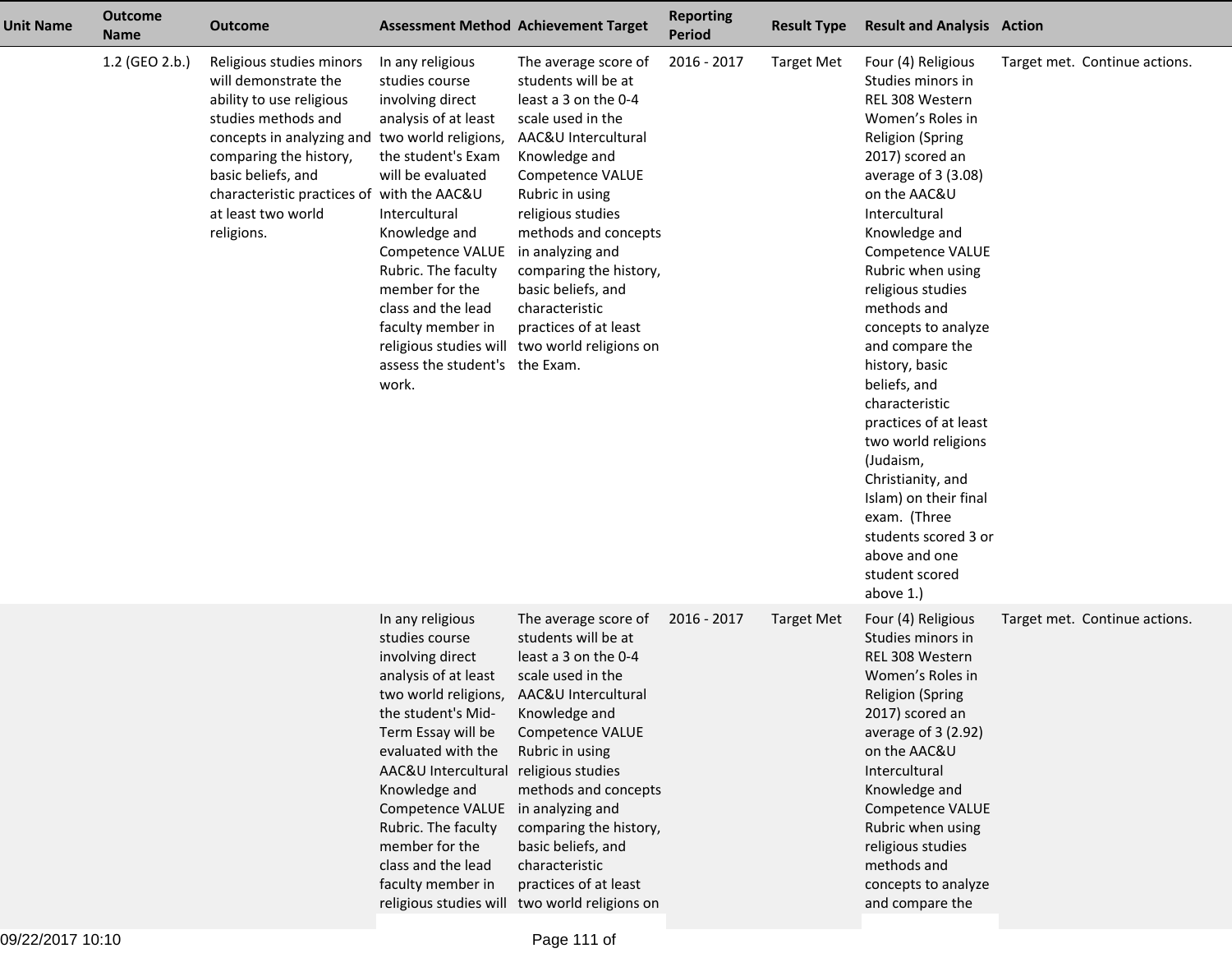| <b>Unit Name</b> | <b>Outcome</b><br><b>Name</b> | <b>Outcome</b>                                                                                                                                                                                                        |                                                                                                                                                                                                                                                                                                                                                                                                      | <b>Assessment Method Achievement Target</b>                                                                                                                                                                                                                                                                                                                               | <b>Reporting</b><br><b>Period</b> | <b>Result Type</b> | <b>Result and Analysis Action</b>                                                                                                                                                                                                                                                                                                                                            |                               |
|------------------|-------------------------------|-----------------------------------------------------------------------------------------------------------------------------------------------------------------------------------------------------------------------|------------------------------------------------------------------------------------------------------------------------------------------------------------------------------------------------------------------------------------------------------------------------------------------------------------------------------------------------------------------------------------------------------|---------------------------------------------------------------------------------------------------------------------------------------------------------------------------------------------------------------------------------------------------------------------------------------------------------------------------------------------------------------------------|-----------------------------------|--------------------|------------------------------------------------------------------------------------------------------------------------------------------------------------------------------------------------------------------------------------------------------------------------------------------------------------------------------------------------------------------------------|-------------------------------|
|                  |                               |                                                                                                                                                                                                                       | assess the student's the Mid-Term Essay.<br>work.                                                                                                                                                                                                                                                                                                                                                    |                                                                                                                                                                                                                                                                                                                                                                           | 2016 - 2017                       | <b>Target Met</b>  | history, basic<br>beliefs, and<br>characteristic<br>practices of at least<br>two world religions<br>(Judaism,<br>Christianity, and<br>new religious<br>movements) on<br>their Mid-Term<br>Research Essay.<br>(Three students<br>scored 3 or above<br>and one student<br>scored above 2.)                                                                                     | Target met. Continue actions. |
|                  | 2.1 (GEO 2.a.)                | Religious studies minors<br>will demonstrate the<br>ability to use religious<br>studies methods and<br>concepts to conduct in-<br>depth analysis of one or<br>more texts from a<br>particular religious<br>tradition. | In any religious<br>studies course<br>involving direct<br>analysis of one or<br>more texts from a<br>particular world<br>religion, the<br>student's Exam will<br>be evaluated with<br>the AAC&U<br>Intercultural<br>Knowledge and<br>Competence VALUE<br>Rubric. The faculty<br>member for the<br>class and the lead<br>faculty member in<br>religious studies will<br>assess the student's<br>work. | The average score of<br>students will be at<br>least a 3 on the 0-4<br>scale used in the<br>AAC&U Intercultural<br>Knowledge and<br>Competence VALUE<br>Rubric in<br>demonstrating the<br>ability to use religious<br>studies methods and<br>concepts to conduct<br>in-depth analysis of<br>one or more texts<br>from a particular<br>religious tradition on<br>the Exam. | 2016 - 2017                       | <b>Target Met</b>  | One (1) Religious<br>Studies minor in REL<br>355 Bible as<br>Literature (Fall<br>2016) scored 4 (3.7)<br>on the AAC&U<br>Intercultural<br>Knowledge and<br>Competence VALUE<br>Rubric when using<br>religious studies<br>methods and<br>concepts to conduct<br>in-depth analysis of<br>a text from a<br>particular world<br>religion<br>(Christianity) on the<br>Final Exam. | Target met. Continue actions. |
|                  |                               |                                                                                                                                                                                                                       | In any religious<br>studies course<br>involving direct<br>analysis of one or<br>more texts from a<br>particular world<br>religion, the<br>student's Mid-Term<br>Essay will be<br>evaluated with the                                                                                                                                                                                                  | The average score of<br>students will be at<br>least a 3 on the 0-4<br>scale used in the<br>AAC&U Intercultural<br>Knowledge and<br>Competence VALUE<br>Rubric in<br>demonstrating the<br>ability to use religious                                                                                                                                                        | 2016 - 2017                       | <b>Target Met</b>  | One (1) Religious<br>Studies minor in REL<br>355 Bible as<br>Literature (Fall<br>2016) scored 3 (3.3)<br>on the AAC&U<br>Intercultural<br>Knowledge and<br>Competence VALUE<br>Rubric when using                                                                                                                                                                             | Target met. Continue actions. |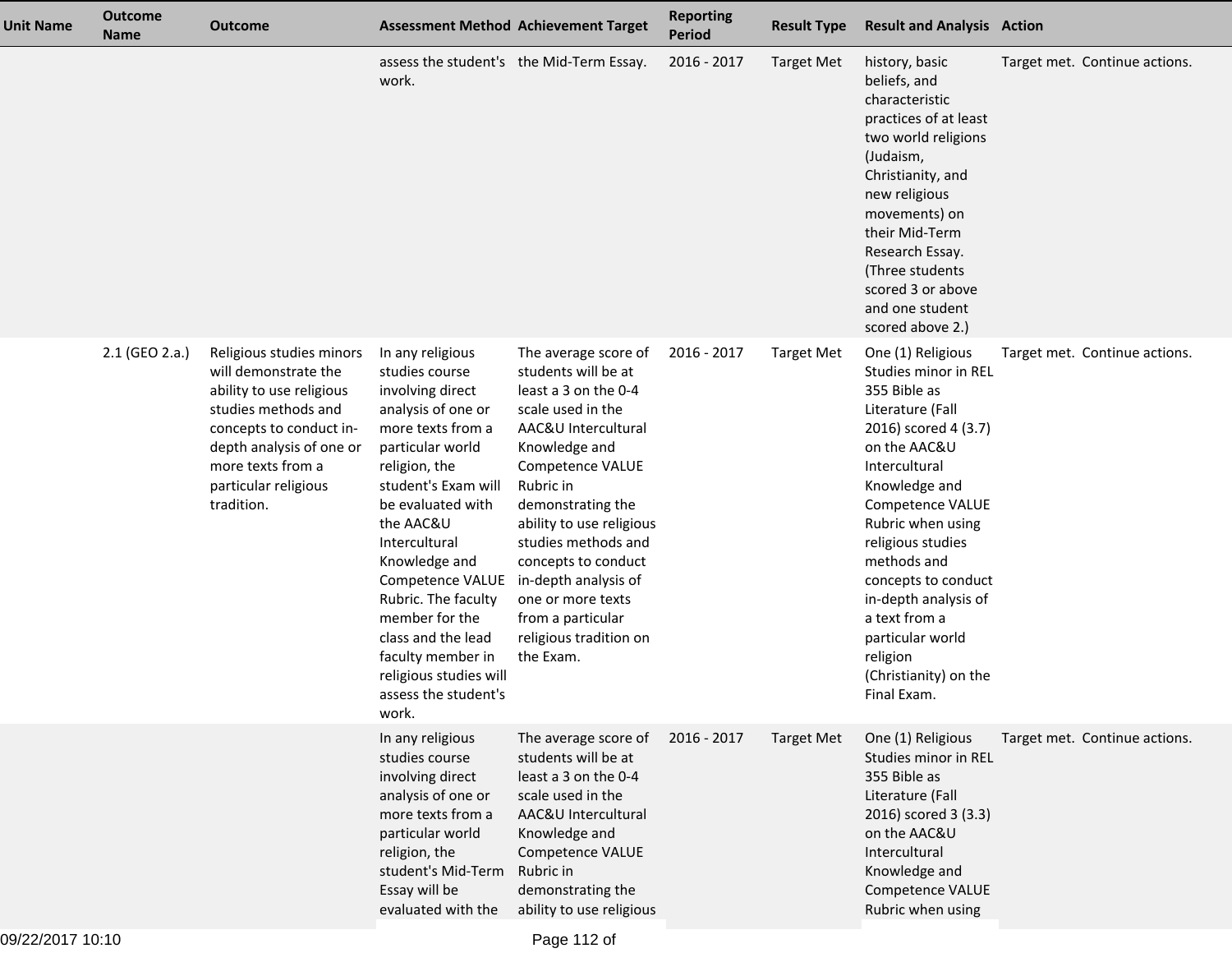| <b>Unit Name</b> | <b>Outcome</b><br><b>Name</b> | <b>Outcome</b>                                                                                                                                            |                                                                                                                                                                                                                                                                                                                                                                                                | <b>Assessment Method Achievement Target</b>                                                                                                                                        | <b>Reporting</b><br><b>Period</b> | <b>Result Type</b> | <b>Result and Analysis Action</b>                                                                                                                                                                                                                                                                                                                                                                                                                                                                                                                                                                                                                                                                                                                            |                               |
|------------------|-------------------------------|-----------------------------------------------------------------------------------------------------------------------------------------------------------|------------------------------------------------------------------------------------------------------------------------------------------------------------------------------------------------------------------------------------------------------------------------------------------------------------------------------------------------------------------------------------------------|------------------------------------------------------------------------------------------------------------------------------------------------------------------------------------|-----------------------------------|--------------------|--------------------------------------------------------------------------------------------------------------------------------------------------------------------------------------------------------------------------------------------------------------------------------------------------------------------------------------------------------------------------------------------------------------------------------------------------------------------------------------------------------------------------------------------------------------------------------------------------------------------------------------------------------------------------------------------------------------------------------------------------------------|-------------------------------|
|                  |                               |                                                                                                                                                           | Knowledge and<br>Competence VALUE<br>Rubric. The faculty<br>member for the<br>class and the lead<br>faculty member in<br>religious studies will<br>assess the student's<br>work.                                                                                                                                                                                                               | AAC&U Intercultural studies methods and<br>concepts to conduct<br>in-depth analysis of<br>one or more texts<br>from a particular<br>religious tradition on<br>the Mid-Term Essay.  | 2016 - 2017                       | <b>Target Met</b>  | religious studies<br>methods and<br>concepts to conduct<br>in-depth analysis of<br>one or more texts<br>from a particular<br>religious tradition<br>(Judaism) on the<br>Mid-Term Essay.                                                                                                                                                                                                                                                                                                                                                                                                                                                                                                                                                                      | Target met. Continue actions. |
|                  | 3.1 (SAO & PO<br>4.a.         | Religious studies minors<br>will receive advising in<br>the minor each semester<br>to ensure the successful<br>completion of the<br>minor's requirements. | Each semester, the<br>Lead Faculty will<br>complete both the<br>department's<br>internal audit sheet<br>for the minor and<br>the audit sheet<br>provided by the<br>Registrar and will<br>provide a copy of<br>the internal audit<br>sheet to the<br>student. The Lead<br>Faculty will also<br>keep the completed<br>audit sheets on file<br>for review at the<br>end of each<br>academic year. | 100% of students will<br>attend an advising<br>session each semester<br>with the Lead Faculty<br>in Religious Studies<br>and receive a copy of<br>his/her internal audit<br>sheet. | 2016 - 2017                       | <b>Target Met</b>  | In fall 2016, the<br>program had one<br>minor. The Lead<br>Faculty met with<br>this student for<br>advising, provided a<br>completed internal<br>audit sheet to the<br>student, and kept a<br>completed audit<br>sheet on file. In<br>spring 2017, two<br>additional students<br>declared the minor.<br>The Lead Faculty<br>met with these<br>students and the<br>already-enrolled<br>student for advising,<br>provided completed<br>internal audit sheets<br>to the students, and<br>kept completed<br>audit sheets on file<br>(for a total of three<br>students). In<br>reviewing the<br>completed audit<br>sheets and student<br>transcripts at the<br>end of the academic<br>year, the Lead<br>Faculty concluded<br>that the students<br>are on track to | Target met. Continue actions. |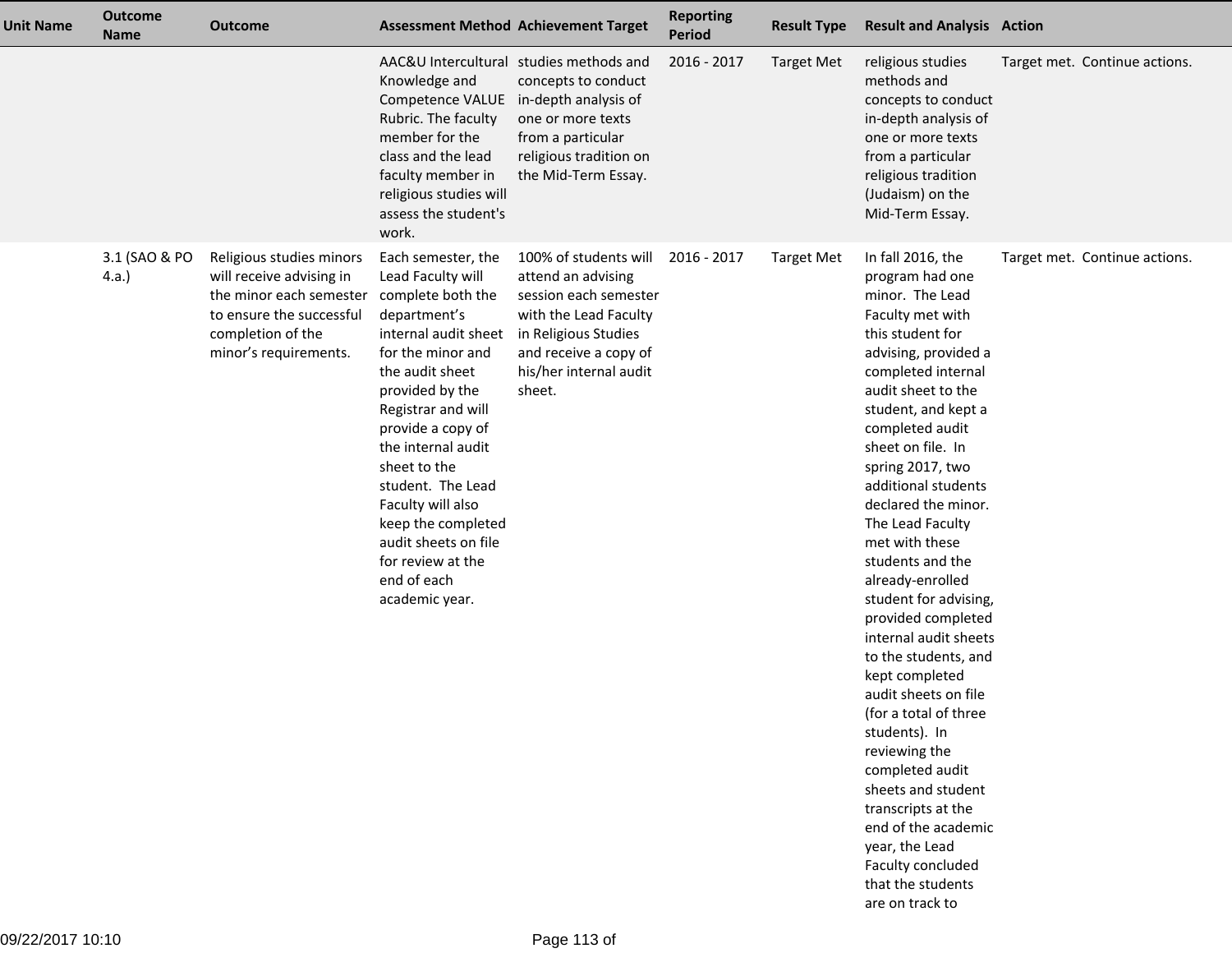| <b>Unit Name</b> | <b>Outcome</b><br><b>Name</b> | <b>Outcome</b>                                                                                                                                                                                                                                                                         | <b>Assessment Method Achievement Target</b>                                                                                                                                                                                                                                                                                                                                                                                              |                                                                                                                                                                                    | <b>Reporting</b><br><b>Period</b> | <b>Result Type</b> | <b>Result and Analysis Action</b>                                                    |                                                                                                                                                                                      |
|------------------|-------------------------------|----------------------------------------------------------------------------------------------------------------------------------------------------------------------------------------------------------------------------------------------------------------------------------------|------------------------------------------------------------------------------------------------------------------------------------------------------------------------------------------------------------------------------------------------------------------------------------------------------------------------------------------------------------------------------------------------------------------------------------------|------------------------------------------------------------------------------------------------------------------------------------------------------------------------------------|-----------------------------------|--------------------|--------------------------------------------------------------------------------------|--------------------------------------------------------------------------------------------------------------------------------------------------------------------------------------|
|                  | 3.1 (SAO & PO<br>(4.a.)       | Religious studies minors<br>will receive advising in<br>the minor each semester<br>to ensure the successful<br>completion of the<br>minor's requirements.                                                                                                                              | Each semester, the<br>Lead Faculty will<br>complete both the<br>department's<br>internal audit sheet<br>for the minor and<br>the audit sheet<br>provided by the<br>Registrar and will<br>provide a copy of<br>the internal audit<br>sheet to the<br>student. The Lead<br>Faculty will also<br>keep the completed<br>audit sheets on file<br>for review at the<br>end of each<br>academic year.                                           | 100% of students will<br>attend an advising<br>session each semester<br>with the Lead Faculty<br>in Religious Studies<br>and receive a copy of<br>his/her internal audit<br>sheet. | 2016 - 2017                       | <b>Target Met</b>  | complete the<br>requirements for<br>the minor by<br>graduation.                      | Target met. Continue actions.                                                                                                                                                        |
|                  |                               |                                                                                                                                                                                                                                                                                        | The Lead Faculty will 90% of students will<br>map out the<br>student's remaining<br>coursework at each<br>advising session, will<br>conduct a final<br>advising session<br>with the student<br>once all<br>requirements have<br>been met, and will<br>confirm that the<br>student will<br>graduate with the<br>minor. At the end of<br>the academic year,<br>the Lead Faculty will<br>review the students'<br>documents/audit<br>sheets. | attend a final audit<br>confirming that all<br>requirements of the<br>minor have been met<br>and will graduate with<br>the minor.                                                  | 2016 - 2017                       | Inconclusive       | 2016-2017, so no<br>final advising<br>sessions or final<br>audits were<br>completed. | No Religious Studies Results inconclusive. Continue<br>minors graduated in actions when a religious studies<br>minor is completing the<br>requirements and preparing to<br>graduate. |
|                  | $4.1$ (SLO)                   | Religious studies minors<br>will report that they have using a five-point<br>gained a broad<br>understanding of religion questions will be<br>as a human phenomenon given to the student (satisfied) on a five-<br>and they understand the in the final semester point scale that they | A written Exit Survey 90% of students                                                                                                                                                                                                                                                                                                                                                                                                    | participating in the<br>scale on each of five Exit Survey will report<br>at least a 3 rating                                                                                       | 2016 - 2017                       | Inconclusive       | No religious studies<br>2016-2017, so the<br>Exit Survey was not<br>administered.    | Results inconclusive. Continue<br>minors graduated in actions when a religious studies<br>minor has completed the<br>requirements and is preparing to<br>graduate.                   |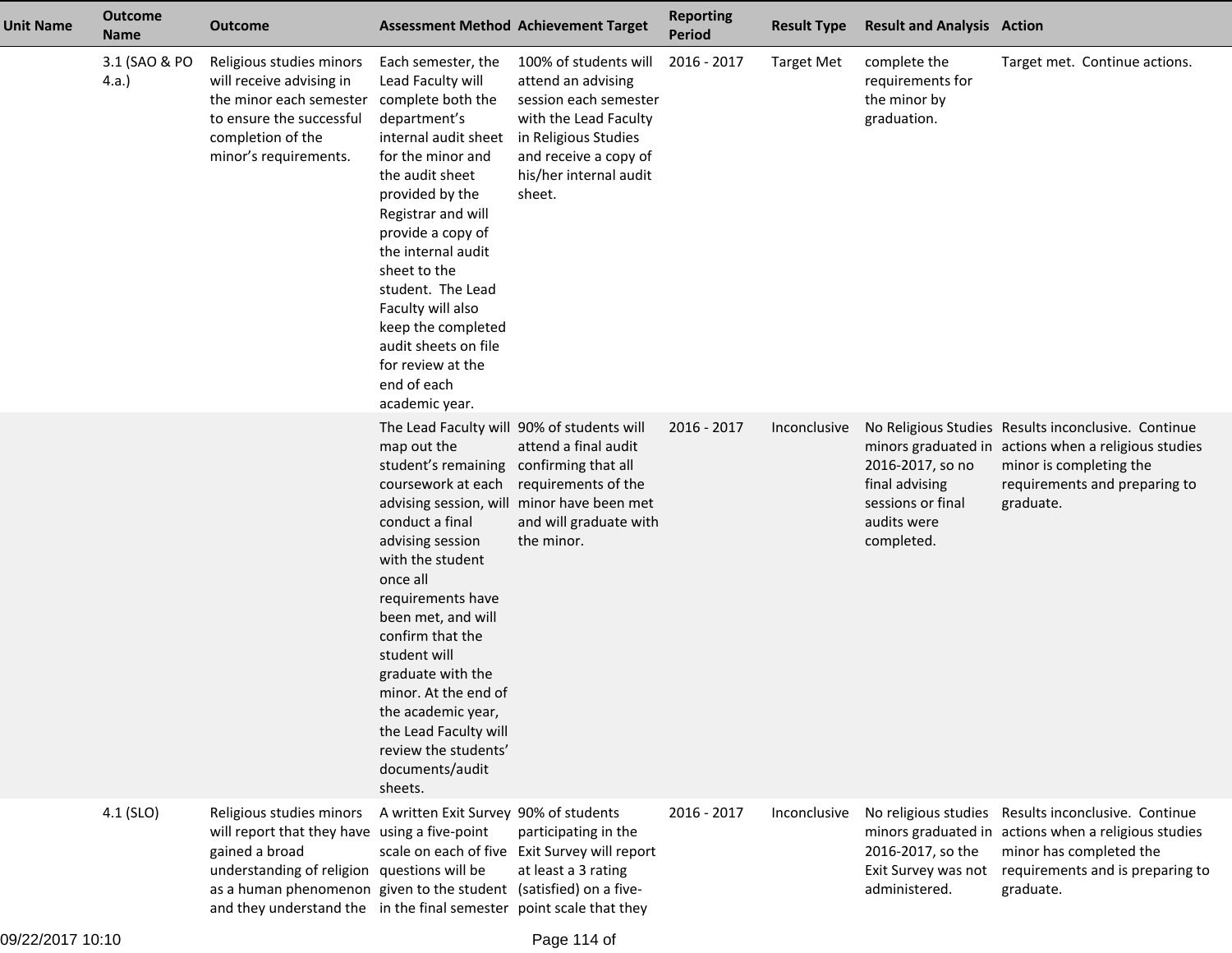| <b>Unit Name</b>                                                                                   | <b>Outcome</b><br><b>Name</b> | Outcome                                                                                                                                                                                                                                                                                                                                              | <b>Assessment Method Achievement Target</b>                                                                                                                                                                       |                                                                                                                                                                                                                                                                        | <b>Reporting</b><br><b>Period</b> | <b>Result Type</b> | <b>Result and Analysis Action</b>                                                                                                                                                                                                                                        |                                                                                                                                                                                                                                                                                                                                                                           |
|----------------------------------------------------------------------------------------------------|-------------------------------|------------------------------------------------------------------------------------------------------------------------------------------------------------------------------------------------------------------------------------------------------------------------------------------------------------------------------------------------------|-------------------------------------------------------------------------------------------------------------------------------------------------------------------------------------------------------------------|------------------------------------------------------------------------------------------------------------------------------------------------------------------------------------------------------------------------------------------------------------------------|-----------------------------------|--------------------|--------------------------------------------------------------------------------------------------------------------------------------------------------------------------------------------------------------------------------------------------------------------------|---------------------------------------------------------------------------------------------------------------------------------------------------------------------------------------------------------------------------------------------------------------------------------------------------------------------------------------------------------------------------|
|                                                                                                    | 4.1 (SLO)                     | history and<br>contemporary<br>expressions of world<br>religious traditions.                                                                                                                                                                                                                                                                         | before completion.<br>The Lead Faculty will<br>review and analyze<br>the Exit Survey<br>results at the end of<br>the academic year.                                                                               | have gained a broad<br>understanding of<br>religion as a human<br>phenomenon and they<br>understand the history<br>and contemporary<br>expressions of world<br>religious traditions.                                                                                   | 2016 - 2017                       | Inconclusive       | 2016-2017, so the<br>Exit Survey was not<br>administered.                                                                                                                                                                                                                | No religious studies Results inconclusive. Continue<br>minors graduated in actions when a religious studies<br>minor has completed the<br>requirements and is preparing to<br>graduate.                                                                                                                                                                                   |
| Program -<br>Spanish<br>(including<br>Minor and K-<br>12<br>Certification) -<br>BA {2016-<br>2017} | 1.1 (GEO 1.c.)                | Knowledge of Grammar:<br>Students will be able to<br>manipulate simple<br>structures. Students will<br>know the basic verbal<br>system of Spanish<br>(tenses, moods, aspects)<br>and be able to produce<br>forms.                                                                                                                                    | Students will<br>produce a written<br>assignment<br>(composition or<br>exam) that will be<br>graded by the<br>instructor using the<br>AAC&U Writing<br>Communication<br>Value Rubric.                             | The average score of<br>students on the<br>written assignment<br>will be a 2 or higher on<br>the scale 0-4 from the<br><b>AAC&amp;U Writing</b><br><b>Communication Value</b><br>Rubric on the control<br>of syntax and<br>mechanics evaluation<br>of this assignment. | 2016 - 2017                       | <b>Target Met</b>  | target met; all 22<br>syntax and<br>mechanics<br>evaluations of the<br>compositon                                                                                                                                                                                        | Beginning in 2018, include in<br>compositions scored assessment of Spanish IV<br>a 2 or higher on the compositions the Context and<br>Purpose of Writing, Genre and<br>Disciplinary Conventions and<br>Control of Syntax and Mechanics.<br>The average score will continue to<br>be 2 or higher on the scale 0-4 from<br>the AAC&U Writing Communication<br>Value Rubric. |
|                                                                                                    | 1.2 (GEO 1.c.)                | <b>Speaking Proficiency:</b><br>Students will be able to<br>go beyond the one word<br>response and be able to<br>produce simple,<br>sentence-length<br>utterances with a<br>reasonably accurate<br>pronunciation on topics<br>related to their personal<br>and academic lives<br>(family, classes, daily<br>activities, leisure<br>activities, etc.) | Students will<br>complete an oral<br>exam with the<br>instructor that will<br>be evaluated using<br>the AAC&U Oral<br>Communication<br>Rubric.                                                                    | The average score of<br>students on the oral<br>assignment will be a 2<br>or higher on the scale<br>of 0-4 from the use of<br>Language as described<br>by AAC&U Oral<br>Communication<br>Rubric.                                                                       | 2016 - 2017                       | <b>Target Met</b>  | Target met;<br>students interacted<br>with instructor in 3<br>different situations<br>and used<br>appropriate<br>pronunciation,<br>grammar, and<br>vocabulary for level.<br>Average score based<br>on VALUE rubric: 3.1                                                  | Continue to use same rubric and<br>milestone.                                                                                                                                                                                                                                                                                                                             |
|                                                                                                    | 2.1 (GEO 2.c.)                | <b>Cultural Knowledge:</b><br>Students will explore<br>issues related to Hispanic assignment on a<br>cultures at a basic level.<br>Students will have an<br>awareness of cultural<br>differences and be able<br>to make comparisons<br>between Hispanic<br>cultures and their own.                                                                   | Students will<br>complete an<br>topic of cultural<br>relevance that<br>relates to the<br>Spanish-speaking<br>world. This will be<br>graded by the<br>instructor using the<br>AAC&U Intercultural<br>Knowledge and | The average score of 2016 - 2017<br>students on the<br>cultural relevance<br>assignment will be a 3<br>or higher on the 0-4<br>scale used in the<br>AAC&U Intercultural<br>Knowledge and<br>Competence VALUE<br>Rubric.                                                |                                   | Target Met         | Students prepared Continue with plan.<br>compositions about<br>studying abroad in<br>Madrid, referencing<br>specific sites of<br>cultural and historic<br>interest, drawing<br>comparisons<br>between US and<br>Spain, and<br>discussing holidays<br>and celebrations or |                                                                                                                                                                                                                                                                                                                                                                           |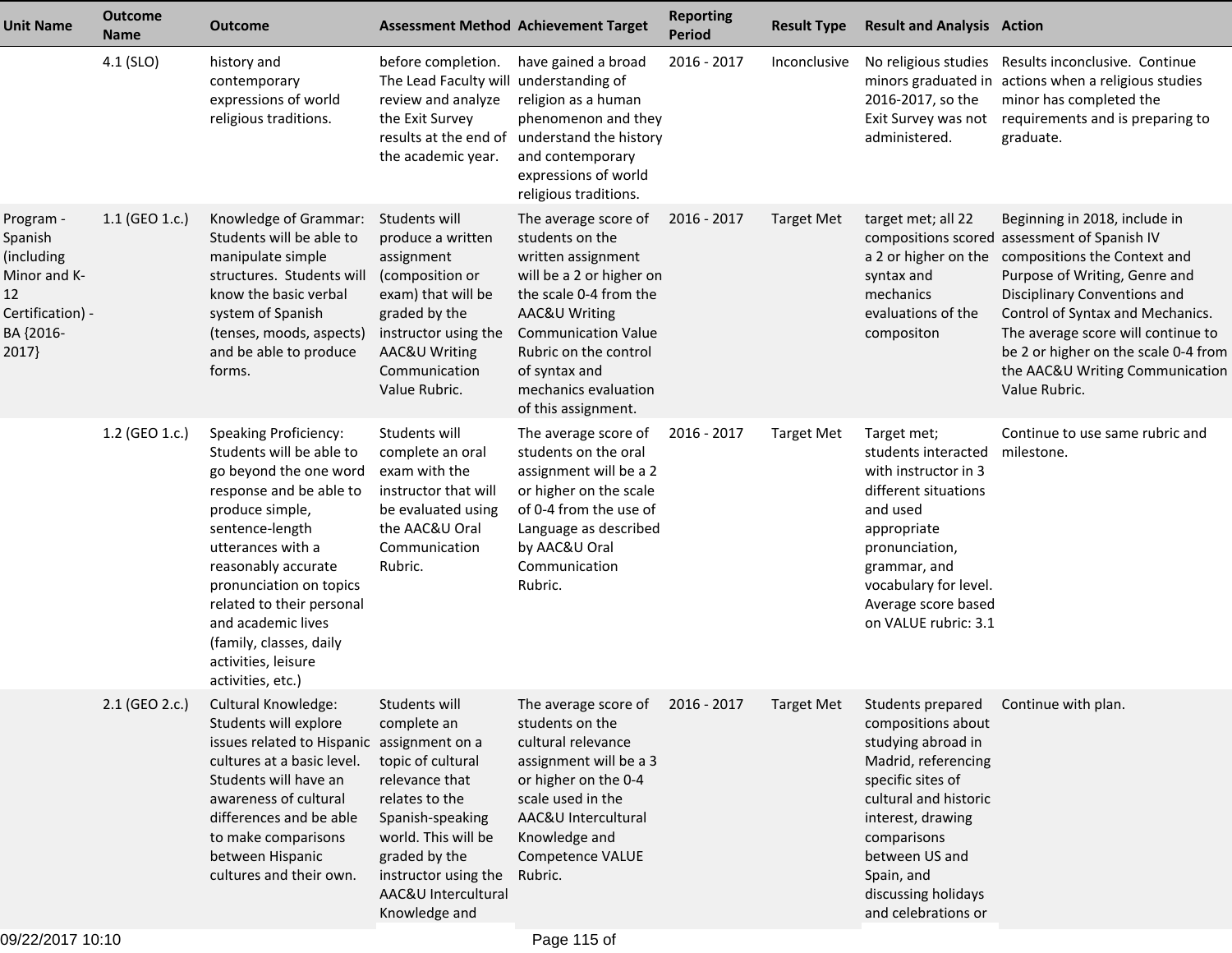| <b>Unit Name</b> | <b>Outcome</b><br><b>Name</b> | Outcome                                                                                                                                                                                                                                                                                                                                                                            |                                                                                                                                                                                                                                                                                                                                        | <b>Assessment Method Achievement Target</b>                                                                                                                                                                                      | <b>Reporting</b><br><b>Period</b> | <b>Result Type</b>       | <b>Result and Analysis Action</b>                                                                                                                                                                                                                                                                                                                                                                                                                             |                                                                                                                                                                                                                                                                                                              |
|------------------|-------------------------------|------------------------------------------------------------------------------------------------------------------------------------------------------------------------------------------------------------------------------------------------------------------------------------------------------------------------------------------------------------------------------------|----------------------------------------------------------------------------------------------------------------------------------------------------------------------------------------------------------------------------------------------------------------------------------------------------------------------------------------|----------------------------------------------------------------------------------------------------------------------------------------------------------------------------------------------------------------------------------|-----------------------------------|--------------------------|---------------------------------------------------------------------------------------------------------------------------------------------------------------------------------------------------------------------------------------------------------------------------------------------------------------------------------------------------------------------------------------------------------------------------------------------------------------|--------------------------------------------------------------------------------------------------------------------------------------------------------------------------------------------------------------------------------------------------------------------------------------------------------------|
|                  | 2.1 (GEO 2.c.)                | Cultural Knowledge:<br>Students will explore<br>issues related to Hispanic<br>cultures at a basic level.<br>Students will have an<br>awareness of cultural<br>differences and be able<br>to make comparisons<br>between Hispanic<br>cultures and their own.                                                                                                                        | Rubric.                                                                                                                                                                                                                                                                                                                                | Competence VALUE The average score of<br>students on the<br>cultural relevance<br>assignment will be a 3<br>or higher on the 0-4<br>scale used in the<br>AAC&U Intercultural<br>Knowledge and<br>Competence VALUE<br>Rubric.     | 2016 - 2017                       | <b>Target Met</b>        | traditions specific to Continue with plan.<br>the Spain. At the<br>lower levels, they<br>presented on<br>differences and<br>similarities between<br>US and SS world<br>relating to cultural<br>topics.<br>Average score: 3.05                                                                                                                                                                                                                                 |                                                                                                                                                                                                                                                                                                              |
|                  | 2.c.                          | 2.2 (SAO & GEO Students will articulate<br>their cumulative cultural<br>knowledge in a Capstone<br>assignment by examining Capstone<br>cultural differences and<br>making comparisons.                                                                                                                                                                                             | Students will<br>complete the<br><b>Cultural Differences</b><br>Assignment that<br>requires them to<br>demonstrate an<br>awareness of<br>cultural differences<br>among Spanish<br>speakers. This<br>assignment will be<br>graded by the<br>instructor using the<br>AAC&U Intercultural<br>Knowledge and<br>Competence VALUE<br>Rubric. | The average score of<br>students on the<br><b>Cultural Differences</b><br>Capstone Assignment<br>will be a 3 or higher on<br>the 0-4 scale used in<br>the AAC&U<br>Intercultural<br>Knowledge and<br>Competence VALUE<br>Rubric. | 2016 - 2017                       | <b>Target Not</b><br>Met | Several students<br>struggled to identify<br>own cultural biases<br>surface questions<br>about Spanish<br>speakers in the US.<br>Language skills and<br>major errors in oral<br>expression made it<br>difficult to<br>determine the<br>extent to which<br>students were able<br>to identify the<br>specific needs of<br>Spanish-speaking<br>population in the US<br>and the importance<br>of bilingual<br>speakers, generally.<br>Average VALUE<br>score: 2.7 | Rework capstone assignment so<br>that students prepare a written<br>composition and an oral<br>and to move beyond presentation to class on topic of<br>cultural interest and relevance to<br>SS world. The written assignment<br>should facilitate comprehension<br>(for audience and student<br>presenter). |
|                  | 2.3 (PO 3.b.)                 | The completion of four<br>semesters of Spanish will coordinator will<br>encourage global thinking collect data from an<br>and perspectives through Enrollment Report<br>broadening of cultural<br>and language-based<br>knowledge among our<br>students. In an effort to<br>provide students with a<br>"global perspective" and<br>to prepare "them for the<br>global workforce of | The assessment<br>on the number of<br>declared Spanish<br>minors and majors<br>at the end of the<br>academic year.                                                                                                                                                                                                                     | An increase in minors 2016 - 2017<br>and majors over the<br>next three years (7<br>and 3, respectively).                                                                                                                         |                                   | Inconclusive             | Declared Spanish<br>majors: 3<br>Declared Spanish<br>minors: 3                                                                                                                                                                                                                                                                                                                                                                                                | Continue recruitment efforts.<br>including promoting study abroad<br>for the major and minor and<br>extracurricular activities (film and<br>clubs)                                                                                                                                                           |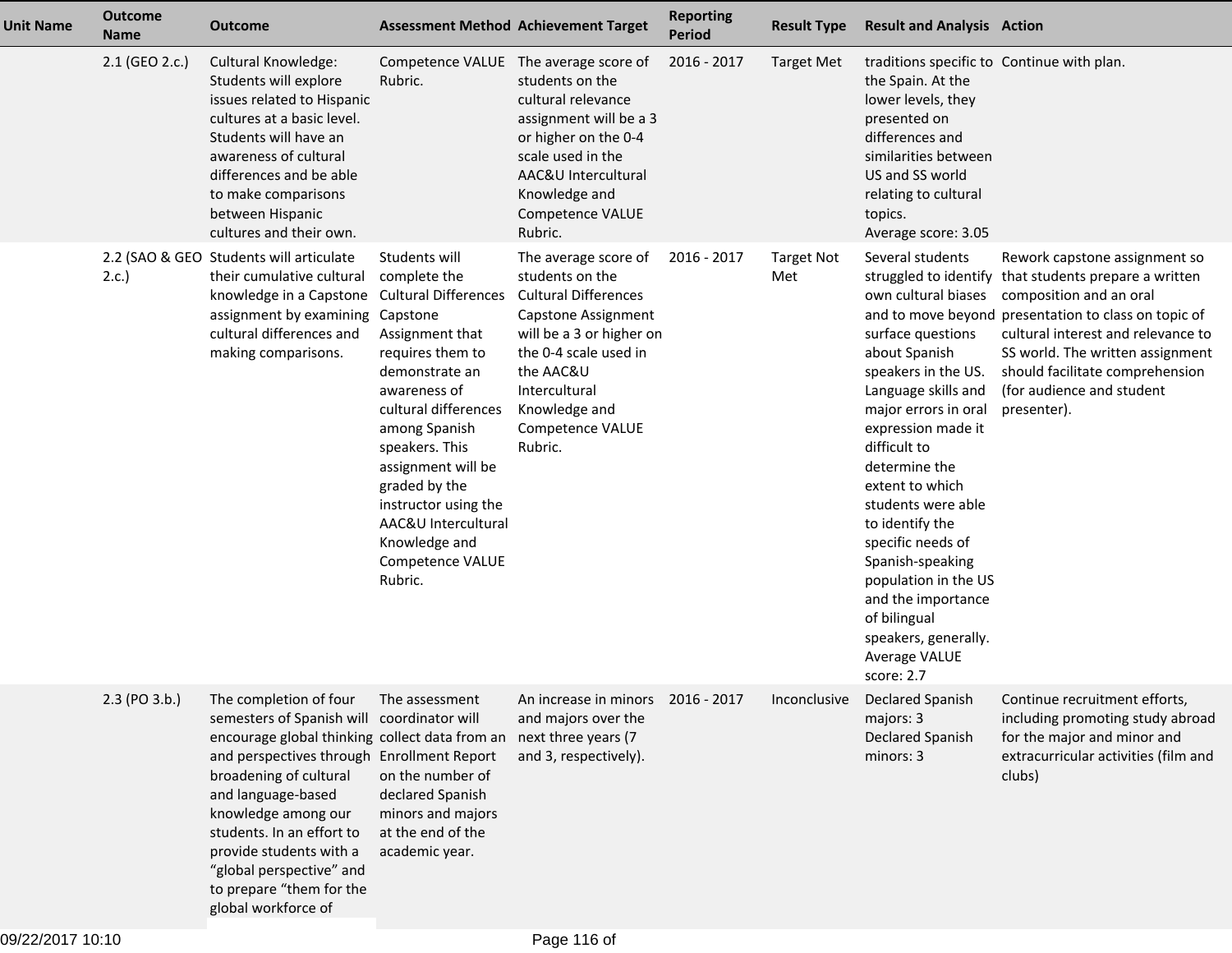| <b>Unit Name</b>                           | <b>Name</b>   | Outcome                                                                                                                                              |                                                                                                                                                                                                                                                                                                                                                                                                                                                                                                                                                                                                                                                                                                                                                                                                        | <b>Assessment Method Achievement Target</b>                                                                                                                                                                                                        | <b>Reporting</b><br><b>Period</b> | <b>Result Type</b>       | <b>Result and Analysis Action</b>                              |                                                                                                                                                                                                                                                                                                   |
|--------------------------------------------|---------------|------------------------------------------------------------------------------------------------------------------------------------------------------|--------------------------------------------------------------------------------------------------------------------------------------------------------------------------------------------------------------------------------------------------------------------------------------------------------------------------------------------------------------------------------------------------------------------------------------------------------------------------------------------------------------------------------------------------------------------------------------------------------------------------------------------------------------------------------------------------------------------------------------------------------------------------------------------------------|----------------------------------------------------------------------------------------------------------------------------------------------------------------------------------------------------------------------------------------------------|-----------------------------------|--------------------------|----------------------------------------------------------------|---------------------------------------------------------------------------------------------------------------------------------------------------------------------------------------------------------------------------------------------------------------------------------------------------|
|                                            | 2.3 (PO 3.b.) | the future," the Spanish<br>program will actively<br>seek to increase interest<br>and enrollment in the<br>Spanish minor and major. on the number of | The assessment<br>coordinator will<br>collect data from an<br><b>Enrollment Report</b><br>declared Spanish<br>minors and majors<br>at the end of the<br>academic year.                                                                                                                                                                                                                                                                                                                                                                                                                                                                                                                                                                                                                                 | An increase in minors<br>and majors over the<br>next three years (7<br>and 3, respectively).                                                                                                                                                       | 2016 - 2017                       | Inconclusive             | Declared Spanish<br>majors: 3<br>Declared Spanish<br>minors: 3 | Continue recruitment efforts,<br>including promoting study abroad<br>for the major and minor and<br>extracurricular activities (film and<br>clubs)                                                                                                                                                |
| Program -<br>Theatre - BA<br>${2016-2017}$ | $1.1$ (SLO)   | Students will increase<br>their level of<br>communication skills.                                                                                    | All first-year transfer 60% of transfers<br>students will be<br>reviewed at the end Survey are expected<br>of the Fall semester to score on the<br>classes). They are<br>given a four<br>question Survey in<br>advance that allows<br>them to self-assess<br>their own growth as<br>theatre artists (see<br>attached doc,<br>"Questions for<br>Sophomore<br>Review." The<br>interviewees will be<br>required to turn in<br>written answers to<br>reviewing faculty,<br>but will be required<br>to give an oral<br>response as well.<br>This method of<br>assessment will<br>allow the students<br>to see what skills<br>they need to focus<br>on in the latter part<br>of their college<br>careers. The<br>questions will be<br>scored using the<br>department's own<br>"SOPHOMORE/TRA<br><b>NSFER</b> | participating in the<br>(last week of regular Sophomore/Transfer<br>Interview/Audition<br>Project Rubric a<br>"strong pass" in two of<br>the three following<br>categories:<br>performance/presenta<br>tion; craftsmanship;<br>and interpretation. | 2016 - 2017                       | <b>Target Not</b><br>Met | year transfers met<br>the requirement.                         | 2 out of 6 (33%) first We will use this benchmark for one<br>more year. However, the data does<br>not support the observed<br>accomplishment of those students<br>assessed. It may be that our<br>requirements are unrealistically<br>high. This will be analyzed after<br>next year's assessment |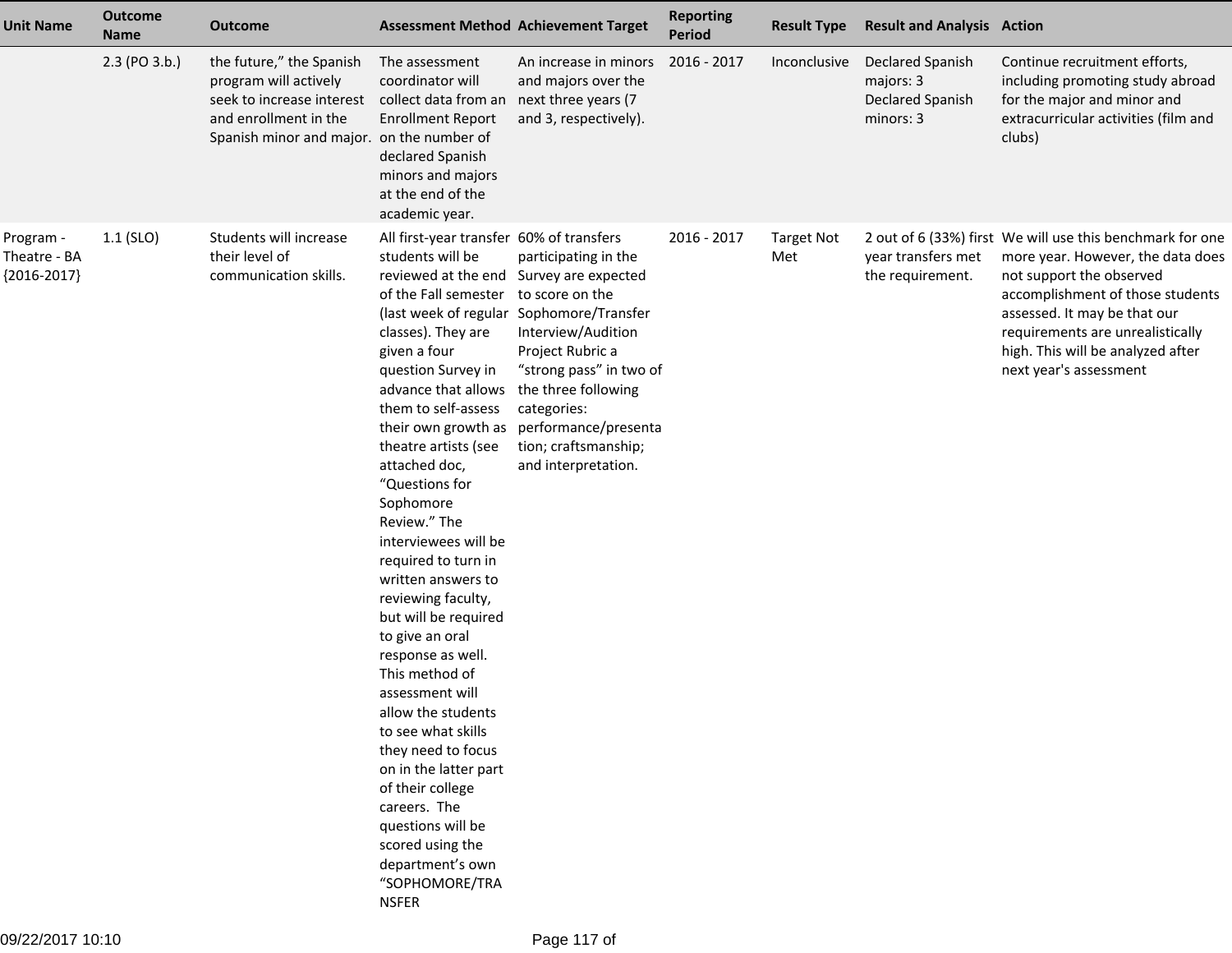| <b>Unit Name</b>                           | <b>Outcome</b><br><b>Name</b> | <b>Outcome</b>                                                    | <b>Assessment Method Achievement Target</b>                                                                                                                                                                                                                                                                                                                                                                                                                                                                                                                                                                                                                                                                                                                                                                                                                                                                                                                                                                           |                                                                                                                                                                                                                                                | <b>Reporting</b><br><b>Period</b> | <b>Result Type</b>       | <b>Result and Analysis Action</b>      |                                                                                                                                                                                                                                                                                                   |
|--------------------------------------------|-------------------------------|-------------------------------------------------------------------|-----------------------------------------------------------------------------------------------------------------------------------------------------------------------------------------------------------------------------------------------------------------------------------------------------------------------------------------------------------------------------------------------------------------------------------------------------------------------------------------------------------------------------------------------------------------------------------------------------------------------------------------------------------------------------------------------------------------------------------------------------------------------------------------------------------------------------------------------------------------------------------------------------------------------------------------------------------------------------------------------------------------------|------------------------------------------------------------------------------------------------------------------------------------------------------------------------------------------------------------------------------------------------|-----------------------------------|--------------------------|----------------------------------------|---------------------------------------------------------------------------------------------------------------------------------------------------------------------------------------------------------------------------------------------------------------------------------------------------|
| Program -<br>Theatre - BA<br>${2016-2017}$ | $1.1$ (SLO)                   | Students will increase<br>their level of<br>communication skills. | INTERVIEW/AUDITIO 60% of transfers<br>N PROJECT" Rubric.<br>Originally,<br>assessment was<br>rotated with<br>graduating Seniors<br>being reported in<br>odd-numbered<br>years and<br>sophomore review<br>taking place in even- tion; craftsmanship;<br>numbered years.<br>Until the number of<br>students is sufficient<br>to support this<br>protocol, both<br>methods of<br>assessment will be<br>used every year.<br>Sophomore and first<br>year transfer review<br>will take place at the<br>end of the Fall<br>semester and Senior<br>exit portfolios will<br>take place in the last<br>two weeks of the<br>Spring semester.<br>The Department<br>intends to assign a<br>date for the "exit<br>portfolio review."<br>On that date<br>graduating seniors<br>will present an<br>"acting portfolio"<br>and/or a "technical<br>theatre portfolio" to<br>the faculty. The<br>Sophomore/Transfer<br>Interview/Audition<br>Project Rubric will<br>be use to assess the<br>level of expertise in<br>the student's chosen | participating in the<br>Survey are expected<br>to score on the<br>Sophomore/Transfer<br>Interview/Audition<br>Project Rubric a<br>"strong pass" in two of<br>the three following<br>categories:<br>performance/presenta<br>and interpretation. | 2016 - 2017                       | <b>Target Not</b><br>Met | year transfers met<br>the requirement. | 2 out of 6 (33%) first We will use this benchmark for one<br>more year. However, the data does<br>not support the observed<br>accomplishment of those students<br>assessed. It may be that our<br>requirements are unrealistically<br>high. This will be analyzed after<br>next year's assessment |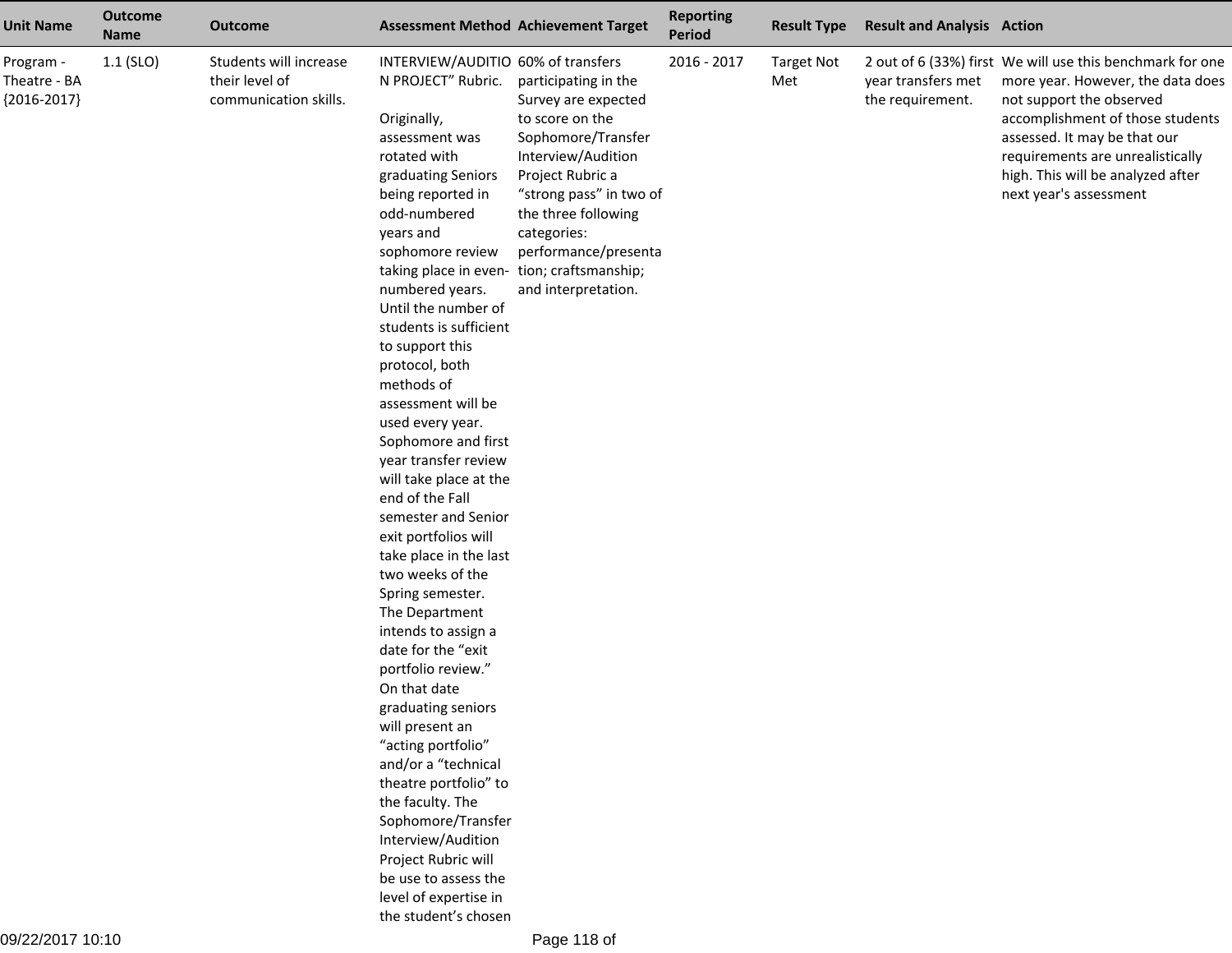| <b>Unit Name</b>                           | <b>Outcome</b><br><b>Name</b> | <b>Outcome</b>                                                    |                                                                                                                                                                                                                                                                                                                                                                                                                                                                                                                                                                                                                                                                                                  | <b>Assessment Method Achievement Target</b>                                                                                                                                                                                                                                                                                                  | <b>Reporting</b><br><b>Period</b> | <b>Result Type</b>       | <b>Result and Analysis Action</b>      |                                                                                                                                                                                                                                                                                                   |
|--------------------------------------------|-------------------------------|-------------------------------------------------------------------|--------------------------------------------------------------------------------------------------------------------------------------------------------------------------------------------------------------------------------------------------------------------------------------------------------------------------------------------------------------------------------------------------------------------------------------------------------------------------------------------------------------------------------------------------------------------------------------------------------------------------------------------------------------------------------------------------|----------------------------------------------------------------------------------------------------------------------------------------------------------------------------------------------------------------------------------------------------------------------------------------------------------------------------------------------|-----------------------------------|--------------------------|----------------------------------------|---------------------------------------------------------------------------------------------------------------------------------------------------------------------------------------------------------------------------------------------------------------------------------------------------|
| Program -<br>Theatre - BA<br>${2016-2017}$ | $1.1$ (SLO)                   | Students will increase<br>their level of<br>communication skills. | area of<br>presentation.                                                                                                                                                                                                                                                                                                                                                                                                                                                                                                                                                                                                                                                                         | 60% of transfers<br>participating in the<br>Survey are expected<br>to score on the<br>Sophomore/Transfer<br>Interview/Audition<br>Project Rubric a<br>"strong pass" in two of<br>the three following<br>categories:<br>performance/presenta<br>tion; craftsmanship;<br>and interpretation.                                                   | 2016 - 2017                       | <b>Target Not</b><br>Met | year transfers met<br>the requirement. | 2 out of 6 (33%) first We will use this benchmark for one<br>more year. However, the data does<br>not support the observed<br>accomplishment of those students<br>assessed. It may be that our<br>requirements are unrealistically<br>high. This will be analyzed after<br>next year's assessment |
|                                            |                               |                                                                   | All sophomore<br>students will be<br>reviewed at the end those who have<br>of the Fall semester<br>classes). They are<br>given a four<br>question Survey in<br>advance that allows<br>them to self-assess<br>their own growth as<br>theatre artists (see<br>attached doc,<br>"Questions for<br>Sophomore<br>Review." The<br>interviewees will be and interpretation.<br>required to turn in<br>written answers to<br>reviewing faculty,<br>but will be required<br>to give an oral<br>response as well.<br>This method of<br>assessment will<br>allow the students<br>to see what skills<br>they need to focus<br>on in the latter part<br>of their college<br>careers. The<br>questions will be | 75% of native<br>sophomores (e.g.<br>matriculated solely at<br>(last week of regular MUW) participating in<br>the Survey are<br>expected to score on<br>the<br>Sophomore/Transfer<br>Interview/Audition<br>Project Rubric a<br>"strong pass" in two of<br>the three following<br>categories:<br>performance/presenta<br>tion; craftsmanship; | 2016 - 2017                       | <b>Target Met</b>        | 1 out of 1<br>requirement              | We will revisit this after next year<br>Sophomore met the when we have more Sophomores<br>participating, but we see no reason<br>to change our assessment method<br>at this time.                                                                                                                 |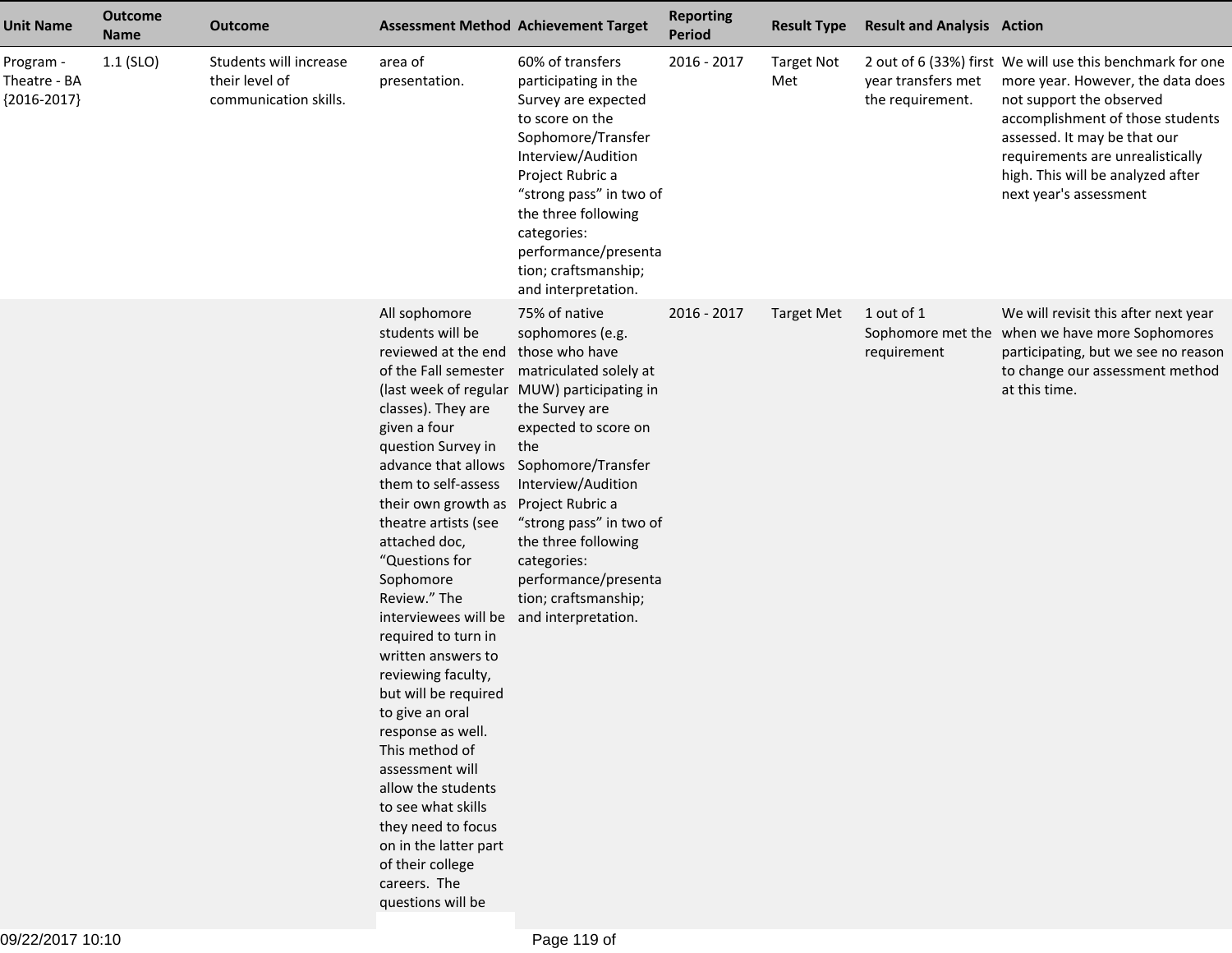| <b>Unit Name</b> | <b>Outcome</b><br><b>Name</b> | <b>Outcome</b>         |                                                                                                             | <b>Assessment Method Achievement Target</b>                                                                                                                               | <b>Reporting</b><br><b>Period</b> | <b>Result Type</b> | <b>Result and Analysis Action</b> |                                                                                                                                                                                   |
|------------------|-------------------------------|------------------------|-------------------------------------------------------------------------------------------------------------|---------------------------------------------------------------------------------------------------------------------------------------------------------------------------|-----------------------------------|--------------------|-----------------------------------|-----------------------------------------------------------------------------------------------------------------------------------------------------------------------------------|
|                  |                               |                        | scored using the<br>department's own<br>"SOPHOMORE/TRA<br><b>NSFER</b><br>N PROJECT" Rubric.<br>Originally, | 75% of native<br>sophomores (e.g.<br>those who have<br>matriculated solely at<br>INTERVIEW/AUDITIO MUW) participating in<br>the Survey are<br>expected to score on<br>the | $2016 - 2017$                     | <b>Target Met</b>  | 1 out of 1<br>requirement         | We will revisit this after next year<br>Sophomore met the when we have more Sophomores<br>participating, but we see no reason<br>to change our assessment method<br>at this time. |
|                  |                               |                        | assessment was                                                                                              | Sophomore/Transfer                                                                                                                                                        |                                   |                    |                                   |                                                                                                                                                                                   |
|                  |                               |                        | rotated with                                                                                                | Interview/Audition                                                                                                                                                        |                                   |                    |                                   |                                                                                                                                                                                   |
|                  |                               |                        | graduating Seniors                                                                                          | Project Rubric a                                                                                                                                                          |                                   |                    |                                   |                                                                                                                                                                                   |
|                  |                               |                        | being reported in                                                                                           | "strong pass" in two of                                                                                                                                                   |                                   |                    |                                   |                                                                                                                                                                                   |
|                  |                               |                        | odd-numbered<br>years and                                                                                   | the three following<br>categories:                                                                                                                                        |                                   |                    |                                   |                                                                                                                                                                                   |
|                  |                               |                        | sophomore review                                                                                            | performance/presenta                                                                                                                                                      |                                   |                    |                                   |                                                                                                                                                                                   |
|                  |                               |                        | taking place in even-                                                                                       | tion; craftsmanship;                                                                                                                                                      |                                   |                    |                                   |                                                                                                                                                                                   |
|                  |                               |                        | numbered years.                                                                                             | and interpretation.                                                                                                                                                       |                                   |                    |                                   |                                                                                                                                                                                   |
|                  |                               |                        | Until the number of                                                                                         |                                                                                                                                                                           |                                   |                    |                                   |                                                                                                                                                                                   |
|                  |                               | students is sufficient |                                                                                                             |                                                                                                                                                                           |                                   |                    |                                   |                                                                                                                                                                                   |
|                  |                               | to support this        |                                                                                                             |                                                                                                                                                                           |                                   |                    |                                   |                                                                                                                                                                                   |
|                  |                               |                        | protocol, both<br>methods of                                                                                |                                                                                                                                                                           |                                   |                    |                                   |                                                                                                                                                                                   |
|                  |                               |                        | assessment will be                                                                                          |                                                                                                                                                                           |                                   |                    |                                   |                                                                                                                                                                                   |
|                  |                               |                        | used every year.                                                                                            |                                                                                                                                                                           |                                   |                    |                                   |                                                                                                                                                                                   |
|                  |                               |                        | Sophomore and first                                                                                         |                                                                                                                                                                           |                                   |                    |                                   |                                                                                                                                                                                   |
|                  |                               |                        | year transfer review                                                                                        |                                                                                                                                                                           |                                   |                    |                                   |                                                                                                                                                                                   |
|                  |                               |                        | will take place at the                                                                                      |                                                                                                                                                                           |                                   |                    |                                   |                                                                                                                                                                                   |
|                  |                               |                        | end of the Fall<br>semester and Senior                                                                      |                                                                                                                                                                           |                                   |                    |                                   |                                                                                                                                                                                   |
|                  |                               |                        | exit portfolios will                                                                                        |                                                                                                                                                                           |                                   |                    |                                   |                                                                                                                                                                                   |
|                  |                               |                        | take place in the last                                                                                      |                                                                                                                                                                           |                                   |                    |                                   |                                                                                                                                                                                   |
|                  |                               |                        | two weeks of the                                                                                            |                                                                                                                                                                           |                                   |                    |                                   |                                                                                                                                                                                   |
|                  |                               |                        | Spring semester.                                                                                            |                                                                                                                                                                           |                                   |                    |                                   |                                                                                                                                                                                   |
|                  |                               |                        | The Department                                                                                              |                                                                                                                                                                           |                                   |                    |                                   |                                                                                                                                                                                   |
|                  |                               |                        | intends to assign a                                                                                         |                                                                                                                                                                           |                                   |                    |                                   |                                                                                                                                                                                   |
|                  |                               |                        | date for the "exit<br>portfolio review."                                                                    |                                                                                                                                                                           |                                   |                    |                                   |                                                                                                                                                                                   |
|                  |                               |                        | On that date                                                                                                |                                                                                                                                                                           |                                   |                    |                                   |                                                                                                                                                                                   |
|                  |                               |                        | graduating seniors                                                                                          |                                                                                                                                                                           |                                   |                    |                                   |                                                                                                                                                                                   |
|                  |                               |                        | will present an                                                                                             |                                                                                                                                                                           |                                   |                    |                                   |                                                                                                                                                                                   |
|                  |                               |                        | "acting portfolio"                                                                                          |                                                                                                                                                                           |                                   |                    |                                   |                                                                                                                                                                                   |
|                  |                               |                        | and/or a "technical                                                                                         |                                                                                                                                                                           |                                   |                    |                                   |                                                                                                                                                                                   |
|                  |                               |                        | theatre portfolio" to                                                                                       |                                                                                                                                                                           |                                   |                    |                                   |                                                                                                                                                                                   |
|                  |                               |                        | the faculty. The                                                                                            |                                                                                                                                                                           |                                   |                    |                                   |                                                                                                                                                                                   |
|                  |                               |                        | Sophomore/Transfer                                                                                          |                                                                                                                                                                           |                                   |                    |                                   |                                                                                                                                                                                   |
|                  |                               |                        | Interview/Audition                                                                                          |                                                                                                                                                                           |                                   |                    |                                   |                                                                                                                                                                                   |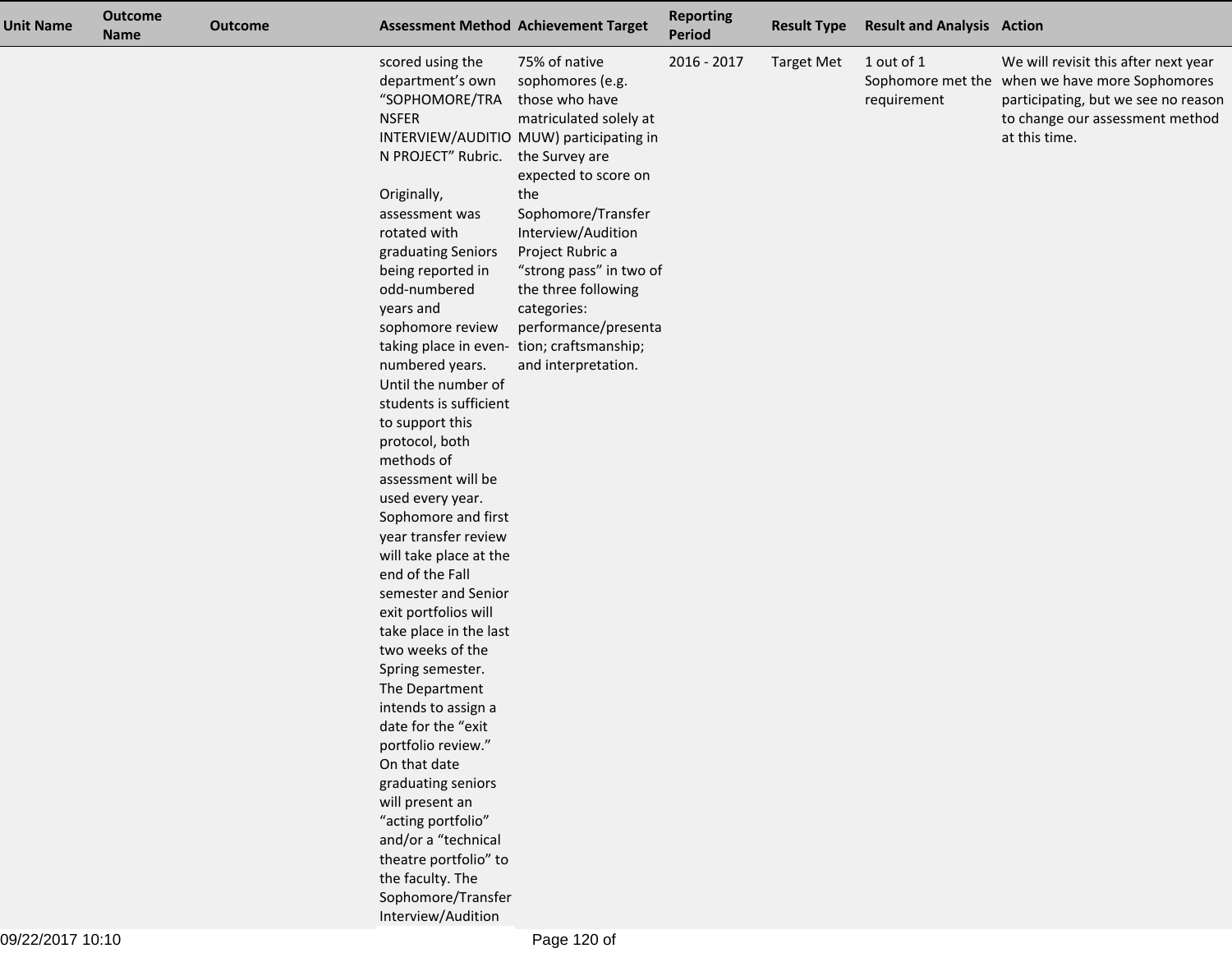| <b>Unit Name</b> | <b>Outcome</b><br><b>Name</b> | <b>Outcome</b> | <b>Assessment Method Achievement Target</b>                                                                                                                                                                                                                                                                                                                                                                                                                                                                                                                               |                                                                                                                                                                                                                                                                                                                                                                                      | <b>Reporting</b><br>Period | <b>Result Type</b>       | <b>Result and Analysis Action</b>                                                                         |                                                                                                                                                                                   |
|------------------|-------------------------------|----------------|---------------------------------------------------------------------------------------------------------------------------------------------------------------------------------------------------------------------------------------------------------------------------------------------------------------------------------------------------------------------------------------------------------------------------------------------------------------------------------------------------------------------------------------------------------------------------|--------------------------------------------------------------------------------------------------------------------------------------------------------------------------------------------------------------------------------------------------------------------------------------------------------------------------------------------------------------------------------------|----------------------------|--------------------------|-----------------------------------------------------------------------------------------------------------|-----------------------------------------------------------------------------------------------------------------------------------------------------------------------------------|
|                  |                               |                | Project Rubric will<br>be use to assess the<br>level of expertise in<br>area of<br>presentation.                                                                                                                                                                                                                                                                                                                                                                                                                                                                          | 75% of native<br>sophomores (e.g.<br>those who have<br>the student's chosen matriculated solely at<br>MUW) participating in<br>the Survey are<br>expected to score on<br>the<br>Sophomore/Transfer<br>Interview/Audition<br>Project Rubric a<br>"strong pass" in two of<br>the three following<br>categories:<br>performance/presenta<br>tion; craftsmanship;<br>and interpretation. | 2016 - 2017                | <b>Target Met</b>        | 1 out of 1<br>requirement                                                                                 | We will revisit this after next year<br>Sophomore met the when we have more Sophomores<br>participating, but we see no reason<br>to change our assessment method<br>at this time. |
|                  |                               |                | Oral interpretation<br>(TH205) introduces<br>students to voice<br>and speech skills.<br>The AAC&U Creative<br>Thinking VALUE<br>Rubric is used to<br>measure specific<br>technical<br>proficiency.<br>Monologues and<br>scene work in the<br>beginning through<br>advanced acting<br>classes (TH 219, TH<br>319, TH 419) offer<br>students a wide<br>variety of texts to<br>hone skills. These<br>texts span a number<br>of eras and genres<br>offering different<br>stylistic material.<br>Assessment forms<br>are completed for<br>each performance<br>and expectations | Each student is<br>expected to improve<br>upon his/her oral and<br>written presentations<br>each semester from<br>the time they enter<br>the university until<br>they graduate. 90% of<br>students are expected<br>to meet proficiency on<br>the AAC&U Creative<br>Thinking VALUE<br>Rubric. Proficiency is<br>achieved by a score of<br>"3" or better in all 5<br>categories.       | 2016 - 2017                | <b>Target Not</b><br>Met | Inconclusive. There<br>was one graduating<br>senior, who missed<br>the Proficiency<br>target, but barely. | There was one graduating senior,<br>so more data is needed. the one<br>graduate missed the Proficiency<br>target, but barely.                                                     |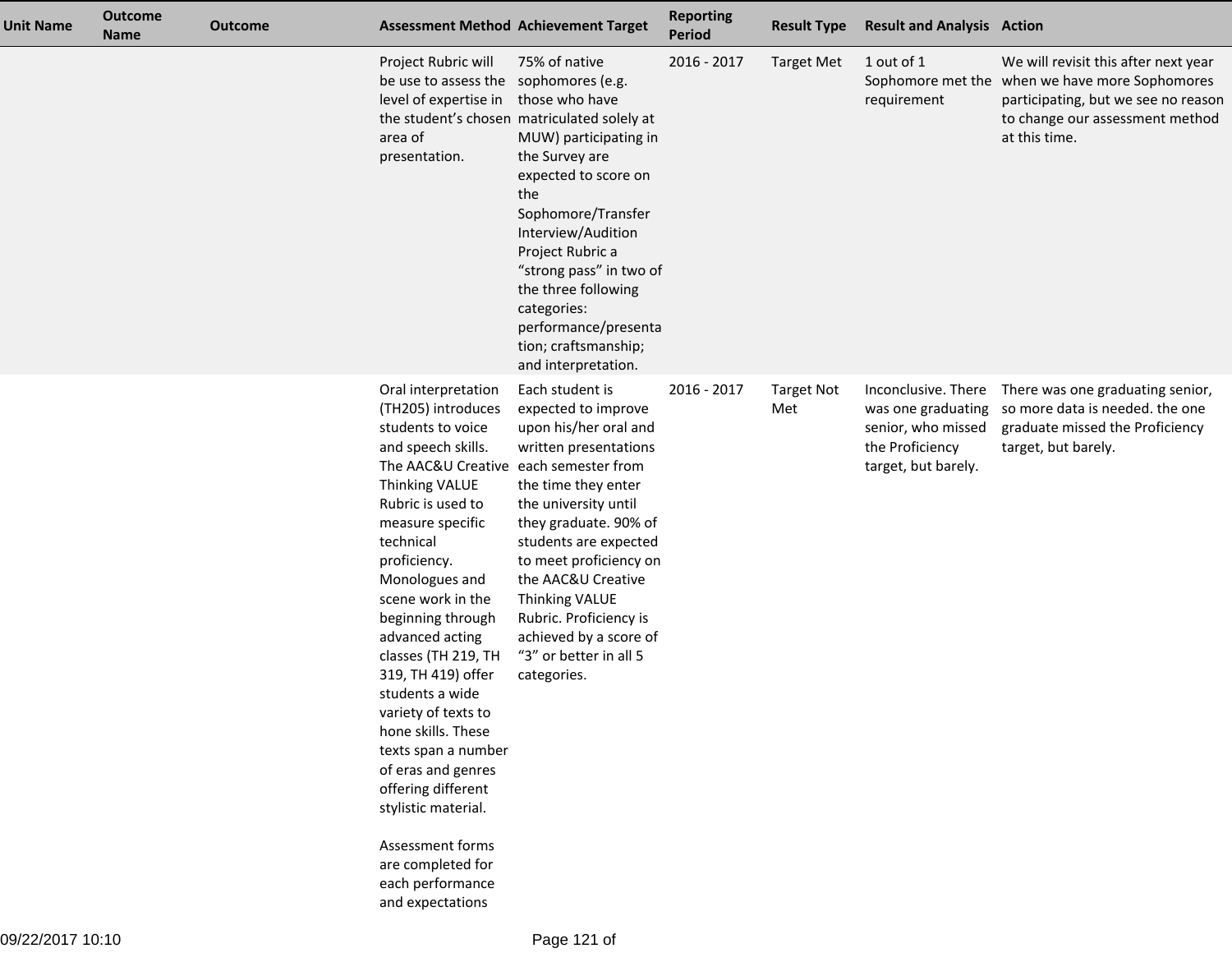| <b>Unit Name</b> | <b>Outcome</b><br><b>Name</b> | <b>Outcome</b> |                                                                                                                                                                                                                                                                                                                                                                                                                                                                                                                                                                                                                                   | <b>Assessment Method Achievement Target</b>                                                                                                                                                                                                                                                                                                                                                              | <b>Reporting</b><br><b>Period</b> | <b>Result Type</b>       | <b>Result and Analysis Action</b>                            |                                                                                                                                                                      |
|------------------|-------------------------------|----------------|-----------------------------------------------------------------------------------------------------------------------------------------------------------------------------------------------------------------------------------------------------------------------------------------------------------------------------------------------------------------------------------------------------------------------------------------------------------------------------------------------------------------------------------------------------------------------------------------------------------------------------------|----------------------------------------------------------------------------------------------------------------------------------------------------------------------------------------------------------------------------------------------------------------------------------------------------------------------------------------------------------------------------------------------------------|-----------------------------------|--------------------------|--------------------------------------------------------------|----------------------------------------------------------------------------------------------------------------------------------------------------------------------|
|                  |                               |                | become more<br>rigorous with each<br>(TH 275 and TH 320) each semester from<br>students make oral<br>presentations to<br>support three-<br>dimensional works.<br>Because the<br>sequence of the<br>listed courses may<br>vary for each<br>student, each<br>student is<br>monitored<br>individually for<br>ongoing<br>improvement. Since<br>we are a small<br>program, it is<br>necessary to rotate<br>the assessment of<br>goals. In order to<br>have a reasonable<br>sampling of<br>sophomores, a file<br>will be kept on all<br>students until there<br>are enough<br>sophomore files to<br>review; likewise, for<br>graduates. | Each student is<br>expected to improve<br>advanced course. In upon his/her oral and<br>Design and Directing written presentations<br>the time they enter<br>the university until<br>they graduate. 90% of<br>students are expected<br>to meet proficiency on<br>the AAC&U Creative<br><b>Thinking VALUE</b><br>Rubric. Proficiency is<br>achieved by a score of<br>"3" or better in all 5<br>categories. | 2016 - 2017                       | <b>Target Not</b><br>Met | senior, who missed<br>the Proficiency<br>target, but barely. | Inconclusive. There There was one graduating senior,<br>was one graduating so more data is needed. the one<br>graduate missed the Proficiency<br>target, but barely. |
|                  |                               |                | Originally,<br>assessment was<br>rotated with<br>graduating Seniors<br>being reported in<br>odd-numbered<br>years and<br>sophomore review<br>taking place in even-<br>numbered years.<br>Until the number of<br>students is sufficient                                                                                                                                                                                                                                                                                                                                                                                            |                                                                                                                                                                                                                                                                                                                                                                                                          |                                   |                          |                                                              |                                                                                                                                                                      |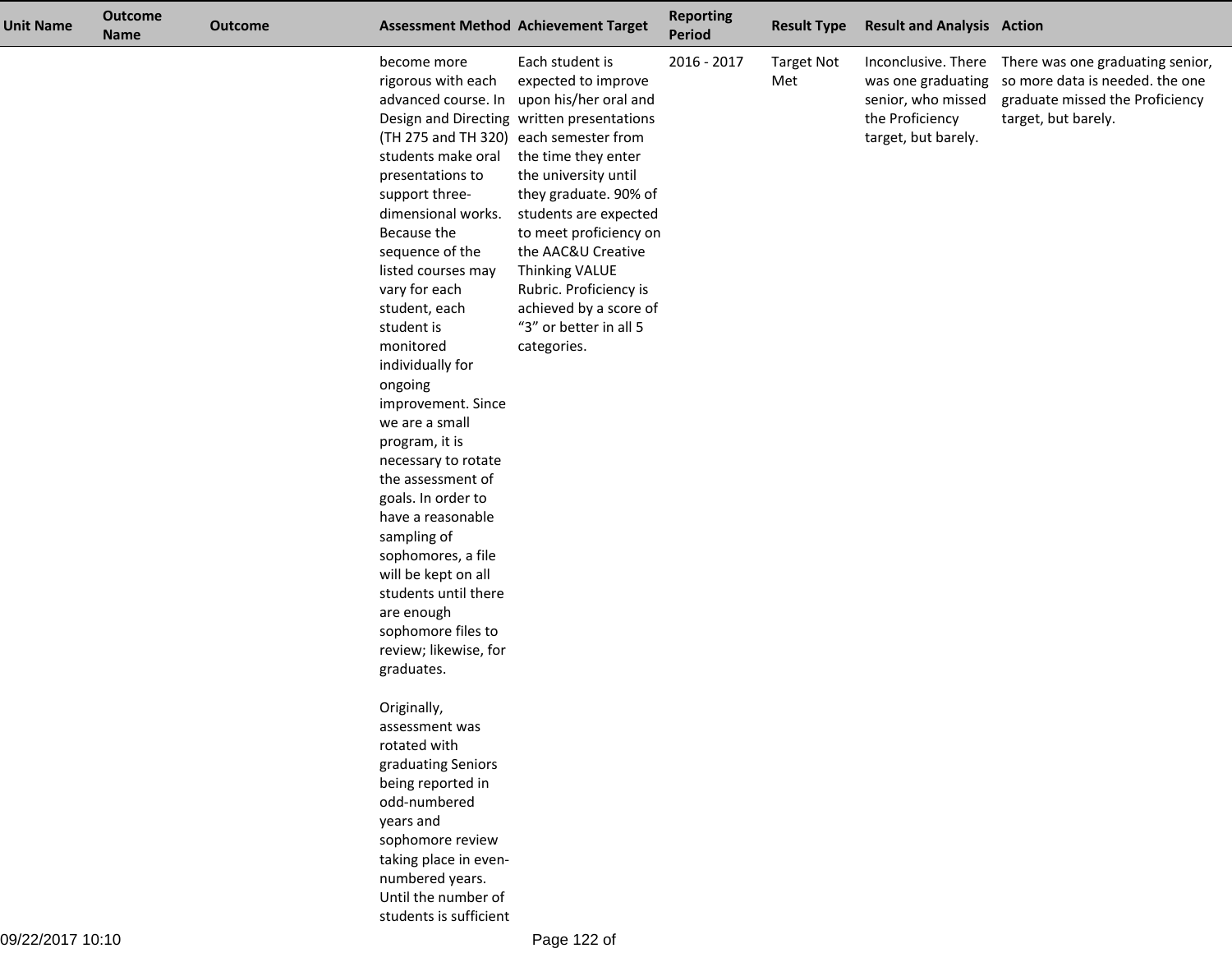| <b>Unit Name</b> | <b>Outcome</b><br><b>Name</b> | Outcome |                                                                                                                                                                                                                                                                                                                                                                                                                                                                                                                                                                                                                                                                                                               | <b>Assessment Method Achievement Target</b>                                                                                                                                                                                                                                                                                                              | <b>Reporting</b><br><b>Period</b> | <b>Result Type</b>       | <b>Result and Analysis Action</b>                                                                         |                                                                                                                                                                                                                                                                                                                                                 |
|------------------|-------------------------------|---------|---------------------------------------------------------------------------------------------------------------------------------------------------------------------------------------------------------------------------------------------------------------------------------------------------------------------------------------------------------------------------------------------------------------------------------------------------------------------------------------------------------------------------------------------------------------------------------------------------------------------------------------------------------------------------------------------------------------|----------------------------------------------------------------------------------------------------------------------------------------------------------------------------------------------------------------------------------------------------------------------------------------------------------------------------------------------------------|-----------------------------------|--------------------------|-----------------------------------------------------------------------------------------------------------|-------------------------------------------------------------------------------------------------------------------------------------------------------------------------------------------------------------------------------------------------------------------------------------------------------------------------------------------------|
|                  |                               |         | to support this<br>protocol, both<br>methods of<br>assessment will be<br>used every year.<br>Sophomore and first the time they enter<br>year transfer review the university until<br>end of the Fall<br>exit portfolios will<br>take place in the last Thinking VALUE<br>two weeks of the<br>Spring semester.<br>The Department<br>intends to assign a<br>date for the "exit<br>portfolio review."<br>On that date<br>graduating seniors<br>will present an<br>"acting portfolio"<br>and/or a "technical<br>theatre portfolio" to<br>the faculty. The<br>AAC&U Creative<br>Thinking VALUE<br>Rubric will be use to<br>assess the level of<br>expertise in the<br>student's chosen<br>area of<br>presentation. | Each student is<br>expected to improve<br>upon his/her oral and<br>written presentations<br>each semester from<br>will take place at the they graduate. 90% of<br>students are expected<br>semester and Senior to meet proficiency on<br>the AAC&U Creative<br>Rubric. Proficiency is<br>achieved by a score of<br>"3" or better in all 5<br>categories. | 2016 - 2017                       | <b>Target Not</b><br>Met | Inconclusive. There<br>was one graduating<br>senior, who missed<br>the Proficiency<br>target, but barely. | There was one graduating senior,<br>so more data is needed. the one<br>graduate missed the Proficiency<br>target, but barely.                                                                                                                                                                                                                   |
|                  |                               |         | Oral interpretation<br>(TH205) introduces<br>students to voice<br>and speech skills.<br>The AAC&U<br><b>Teamwork VALUE</b><br>Rubric is used to<br>measure specific<br>technical<br>proficiency.<br>Monologues and<br>scene work in the                                                                                                                                                                                                                                                                                                                                                                                                                                                                       | Each student is<br>expected to improve<br>upon his/her oral and<br>written presentations<br>each semester from<br>the time they enter<br>the university until<br>they graduate. 90% of<br>students are expected<br>to meet proficiency on<br>the AAC&U Teamwork<br><b>VALUE Rubric upon</b>                                                              | 2016 - 2017                       | <b>Target Not</b><br>Met | There was one<br>graduating senior<br>and he missed the<br>target, but barely.                            | Upon hindsight, this rubric seems<br>out of place for use in the Senior<br>Exit Project. It is used to better<br>effect in SLO 2.2. We need to look<br>at more graduating seniors. We<br>foresee more than one graduating<br>senior next year. If it still seems like<br>unnecessary in this case, we may<br>remove this particular assessment. |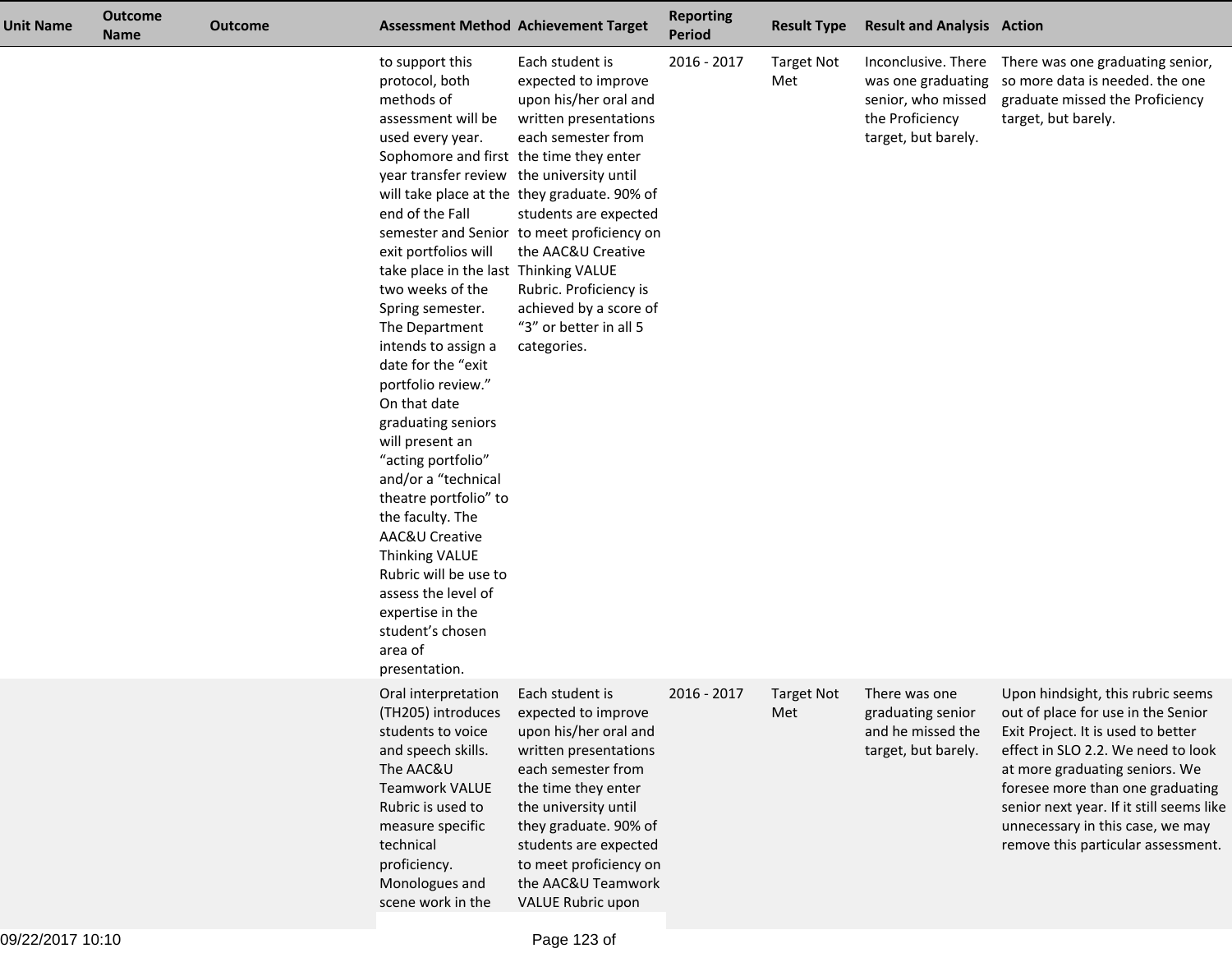| <b>Unit Name</b> | <b>Outcome</b><br><b>Name</b> | <b>Outcome</b> |                                                                                                                                                                                                                                                                                                                                                                                    | <b>Assessment Method Achievement Target</b>                                                      | <b>Reporting</b><br>Period | <b>Result Type</b>       | <b>Result and Analysis Action</b>                                              |                                                                                                                                                                                                                                                                                                                                                 |
|------------------|-------------------------------|----------------|------------------------------------------------------------------------------------------------------------------------------------------------------------------------------------------------------------------------------------------------------------------------------------------------------------------------------------------------------------------------------------|--------------------------------------------------------------------------------------------------|----------------------------|--------------------------|--------------------------------------------------------------------------------|-------------------------------------------------------------------------------------------------------------------------------------------------------------------------------------------------------------------------------------------------------------------------------------------------------------------------------------------------|
|                  |                               |                | beginning through<br>advanced acting<br>classes (TH 219, TH<br>319, TH 419) offer<br>students a wide<br>variety of texts to<br>hone skills. These<br>texts span a number<br>of eras and genres<br>offering different<br>stylistic material.                                                                                                                                        | graduation.<br>Proficiency is achieved<br>by a score of "3" or<br>better in all 5<br>categories. | 2016 - 2017                | <b>Target Not</b><br>Met | There was one<br>graduating senior<br>and he missed the<br>target, but barely. | Upon hindsight, this rubric seems<br>out of place for use in the Senior<br>Exit Project. It is used to better<br>effect in SLO 2.2. We need to look<br>at more graduating seniors. We<br>foresee more than one graduating<br>senior next year. If it still seems like<br>unnecessary in this case, we may<br>remove this particular assessment. |
|                  |                               |                | Assessment forms<br>are completed for<br>each performance<br>and expectations<br>become more<br>rigorous with each<br>advanced course. In<br>Design and Directing<br>(TH 275 and TH 320)<br>students make oral<br>presentations to<br>support three-<br>dimensional works.<br>Because the<br>sequence of the<br>listed courses may<br>vary for each<br>student, each<br>student is |                                                                                                  |                            |                          |                                                                                |                                                                                                                                                                                                                                                                                                                                                 |
|                  |                               |                | monitored<br>individually for<br>ongoing<br>improvement. Since<br>we are a small<br>program, it is<br>necessary to rotate<br>the assessment of<br>goals. In order to<br>have a reasonable<br>sampling of<br>sophomores, a file<br>will be kept on all<br>students until there<br>are enough                                                                                        |                                                                                                  |                            |                          |                                                                                |                                                                                                                                                                                                                                                                                                                                                 |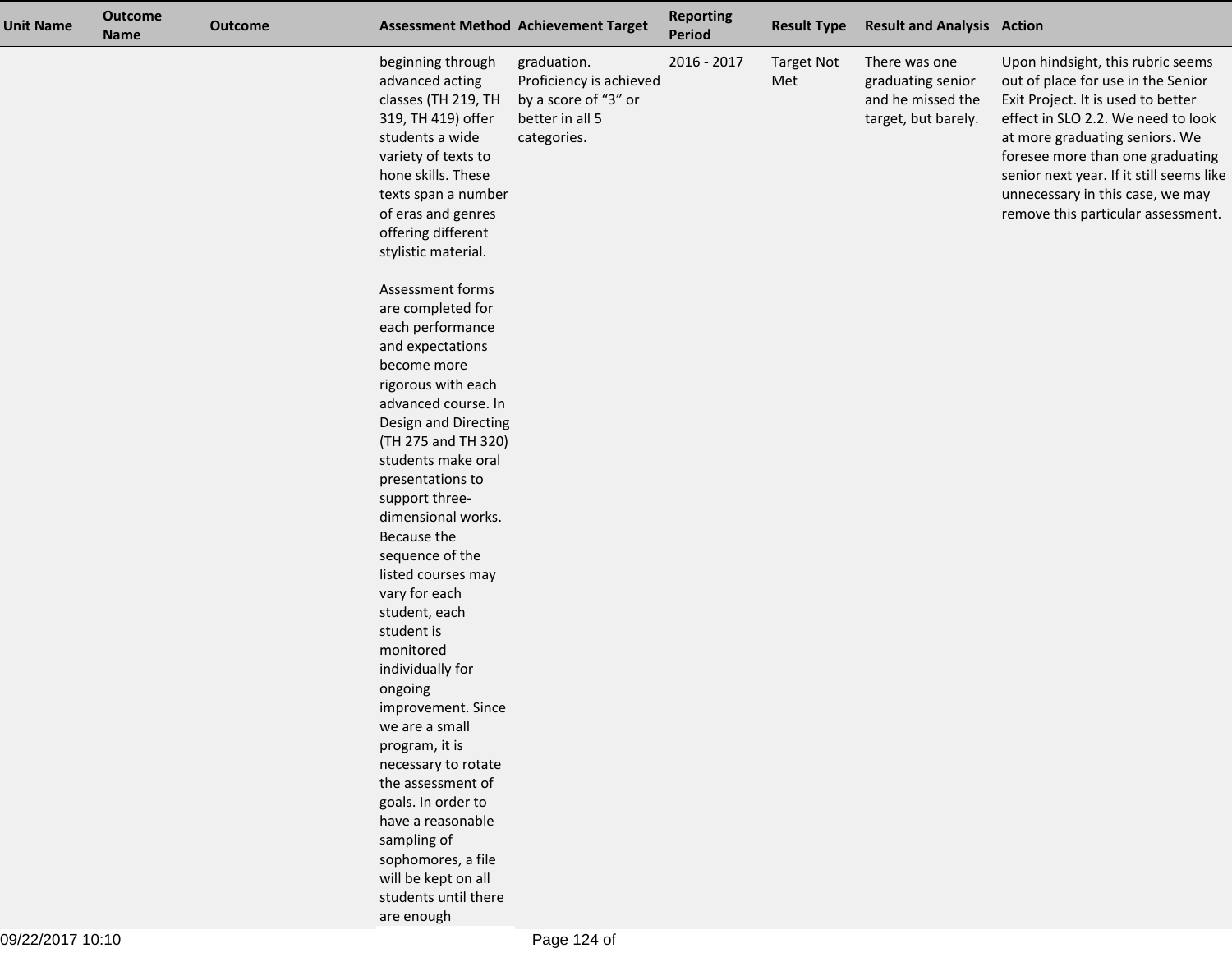| <b>Unit Name</b> | <b>Outcome</b><br><b>Name</b> | <b>Outcome</b> |                                                                                                                               | <b>Assessment Method Achievement Target</b>                                                                                           | <b>Reporting</b><br>Period | <b>Result Type</b>       | <b>Result and Analysis Action</b>                                              |                                                                                                                                                                                                                           |
|------------------|-------------------------------|----------------|-------------------------------------------------------------------------------------------------------------------------------|---------------------------------------------------------------------------------------------------------------------------------------|----------------------------|--------------------------|--------------------------------------------------------------------------------|---------------------------------------------------------------------------------------------------------------------------------------------------------------------------------------------------------------------------|
|                  |                               |                | sophomore files to<br>review; likewise, for<br>graduates.<br>Originally,<br>assessment was                                    | Each student is<br>expected to improve<br>upon his/her oral and<br>written presentations<br>each semester from<br>the time they enter | 2016 - 2017                | <b>Target Not</b><br>Met | There was one<br>graduating senior<br>and he missed the<br>target, but barely. | Upon hindsight, this rubric seems<br>out of place for use in the Senior<br>Exit Project. It is used to better<br>effect in SLO 2.2. We need to look<br>at more graduating seniors. We<br>foresee more than one graduating |
|                  |                               |                | rotated with<br>graduating Seniors<br>being reported in<br>odd-numbered<br>years and                                          | the university until<br>they graduate. 90% of<br>students are expected<br>to meet proficiency on<br>the AAC&U Teamwork                |                            |                          |                                                                                | senior next year. If it still seems like<br>unnecessary in this case, we may<br>remove this particular assessment.                                                                                                        |
|                  |                               |                | sophomore review<br>taking place in even-<br>numbered years.<br>Until the number of<br>students is sufficient better in all 5 | VALUE Rubric upon<br>graduation.<br>Proficiency is achieved<br>by a score of "3" or                                                   |                            |                          |                                                                                |                                                                                                                                                                                                                           |
|                  |                               |                | to support this<br>protocol, both<br>methods of<br>assessment will be<br>used every year.<br>Sophomore and first              | categories.                                                                                                                           |                            |                          |                                                                                |                                                                                                                                                                                                                           |
|                  |                               |                | year transfer review<br>will take place at the<br>end of the Fall<br>semester and Senior                                      |                                                                                                                                       |                            |                          |                                                                                |                                                                                                                                                                                                                           |
|                  |                               |                | exit portfolios will<br>take place in the last<br>two weeks of the<br>Spring semester.<br>The Department                      |                                                                                                                                       |                            |                          |                                                                                |                                                                                                                                                                                                                           |
|                  |                               |                | intends to assign a<br>date for the "exit<br>portfolio review."<br>On that date<br>graduating seniors                         |                                                                                                                                       |                            |                          |                                                                                |                                                                                                                                                                                                                           |
|                  |                               |                | will present either<br>and "acting<br>portfolio" and/or a<br>"technical theatre                                               |                                                                                                                                       |                            |                          |                                                                                |                                                                                                                                                                                                                           |
|                  |                               |                | portfolio" to the<br>faculty. The AAC&U<br><b>Teamwork VALUE</b><br>Rubric will be use to<br>assess the level of              |                                                                                                                                       |                            |                          |                                                                                |                                                                                                                                                                                                                           |
|                  |                               |                | expertise in the                                                                                                              |                                                                                                                                       |                            |                          |                                                                                |                                                                                                                                                                                                                           |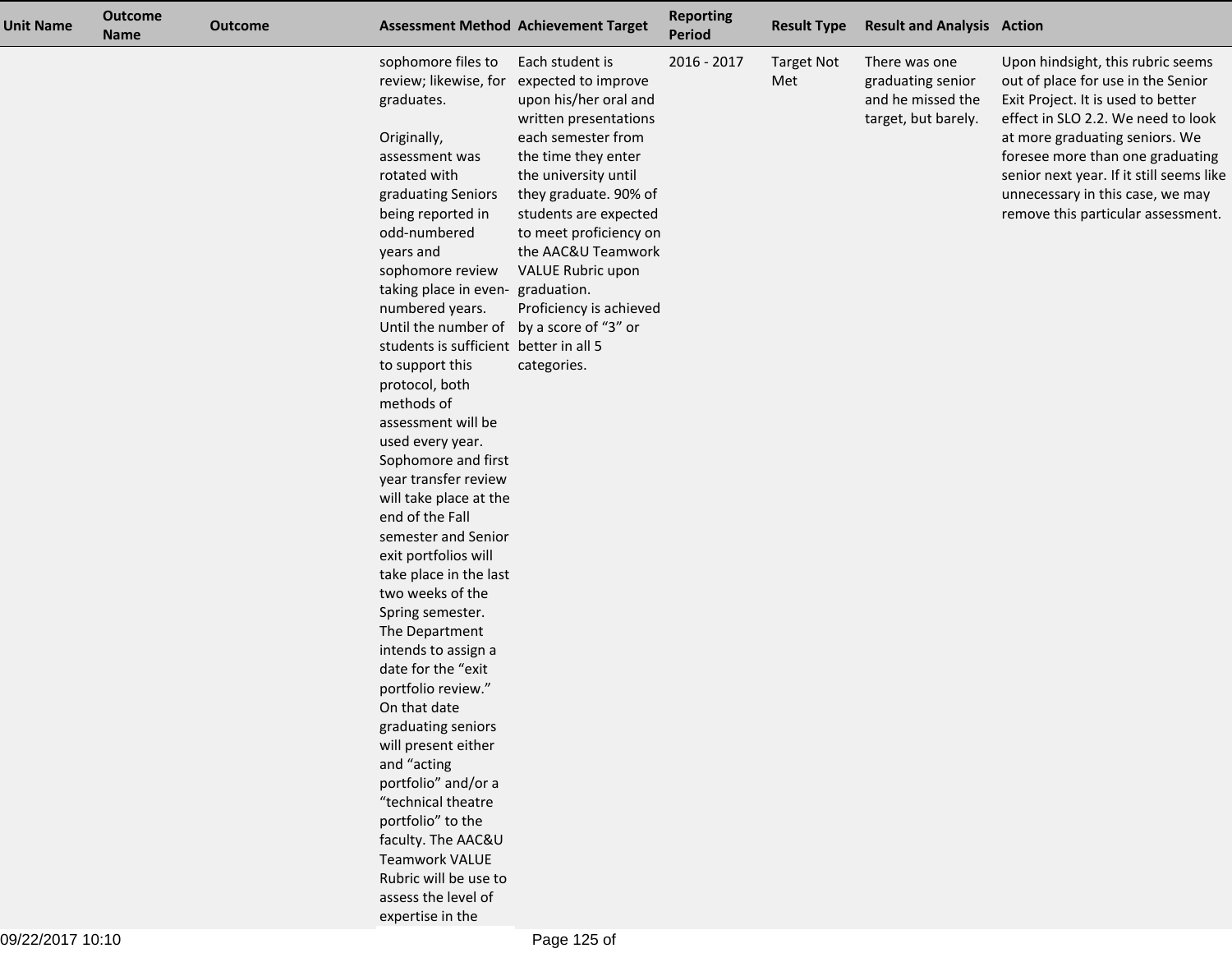| <b>Unit Name</b> | <b>Outcome</b><br><b>Name</b>   | <b>Outcome</b>                                                                                                                                                                          |                                                                                                                                                                                                                                                                                                                                                                                                                                                        | <b>Assessment Method Achievement Target</b>                                                                                                                                                                                                                                                                                                                                              | <b>Reporting</b><br><b>Period</b> | <b>Result Type</b>       | <b>Result and Analysis Action</b>                                                                                                                                                                            |                                                                                                                                                                                                                                                                                                                                                 |
|------------------|---------------------------------|-----------------------------------------------------------------------------------------------------------------------------------------------------------------------------------------|--------------------------------------------------------------------------------------------------------------------------------------------------------------------------------------------------------------------------------------------------------------------------------------------------------------------------------------------------------------------------------------------------------------------------------------------------------|------------------------------------------------------------------------------------------------------------------------------------------------------------------------------------------------------------------------------------------------------------------------------------------------------------------------------------------------------------------------------------------|-----------------------------------|--------------------------|--------------------------------------------------------------------------------------------------------------------------------------------------------------------------------------------------------------|-------------------------------------------------------------------------------------------------------------------------------------------------------------------------------------------------------------------------------------------------------------------------------------------------------------------------------------------------|
|                  |                                 |                                                                                                                                                                                         | student's chosen<br>area of<br>presentation.                                                                                                                                                                                                                                                                                                                                                                                                           | Each student is<br>expected to improve<br>upon his/her oral and<br>written presentations<br>each semester from<br>the time they enter<br>the university until<br>they graduate. 90% of<br>students are expected<br>to meet proficiency on<br>the AAC&U Teamwork<br>VALUE Rubric upon<br>graduation.<br>Proficiency is achieved<br>by a score of "3" or<br>better in all 5<br>categories. | 2016 - 2017                       | <b>Target Not</b><br>Met | There was one<br>graduating senior<br>and he missed the<br>target, but barely.                                                                                                                               | Upon hindsight, this rubric seems<br>out of place for use in the Senior<br>Exit Project. It is used to better<br>effect in SLO 2.2. We need to look<br>at more graduating seniors. We<br>foresee more than one graduating<br>senior next year. If it still seems like<br>unnecessary in this case, we may<br>remove this particular assessment. |
|                  | 2.1 (GEO 5.a.,<br>PO 4.d., SAO) | Students will increase<br>their skills of<br>professionalism and work will be reviewed at<br>ethics by performing<br>assigned tasks with<br>diligence, reliability, and<br>punctuality. | All sophomore and<br>first-year students<br>the end of the Fall<br>semester (last week graduating the<br>of regular classes).<br>They are given a<br>in advance that<br>allows them to self-<br>assess their own<br>growth as theatre<br>artists (see attached<br>doc, "Questions for<br>Sophomore<br>Review."<br>Departmental<br>faculty will review<br>and analyze the<br>results of the Survey<br>to determine if<br>achievement target<br>was met. | 90% of students<br>participating in the<br>Survey will state that<br>their goal upon<br>Theatre program is to<br>have the skillset to<br>four question Survey gain employment or a<br>long-term internship<br>in theatre or a related<br>field.                                                                                                                                          | 2016 - 2017                       | <b>Target Not</b><br>Met | 6 of 7 students<br>(86%) stated that<br>their goal was to<br>have the skill set<br>necessary for<br>employment in a<br>related field. This<br>was gleaned from<br>questions three and<br>four on the survey. | This is the first time using this<br>particular assessment and upon<br>review, it may be a bit vague. We<br>will reexamine it's effectiveness<br>after the next Sophomore Review.<br>Also, we need a larger sample<br>group to measure the effectiveness<br>of this outcome.                                                                    |
|                  |                                 |                                                                                                                                                                                         | At the end of<br>students'<br>internships,<br>departmental<br>faculty will send the favorable                                                                                                                                                                                                                                                                                                                                                          | 90% graduating<br>seniors who<br>completed an<br>Internship will receive                                                                                                                                                                                                                                                                                                                 | $2016 - 2017$                     | <b>Target Met</b>        | 1 out of 1<br>graduating Senior<br>recommendation                                                                                                                                                            | Our internship has proven to be<br>extremely successful over the<br>received a favorable years. We believe it is because of<br>the rigorous training in work habits<br>from the internship and rehearsal procedures. We will                                                                                                                    |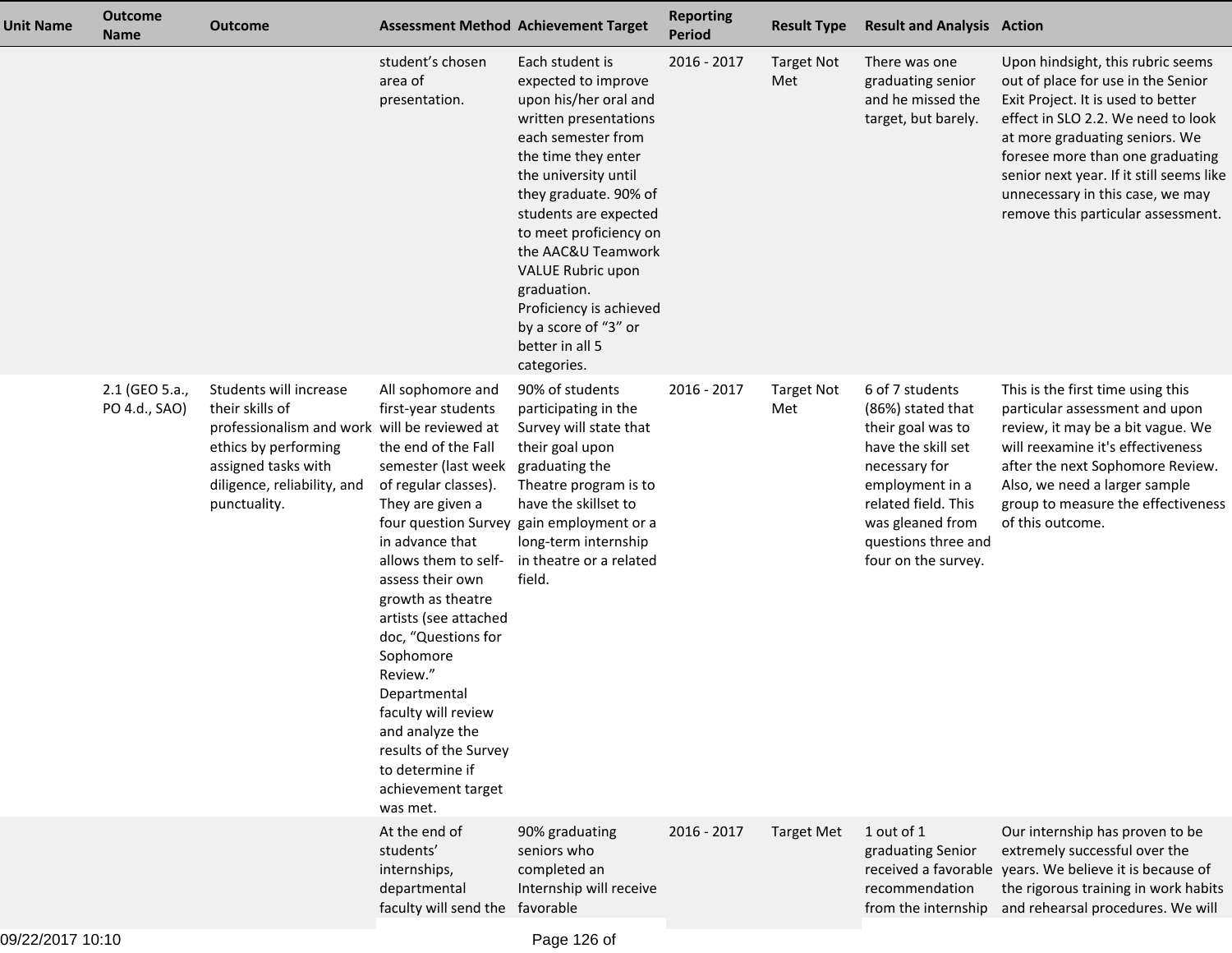| <b>Unit Name</b> | <b>Outcome</b><br><b>Name</b> | <b>Outcome</b> |                                                                                                                                                 | <b>Assessment Method Achievement Target</b>                                                     | <b>Reporting</b><br><b>Period</b> | <b>Result Type</b> | <b>Result and Analysis Action</b>                                                                                       |                        |
|------------------|-------------------------------|----------------|-------------------------------------------------------------------------------------------------------------------------------------------------|-------------------------------------------------------------------------------------------------|-----------------------------------|--------------------|-------------------------------------------------------------------------------------------------------------------------|------------------------|
|                  |                               |                | Review<br>Questionnaire (see<br>below) to the<br>immediate<br>supervisor to<br>validate the<br>students' accounts                               | External Supervisor recommendation from 2016 - 2017<br>their external<br>internship supervisor. |                                   | <b>Target Met</b>  | supervisor. The<br>Senior was hired for<br>the following<br>summer by the<br>supervisor and<br>received a<br>promotion. | continue on this path. |
|                  |                               |                | of their performance<br>and conduct and to<br>determine if the<br>supervisor will give<br>the student(s) a<br>favorable                         |                                                                                                 |                                   |                    |                                                                                                                         |                        |
|                  |                               |                | recommendation.                                                                                                                                 |                                                                                                 |                                   |                    |                                                                                                                         |                        |
|                  |                               |                | $"$ The<br>1.<br>student" describes<br>his/her duties as<br>thus (edited):                                                                      |                                                                                                 |                                   |                    |                                                                                                                         |                        |
|                  |                               |                | Would you describe<br>that description as<br>accurate?                                                                                          |                                                                                                 |                                   |                    |                                                                                                                         |                        |
|                  |                               |                | 2.<br>Overall,<br>how would you rate<br>the student's job<br>performance?<br>Excellent,<br>Satisfactory,<br>Unsatisfactory or<br>Unacceptable.  |                                                                                                 |                                   |                    |                                                                                                                         |                        |
|                  |                               |                | Please feel free to<br>add any additional<br>comments.                                                                                          |                                                                                                 |                                   |                    |                                                                                                                         |                        |
|                  |                               |                | 3.<br>Based on<br>the student's<br>performance this<br>summer, would you<br>considering hiring<br>"the student" again<br>in a similar position? |                                                                                                 |                                   |                    |                                                                                                                         |                        |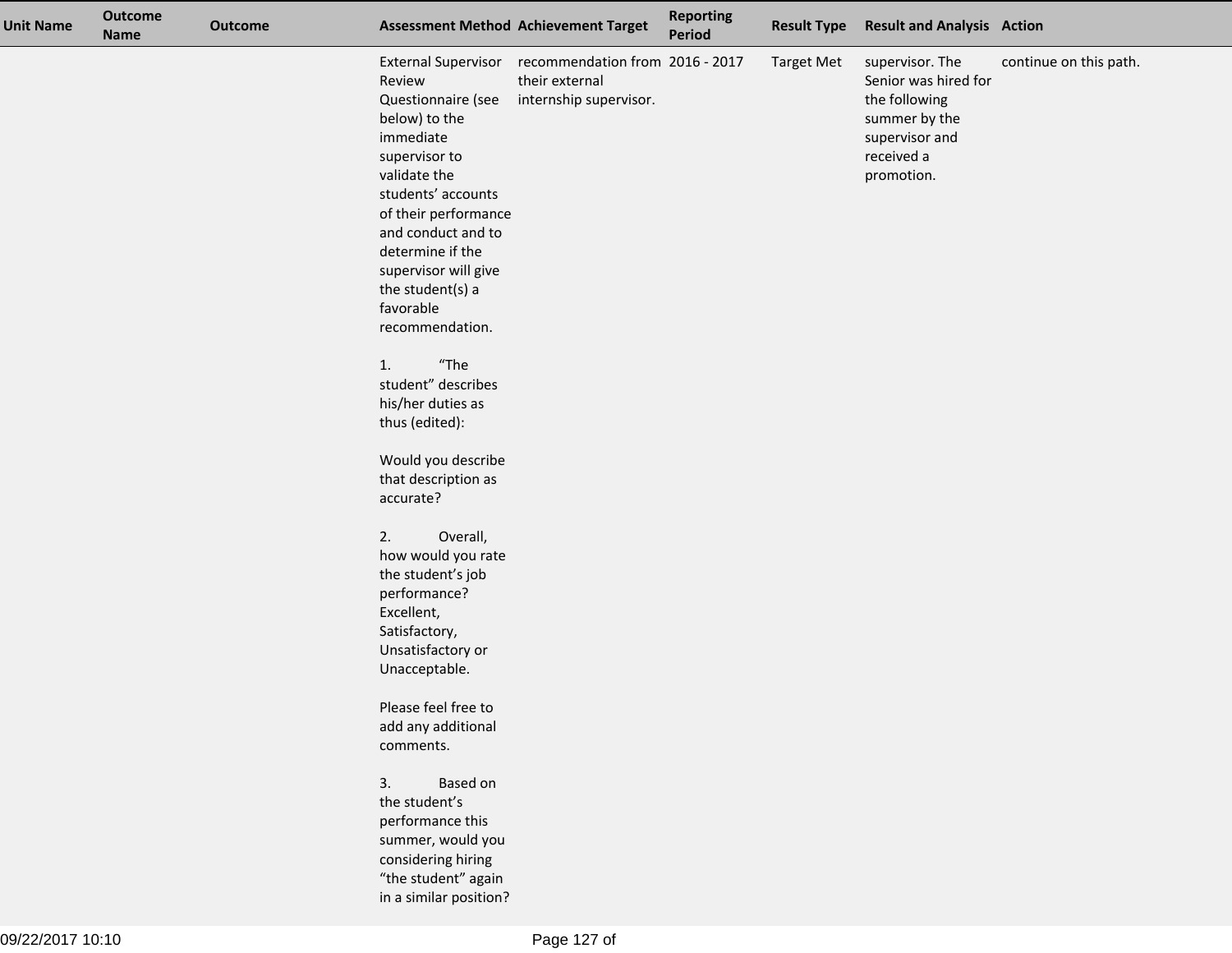| Unit Name        | <b>Outcome</b><br><b>Name</b> | <b>Outcome</b> | <b>Assessment Method Achievement Target</b>                                                                                                                                                                                                                                                |                                                                                                                                                                                                                                                                                                                                                                                                                                                                                    | <b>Reporting</b><br><b>Period</b> | <b>Result Type</b>       | <b>Result and Analysis Action</b>                                                                                                                                                        |                                                                                                                                                                                                                                                                                                  |
|------------------|-------------------------------|----------------|--------------------------------------------------------------------------------------------------------------------------------------------------------------------------------------------------------------------------------------------------------------------------------------------|------------------------------------------------------------------------------------------------------------------------------------------------------------------------------------------------------------------------------------------------------------------------------------------------------------------------------------------------------------------------------------------------------------------------------------------------------------------------------------|-----------------------------------|--------------------------|------------------------------------------------------------------------------------------------------------------------------------------------------------------------------------------|--------------------------------------------------------------------------------------------------------------------------------------------------------------------------------------------------------------------------------------------------------------------------------------------------|
|                  |                               |                | At the end of the<br>academic year,<br>departmental<br>faculty will review<br>graduating seniors'<br>records to<br>determine if an<br>internship was<br>completed.                                                                                                                         | 100% of graduating<br>students will complete<br>an Internship with a<br>professional theatre<br>company.                                                                                                                                                                                                                                                                                                                                                                           | 2016 - 2017                       | <b>Target Met</b>        | 1 out of 1<br>graduating Senior<br>successfully<br>completed the<br>required internship.                                                                                                 | Our internship has proven to be<br>extremely successful over the<br>years. We believe it is because of<br>the rigorous training in work habits<br>and rehearsal procedures. We will<br>continue on this path.                                                                                    |
|                  |                               |                | Attendance is<br>strictly monitored in<br>all departmental<br>courses and for all<br>calls. All students<br>enrolled in TH 400-<br>The Theatre<br>Practicum-will be<br>evaluated using the<br>AAC&U Teamwork<br><b>VALUE Rubric.</b>                                                       | It is expected that the 2016 - 2017<br>freshmen,<br>sophomores and first<br>year transfers<br>rehearsals and work participating in TH 400<br>will meet proficiency<br>on the AAC&U<br><b>Teamwork VALUE</b><br>Rubric. Proficiency is<br>defined by averaging a<br>score of "3" in at least<br>3 categories for<br>freshmen,<br>sophomores and first<br>year transfers.<br>Students must show<br>proficiency before<br>being allowed to<br>complete Internship<br>and/or graduate. |                                   | <b>Target Not</b><br>Met | 8 of 12 students<br>$(62%)$ met the<br>proficiency<br>benchmark. The<br>average score on<br>the Teamwork<br>Rubric for<br>Sophomores,<br>Freshmen and 1st-<br>Year Transfers was<br>2.4. | Upon review, a percentage<br>threshold was never set for this<br>SLO. Using other assessments as<br>precedent, we feel 60% is a good<br>threshold for this Outcome.                                                                                                                              |
|                  |                               |                | Attendance is<br>strictly monitored in TH 400 will meet<br>all departmental<br>courses and for all<br>rehearsals and work VALUE Rubric.<br>calls. All students<br>enrolled in TH 400-<br>The Theatre<br>Practicum-will be<br>evaluated using the<br>AAC&U Teamwork<br><b>VALUE Rubric.</b> | Juniors and Seniors in<br>proficiency on the<br>AAC&U Teamwork<br>Proficiency for juniors<br>and seniors is defined<br>by averaging a score<br>of "3" or better in all 5<br>categories. Students<br>must show proficiency<br>before being allowed<br>to complete Internship<br>and/or graduate.                                                                                                                                                                                    | 2016 - 2017                       | <b>Target Not</b><br>Met | 16 out of 21<br>students (76%) met<br>proficiency in this<br>assessment. The<br>average score on<br>the Teamwork<br><b>Rubric for Juniors</b>                                            | Upon review, a percentage<br>threshold has not been set for this<br>Outcome. We feel that 75% is a<br>good threshold, as it is the average<br>between the common threshold for<br>Freshman and Sophomores (60%)<br>and the common threshold for<br>and Seniors was 2.9. graduating seniors(90%). |
|                  |                               |                | Attendance is                                                                                                                                                                                                                                                                              | 90% of Juniors and                                                                                                                                                                                                                                                                                                                                                                                                                                                                 | 2016 - 2017                       | <b>Target Not</b>        | 31 out of 39                                                                                                                                                                             | Based on direct observation of the                                                                                                                                                                                                                                                               |
| 09/22/2017 10:10 |                               |                |                                                                                                                                                                                                                                                                                            | Page 128 of                                                                                                                                                                                                                                                                                                                                                                                                                                                                        |                                   |                          |                                                                                                                                                                                          |                                                                                                                                                                                                                                                                                                  |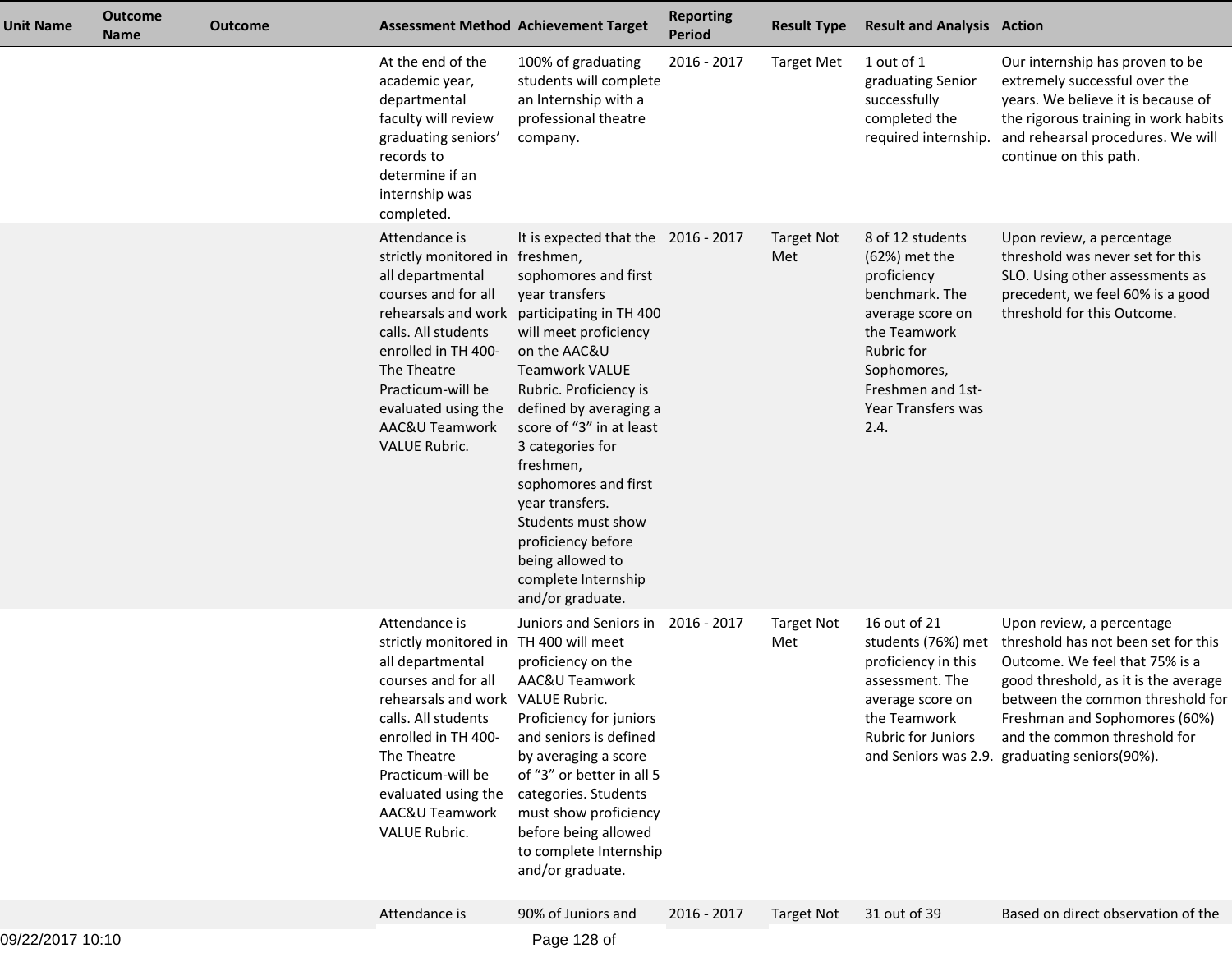| <b>Unit Name</b> | <b>Outcome</b><br><b>Name</b> | Outcome                                                                                                                                                                                                          | <b>Assessment Method Achievement Target</b>                                                                                                                                                                                                                                                                                   |                                                                                                                                                                                                                                                                                                                                                                                                                                                                                   | <b>Reporting</b><br><b>Period</b> | <b>Result Type</b> | <b>Result and Analysis Action</b>                                                                                                                                                                                  |                                                                                                                                                                                                                                                                                                                                                                                                                                                                                                                             |
|------------------|-------------------------------|------------------------------------------------------------------------------------------------------------------------------------------------------------------------------------------------------------------|-------------------------------------------------------------------------------------------------------------------------------------------------------------------------------------------------------------------------------------------------------------------------------------------------------------------------------|-----------------------------------------------------------------------------------------------------------------------------------------------------------------------------------------------------------------------------------------------------------------------------------------------------------------------------------------------------------------------------------------------------------------------------------------------------------------------------------|-----------------------------------|--------------------|--------------------------------------------------------------------------------------------------------------------------------------------------------------------------------------------------------------------|-----------------------------------------------------------------------------------------------------------------------------------------------------------------------------------------------------------------------------------------------------------------------------------------------------------------------------------------------------------------------------------------------------------------------------------------------------------------------------------------------------------------------------|
|                  |                               |                                                                                                                                                                                                                  | strictly monitored in Seniors in the major<br>all departmental<br>courses and for all<br>rehearsals and work on the AAC&U<br>calls. Students are<br>evaluated by the<br>AAC&U Creative<br><b>Thinking VALUE</b><br>Rubric for their<br>participation in the<br>major productions<br>of both the Fall and<br>Spring semesters. | semester productions<br>will meet proficiency<br><b>Creative Thinking</b><br><b>VALUE Rubric.</b><br>Proficiency for juniors<br>and seniors is<br>achieved by a score of<br>"3" or better in all 5<br>categories. Students<br>must show proficiency<br>before being allowed<br>to complete Internship<br>and/or graduate.                                                                                                                                                         | 2016 - 2017                       | Met                | students (80%)<br>gained proficiency,<br>which does not<br>meet the threshold<br>of this assessment.<br>Bear in mind that<br>this assessment is<br>done for two<br>different<br>productions, so<br>assessed twice. | positive accomplishments of this<br>group, it seems that our target<br>threshold is too high. If it were<br>Seniors alone, 90 % would be<br>acceptable, but factoring in Juniors-<br>who have less experience in the<br>rehearsal process and have<br>probably not completed a<br>professional internship at the time-<br>it seems more reasonable to drop<br>most students were the Proficiency Threshold to 75%<br>(the average between the common<br>Freshman/Sophomore threshold of<br>60% and the Senior norm of 90%). |
|                  |                               |                                                                                                                                                                                                                  | Attendance is<br>strictly monitored in of freshmen,<br>all departmental<br>courses and for all<br>rehearsals and work<br>calls. Students are<br>evaluated by the<br>AAC&U Creative<br>Thinking VALUE<br>Rubric for their<br>participation in the<br>major productions<br>of both the Fall and<br>Spring semesters.            | It is expected that 60% 2016 - 2017<br>sophomores and first<br>year transfers<br>participating in the<br>major semester<br>productions will meet<br>proficiency on the<br>AAC&U Creative<br>Thinking VALUE<br>Rubric. Proficiency is<br>defined by achieving a<br>score of "3" in at least<br>3 categories for<br>freshmen,<br>sophomores and first<br>year transfers.<br>Students must show<br>proficiency before<br>being allowed to<br>complete Internship<br>and/or graduate. |                                   | <b>Target Met</b>  | 11 out of 15<br>students (73%)<br>in this assessment,<br>which meets the<br>benchmark.                                                                                                                             | We plan to continue on this course.<br>We feel the success of this<br>achieved proficiency outcome is a rigorous<br>reinforcement of a good work ethic<br>and a professional rehearsal<br>demeanor                                                                                                                                                                                                                                                                                                                          |
|                  | 2.2 (SLO & PO<br>4.d.         | Students will develop an<br>accountable character by<br>demonstrating the ability members based on<br>to manage their own<br>time effectively, as well<br>as work well with others<br>in collaborative projects, | TH 400 is assessed<br>jointly by 3 faculty<br>ability to meet<br>project deadlines<br>and collaborative<br>skills. Post Mortems in two                                                                                                                                                                                        | 60% of Sophomores<br>should demonstrate<br>proficiency in this<br>area. Proficiency for<br>Sophomores is defined<br>as scoring at least a 90                                                                                                                                                                                                                                                                                                                                      | 2016 - 2017                       | <b>Target Met</b>  | 8 of 9 students<br>(896%) achieved<br>proficiency in this<br>assessment.                                                                                                                                           | The percentage of students is<br>satisfactory. We feel that our<br>course of training, relying on<br>participation in actual theatre<br>productions, is an effective<br>strategy.                                                                                                                                                                                                                                                                                                                                           |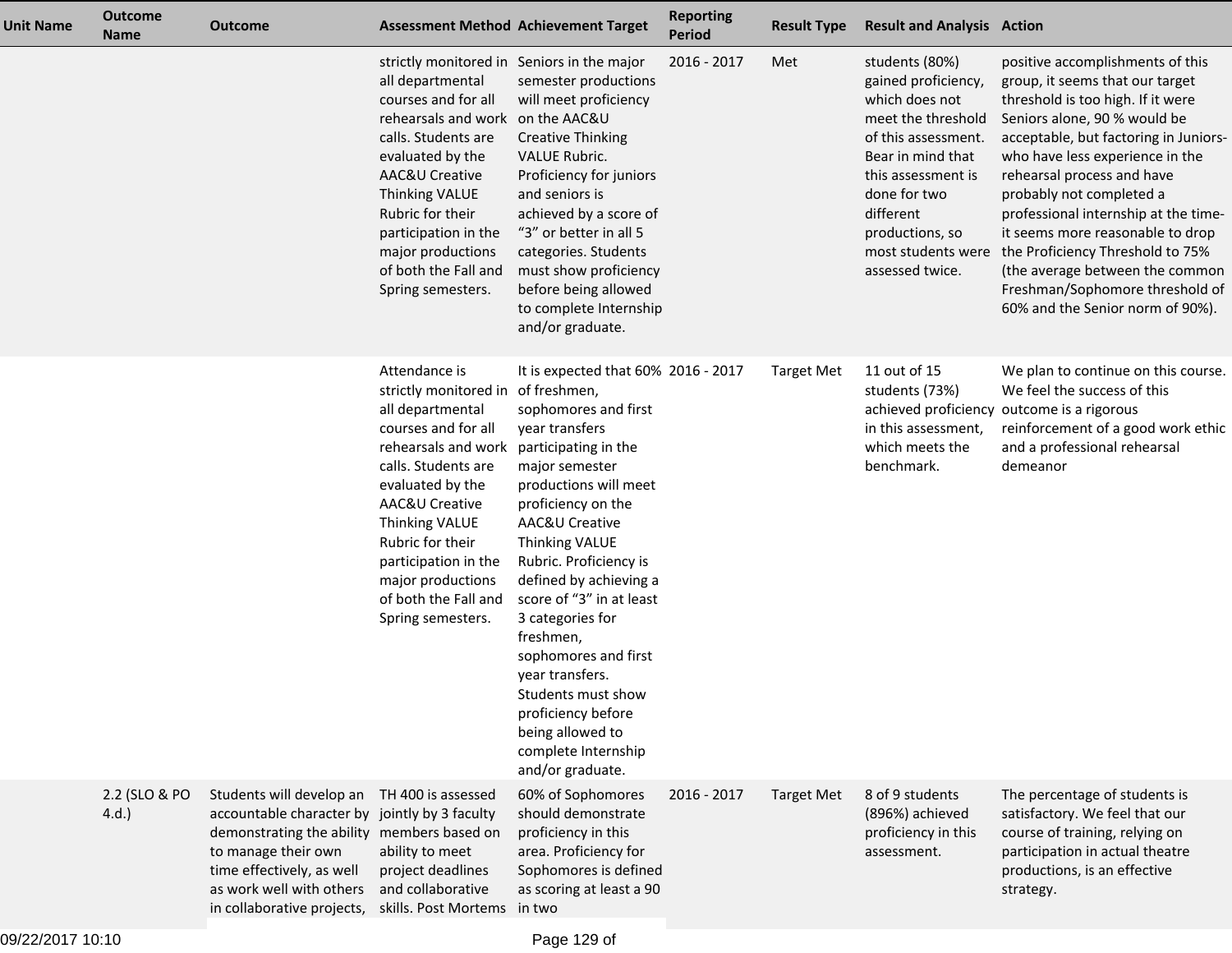| <b>Unit Name</b> | <b>Outcome</b><br><b>Name</b> | <b>Outcome</b>                                                                                                                                                                                                                                                                                                                                                                               |                                                                                                                                                                                                                                                                                                                                                                       | <b>Assessment Method Achievement Target</b>                                                                                                                                                                                                                                                                                                  | <b>Reporting</b><br><b>Period</b> | <b>Result Type</b> | <b>Result and Analysis Action</b>                                                                                                                                                    |                                                                                                                                                                                                      |
|------------------|-------------------------------|----------------------------------------------------------------------------------------------------------------------------------------------------------------------------------------------------------------------------------------------------------------------------------------------------------------------------------------------------------------------------------------------|-----------------------------------------------------------------------------------------------------------------------------------------------------------------------------------------------------------------------------------------------------------------------------------------------------------------------------------------------------------------------|----------------------------------------------------------------------------------------------------------------------------------------------------------------------------------------------------------------------------------------------------------------------------------------------------------------------------------------------|-----------------------------------|--------------------|--------------------------------------------------------------------------------------------------------------------------------------------------------------------------------------|------------------------------------------------------------------------------------------------------------------------------------------------------------------------------------------------------|
|                  | 2.2 (SLO & PO<br>4.d.         | and to serve as leaders of (of each theatre<br>peer groups.                                                                                                                                                                                                                                                                                                                                  | production team)<br>are held to track<br>effectiveness of<br>collaboration and<br>are all evaluated<br>using the Creative<br><b>Project Grading</b><br>Rubric developed by<br>the faculty.                                                                                                                                                                            | categories and no<br>lower than a 80 (B-) in<br>the other two<br>categories on the<br><b>Creative Project</b><br>Grading Rubric.                                                                                                                                                                                                             | 2016 - 2017                       | <b>Target Met</b>  | 8 of 9 students<br>(896%) achieved<br>proficiency in this<br>assessment.                                                                                                             | The percentage of students is<br>satisfactory. We feel that our<br>course of training, relying on<br>participation in actual theatre<br>productions, is an effective<br>strategy.                    |
|                  |                               |                                                                                                                                                                                                                                                                                                                                                                                              | TH 400 is assessed<br>jointly by 3 faculty<br>members based on<br>ability to meet<br>project deadlines<br>and collaborative<br>skills. Post Mortems<br>(of each theatre<br>production team)<br>are held to track<br>effectiveness of<br>collaboration and<br>are all evaluated<br>using the Creative<br><b>Project Grading</b><br>Rubric developed by<br>the faculty. | 90% of graduating<br>Seniors should<br>demonstrate<br>proficiency in this<br>area. Proficiency for<br>graduating seniors in<br>this area is defined as<br>scoring at least a 90<br>(A-) in at least three<br>categories and no<br>lower than an 80 (B-)<br>in the one other<br>category on the<br><b>Creative Project</b><br>Grading Rubric. | 2016 - 2017                       | <b>Target Met</b>  | There was one<br>graduating Senior<br>the proficiency. As a<br>matter of course,<br>we added all seniors<br>and the result was<br>90%.                                               | We need more Graduating Seniors<br>to make a determination of the<br>this year and he met efficiency of this assessment.                                                                             |
|                  |                               | 2.3 (SLO & SAO) Students will effectively<br>demonstrate their<br>comprehension and<br>developed abilities by<br>synthesizing the sum of<br>their knowledge gleaned craft a creative work (A-) on the Creative<br>in the Theatre curriculum in at least one area Project Grading<br>to independently devise a of practical Theatre Rubric.<br>creative piece with a<br>unique point of view. | During the student's 90% of graduating<br>Senior year, it is<br>expected that the<br>student will be able<br>to independently<br>production and<br>performance.<br>Examples include:<br>acting, directing,<br>scene painting and<br>costume design. The<br>student will utilize<br>practical skills<br>learned in second-<br>year and some third-                     | seniors are expected<br>to achieve Proficiency.<br>Proficiency is defined<br>as scoring at least 90%                                                                                                                                                                                                                                         | 2016 - 2017                       | <b>Target Met</b>  | 1 out of 1<br>graduating Seniors<br>Other seniors were<br>not added because<br>this is based solely<br>on the Senior Exit<br>Project-which is<br>only done by<br>graduating Seniors. | We are changing to the Senior Exit<br>Project Rubric (see related<br>met this proficiency. document), because it has a much<br>narrower and more specific focus<br>than the Creative Project Rubric. |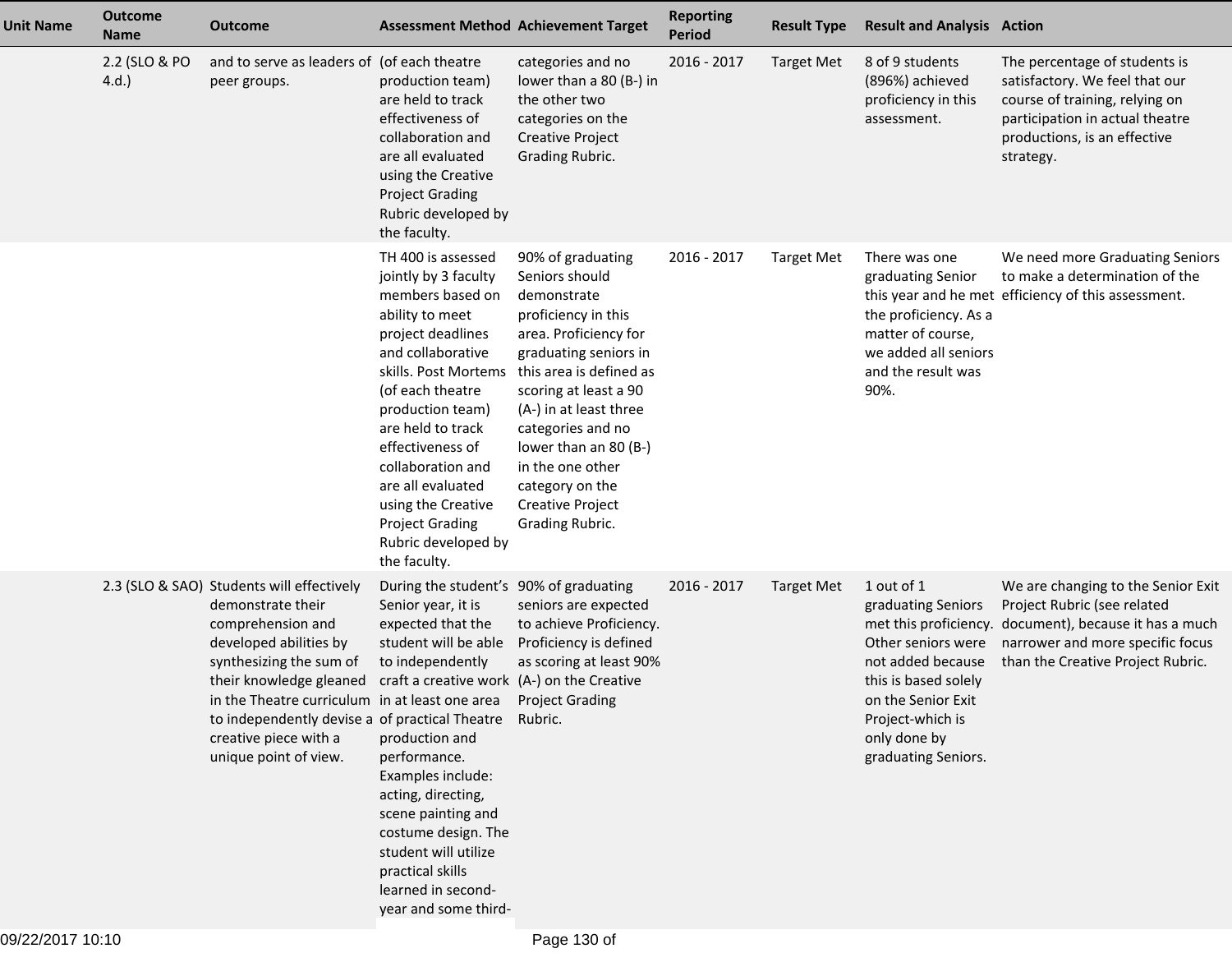| <b>Unit Name</b>                                           | <b>Outcome</b><br><b>Name</b> | <b>Outcome</b>                                                                                                                                                                                                                                                                                                                  | <b>Assessment Method Achievement Target</b>                                                                                                                                                                                                                                                                                                                                                                                                                                                                                                                                                            |                                                                                                                                                                                                                                          | <b>Reporting</b><br><b>Period</b> | <b>Result Type</b>       | <b>Result and Analysis Action</b>                                                                                                                                                                                                                                            |                                                                                                                                                                                |
|------------------------------------------------------------|-------------------------------|---------------------------------------------------------------------------------------------------------------------------------------------------------------------------------------------------------------------------------------------------------------------------------------------------------------------------------|--------------------------------------------------------------------------------------------------------------------------------------------------------------------------------------------------------------------------------------------------------------------------------------------------------------------------------------------------------------------------------------------------------------------------------------------------------------------------------------------------------------------------------------------------------------------------------------------------------|------------------------------------------------------------------------------------------------------------------------------------------------------------------------------------------------------------------------------------------|-----------------------------------|--------------------------|------------------------------------------------------------------------------------------------------------------------------------------------------------------------------------------------------------------------------------------------------------------------------|--------------------------------------------------------------------------------------------------------------------------------------------------------------------------------|
|                                                            |                               | 2.3 (SLO & SAO) Students will effectively<br>demonstrate their<br>comprehension and<br>developed abilities by<br>synthesizing the sum of<br>their knowledge gleaned<br>in the Theatre curriculum Stage Lighting, and<br>to independently devise a TH 319-Intermediate Rubric.<br>creative piece with a<br>unique point of view. | year classes (TH 217- 90% of graduating<br>Stage Crafts; TH<br>219-Beginning<br>Acting; TH 275-<br>Introduction to<br>Design; TH 318-<br>Acting). These skills<br>will be mastered in<br>more advanced<br>classes (TH 320-<br>Directing; TH 419-<br><b>Advanced Acting;</b><br>and TH 400-Theatre<br>Practicum). The<br>individual<br>achievement to be<br>assessed will be<br>chosen by the<br>student, with the<br>consent of the<br>Theatre faculty,<br>during the Senior<br>Exit Project. The<br>project will be<br>graded using the<br>departmental<br><b>Creative Project</b><br>Grading Rubric. | seniors are expected<br>to achieve Proficiency.<br>Proficiency is defined<br>as scoring at least 90%<br>(A-) on the Creative<br><b>Project Grading</b>                                                                                   | 2016 - 2017                       | <b>Target Met</b>        | 1 out of 1<br>graduating Seniors<br>met this proficiency.<br>Other seniors were<br>not added because<br>this is based solely<br>on the Senior Exit<br>Project-which is<br>only done by<br>graduating Seniors.                                                                | We are changing to the Senior Exit<br>Project Rubric (see related<br>document), because it has a much<br>narrower and more specific focus<br>than the Creative Project Rubric. |
| Program -<br>Women's<br>Leadership -<br>MA {2016-<br>2017} | 1.1(RO)                       | Through finding,<br>examining and analyzing<br>primary and secondary<br>sources, the students will Bibliography<br>practice graduate level<br>research skills on both<br>assigned and self-<br>generated topics on<br>women's leadership.                                                                                       | Graduate students<br>will complete at<br>least one Annotated<br>demonstrating<br>research and source<br>quality assessment<br>skills on a self-<br>selected topic.<br>Either the director<br>or a designated WS<br>faculty member will<br>assess the<br>annotated<br>bibliography using                                                                                                                                                                                                                                                                                                                | In a sample set of at<br>least three annotated<br>bibliographies from<br>either WS 500 or WS<br>502 sections, each of<br>the essays will earn an<br>average score of 3.5 or<br>higher on the AAC&U<br>Rubric on Information<br>Literacy. | 2016 - 2017                       | <b>Target Not</b><br>Met | In academic year<br>five graduate<br>students completed<br>WS 500, the<br>"gateway" course<br>for the MA in<br>Women's<br>Leadership. All five<br>of them earned<br>point scores which<br>earned them at<br>least an A- (90<br>points) on their<br>Annotated<br>Bibliography | We will continue to collect and<br>assess the completed Annotated<br><b>Bibliography Assignments in WS</b><br>500.                                                             |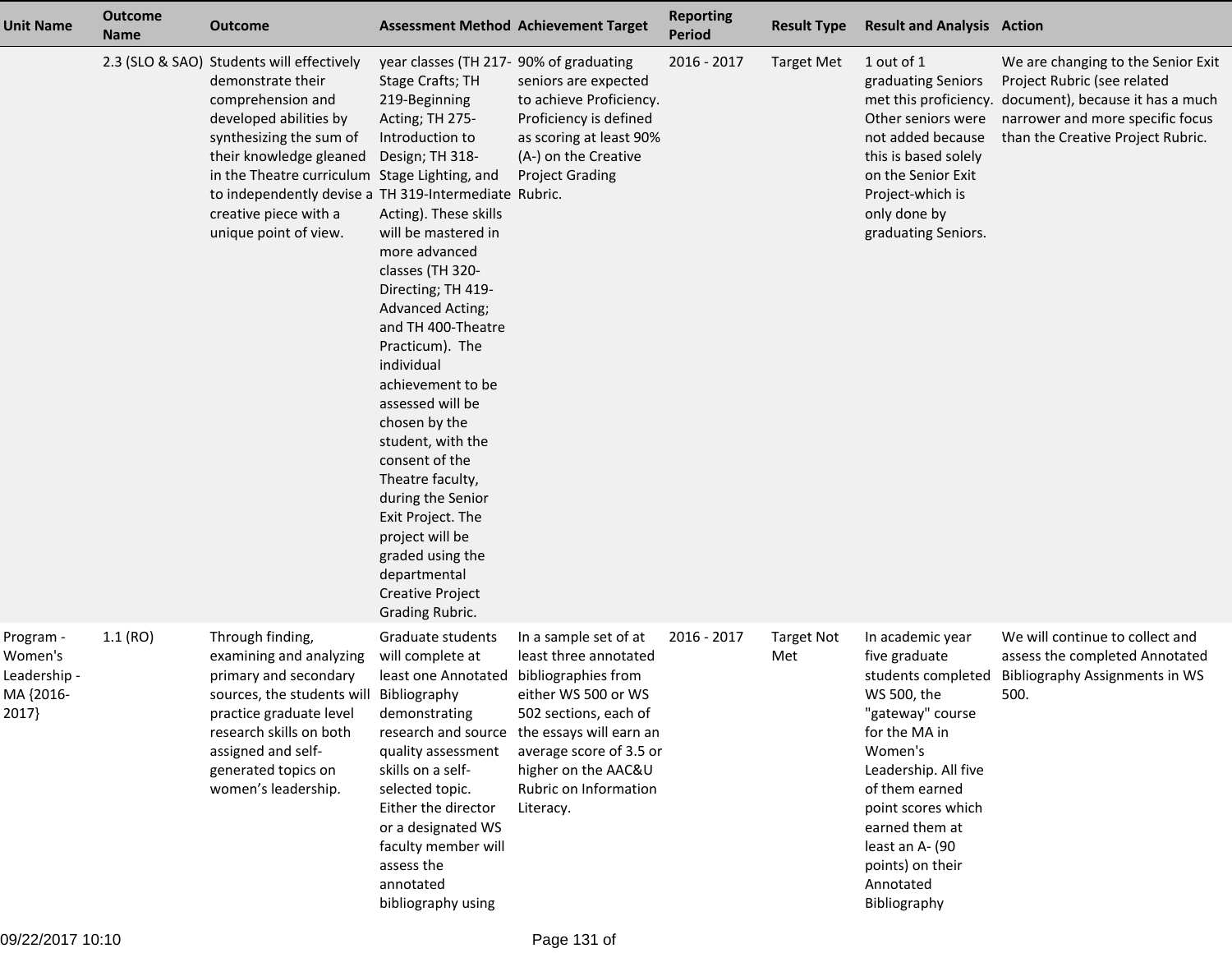| <b>Unit Name</b>                                           | <b>Outcome</b><br><b>Name</b> | <b>Outcome</b>                                                                                                                                                                                                                         |                                                                                                                           | <b>Assessment Method Achievement Target</b>                                                                                                                                                                                              | <b>Reporting</b><br><b>Period</b> | <b>Result Type</b>       | <b>Result and Analysis Action</b>                                                                                                                                                                                                                                                                                                                                                                                                                                                                                                                                                                                                                                                                                                                                                                                 |                                                                                                                                             |
|------------------------------------------------------------|-------------------------------|----------------------------------------------------------------------------------------------------------------------------------------------------------------------------------------------------------------------------------------|---------------------------------------------------------------------------------------------------------------------------|------------------------------------------------------------------------------------------------------------------------------------------------------------------------------------------------------------------------------------------|-----------------------------------|--------------------------|-------------------------------------------------------------------------------------------------------------------------------------------------------------------------------------------------------------------------------------------------------------------------------------------------------------------------------------------------------------------------------------------------------------------------------------------------------------------------------------------------------------------------------------------------------------------------------------------------------------------------------------------------------------------------------------------------------------------------------------------------------------------------------------------------------------------|---------------------------------------------------------------------------------------------------------------------------------------------|
| Program -<br>Women's<br>Leadership -<br>MA {2016-<br>2017} | 1.1(RO)                       | Through finding,<br>examining and analyzing<br>primary and secondary<br>sources, the students will Literacy.<br>practice graduate level<br>research skills on both<br>assigned and self-<br>generated topics on<br>women's leadership. | the AAC&U VALUE<br>Rubric on<br>Information                                                                               | In a sample set of at<br>least three annotated<br>bibliographies from<br>either WS 500 or WS<br>502 sections, each of<br>the essays will earn an<br>average score of 3.5 or<br>higher on the AAC&U<br>Rubric on Information<br>Literacy. | 2016 - 2017                       | <b>Target Not</b><br>Met | Assignment (see<br>attached<br>assignment<br>document which<br>also includes the<br>class rubric for the<br>assignment). The<br>AAC&U Value Rubric<br>in Information<br>Literacy was applied<br>to these same five<br>completed<br>assignments and the<br>scores were as<br>follows: Student 1 -<br>4; Student 2 - 3.8;<br>student $3 - 4$ ;<br>Student 4 - 3.2;<br>Student 5 - 4. All of<br>the students met<br>the target of 3.5 or<br>higher on this Value<br>Rubric (see attached<br>IL Value Rubric)<br>except one. This<br>student Four is<br>actually a graduate<br>student in another<br>program at MUW,<br>but is considering<br>adding the MA in<br>WL as a second<br>degree. Although<br>she scored below<br>the Achievement<br>Target, she is very<br>capable of moving<br>further in our<br>program. | We will continue to collect and<br>assess the completed Annotated<br><b>Bibliography Assignments in WS</b><br>500.                          |
|                                                            | 1.2 (SLO & RO)                | Through analysis of<br>secondary sources the<br>students will learn to<br>assess the quality of<br>secondary research on<br>both assigned and self-                                                                                    | The director of the<br>program will assess<br>a completed WS 500 assignment for<br>or WS 502 article<br>review assignment | Each of the students<br>completing the<br>"Article Review II" in<br>the graduate course<br>using AAC&U VALUE WS 500 or any of the                                                                                                        | 2016 - 2017                       | <b>Target Not</b><br>Met | In academic year<br>five graduate<br>students completed<br>WS 500, the<br>"gateway" course<br>for the MA in                                                                                                                                                                                                                                                                                                                                                                                                                                                                                                                                                                                                                                                                                                       | We will continue to collect and<br>assess the completed annotated<br>bibliography assignments with the<br>Inquiry and Analysis Value Rubric |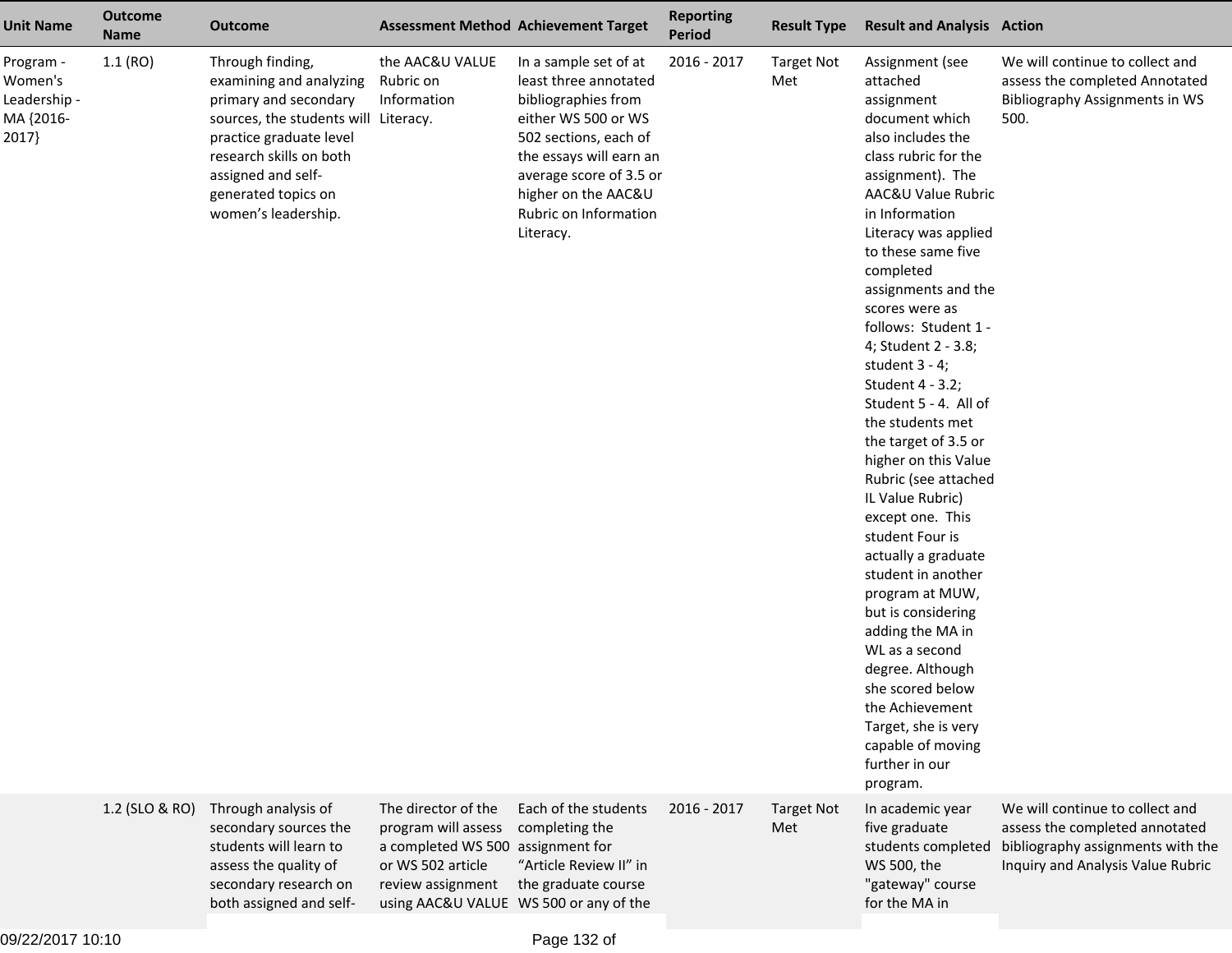| <b>Unit Name</b> | <b>Outcome</b><br><b>Name</b> | <b>Outcome</b>                             |                                    | <b>Assessment Method Achievement Target</b>                                                                                                                   | <b>Reporting</b><br>Period | <b>Result Type</b>       | <b>Result and Analysis Action</b>                                                                                                                                                                                                                                                                                                                                                                                                                                                                                                                                                                                                                                                                                                                                                                                                                                                                                              |                                                                                                                                             |
|------------------|-------------------------------|--------------------------------------------|------------------------------------|---------------------------------------------------------------------------------------------------------------------------------------------------------------|----------------------------|--------------------------|--------------------------------------------------------------------------------------------------------------------------------------------------------------------------------------------------------------------------------------------------------------------------------------------------------------------------------------------------------------------------------------------------------------------------------------------------------------------------------------------------------------------------------------------------------------------------------------------------------------------------------------------------------------------------------------------------------------------------------------------------------------------------------------------------------------------------------------------------------------------------------------------------------------------------------|---------------------------------------------------------------------------------------------------------------------------------------------|
|                  | 1.2 (SLO & RO)                | generated topics in<br>women's leadership. | Rubric on Inquiry<br>and Analysis. | article review or<br>critique assignments<br>in WS: 502 will<br>average at least a 3.5<br>using the AAC&U<br><b>VALUE Rubric for</b><br>Inquiry and Analysis. | 2016 - 2017                | <b>Target Not</b><br>Met | Women's<br>Leadership. All five<br>of them earned<br>point scores which<br>earned them at<br>least an A- (90<br>points) on their<br>Annotated<br>Bibliography<br>Assignment (see<br>attached<br>assignment<br>document which<br>includes the class<br>rubric for the<br>annotated<br>bibliography<br>assignment). The<br>AAC&U Value Rubric<br>in Inquiry and<br>Analysis was applied<br>to these same five<br>completed<br>assignments and the<br>scores were as<br>follows: Student 1 -<br>4; Student 2 - 4;<br>student $3 - 4$ ;<br>Student 4 - 3;<br>Student 5 - 3.8. All<br>of the students met<br>the target of 3.5 or<br>higher on this Value<br>Rubric (see attached<br>IL Value Rubric)<br>except one. This<br>student Four is<br>actually a graduate<br>student in another<br>program at MUW,<br>but is considering<br>adding the MA in<br>WL as a second<br>degree. Although<br>she scored below<br>the Achievement | We will continue to collect and<br>assess the completed annotated<br>bibliography assignments with the<br>Inquiry and Analysis Value Rubric |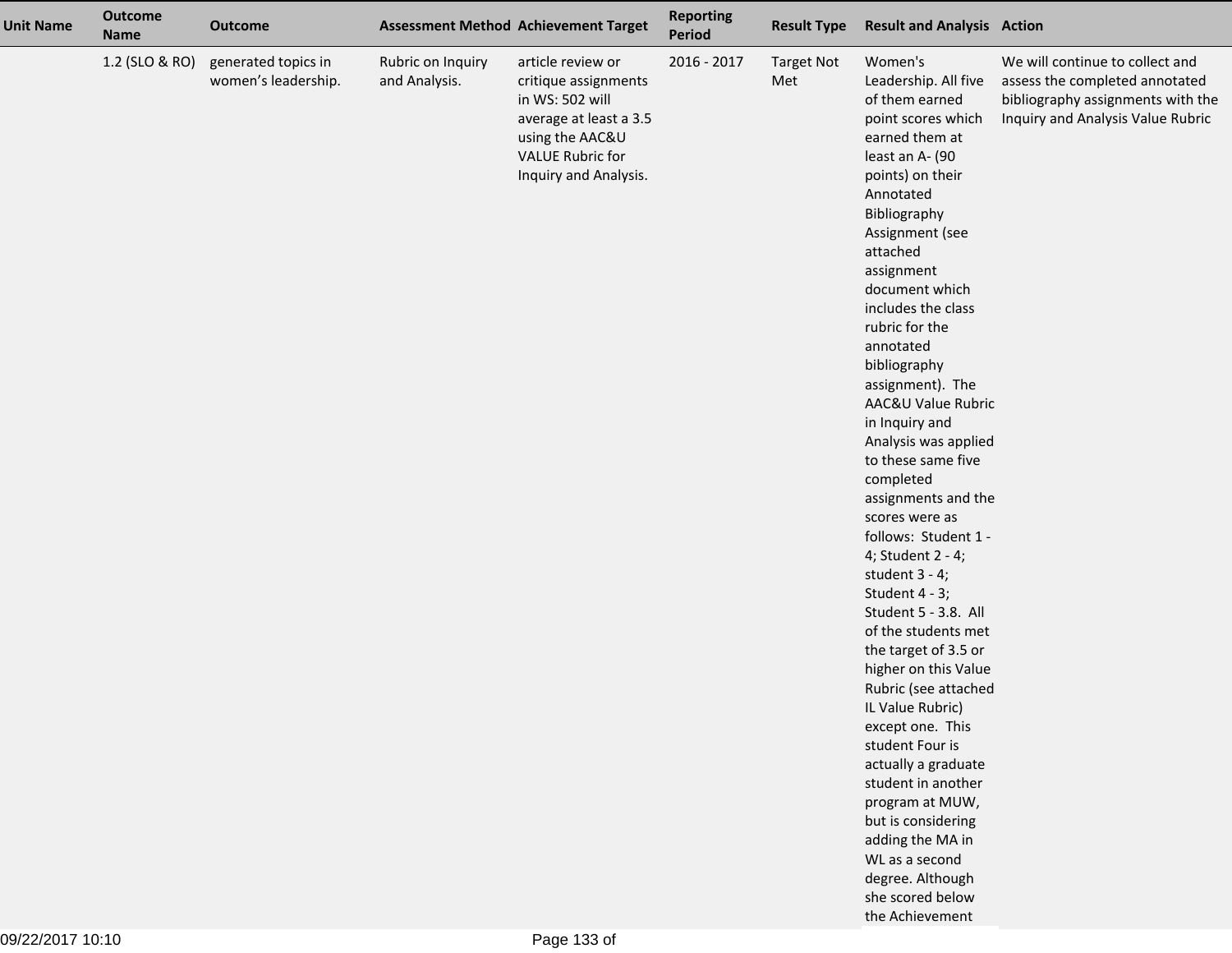| <b>Unit Name</b> | <b>Outcome</b><br><b>Name</b> | <b>Outcome</b>                                                                                                                                                                                                                                                                             | <b>Assessment Method Achievement Target</b>                                                                                                                                                                                    |                                                                                                                                                                                                                                                                                                    | <b>Reporting</b><br><b>Period</b> | <b>Result Type</b>       | <b>Result and Analysis Action</b>                                                                                                                                                                                                                                                                                                                                                                                                                                                                                                                                                                                                   |                                                                                                                                                                                                                                                      |
|------------------|-------------------------------|--------------------------------------------------------------------------------------------------------------------------------------------------------------------------------------------------------------------------------------------------------------------------------------------|--------------------------------------------------------------------------------------------------------------------------------------------------------------------------------------------------------------------------------|----------------------------------------------------------------------------------------------------------------------------------------------------------------------------------------------------------------------------------------------------------------------------------------------------|-----------------------------------|--------------------------|-------------------------------------------------------------------------------------------------------------------------------------------------------------------------------------------------------------------------------------------------------------------------------------------------------------------------------------------------------------------------------------------------------------------------------------------------------------------------------------------------------------------------------------------------------------------------------------------------------------------------------------|------------------------------------------------------------------------------------------------------------------------------------------------------------------------------------------------------------------------------------------------------|
|                  | 1.2 (SLO & RO)                | Through analysis of<br>secondary sources the<br>students will learn to<br>assess the quality of<br>secondary research on<br>both assigned and self-<br>generated topics in<br>women's leadership.                                                                                          | The director of the<br>program will assess<br>a completed WS 500<br>or WS 502 article<br>review assignment<br>using AAC&U VALUE<br>Rubric on Inquiry<br>and Analysis.                                                          | Each of the students<br>completing the<br>assignment for<br>"Article Review II" in<br>the graduate course<br>WS 500 or any of the<br>article review or<br>critique assignments<br>in WS: 502 will<br>average at least a 3.5<br>using the AAC&U<br><b>VALUE Rubric for</b><br>Inquiry and Analysis. | 2016 - 2017                       | <b>Target Not</b><br>Met | Target, she is very<br>capable of moving<br>further in our<br>program.                                                                                                                                                                                                                                                                                                                                                                                                                                                                                                                                                              | We will continue to collect and<br>assess the completed annotated<br>bibliography assignments with the<br>Inquiry and Analysis Value Rubric                                                                                                          |
|                  | 1.3 (SLO & RO)                | The student will produce The students<br>a master's level<br>project/thesis with a<br>review of relevant<br>literature and analysis of<br>primary and secondary<br>sources, based on an<br>original idea connected<br>with the development of<br>leadership in women and WS 512:<br>girls. | Capstone/Thesis<br>committee<br>(consisting of a<br>director and two<br>other faculty<br>members) will<br>assess the<br>completed project in<br>Capstone/Thesis<br>using the AAC&U<br>VALUE Rubric on<br>Integrative Learning. | A student's WS 512<br>Capstone/Thesis<br>project will score an<br>average of no less<br>than 3.5 on the<br>AAC&U VALUE RUBRIC<br>on Integrative<br>Learning.                                                                                                                                       | 2016 - 2017                       | <b>Target Met</b>        | In the 2016-17<br>academic year, the<br>first person<br>completed her WS<br>Capstone Thesis<br>defended it to her<br>committee, and was<br>granted the MA in<br>Women's<br>Leadership. Her<br>thesis title was<br>Development of a<br>Curriculum Guide<br>for Young Women's<br>Leadership<br>Program. It<br>included a thorough<br>review of literature<br>and primary source<br>examples, including<br>interviews with<br>directors of similar<br>programs. She used<br>all of this<br>information,<br>integrated it into<br>her own new ideas<br>for a curriculum,<br>and succeeded in<br>creating an original<br>curriculum. She | We have two graduate students on<br>track to complete thesis in the<br>2017-2018 academic year. We will<br>assess their completed WS 512<br>theses/Capstone projects with the<br>Project, successfully AACU Value Rubric on Integrative<br>Learning. |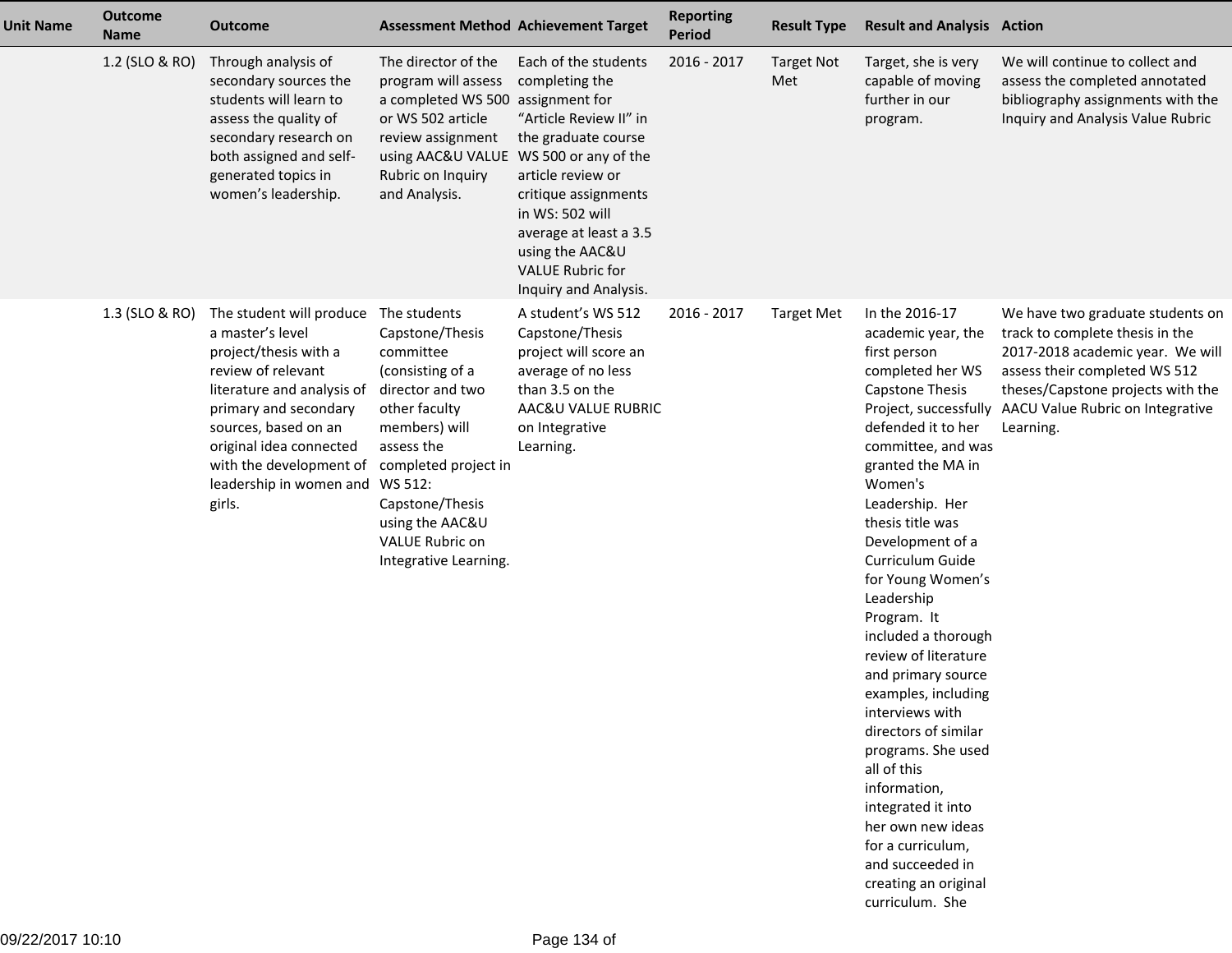| <b>Unit Name</b> | <b>Outcome</b><br><b>Name</b> | <b>Outcome</b>                                                                                                                                                                                                                                                                                                                                                  |                                                                                                                                                                                                                                                                                                                                                     | <b>Assessment Method Achievement Target</b>                                                                                                                                                                                                                                                  | <b>Reporting</b><br><b>Period</b> | <b>Result Type</b> | <b>Result and Analysis Action</b>                                                                                                                                                                                                                                                                                                                                                                                                                                                                                                                                                                                                     |                                                                                                                                                                                                                                                      |
|------------------|-------------------------------|-----------------------------------------------------------------------------------------------------------------------------------------------------------------------------------------------------------------------------------------------------------------------------------------------------------------------------------------------------------------|-----------------------------------------------------------------------------------------------------------------------------------------------------------------------------------------------------------------------------------------------------------------------------------------------------------------------------------------------------|----------------------------------------------------------------------------------------------------------------------------------------------------------------------------------------------------------------------------------------------------------------------------------------------|-----------------------------------|--------------------|---------------------------------------------------------------------------------------------------------------------------------------------------------------------------------------------------------------------------------------------------------------------------------------------------------------------------------------------------------------------------------------------------------------------------------------------------------------------------------------------------------------------------------------------------------------------------------------------------------------------------------------|------------------------------------------------------------------------------------------------------------------------------------------------------------------------------------------------------------------------------------------------------|
|                  | 1.3 (SLO & RO)                | The student will produce<br>a master's level<br>project/thesis with a<br>review of relevant<br>literature and analysis of<br>primary and secondary<br>sources, based on an<br>original idea connected<br>with the development of<br>leadership in women and WS 512:<br>girls.                                                                                   | The students<br>Capstone/Thesis<br>committee<br>(consisting of a<br>director and two<br>other faculty<br>members) will<br>assess the<br>completed project in<br>Capstone/Thesis<br>using the AAC&U<br>VALUE Rubric on<br>Integrative Learning.                                                                                                      | A student's WS 512<br>Capstone/Thesis<br>project will score an<br>average of no less<br>than 3.5 on the<br>AAC&U VALUE RUBRIC<br>on Integrative<br>Learning.                                                                                                                                 | 2016 - 2017                       | <b>Target Met</b>  | earned an A from<br>her Thesis<br>Committee, and a<br>3.8 score on the<br>Value Rubric in                                                                                                                                                                                                                                                                                                                                                                                                                                                                                                                                             | We have two graduate students on<br>track to complete thesis in the<br>2017-2018 academic year. We will<br>assess their completed WS 512<br>theses/Capstone projects with the<br>Integrative Learning. AACU Value Rubric on Integrative<br>Learning. |
|                  | $2.1$ (SLO)                   | The students will<br>complete direct mentor<br>or internship experience<br>with a woman who works experience, students will be able to<br>in a non-traditional field,<br>in a political, educational<br>or non-profit<br>organization with a<br>connection to improving<br>women's lives, or in a<br>field which documents<br>women's lives and<br>experiences. | At the end of their<br>mentoring or<br>internship<br>will complete a<br>"Reflective Essay"<br>including evidence<br>of intellectual and<br>personal growth in<br>their hands-on<br>knowledge of both<br>the diversity and<br>commonalities of<br>women's<br>experiences. The<br>Director of the<br>Program will assess<br>the reflection<br>essays. | 100% of students who 2016 - 2017<br>complete WS 510<br>(required practicum)<br>describe at least two<br>specific examples of<br>personal or<br>intellectual growth in<br>their knowledge about<br>women's leadership<br>skills gained during<br>their mentoring or<br>internship experience. |                                   | <b>Target Met</b>  | Three students<br>completed WS 510:<br>Practicum/Field<br>Experience in<br>Women's<br>Leadership during<br>the 2016-17 year<br>and earned A's in<br>the course. One<br>student during the<br>summer of 2016<br>worked with a non-<br>profit women's<br>organization for a<br>month in Africa.<br>Two students<br>completed<br>internships for NEW<br>Leadership<br>Mississippi (see url<br>link) under the<br>direction of the staff<br>at the Center for<br>Outreach and<br>Innovation and the<br>Center for Women's<br><b>Research and Public</b><br>Policy at MUW. All<br>three earned<br>"Exemplary" in both<br>categories on the | We will continue to assess all<br>students who complete WS 510 by<br>applying a department rubric to<br>their final reflection paper.                                                                                                                |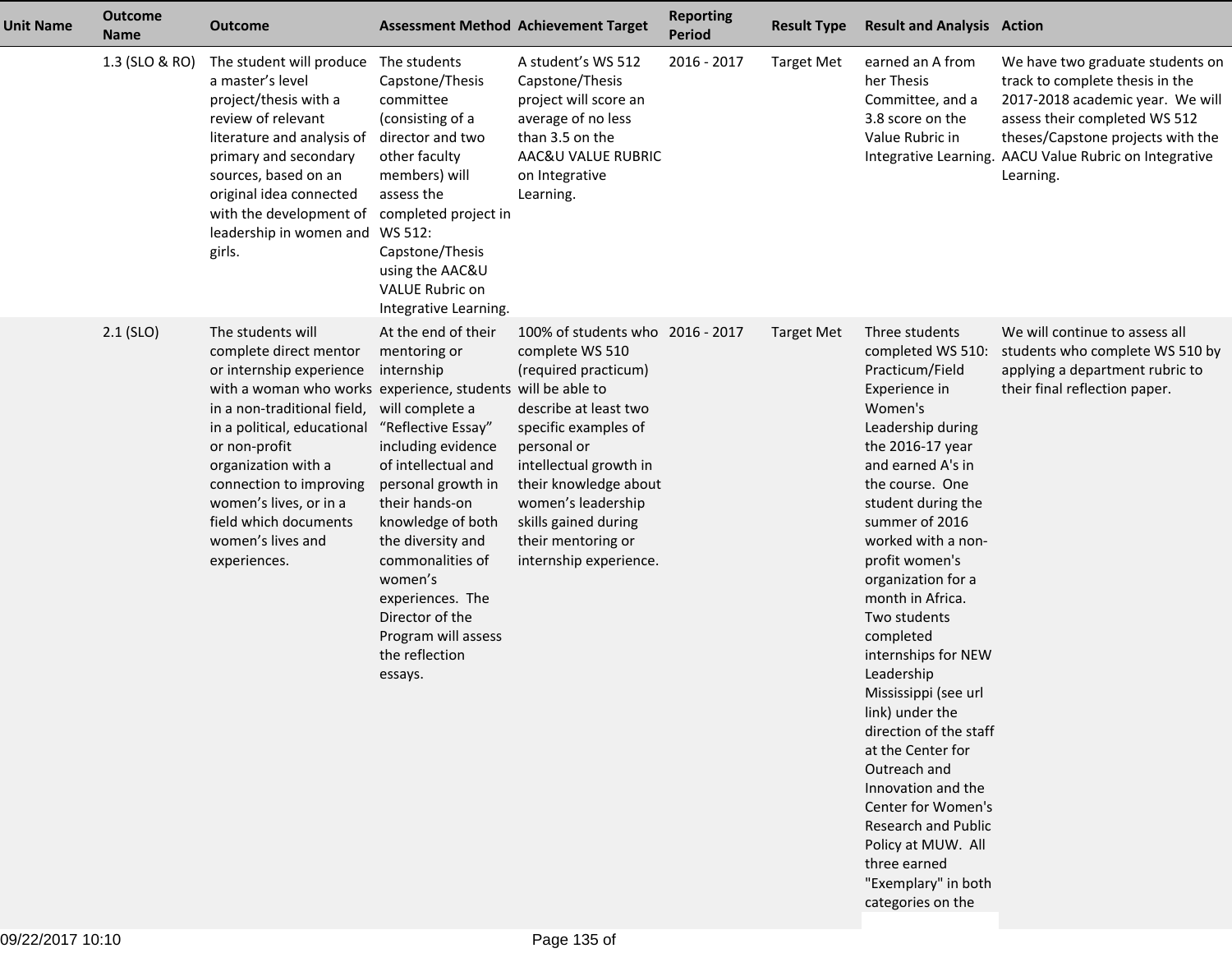| <b>Unit Name</b> | <b>Outcome</b><br><b>Name</b> | <b>Outcome</b>                                                                                                                                                                                                                                                                                                                                                  | <b>Assessment Method Achievement Target</b>                                                                                                                                                                                                                                                                                                         |                                                                                                                                                                                                                                                                                                                  | <b>Reporting</b><br><b>Period</b> | <b>Result Type</b> | <b>Result and Analysis Action</b>                                                                                                                                                                                            |                                                                                                                                                                                                                                             |
|------------------|-------------------------------|-----------------------------------------------------------------------------------------------------------------------------------------------------------------------------------------------------------------------------------------------------------------------------------------------------------------------------------------------------------------|-----------------------------------------------------------------------------------------------------------------------------------------------------------------------------------------------------------------------------------------------------------------------------------------------------------------------------------------------------|------------------------------------------------------------------------------------------------------------------------------------------------------------------------------------------------------------------------------------------------------------------------------------------------------------------|-----------------------------------|--------------------|------------------------------------------------------------------------------------------------------------------------------------------------------------------------------------------------------------------------------|---------------------------------------------------------------------------------------------------------------------------------------------------------------------------------------------------------------------------------------------|
|                  | $2.1$ (SLO)                   | The students will<br>complete direct mentor<br>or internship experience<br>with a woman who works experience, students will be able to<br>in a non-traditional field,<br>in a political, educational<br>or non-profit<br>organization with a<br>connection to improving<br>women's lives, or in a<br>field which documents<br>women's lives and<br>experiences. | At the end of their<br>mentoring or<br>internship<br>will complete a<br>"Reflective Essay"<br>including evidence<br>of intellectual and<br>personal growth in<br>their hands-on<br>knowledge of both<br>the diversity and<br>commonalities of<br>women's<br>experiences. The<br>Director of the<br>Program will assess<br>the reflection<br>essays. | 100% of students who 2016 - 2017<br>complete WS 510<br>(required practicum)<br>describe at least two<br>specific examples of<br>personal or<br>intellectual growth in<br>their knowledge about<br>women's leadership<br>skills gained during<br>their mentoring or<br>internship experience.                     |                                   | <b>Target Met</b>  | WS 510 Reflection<br>essay rubric (see<br>attached<br>document).                                                                                                                                                             | We will continue to assess all<br>students who complete WS 510 by<br>applying a department rubric to<br>their final reflection paper.                                                                                                       |
|                  |                               |                                                                                                                                                                                                                                                                                                                                                                 | The women leaders<br>who act as mentors<br>or as supervisors in<br><b>WS 510 will</b><br>complete a<br>Satisfaction Survey<br>about the student's<br>participation.                                                                                                                                                                                 | At least 85% of<br>students who<br>complete the WS 510<br>practicum will earn a<br>score of 3<br>"satisfactory" or 4<br>"highly satisfactory"<br>(on a four point range<br>from 1 Unsatisfactory,<br>2 Slightly dissatisfied,<br>3 Satisfactory to 4<br>Highly Satisfactory)<br>from their<br>mentor/supervisor. | 2016 - 2017                       | <b>Target Met</b>  | Two different<br>women supervised<br>the three WS 510<br>students in the<br>2016-17 academic<br>year. They scored<br>each of the three<br>students' efforts<br>and success in WS<br>510 as "4," or<br>"highly satisfactory." | We will continue to assess all<br>students who complete WS 510 in<br>an academic year by surveying their<br>mentors.                                                                                                                        |
|                  | 3.1 (PO 4.d.)                 | Students will take a<br>variety of graduate level schedule in which<br>coursework in Education, the student is<br>Business and Professional registered in Banner complete graduate<br>Studies, Nursing, Public<br>Health, History/Political<br>Science/Public Policy, and program after the<br>or Literature.                                                   | The student course<br>Web during every<br>semester of the<br>first semester. After than WS.<br>the first semester of<br>graduate work,<br>which will generally<br>consist of                                                                                                                                                                        | 100% of MA in<br>Women's Leadership<br>graduates will<br>level coursework in at<br>least three other areas<br>with prefixes other                                                                                                                                                                                | 2016 - 2017                       | Target Met         | graduate students<br>were enrolled in a<br>variety of other<br>graduate courses<br>which had a<br>significant content<br>about women's<br>issues/experiences<br>or women's<br>leadership. (One of                            | During the 2016-17 The MA in WL advisor will continue<br>academic year all six to make sure that students are<br>enrolled in at least one mutually<br>agreeable non WS graduate course<br>after the first gateway courses are<br>completed. |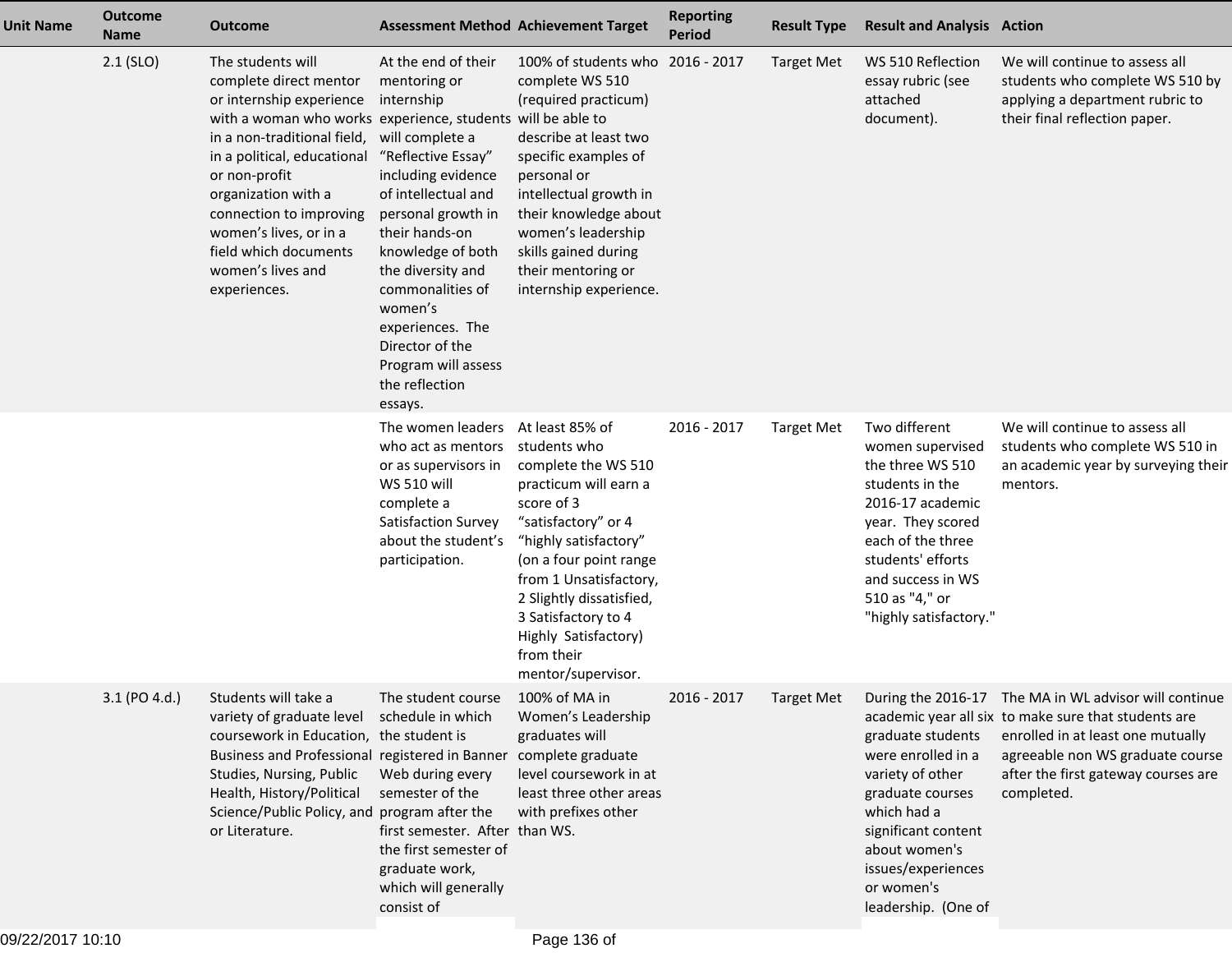| <b>Unit Name</b> | <b>Outcome</b><br><b>Name</b> | <b>Outcome</b>                                                                                                                                                                                                                                                                                                                                                                                                | <b>Assessment Method Achievement Target</b>                                                                                                                                                                                                                                             |                                                                                                                                                                                                                                                                                                                                                                                                                                                                            | <b>Reporting</b><br><b>Period</b> | <b>Result Type</b> | <b>Result and Analysis Action</b>                                                                                                                                                                                                                                                                                                                                                                                                                                                                                                                             |                                                                                                                                                                                                               |
|------------------|-------------------------------|---------------------------------------------------------------------------------------------------------------------------------------------------------------------------------------------------------------------------------------------------------------------------------------------------------------------------------------------------------------------------------------------------------------|-----------------------------------------------------------------------------------------------------------------------------------------------------------------------------------------------------------------------------------------------------------------------------------------|----------------------------------------------------------------------------------------------------------------------------------------------------------------------------------------------------------------------------------------------------------------------------------------------------------------------------------------------------------------------------------------------------------------------------------------------------------------------------|-----------------------------------|--------------------|---------------------------------------------------------------------------------------------------------------------------------------------------------------------------------------------------------------------------------------------------------------------------------------------------------------------------------------------------------------------------------------------------------------------------------------------------------------------------------------------------------------------------------------------------------------|---------------------------------------------------------------------------------------------------------------------------------------------------------------------------------------------------------------|
|                  | 3.1 (PO 4.d.)                 | Students will take a<br>variety of graduate level<br>coursework in Education, 502, the student and graduates will<br>Business and Professional advisor will work<br>Studies, Nursing, Public<br>Health, History/Political<br>Science/Public Policy, and least one mutually<br>or Literature.                                                                                                                  | enrollment in WS<br>500, WS 501 and WS Women's Leadership<br>together to select<br>agreeable course<br>per semester in<br>other graduate<br>programs at MUW<br>which do not have<br>the WS prefix, but<br>also offer significant<br>women's issues or<br>women's leadership<br>content. | 100% of MA in<br>complete graduate<br>level coursework in at<br>for registration in at least three other areas<br>with prefixes other<br>than WS.                                                                                                                                                                                                                                                                                                                          | 2016 - 2017                       | <b>Target Met</b>  | these six graduate<br>students has since<br>been dismissed<br>from the MA in WL<br>program since she<br>failed a another<br>discipline's graduate<br>class in which she<br>was enrolled). One<br>of the six is actually<br>in another graduate<br>program at MUW,<br>but has indicated<br>that she plans on<br>completing both<br>master's degrees,<br>and therefore is<br>actually enrolled in<br>a majority of<br>another discipline's<br>programs. The<br>prefixes of the other<br>graduate courses<br>they took included<br>ED, HED, MGT, PLG<br>and MIS. | The MA in WL advisor will continue<br>to make sure that students are<br>enrolled in at least one mutually<br>agreeable non WS graduate course<br>after the first gateway courses are<br>completed.            |
|                  | 3.2 (PO 4.d.)                 | Students who take a<br>variety of graduate level<br>coursework in Education,<br>Business and Professional rubric to a sample<br>Studies, Nursing, Public<br>Health, History/Political<br>Science/Public Policy, and three graduate level<br>or Literature will<br>complete papers or<br>projects in those classes<br>with either a direct or<br>indirect focus on<br>women's issues or<br>women's leadership. | The program<br>director will apply a<br>simple check off<br>group of at least five three graduate level<br>courses taken in<br>other disciplines by<br>Women's<br>students over the<br>academic year.                                                                                   | The program director<br>will collect a sample<br>set of at least five<br>papers from at least<br>papers from at least courses taken in other<br>disciplines by program<br>students over the<br>academic year, and<br>using a simple check<br>Leadership graduate off method (1. Paper<br>or project DOES MEET<br>the women's issues<br>content expectations<br>of the MS in Women's<br>Leadership Program or<br>2. Paper or Project<br>DOES NOT meet the<br>women's issues | 2016 - 2017                       | <b>Target Met</b>  | This analysis was<br>not done<br>completely as<br>described in the<br>Achievement<br>Target. Rather than<br>requesting papers<br>and checking the<br>content, the<br>director contacted<br>the faculty<br>members to find out<br>if the MA in<br>Women's<br>Leadership students<br>had completed<br>projects dealing<br>with women's issues<br>in content. During                                                                                                                                                                                             | Next year the director will actually<br>collect the sample set of papers<br>from the faculty members as the<br>Achievement Target describes, and<br>review them herself, and keep<br>them on file for review. |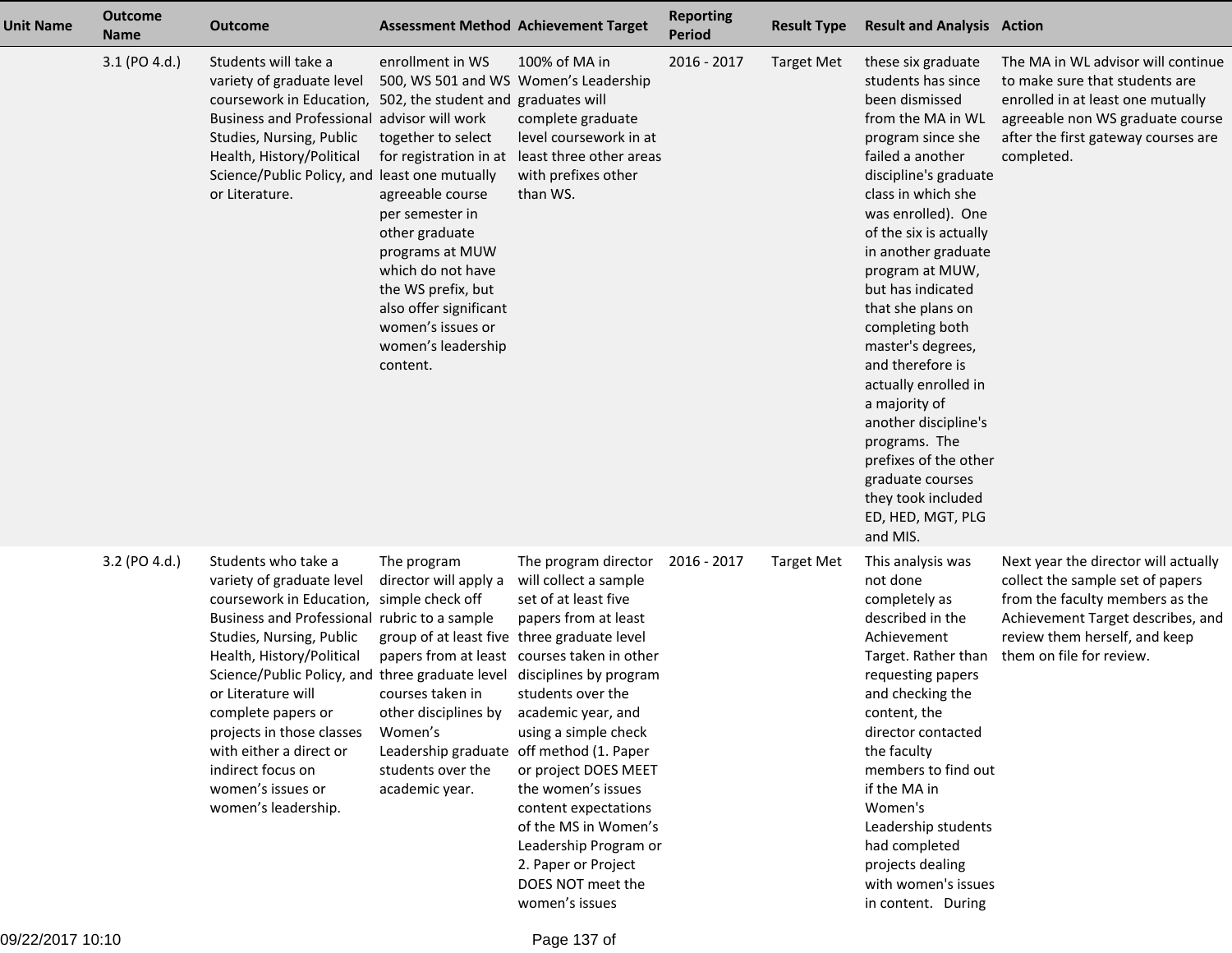| <b>Unit Name</b> | <b>Outcome</b><br><b>Name</b> | <b>Outcome</b>                                                                                                                                                                                                                                                                                                                                                                                                                              |                                                                                                                                                                                                                                                | <b>Assessment Method Achievement Target</b>                                                        | <b>Reporting</b><br>Period | <b>Result Type</b> | <b>Result and Analysis Action</b>                                                                                                                                                                                                                                                                                                                                                                                                                                                                                                                                                                                                                                                                                                                                                                                                                                                                                                      |                                                                                                                                                                                                                                     |
|------------------|-------------------------------|---------------------------------------------------------------------------------------------------------------------------------------------------------------------------------------------------------------------------------------------------------------------------------------------------------------------------------------------------------------------------------------------------------------------------------------------|------------------------------------------------------------------------------------------------------------------------------------------------------------------------------------------------------------------------------------------------|----------------------------------------------------------------------------------------------------|----------------------------|--------------------|----------------------------------------------------------------------------------------------------------------------------------------------------------------------------------------------------------------------------------------------------------------------------------------------------------------------------------------------------------------------------------------------------------------------------------------------------------------------------------------------------------------------------------------------------------------------------------------------------------------------------------------------------------------------------------------------------------------------------------------------------------------------------------------------------------------------------------------------------------------------------------------------------------------------------------------|-------------------------------------------------------------------------------------------------------------------------------------------------------------------------------------------------------------------------------------|
|                  | 3.2 (PO 4.d.)                 | Students who take a<br>variety of graduate level<br>coursework in Education, simple check off<br>Business and Professional rubric to a sample<br>Studies, Nursing, Public<br>Health, History/Political<br>Science/Public Policy, and three graduate level expectation.<br>or Literature will<br>complete papers or<br>projects in those classes<br>with either a direct or<br>indirect focus on<br>women's issues or<br>women's leadership. | The program<br>director will apply a<br>group of at least five projects which DO<br>papers from at least MEET the content<br>courses taken in<br>other disciplines by<br>Women's<br>Leadership graduate<br>students over the<br>academic year. | content expectations), 2016 - 2017<br>90 % of students in<br>the program will<br>produce papers or |                            | <b>Target Met</b>  | the 2016-17<br>graduate students<br>were enrolled in a<br>variety of other<br>graduate courses<br>which had a<br>significant content<br>about women's<br>issues/experiences<br>or women's<br>leadership. (One of<br>these six graduate<br>students has since<br>been dismissed<br>from the MA in WL<br>program since she<br>failed a another<br>discipline's graduate<br>class in which she<br>was enrolled). One<br>of the six is actually<br>in another graduate<br>program at MUW,<br>but has indicated<br>that she plans on<br>completing both<br>master's degrees,<br>and therefore is<br>actually enrolled in<br>a majority of<br>another discipline's<br>programs. The<br>prefixes of the other<br>graduate courses<br>they took included<br>ED, HED, MGT, PLG<br>and MIS. If the<br>work of the student<br>who failed one of<br>the upper level<br>courses is<br>eliminated, and the<br>work of the student<br>who has not yet | Next year the director will actually<br>academic year all six collect the sample set of papers<br>from the faculty members as the<br>Achievement Target describes, and<br>review them herself, and keep<br>them on file for review. |

formally declared a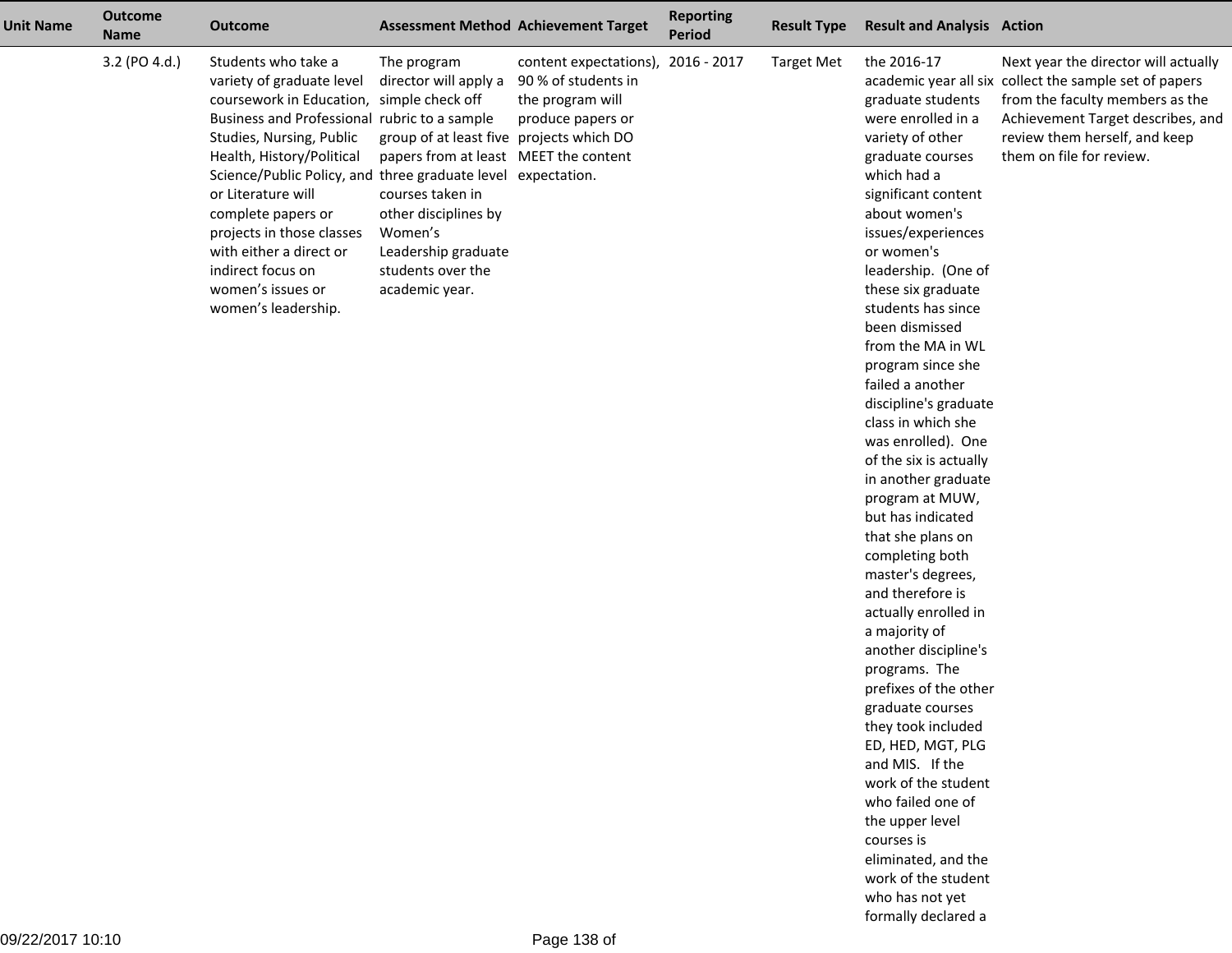| <b>Unit Name</b> | <b>Outcome</b><br><b>Name</b> | <b>Outcome</b>                                                                                                                                                                                                                                                                                                                                                                                                                 |                                                                                                                                                                                                          | <b>Assessment Method Achievement Target</b>                                                                                                                                                                                                                                                                                                                                                                                                                                                                                                                                                               | <b>Reporting</b><br><b>Period</b> | <b>Result Type</b> | <b>Result and Analysis Action</b>                                                                                                                                                                                                                                                                                                                                                                    |                                                                                                                                                                                                                                  |
|------------------|-------------------------------|--------------------------------------------------------------------------------------------------------------------------------------------------------------------------------------------------------------------------------------------------------------------------------------------------------------------------------------------------------------------------------------------------------------------------------|----------------------------------------------------------------------------------------------------------------------------------------------------------------------------------------------------------|-----------------------------------------------------------------------------------------------------------------------------------------------------------------------------------------------------------------------------------------------------------------------------------------------------------------------------------------------------------------------------------------------------------------------------------------------------------------------------------------------------------------------------------------------------------------------------------------------------------|-----------------------------------|--------------------|------------------------------------------------------------------------------------------------------------------------------------------------------------------------------------------------------------------------------------------------------------------------------------------------------------------------------------------------------------------------------------------------------|----------------------------------------------------------------------------------------------------------------------------------------------------------------------------------------------------------------------------------|
|                  | 3.2 (PO 4.d.)                 | Students who take a<br>variety of graduate level<br>coursework in Education, simple check off<br>Business and Professional rubric to a sample<br>Studies, Nursing, Public<br>Health, History/Political<br>Science/Public Policy, and three graduate level<br>or Literature will<br>complete papers or<br>projects in those classes<br>with either a direct or<br>indirect focus on<br>women's issues or<br>women's leadership. | The program<br>director will apply a<br>group of at least five three graduate level<br>courses taken in<br>other disciplines by<br>Women's<br>Leadership graduate<br>students over the<br>academic year. | The program director<br>will collect a sample<br>set of at least five<br>papers from at least<br>papers from at least courses taken in other<br>disciplines by program<br>students over the<br>academic year, and<br>using a simple check<br>off method (1. Paper<br>or project DOES MEET<br>the women's issues<br>content expectations<br>of the MS in Women's<br>Leadership Program or<br>2. Paper or Project<br>DOES NOT meet the<br>women's issues<br>content expectations),<br>90 % of students in<br>the program will<br>produce papers or<br>projects which DO<br>MEET the content<br>expectation. | 2016 - 2017                       | <b>Target Met</b>  | in WL is eliminated,<br>the work of four<br>students who<br>completed work in<br>seven non WS<br>classes can be<br>considered. Faculty<br>in those courses<br>confirm that in at<br>least five papers by<br>the four remaining<br>students, in<br>graduate classes not<br>prefixed with WS,<br>ALL of the papers<br>had significant<br>content in women's<br>issues.                                 | second major in MA Next year the director will actually<br>collect the sample set of papers<br>from the faculty members as the<br>Achievement Target describes, and<br>review them herself, and keep<br>them on file for review. |
|                  | 4.1 (PO 4.d.)                 | Students will receive a<br>quality women's studies<br>education.                                                                                                                                                                                                                                                                                                                                                               | At the end of the<br>academic year,<br>surveys will be taken<br>of program<br>completers.<br>Departmental<br>faculty will review<br>and analyze the<br>Capstone Survey<br>results.                       | 90% of students<br>participating in the<br>Capstone Survey will<br>indicate a "somewhat<br>satisfied" or "very<br>satisfied" satisfaction<br>level reflective of the<br>women's studies<br>curriculum, hands-on<br>learning opportunities<br>and quality of<br>instruction.                                                                                                                                                                                                                                                                                                                               | 2016 - 2017                       | <b>Target Met</b>  | Overall the<br>December 2016<br>graduate indicated<br>that she was "very<br>satisfied" with her<br>degree. She<br>graduated with a<br>4.00 average. (see<br>attached survey for<br>list of all questions.)<br>She added a<br>strength not<br>mentioned on the<br>survey: " I persevere<br>in getting meetings<br>scheduled with<br>people with whom I<br>feel I need to meet.<br>I do not give up on | Next year two more graduate<br>students are on schedule to<br>complete their degrees. We will<br>have both of them complete the<br>Graduate Capstone/Graduate<br>Survey.                                                         |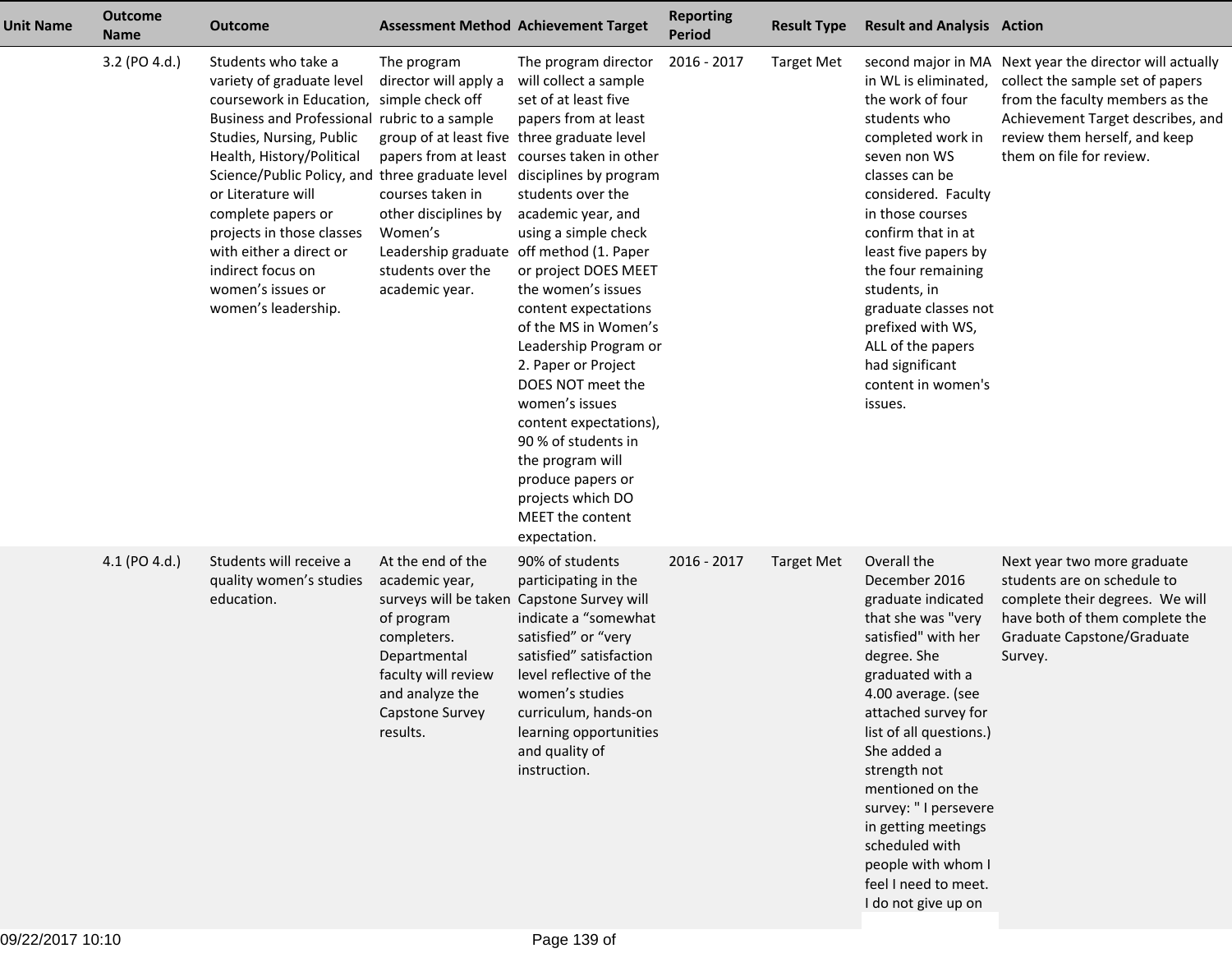| <b>Unit Name</b> | <b>Outcome</b><br><b>Name</b> | <b>Outcome</b>                                                   |                                                                                                                                                           | <b>Assessment Method Achievement Target</b>                                                                                                                                                                                                                                                       | <b>Reporting</b><br><b>Period</b> | <b>Result Type</b> | <b>Result and Analysis Action</b>                                                                                                                                                                                                                                                                                                                                                                                                                                                                                                                                                                                                                                                                                                                                                                                                                                                                                                                                                          |                                                                                                                                                                          |
|------------------|-------------------------------|------------------------------------------------------------------|-----------------------------------------------------------------------------------------------------------------------------------------------------------|---------------------------------------------------------------------------------------------------------------------------------------------------------------------------------------------------------------------------------------------------------------------------------------------------|-----------------------------------|--------------------|--------------------------------------------------------------------------------------------------------------------------------------------------------------------------------------------------------------------------------------------------------------------------------------------------------------------------------------------------------------------------------------------------------------------------------------------------------------------------------------------------------------------------------------------------------------------------------------------------------------------------------------------------------------------------------------------------------------------------------------------------------------------------------------------------------------------------------------------------------------------------------------------------------------------------------------------------------------------------------------------|--------------------------------------------------------------------------------------------------------------------------------------------------------------------------|
|                  | 4.1 (PO 4.d.)                 | Students will receive a<br>quality women's studies<br>education. | At the end of the<br>academic year,<br>of program<br>completers.<br>Departmental<br>faculty will review<br>and analyze the<br>Capstone Survey<br>results. | 90% of students<br>participating in the<br>surveys will be taken Capstone Survey will<br>indicate a "somewhat<br>satisfied" or "very<br>satisfied" satisfaction<br>level reflective of the<br>women's studies<br>curriculum, hands-on<br>learning opportunities<br>and quality of<br>instruction. | 2016 - 2017                       | <b>Target Met</b>  | any task. I even<br>flew to another<br>state to interview<br>the director of a<br>program I wanted<br>more information<br>about. I am also<br>very organized and<br>self-motivated." In<br>self-describing a<br>weakness, she said<br>"I have had trouble<br>on projects when I<br>don't have an exact<br>template to follow."<br>She said that her<br>courses were<br>"challenging." About<br>the level of difficulty<br>of her WS prefix<br>classes, she said<br>"The reading and<br>research were<br>rewarding, but<br>satisfying and I was<br>interested in the<br>content." About the<br>level of difficulty in<br>her non-WS prefix<br>classes she said,<br>"They were often<br>difficult (Health and<br>Education) because I<br>felt I needed to<br>catch up on<br>background<br>knowledge to do<br>well in the classes<br>(but since I<br>graduated with a<br>4.0, I think I<br>overcame this<br>difficulty)." She<br>described her<br>coursework as "eye-<br>opening" and that it | Next year two more graduate<br>students are on schedule to<br>complete their degrees. We will<br>have both of them complete the<br>Graduate Capstone/Graduate<br>Survey. |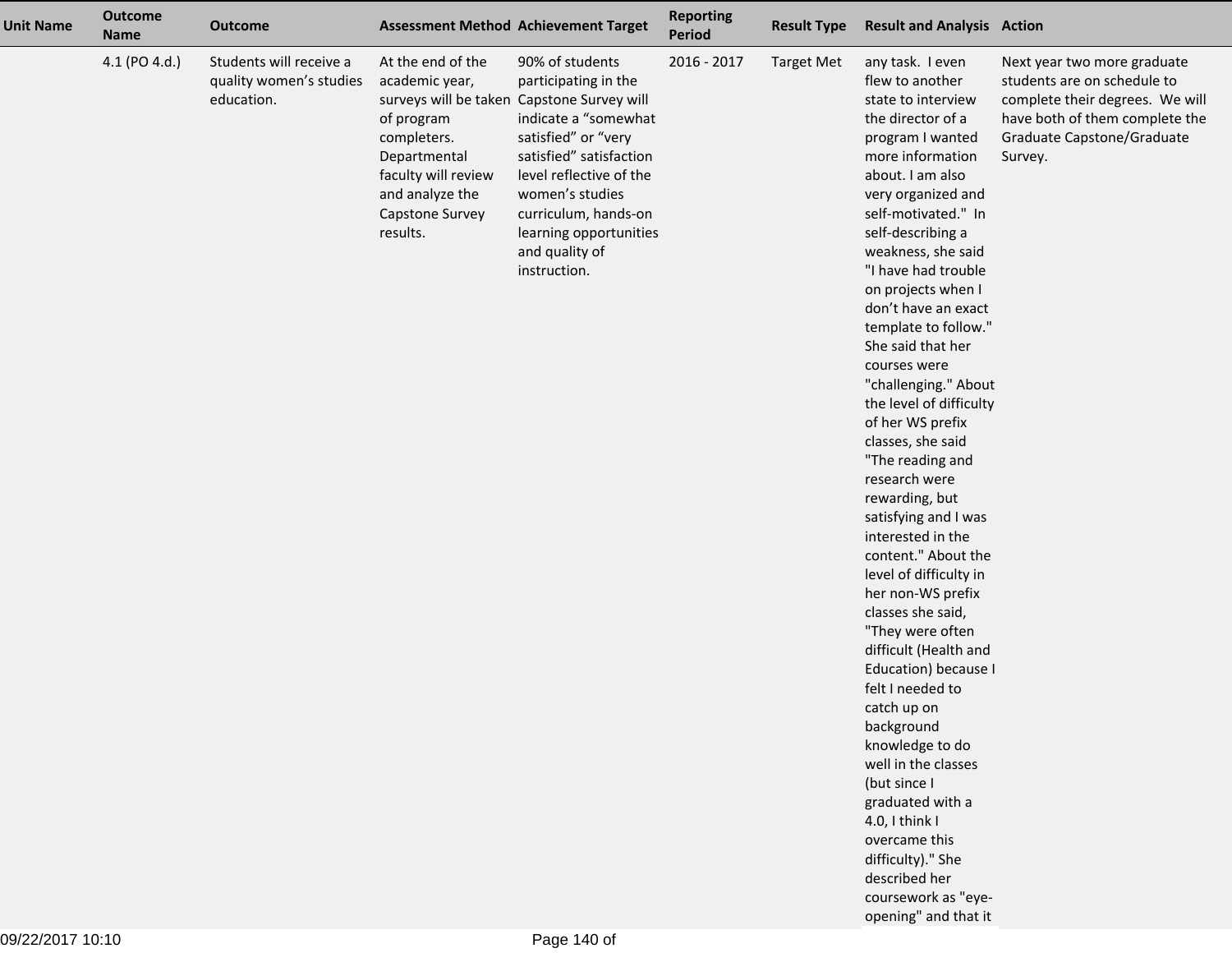| <b>Unit Name</b> | <b>Outcome</b><br><b>Name</b> | <b>Outcome</b>                                                   | <b>Assessment Method Achievement Target</b>                                                                                                                                                                                                                                                                                                |                                                                                                                                                                                                                                                                                                                                  | <b>Reporting</b><br><b>Period</b> | <b>Result Type</b> | <b>Result and Analysis Action</b>                                                                                                                                                                                                                                                                                                                                                                                                                                           |                                                                                                                                                                          |
|------------------|-------------------------------|------------------------------------------------------------------|--------------------------------------------------------------------------------------------------------------------------------------------------------------------------------------------------------------------------------------------------------------------------------------------------------------------------------------------|----------------------------------------------------------------------------------------------------------------------------------------------------------------------------------------------------------------------------------------------------------------------------------------------------------------------------------|-----------------------------------|--------------------|-----------------------------------------------------------------------------------------------------------------------------------------------------------------------------------------------------------------------------------------------------------------------------------------------------------------------------------------------------------------------------------------------------------------------------------------------------------------------------|--------------------------------------------------------------------------------------------------------------------------------------------------------------------------|
|                  | 4.1 (PO 4.d.)                 | Students will receive a<br>quality women's studies<br>education. | At the end of the<br>academic year,<br>surveys will be taken<br>of program<br>completers.<br>Departmental<br>faculty will review<br>and analyze the<br>Capstone Survey<br>results.                                                                                                                                                         | 90% of students<br>participating in the<br>Capstone Survey will<br>indicate a "somewhat<br>satisfied" or "very<br>satisfied" satisfaction<br>level reflective of the<br>women's studies<br>curriculum, hands-on<br>learning opportunities<br>and quality of<br>instruction.                                                      | 2016 - 2017                       | <b>Target Met</b>  | was "somewhat<br>easy" to get the<br>courses she wanted<br>when she needed<br>them. She added<br>"My degree gave<br>me the ability to<br>create a new<br>leadership<br>curriculum for<br>middle and high<br>school girls, and to<br>write a successful<br>grant for my local<br>public school in my<br>last semester" and<br>that her most<br>valuable experience<br>was "Learning that I<br>AM a leader, and<br>gaining confidence<br>about that fact."                    | Next year two more graduate<br>students are on schedule to<br>complete their degrees. We will<br>have both of them complete the<br>Graduate Capstone/Graduate<br>Survey. |
|                  |                               |                                                                  | Women's Studies<br>faculty (a group of at completing WS 512:<br>least three faculty)<br>who attend the<br>students' Graduate<br>Capstone/Thesis<br>presentations and<br>review the final<br>projects will score<br>the students' work<br>using the AAC&U<br><b>VALUE Rubrics on</b><br>Critical Thinking,<br>Oral<br>Integrative Learning. | 100% of students<br>Capstone/Thesis will<br>average least a 3.5<br>(upper level<br>milestone) score or<br>higher on all three<br>AAU&C VALUE rubrics<br>applied to their final<br>projects. An average<br>of the faculty<br>committee's scores<br>will be used to<br>determine the<br>Communication, and students' final scores. | 2016 - 2017                       | <b>Target Met</b>  | The thesis director<br>and two other<br>faculty members<br>and one guest<br>attended the first<br>graduate's thesis<br>presentation and<br>defense in late<br>November. The<br>director and other<br>faculty scored her<br>presentation with<br>the Oral<br>Communication<br>Value rubric, and all<br>gave her "4" ratings.<br>The three also<br>applied the Rubrics<br>for Critical Thinking<br>and Integrative<br>Learning to her<br>thesis document.<br>She received 4's | There are two graduate students<br>scheduled to complete next year,<br>and we will apply all three rubrics<br>to their thesis<br>document/presentation/defense.          |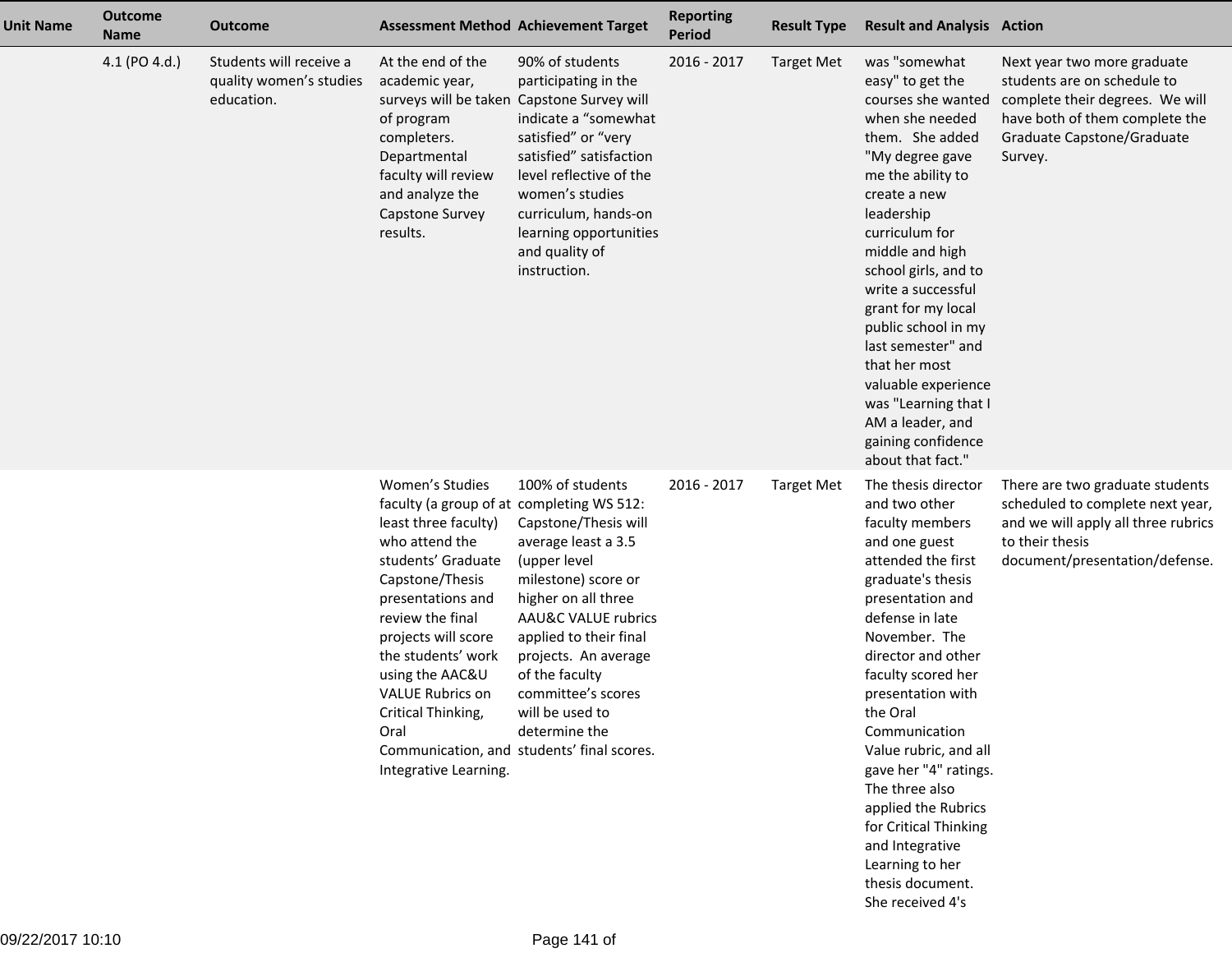| <b>Unit Name</b> | <b>Outcome</b><br><b>Name</b> | <b>Outcome</b>                                                                                 | <b>Assessment Method Achievement Target</b>                                                                                                                                                                                                                                                                                                |                                                                                                                                                                                                                                                                                                                                             | <b>Reporting</b><br><b>Period</b> | <b>Result Type</b> | <b>Result and Analysis Action</b>                                                                          |                                                                                                                                                                                      |
|------------------|-------------------------------|------------------------------------------------------------------------------------------------|--------------------------------------------------------------------------------------------------------------------------------------------------------------------------------------------------------------------------------------------------------------------------------------------------------------------------------------------|---------------------------------------------------------------------------------------------------------------------------------------------------------------------------------------------------------------------------------------------------------------------------------------------------------------------------------------------|-----------------------------------|--------------------|------------------------------------------------------------------------------------------------------------|--------------------------------------------------------------------------------------------------------------------------------------------------------------------------------------|
|                  |                               |                                                                                                | Women's Studies<br>faculty (a group of at completing WS 512:<br>least three faculty)<br>who attend the<br>students' Graduate<br>Capstone/Thesis<br>presentations and<br>review the final<br>projects will score<br>the students' work<br>using the AAC&U<br><b>VALUE Rubrics on</b><br>Critical Thinking,<br>Oral<br>Integrative Learning. | 100% of students<br>Capstone/Thesis will<br>average least a 3.5<br>(upper level<br>milestone) score or<br>higher on all three<br><b>AAU&amp;C VALUE rubrics</b><br>applied to their final<br>projects. An average<br>of the faculty<br>committee's scores<br>will be used to<br>determine the<br>Communication, and students' final scores. | 2016 - 2017                       | <b>Target Met</b>  | from all on the<br>rubric and a 3.8<br>average on the<br><b>Critical Thinking</b><br>rubric.               | There are two graduate students<br>Integrative Learning scheduled to complete next year,<br>and we will apply all three rubrics<br>to their thesis<br>document/presentation/defense. |
|                  | 4.2 (SAO)                     | Students will be actively<br>engaged using their<br>master's degrees in<br>Women's Leadership. | The Alumni Survey is 15% of students<br>sent out every three participating in the<br>years. The next<br>rotation will be in<br>2019, 2022, and so<br>on. At the end of the level<br>academic year, the<br>program director<br>will review and<br>analyze the results<br>to determine if<br>achievement target<br>was met.                  | Alumni Survey will<br>state that they are<br>enrolled in a higher<br>graduate/professional<br>degree program<br>connected with their<br>master's degree in<br>women's studies.                                                                                                                                                              | 2016 - 2017                       | Inconclusive       | The MUW Alumni<br>Survey is set to be<br>and we look<br>forward to the data<br>which will be<br>collected. | We look forward to the data which<br>will be collected beginning in 2019<br>issued next in 2019, by the MUW Alumni Survey.                                                           |
|                  |                               |                                                                                                | The Alumni Survey is 75% of former<br>years. The next<br>rotation will be in<br>2019, 2022, and so<br>on. At the end of the their field of study or<br>academic year, the<br>program director<br>will review and<br>analyze the results<br>to determine if<br>achievement target<br>was met.                                               | sent out every three students participating<br>in the Alumni Survey<br>will state that they are<br>currently working in<br>in a field where they<br>regularly use the skills<br>acquired in the<br>master's program.                                                                                                                        | 2016 - 2017                       | Inconclusive       | The MUW Alumni<br>Survey is set to be<br>and we look<br>forward to the data<br>which will be<br>collected. | We look forward to the data which<br>will be collected beginning in 2019<br>issued next in 2019, by the MUW Alumni Survey.                                                           |
|                  |                               |                                                                                                | The Departmental<br>Social Media Survey<br>is sent out on the                                                                                                                                                                                                                                                                              | 5% increase from the<br>previous academic<br>year of Women's                                                                                                                                                                                                                                                                                | 2016 - 2017                       | Inconclusive       | We have not yet<br>completed a full<br>year since the first                                                | We will plan to do a social media<br>survey of graduates at the end of<br>the spring 2019 semester. The                                                                              |
| 0.000000070000   |                               |                                                                                                |                                                                                                                                                                                                                                                                                                                                            |                                                                                                                                                                                                                                                                                                                                             |                                   |                    |                                                                                                            |                                                                                                                                                                                      |

Page 142 of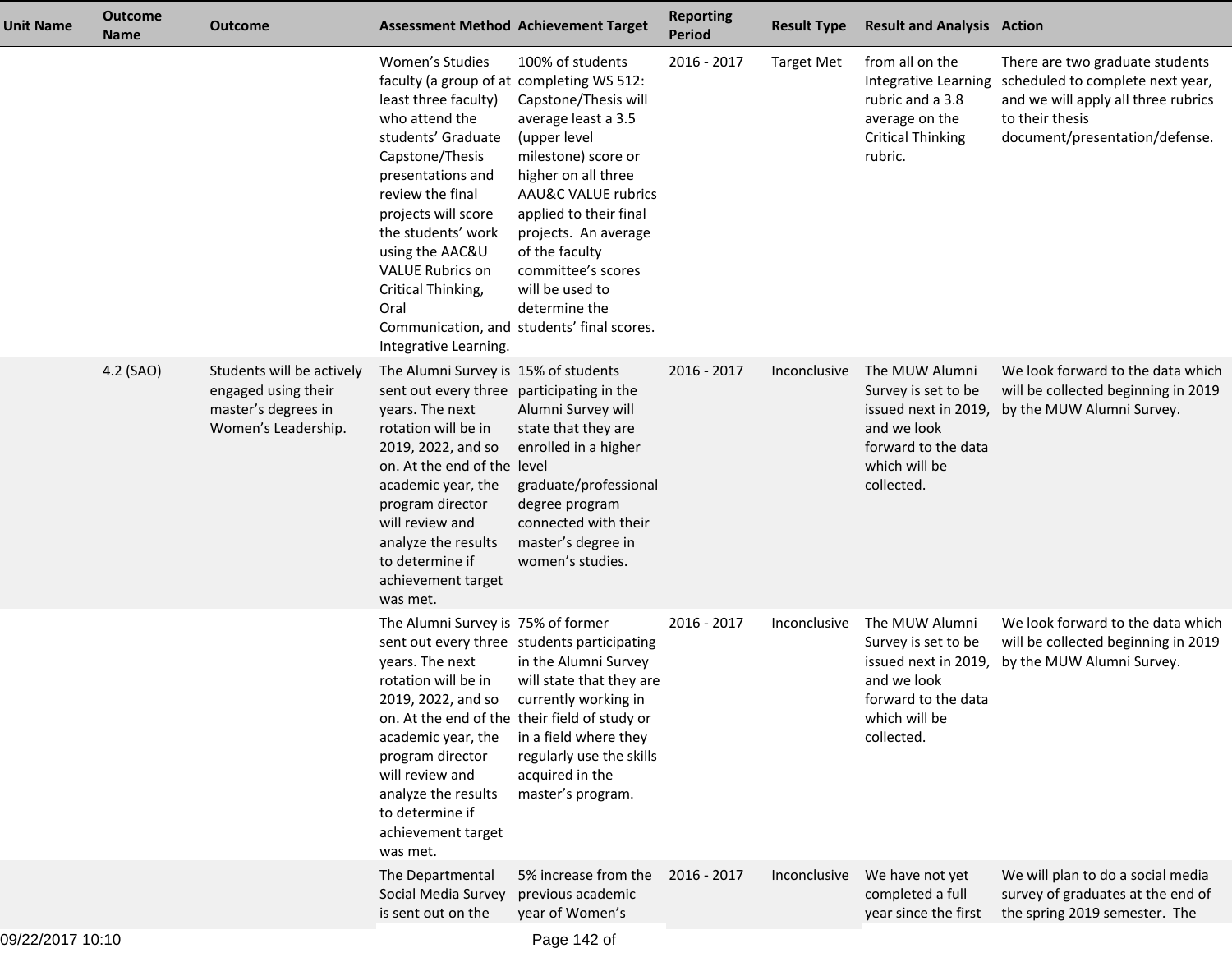| <b>Unit Name</b>                                                                     | <b>Outcome</b><br><b>Name</b> | <b>Outcome</b>                                                                                                                                                                                                                         |                                                                                                                                                                                                                                                                                                                                                                                                                                                                                                                                                    | <b>Assessment Method Achievement Target</b>                                                                                                                                                                                                                                                                                 | <b>Reporting</b><br><b>Period</b> | <b>Result Type</b> | <b>Result and Analysis Action</b>                                                                                                                                                                                                                                                                                                                                                                                                                                                                                                                 |                                                                                                                                                                             |
|--------------------------------------------------------------------------------------|-------------------------------|----------------------------------------------------------------------------------------------------------------------------------------------------------------------------------------------------------------------------------------|----------------------------------------------------------------------------------------------------------------------------------------------------------------------------------------------------------------------------------------------------------------------------------------------------------------------------------------------------------------------------------------------------------------------------------------------------------------------------------------------------------------------------------------------------|-----------------------------------------------------------------------------------------------------------------------------------------------------------------------------------------------------------------------------------------------------------------------------------------------------------------------------|-----------------------------------|--------------------|---------------------------------------------------------------------------------------------------------------------------------------------------------------------------------------------------------------------------------------------------------------------------------------------------------------------------------------------------------------------------------------------------------------------------------------------------------------------------------------------------------------------------------------------------|-----------------------------------------------------------------------------------------------------------------------------------------------------------------------------|
|                                                                                      |                               |                                                                                                                                                                                                                                        | Program Facebook<br>page every year. At<br>the end of the<br>academic year, the<br>director faculty will<br>analyze and<br>compare the survey<br>results to the<br>previous academic<br>year to determine if in the master's<br>there was an<br>increase or decrease enrolled in a higher<br>in employment or<br>further graduate<br>study.                                                                                                                                                                                                        | Studies alumni<br>students participating<br>in the Official<br><b>Departmental Social</b><br>Media Survey stating<br>that they are either<br>employed in a field<br>where they regularly<br>use the skills acquired<br>program or are<br>level<br>graduate/professional<br>program connected<br>with women's<br>leadership. | 2016 - 2017                       | Inconclusive       | her degree. We<br>plan to begin<br>collecting this data<br>beginning in May of<br>2018, when we<br>should have three<br>graduates.                                                                                                                                                                                                                                                                                                                                                                                                                | graduate completed director is in social media and email<br>contact with the one graduate and<br>all current graduate students.                                             |
| Program -<br>Women's<br><b>Studies</b><br>(including<br>Minor) - BA<br>${2016-2017}$ | 2.c.                          | 1.1 (GEO 1.b. & The students will be able<br>to analyze, in written<br>form, issues dealing with<br>the global, historical,<br>political, psychological,<br>sociological, biological,<br>and/or religious aspects<br>of women's lives. | at least 10 essays<br>from the final exams writing will score an<br>of at least two<br>sections of WS 200,<br>with two women's<br>studies faculty<br>members scoring<br>using the AAC&U<br>VALUE Rubric on<br>Critical Thinking,<br>students enrolled in<br>WS 200:<br>Introduction to<br>Women's Studies<br>will demonstrate the<br>ability to write a<br>final exam essay<br>analyzing two or<br>more of the global<br>historical, political,<br>psychological,<br>sociological,<br>biological, and/or<br>religious aspects of<br>women's lives. | In a sample group of Non-women's studies 2016 - 2017<br>majors or minors'<br>average of at least a 2<br>(lower milestone<br>level) or higher using<br>the AAC&U VALUE<br>rubric on Critical<br>Thinking.                                                                                                                    |                                   | <b>Target Met</b>  | A sample group of<br>13 papers from<br>essays were<br>analyzed by<br>applying the AAC&U<br><b>Critical Thinking</b><br>Value Rubric. (see<br>WS 200 rubric data<br>document in<br>document<br>repository). A total<br>of 66 students<br>registered for WS<br>200 in 2016-17.<br>Only six students (1<br>WP and five F's) did<br>not complete the<br>course. The<br>thirteen essays<br>represent a little<br>over 20 percent of<br>the students<br>completing the<br>course. Of the<br>thirteen essays, 9<br>were non-women's<br>studies majors or | We will continue to collect papers<br>to assess, and try to have a more<br>2016-2017 WS exam uniform exam assignment between<br>the two faculty members who<br>teach WS 200 |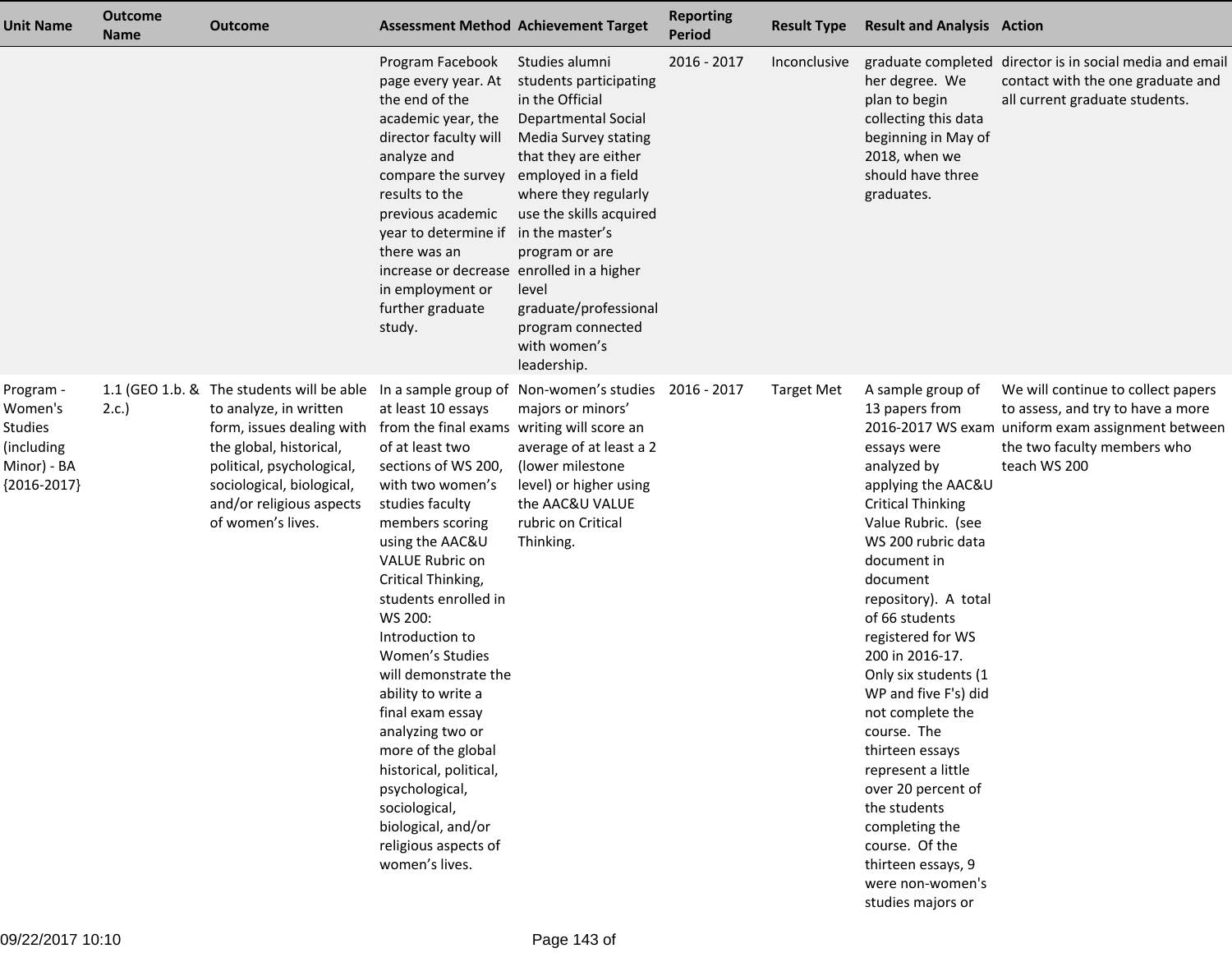| <b>Unit Name</b>                                                              | <b>Outcome</b><br><b>Name</b> | <b>Outcome</b>                                                                                                                                                                                                                         | <b>Assessment Method Achievement Target</b>                                                                                                                                                                                                                                                                                                                                                                                                                                                                                                        |                                                                                                                                                                                              | <b>Reporting</b><br><b>Period</b> | <b>Result Type</b> | <b>Result and Analysis Action</b>                                                                                                                                                                                                                                                                                                                                                                                                                                                                                                                                                                                                                                                                                                                                                                                                                                  |                                                                                                                                           |
|-------------------------------------------------------------------------------|-------------------------------|----------------------------------------------------------------------------------------------------------------------------------------------------------------------------------------------------------------------------------------|----------------------------------------------------------------------------------------------------------------------------------------------------------------------------------------------------------------------------------------------------------------------------------------------------------------------------------------------------------------------------------------------------------------------------------------------------------------------------------------------------------------------------------------------------|----------------------------------------------------------------------------------------------------------------------------------------------------------------------------------------------|-----------------------------------|--------------------|--------------------------------------------------------------------------------------------------------------------------------------------------------------------------------------------------------------------------------------------------------------------------------------------------------------------------------------------------------------------------------------------------------------------------------------------------------------------------------------------------------------------------------------------------------------------------------------------------------------------------------------------------------------------------------------------------------------------------------------------------------------------------------------------------------------------------------------------------------------------|-------------------------------------------------------------------------------------------------------------------------------------------|
| Program -<br>Women's<br>Studies<br>(including<br>Minor) - BA<br>${2016-2017}$ | 2.c.                          | 1.1 (GEO 1.b. & The students will be able<br>to analyze, in written<br>form, issues dealing with<br>the global, historical,<br>political, psychological,<br>sociological, biological,<br>and/or religious aspects<br>of women's lives. | at least 10 essays<br>from the final exams writing will score an<br>of at least two<br>sections of WS 200,<br>with two women's<br>studies faculty<br>members scoring<br>using the AAC&U<br>VALUE Rubric on<br>Critical Thinking,<br>students enrolled in<br>WS 200:<br>Introduction to<br>Women's Studies<br>will demonstrate the<br>ability to write a<br>final exam essay<br>analyzing two or<br>more of the global<br>historical, political,<br>psychological,<br>sociological,<br>biological, and/or<br>religious aspects of<br>women's lives. | In a sample group of Non-women's studies<br>majors or minors'<br>average of at least a 2<br>(lower milestone<br>level) or higher using<br>the AAC&U VALUE<br>rubric on Critical<br>Thinking. | 2016 - 2017                       | <b>Target Met</b>  | students scored a<br>of 2.73 on the<br>rubric, with only<br>one essay scoring<br>below the lower<br>milestone level of 2<br>(essay 1 - 1.6). The<br>highest score was a<br>4. In general, the<br>non-major or minor<br>students did very<br>well, in fact, better<br>than expected (All<br>of them except one<br>student met or<br>exceeded the target<br>of 2 (lower<br>milestone level).<br>Two scored<br>Capstone Level or 4.<br>Although these<br>students could be<br>taking this course as<br>a general education<br>class and be at<br>freshmen or<br>sophomore level,<br>several of the non-<br>majors were juniors<br>or seniors taking the<br>course as an<br>elective, and were<br>naturally inclined to<br>self-select the class<br>as more interesting<br>to them. The older<br>students tend to be<br>more skilled in<br>critical thinking,<br>also. | to assess, and try to have a more<br>total overall average uniform exam assignment between<br>the two faculty members who<br>teach WS 200 |
|                                                                               |                               |                                                                                                                                                                                                                                        | In a sample group of Women's studies<br>at least 10 essays                                                                                                                                                                                                                                                                                                                                                                                                                                                                                         | majors or minors will<br>from the final exams score an average of at                                                                                                                         | 2016 - 2017                       | <b>Target Met</b>  | A sample group of<br>13 papers from                                                                                                                                                                                                                                                                                                                                                                                                                                                                                                                                                                                                                                                                                                                                                                                                                                | We will continue to collect papers<br>to assess, and try to have a more<br>2016-2017 WS exam uniform exam assignment between              |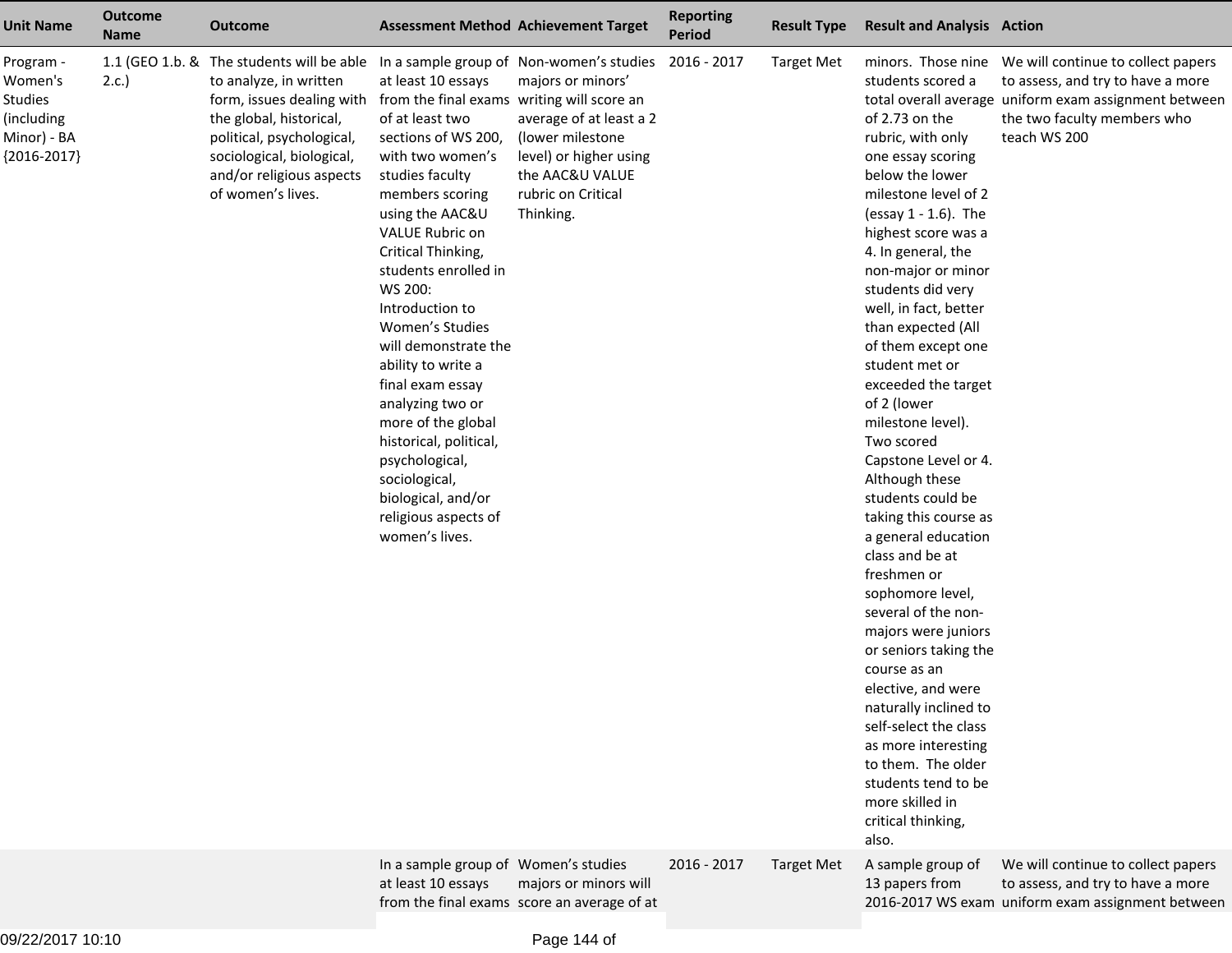| <b>Unit Name</b> | <b>Outcome</b><br><b>Name</b> | <b>Outcome</b> |                                                                                                                                                                                                                                                                                                                                                                                                                                                                                | <b>Assessment Method Achievement Target</b>                                                                | <b>Reporting</b><br>Period | <b>Result Type</b> | <b>Result and Analysis Action</b>                                                                                                                                                                                                                                                                                                                                                                                                                                                                                                                                                                                                                                                                                                                                                                                                                                                                                                                   |                                                          |
|------------------|-------------------------------|----------------|--------------------------------------------------------------------------------------------------------------------------------------------------------------------------------------------------------------------------------------------------------------------------------------------------------------------------------------------------------------------------------------------------------------------------------------------------------------------------------|------------------------------------------------------------------------------------------------------------|----------------------------|--------------------|-----------------------------------------------------------------------------------------------------------------------------------------------------------------------------------------------------------------------------------------------------------------------------------------------------------------------------------------------------------------------------------------------------------------------------------------------------------------------------------------------------------------------------------------------------------------------------------------------------------------------------------------------------------------------------------------------------------------------------------------------------------------------------------------------------------------------------------------------------------------------------------------------------------------------------------------------------|----------------------------------------------------------|
|                  |                               |                | of at least two<br>sections of WS 200,<br>with two women's<br>studies faculty<br>members scoring<br>using the AAC&U<br>VALUE Rubric on<br>Critical Thinking,<br>students enrolled in<br>WS 200:<br>Introduction to<br>Women's Studies<br>will demonstrate the<br>ability to write a<br>final exam essay<br>analyzing two or<br>more of the global<br>historical, political,<br>psychological,<br>sociological,<br>biological, and/or<br>religious aspects of<br>women's lives. | least a 2.5 or higher<br>(mid milestone level)<br>using the AAC&U<br>VALUE rubric on<br>Critical Thinking. | 2016 - 2017                | <b>Target Met</b>  | essays were<br>analyzed by<br>applying the AAC&U<br><b>Critical Thinking</b><br>Value Rubric. (see<br>WS 200 rubric data<br>document in<br>document<br>repository). A total<br>of 66 students<br>registered for WS<br>200 in 2016-17.<br>Only six students (1<br>WP and five F's) did<br>not complete the<br>course. The<br>thirteen essays<br>represent a little<br>over 20 percent of<br>the students<br>completing the<br>course. Of the<br>thirteen essays, 4<br>were written by<br>women's studies<br>majors or minors.<br>These students<br>wrote papers 6 (4),<br>$7(3.2)$ , 8(4) and 9<br>(3.6). The numbers<br>in parentheses are<br>the scores on the<br>rubric. This is an<br>overall average of<br>3.7, which is well<br>above the target of<br>2.5 (halfway<br>between lower and<br>upper milestone<br>level). These scores<br>could be higher than<br>expected because<br>women's studies<br>students often do<br>not declare a minor | the two faculty members who<br>teach WS 200 (05/17/2017) |

or major until they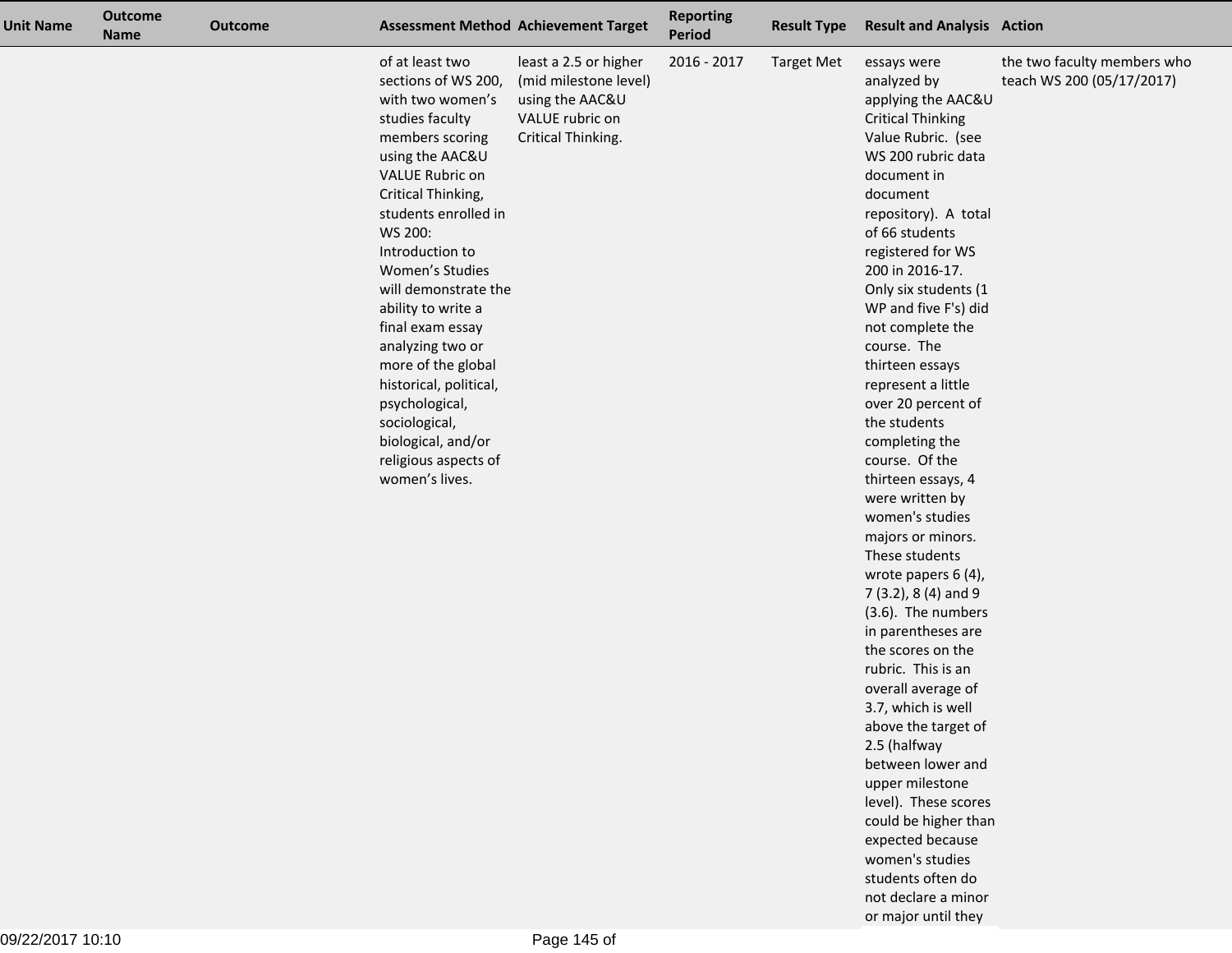| <b>Unit Name</b> | <b>Outcome</b><br><b>Name</b> | <b>Outcome</b> |                                                                                                                                                                                                                                                                                                                                                                                                                                                                                                                                                     | <b>Assessment Method Achievement Target</b>                                                                                                                                        | <b>Reporting</b><br><b>Period</b> | <b>Result Type</b> | <b>Result and Analysis Action</b>                                                                                                                                                                                                                                                                                                          |                                                                                                                                                                                                                                                                                 |
|------------------|-------------------------------|----------------|-----------------------------------------------------------------------------------------------------------------------------------------------------------------------------------------------------------------------------------------------------------------------------------------------------------------------------------------------------------------------------------------------------------------------------------------------------------------------------------------------------------------------------------------------------|------------------------------------------------------------------------------------------------------------------------------------------------------------------------------------|-----------------------------------|--------------------|--------------------------------------------------------------------------------------------------------------------------------------------------------------------------------------------------------------------------------------------------------------------------------------------------------------------------------------------|---------------------------------------------------------------------------------------------------------------------------------------------------------------------------------------------------------------------------------------------------------------------------------|
|                  |                               |                | In a sample group of Women's studies<br>at least 10 essays<br>of at least two<br>sections of WS 200,<br>with two women's<br>studies faculty<br>members scoring<br>using the AAC&U<br><b>VALUE Rubric on</b><br>Critical Thinking,<br>students enrolled in<br>WS 200:<br>Introduction to<br>Women's Studies<br>will demonstrate the<br>ability to write a<br>final exam essay<br>analyzing two or<br>more of the global<br>historical, political,<br>psychological,<br>sociological,<br>biological, and/or<br>religious aspects of<br>women's lives. | majors or minors will<br>from the final exams score an average of at<br>least a 2.5 or higher<br>(mid milestone level)<br>using the AAC&U<br>VALUE rubric on<br>Critical Thinking. | 2016 - 2017                       | <b>Target Met</b>  | are past their<br>general education<br>curriculum. At this<br>point, they are<br>upper level<br>students, but are<br>enrolled in a<br>required<br>introductory level<br>course, and perhaps<br>have already taken<br>3 or 4 hundred level<br>WS courses as<br>electives.                                                                   | We will continue to collect papers<br>to assess, and try to have a more<br>uniform exam assignment between<br>the two faculty members who<br>teach WS 200 (05/17/2017)                                                                                                          |
|                  |                               |                | women's studies<br>applying the AAC&U 2.5 or higher on the<br>VALUE rubric on<br>Intercultural<br>Knowledge and<br>Competence, in a<br>sample group of at<br>least 10 essays<br>and/or discussion<br>posts from students<br>enrolled in WS 200<br>in one academic<br>year, students<br>enrolled in WS 200:<br>Introduction to<br>Women's Studies,<br>will demonstrate the<br>ability to write an                                                                                                                                                    | With the director of Students will score an<br>average of at least a<br>AAC&U Value Rubric<br>on Intercultural<br>Knowledge and<br>Competence.                                     | 2016 - 2017                       | <b>Target Met</b>  | A sample group of<br>13 papers from<br>essays were<br>analyzed by<br>applying the<br>Intercultural<br>Knowledge and<br>Competence Value<br>rubric. (see WS 200<br>rubric data<br>document in<br>document<br>repository). A total<br>of 66 students<br>registered for WS<br>200 in 2016-17.<br>Only six students (1<br>WP and five F's) did | We will continue to collect papers<br>to assess, and the two faculty<br>2016-2017 WS exam members who teach WS 200 will<br>coordinate to have a more uniform<br>exam question or discussion board<br>assignment which directly asks<br>about inter/multi-cultural<br>knowledge. |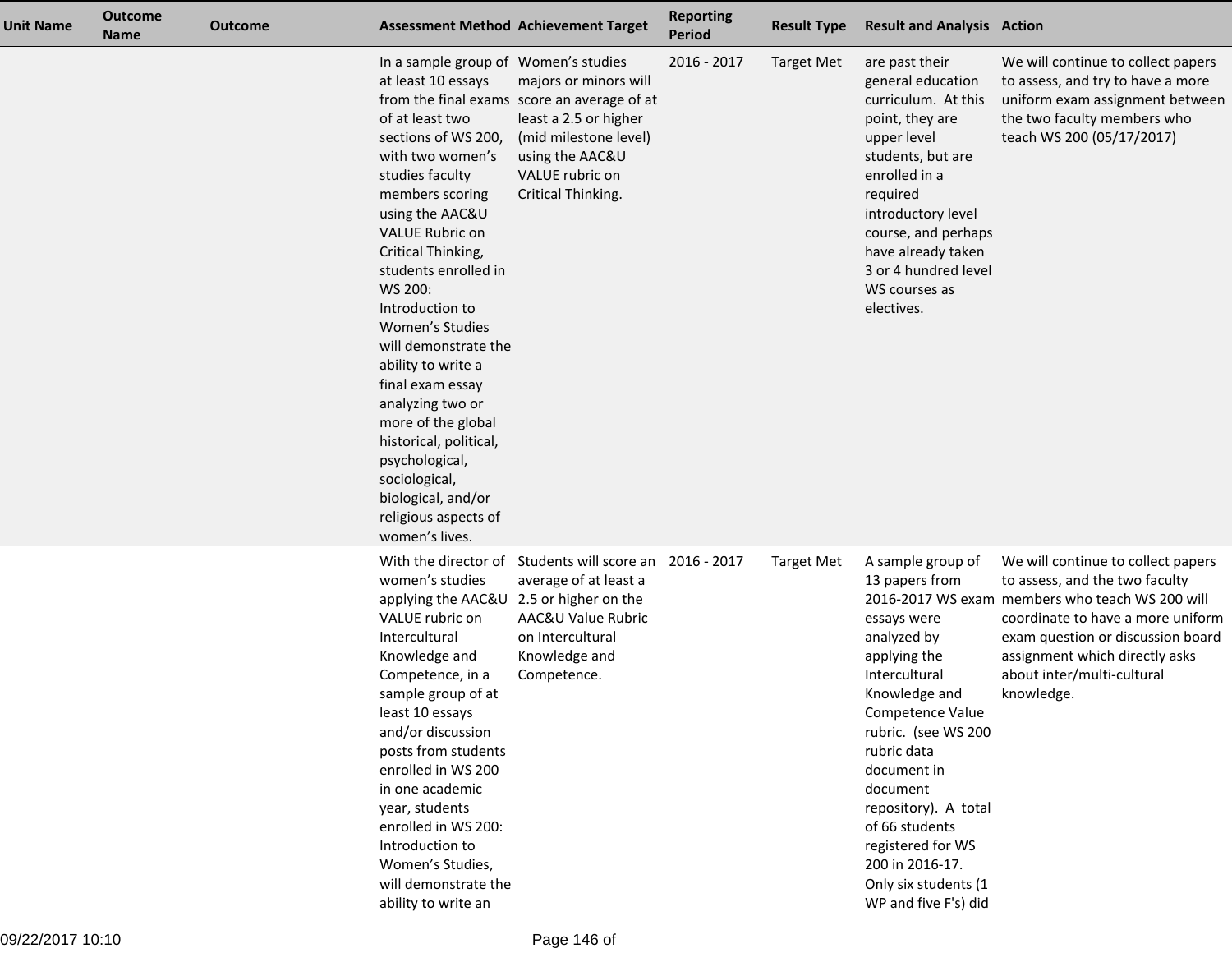| <b>Unit Name</b> | <b>Outcome</b><br><b>Name</b> | <b>Outcome</b> |                                                                                                                                                       | <b>Assessment Method Achievement Target</b>                                                                                   | <b>Reporting</b><br><b>Period</b> | <b>Result Type</b> | <b>Result and Analysis Action</b>                                                                                                                                                                                                                                                                                                                                                                                                                                                                                                                                                                                                                                                                                                                                                                                                                                                                                                                                                |                                                                                                                                                                                                                                                               |
|------------------|-------------------------------|----------------|-------------------------------------------------------------------------------------------------------------------------------------------------------|-------------------------------------------------------------------------------------------------------------------------------|-----------------------------------|--------------------|----------------------------------------------------------------------------------------------------------------------------------------------------------------------------------------------------------------------------------------------------------------------------------------------------------------------------------------------------------------------------------------------------------------------------------------------------------------------------------------------------------------------------------------------------------------------------------------------------------------------------------------------------------------------------------------------------------------------------------------------------------------------------------------------------------------------------------------------------------------------------------------------------------------------------------------------------------------------------------|---------------------------------------------------------------------------------------------------------------------------------------------------------------------------------------------------------------------------------------------------------------|
|                  |                               |                | essay or discussion<br>post demonstrating<br>the historical and<br>current global and<br>intercultural roles of on Intercultural<br>women in society. | Students will score an<br>average of at least a<br>2.5 or higher on the<br>AAC&U Value Rubric<br>Knowledge and<br>Competence. | 2016 - 2017                       | <b>Target Met</b>  | not complete the<br>course. The<br>thirteen essays<br>represent a little<br>over 20 percent of<br>the students<br>completing the<br>course. Of the<br>thirteen essays, only<br>9 were non-<br>women's studies<br>majors or minors.<br>Those nine students<br>scored a total<br>overall average of<br>2.51 on the rubric,<br>with only one essay<br>scoring below the<br>lower milestone<br>level of 2 (essay 11 -<br>1.8). The highest<br>score was a 4. In<br>general, the non-<br>major or minor<br>students did very<br>well, in fact, better<br>than expected (All<br>of them except one<br>student met or<br>exceeded the target<br>of 2 (lower<br>milestone level), the<br>remaining student<br>was only slightly<br>below the target.<br>Although these<br>students could be<br>taking this course as<br>a general education<br>class and be at<br>freshmen or<br>sophomore level,<br>several of the non-<br>majors were juniors<br>or seniors taking the<br>course as an | We will continue to collect papers<br>to assess, and the two faculty<br>members who teach WS 200 will<br>coordinate to have a more uniform<br>exam question or discussion board<br>assignment which directly asks<br>about inter/multi-cultural<br>knowledge. |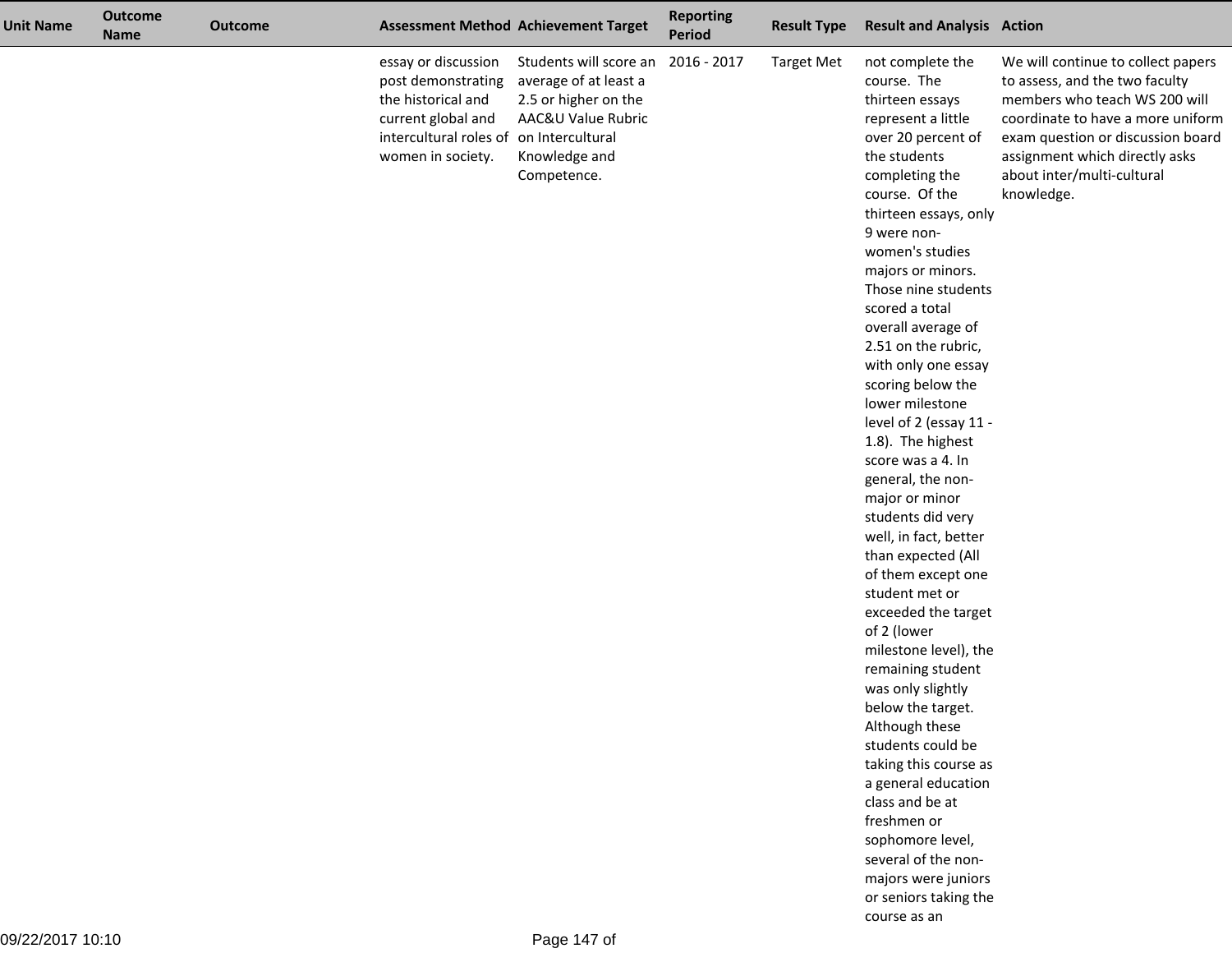| <b>Unit Name</b> | <b>Outcome</b><br><b>Name</b> | <b>Outcome</b>                                                                                                                                                                                                                                                                                                                                                                                  |                                                                                                                                                                                                                                                                                                                                                                                                                                                                                                                                          | <b>Assessment Method Achievement Target</b>                                                                                                                                                                                                                                 | <b>Reporting</b><br><b>Period</b> | <b>Result Type</b> | <b>Result and Analysis Action</b>                                                                                                                                                                                                                                                                                                                                                                |                                                                                                                                                                                                                                                               |
|------------------|-------------------------------|-------------------------------------------------------------------------------------------------------------------------------------------------------------------------------------------------------------------------------------------------------------------------------------------------------------------------------------------------------------------------------------------------|------------------------------------------------------------------------------------------------------------------------------------------------------------------------------------------------------------------------------------------------------------------------------------------------------------------------------------------------------------------------------------------------------------------------------------------------------------------------------------------------------------------------------------------|-----------------------------------------------------------------------------------------------------------------------------------------------------------------------------------------------------------------------------------------------------------------------------|-----------------------------------|--------------------|--------------------------------------------------------------------------------------------------------------------------------------------------------------------------------------------------------------------------------------------------------------------------------------------------------------------------------------------------------------------------------------------------|---------------------------------------------------------------------------------------------------------------------------------------------------------------------------------------------------------------------------------------------------------------|
|                  |                               |                                                                                                                                                                                                                                                                                                                                                                                                 | women's studies<br>applying the AAC&U 2.5 or higher on the<br>VALUE rubric on<br>Intercultural<br>Knowledge and<br>Competence, in a<br>sample group of at<br>least 10 essays<br>and/or discussion<br>posts from students<br>enrolled in WS 200<br>in one academic<br>year, students<br>enrolled in WS 200:<br>Introduction to<br>Women's Studies,<br>will demonstrate the<br>ability to write an<br>essay or discussion<br>post demonstrating<br>the historical and<br>current global and<br>intercultural roles of<br>women in society. | With the director of Students will score an<br>average of at least a<br>AAC&U Value Rubric<br>on Intercultural<br>Knowledge and<br>Competence.                                                                                                                              | 2016 - 2017                       | <b>Target Met</b>  | elective, and were<br>naturally inclined to<br>self-select the class<br>as more interesting<br>to them. The older<br>students tend to be<br>more skilled in<br>critical thinking,<br>also.                                                                                                                                                                                                       | We will continue to collect papers<br>to assess, and the two faculty<br>members who teach WS 200 will<br>coordinate to have a more uniform<br>exam question or discussion board<br>assignment which directly asks<br>about inter/multi-cultural<br>knowledge. |
|                  | 1.2 (SAO)                     | By the completion of the<br>minor or major program<br>in women's studies, the<br>students will complete a<br>direct mentor or<br>internship experience<br>with a woman who works including evidence<br>in a non-traditional field,<br>in a non-profit<br>organization with a<br>connection to improving<br>women's lives, or in a<br>field which documents<br>women's lives and<br>experiences. | At the end of their<br>mentoring or<br>internship<br>will complete a<br>"Reflective Essay"<br>of intellectual and<br>personal growth in<br>their hands-on<br>knowledge of both<br>the diversity and<br>commonalities of<br>women's<br>experiences. Faculty<br>will review and<br>analyze the<br>students' essays to<br>determine if<br>achievement target                                                                                                                                                                                | 90% of students will<br>be able to provide at<br>least two specific<br>experience, students examples of personal<br>or intellectual growth<br>in their knowledge<br>about women's<br>experiences which<br>was gained during<br>their mentoring or<br>internship experience. | 2016 - 2017                       | <b>Target Met</b>  | Two students who<br>finished with a<br>student (student<br>one) who<br>completed a minor<br>in women's studies<br>with her BSN degree<br>and one (student 2)<br>who finished with<br>an emphasis in<br>women's studies in<br>her Interdisciplinary<br>Studies BA. Student<br>1 completed a<br>transcribed diary,<br>including historical<br>research on the<br>period of the diary,<br>under the | We will continue to collect<br>graduated in 2016-7 reflective essays from WS 400<br>internship students, but will also<br>ask for reflective essays from<br>internship courses in other<br>disciplines in which minors and<br>majors are enrolled.            |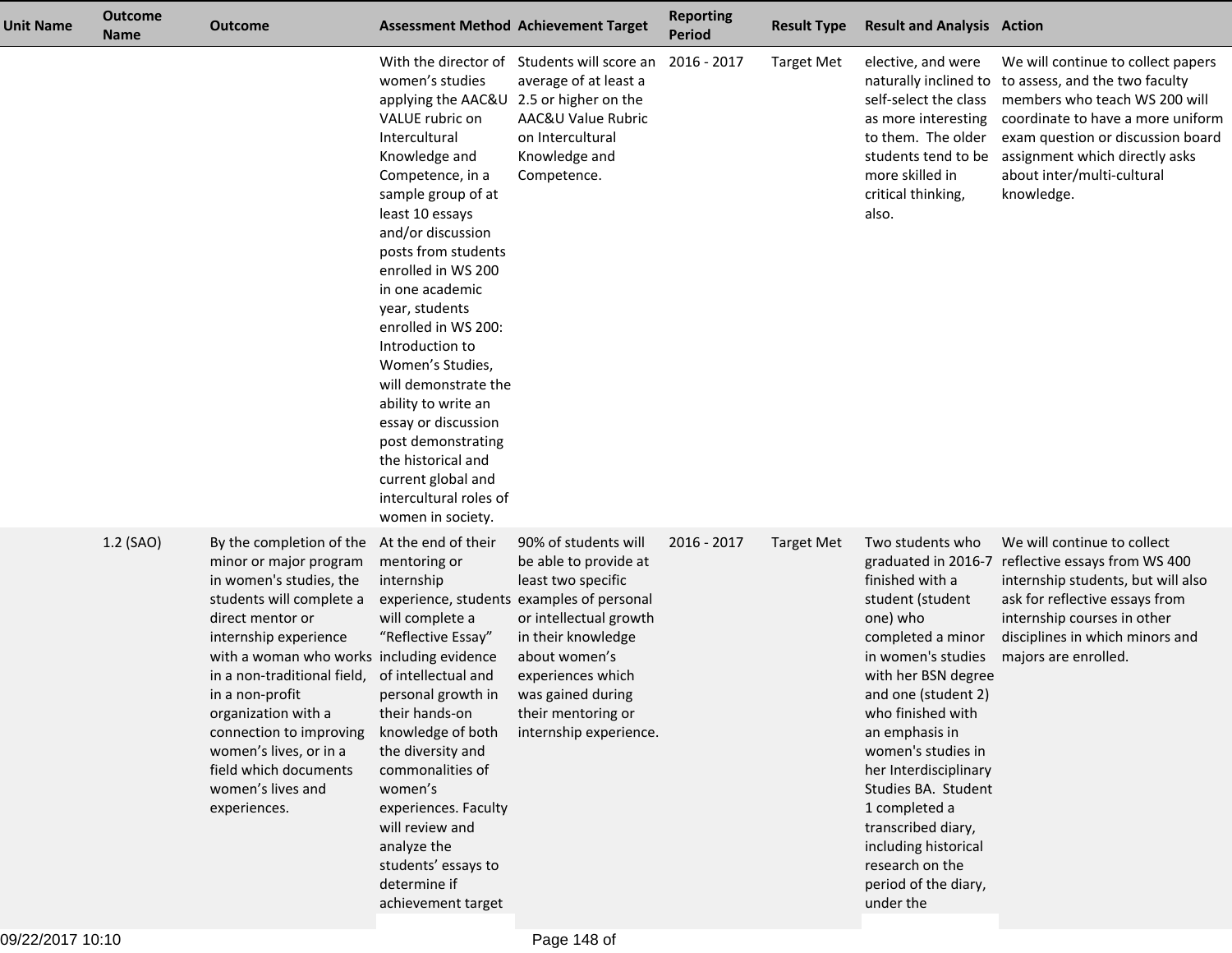| <b>Unit Name</b> | <b>Outcome</b><br><b>Name</b> | <b>Outcome</b>                                                                                                                                                                                                                                                                                                                                                                        | <b>Assessment Method Achievement Target</b>                                                                                                                                                                                                            | <b>Reporting</b><br><b>Period</b> | <b>Result Type</b> | <b>Result and Analysis Action</b>                                                                                                                                                                                                                                                                                                                                                                                                                                                                                                                                                                                                                                                                                                                                                                                                                                                                    |                                                                                                                                                                                                                                                                                              |
|------------------|-------------------------------|---------------------------------------------------------------------------------------------------------------------------------------------------------------------------------------------------------------------------------------------------------------------------------------------------------------------------------------------------------------------------------------|--------------------------------------------------------------------------------------------------------------------------------------------------------------------------------------------------------------------------------------------------------|-----------------------------------|--------------------|------------------------------------------------------------------------------------------------------------------------------------------------------------------------------------------------------------------------------------------------------------------------------------------------------------------------------------------------------------------------------------------------------------------------------------------------------------------------------------------------------------------------------------------------------------------------------------------------------------------------------------------------------------------------------------------------------------------------------------------------------------------------------------------------------------------------------------------------------------------------------------------------------|----------------------------------------------------------------------------------------------------------------------------------------------------------------------------------------------------------------------------------------------------------------------------------------------|
|                  | 1.2 (SAO)                     | By the completion of the was met.<br>minor or major program<br>in women's studies, the<br>students will complete a<br>direct mentor or<br>internship experience<br>with a woman who works<br>in a non-traditional field,<br>in a non-profit<br>organization with a<br>connection to improving<br>women's lives, or in a<br>field which documents<br>women's lives and<br>experiences. | 90% of students will<br>be able to provide at<br>least two specific<br>examples of personal<br>or intellectual growth<br>in their knowledge<br>about women's<br>experiences which<br>was gained during<br>their mentoring or<br>internship experience. | 2016 - 2017                       | <b>Target Met</b>  | mentorship of the<br>Director of<br>Women's Studies.<br>WS 400 work had<br>helped her to<br>understand more<br>about women's<br>health problems in<br>the past, and how to<br>be more empathetic<br>about people who<br>live in poverty and<br>can't afford health<br>care. Student 2<br>completed WS 400<br>under the guidance<br>of our University<br>Archivist and the<br>Chair of History,<br>Political Science and<br>Geography. Her<br>project resulted in a<br>paper and a public<br>presentation about<br>the experiences of<br>the first six women<br>who desegregated<br>MUW in 1966. She<br>presented her<br>reflection paper at<br>2016 Homecoming,<br>and talked about<br>how, as an African<br>American student,<br>she had discovered<br>more about "her"<br>history in the<br>institution from<br>which she was<br>graduating. Student<br>1 has a rubric score<br>of "proficient" in | We will continue to collect<br>reflective essays from WS 400<br>internship students, but will also<br>Among other things, ask for reflective essays from<br>in her reflection she internship courses in other<br>pointed out how her disciplines in which minors and<br>majors are enrolled. |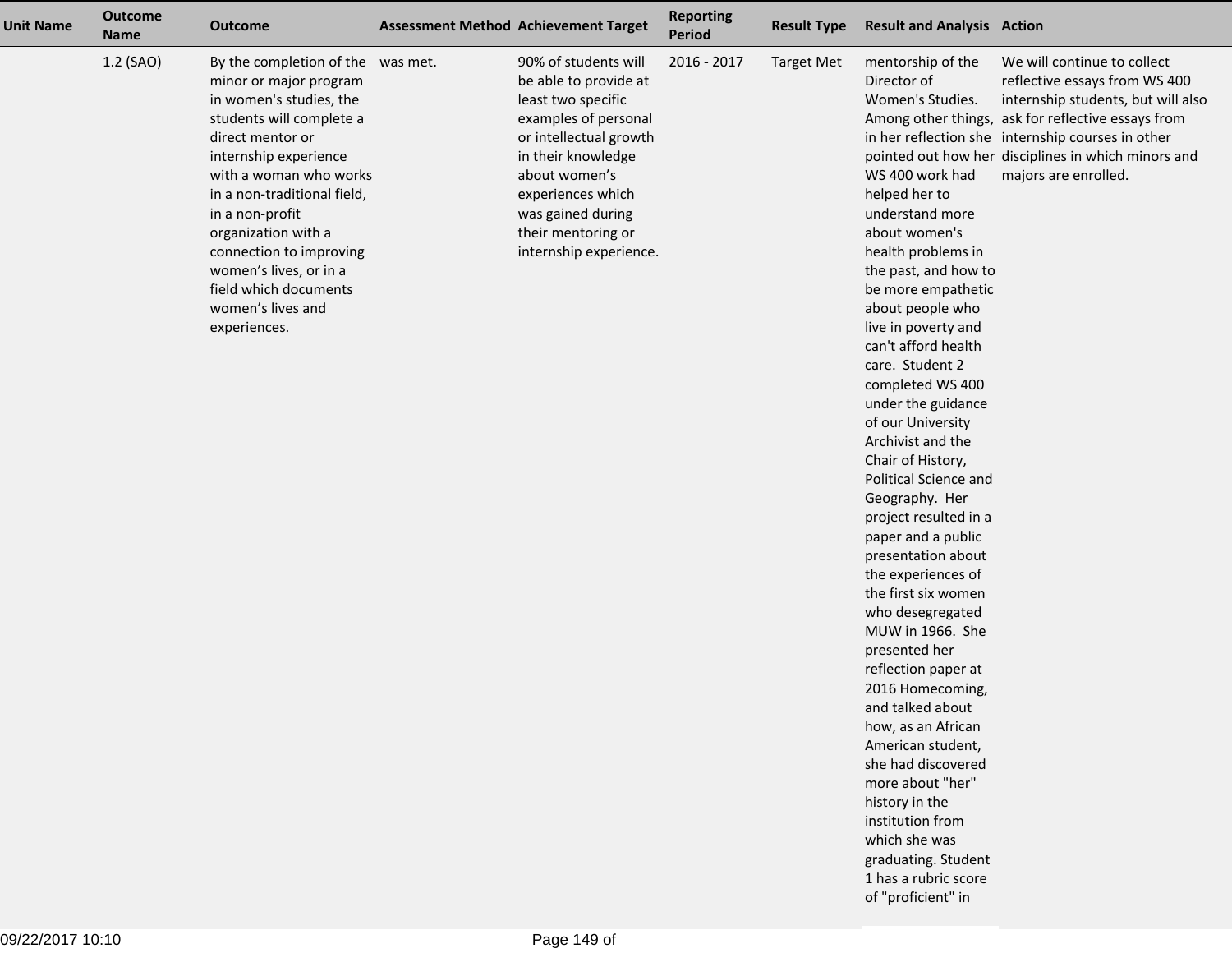| <b>Unit Name</b> | <b>Outcome</b><br><b>Name</b> | <b>Outcome</b>                                                                                                                                                                                                                                                                                                                                                                                                      |                                                                                                                                                                                                                                                                                                                                                                        | <b>Assessment Method Achievement Target</b>                                                                                                                                                                                                                                                                                                                                                                                               | <b>Reporting</b><br>Period | <b>Result Type</b> | <b>Result and Analysis Action</b>                                                                                   |                                                                                                                                                                                                                                                                          |
|------------------|-------------------------------|---------------------------------------------------------------------------------------------------------------------------------------------------------------------------------------------------------------------------------------------------------------------------------------------------------------------------------------------------------------------------------------------------------------------|------------------------------------------------------------------------------------------------------------------------------------------------------------------------------------------------------------------------------------------------------------------------------------------------------------------------------------------------------------------------|-------------------------------------------------------------------------------------------------------------------------------------------------------------------------------------------------------------------------------------------------------------------------------------------------------------------------------------------------------------------------------------------------------------------------------------------|----------------------------|--------------------|---------------------------------------------------------------------------------------------------------------------|--------------------------------------------------------------------------------------------------------------------------------------------------------------------------------------------------------------------------------------------------------------------------|
|                  | 1.2 (SAO)                     | By the completion of the At the end of their<br>minor or major program<br>in women's studies, the<br>students will complete a<br>direct mentor or<br>internship experience<br>with a woman who works including evidence<br>in a non-traditional field,<br>in a non-profit<br>organization with a<br>connection to improving<br>women's lives, or in a<br>field which documents<br>women's lives and<br>experiences. | mentoring or<br>internship<br>experience, students<br>will complete a<br>"Reflective Essay"<br>of intellectual and<br>personal growth in<br>their hands-on<br>knowledge of both<br>the diversity and<br>commonalities of<br>women's<br>experiences. Faculty<br>will review and<br>analyze the<br>students' essays to<br>determine if<br>achievement target<br>was met. | 90% of students will<br>be able to provide at<br>least two specific<br>examples of personal<br>or intellectual growth<br>in their knowledge<br>about women's<br>experiences which<br>was gained during<br>their mentoring or<br>internship experience.                                                                                                                                                                                    | 2016 - 2017                | <b>Target Met</b>  | both categories for<br>rubric score of<br>"exemplary" on her<br>reflection. (see<br>rubric in attached<br>document) | We will continue to collect<br>her reflection paper, reflective essays from WS 400<br>and Student 2 has a internship students, but will also<br>ask for reflective essays from<br>internship courses in other<br>disciplines in which minors and<br>majors are enrolled. |
|                  | 1.3 (SLO)                     | Senior majors will exhibit Graduating MUW<br>at least a proficient level<br>in reading, writing and<br>analytic skills.                                                                                                                                                                                                                                                                                             | native senior<br>Women's Studies<br>majors and minors<br>randomly selected<br>to take the CLA+ test areas on the CLA+<br>by the QEP director<br>will decide to take<br>the test (which is<br>optional). Results<br>will be reviewed and<br>analyzed by faculty.                                                                                                        | 90% of senior<br>Women's Studies<br>majors and minors will<br>score at least<br>Proficient in all tested<br>standardized test.<br>This test targets the<br>following areas (which<br>also mirror MUW<br><b>General Education</b><br>Requirements):<br>Analysis and Problem<br>Solving; Writing<br>Effectiveness;<br>Scientific and<br>Quantitative<br>Reasoning; Critical<br>Reading and<br>Evaluation, and<br>Critiquing an<br>Argument. | 2016 - 2017                | Inconclusive       | The student who<br>graduated in 2016<br>was not selected to<br>take the CLA+                                        | Minors or majors who have earned<br>senior hours will specifically be<br>asked by the director to take the<br>CLA+ and will give their names to<br>the QEP Director so that he may<br>also contact them.                                                                 |
|                  | $2.1$ (SLO)                   | Students will exhibit the<br>ability to conduct and                                                                                                                                                                                                                                                                                                                                                                 | Faculty will review<br>students' recorded                                                                                                                                                                                                                                                                                                                              | By the end of each<br>academic year, at                                                                                                                                                                                                                                                                                                                                                                                                   | 2016 - 2017                | <b>Target Met</b>  | Twelve new MUW                                                                                                      | We will continue to collect at least<br>Alumnae Interviews 8 Golden Girl interviews per year,                                                                                                                                                                            |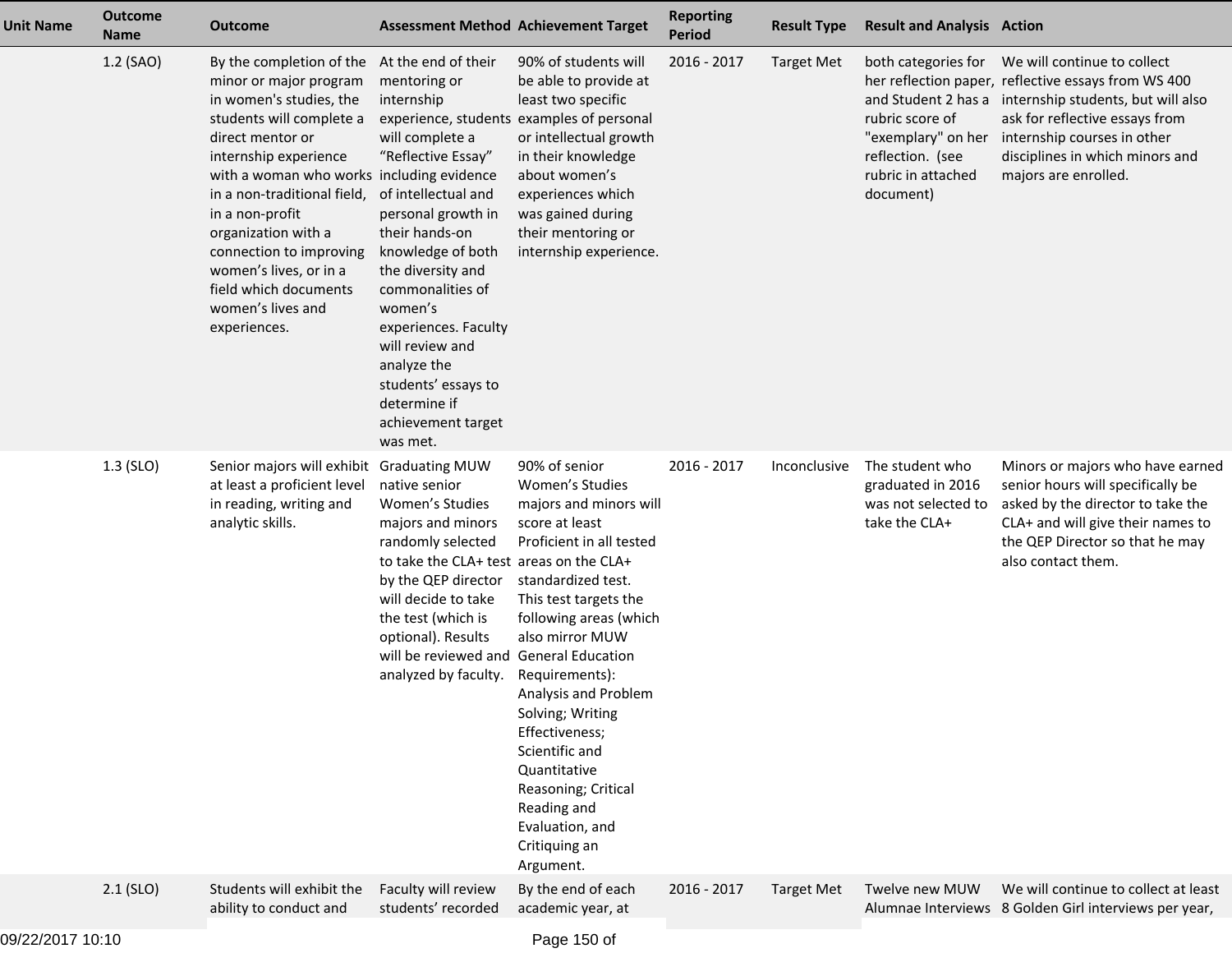| <b>Unit Name</b> | <b>Outcome</b><br><b>Name</b> | <b>Outcome</b>                               |                                                                                                                                                                                                                                                                                                                                                                                        | <b>Assessment Method Achievement Target</b>                                                                                                                                                                                                                                                                                                                                                           | <b>Reporting</b><br><b>Period</b> | <b>Result Type</b> | <b>Result and Analysis Action</b>                                                                                                                                                                                                                                                                                                                                                                                                                                                                         |                                                                                                                                                                                                                                                                                                                                                    |
|------------------|-------------------------------|----------------------------------------------|----------------------------------------------------------------------------------------------------------------------------------------------------------------------------------------------------------------------------------------------------------------------------------------------------------------------------------------------------------------------------------------|-------------------------------------------------------------------------------------------------------------------------------------------------------------------------------------------------------------------------------------------------------------------------------------------------------------------------------------------------------------------------------------------------------|-----------------------------------|--------------------|-----------------------------------------------------------------------------------------------------------------------------------------------------------------------------------------------------------------------------------------------------------------------------------------------------------------------------------------------------------------------------------------------------------------------------------------------------------------------------------------------------------|----------------------------------------------------------------------------------------------------------------------------------------------------------------------------------------------------------------------------------------------------------------------------------------------------------------------------------------------------|
|                  | $2.1$ (SLO)                   | record a structured<br>interview of a woman. | oral histories and<br>keep a log of all new<br>oral histories of<br>women that are<br>added to the<br>university archives<br>for future student,<br>faculty and scholar<br>research.                                                                                                                                                                                                   | least three new digital 2016 - 2017<br>oral histories of<br>women interviewed<br>by women's studies<br>majors or minors will<br>be added to University<br>archives for future<br>research. The<br>interview subjects will<br>choose after the<br>completed interview<br>whether or not they<br>wish the recording<br>and written materials<br>to be preserved for<br>future research.                 |                                   | <b>Target Met</b>  | of the class of 1967<br>were recorded<br>during MUW<br>Homecoming 2017<br>and officially<br>donated to the<br>Policy and to the<br>MUW Archives. A<br>women's studies<br>minor not only<br>interviewed subjects<br>herself, she trained<br>nine other student<br>interns who<br>completed<br>interviews under<br>her guidance.                                                                                                                                                                            | and will make sure that a major or<br>minor is the student intern who<br>trains and monitors the<br>interviewers. The interviewers will<br>make sure the interviewee is<br>invited to sign the "Deed of Gift" of<br>Center for Women's intellectual property to the MUW<br>Research and Public Archives and Center for Women<br>and Public Policy. |
|                  |                               |                                              | Women's Studies<br>majors and minors<br>will use oral history<br>best practices,<br>including collecting<br>signed "deed of gift"<br>forms from<br>interviewees,<br>preparing targeted<br>questions, and<br>digitally recording<br>an oral history of a<br>woman from a<br>particular age group<br>or professional<br>group. Faculty will<br>review and analyze<br>the students' work. | By the time they<br>graduate, 100% of<br>Women's Studies<br>minors and majors will<br>successfully conduct<br>and report in writing<br>on at least two<br>structured interviews<br>of at least two<br>women. These<br>interviews will contain<br>specific familial and<br>biographical details,<br>work history,<br>educational history<br>and gender<br>relationship opinions<br>(from the subject). | 2016 - 2017                       | <b>Target Met</b>  | This year one WS<br>minor student<br>recorded interviews interviewers.<br>with 12 members of<br>the class of 1967,<br>included the signed<br>"Deed of Gift" forms<br>to add them to the<br>files of the Center<br>for Women's<br><b>Research and Public</b><br>Policy. One<br>Interdisciplinary<br>Studies student with<br>an emphasis in<br>women's studies<br>completed several<br>interviews with<br>African American<br>women for the<br>projects leading to<br>the university's<br>2016-2017 year of | We will continue to collect at least<br>8 Golden Girl interviews per year,<br>trained and directed and will make sure that a major or<br>nine other students minor is the student intern who<br>who completed and trains and monitors the                                                                                                          |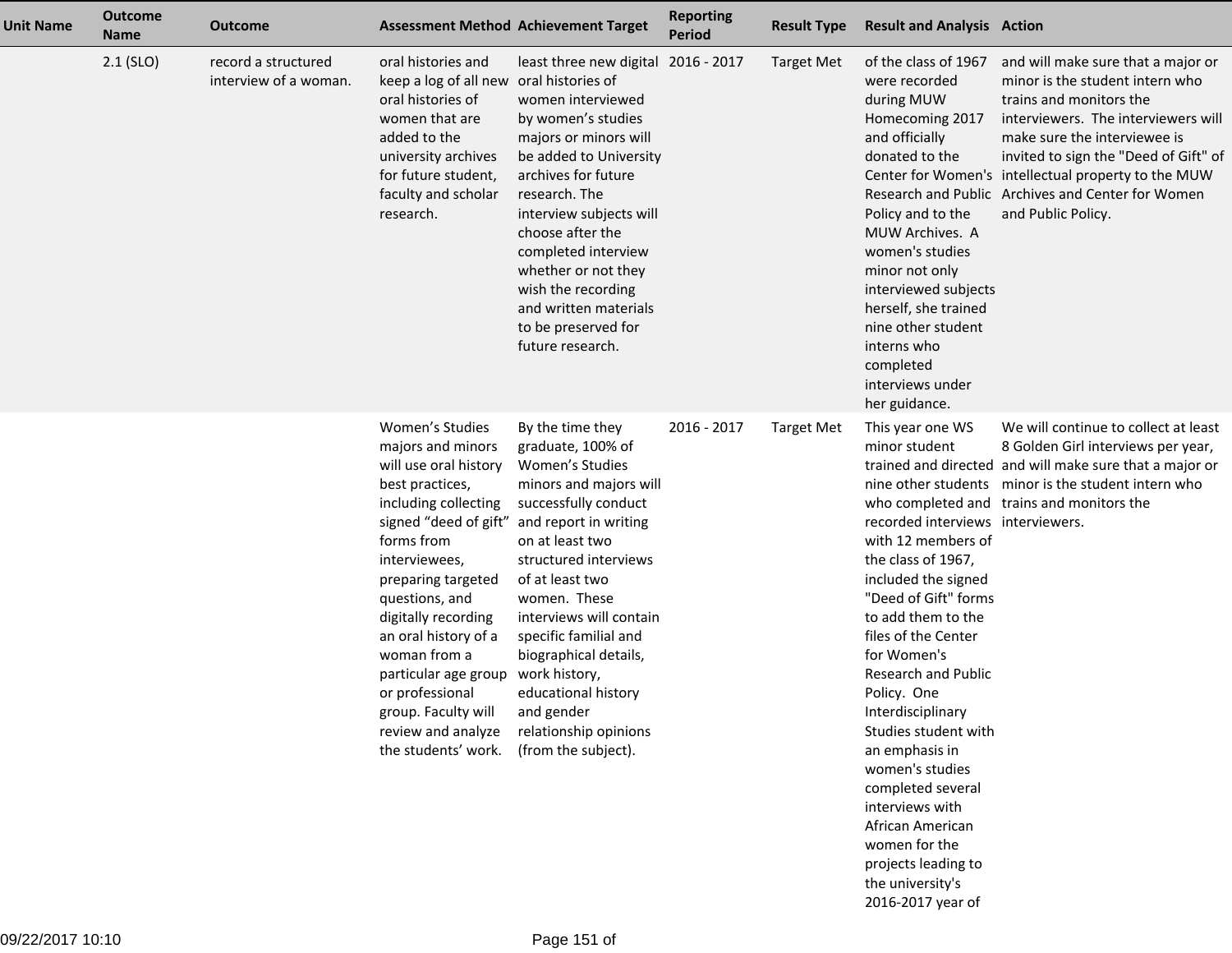| Unit Name | <b>Outcome</b><br><b>Name</b>         | <b>Outcome</b>                                                                                                                                                                                                                                                                                                                                                                                       |                                                                                                                                                                                                                                                                                                                                                                                        | <b>Assessment Method Achievement Target</b>                                                                                                                                                                                                                                                                                                                                                           | <b>Reporting</b><br><b>Period</b> | <b>Result Type</b> | <b>Result and Analysis Action</b>                                                                                                                                                                                                                                                                                                                                                                                                                                                          |                                                                                                                                                                                                                                                            |
|-----------|---------------------------------------|------------------------------------------------------------------------------------------------------------------------------------------------------------------------------------------------------------------------------------------------------------------------------------------------------------------------------------------------------------------------------------------------------|----------------------------------------------------------------------------------------------------------------------------------------------------------------------------------------------------------------------------------------------------------------------------------------------------------------------------------------------------------------------------------------|-------------------------------------------------------------------------------------------------------------------------------------------------------------------------------------------------------------------------------------------------------------------------------------------------------------------------------------------------------------------------------------------------------|-----------------------------------|--------------------|--------------------------------------------------------------------------------------------------------------------------------------------------------------------------------------------------------------------------------------------------------------------------------------------------------------------------------------------------------------------------------------------------------------------------------------------------------------------------------------------|------------------------------------------------------------------------------------------------------------------------------------------------------------------------------------------------------------------------------------------------------------|
|           |                                       |                                                                                                                                                                                                                                                                                                                                                                                                      | Women's Studies<br>majors and minors<br>will use oral history<br>best practices,<br>including collecting<br>signed "deed of gift"<br>forms from<br>interviewees,<br>preparing targeted<br>questions, and<br>digitally recording<br>an oral history of a<br>woman from a<br>particular age group<br>or professional<br>group. Faculty will<br>review and analyze<br>the students' work. | By the time they<br>graduate, 100% of<br>Women's Studies<br>minors and majors will<br>successfully conduct<br>and report in writing<br>on at least two<br>structured interviews<br>of at least two<br>women. These<br>interviews will contain<br>specific familial and<br>biographical details,<br>work history,<br>educational history<br>and gender<br>relationship opinions<br>(from the subject). | 2016 - 2017                       | <b>Target Met</b>  | the Desegregation<br>of MUW ("Those<br>Who Dared"<br>website attached).<br>Those interviews<br>are now part of<br>MUW's Archives.<br>Both of the students<br>(student 1 and<br>student 2) who<br>graduated in 2016-<br>17 completed an<br>interview of an<br>older woman in WS<br>200, following the<br>prescribed list of<br>questions in the<br>assignment.<br>(Example attached<br>in documents)                                                                                        | Commemoration of We will continue to collect at least<br>8 Golden Girl interviews per year,<br>and will make sure that a major or<br>minor is the student intern who<br>trains and monitors the<br>interviewers.                                           |
|           | 2.2 (GEO 4.c. & Students will<br>1.b. | demonstrate that they<br>can use women's creative members will apply<br>works (including but not the Value Rubric on<br>limited to diaries, letters, Critical Thinking to a<br>journals, body art,<br>clothing, interior design,<br>non-traditional medicinal<br>treatments, and/or<br>culinary arts) to draw<br>conclusions about the<br>roles or statuses of<br>women in a culture or<br>cultures. | Two women's<br>studies faculty<br>sample set of at<br>least six research or<br>analytic essays from<br>at least three upper<br>level women's<br>studies<br>undergraduate<br>courses (excluding<br>papers from WS 400 VALUE Rubric on<br>or WS 499).                                                                                                                                    | A sample set of at<br>least six research or<br>analytic essays from at<br>least three upper level<br>women's studies<br>undergraduate<br>courses (excluding<br>papers from WS 400<br>or WS 499) will<br>average a score of at<br>least a 3 (upper<br>milestone level) or<br>higher on the AAC&U<br>Critical Thinking.                                                                                 | 2016 - 2017                       | <b>Target Met</b>  | This year we had<br>eleven papers from<br>a broad range (five<br>which were written<br>by declared majors<br>or minors. Using<br>the Critical Thinking<br>Value rubric, the<br>average for all 11<br>was 3.27, which<br>meets the target<br>overall, but two of<br>the students scored<br>below a 3--papers B<br>and H. (see attached<br>rubric table). The<br>target, therefore,<br>was only partially<br>met. The lowest<br>score was a 2, and<br>the highest a 4.<br>Four of the papers | We will continue to collect papers<br>from upper level cross-listed<br>women's studies course, and try to<br>different disciplines maintain sample set of at least ten<br>cross-listed), four of papers on which to apply the<br>critical thinking rubric. |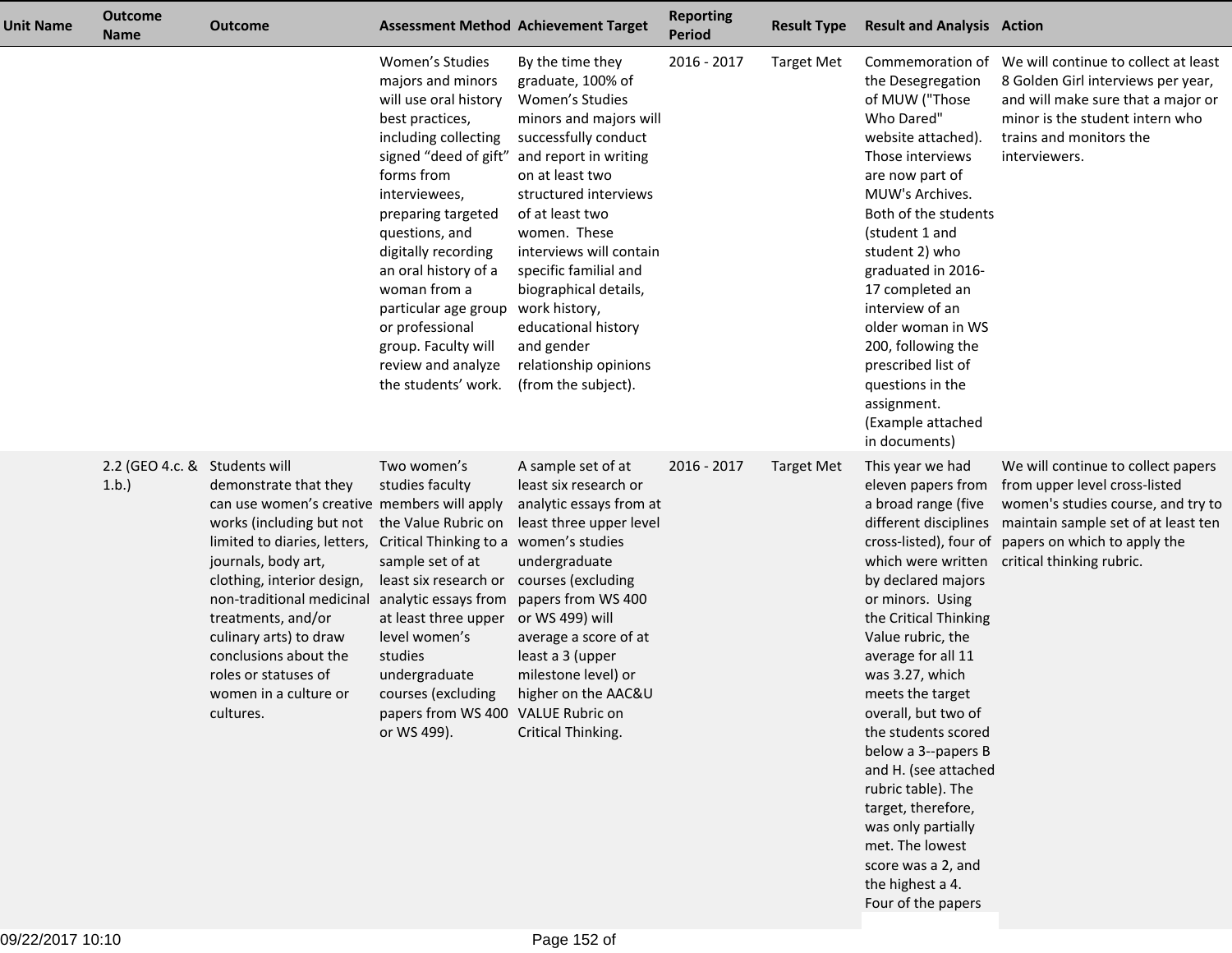| <b>Unit Name</b> | <b>Outcome</b><br><b>Name</b> | <b>Outcome</b>                                                                                                                                                                                                                                                                                                                                                             |                                                                                                                                                                                                                                                                                                                                                                            | <b>Assessment Method Achievement Target</b>                                                                                                                                                                                                                                                                     | <b>Reporting</b><br><b>Period</b> | <b>Result Type</b> | <b>Result and Analysis Action</b>                                                                                                                                                                                                                                                                                                                                                                                                        |                                                                                                                                                                                                                                                                                                                                                                                                       |
|------------------|-------------------------------|----------------------------------------------------------------------------------------------------------------------------------------------------------------------------------------------------------------------------------------------------------------------------------------------------------------------------------------------------------------------------|----------------------------------------------------------------------------------------------------------------------------------------------------------------------------------------------------------------------------------------------------------------------------------------------------------------------------------------------------------------------------|-----------------------------------------------------------------------------------------------------------------------------------------------------------------------------------------------------------------------------------------------------------------------------------------------------------------|-----------------------------------|--------------------|------------------------------------------------------------------------------------------------------------------------------------------------------------------------------------------------------------------------------------------------------------------------------------------------------------------------------------------------------------------------------------------------------------------------------------------|-------------------------------------------------------------------------------------------------------------------------------------------------------------------------------------------------------------------------------------------------------------------------------------------------------------------------------------------------------------------------------------------------------|
|                  | 2.2 (GEO 4.c. &<br>1.b.       | Students will<br>demonstrate that they<br>can use women's creative members will apply<br>works (including but not<br>limited to diaries, letters,<br>journals, body art,<br>clothing, interior design,<br>non-traditional medicinal<br>treatments, and/or<br>culinary arts) to draw<br>conclusions about the<br>roles or statuses of<br>women in a culture or<br>cultures. | Two women's<br>studies faculty<br>the Value Rubric on<br>Critical Thinking to a women's studies<br>sample set of at<br>least six research or courses (excluding<br>analytic essays from papers from WS 400<br>at least three upper or WS 499) will<br>level women's<br>studies<br>undergraduate<br>courses (excluding<br>papers from WS 400 VALUE Rubric on<br>or WS 499). | A sample set of at<br>least six research or<br>analytic essays from at<br>least three upper level<br>undergraduate<br>average a score of at<br>least a 3 (upper<br>milestone level) or<br>higher on the AAC&U<br>Critical Thinking.                                                                             | 2016 - 2017                       | <b>Target Met</b>  | were written by<br>women's studies<br>minors or majors.<br>Their average score<br>overall is<br>the lowest score a<br>3.2 and the highest,<br>a 4. The non-majors<br>or minors (7<br>students) total<br>average is 3, and the<br>highest score in this<br>group is a 4 and the<br>lowest a 2. Overall,<br>the non-major and<br>minor scores are<br>impressive,<br>although they do<br>not all meet the<br>upper-milestone<br>level of 3. | We will continue to collect papers<br>from upper level cross-listed<br>women's studies course, and try to<br>maintain sample set of at least ten<br>papers on which to apply the<br>impressive--3.7 with critical thinking rubric.                                                                                                                                                                    |
|                  |                               |                                                                                                                                                                                                                                                                                                                                                                            | Women's Studies<br>majors and minors<br>will complete a 400<br>level project using<br>primary biographical using letters, diaries,<br>or creative sources<br>by/from women.                                                                                                                                                                                                | Women's Studies<br>minors and majors will<br>successfully complete<br>a 400 level project<br>interviews, or other<br>primary sources<br>by/from women, and<br>average a score of at<br>least a 3 (upper level<br>milestone level) or<br>higher on the AAC&U<br><b>VALUE Rubric for</b><br>Inquiry and Analysis. | 2016 - 2017                       | <b>Target Met</b>  | Two women's<br>studies students<br>(one a minor and<br>studies emphasis in<br>her Interdisciplinary<br>Studies BA)<br>completed projects.<br>Student one<br>transcribed a diary<br>and wrote a<br>historical and<br>biographical<br>introduction.<br>Student two<br>completed<br>interviews and<br>research of primary<br>sources in MUW's<br>archives as a part of<br>MUW's<br>Commemoration of<br>the Fiftieth                         | We will continue to collect and<br>assess women's studies majors' or<br>minors' WS 400 projects and<br>one with a women's consider collecting papers or their<br>projects other disciplines (including<br>Honors Projects) when they involve<br>primary sources by women and are<br>done by women's studies majors or<br>minors. We will continue to use<br>the Inquiry and Analysis Value<br>Rubric. |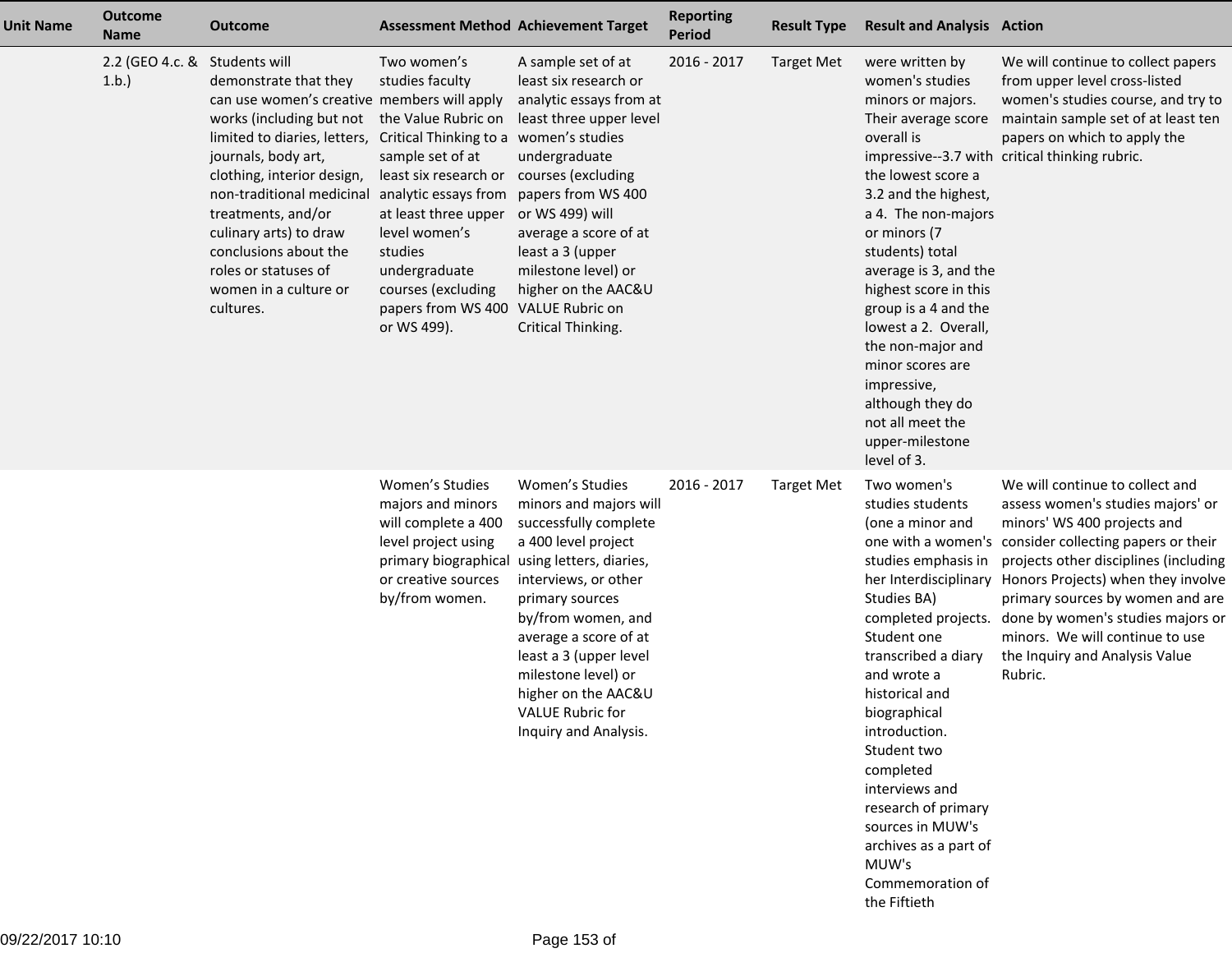| <b>Unit Name</b> | <b>Outcome</b><br><b>Name</b> | <b>Outcome</b>                                                        | <b>Assessment Method Achievement Target</b>                                                                                                                                 |                                                                                                                                                                                                                                                                                                                                            | <b>Reporting</b><br><b>Period</b> | <b>Result Type</b> | <b>Result and Analysis Action</b>                                                                                                                                                                                                                                                                                                                                                 |                                                                                                                                                                                                                                                                                                                                                                                                          |
|------------------|-------------------------------|-----------------------------------------------------------------------|-----------------------------------------------------------------------------------------------------------------------------------------------------------------------------|--------------------------------------------------------------------------------------------------------------------------------------------------------------------------------------------------------------------------------------------------------------------------------------------------------------------------------------------|-----------------------------------|--------------------|-----------------------------------------------------------------------------------------------------------------------------------------------------------------------------------------------------------------------------------------------------------------------------------------------------------------------------------------------------------------------------------|----------------------------------------------------------------------------------------------------------------------------------------------------------------------------------------------------------------------------------------------------------------------------------------------------------------------------------------------------------------------------------------------------------|
|                  |                               |                                                                       | Women's Studies<br>majors and minors<br>will complete a 400<br>level project using<br>primary biographical<br>or creative sources<br>by/from women.                         | Women's Studies<br>minors and majors will<br>successfully complete<br>a 400 level project<br>using letters, diaries,<br>interviews, or other<br>primary sources<br>by/from women, and<br>average a score of at<br>least a 3 (upper level<br>milestone level) or<br>higher on the AAC&U<br><b>VALUE Rubric for</b><br>Inquiry and Analysis. | 2016 - 2017                       | <b>Target Met</b>  | Anniversary of the<br>Desegregation of<br>the university:<br>"Those Who Dared."<br>Using the AAC&U<br>Value Rubric for<br>Student one scored<br>a 3.2 on her diary<br>transcription<br>project. Student<br>two scored a 4 on<br>her Those Who<br>Dared research and<br>presentation.                                                                                              | We will continue to collect and<br>assess women's studies majors' or<br>minors' WS 400 projects and<br>consider collecting papers or their<br>projects other disciplines (including<br>Honors Projects) when they involve<br>Inquiry and Analysis, primary sources by women and are<br>done by women's studies majors or<br>minors. We will continue to use<br>the Inquiry and Analysis Value<br>Rubric. |
|                  | 2.3 (PO 4.d.)                 | Students will exhibit<br>information literacy and<br>research skills. | A committee of at<br>studies faculty<br>members will assess higher (upper<br>all WS 499 final<br>projects using the<br>AAC&U VALUE<br>rubric on<br>Information<br>Literacy. | 100% of students' WS 2016 - 2017<br>least three women's 499 final projects will<br>score at least a 3 or<br>milestone level) on<br>the AAC&U VALUE<br>rubric on Information<br>Literacy.                                                                                                                                                   |                                   | <b>Target Met</b>  | There were no<br>seniors who took<br>WS 400 in 2016-17,<br>but one<br>Interdisciplinary<br>Studies major had<br>women's studies as<br>one of her two<br>emphases and she<br>completed an HO<br>402 paper whose<br>subject was in<br>women's studies. In<br>IS 499, she earned a<br>4 in Information<br>Literacy. In HO 402,<br>she also earned a 4<br>in Information<br>Literacy. | We will continue to collect<br>Capstone and Honors papers and<br>projects from minors in Women's<br>Studies, if those projects have a<br>women's studies emphasis. This<br>will be in addition to the WS 499<br>Capstone projects. We will apply<br>the Information Literacy Value<br>rubric to these papers/projects.                                                                                   |
|                  | 3.1 (PO 4.d.)                 | Students will receive a<br>quality women's studies<br>education.      | At the end of the<br>academic year,<br>departmental<br>faculty will review<br>and analyze the<br>Capstone Survey<br>if achievement<br>target was met.                       | 90% of students<br>participating in the<br>Capstone Survey will<br>indicate a "somewhat<br>satisfied" or "very<br>satisfied" satisfaction<br>results to determine level reflective of the<br>women's studies<br>curriculum, hands-on<br>learning opportunities<br>and quality of                                                           | 2016 - 2017                       | Target Met         | survey, but we are<br>keeping up with our<br>4 graduates (one in<br>IS with a women's<br>studies emphasis)<br>via social media,<br>and all said "very<br>satisfied" when<br>asked about their<br>curriculum. The May                                                                                                                                                              | There was no formal We will continue to collect<br>information from our graduates<br>who have completed a major or<br>minor or an emphasis in women's<br>studies. We will also not only<br>survey WS 499 students, but also<br>survey graduates completing<br>degrees in other areas if they also<br>have a minor or a women's studies<br>emphasis.                                                      |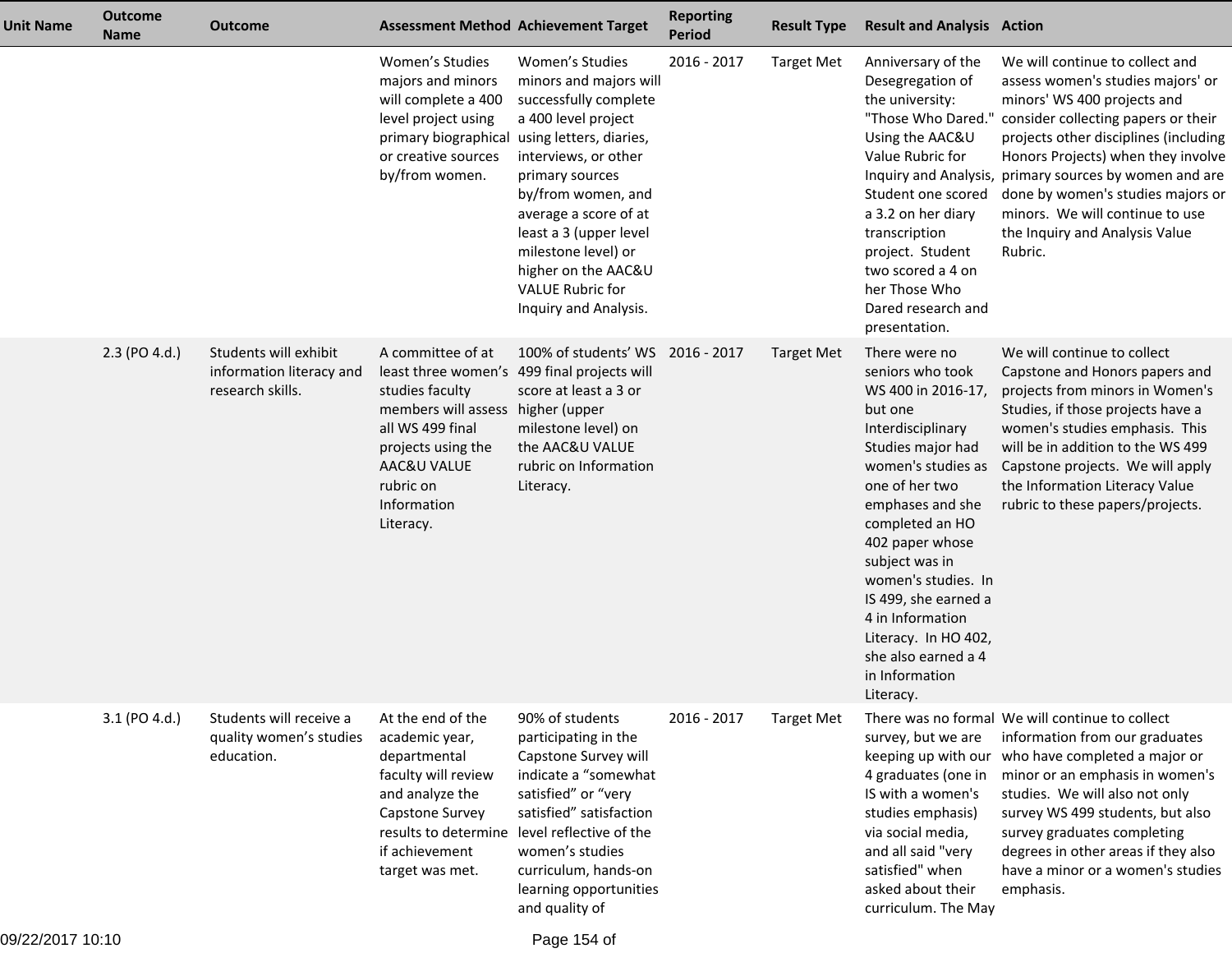| <b>Unit Name</b> | <b>Outcome</b><br><b>Name</b> | <b>Outcome</b>                                                                  | <b>Assessment Method Achievement Target</b>                                                                                                                                                                                                                                                  |                                                                                                                                                                                                                                                                                                                          | <b>Reporting</b><br><b>Period</b> | <b>Result Type</b> | <b>Result and Analysis Action</b>                                                                                                                                                                                                                                                                                                                                                                                                                                                                   |                                                                                                                                                                                                                                                                                                                                          |
|------------------|-------------------------------|---------------------------------------------------------------------------------|----------------------------------------------------------------------------------------------------------------------------------------------------------------------------------------------------------------------------------------------------------------------------------------------|--------------------------------------------------------------------------------------------------------------------------------------------------------------------------------------------------------------------------------------------------------------------------------------------------------------------------|-----------------------------------|--------------------|-----------------------------------------------------------------------------------------------------------------------------------------------------------------------------------------------------------------------------------------------------------------------------------------------------------------------------------------------------------------------------------------------------------------------------------------------------------------------------------------------------|------------------------------------------------------------------------------------------------------------------------------------------------------------------------------------------------------------------------------------------------------------------------------------------------------------------------------------------|
|                  | 3.1 (PO 4.d.)                 | Students will receive a<br>quality women's studies<br>education.                | At the end of the<br>academic year,<br>departmental<br>faculty will review<br>and analyze the<br>Capstone Survey<br>results to determine<br>if achievement<br>target was met.                                                                                                                | instruction.                                                                                                                                                                                                                                                                                                             | 2016 - 2017                       | <b>Target Met</b>  | 2016 graduate in<br>Women's Studies<br>completed her first<br>year of law school.<br>A May 2017<br>women's studies<br>minor graduate has<br>already been hired<br>as a nurse. The May emphasis.<br>2015 graduate has<br>been accepted to a<br>graduate program in<br><b>Health Informatics</b><br>at George Mason<br>University, and will<br>begin in the fall of<br>2017. The IS student<br>has been accepted<br>into an MFA<br>program at Purdue,<br>and will be starting<br>in the fall of 2017. | We will continue to collect<br>information from our graduates<br>has just successfully who have completed a major or<br>minor or an emphasis in women's<br>studies. We will also not only<br>survey WS 499 students, but also<br>survey graduates completing<br>degrees in other areas if they also<br>have a minor or a women's studies |
|                  |                               |                                                                                 | Women's Studies<br>least three faculty)<br>who attend the<br>students' Capstone<br>presentations and<br>review the final<br>projects will score<br>the students' work<br>using the AAC&U<br>VALUE rubrics on<br>Critical Thinking,<br>Oral<br>Communication, and<br>Information<br>Literacy. | 100% of all WS<br>faculty (a group of at Capstone students will<br>average a score of at<br>least a 3 (upper level<br>milestone) or higher<br>on all three AAC&U<br>VALUE rubrics applied<br>to their final projects.<br>An average of the<br>faculty scores will be<br>used to determine the<br>students' final scores. | 2016 - 2017                       | Inconclusive       | We did not have a<br>student finish<br>Capstone this year.<br>There will be two<br>students complete it<br>next year.                                                                                                                                                                                                                                                                                                                                                                               | We will look forward to analyzing<br>the information collected from the<br>next Alumni survey.                                                                                                                                                                                                                                           |
|                  | 3.2 (SAO)                     | Students will be actively<br>engaged using their<br>Women's Studies<br>degrees. | The Alumni Survey is 25% of students<br>sent out every three participating in the<br>years. The next<br>rotation will be in<br>2019, 2022, and so                                                                                                                                            | Alumni Survey will<br>state that they are<br>enrolled in a<br>on. At the end of the graduate/professional                                                                                                                                                                                                                | 2016 - 2017                       | Inconclusive       | This year was not a<br>year to collect data<br>for an alumni<br>survey, so there is<br>nothing to report<br>from the Office of                                                                                                                                                                                                                                                                                                                                                                      | We will look forward to analyzing<br>the information collected from the<br>next Alumni survey                                                                                                                                                                                                                                            |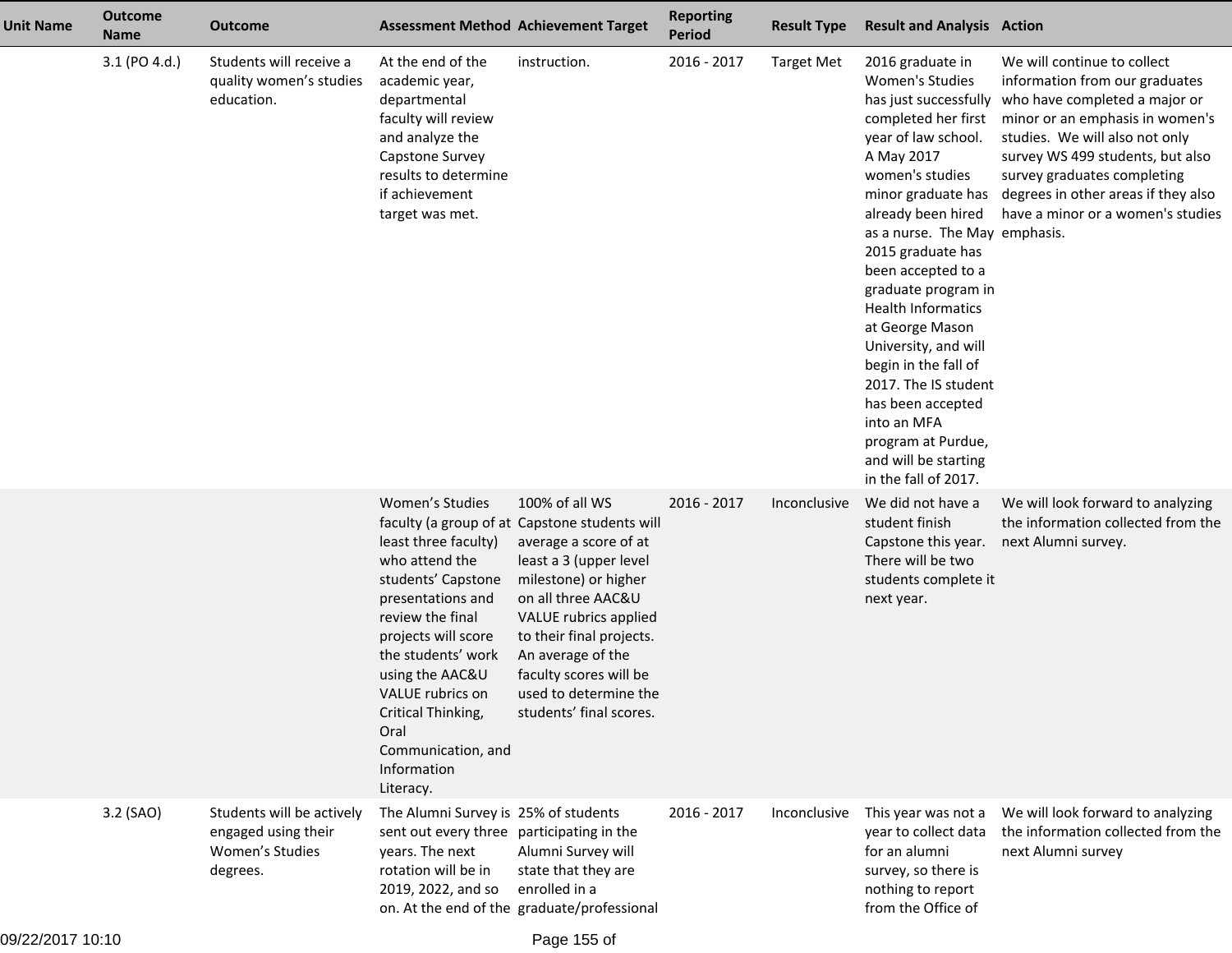| <b>Unit Name</b> | <b>Outcome</b><br><b>Name</b> | <b>Outcome</b>                                                                  |                                                                                                                                                                                                                                                                                                                                                                                              | <b>Assessment Method Achievement Target</b>                                                                                                                                                                                                                                                                                                                                                                                                  | <b>Reporting</b><br><b>Period</b> | <b>Result Type</b> | <b>Result and Analysis Action</b>                                                                                                                                                                                                                                                                                                                                                                                                                                                                                   |                                                                                                                                                      |
|------------------|-------------------------------|---------------------------------------------------------------------------------|----------------------------------------------------------------------------------------------------------------------------------------------------------------------------------------------------------------------------------------------------------------------------------------------------------------------------------------------------------------------------------------------|----------------------------------------------------------------------------------------------------------------------------------------------------------------------------------------------------------------------------------------------------------------------------------------------------------------------------------------------------------------------------------------------------------------------------------------------|-----------------------------------|--------------------|---------------------------------------------------------------------------------------------------------------------------------------------------------------------------------------------------------------------------------------------------------------------------------------------------------------------------------------------------------------------------------------------------------------------------------------------------------------------------------------------------------------------|------------------------------------------------------------------------------------------------------------------------------------------------------|
|                  | 3.2 (SAO)                     | Students will be actively<br>engaged using their<br>Women's Studies<br>degrees. | academic year,<br>departmental<br>faculty will review<br>and analyze the<br>results to determine<br>if achievement<br>target was met.                                                                                                                                                                                                                                                        | degree program<br>connected with their<br>degree in Women's<br>Studies.                                                                                                                                                                                                                                                                                                                                                                      | 2016 - 2017                       | Inconclusive       | Institutional<br>Research and<br>Assessment, The<br>next alumni survey<br>will be in 2019.                                                                                                                                                                                                                                                                                                                                                                                                                          | We will look forward to analyzing<br>the information collected from the<br>next Alumni survey                                                        |
|                  |                               |                                                                                 | The Alumni Survey is 75% of students<br>sent out every three participating in the<br>years. The next<br>rotation will be in<br>2019, 2022, and so<br>academic year,<br>departmental<br>faculty will review<br>and analyze the<br>results to determine program.<br>if achievement<br>target was met.                                                                                          | Alumni Survey will<br>state that they are<br>currently working in<br>on. At the end of the their field of study or<br>in a field where they<br>regularly use the skills<br>acquired in the<br>Women's Studies                                                                                                                                                                                                                                | 2016 - 2017                       | Inconclusive       | This year was not a<br>year to collect data<br>for an alumni<br>survey, so there is<br>nothing to report<br>from the Office of<br>Institutional<br>Research and<br>Assessment. The<br>next alumni survey<br>will be in 2019.                                                                                                                                                                                                                                                                                        | We will look forward to analyzing<br>the information collected from the<br>next Alumni survey.                                                       |
|                  |                               |                                                                                 | The Departmental<br>Social Media Survey<br>is sent out on the<br>LLP Facebook page<br>every year. At the<br>end of the academic in the Official<br>year, departmental<br>faculty will analyze<br>and compare the<br>survey results to the<br>previous academic<br>year to determine if<br>there was an<br>increase or decrease in the Women's<br>in employment or<br>graduate<br>enrollment. | 5% increase from the<br>previous academic<br>year of Women's<br>Studies alumni<br>students participating<br><b>Departmental Social</b><br>Media Survey stating<br>that they are either<br>employed in their field<br>of study or in a field<br>where they regularly<br>use the skills acquired<br>Studies program or<br>are enrolled in a<br>graduate/professional<br>program connected<br>with women's studies<br>or women's<br>leadership. | 2016 - 2017                       | <b>Target Met</b>  | There was one<br>graduate in 2015,<br>and she indicated<br>high satisfaction<br>with her women's<br>studies degree, and<br>was then working to<br>increase access to<br>health care for poor<br>women in Nepal.<br>The May 2016<br>graduate in<br>Women's Studies<br>has just successfully<br>completed her first<br>year of law school<br>and is active in<br>campus women's<br>organizations. A<br>May 2017 women's<br>studies minor<br>graduate has<br>already been hired<br>as a nurse, and is<br>interested in | We will continue to use email and<br>social media to stay connected with<br>the women's studies majors and<br>minors who have graduated from<br>MUW. |